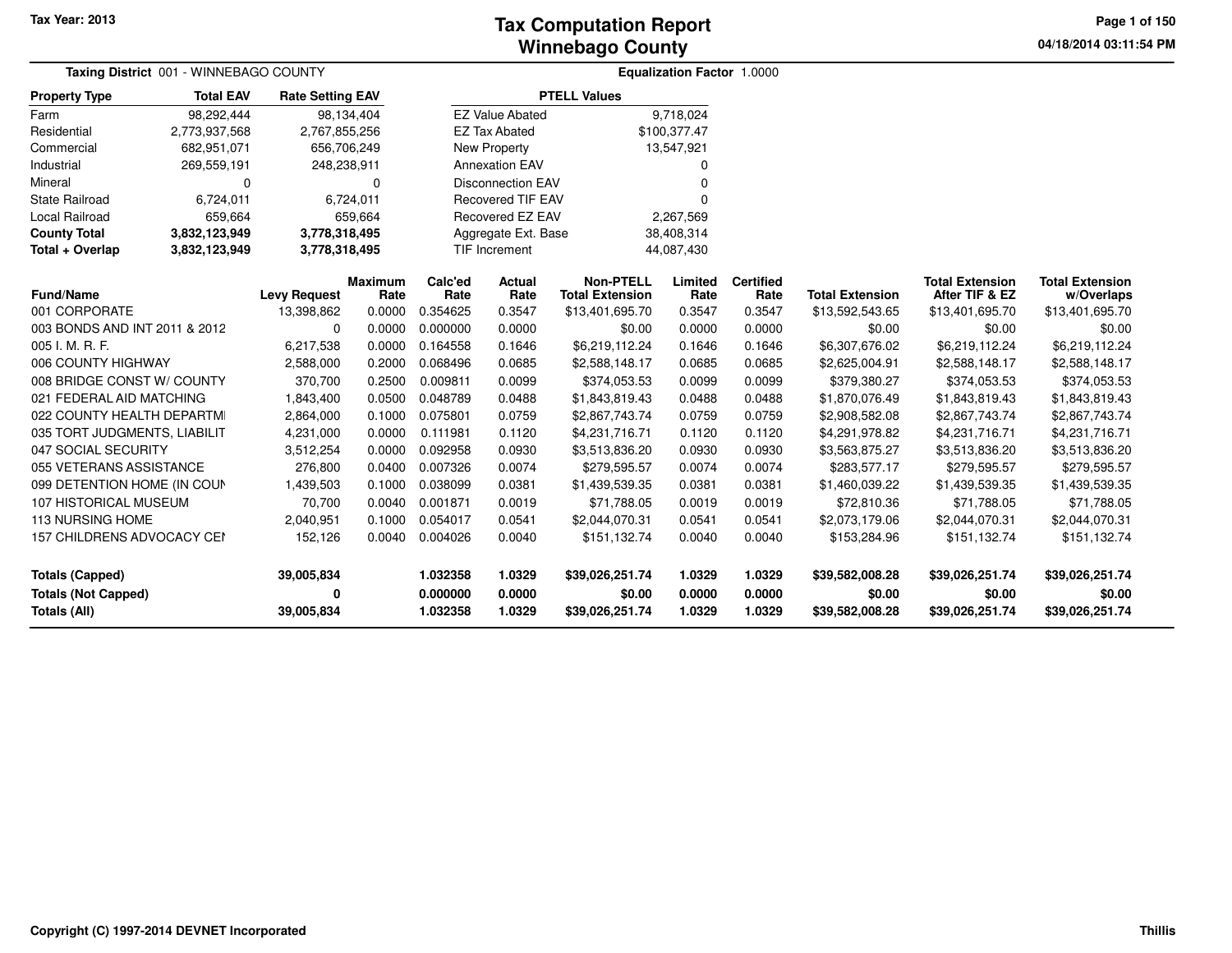# **Winnebago CountyTax Computation Report**

**04/18/2014 03:11:54 PM Page 2 of 150**

|                              | Taxing District 002 - FOREST PRESERVE |                         |                        |                 |                                  | <b>Equalization Factor 1.0000</b>          |                 |                          |                        |                                          |                                      |
|------------------------------|---------------------------------------|-------------------------|------------------------|-----------------|----------------------------------|--------------------------------------------|-----------------|--------------------------|------------------------|------------------------------------------|--------------------------------------|
| <b>Property Type</b>         | <b>Total EAV</b>                      | <b>Rate Setting EAV</b> |                        |                 |                                  | <b>PTELL Values</b>                        |                 |                          |                        |                                          |                                      |
| Farm                         | 98,292,444                            | 98,134,404              |                        |                 | <b>EZ Value Abated</b>           |                                            | 0               |                          |                        |                                          |                                      |
| Residential                  | 2,773,937,568                         | 2,767,855,256           |                        |                 | <b>EZ Tax Abated</b>             |                                            | \$0.00          |                          |                        |                                          |                                      |
| Commercial                   | 682,951,071                           | 656,706,249             |                        |                 | New Property                     |                                            | 13,547,921      |                          |                        |                                          |                                      |
| Industrial                   | 269,559,191                           | 257,956,935             |                        |                 | <b>Annexation EAV</b>            |                                            | 0               |                          |                        |                                          |                                      |
| Mineral                      | 0                                     |                         | 0                      |                 | <b>Disconnection EAV</b>         |                                            |                 |                          |                        |                                          |                                      |
| <b>State Railroad</b>        | 6,724,011                             |                         | 6,724,011              |                 | <b>Recovered TIF EAV</b>         |                                            |                 |                          |                        |                                          |                                      |
| Local Railroad               | 659,664                               |                         | 659,664                |                 | Recovered EZ EAV                 |                                            |                 |                          |                        |                                          |                                      |
| <b>County Total</b>          | 3,832,123,949                         | 3,788,036,519           |                        |                 | 4,029,302<br>Aggregate Ext. Base |                                            |                 |                          |                        |                                          |                                      |
| Total + Overlap              | 3,832,123,949                         | 3,788,036,519           |                        |                 | TIF Increment<br>44,087,430      |                                            |                 |                          |                        |                                          |                                      |
| Fund/Name                    |                                       | <b>Levy Request</b>     | <b>Maximum</b><br>Rate | Calc'ed<br>Rate | Actual<br>Rate                   | <b>Non-PTELL</b><br><b>Total Extension</b> | Limited<br>Rate | <b>Certified</b><br>Rate | <b>Total Extension</b> | <b>Total Extension</b><br>After TIF & EZ | <b>Total Extension</b><br>w/Overlaps |
| 001 CORPORATE                |                                       | 2,287,800               | 0.0600                 | 0.060395        | 0.0600                           | \$2,272,821.91                             | 0.0600          | 0.0600                   | \$2,299,274.37         | \$2,272,821.91                           | \$2,272,821.91                       |
| 003 BONDS AND INTEREST       |                                       | 348,575                 | 0.0000                 | 0.009202        | 0.0093                           | \$352,287.40                               | 0.0093          | 0.0093                   | \$356,387.53           | \$352,287.40                             | \$352,287.40                         |
| 005 I. M. R. F.              |                                       | 409,400                 | 0.0000                 | 0.010808        | 0.0109                           | \$412,895.98                               | 0.0109          | 0.0109                   | \$417,701.51           | \$412,895.98                             | \$412,895.98                         |
| 035 TORT JUDGMENTS, LIABILIT |                                       | 254,500                 | 0.0000                 | 0.006719        | 0.0068                           | \$257,586.48                               | 0.0068          | 0.0068                   | \$260,584.43           | \$257,586.48                             | \$257,586.48                         |
| <b>121 BOTANICAL GARDENS</b> |                                       | 183,000                 | 0.0048                 | 0.004831        | 0.0048                           | \$181,825.75                               | 0.0048          | 0.0048                   | \$183,941.95           | \$181,825.75                             | \$181,825.75                         |
| 137 DEV OF FORESTS & CONST   |                                       | 934,300                 | 0.0250                 | 0.024665        | 0.0247                           | \$935,645.02                               | 0.0247          | 0.0247                   | \$946,534.62           | \$935,645.02                             | \$935,645.02                         |
| <b>Totals (Capped)</b>       |                                       | 4,069,000               |                        | 0.107418        | 0.1072                           | \$4,060,775.14                             | 0.1072          | 0.1072                   | \$4,108,036.88         | \$4,060,775.14                           | \$4,060,775.14                       |
| <b>Totals (Not Capped)</b>   |                                       | 348,575                 |                        | 0.009202        | 0.0093                           | \$352,287.40                               | 0.0093          | 0.0093                   | \$356,387.53           | \$352,287.40                             | \$352,287.40                         |
| Totals (All)                 |                                       | 4,417,575               |                        | 0.116620        | 0.1165                           | \$4,413,062.54                             | 0.1165          | 0.1165                   | \$4,464,424.41         | \$4,413,062.54                           | \$4,413,062.54                       |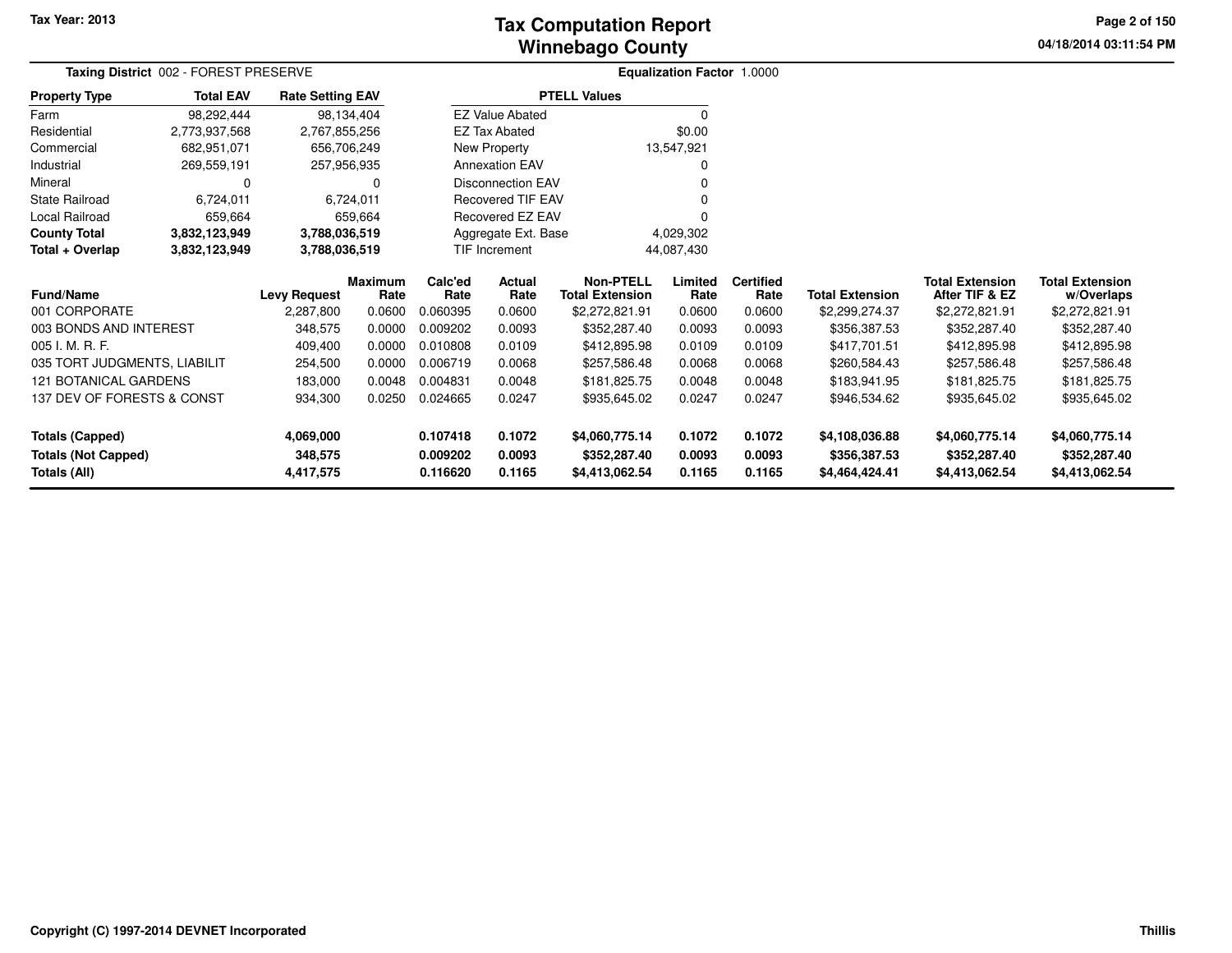# **Winnebago CountyTax Computation Report**

**04/18/2014 03:11:54 PM Page 3 of 150**

| Taxing District 003 - BURRITT TOWNSHIP                               |                  |                               |                                  |                                  |                                 |                                                           | <b>Equalization Factor 1.0000</b> |                                    |                                       |                                                         |                                                     |
|----------------------------------------------------------------------|------------------|-------------------------------|----------------------------------|----------------------------------|---------------------------------|-----------------------------------------------------------|-----------------------------------|------------------------------------|---------------------------------------|---------------------------------------------------------|-----------------------------------------------------|
| <b>Property Type</b>                                                 | <b>Total EAV</b> | <b>Rate Setting EAV</b>       |                                  |                                  |                                 | <b>PTELL Values</b>                                       |                                   |                                    |                                       |                                                         |                                                     |
| Farm                                                                 | 10,814,686       |                               | 10,814,686                       |                                  | <b>EZ Value Abated</b>          |                                                           |                                   |                                    |                                       |                                                         |                                                     |
| Residential                                                          | 11,774,773       |                               | 11,774,773                       |                                  | <b>EZ Tax Abated</b>            |                                                           | \$0.00                            |                                    |                                       |                                                         |                                                     |
| Commercial                                                           | 1,485,322        |                               | 1,485,322                        |                                  | New Property                    |                                                           | 177,092                           |                                    |                                       |                                                         |                                                     |
| Industrial                                                           |                  |                               |                                  |                                  | <b>Annexation EAV</b>           |                                                           |                                   |                                    |                                       |                                                         |                                                     |
| Mineral                                                              |                  |                               |                                  |                                  | <b>Disconnection EAV</b>        |                                                           |                                   |                                    |                                       |                                                         |                                                     |
| <b>State Railroad</b>                                                |                  |                               |                                  |                                  | <b>Recovered TIF EAV</b>        |                                                           |                                   |                                    |                                       |                                                         |                                                     |
| Local Railroad                                                       |                  |                               |                                  |                                  | <b>Recovered EZ EAV</b>         |                                                           |                                   |                                    |                                       |                                                         |                                                     |
| <b>County Total</b>                                                  | 24,074,781       |                               | 24,074,781                       |                                  | Aggregate Ext. Base             |                                                           | 40,805                            |                                    |                                       |                                                         |                                                     |
| Total + Overlap                                                      | 24,074,781       |                               | 24,074,781                       |                                  | <b>TIF Increment</b>            |                                                           | 0                                 |                                    |                                       |                                                         |                                                     |
| <b>Fund/Name</b><br>001 CORPORATE                                    |                  | <b>Levy Request</b><br>42,798 | <b>Maximum</b><br>Rate<br>0.3400 | Calc'ed<br>Rate<br>0.177771      | <b>Actual</b><br>Rate<br>0.1778 | <b>Non-PTELL</b><br><b>Total Extension</b><br>\$42,804.96 | Limited<br>Rate<br>0.1737         | <b>Certified</b><br>Rate<br>0.1737 | <b>Total Extension</b><br>\$41,817.89 | <b>Total Extension</b><br>After TIF & EZ<br>\$41,817.89 | <b>Total Extension</b><br>w/Overlaps<br>\$41,817.89 |
| <b>Totals (Capped)</b><br><b>Totals (Not Capped)</b><br>Totals (All) |                  | 42,798<br>0<br>42,798         |                                  | 0.177771<br>0.000000<br>0.177771 | 0.1778<br>0.0000<br>0.1778      | \$42,804.96<br>\$0.00<br>\$42,804.96                      | 0.1737<br>0.0000<br>0.1737        | 0.1737<br>0.0000<br>0.1737         | \$41,817.89<br>\$0.00<br>\$41,817.89  | \$41,817.89<br>\$0.00<br>\$41,817.89                    | \$41,817.89<br>\$0.00<br>\$41,817.89                |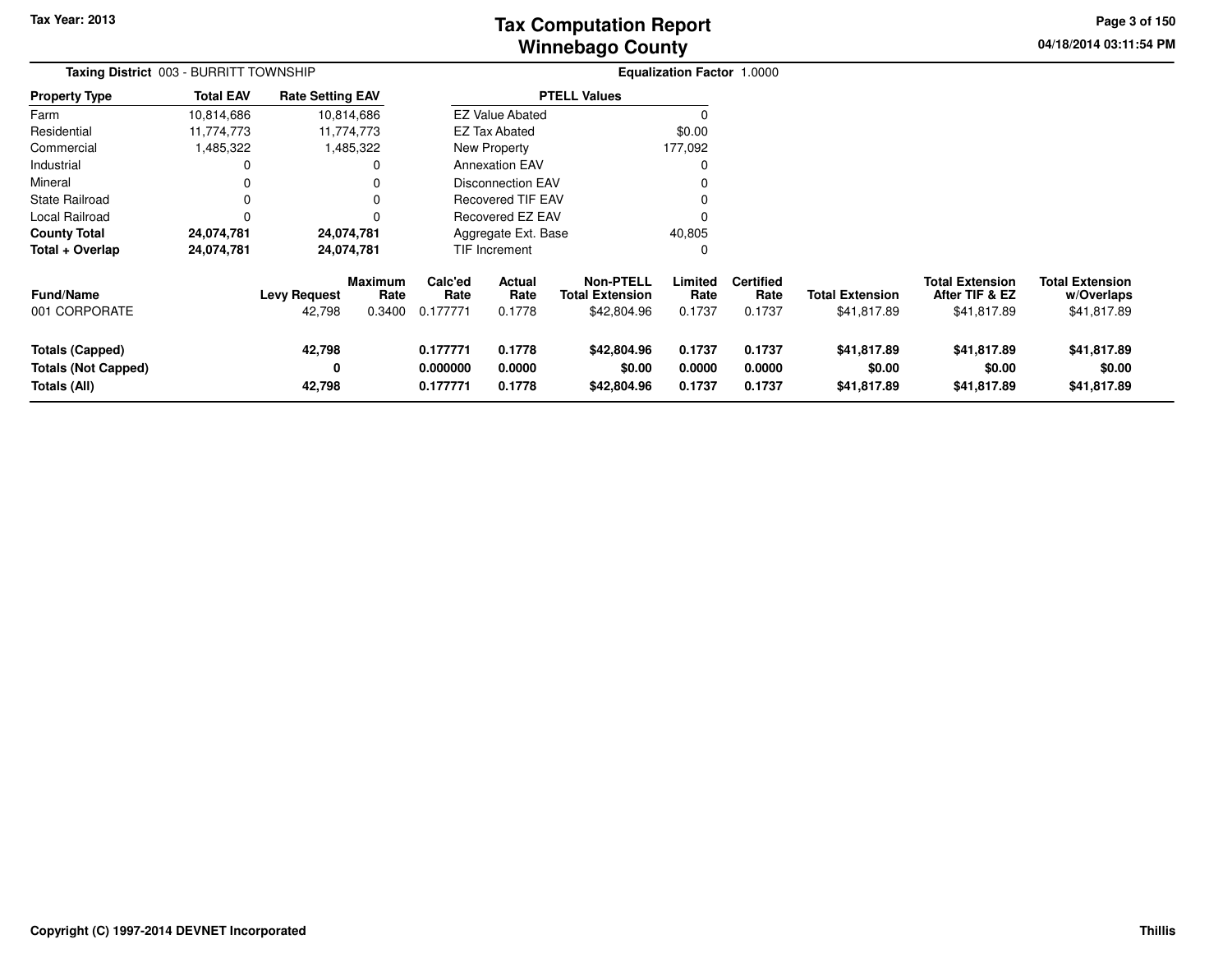# **Winnebago CountyTax Computation Report**

**04/18/2014 03:11:54 PM Page 4 of 150**

| Taxing District 004 - CHERRY VALLEY TOWNSHIP                  |                  | <b>Equalization Factor 1.0000</b> |                           |                                                |                                 |                                                            |                            |                                    |                                        |                                                          |                                                      |
|---------------------------------------------------------------|------------------|-----------------------------------|---------------------------|------------------------------------------------|---------------------------------|------------------------------------------------------------|----------------------------|------------------------------------|----------------------------------------|----------------------------------------------------------|------------------------------------------------------|
| <b>Property Type</b>                                          | <b>Total EAV</b> | <b>Rate Setting EAV</b>           |                           |                                                |                                 | <b>PTELL Values</b>                                        |                            |                                    |                                        |                                                          |                                                      |
| Farm                                                          | 3,982,976        |                                   | 3,970,941                 |                                                | <b>EZ Value Abated</b>          |                                                            |                            |                                    |                                        |                                                          |                                                      |
| Residential                                                   | 182,619,273      | 182,619,273                       |                           |                                                | <b>EZ Tax Abated</b>            |                                                            | \$0.00                     |                                    |                                        |                                                          |                                                      |
| Commercial                                                    | 37,209,326       |                                   | 37,200,942                |                                                | New Property                    |                                                            | 718,787                    |                                    |                                        |                                                          |                                                      |
| Industrial                                                    | 42,207,115       |                                   | 42,207,115                |                                                | <b>Annexation EAV</b>           |                                                            |                            |                                    |                                        |                                                          |                                                      |
| Mineral                                                       | 0                |                                   |                           |                                                | <b>Disconnection EAV</b>        |                                                            |                            |                                    |                                        |                                                          |                                                      |
| <b>State Railroad</b>                                         | 1,101,657        |                                   | 1,101,657                 |                                                | <b>Recovered TIF EAV</b>        |                                                            |                            |                                    |                                        |                                                          |                                                      |
| Local Railroad                                                | 0                |                                   |                           | <b>Recovered EZ EAV</b><br>Aggregate Ext. Base |                                 |                                                            |                            |                                    |                                        |                                                          |                                                      |
| <b>County Total</b>                                           | 267,120,347      | 267,099,928                       |                           |                                                |                                 |                                                            | 355,463                    |                                    |                                        |                                                          |                                                      |
| Total + Overlap                                               | 267,120,347      | 267,099,928                       |                           |                                                | <b>TIF Increment</b>            |                                                            | 20,419                     |                                    |                                        |                                                          |                                                      |
| <b>Fund/Name</b><br>001 CORPORATE                             |                  | <b>Levy Request</b><br>327,000    | Maximum<br>Rate<br>0.2500 | Calc'ed<br>Rate<br>0.122426                    | <b>Actual</b><br>Rate<br>0.1225 | <b>Non-PTELL</b><br><b>Total Extension</b><br>\$327,197.41 | Limited<br>Rate<br>0.1225  | <b>Certified</b><br>Rate<br>0.1225 | <b>Total Extension</b><br>\$327,222.43 | <b>Total Extension</b><br>After TIF & EZ<br>\$327,197.41 | <b>Total Extension</b><br>w/Overlaps<br>\$327,197.41 |
| 054 GENERAL ASSISTANCE                                        |                  | 28,000                            | 0.0000                    | 0.010483                                       | 0.0105                          | \$28,045.49                                                | 0.0105                     | 0.0105                             | \$28,047.64                            | \$28,045.49                                              | \$28,045.49                                          |
| Totals (Capped)<br><b>Totals (Not Capped)</b><br>Totals (All) |                  | 355,000<br>0<br>355,000           |                           | 0.132909<br>0.000000<br>0.132909               | 0.1330<br>0.0000<br>0.1330      | \$355,242.90<br>\$0.00<br>\$355,242.90                     | 0.1330<br>0.0000<br>0.1330 | 0.1330<br>0.0000<br>0.1330         | \$355,270.07<br>\$0.00<br>\$355,270.07 | \$355,242.90<br>\$0.00<br>\$355,242.90                   | \$355,242.90<br>\$0.00<br>\$355,242.90               |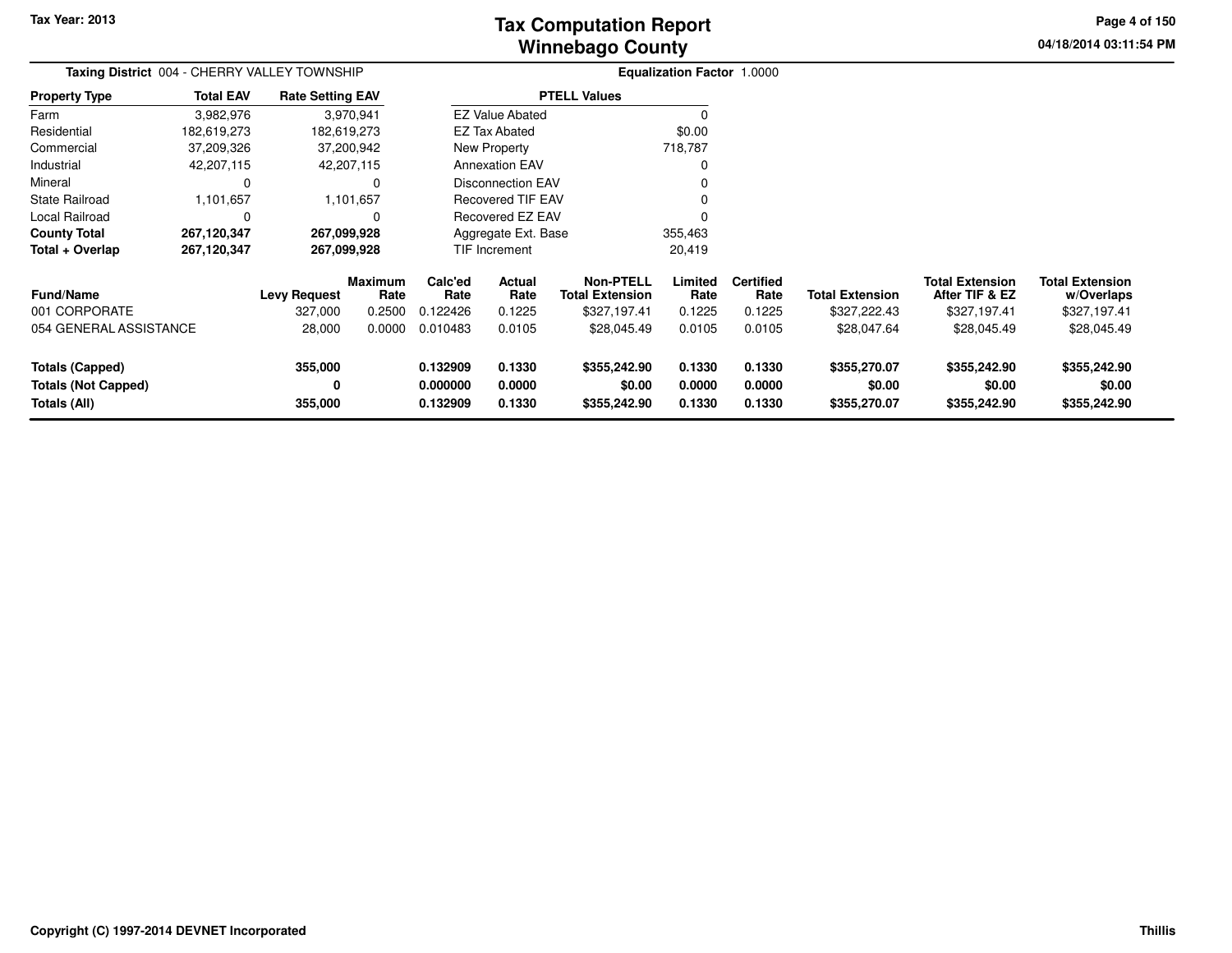**04/18/2014 03:11:54 PM Page 5 of 150**

| Taxing District 005 - DURAND TOWNSHIP                |                  |                         |                        |                      |                          |                                            | Equalization Factor 1.0000 |                          |                        |                                          |                                      |  |
|------------------------------------------------------|------------------|-------------------------|------------------------|----------------------|--------------------------|--------------------------------------------|----------------------------|--------------------------|------------------------|------------------------------------------|--------------------------------------|--|
| Property Type                                        | <b>Total EAV</b> | <b>Rate Setting EAV</b> |                        |                      |                          | <b>PTELL Values</b>                        |                            |                          |                        |                                          |                                      |  |
| Farm                                                 | 7,797,890        |                         | 7,797,890              |                      | <b>EZ Value Abated</b>   |                                            |                            |                          |                        |                                          |                                      |  |
| Residential                                          | 26,258,511       |                         | 26,193,531             |                      | EZ Tax Abated            |                                            | \$0.00                     |                          |                        |                                          |                                      |  |
| Commercial                                           | 4,104,031        |                         | 3,889,151              |                      | New Property             |                                            | 63,182                     |                          |                        |                                          |                                      |  |
| Industrial                                           | 299,774          |                         | 253,645                |                      | <b>Annexation EAV</b>    |                                            | 0                          |                          |                        |                                          |                                      |  |
| Mineral                                              | 0                |                         |                        |                      | <b>Disconnection EAV</b> |                                            | $\Omega$                   |                          |                        |                                          |                                      |  |
| State Railroad                                       | 0                |                         |                        |                      | <b>Recovered TIF EAV</b> |                                            | 0                          |                          |                        |                                          |                                      |  |
| Local Railroad                                       | 0                |                         |                        | Recovered EZ EAV     |                          |                                            |                            |                          |                        |                                          |                                      |  |
| County Total                                         | 38,460,206       |                         | 38,134,217             |                      | Aggregate Ext. Base      |                                            | 62,728                     |                          |                        |                                          |                                      |  |
| Total + Overlap                                      | 38,460,206       |                         | 38,134,217             |                      | TIF Increment            |                                            | 325,989                    |                          |                        |                                          |                                      |  |
| <b>Fund/Name</b>                                     |                  | <b>Levy Request</b>     | <b>Maximum</b><br>Rate | Calc'ed<br>Rate      | <b>Actual</b><br>Rate    | <b>Non-PTELL</b><br><b>Total Extension</b> | Limited<br>Rate            | <b>Certified</b><br>Rate | <b>Total Extension</b> | <b>Total Extension</b><br>After TIF & EZ | <b>Total Extension</b><br>w/Overlaps |  |
| 001 CORPORATE                                        |                  | 58,230                  | 0.2500                 | 0.152698             | 0.1527                   | \$58,230.95                                | 0.1527                     | 0.1527                   | \$58,728.73            | \$58,230.95                              | \$58,230.95                          |  |
| 054 GENERAL ASSISTANCE                               |                  | 4,000                   | 0.0000                 | 0.010489             | 0.0105                   | \$4,004.09                                 | 0.0105                     | 0.0105                   | \$4,038.32             | \$4,004.09                               | \$4,004.09                           |  |
| <b>Totals (Capped)</b><br><b>Totals (Not Capped)</b> |                  | 62,230<br>0             |                        | 0.163187<br>0.000000 | 0.1632<br>0.0000         | \$62,235.04<br>\$0.00                      | 0.1632<br>0.0000           | 0.1632<br>0.0000         | \$62,767.05<br>\$0.00  | \$62,235.04<br>\$0.00                    | \$62,235.04<br>\$0.00                |  |
| Totals (All)                                         |                  | 62,230                  |                        | 0.163187             | 0.1632                   | \$62,235.04                                | 0.1632                     | 0.1632                   | \$62,767.05            | \$62,235.04                              | \$62,235.04                          |  |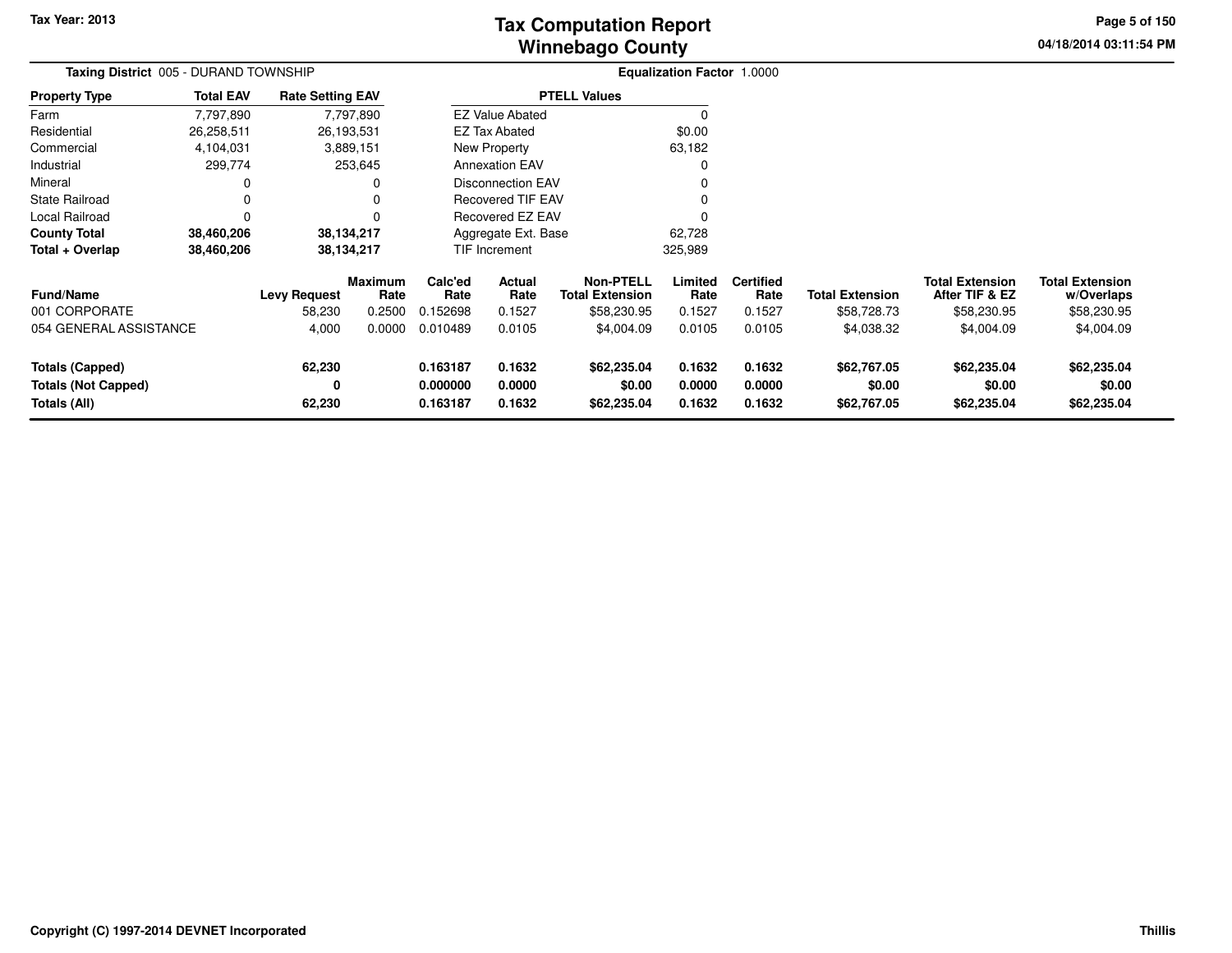# **Winnebago CountyTax Computation Report**

**04/18/2014 03:11:54 PM Page 6 of 150**

| Taxing District 006 - HARLEM TOWNSHIP                |                  |                         |           |                                |                          |                                            | <b>Equalization Factor 1.0000</b> |                          |                        |                                          |                                      |
|------------------------------------------------------|------------------|-------------------------|-----------|--------------------------------|--------------------------|--------------------------------------------|-----------------------------------|--------------------------|------------------------|------------------------------------------|--------------------------------------|
| <b>Property Type</b>                                 | <b>Total EAV</b> | <b>Rate Setting EAV</b> |           |                                |                          | <b>PTELL Values</b>                        |                                   |                          |                        |                                          |                                      |
| Farm                                                 | 2,766,355        |                         | 2,732,508 |                                | <b>EZ Value Abated</b>   |                                            |                                   |                          |                        |                                          |                                      |
| Residential                                          | 446,541,363      | 446,378,795             |           |                                | <b>EZ Tax Abated</b>     |                                            | \$0.00                            |                          |                        |                                          |                                      |
| Commercial                                           | 73,319,764       | 64,742,440              |           |                                | New Property             |                                            | 1,803,648                         |                          |                        |                                          |                                      |
| Industrial                                           | 41,687,108       | 39,924,406              |           |                                | <b>Annexation EAV</b>    |                                            |                                   |                          |                        |                                          |                                      |
| Mineral                                              |                  |                         | 0         |                                | <b>Disconnection EAV</b> |                                            |                                   |                          |                        |                                          |                                      |
| <b>State Railroad</b>                                |                  |                         | 0         |                                | <b>Recovered TIF EAV</b> |                                            |                                   |                          |                        |                                          |                                      |
| Local Railroad                                       | $\Omega$         |                         | 0         |                                | Recovered EZ EAV         |                                            |                                   |                          |                        |                                          |                                      |
| <b>County Total</b>                                  | 564,314,590      | 553,778,149             |           | Aggregate Ext. Base<br>581,454 |                          |                                            |                                   |                          |                        |                                          |                                      |
| Total + Overlap                                      | 564,314,590      | 553,778,149             |           | TIF Increment<br>10,536,441    |                          |                                            |                                   |                          |                        |                                          |                                      |
| Maximum<br><b>Fund/Name</b><br><b>Levy Request</b>   |                  |                         | Rate      | Calc'ed<br>Rate                | Actual<br>Rate           | <b>Non-PTELL</b><br><b>Total Extension</b> | Limited<br>Rate                   | <b>Certified</b><br>Rate | <b>Total Extension</b> | <b>Total Extension</b><br>After TIF & EZ | <b>Total Extension</b><br>w/Overlaps |
| 001 CORPORATE                                        |                  | 419,390                 | 0.2500    | 0.075733                       | 0.0758                   | \$419,763.84                               | 0.0758                            | 0.0758                   | \$427,750.46           | \$419,763.84                             | \$419,763.84                         |
| 042 PARK/PARK MAINTENANCE                            |                  | 70,035                  | 0.0200    | 0.012647                       | 0.0127                   | \$70,329.82                                | 0.0127                            | 0.0127                   | \$71,667.95            | \$70,329.82                              | \$70,329.82                          |
| 054 GENERAL ASSISTANCE                               |                  | 103,035                 | 0.0000    | 0.018606                       | 0.0187                   | \$103,556.51                               | 0.0187                            | 0.0187                   | \$105,526.83           | \$103,556.51                             | \$103,556.51                         |
| <b>Totals (Capped)</b><br><b>Totals (Not Capped)</b> |                  | 592,460<br>0            |           | 0.106986<br>0.000000           | 0.1072<br>0.0000         | \$593,650.17<br>\$0.00                     | 0.1072<br>0.0000                  | 0.1072<br>0.0000         | \$604,945.24<br>\$0.00 | \$593,650.17<br>\$0.00                   | \$593,650.17<br>\$0.00               |
| Totals (All)                                         |                  | 592,460                 |           | 0.106986                       | 0.1072                   | \$593,650.17                               | 0.1072                            | 0.1072                   | \$604,945.24           | \$593,650.17                             | \$593,650.17                         |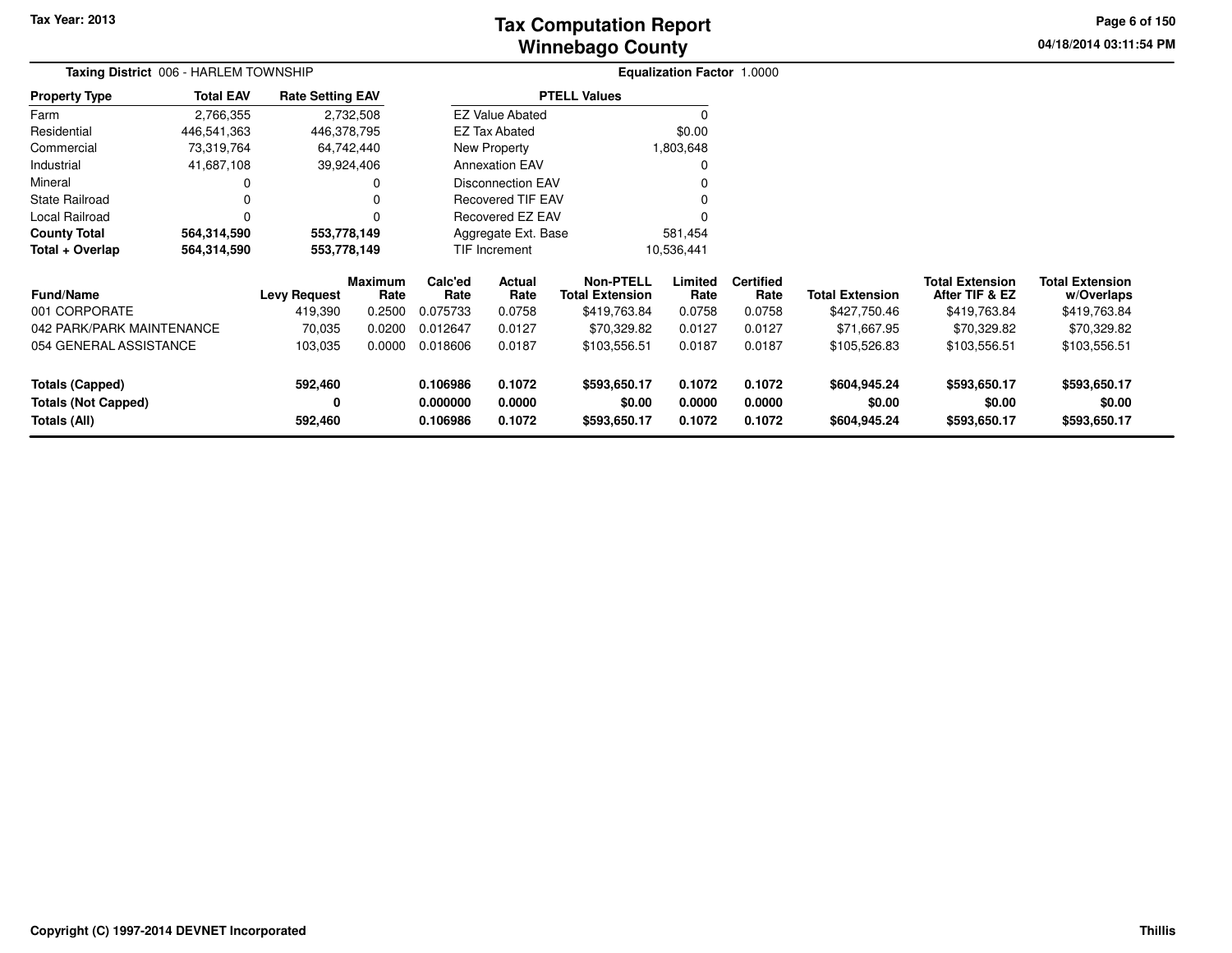**04/18/2014 03:11:54 PM Page 7 of 150**

| Taxing District 007 - HARRISON TOWNSHIP                              |                  |                               |                           |                                  |                            |                                                           | <b>Equalization Factor 1.0000</b> |                                    |                                       |                                                         |                                                     |
|----------------------------------------------------------------------|------------------|-------------------------------|---------------------------|----------------------------------|----------------------------|-----------------------------------------------------------|-----------------------------------|------------------------------------|---------------------------------------|---------------------------------------------------------|-----------------------------------------------------|
| <b>Property Type</b>                                                 | <b>Total EAV</b> | <b>Rate Setting EAV</b>       |                           |                                  |                            | <b>PTELL Values</b>                                       |                                   |                                    |                                       |                                                         |                                                     |
| Farm                                                                 | 4,879,579        |                               | 4,879,579                 |                                  | <b>EZ Value Abated</b>     |                                                           | 0                                 |                                    |                                       |                                                         |                                                     |
| Residential                                                          | 8,242,637        |                               | 8,242,637                 |                                  | EZ Tax Abated              |                                                           | \$0.00                            |                                    |                                       |                                                         |                                                     |
| Commercial                                                           | 362,451          |                               | 362,451                   |                                  | <b>New Property</b>        |                                                           | 91,600                            |                                    |                                       |                                                         |                                                     |
| Industrial                                                           |                  |                               |                           |                                  | <b>Annexation EAV</b>      |                                                           |                                   |                                    |                                       |                                                         |                                                     |
| Mineral                                                              |                  |                               |                           |                                  | <b>Disconnection EAV</b>   |                                                           | 0                                 |                                    |                                       |                                                         |                                                     |
| <b>State Railroad</b>                                                | 0                |                               | 0                         |                                  | <b>Recovered TIF EAV</b>   |                                                           | 0                                 |                                    |                                       |                                                         |                                                     |
| Local Railroad                                                       |                  |                               |                           |                                  | Recovered EZ EAV           |                                                           | 0                                 |                                    |                                       |                                                         |                                                     |
| <b>County Total</b>                                                  | 13,484,667       | 13,484,667                    |                           |                                  | Aggregate Ext. Base        |                                                           | 16,208                            |                                    |                                       |                                                         |                                                     |
| Total + Overlap                                                      | 13,484,667       | 13,484,667                    |                           |                                  | TIF Increment              |                                                           | 0                                 |                                    |                                       |                                                         |                                                     |
| <b>Fund/Name</b><br>001 CORPORATE                                    |                  | <b>Levy Request</b><br>17,000 | Maximum<br>Rate<br>0.4500 | Calc'ed<br>Rate<br>0.126069      | Actual<br>Rate<br>0.1261   | <b>Non-PTELL</b><br><b>Total Extension</b><br>\$17,004.17 | Limited<br>Rate<br>0.1231         | <b>Certified</b><br>Rate<br>0.1231 | <b>Total Extension</b><br>\$16,599.63 | <b>Total Extension</b><br>After TIF & EZ<br>\$16,599.63 | <b>Total Extension</b><br>w/Overlaps<br>\$16,599.63 |
| <b>Totals (Capped)</b><br><b>Totals (Not Capped)</b><br>Totals (All) |                  | 17,000<br>0<br>17,000         |                           | 0.126069<br>0.000000<br>0.126069 | 0.1261<br>0.0000<br>0.1261 | \$17,004.17<br>\$0.00<br>\$17,004.17                      | 0.1231<br>0.0000<br>0.1231        | 0.1231<br>0.0000<br>0.1231         | \$16,599.63<br>\$0.00<br>\$16,599.63  | \$16,599.63<br>\$0.00<br>\$16,599.63                    | \$16,599.63<br>\$0.00<br>\$16,599.63                |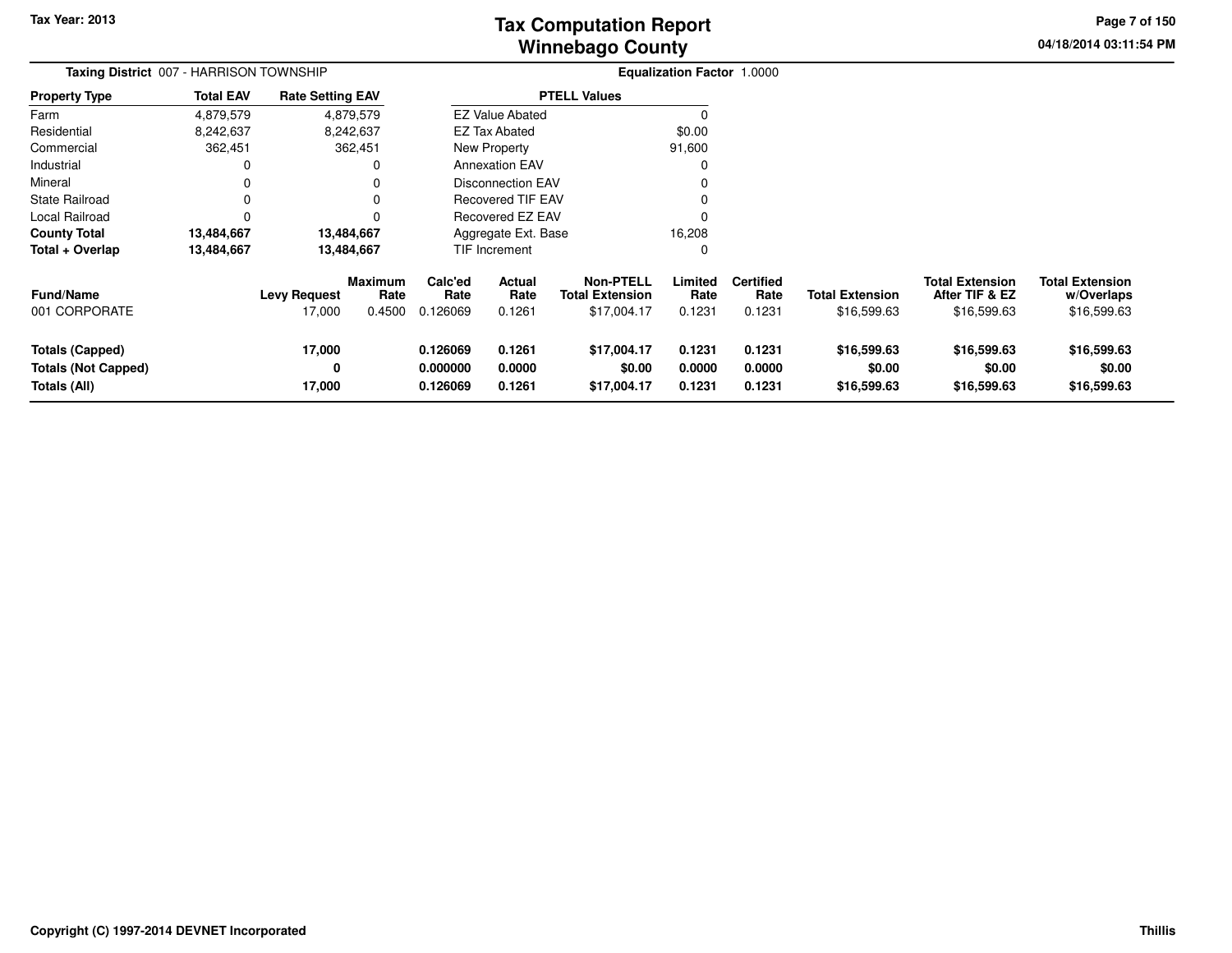**04/18/2014 03:11:54 PM Page 8 of 150**

| <b>Total EAV</b>                                                                                         |            |                                                                    |                                                                                                        |                |                                                                                |                                                                                                                                                  |                          |                                   |                                          |                                      |
|----------------------------------------------------------------------------------------------------------|------------|--------------------------------------------------------------------|--------------------------------------------------------------------------------------------------------|----------------|--------------------------------------------------------------------------------|--------------------------------------------------------------------------------------------------------------------------------------------------|--------------------------|-----------------------------------|------------------------------------------|--------------------------------------|
| 5,697,924                                                                                                |            |                                                                    |                                                                                                        |                |                                                                                | 0                                                                                                                                                |                          |                                   |                                          |                                      |
| 28,091,794                                                                                               |            |                                                                    |                                                                                                        |                |                                                                                | \$0.00                                                                                                                                           |                          |                                   |                                          |                                      |
| 395,811                                                                                                  |            |                                                                    |                                                                                                        |                |                                                                                | 74,624                                                                                                                                           |                          |                                   |                                          |                                      |
| 9,731                                                                                                    |            |                                                                    |                                                                                                        |                |                                                                                |                                                                                                                                                  |                          |                                   |                                          |                                      |
| Industrial<br>0<br><b>State Railroad</b><br>0<br>$\Omega$<br>34,195,260<br>Total + Overlap<br>34,195,260 |            |                                                                    |                                                                                                        |                |                                                                                |                                                                                                                                                  |                          |                                   |                                          |                                      |
|                                                                                                          |            |                                                                    |                                                                                                        |                |                                                                                |                                                                                                                                                  |                          |                                   |                                          |                                      |
| Local Railroad                                                                                           |            |                                                                    |                                                                                                        |                |                                                                                |                                                                                                                                                  |                          |                                   |                                          |                                      |
| <b>County Total</b>                                                                                      |            |                                                                    |                                                                                                        |                |                                                                                | 37,355                                                                                                                                           |                          |                                   |                                          |                                      |
|                                                                                                          | 34,195,260 |                                                                    |                                                                                                        |                |                                                                                |                                                                                                                                                  |                          |                                   |                                          |                                      |
|                                                                                                          |            | Rate                                                               | Calc'ed<br>Rate                                                                                        | Actual<br>Rate | <b>Non-PTELL</b><br><b>Total Extension</b>                                     | Limited<br>Rate                                                                                                                                  | <b>Certified</b><br>Rate | <b>Total Extension</b>            | <b>Total Extension</b><br>After TIF & EZ | <b>Total Extension</b><br>w/Overlaps |
|                                                                                                          | 39,222     | 0.2500                                                             | 0.114700                                                                                               | 0.1147         | \$39,221.96                                                                    | 0.1114                                                                                                                                           | 0.1114                   | \$38,093.52                       | \$38,093.52                              | \$38,093.52                          |
|                                                                                                          | 0          | 0.0050                                                             | 0.000000                                                                                               | 0.0000         | \$0.00                                                                         | 0.0000                                                                                                                                           | 0.0000                   | \$0.00                            | \$0.00                                   | \$0.00                               |
| 035 TORT JUDGMENTS, LIABILIT                                                                             | 0          | 0.0000                                                             | 0.000000                                                                                               | 0.0000         | \$0.00                                                                         | 0.0000                                                                                                                                           | 0.0000                   | \$0.00                            | \$0.00                                   | \$0.00                               |
|                                                                                                          | 0          | 0.0000                                                             | 0.000000                                                                                               | 0.0000         | \$0.00                                                                         | 0.0000                                                                                                                                           | 0.0000                   | \$0.00                            | \$0.00                                   | \$0.00                               |
|                                                                                                          | 39,222     |                                                                    | 0.114700                                                                                               | 0.1147         | \$39,221.96                                                                    | 0.1114                                                                                                                                           | 0.1114                   | \$38,093.52                       | \$38,093.52                              | \$38,093.52                          |
|                                                                                                          | 0          |                                                                    | 0.000000                                                                                               | 0.0000         | \$0.00                                                                         | 0.0000                                                                                                                                           | 0.0000                   | \$0.00                            | \$0.00                                   | \$0.00                               |
|                                                                                                          | 39,222     |                                                                    | 0.114700                                                                                               | 0.1147         | \$39,221.96                                                                    | 0.1114                                                                                                                                           | 0.1114                   | \$38,093.52                       | \$38,093.52                              | \$38,093.52                          |
|                                                                                                          |            | <b>Taxing District</b> 008 - LAONA TOWNSHIP<br><b>Levy Request</b> | <b>Rate Setting EAV</b><br>5,697,924<br>28,091,794<br>395,811<br>9,731<br>34,195,260<br><b>Maximum</b> |                | <b>EZ Tax Abated</b><br>New Property<br><b>Annexation EAV</b><br>TIF Increment | <b>PTELL Values</b><br><b>EZ Value Abated</b><br><b>Disconnection EAV</b><br><b>Recovered TIF EAV</b><br>Recovered EZ EAV<br>Aggregate Ext. Base |                          | <b>Equalization Factor 1.0000</b> |                                          |                                      |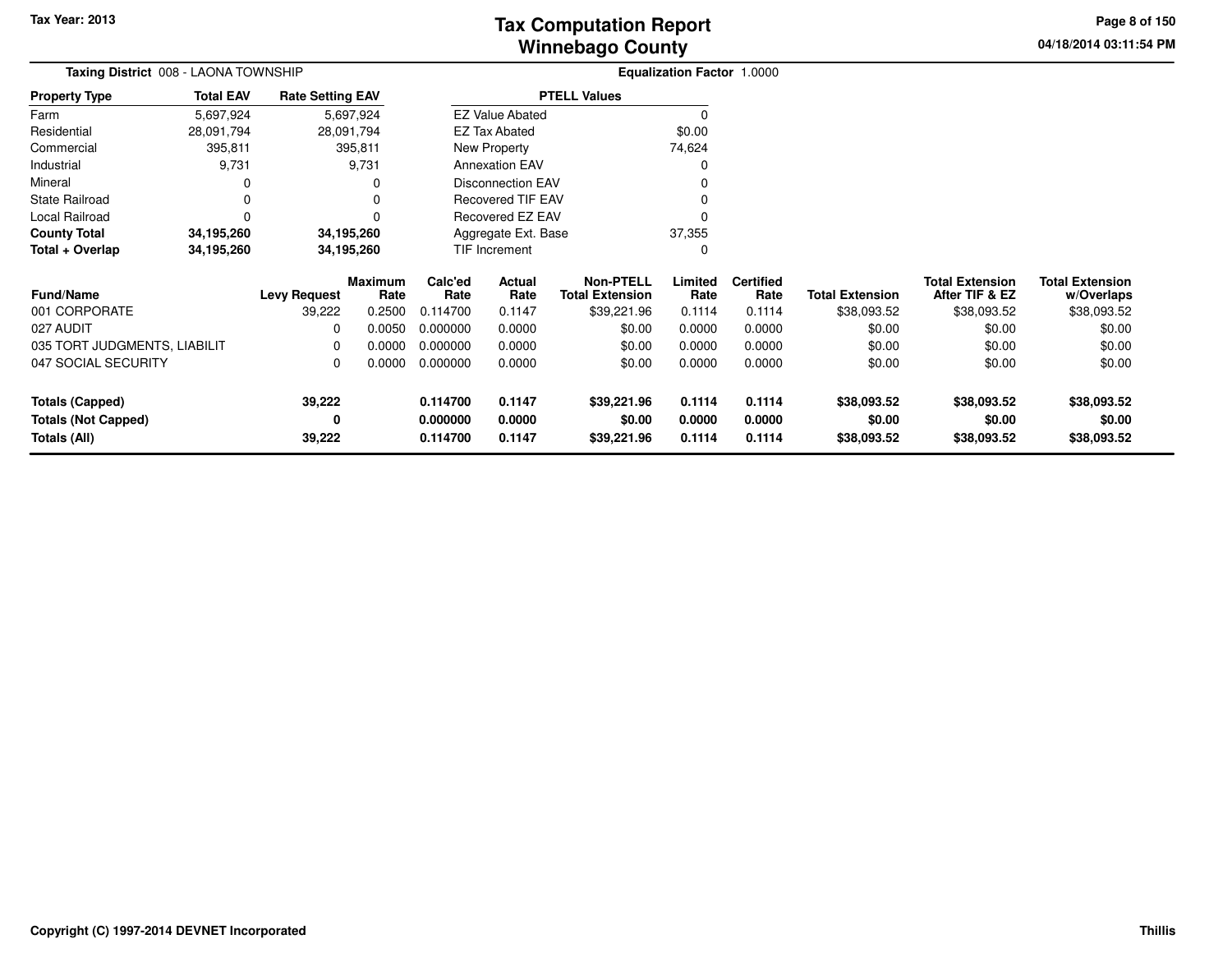# **Winnebago CountyTax Computation Report**

**04/18/2014 03:11:54 PM Page 9 of 150**

| Taxing District 009 - OWEN TOWNSHIP                                  |                  |                         |                        |                                  |                              |                                            | <b>Equalization Factor 1.0000</b> |                            |                                        |                                          |                                        |  |
|----------------------------------------------------------------------|------------------|-------------------------|------------------------|----------------------------------|------------------------------|--------------------------------------------|-----------------------------------|----------------------------|----------------------------------------|------------------------------------------|----------------------------------------|--|
| <b>Property Type</b>                                                 | <b>Total EAV</b> | <b>Rate Setting EAV</b> |                        |                                  |                              | <b>PTELL Values</b>                        |                                   |                            |                                        |                                          |                                        |  |
| Farm                                                                 | 6,816,346        |                         | 6,816,346              |                                  | <b>EZ Value Abated</b>       |                                            |                                   |                            |                                        |                                          |                                        |  |
| Residential                                                          | 57,323,379       |                         | 57,323,379             |                                  | <b>EZ Tax Abated</b>         |                                            | \$0.00                            |                            |                                        |                                          |                                        |  |
| Commercial                                                           | 1,678,062        |                         | 1,678,062              |                                  | New Property                 |                                            | 125,326                           |                            |                                        |                                          |                                        |  |
| Industrial                                                           | 11,606,788       |                         | 11,606,788             |                                  | <b>Annexation EAV</b>        |                                            |                                   |                            |                                        |                                          |                                        |  |
| Mineral                                                              | 0                |                         | $\Omega$               |                                  | Disconnection EAV            |                                            |                                   |                            |                                        |                                          |                                        |  |
| <b>State Railroad</b>                                                | 313,494          |                         | 313,494                |                                  | <b>Recovered TIF EAV</b>     |                                            |                                   |                            |                                        |                                          |                                        |  |
| Local Railroad                                                       | $\Omega$         |                         | 0                      |                                  | Recovered EZ EAV<br>$\Omega$ |                                            |                                   |                            |                                        |                                          |                                        |  |
| <b>County Total</b>                                                  | 77,738,069       |                         | 77,738,069             | Aggregate Ext. Base<br>110,063   |                              |                                            |                                   |                            |                                        |                                          |                                        |  |
| Total + Overlap                                                      | 77,738,069       |                         | 77,738,069             |                                  | TIF Increment<br>0           |                                            |                                   |                            |                                        |                                          |                                        |  |
| <b>Fund/Name</b>                                                     |                  | <b>Levy Request</b>     | <b>Maximum</b><br>Rate | Calc'ed<br>Rate                  | Actual<br>Rate               | <b>Non-PTELL</b><br><b>Total Extension</b> | Limited<br>Rate                   | <b>Certified</b><br>Rate   | <b>Total Extension</b>                 | <b>Total Extension</b><br>After TIF & EZ | <b>Total Extension</b><br>w/Overlaps   |  |
| 001 CORPORATE                                                        |                  | 107,000                 | 0.2500                 | 0.137642                         | 0.1377                       | \$107,045.32                               | 0.1377                            | 0.1377                     | \$107,045.32                           | \$107,045.32                             | \$107,045.32                           |  |
| 047 SOCIAL SECURITY                                                  |                  | 3,000                   | 0.0000                 | 0.003859                         | 0.0039                       | \$3,031.78                                 | 0.0039                            | 0.0039                     | \$3,031.78                             | \$3,031.78                               | \$3,031.78                             |  |
| 054 GENERAL ASSISTANCE                                               |                  | 2,000                   | 0.0000                 | 0.002573                         | 0.0026                       | \$2,021.19                                 | 0.0026                            | 0.0026                     | \$2,021.19                             | \$2,021.19                               | \$2,021.19                             |  |
| <b>Totals (Capped)</b><br><b>Totals (Not Capped)</b><br>Totals (All) |                  | 112,000<br>0<br>112,000 |                        | 0.144074<br>0.000000<br>0.144074 | 0.1442<br>0.0000<br>0.1442   | \$112,098.29<br>\$0.00<br>\$112,098.29     | 0.1442<br>0.0000<br>0.1442        | 0.1442<br>0.0000<br>0.1442 | \$112,098.29<br>\$0.00<br>\$112,098.29 | \$112,098.29<br>\$0.00<br>\$112,098.29   | \$112,098.29<br>\$0.00<br>\$112,098.29 |  |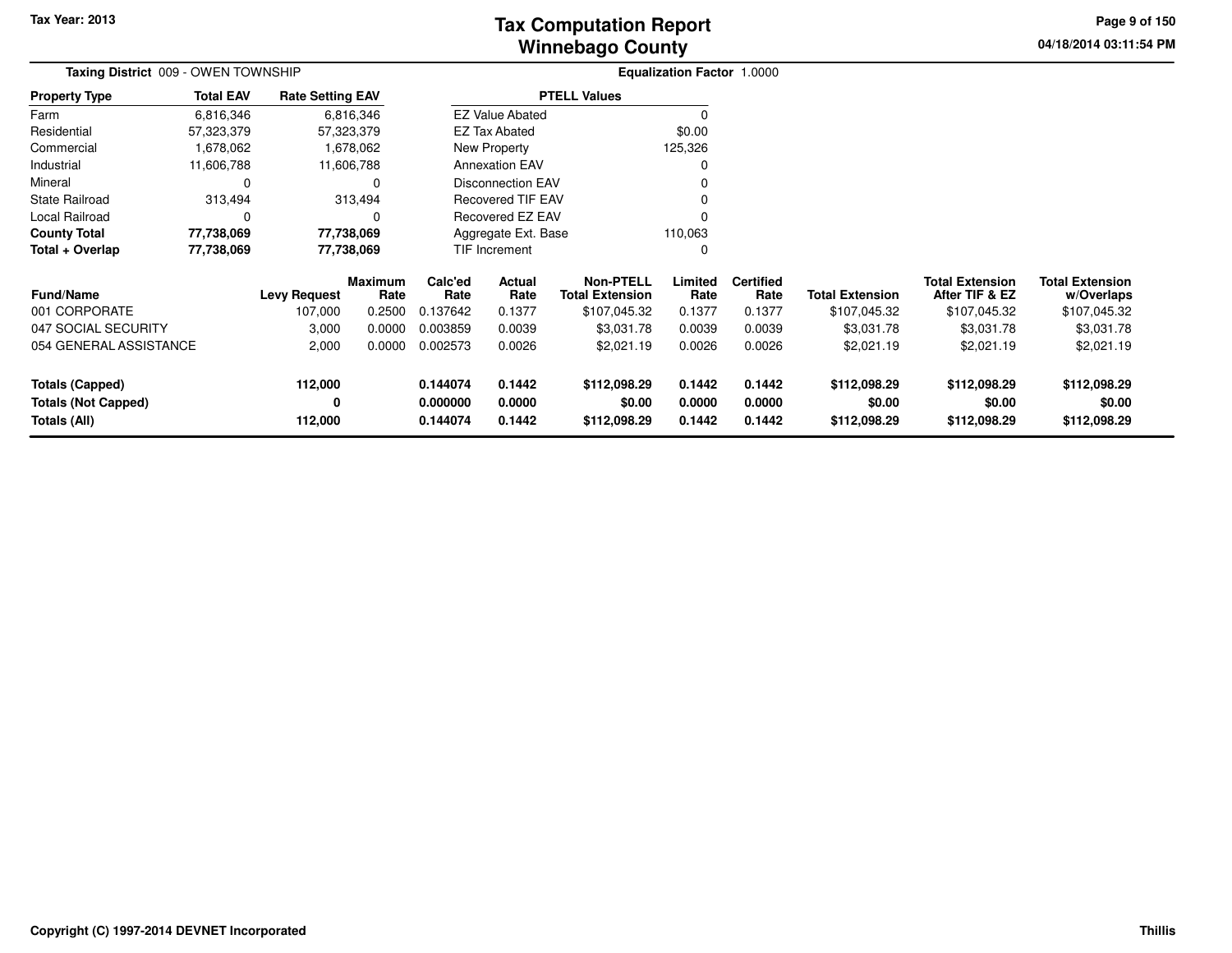# **Winnebago CountyTax Computation Report**

**04/18/2014 03:11:54 PM Page 10 of 150**

| Taxing District 010 - PECATONICA TOWNSHIP |                  |                         |                        | <b>Equalization Factor 1.0000</b> |                                |                                            |                 |                   |                        |                                          |                                      |
|-------------------------------------------|------------------|-------------------------|------------------------|-----------------------------------|--------------------------------|--------------------------------------------|-----------------|-------------------|------------------------|------------------------------------------|--------------------------------------|
| <b>Property Type</b>                      | <b>Total EAV</b> | <b>Rate Setting EAV</b> |                        |                                   |                                | <b>PTELL Values</b>                        |                 |                   |                        |                                          |                                      |
| Farm                                      | 7,964,678        |                         | 7,964,678              |                                   | <b>EZ Value Abated</b>         |                                            | 0               |                   |                        |                                          |                                      |
| Residential                               | 53,126,999       | 53,126,999              |                        |                                   | <b>EZ Tax Abated</b>           |                                            | \$0.00          |                   |                        |                                          |                                      |
| Commercial                                | 3,610,514        |                         | 3,610,514              |                                   | New Property                   |                                            | 190,157         |                   |                        |                                          |                                      |
| Industrial                                | 2,066,343        |                         | 2,066,343              |                                   | <b>Annexation EAV</b>          |                                            | 0               |                   |                        |                                          |                                      |
| Mineral                                   |                  |                         | 0                      |                                   | <b>Disconnection EAV</b>       |                                            |                 |                   |                        |                                          |                                      |
| <b>State Railroad</b>                     |                  |                         |                        |                                   | <b>Recovered TIF EAV</b>       |                                            |                 |                   |                        |                                          |                                      |
| Local Railroad                            | $\Omega$         |                         | 0                      |                                   | Recovered EZ EAV               |                                            |                 |                   |                        |                                          |                                      |
| <b>County Total</b>                       | 66,768,534       | 66,768,534              |                        |                                   | 112,943<br>Aggregate Ext. Base |                                            |                 |                   |                        |                                          |                                      |
| Total + Overlap                           | 66,768,534       | 66,768,534              |                        |                                   | TIF Increment                  |                                            | 0               |                   |                        |                                          |                                      |
| <b>Fund/Name</b>                          |                  | <b>Levy Request</b>     | <b>Maximum</b><br>Rate | Calc'ed<br>Rate                   | Actual<br>Rate                 | <b>Non-PTELL</b><br><b>Total Extension</b> | Limited<br>Rate | Certified<br>Rate | <b>Total Extension</b> | <b>Total Extension</b><br>After TIF & EZ | <b>Total Extension</b><br>w/Overlaps |
| 001 CORPORATE                             |                  | 90,056                  | 0.2500                 | 0.134878                          | 0.1349                         | \$90,070.75                                | 0.1311          | 0.1311            | \$87,533.55            | \$87,533.55                              | \$87,533.55                          |
| 005 I. M. R. F.                           |                  | <sup>0</sup>            | 0.0000                 | 0.000000                          | 0.0000                         | \$0.00                                     | 0.0000          | 0.0000            | \$0.00                 | \$0.00                                   | \$0.00                               |
| 027 AUDIT                                 |                  | 3,533                   | 0.0050                 | 0.005291                          | 0.0050                         | \$3,338.43                                 | 0.0049          | 0.0049            | \$3,271.66             | \$3,271.66                               | \$3,271.66                           |
| 035 TORT JUDGMENTS, LIABILIT              |                  | 12,000                  | 0.0000                 | 0.017973                          | 0.0180                         | \$12,018.34                                | 0.0176          | 0.0176            | \$11,751.26            | \$11,751.26                              | \$11,751.26                          |
| 054 GENERAL ASSISTANCE                    |                  | 13,000                  | 0.0000                 | 0.019470                          | 0.0195                         | \$13,019.86                                | 0.0190          | 0.0190            | \$12,686.02            | \$12,686.02                              | \$12,686.02                          |
| <b>Totals (Capped)</b>                    |                  | 118,589                 |                        | 0.177612                          | 0.1774                         | \$118,447.38                               | 0.1726          | 0.1726            | \$115,242.49           | \$115,242.49                             | \$115,242.49                         |
| <b>Totals (Not Capped)</b>                |                  | 0                       |                        | 0.000000                          | 0.0000                         | \$0.00                                     | 0.0000          | 0.0000            | \$0.00                 | \$0.00                                   | \$0.00                               |
| Totals (All)                              |                  | 118,589                 |                        | 0.177612                          | 0.1774                         | \$118,447.38                               | 0.1726          | 0.1726            | \$115,242.49           | \$115,242.49                             | \$115,242.49                         |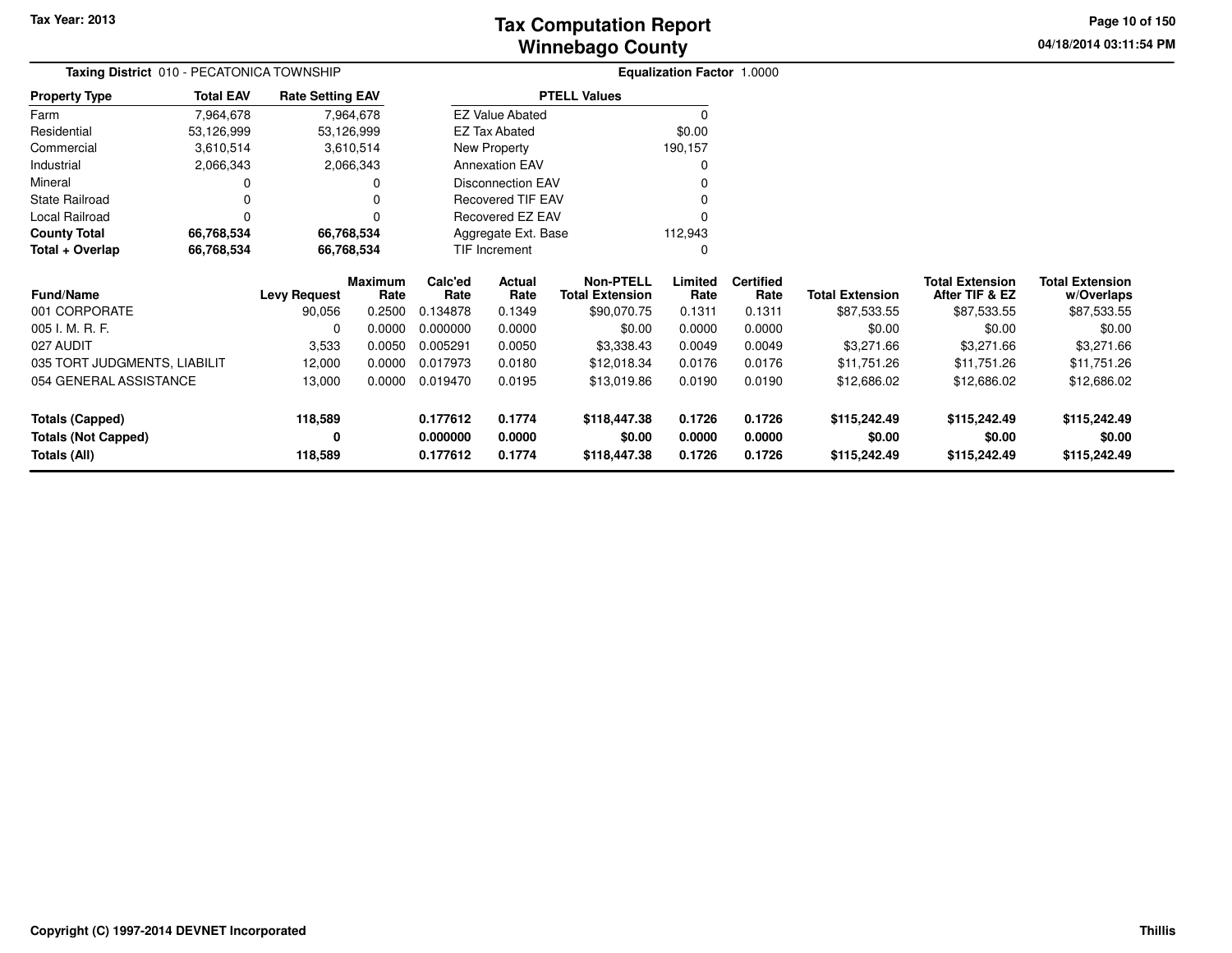# **Winnebago CountyTax Computation Report**

**04/18/2014 03:11:54 PM Page 11 of 150**

|                                                               | Taxing District 011 - ROCKFORD TOWNSHIP |                             |                        |                                                          |                                    |                                            | <b>Equalization Factor 1.0000</b> |                            |                                            |                                            |                                            |  |
|---------------------------------------------------------------|-----------------------------------------|-----------------------------|------------------------|----------------------------------------------------------|------------------------------------|--------------------------------------------|-----------------------------------|----------------------------|--------------------------------------------|--------------------------------------------|--------------------------------------------|--|
| <b>Property Type</b>                                          | <b>Total EAV</b>                        | <b>Rate Setting EAV</b>     |                        |                                                          |                                    | <b>PTELL Values</b>                        |                                   |                            |                                            |                                            |                                            |  |
| Farm                                                          | 9,614,568                               |                             | 9,502,410              |                                                          | <b>EZ Value Abated</b>             |                                            | 9,872,984                         |                            |                                            |                                            |                                            |  |
| Residential                                                   | 1,335,554,280                           | 1,329,705,106               |                        |                                                          | <b>EZ Tax Abated</b>               |                                            | \$12,716.40                       |                            |                                            |                                            |                                            |  |
| Commercial                                                    | 469,632,085                             | 453,330,534                 |                        |                                                          | New Property                       |                                            | 6,743,890                         |                            |                                            |                                            |                                            |  |
| Industrial                                                    | 137,934,547                             | 120,445,237                 |                        |                                                          | <b>Annexation EAV</b>              |                                            | 0                                 |                            |                                            |                                            |                                            |  |
| Mineral                                                       | 0                                       |                             | 0                      |                                                          | <b>Disconnection EAV</b>           |                                            |                                   |                            |                                            |                                            |                                            |  |
| State Railroad                                                | 3,126,351                               |                             | 3,126,351              | <b>Recovered TIF EAV</b><br>0<br><b>Recovered EZ EAV</b> |                                    |                                            |                                   |                            |                                            |                                            |                                            |  |
| Local Railroad                                                | 119,811                                 |                             | 119.811                |                                                          |                                    |                                            | 2,267,569                         |                            |                                            |                                            |                                            |  |
| <b>County Total</b>                                           | 1,955,981,642                           | 1,916,229,449               |                        | Aggregate Ext. Base<br>2,676,413                         |                                    |                                            |                                   |                            |                                            |                                            |                                            |  |
| Total + Overlap                                               | 1,955,981,642                           | 1,916,229,449               |                        |                                                          | 29,879,209<br><b>TIF Increment</b> |                                            |                                   |                            |                                            |                                            |                                            |  |
| <b>Fund/Name</b>                                              |                                         | <b>Levy Request</b>         | <b>Maximum</b><br>Rate | Calc'ed<br>Rate                                          | Actual<br>Rate                     | <b>Non-PTELL</b><br><b>Total Extension</b> | Limited<br>Rate                   | <b>Certified</b><br>Rate   | <b>Total Extension</b>                     | <b>Total Extension</b><br>After TIF & EZ   | <b>Total Extension</b><br>w/Overlaps       |  |
| 001 CORPORATE                                                 |                                         | 1,658,106                   | 0.2500                 | 0.086530                                                 | 0.0866                             | \$1,659,454.70                             | 0.0866                            | 0.0866                     | \$1,693,880.10                             | \$1,659,454.70                             | \$1,659,454.70                             |  |
| 054 GENERAL ASSISTANCE                                        |                                         | 808,171                     | 0.0000                 | 0.042175                                                 | 0.0422                             | \$808,648.83                               | 0.0422                            | 0.0422                     | \$825,424.25                               | \$808,648.83                               | \$808,648.83                               |  |
| Totals (Capped)<br><b>Totals (Not Capped)</b><br>Totals (All) |                                         | 2,466,277<br>0<br>2,466,277 |                        | 0.128705<br>0.000000<br>0.128705                         | 0.1288<br>0.0000<br>0.1288         | \$2,468,103.53<br>\$0.00<br>\$2,468,103.53 | 0.1288<br>0.0000<br>0.1288        | 0.1288<br>0.0000<br>0.1288 | \$2,519,304.35<br>\$0.00<br>\$2,519,304.35 | \$2,468,103.53<br>\$0.00<br>\$2,468,103.53 | \$2,468,103.53<br>\$0.00<br>\$2,468,103.53 |  |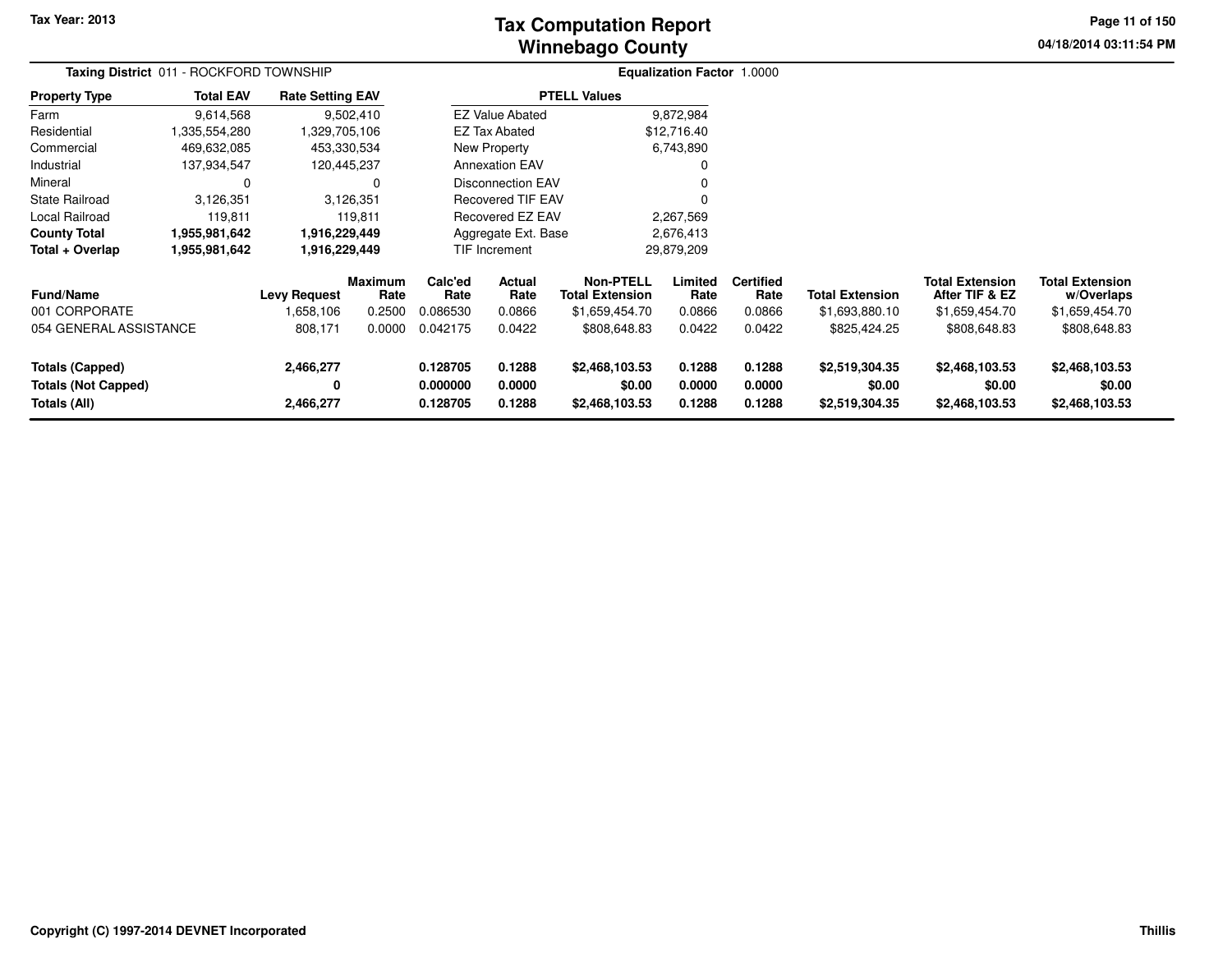**04/18/2014 03:11:54 PM Page 12 of 150**

| Taxing District 012 - ROCKTON TOWNSHIP |                  | <b>Equalization Factor 1.0000</b> |                |                            |                                |                        |          |                  |                        |                        |                        |
|----------------------------------------|------------------|-----------------------------------|----------------|----------------------------|--------------------------------|------------------------|----------|------------------|------------------------|------------------------|------------------------|
| <b>Property Type</b>                   | <b>Total EAV</b> | <b>Rate Setting EAV</b>           |                |                            |                                | <b>PTELL Values</b>    |          |                  |                        |                        |                        |
| Farm                                   | 7,415,636        |                                   | 7,415,636      |                            | <b>EZ Value Abated</b>         |                        | $\Omega$ |                  |                        |                        |                        |
| Residential                            | 193,659,103      | 193,653,513                       |                |                            | <b>EZ Tax Abated</b>           |                        | \$0.00   |                  |                        |                        |                        |
| Commercial                             | 23,447,207       | 22,304,524                        |                |                            | New Property                   |                        | 914,129  |                  |                        |                        |                        |
| Industrial                             | 15,227,784       |                                   | 13,061,162     |                            | <b>Annexation EAV</b>          |                        |          |                  |                        |                        |                        |
| Mineral                                | 0                |                                   | 0              |                            | <b>Disconnection EAV</b>       |                        |          |                  |                        |                        |                        |
| <b>State Railroad</b>                  | 743,835          |                                   | 743,835        |                            | <b>Recovered TIF EAV</b>       |                        |          |                  |                        |                        |                        |
| <b>Local Railroad</b>                  | $\Omega$         |                                   |                |                            | Recovered EZ EAV               |                        |          |                  |                        |                        |                        |
| <b>County Total</b>                    | 240,493,565      | 237,178,670                       |                |                            | 450,383<br>Aggregate Ext. Base |                        |          |                  |                        |                        |                        |
| Total + Overlap                        | 240,493,565      | 237,178,670                       |                | TIF Increment<br>3,314,895 |                                |                        |          |                  |                        |                        |                        |
|                                        |                  |                                   | <b>Maximum</b> | Calc'ed                    | Actual                         | <b>Non-PTELL</b>       | Limited  | <b>Certified</b> |                        | <b>Total Extension</b> | <b>Total Extension</b> |
| <b>Fund/Name</b>                       |                  | <b>Levy Request</b>               | Rate           | Rate                       | Rate                           | <b>Total Extension</b> | Rate     | Rate             | <b>Total Extension</b> | After TIF & EZ         | w/Overlaps             |
| 001 CORPORATE                          |                  | 284,428                           | 0.2500         | 0.119921                   | 0.1200                         | \$284,614.40           | 0.1114   | 0.1114           | \$267,909.83           | \$264,217.04           | \$264,217.04           |
| 005 I. M. R. F.                        |                  | 35,000                            | 0.0000         | 0.014757                   | 0.0148                         | \$35,102.44            | 0.0148   | 0.0148           | \$35,593.05            | \$35,102.44            | \$35,102.44            |
| 017 CEMETERY                           |                  | 55,000                            | 0.2000         | 0.023189                   | 0.0232                         | \$55,025.45            | 0.0232   | 0.0232           | \$55,794.51            | \$55,025.45            | \$55,025.45            |
| 035 TORT JUDGMENTS, LIABILIT           |                  | 5,000                             | 0.0000         | 0.002108                   | 0.0022                         | \$5,217.93             | 0.0022   | 0.0022           | \$5,290.86             | \$5,217.93             | \$5,217.93             |
| 042 PARK/PARK MAINTENANCE              |                  | 10,000                            | 0.0200         | 0.004216                   | 0.0043                         | \$10,198.68            | 0.0043   | 0.0043           | \$10,341.22            | \$10,198.68            | \$10,198.68            |
| 047 SOCIAL SECURITY                    |                  | 30,000                            | 0.0000         | 0.012649                   | 0.0127                         | \$30,121.69            | 0.0127   | 0.0127           | \$30,542.68            | \$30,121.69            | \$30,121.69            |
| 054 GENERAL ASSISTANCE<br>60,000       |                  | 0.0000                            | 0.025297       | 0.0253                     | \$60,006.20                    | 0.0253                 | 0.0253   | \$60,844.87      | \$60,006.20            | \$60,006.20            |                        |
| <b>Totals (Capped)</b>                 |                  | 479,428                           |                | 0.202137                   | 0.2025                         | \$480,286.79           | 0.1939   | 0.1939           | \$466,317.02           | \$459,889.43           | \$459,889.43           |
| <b>Totals (Not Capped)</b>             |                  | 0                                 |                | 0.000000                   | 0.0000                         | \$0.00                 | 0.0000   | 0.0000           | \$0.00                 | \$0.00                 | \$0.00                 |
| Totals (All)<br>479,428                |                  |                                   | 0.202137       | 0.2025                     | \$480,286.79                   | 0.1939                 | 0.1939   | \$466,317.02     | \$459,889.43           | \$459,889.43           |                        |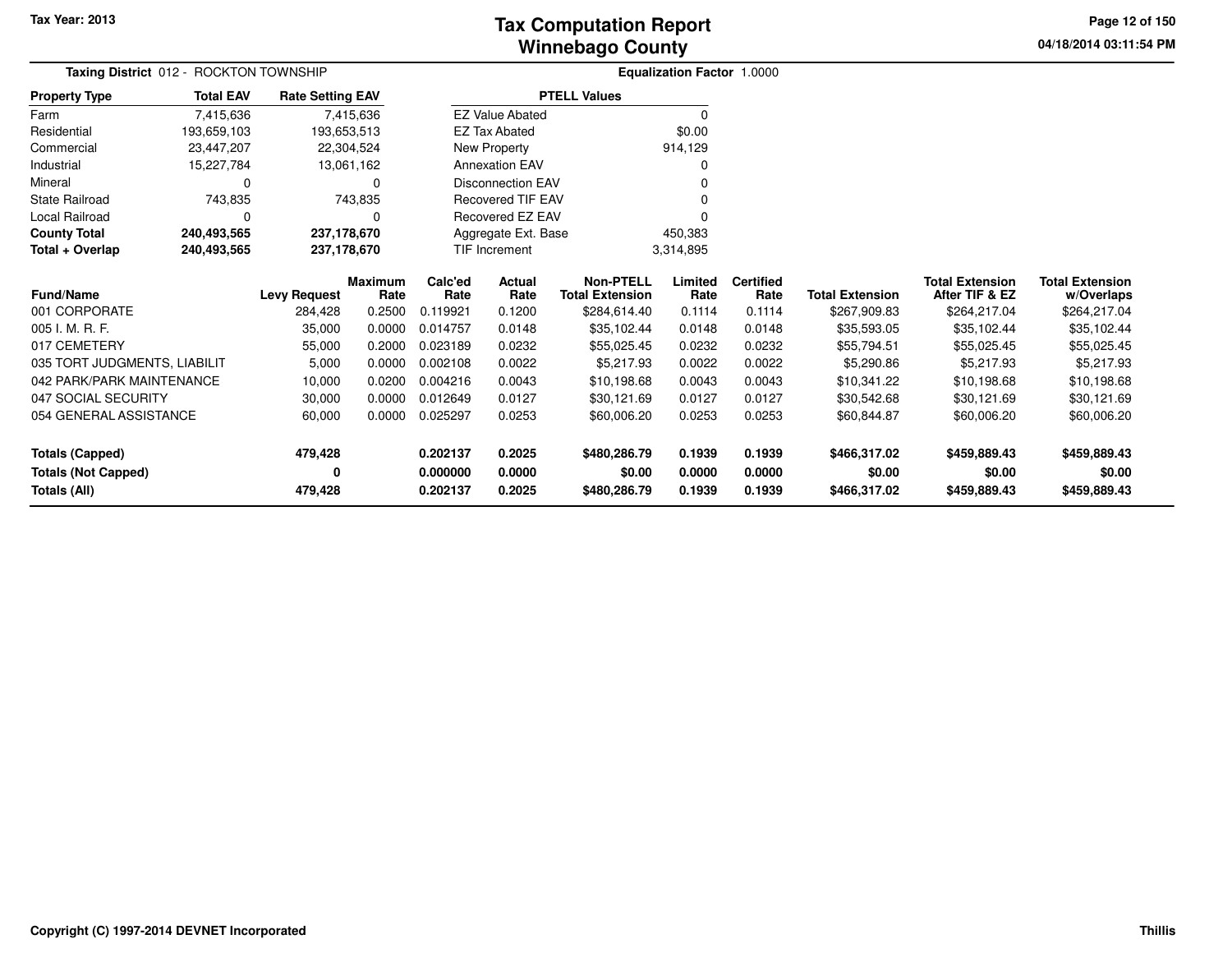# **Winnebago CountyTax Computation Report**

**04/18/2014 03:11:54 PM Page 13 of 150**

| Taxing District 013 - ROSCOE TOWNSHIP      |                  |                         |                 | <b>Equalization Factor 1.0000</b> |                                |                                            |                  |                          |                        |                                          |                                      |
|--------------------------------------------|------------------|-------------------------|-----------------|-----------------------------------|--------------------------------|--------------------------------------------|------------------|--------------------------|------------------------|------------------------------------------|--------------------------------------|
| <b>Property Type</b>                       | <b>Total EAV</b> | <b>Rate Setting EAV</b> |                 |                                   |                                | <b>PTELL Values</b>                        |                  |                          |                        |                                          |                                      |
| Farm                                       | 4,953,814        |                         | 4,953,814       |                                   | <b>EZ Value Abated</b>         |                                            |                  |                          |                        |                                          |                                      |
| Residential                                | 333,953,383      | 333,953,383             |                 |                                   | EZ Tax Abated                  |                                            | \$0.00           |                          |                        |                                          |                                      |
| Commercial                                 | 56,971,775       |                         | 56,971,775      |                                   | New Property                   |                                            | 1,783,794        |                          |                        |                                          |                                      |
| Industrial                                 | 15,667,191       |                         | 15,656,714      |                                   | <b>Annexation EAV</b>          |                                            |                  |                          |                        |                                          |                                      |
| Mineral                                    | $\Omega$         |                         | 0               | Disconnection EAV                 |                                |                                            |                  |                          |                        |                                          |                                      |
| <b>State Railroad</b>                      | 505,730          |                         | 505,730         |                                   | <b>Recovered TIF EAV</b>       |                                            |                  |                          |                        |                                          |                                      |
| Local Railroad                             | $\Omega$         |                         | 0               |                                   | Recovered EZ EAV               |                                            |                  |                          |                        |                                          |                                      |
| <b>County Total</b>                        | 412,051,893      | 412,041,416             |                 | Aggregate Ext. Base<br>586,978    |                                |                                            |                  |                          |                        |                                          |                                      |
| Total + Overlap                            | 412,051,893      | 412,041,416             |                 |                                   | <b>TIF Increment</b><br>10,477 |                                            |                  |                          |                        |                                          |                                      |
| <b>Fund/Name</b>                           |                  | <b>Levy Request</b>     | Maximum<br>Rate | Calc'ed<br>Rate                   | Actual<br>Rate                 | <b>Non-PTELL</b><br><b>Total Extension</b> | Limited<br>Rate  | <b>Certified</b><br>Rate | <b>Total Extension</b> | <b>Total Extension</b><br>After TIF & EZ | <b>Total Extension</b><br>w/Overlaps |
| 001 CORPORATE                              |                  | 560,000                 | 0.2500          | 0.135909                          | 0.1360                         | \$560,376.33                               | 0.1335           | 0.1335                   | \$550,089.28           | \$550,075.29                             | \$550,075.29                         |
| 017 CEMETERY                               |                  | 35,000                  | 0.2000          | 0.008494                          | 0.0085                         | \$35,023.52                                | 0.0084           | 0.0084                   | \$34,612.36            | \$34,611.48                              | \$34,611.48                          |
| 054 GENERAL ASSISTANCE                     |                  | 15,000                  | 0.0000          | 0.003640                          | 0.0037                         | \$15,245.53                                | 0.0037           | 0.0037                   | \$15,245.92            | \$15,245.53                              | \$15,245.53                          |
| <b>Totals (Capped)</b>                     |                  | 610,000                 |                 | 0.148043                          | 0.1482                         | \$610,645.38                               | 0.1456           | 0.1456                   | \$599,947.56           | \$599,932.30                             | \$599,932.30                         |
| <b>Totals (Not Capped)</b><br>Totals (All) |                  | 0<br>610,000            |                 | 0.000000<br>0.148043              | 0.0000<br>0.1482               | \$0.00<br>\$610,645.38                     | 0.0000<br>0.1456 | 0.0000<br>0.1456         | \$0.00<br>\$599,947.56 | \$0.00<br>\$599,932.30                   | \$0.00<br>\$599,932.30               |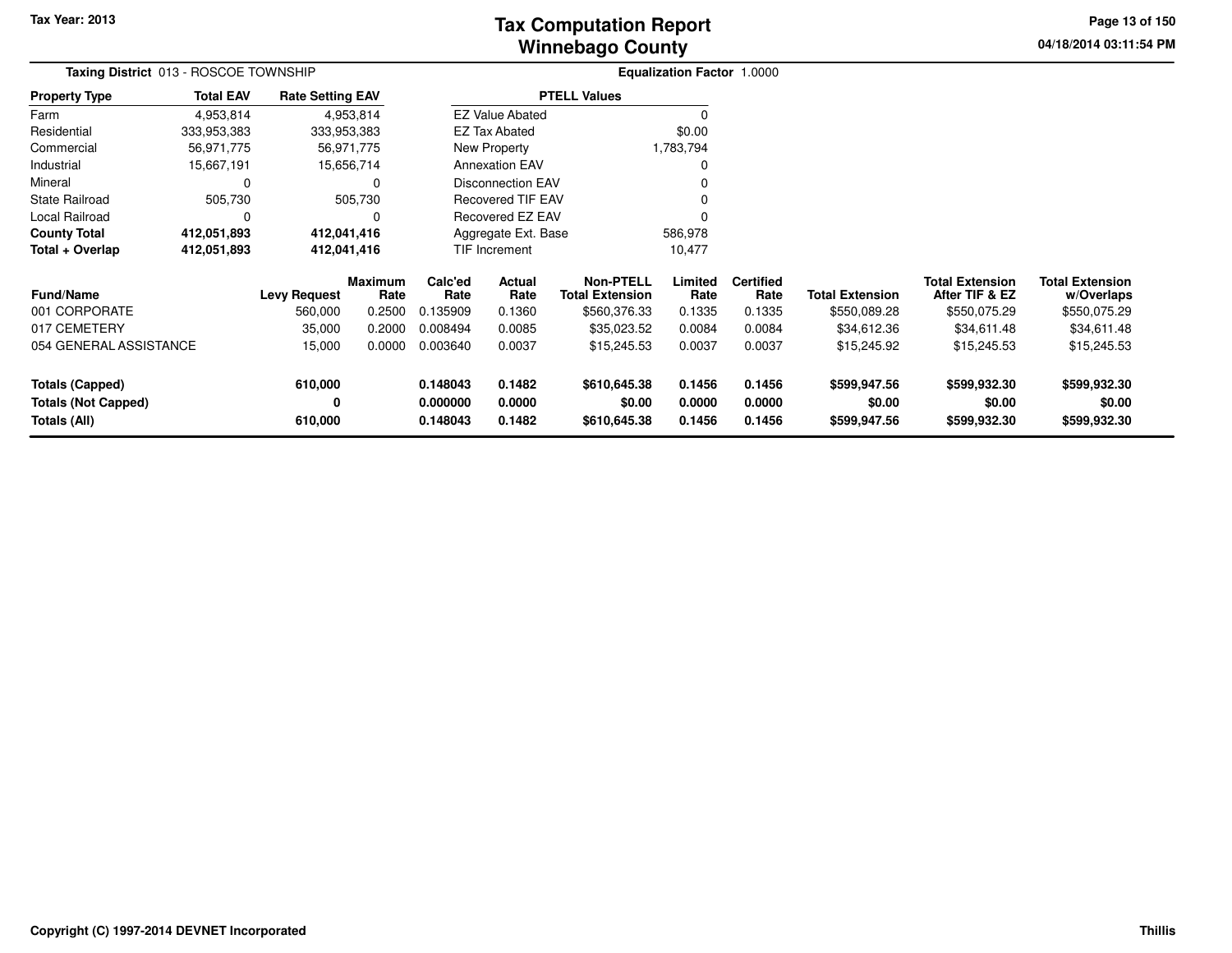**04/18/2014 03:11:54 PM Page 14 of 150**

| <b>Taxing District 014 - SEWARD TOWNSHIP</b> |                  |                         |                 | <b>Equalization Factor 1.0000</b> |                          |                                            |                 |                          |                        |                                          |                                      |
|----------------------------------------------|------------------|-------------------------|-----------------|-----------------------------------|--------------------------|--------------------------------------------|-----------------|--------------------------|------------------------|------------------------------------------|--------------------------------------|
| <b>Property Type</b>                         | <b>Total EAV</b> | <b>Rate Setting EAV</b> |                 |                                   |                          | <b>PTELL Values</b>                        |                 |                          |                        |                                          |                                      |
| Farm                                         | 11,059,870       |                         | 11,059,870      |                                   | <b>EZ Value Abated</b>   |                                            | 0               |                          |                        |                                          |                                      |
| Residential                                  | 7,567,861        |                         | 7,567,861       |                                   | EZ Tax Abated            |                                            | \$0.00          |                          |                        |                                          |                                      |
| Commercial                                   | 3,306,146        |                         | 3,306,146       |                                   | New Property             |                                            | 403,448         |                          |                        |                                          |                                      |
| Industrial                                   | 183,357          |                         | 183,357         |                                   | <b>Annexation EAV</b>    |                                            | 0               |                          |                        |                                          |                                      |
| Mineral                                      | 0                |                         | 0               |                                   | <b>Disconnection EAV</b> |                                            |                 |                          |                        |                                          |                                      |
| <b>State Railroad</b>                        | 502,013          |                         | 502,013         |                                   | <b>Recovered TIF EAV</b> |                                            |                 |                          |                        |                                          |                                      |
| Local Railroad                               | 466              |                         | 466             |                                   | Recovered EZ EAV         |                                            |                 |                          |                        |                                          |                                      |
| <b>County Total</b>                          | 22,619,713       | 22,619,713              |                 |                                   | Aggregate Ext. Base      |                                            | 101,123         |                          |                        |                                          |                                      |
| Total + Overlap                              | 22,619,713       | 22,619,713              |                 |                                   | TIF Increment            |                                            | 0               |                          |                        |                                          |                                      |
| <b>Fund/Name</b>                             |                  | <b>Levy Request</b>     | Maximum<br>Rate | Calc'ed<br>Rate                   | Actual<br>Rate           | <b>Non-PTELL</b><br><b>Total Extension</b> | Limited<br>Rate | <b>Certified</b><br>Rate | <b>Total Extension</b> | <b>Total Extension</b><br>After TIF & EZ | <b>Total Extension</b><br>w/Overlaps |
| 001 CORPORATE                                |                  | 80,000                  | 0.3700          | 0.353674                          | 0.3537                   | \$80,005.92                                | 0.3512          | 0.3512                   | \$79,440.43            | \$79,440.43                              | \$79,440.43                          |
| 027 AUDIT                                    |                  | 1,500                   | 0.0050          | 0.006631                          | 0.0050                   | \$1,130.99                                 | 0.0050          | 0.0050                   | \$1,130.99             | \$1,130.99                               | \$1,130.99                           |
| 035 TORT JUDGMENTS, LIABILIT                 |                  | 11,000                  | 0.0000          | 0.048630                          | 0.0487                   | \$11,015.80                                | 0.0484          | 0.0484                   | \$10,947.94            | \$10,947.94                              | \$10,947.94                          |
| 047 SOCIAL SECURITY                          |                  | 5,500                   | 0.0000          | 0.024315                          | 0.0244                   | \$5,519.21                                 | 0.0243          | 0.0243                   | \$5,496.59             | \$5,496.59                               | \$5,496.59                           |
| 054 GENERAL ASSISTANCE                       |                  | 7,750                   | 0.0000          | 0.034262                          | 0.0343                   | \$7,758.56                                 | 0.0341          | 0.0341                   | \$7,713.32             | \$7,713.32                               | \$7,713.32                           |
| Totals (Capped)                              |                  | 105,750                 |                 | 0.467512                          | 0.4661                   | \$105,430.48                               | 0.4630          | 0.4630                   | \$104,729.27           | \$104,729.27                             | \$104,729.27                         |
| <b>Totals (Not Capped)</b>                   |                  | 0                       |                 | 0.000000                          | 0.0000                   | \$0.00                                     | 0.0000          | 0.0000                   | \$0.00                 | \$0.00                                   | \$0.00                               |
| Totals (All)                                 |                  | 105,750                 |                 | 0.467512                          | 0.4661                   | \$105,430.48                               | 0.4630          | 0.4630                   | \$104,729.27           | \$104,729.27                             | \$104,729.27                         |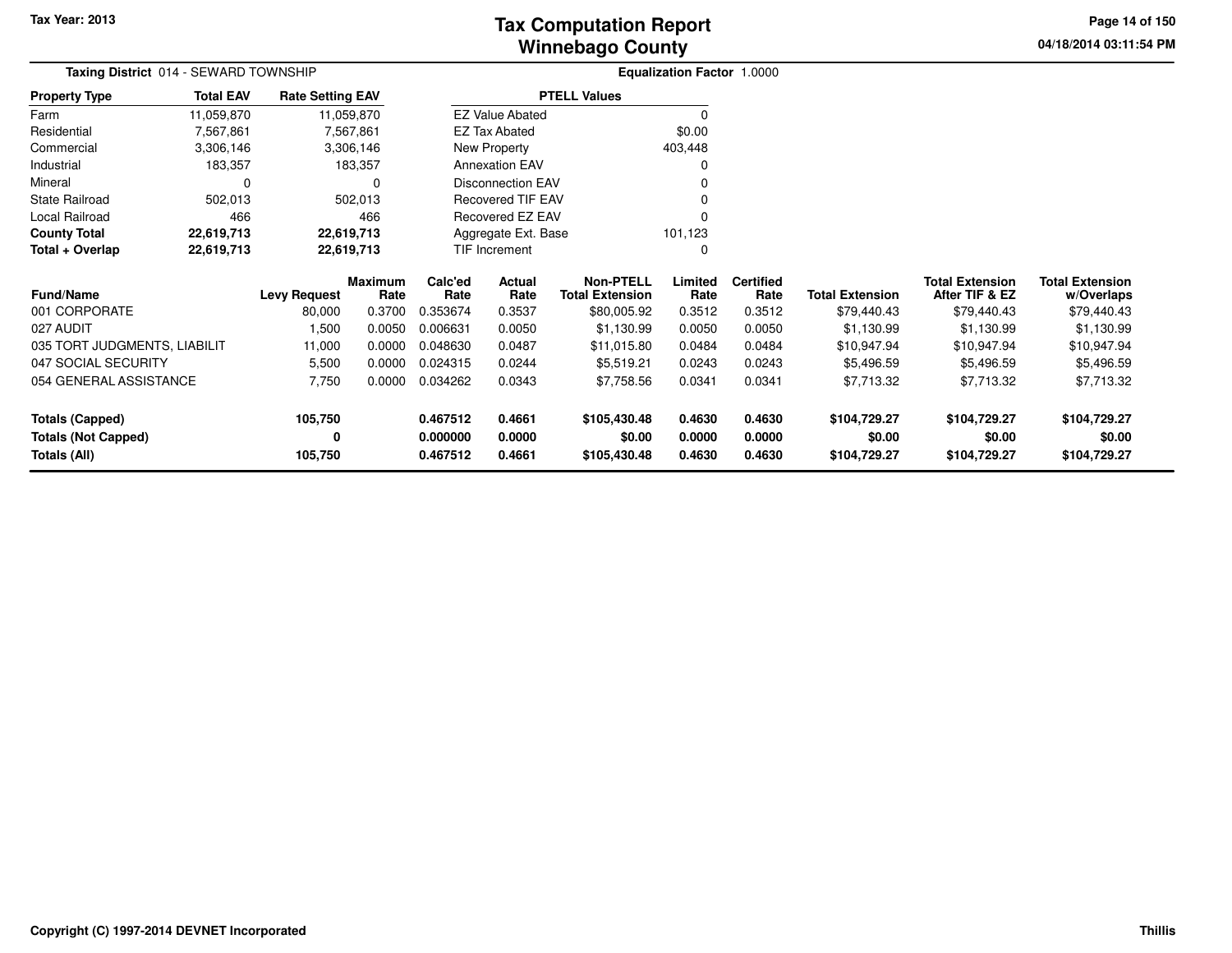# **Winnebago CountyTax Computation Report**

**04/18/2014 03:11:54 PM Page 15 of 150**

| Taxing District 015 - SHIRLAND TOWNSHIP |                  |                         |                 |                               |                          |                                            | <b>Equalization Factor 1.0000</b> |                          |                        |                                          |                                      |  |
|-----------------------------------------|------------------|-------------------------|-----------------|-------------------------------|--------------------------|--------------------------------------------|-----------------------------------|--------------------------|------------------------|------------------------------------------|--------------------------------------|--|
| <b>Property Type</b>                    | <b>Total EAV</b> | <b>Rate Setting EAV</b> |                 |                               |                          | <b>PTELL Values</b>                        |                                   |                          |                        |                                          |                                      |  |
| Farm                                    | 5,487,770        |                         | 5,487,770       |                               | <b>EZ Value Abated</b>   |                                            |                                   |                          |                        |                                          |                                      |  |
| Residential                             | 15,934,496       |                         | 15,934,496      |                               | EZ Tax Abated            |                                            | \$0.00                            |                          |                        |                                          |                                      |  |
| Commercial                              | 857,917          |                         | 857,917         |                               | New Property             |                                            | 98,720                            |                          |                        |                                          |                                      |  |
| Industrial                              | 0                |                         | 0               |                               | <b>Annexation EAV</b>    |                                            |                                   |                          |                        |                                          |                                      |  |
| Mineral                                 |                  |                         | 0               |                               | <b>Disconnection EAV</b> |                                            |                                   |                          |                        |                                          |                                      |  |
| <b>State Railroad</b>                   | 0                |                         | 0               |                               | <b>Recovered TIF EAV</b> |                                            |                                   |                          |                        |                                          |                                      |  |
| Local Railroad                          |                  |                         | 0               |                               | Recovered EZ EAV         |                                            |                                   |                          |                        |                                          |                                      |  |
| <b>County Total</b>                     | 22,280,183       |                         | 22,280,183      | 44,564<br>Aggregate Ext. Base |                          |                                            |                                   |                          |                        |                                          |                                      |  |
| Total + Overlap                         | 22,280,183       |                         | 22,280,183      |                               | TIF Increment<br>0       |                                            |                                   |                          |                        |                                          |                                      |  |
| <b>Fund/Name</b>                        |                  | <b>Levy Request</b>     | Maximum<br>Rate | Calc'ed<br>Rate               | Actual<br>Rate           | <b>Non-PTELL</b><br><b>Total Extension</b> | Limited<br>Rate                   | <b>Certified</b><br>Rate | <b>Total Extension</b> | <b>Total Extension</b><br>After TIF & EZ | <b>Total Extension</b><br>w/Overlaps |  |
| 001 CORPORATE                           |                  | 46,792                  | 0.3300          | 0.210016                      | 0.2101                   | \$46,810.66                                | 0.2044                            | 0.2044                   | \$45,540.69            | \$45,540.69                              | \$45,540.69                          |  |
| 034 GENERAL ASSISTANCE                  |                  | 0                       | 0.0000          | 0.000000                      | 0.0000                   | \$0.00                                     | 0.0000                            | 0.0000                   | \$0.00                 | \$0.00                                   | \$0.00                               |  |
| <b>Totals (Capped)</b>                  |                  | 46,792                  |                 | 0.210016                      | 0.2101                   | \$46,810.66                                | 0.2044                            | 0.2044                   | \$45,540.69            | \$45,540.69                              | \$45,540.69                          |  |
| <b>Totals (Not Capped)</b>              |                  | 0                       |                 | 0.000000                      | 0.0000                   | \$0.00                                     | 0.0000                            | 0.0000                   | \$0.00                 | \$0.00                                   | \$0.00                               |  |
| Totals (All)                            |                  | 46,792                  |                 | 0.210016                      | 0.2101                   | \$46,810.66                                | 0.2044                            | 0.2044                   | \$45,540.69            | \$45,540.69                              | \$45,540.69                          |  |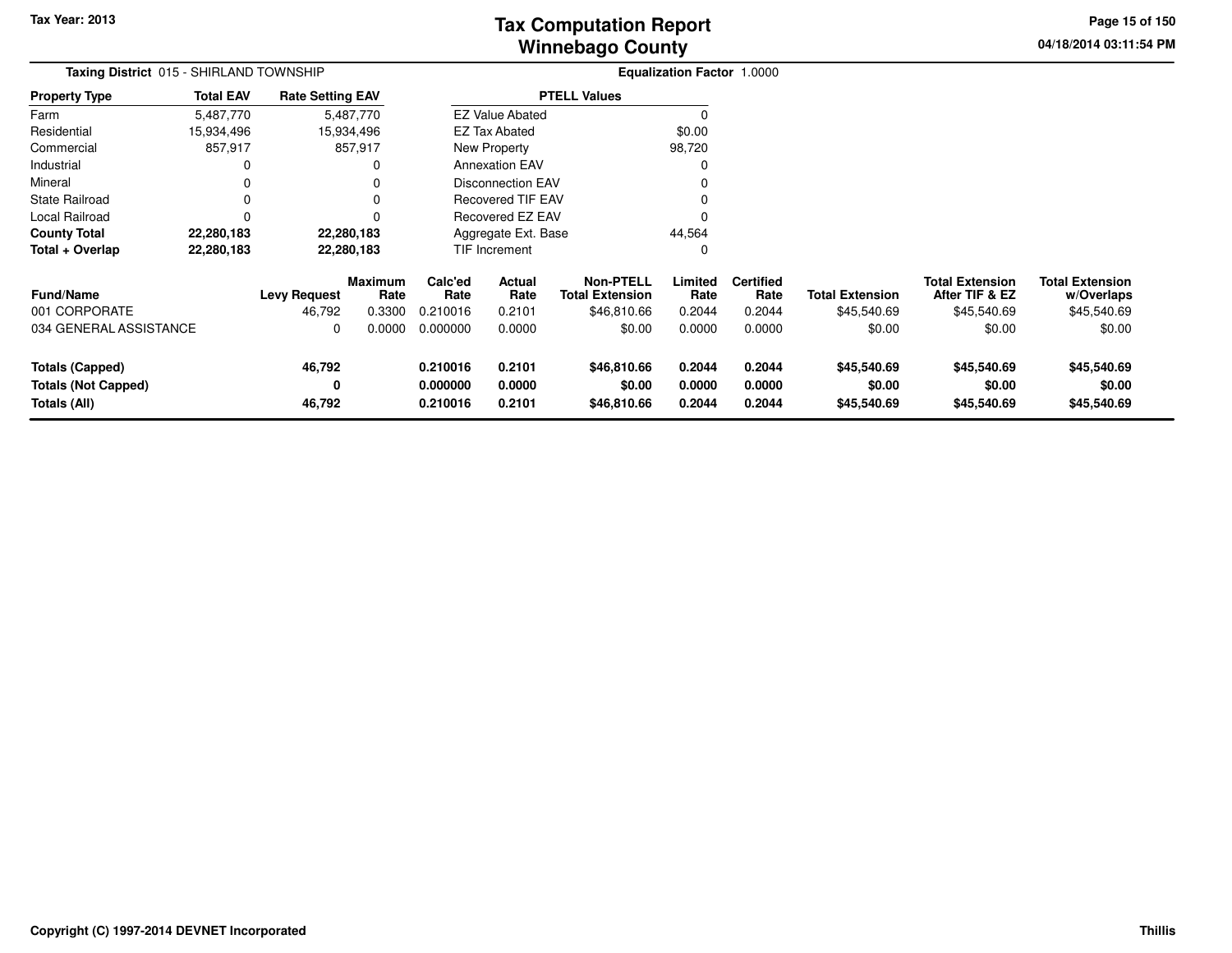**04/18/2014 03:11:54 PM Page 16 of 150**

| Taxing District 016 - WINNEBAGO TOWNSHIP                      |                  |                                |                                  |                                  |                                 |                                                            | <b>Equalization Factor 1.0000</b> |                                    |                                        |                                                          |                                                      |
|---------------------------------------------------------------|------------------|--------------------------------|----------------------------------|----------------------------------|---------------------------------|------------------------------------------------------------|-----------------------------------|------------------------------------|----------------------------------------|----------------------------------------------------------|------------------------------------------------------|
| <b>Property Type</b>                                          | <b>Total EAV</b> | <b>Rate Setting EAV</b>        |                                  |                                  |                                 | <b>PTELL Values</b>                                        |                                   |                                    |                                        |                                                          |                                                      |
| Farm                                                          | 9,040,352        |                                | 9,040,352                        |                                  | <b>EZ Value Abated</b>          |                                                            |                                   |                                    |                                        |                                                          |                                                      |
| Residential                                                   | 73,289,716       |                                | 73,289,716                       |                                  | <b>EZ Tax Abated</b>            |                                                            | \$0.00                            |                                    |                                        |                                                          |                                                      |
| Commercial                                                    | 6,570,660        |                                | 6,570,660                        |                                  | New Property                    |                                                            | 359,524                           |                                    |                                        |                                                          |                                                      |
| Industrial                                                    | 2,669,453        |                                | 2,669,453                        |                                  | <b>Annexation EAV</b>           |                                                            |                                   |                                    |                                        |                                                          |                                                      |
| Mineral                                                       | 0                |                                | 0                                |                                  | <b>Disconnection EAV</b>        |                                                            |                                   |                                    |                                        |                                                          |                                                      |
| <b>State Railroad</b>                                         | 430,931          |                                | 430,931                          |                                  | <b>Recovered TIF EAV</b>        |                                                            |                                   |                                    |                                        |                                                          |                                                      |
| Local Railroad                                                | 539,387          |                                | 539,387                          |                                  | <b>Recovered EZ EAV</b>         |                                                            |                                   |                                    |                                        |                                                          |                                                      |
| <b>County Total</b>                                           | 92,540,499       |                                | 92,540,499                       |                                  | Aggregate Ext. Base             |                                                            | 144,332                           |                                    |                                        |                                                          |                                                      |
| Total + Overlap                                               | 92,540,499       |                                | 92,540,499                       |                                  | TIF Increment                   |                                                            |                                   |                                    |                                        |                                                          |                                                      |
| Fund/Name<br>001 CORPORATE                                    |                  | <b>Levy Request</b><br>151,549 | <b>Maximum</b><br>Rate<br>0.2500 | Calc'ed<br>Rate<br>0.163765      | <b>Actual</b><br>Rate<br>0.1638 | <b>Non-PTELL</b><br><b>Total Extension</b><br>\$151,581.34 | Limited<br>Rate<br>0.1593         | <b>Certified</b><br>Rate<br>0.1593 | <b>Total Extension</b><br>\$147,417.01 | <b>Total Extension</b><br>After TIF & EZ<br>\$147,417.01 | <b>Total Extension</b><br>w/Overlaps<br>\$147,417.01 |
| Totals (Capped)<br><b>Totals (Not Capped)</b><br>Totals (All) |                  | 151,549<br>0<br>151,549        |                                  | 0.163765<br>0.000000<br>0.163765 | 0.1638<br>0.0000<br>0.1638      | \$151,581.34<br>\$0.00<br>\$151,581.34                     | 0.1593<br>0.0000<br>0.1593        | 0.1593<br>0.0000<br>0.1593         | \$147,417.01<br>\$0.00<br>\$147,417.01 | \$147,417.01<br>\$0.00<br>\$147,417.01                   | \$147,417.01<br>\$0.00<br>\$147,417.01               |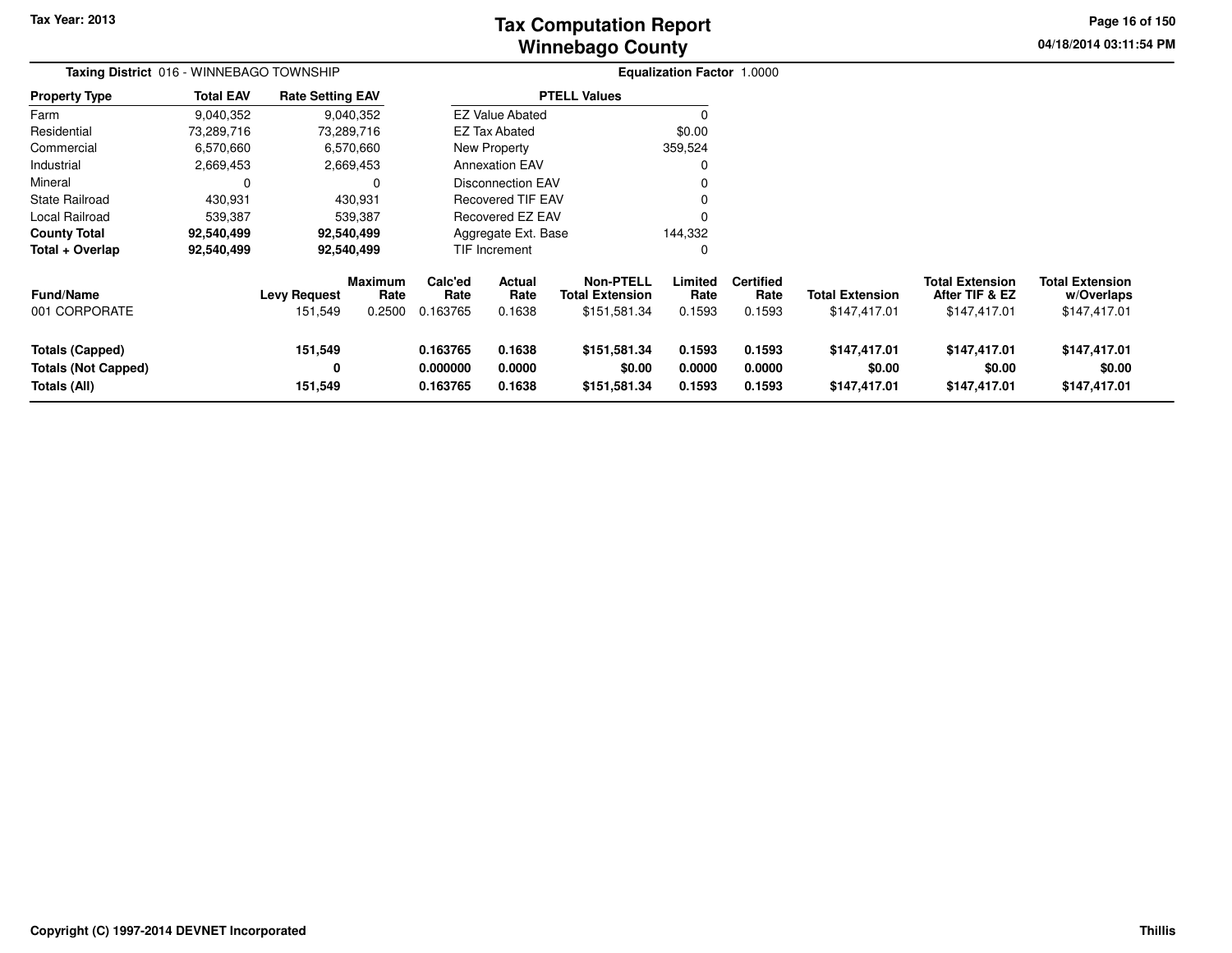#### **Winnebago CountyTax Computation Report**

**04/18/2014 03:11:54 PM Page 17 of 150**

| Taxing District 017 - CHERRY VALLEY VILLAGE |                  |                         |                        | Equalization Factor 1.0000 |                          |                                     |                        |                          |                                  |                                          |                                      |
|---------------------------------------------|------------------|-------------------------|------------------------|----------------------------|--------------------------|-------------------------------------|------------------------|--------------------------|----------------------------------|------------------------------------------|--------------------------------------|
| <b>Property Type</b>                        | <b>Total EAV</b> | <b>Rate Setting EAV</b> |                        |                            |                          | <b>PTELL Values</b>                 |                        |                          | <b>Overlapping County</b>        |                                          | <b>Overlap EAV</b>                   |
| Farm                                        | 450,559          |                         | 430,962                |                            | <b>EZ Value Abated</b>   |                                     | 0                      | <b>Boone County</b>      |                                  |                                          | 9,616,079                            |
| Residential                                 | 32,166,423       |                         | 32,166,423             |                            | EZ Tax Abated            |                                     | \$0.00                 | Total                    |                                  |                                          | 9,616,079                            |
| Commercial                                  | 34,350,395       |                         | 34,342,011             |                            | New Property             |                                     | 34,282                 |                          | * denotes use of estimated EAV   |                                          |                                      |
| Industrial                                  | 2,696,585        |                         | 2,696,585              |                            | <b>Annexation EAV</b>    |                                     | 81,411                 |                          | <b>Road and Bridge Transfer</b>  |                                          |                                      |
| Mineral                                     | 0                |                         | 0                      |                            | <b>Disconnection EAV</b> |                                     | 0                      |                          |                                  |                                          |                                      |
| <b>State Railroad</b>                       | 131,310          |                         | 131,310                |                            | <b>Recovered TIF EAV</b> |                                     | 0                      | <b>Road District</b>     |                                  | <b>Fund</b>                              | <b>Amount Extended</b>               |
| Local Railroad                              | 0                |                         | 0                      |                            | Recovered EZ EAV         |                                     | 0                      |                          | 111 - CHERRY VALLEY TWSP RO/ 207 |                                          | \$8,557.63                           |
| <b>County Total</b>                         | 69,795,272       |                         | 69,767,291             | Aggregate Ext. Base        |                          | 0                                   |                        | 118 - ROCKFORD TWSP ROAD | 207                              | \$29,645.26                              |                                      |
| Total + Overlap                             | 79,411,351       |                         | 79,383,370             |                            | TIF Increment            |                                     | 27,981<br><b>Total</b> |                          |                                  | \$38,202.89                              |                                      |
| <b>Fund/Name</b>                            |                  | <b>Levy Request</b>     | <b>Maximum</b><br>Rate | Calc'ed<br>Rate            | Actual<br>Rate           | Non-PTELL<br><b>Total Extension</b> | Limited<br>Rate        | <b>Certified</b><br>Rate | <b>Total Extension</b>           | <b>Total Extension</b><br>After TIF & EZ | <b>Total Extension</b><br>w/Overlaps |
| 001 CORPORATE                               |                  | $\Omega$                | 0.2500                 | 0.000000                   | 0.0000                   | \$0.00                              | 0.0000                 | 0.0000                   | \$0.00                           |                                          | \$0.00<br>\$0.00                     |
| 003 BONDS AND INTEREST                      |                  | 0                       | 0.0000                 | 0.000000                   | 0.0000                   | \$0.00                              | 0.0000                 | 0.0000                   | \$0.00                           |                                          | \$0.00<br>\$0.00                     |
| 207 ROAD AND BRIDGE TRANSF                  |                  | 0                       | 0.0000                 | 0.000000                   | 0.0000                   | \$0.00                              | 0.0000                 | 0.0000                   | \$0.00                           | \$0.00                                   | \$0.00                               |
| <b>Totals (Capped)</b>                      |                  | 0                       |                        | 0.000000                   | 0.0000                   | \$0.00                              | 0.0000                 | 0.0000                   | \$0.00                           |                                          | \$0.00<br>\$0.00                     |
| <b>Totals (Not Capped)</b>                  |                  | 0                       |                        | 0.000000                   | 0.0000                   | \$0.00                              | 0.0000                 | 0.0000                   | \$0.00                           |                                          | \$0.00<br>\$0.00                     |
| Totals (All)                                |                  | 0                       |                        | 0.000000                   | 0.0000                   | \$0.00                              | 0.0000                 | 0.0000                   | \$0.00                           |                                          | \$0.00<br>\$0.00                     |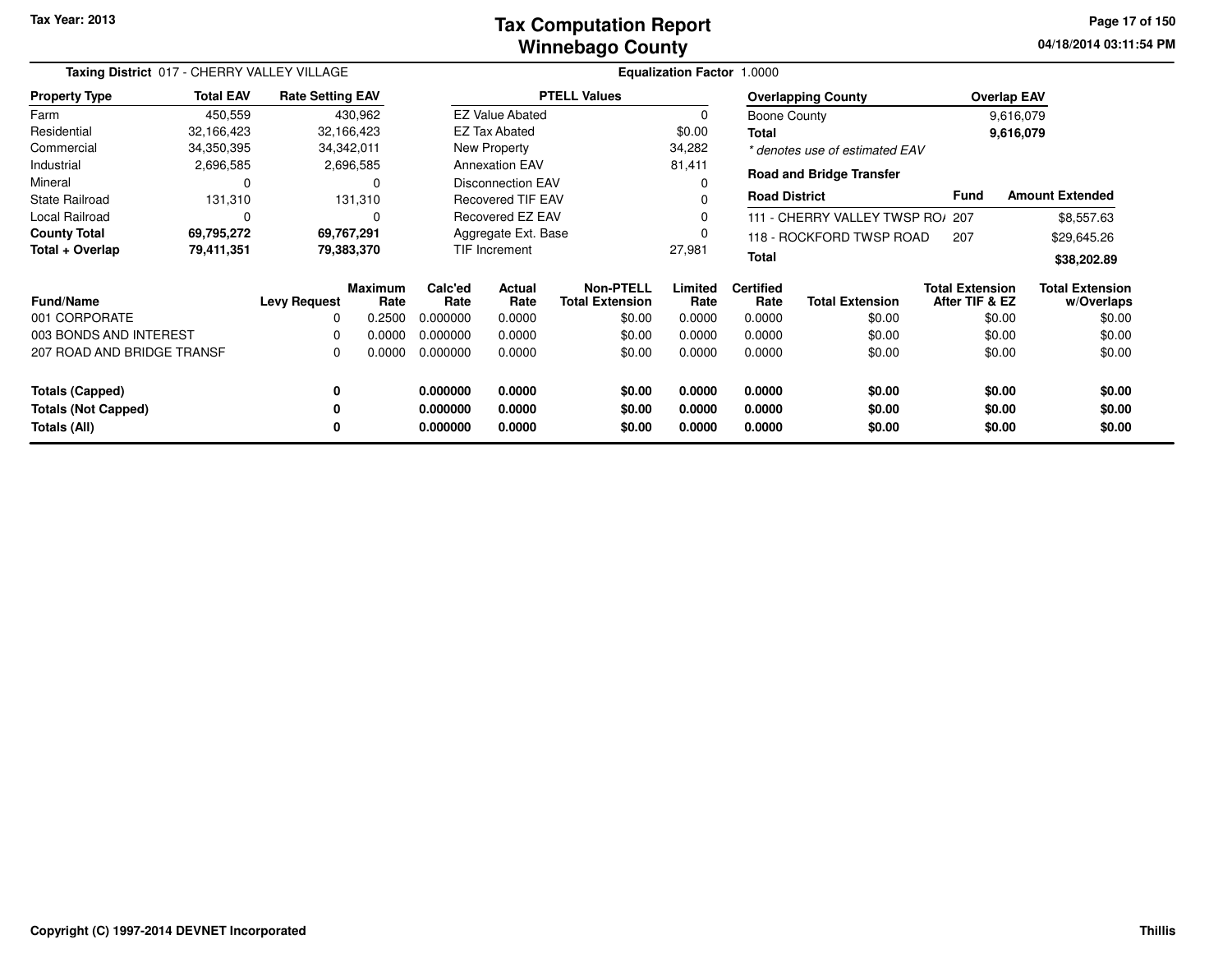### **Winnebago CountyTax Computation Report**

**04/18/2014 03:11:54 PM Page 18 of 150**

| Taxing District 018 - DURAND VILLAGE |                  |                         |                        |                               | Equalization Factor 1.0000 |                                            |                 |                          |                                 |                                          |                                      |  |  |
|--------------------------------------|------------------|-------------------------|------------------------|-------------------------------|----------------------------|--------------------------------------------|-----------------|--------------------------|---------------------------------|------------------------------------------|--------------------------------------|--|--|
| <b>Property Type</b>                 | <b>Total EAV</b> | <b>Rate Setting EAV</b> |                        |                               |                            | <b>PTELL Values</b>                        |                 |                          | <b>Road and Bridge Transfer</b> |                                          |                                      |  |  |
| Farm                                 | 33,063           |                         | 33,063                 |                               | <b>EZ Value Abated</b>     |                                            |                 | <b>Road District</b>     |                                 | Fund                                     | <b>Amount Extended</b>               |  |  |
| Residential                          | 13,881,426       |                         | 13,816,446             |                               | <b>EZ Tax Abated</b>       |                                            | \$0.00          |                          |                                 |                                          |                                      |  |  |
| Commercial                           | 3,632,642        |                         | 3,417,762              |                               | New Property               |                                            |                 |                          | 112 - DURAND TWSP ROAD          | 207                                      | \$6,197.91                           |  |  |
| Industrial                           | 237,771          |                         | 191,642                |                               | <b>Annexation EAV</b>      |                                            |                 | Total                    |                                 |                                          | \$6,197.91                           |  |  |
| Mineral                              | 0                |                         |                        |                               | <b>Disconnection EAV</b>   |                                            |                 |                          |                                 |                                          |                                      |  |  |
| <b>State Railroad</b>                | 0                |                         |                        |                               | <b>Recovered TIF EAV</b>   |                                            |                 |                          |                                 |                                          |                                      |  |  |
| <b>Local Railroad</b>                | $\Omega$         |                         |                        |                               | <b>Recovered EZ EAV</b>    |                                            |                 |                          |                                 |                                          |                                      |  |  |
| <b>County Total</b>                  | 17,784,902       |                         | 17,458,913             | Aggregate Ext. Base<br>50,707 |                            |                                            |                 |                          |                                 |                                          |                                      |  |  |
| Total + Overlap                      | 17,784,902       |                         | 17,458,913             | TIF Increment<br>325,989      |                            |                                            |                 |                          |                                 |                                          |                                      |  |  |
| <b>Fund/Name</b>                     |                  | <b>Levy Request</b>     | <b>Maximum</b><br>Rate | Calc'ed<br>Rate               | Actual<br>Rate             | <b>Non-PTELL</b><br><b>Total Extension</b> | Limited<br>Rate | <b>Certified</b><br>Rate | <b>Total Extension</b>          | <b>Total Extension</b><br>After TIF & EZ | <b>Total Extension</b><br>w/Overlaps |  |  |
| 001 CORPORATE                        |                  | 44,042                  | 0.4375                 | 0.252261                      | 0.2523                     | \$44,048.84                                | 0.2443          | 0.2443                   | \$43,448.52                     | \$42,652.12                              | \$42,652.12                          |  |  |
| 014 POLICE PROTECTION                |                  | 9,200                   | 0.6000                 | 0.052695                      | 0.0527                     | \$9,200.85                                 | 0.0511          | 0.0511                   | \$9,088.08                      | \$8,921.50                               | \$8,921.50                           |  |  |
| 207 ROAD AND BRIDGE TRANSF           |                  | 0                       | 0.0000                 | 0.000000                      | 0.0000                     | \$0.00                                     | 0.0000          | 0.0000                   | \$0.00                          | \$0.00                                   | \$0.00                               |  |  |
| <b>Totals (Capped)</b>               |                  | 53,242                  |                        | 0.304956                      | 0.3050                     | \$53,249.69                                | 0.2954          | 0.2954                   | \$52,536.60                     | \$51,573.62                              | \$51,573.62                          |  |  |
| <b>Totals (Not Capped)</b>           |                  | 0                       |                        | 0.000000                      | 0.0000                     | \$0.00                                     | 0.0000          | 0.0000                   | \$0.00                          | \$0.00                                   | \$0.00                               |  |  |
| Totals (All)                         |                  | 53,242                  |                        | 0.304956                      | 0.3050                     | \$53,249.69                                | 0.2954          | 0.2954                   | \$52,536.60                     | \$51,573.62                              | \$51,573.62                          |  |  |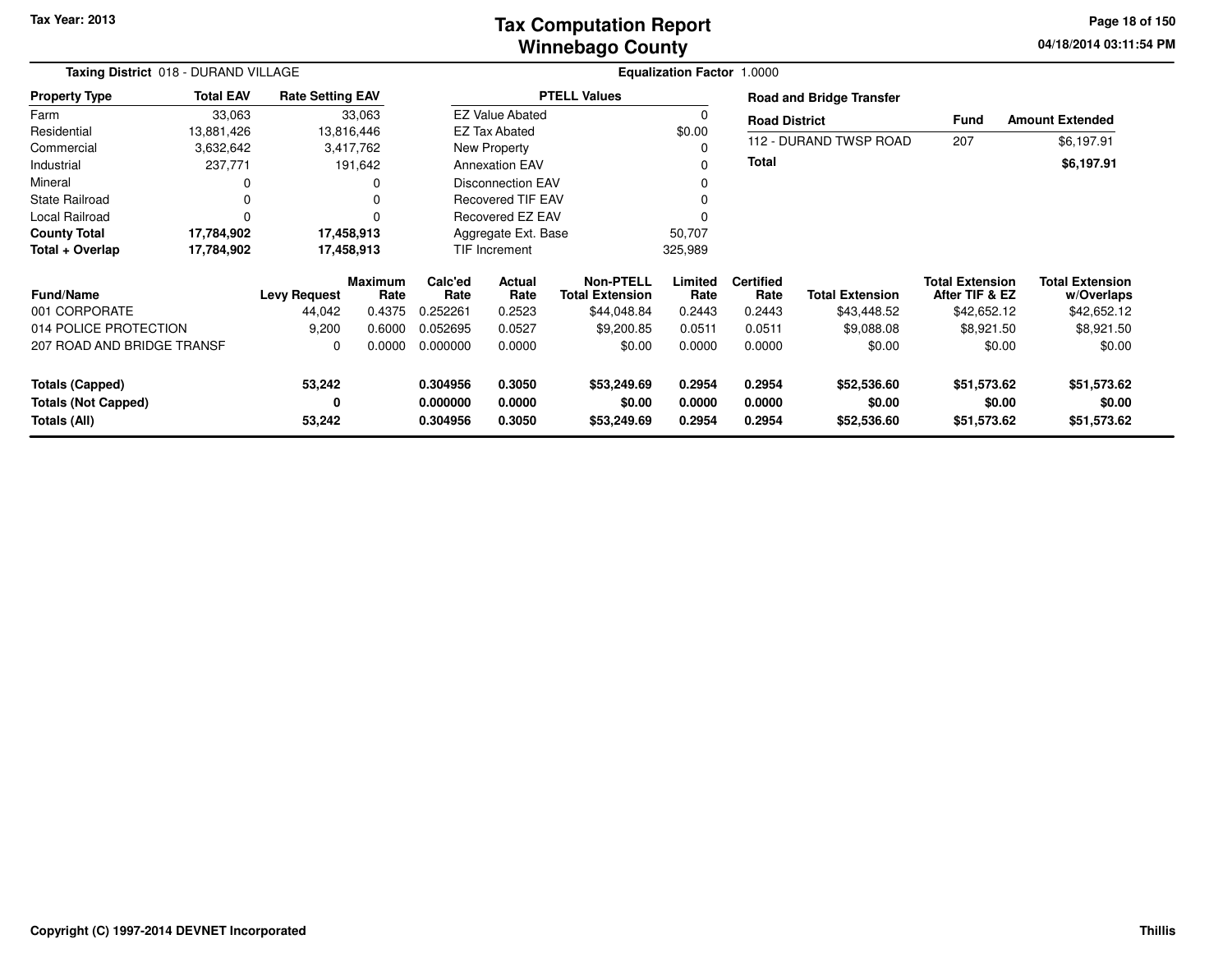#### **Winnebago CountyTax Computation Report**

**04/18/2014 03:11:54 PM Page 19 of 150**

| Taxing District 019 - LOVES PARK CITY |                  |                         |                        | <b>Equalization Factor 1.0000</b>               |                          |                                            |                 |                          |                                 |                                          |                                      |
|---------------------------------------|------------------|-------------------------|------------------------|-------------------------------------------------|--------------------------|--------------------------------------------|-----------------|--------------------------|---------------------------------|------------------------------------------|--------------------------------------|
| <b>Property Type</b>                  | <b>Total EAV</b> | <b>Rate Setting EAV</b> |                        |                                                 |                          | <b>PTELL Values</b>                        |                 |                          | <b>Overlapping County</b>       |                                          | <b>Overlap EAV</b>                   |
| Farm                                  | 481,802          |                         | 450,212                |                                                 | <b>EZ Value Abated</b>   |                                            |                 | Boone County             |                                 |                                          | 33,634,597                           |
| Residential                           | 216,450,691      | 216,401,014             |                        |                                                 | <b>EZ Tax Abated</b>     |                                            | \$0.00          | Total                    |                                 |                                          | 33,634,597                           |
| Commercial                            | 74,354,593       |                         | 74,119,440             |                                                 | New Property             |                                            | 1,061,648       |                          | * denotes use of estimated EAV  |                                          |                                      |
| Industrial                            | 36,426,721       |                         | 34,405,509             |                                                 | <b>Annexation EAV</b>    |                                            | 359,383         |                          |                                 |                                          |                                      |
| Mineral                               | 0                |                         |                        |                                                 | <b>Disconnection EAV</b> |                                            |                 |                          | <b>Road and Bridge Transfer</b> |                                          |                                      |
| <b>State Railroad</b>                 | 0                |                         |                        |                                                 | <b>Recovered TIF EAV</b> |                                            |                 | <b>Road District</b>     |                                 | <b>Fund</b>                              | <b>Amount Extended</b>               |
| <b>Local Railroad</b>                 | 0                |                         |                        |                                                 | Recovered EZ EAV         |                                            |                 |                          | 113 - HARLEM TWSP ROAD          | 207                                      | \$35,935.58                          |
| <b>County Total</b>                   | 327,713,807      | 325,376,175             |                        | Aggregate Ext. Base<br>118 - ROCKFORD TWSP ROAD |                          | 207                                        | \$103,935.02    |                          |                                 |                                          |                                      |
| Total + Overlap                       | 361,348,404      | 359,010,772             |                        |                                                 | TIF Increment            |                                            | 2,337,632       | <b>Total</b>             |                                 |                                          | \$139,870.60                         |
| <b>Fund/Name</b>                      |                  | <b>Levy Request</b>     | <b>Maximum</b><br>Rate | Calc'ed<br>Rate                                 | Actual<br>Rate           | <b>Non-PTELL</b><br><b>Total Extension</b> | Limited<br>Rate | <b>Certified</b><br>Rate | <b>Total Extension</b>          | <b>Total Extension</b><br>After TIF & EZ | <b>Total Extension</b><br>w/Overlaps |
| 001 CORPORATE                         |                  | 0                       | 0.2500                 | 0.000000                                        | 0.0000                   | \$0.00                                     | 0.0000          | 0.0000                   | \$0.00                          |                                          | \$0.00<br>\$0.00                     |
| 003 BONDS AND INTEREST                |                  | 0                       | 0.0000                 | 0.000000                                        | 0.0000                   | \$0.00                                     | 0.0000          | 0.0000                   | \$0.00                          |                                          | \$0.00<br>\$0.00                     |
| 207 ROAD AND BRIDGE TRANSF            |                  | 0                       | 0.0000                 | 0.000000                                        | 0.0000                   | \$0.00                                     | 0.0000          | 0.0000                   | \$0.00                          |                                          | \$0.00<br>\$0.00                     |
| <b>Totals (Capped)</b>                |                  | 0                       |                        | 0.000000                                        | 0.0000                   | \$0.00                                     | 0.0000          | 0.0000                   | \$0.00                          |                                          | \$0.00<br>\$0.00                     |
| <b>Totals (Not Capped)</b>            |                  | 0                       |                        | 0.000000                                        | 0.0000                   | \$0.00                                     | 0.0000          | 0.0000                   | \$0.00                          |                                          | \$0.00<br>\$0.00                     |
| Totals (All)                          |                  | 0                       |                        | 0.000000                                        | 0.0000                   | \$0.00                                     | 0.0000          | 0.0000                   | \$0.00                          |                                          | \$0.00<br>\$0.00                     |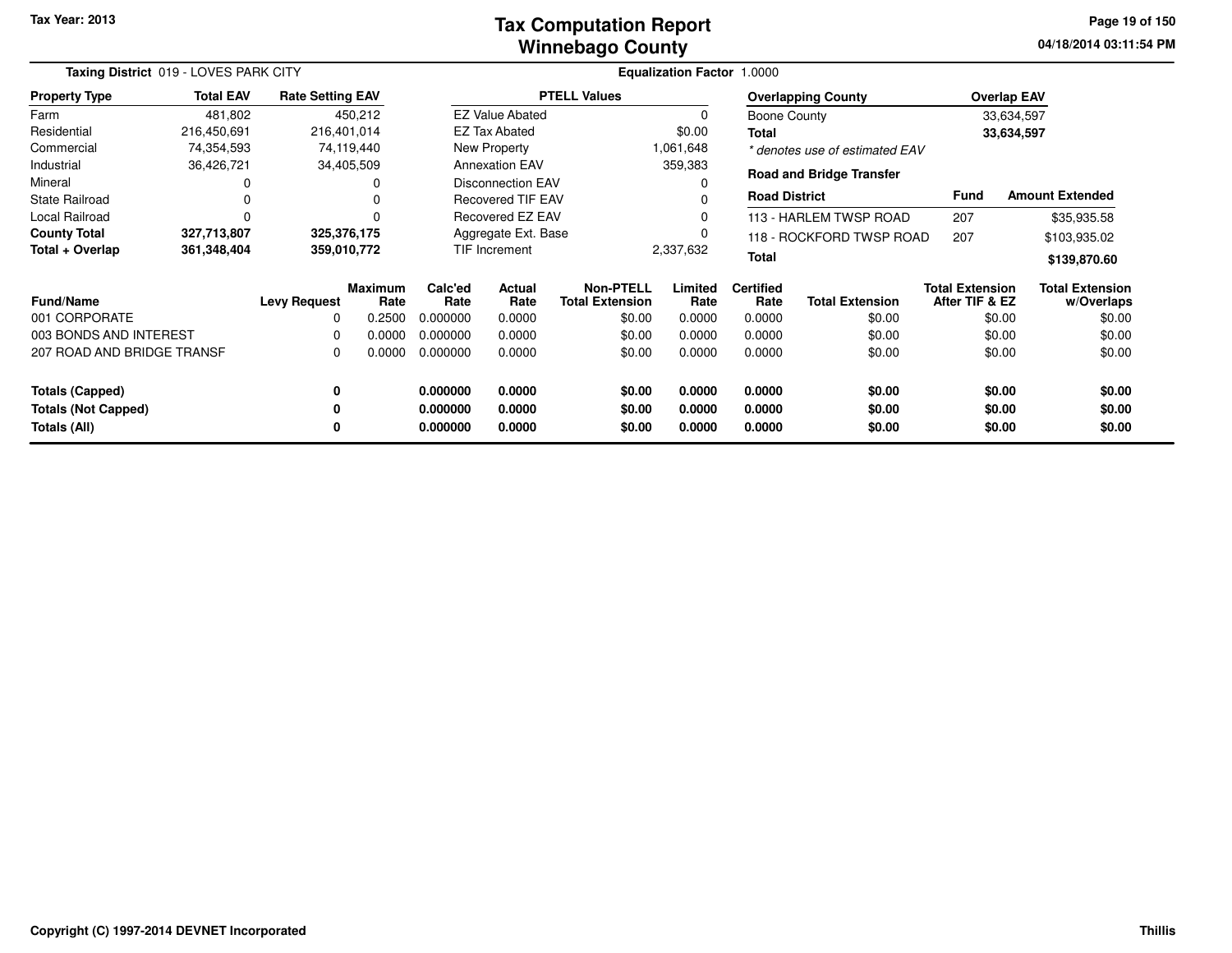### **Winnebago CountyTax Computation Report**

**04/18/2014 03:11:54 PM Page 20 of 150**

| Taxing District 020 - MACHESNEY PARK VILLAGE |                  |                         |                 |                     |                            | Equalization Factor 1.0000          |                 |                          |                                 |                                          |                                      |
|----------------------------------------------|------------------|-------------------------|-----------------|---------------------|----------------------------|-------------------------------------|-----------------|--------------------------|---------------------------------|------------------------------------------|--------------------------------------|
| <b>Property Type</b>                         | <b>Total EAV</b> | <b>Rate Setting EAV</b> |                 |                     |                            | <b>PTELL Values</b>                 |                 |                          | <b>Road and Bridge Transfer</b> |                                          |                                      |
| Farm                                         | 266,991          |                         | 264,281         |                     | <b>EZ Value Abated</b>     |                                     |                 | <b>Road District</b>     |                                 | Fund                                     | <b>Amount Extended</b>               |
| Residential                                  | 251,679,398      | 251,516,830             |                 |                     | <b>EZ Tax Abated</b>       |                                     | \$0.00          |                          |                                 |                                          |                                      |
| Commercial                                   | 45,023,588       | 36,446,264              |                 |                     | New Property               |                                     | 1,406,712       |                          | 113 - HARLEM TWSP ROAD          | 207                                      | \$68,845.55                          |
| Industrial                                   | 21,779,503       | 21,446,459              |                 |                     | <b>Annexation EAV</b>      |                                     | $\Omega$        |                          | 116 - OWEN TWSP ROAD            | 207                                      | \$4,546.24                           |
| Mineral                                      |                  |                         | 0               |                     | Disconnection EAV          |                                     |                 | <b>Total</b>             |                                 |                                          | \$73,391.79                          |
| <b>State Railroad</b>                        |                  |                         | 0               |                     | <b>Recovered TIF EAV</b>   |                                     |                 |                          |                                 |                                          |                                      |
| Local Railroad                               |                  |                         | $\Omega$        | Recovered EZ EAV    |                            |                                     |                 |                          |                                 |                                          |                                      |
| <b>County Total</b>                          | 318,749,480      | 309,673,834             |                 | Aggregate Ext. Base |                            |                                     |                 |                          |                                 |                                          |                                      |
| Total + Overlap                              | 318,749,480      | 309,673,834             |                 |                     | TIF Increment<br>9,075,646 |                                     |                 |                          |                                 |                                          |                                      |
| <b>Fund/Name</b>                             |                  | <b>Levy Request</b>     | Maximum<br>Rate | Calc'ed<br>Rate     | <b>Actual</b><br>Rate      | Non-PTELL<br><b>Total Extension</b> | Limited<br>Rate | <b>Certified</b><br>Rate | <b>Total Extension</b>          | <b>Total Extension</b><br>After TIF & EZ | <b>Total Extension</b><br>w/Overlaps |
| 001 CORPORATE                                |                  | 0                       | 0.2500          | 0.000000            | 0.0000                     | \$0.00                              | 0.0000          | 0.0000                   | \$0.00                          | \$0.00                                   | \$0.00                               |
| 207 ROAD AND BRIDGE TRANSF                   |                  | 0                       | 0.0000          | 0.000000            | 0.0000                     | \$0.00                              | 0.0000          | 0.0000                   | \$0.00                          | \$0.00                                   | \$0.00                               |
| <b>Totals (Capped)</b>                       |                  | 0                       |                 | 0.000000            | 0.0000                     | \$0.00                              | 0.0000          | 0.0000                   | \$0.00                          | \$0.00                                   | \$0.00                               |
| <b>Totals (Not Capped)</b>                   |                  | 0                       |                 | 0.000000            | 0.0000                     | \$0.00                              | 0.0000          | 0.0000                   | \$0.00                          | \$0.00                                   | \$0.00                               |
| Totals (All)                                 |                  | 0                       |                 | 0.000000            | 0.0000                     | \$0.00                              | 0.0000          | 0.0000                   | \$0.00                          | \$0.00                                   | \$0.00                               |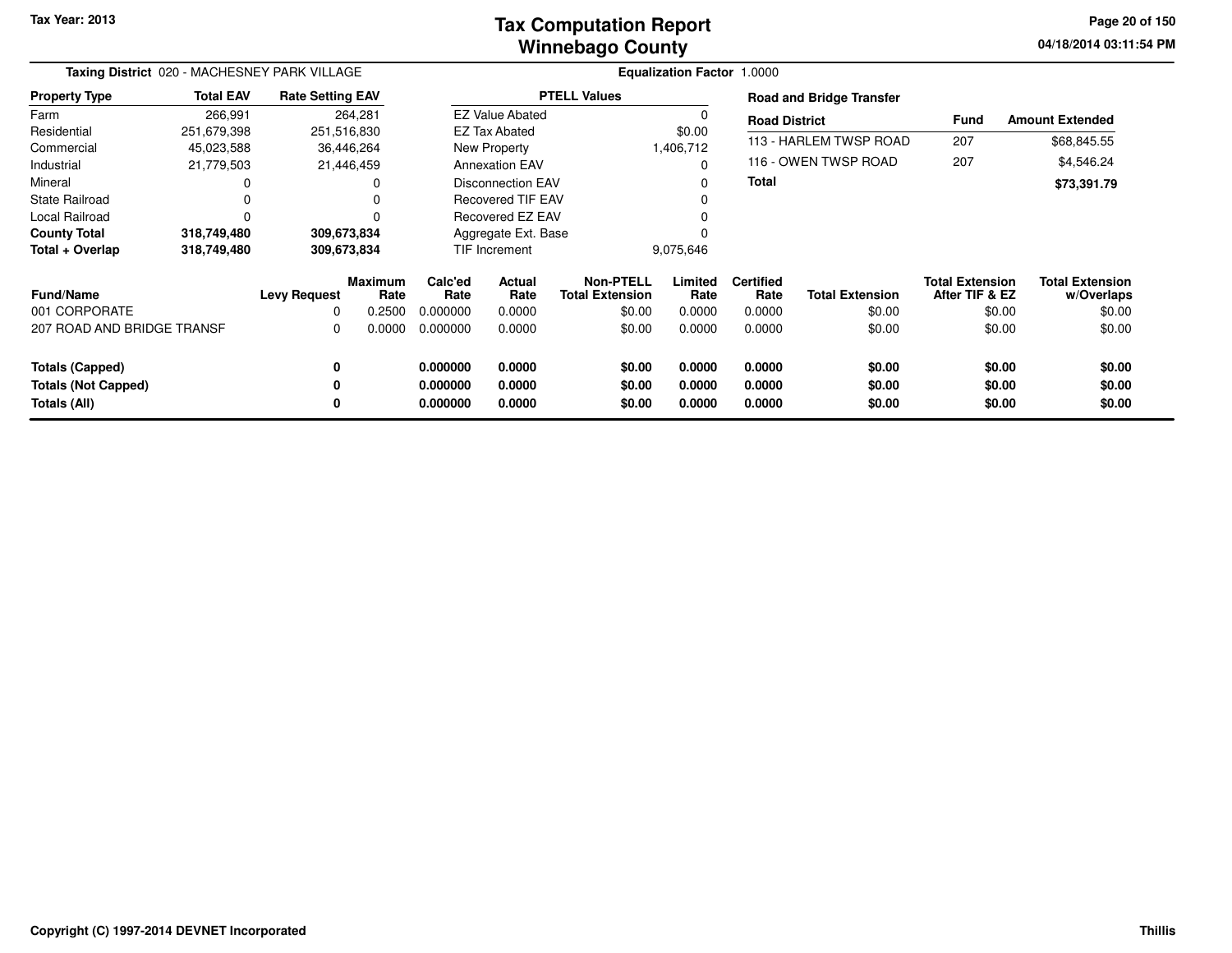### **Winnebago CountyTax Computation Report**

**04/18/2014 03:11:54 PM Page 21 of 150**

| Taxing District 021 - NEW MILFORD VILLAGE |                  |                         |                        | Equalization Factor 1.0000 |                          |                                            |                 |                          |                                 |                                          |                                      |
|-------------------------------------------|------------------|-------------------------|------------------------|----------------------------|--------------------------|--------------------------------------------|-----------------|--------------------------|---------------------------------|------------------------------------------|--------------------------------------|
| <b>Property Type</b>                      | <b>Total EAV</b> | <b>Rate Setting EAV</b> |                        |                            |                          | <b>PTELL Values</b>                        |                 |                          | <b>Road and Bridge Transfer</b> |                                          |                                      |
| Farm                                      | 101,101          |                         | 100,966                |                            | <b>EZ Value Abated</b>   |                                            | 0               | <b>Road District</b>     |                                 | <b>Fund</b>                              | <b>Amount Extended</b>               |
| Residential                               | 7,727,775        |                         | 7,714,804              |                            | EZ Tax Abated            |                                            | \$0.00          |                          |                                 |                                          |                                      |
| Commercial                                | 748,579          |                         | 748,579                |                            | New Property             |                                            | 21,549          |                          | 118 - ROCKFORD TWSP ROAD        | 207                                      | \$5,380.31                           |
| Industrial                                | 155,760          |                         | 155,760                |                            | <b>Annexation EAV</b>    |                                            | $\Omega$        | <b>Total</b>             |                                 |                                          | \$5,380.31                           |
| Mineral                                   |                  |                         |                        |                            | <b>Disconnection EAV</b> |                                            | $\Omega$        |                          |                                 |                                          |                                      |
| <b>State Railroad</b>                     | $\mathbf 0$      |                         |                        | <b>Recovered TIF EAV</b>   |                          |                                            | $\Omega$        |                          |                                 |                                          |                                      |
| Local Railroad                            | $\Omega$         |                         |                        |                            | Recovered EZ EAV         |                                            |                 |                          |                                 |                                          |                                      |
| <b>County Total</b>                       | 8,733,215        |                         | 8,720,109              |                            | Aggregate Ext. Base      |                                            |                 |                          |                                 |                                          |                                      |
| Total + Overlap                           | 8,733,215        |                         | 8,720,109              | <b>TIF Increment</b>       |                          | 13,106                                     |                 |                          |                                 |                                          |                                      |
| <b>Fund/Name</b>                          |                  | <b>Levy Request</b>     | <b>Maximum</b><br>Rate | Calc'ed<br>Rate            | Actual<br>Rate           | <b>Non-PTELL</b><br><b>Total Extension</b> | Limited<br>Rate | <b>Certified</b><br>Rate | <b>Total Extension</b>          | <b>Total Extension</b><br>After TIF & EZ | <b>Total Extension</b><br>w/Overlaps |
| 001 CORPORATE                             |                  | 0                       | 0.2500                 | 0.000000                   | 0.0000                   | \$0.00                                     | 0.0000          | 0.0000                   | \$0.00                          | \$0.00                                   | \$0.00                               |
| 207 ROAD AND BRIDGE TRANSF                |                  | 0                       | 0.0000                 | 0.000000                   | 0.0000                   | \$0.00                                     | 0.0000          | 0.0000                   | \$0.00                          | \$0.00                                   | \$0.00                               |
| <b>Totals (Capped)</b>                    |                  | 0                       |                        | 0.000000                   | 0.0000                   | \$0.00                                     | 0.0000          | 0.0000                   | \$0.00                          | \$0.00                                   | \$0.00                               |
| <b>Totals (Not Capped)</b>                |                  |                         |                        | 0.000000                   | 0.0000                   | \$0.00                                     | 0.0000          | 0.0000                   | \$0.00                          | \$0.00                                   | \$0.00                               |
| Totals (All)                              |                  |                         |                        | 0.000000                   | 0.0000                   | \$0.00                                     | 0.0000          | 0.0000                   | \$0.00                          | \$0.00                                   | \$0.00                               |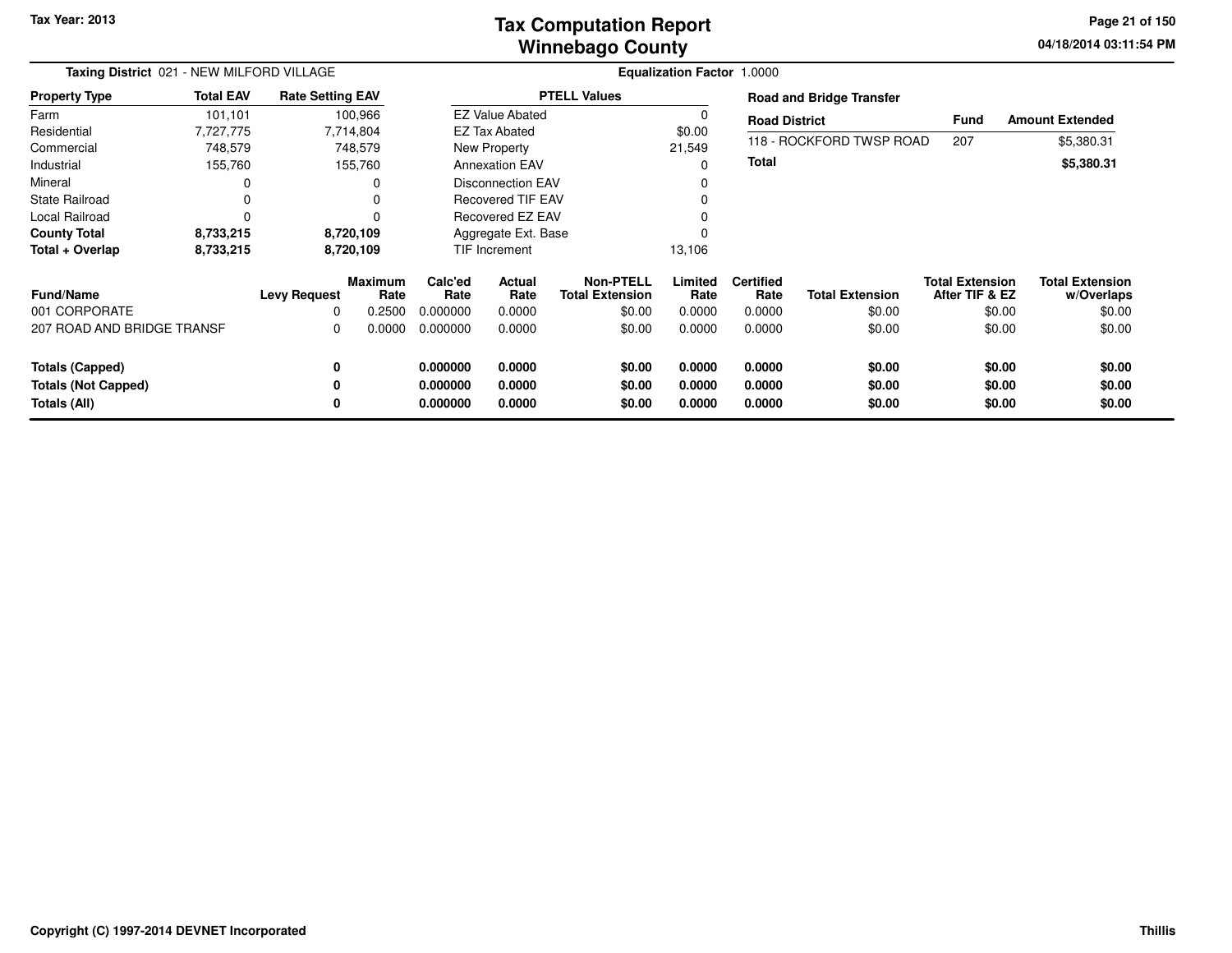### **Winnebago CountyTax Computation Report**

**04/18/2014 03:11:54 PM Page 22 of 150**

| Taxing District 022 - PECATONICA VILLAGE |                  |                         |                        |                     |                                  |                                            | Equalization Factor 1.0000 |                          |                                 |                                          |                                      |
|------------------------------------------|------------------|-------------------------|------------------------|---------------------|----------------------------------|--------------------------------------------|----------------------------|--------------------------|---------------------------------|------------------------------------------|--------------------------------------|
| <b>Property Type</b>                     | <b>Total EAV</b> | <b>Rate Setting EAV</b> |                        |                     |                                  | <b>PTELL Values</b>                        |                            |                          | <b>Road and Bridge Transfer</b> |                                          |                                      |
| Farm                                     | 31,427           |                         | 31,427                 |                     | <b>EZ Value Abated</b>           |                                            | 0                          | <b>Road District</b>     |                                 | Fund                                     | <b>Amount Extended</b>               |
| Residential                              | 22,701,278       | 22,701,278              |                        |                     | <b>EZ Tax Abated</b>             |                                            | \$0.00                     |                          |                                 |                                          |                                      |
| Commercial                               | 2,782,418        |                         | 2,782,418              |                     | New Property                     |                                            | 21,227                     |                          | 117 - PECATONICA TWSP ROAD      | 207                                      | \$10,553.74                          |
| Industrial                               | 1,755,528        |                         | 1,755,528              |                     | <b>Annexation EAV</b>            |                                            | 0                          | Total                    |                                 |                                          | \$10,553.74                          |
| Mineral                                  |                  |                         | 0                      |                     | <b>Disconnection EAV</b>         |                                            |                            |                          |                                 |                                          |                                      |
| <b>State Railroad</b>                    |                  |                         | O                      |                     | <b>Recovered TIF EAV</b>         |                                            |                            |                          |                                 |                                          |                                      |
| <b>Local Railroad</b>                    | $\Omega$         |                         | 0                      | Recovered EZ EAV    |                                  |                                            | ŋ                          |                          |                                 |                                          |                                      |
| <b>County Total</b>                      | 27,270,651       | 27,270,651              |                        | Aggregate Ext. Base |                                  |                                            | 119,695                    |                          |                                 |                                          |                                      |
| Total + Overlap                          | 27,270,651       | 27,270,651              |                        |                     | <b>TIF Increment</b><br>$\Omega$ |                                            |                            |                          |                                 |                                          |                                      |
| <b>Fund/Name</b>                         |                  | <b>Levy Request</b>     | <b>Maximum</b><br>Rate | Calc'ed<br>Rate     | Actual<br>Rate                   | <b>Non-PTELL</b><br><b>Total Extension</b> | Limited<br>Rate            | <b>Certified</b><br>Rate | <b>Total Extension</b>          | <b>Total Extension</b><br>After TIF & EZ | <b>Total Extension</b><br>w/Overlaps |
| 001 CORPORATE                            |                  | 31,154                  | 0.4375                 | 0.114240            | 0.1143                           | \$31,170.35                                | 0.1143                     | 0.1143                   | \$31,170.35                     | \$31,170.35                              | \$31,170.35                          |
| 003 BONDS & INT 1995                     |                  | $\Omega$                | 0.0000                 | 0.000000            | 0.0000                           | \$0.00                                     | 0.0000                     | 0.0000                   | \$0.00                          | \$0.00                                   | \$0.00                               |
| 005 I. M. R. F.                          |                  | 21,000                  | 0.0000                 | 0.077006            | 0.0771                           | \$21,025.67                                | 0.0771                     | 0.0771                   | \$21,025.67                     | \$21.025.67                              | \$21,025.67                          |
| 014 POLICE PROTECTION                    |                  | 15,500                  | 0.6000                 | 0.056838            | 0.0569                           | \$15,517.00                                | 0.0569                     | 0.0569                   | \$15,517.00                     | \$15,517.00                              | \$15,517.00                          |
| 026 SEWAGE/TREATMENT & DIS               |                  | 16,000                  | 0.0750                 | 0.058671            | 0.0587                           | \$16,007.87                                | 0.0587                     | 0.0587                   | \$16,007.87                     | \$16,007.87                              | \$16,007.87                          |
| 040 STREET & BRIDGE                      |                  | 17,200                  | 0.1000                 | 0.063072            | 0.0244                           | \$6,654.04                                 | 0.0244                     | 0.0244                   | \$6,654.04                      | \$6,654.04                               | \$6,654.04                           |
| 047 SOCIAL SECURITY                      |                  | 20,000                  | 0.0000                 | 0.073339            | 0.0734                           | \$20,016.66                                | 0.0734                     | 0.0734                   | \$20,016.66                     | \$20,016.66                              | \$20,016.66                          |
| 060 UNEMPLOYMENT INSURANC                |                  | $\Omega$                | 0.0000                 | 0.000000            | 0.0000                           | \$0.00                                     | 0.0000                     | 0.0000                   | \$0.00                          | \$0.00                                   | \$0.00                               |
| 207 ROAD AND BRIDGE TRANSF               |                  | $\Omega$                | 0.0000                 | 0.000000            | 0.0000                           | \$0.00                                     | 0.0000                     | 0.0000                   | \$0.00                          | \$0.00                                   | \$0.00                               |
| <b>Totals (Capped)</b>                   |                  | 120,854                 |                        | 0.443166            | 0.4048                           | \$110,391.59                               | 0.4048                     | 0.4048                   | \$110,391.59                    | \$110,391.59                             | \$110,391.59                         |
| <b>Totals (Not Capped)</b>               |                  | 0                       |                        | 0.000000            | 0.0000                           | \$0.00                                     | 0.0000                     | 0.0000                   | \$0.00                          | \$0.00                                   | \$0.00                               |
| Totals (All)                             |                  | 120,854                 |                        | 0.443166            | 0.4048                           | \$110,391.59                               | 0.4048                     | 0.4048                   | \$110,391.59                    | \$110,391.59                             | \$110,391.59                         |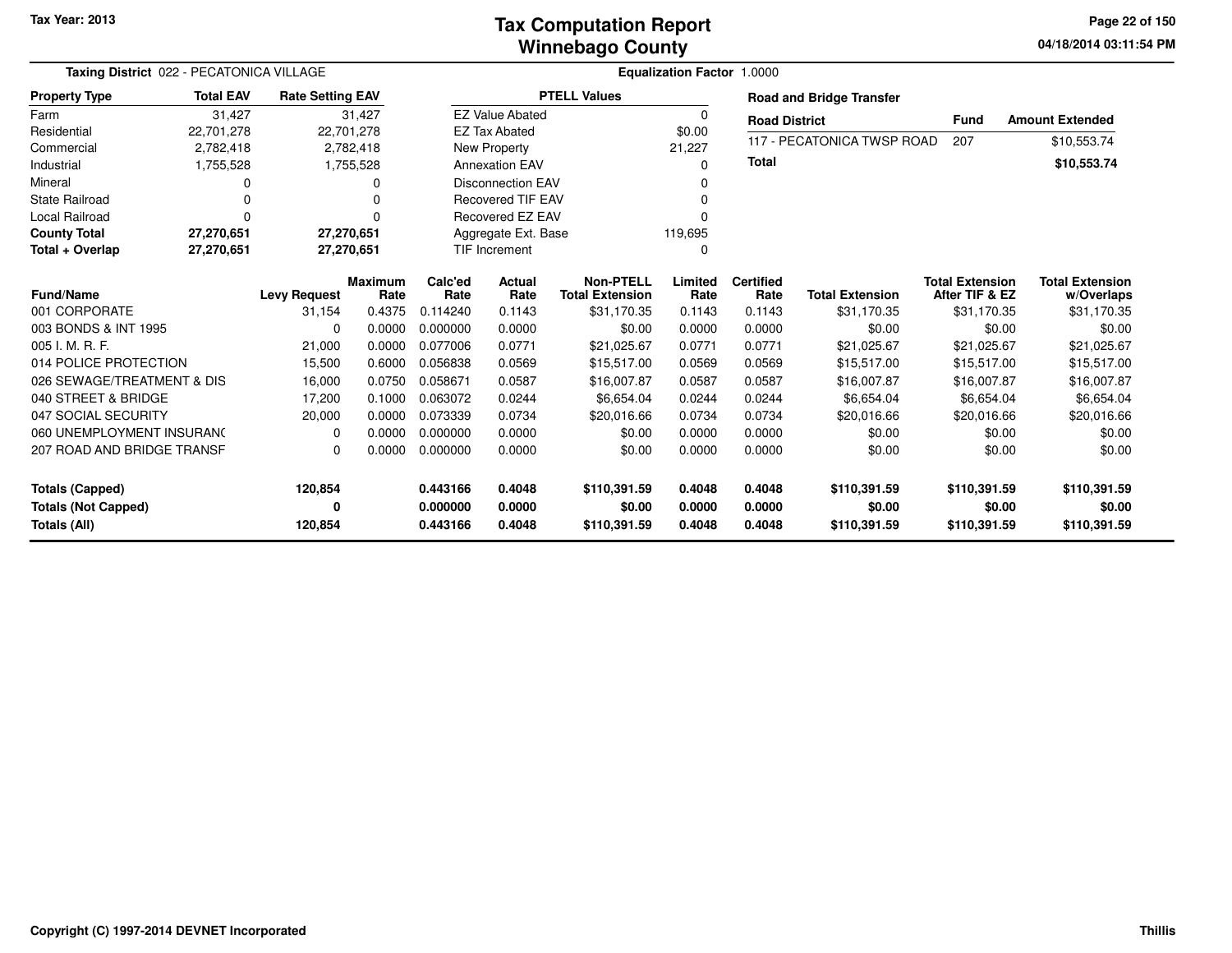|                      | Taxing District 023 - ROCKFORD CITY |                         |                                       |              |                                  |             |                        |
|----------------------|-------------------------------------|-------------------------|---------------------------------------|--------------|----------------------------------|-------------|------------------------|
| <b>Property Type</b> | <b>Total EAV</b>                    | <b>Rate Setting EAV</b> | <b>PTELL Values</b>                   |              | <b>Overlapping County</b>        |             | <b>Overlap EAV</b>     |
| Farm                 | 982.647                             | 888,365                 | <b>EZ Value Abated</b>                | 9,872,984    | Ogle County                      |             | 121.929                |
| Residential          | 028,824,585                         | 1,023,038,452           | <b>EZ Tax Abated</b>                  | \$304,196.51 | <b>Total</b>                     |             | 121,929                |
| Commercial           | 400.150.387                         | 384,083,989             | New Property                          | 5,293,773    | * denotes use of estimated EAV   |             |                        |
| Industrial           | 157.998.984                         | 141.101.228             | <b>Annexation EAV</b>                 | 138.357      |                                  |             |                        |
| Mineral              | 0                                   | 0                       | <b>Disconnection EAV</b>              |              | <b>Road and Bridge Transfer</b>  |             |                        |
| State Railroad       | 2.610.161                           | 2.610.161               | <b>Recovered TIF EAV</b>              |              | <b>Road District</b>             | <b>Fund</b> | <b>Amount Extended</b> |
| Local Railroad       | 119.811                             | 119.811                 | Recovered EZ EAV                      | 2.267.569    | 111 - CHERRY VALLEY TWSP RO/ 207 |             | \$44,130.62            |
| <b>County Total</b>  | 1,590,686,575                       | 1,551,842,006           | Aggregate Ext. Base                   | 42,933,737   | 116 - OWEN TWSP ROAD             | 207         | \$8,929.66             |
| Total + Overlap      | 1,590,808,504                       |                         | 1,551,963,935<br><b>TIF Increment</b> |              | 118 - ROCKFORD TWSP ROAD         | 207         | \$877.424.93           |
|                      |                                     |                         |                                       |              | <b>Total</b>                     |             | \$930,485.21           |

|                               |                     | <b>Maximum</b> | Calc'ed  | <b>Actual</b> | <b>Non-PTELL</b>       | Limited | <b>Certified</b> |                        | <b>Total Extension</b> | <b>Total Extension</b> |
|-------------------------------|---------------------|----------------|----------|---------------|------------------------|---------|------------------|------------------------|------------------------|------------------------|
| <b>Fund/Name</b>              | <b>Levy Request</b> | Rate           | Rate     | Rate          | <b>Total Extension</b> | Rate    | Rate             | <b>Total Extension</b> | After TIF & EZ         | w/Overlaps             |
| 001 CORPORATE                 | 6,406,244           | 0.4375         | 0.412783 | 0.4128        | \$6,406,003.80         | 0.4128  | 0.4128           | \$6,566,354.18         | \$6,406,003.80         | \$6,406,507.12         |
| 003A BONDS & INT 2009 A-G     | 731,300             | 0.0000         | 0.047121 | 0.0472        | \$732,469.43           | 0.0472  | 0.0472           | \$750,804.06           | \$732,469.43           | \$732,526.98           |
| 003D BONDS & INT 2004 A-H     | 870,470             | 0.0000         | 0.056088 | 0.0561        | \$870,583.37           | 0.0561  | 0.0561           | \$892,375.17           | \$870,583.37           | \$870,651.77           |
| 003H BONDS & INT 2007 A-G     | 0                   | 0.0000         | 0.000000 | 0.0000        | \$0.00                 | 0.0000  | 0.0000           | \$0.00                 | \$0.00                 | \$0.00                 |
| 003J BONDS & INT 2005 A-D     | 914,860             | 0.0000         | 0.058949 | 0.0590        | \$915,586.78           | 0.0590  | 0.0590           | \$938,505.08           | \$915,586.78           | \$915,658.72           |
| 003K BONDS & INT 2006 A&B     | 0                   | 0.0000         | 0.000000 | 0.0000        | \$0.00                 | 0.0000  | 0.0000           | \$0.00                 | \$0.00                 | \$0.00                 |
| 003L BONDS & INT 2008 A-C     | 0                   | 0.0000         | 0.000000 | 0.0000        | \$0.00                 | 0.0000  | 0.0000           | \$0.00                 | \$0.00                 | \$0.00                 |
| 003M BONDS & INT 2010         | $\Omega$            | 0.0000         | 0.000000 | 0.0000        | \$0.00                 | 0.0000  | 0.0000           | \$0.00                 | \$0.00                 | \$0.00                 |
| 003N BONDS & INT 2012 A, B, C | 1,650,500           | 0.0000         | 0.106349 | 0.1064        | \$1,651,159.89         | 0.1064  | 0.1064           | \$1,692,490.52         | \$1,651,159.89         | \$1,651,289.63         |
| 005 I. M. R. F.               | 3,370,000           | 0.0000         | 0.217144 | 0.2172        | \$3,370,600.84         | 0.2172  | 0.2172           | \$3,454,971.24         | \$3,370,600.84         | \$3,370,865.67         |
| 012 FIRE PROTECTION           | 9,480,059           | 0.6000         | 0.610843 | 0.6000        | \$9,311,052.04         | 0.6000  | 0.6000           | \$9,544,119.45         | \$9,311,052.04         | \$9,311,783.61         |
| 013 FIREFIGHTERS PENSION      | 5,130,423           | 0.0000         | 0.330576 | 0.3306        | \$5,130,389.67         | 0.3306  | 0.3306           | \$5,258,809.82         | \$5,130,389.67         | \$5,130,792.77         |
| 013A FIRE PENSION 93-689      | 581,449             | 0.0000         | 0.037465 | 0.0375        | \$581,940.75           | 0.0375  | 0.0375           | \$596,507.47           | \$581,940.75           | \$581,986.48           |
| 014 POLICE PROTECTION         | 9,480,059           | 0.6000         | 0.610843 | 0.6000        | \$9,311,052.04         | 0.6000  | 0.6000           | \$9,544,119.45         | \$9,311,052.04         | \$9,311,783.61         |
| 015 POLICE PENSION            | 4,652,753           | 0.0000         | 0.299798 | 0.2998        | \$4,652,422.33         | 0.2998  | 0.2998           | \$4,768,878.35         | \$4,652,422.33         | \$4,652,787.88         |
| 020 TB SANITARIUM             | 160,000             | 0.0750         | 0.010310 | 0.0104        | \$161,391.57           | 0.0104  | 0.0104           | \$165,431.40           | \$161,391.57           | \$161,404.25           |
| 025 GARBAGE DISPOSAL          | 35,500              | 0.2000         | 0.002287 | 0.0023        | \$35,692.37            | 0.0023  | 0.0023           | \$36,585.79            | \$35,692.37            | \$35,695.17            |
| 027 AUDIT                     | 185,400             | 0.0000         | 0.011946 | 0.0120        | \$186,221.04           | 0.0120  | 0.0120           | \$190,882.39           | \$186,221.04           | \$186,235.67           |
| 035 TORT JUDGMENTS, LIABILIT  | 1,500,000           | 0.0000         | 0.096652 | 0.0967        | \$1,500,631.22         | 0.0967  | 0.0967           | \$1,538,193.92         | \$1,500,631.22         | \$1,500,749.13         |
| 040 STREET & BRIDGE           | 1,584,000           | 0.1000         | 0.102064 | 0.0400        | \$620,736.80           | 0.0400  | 0.0400           | \$636,274.63           | \$620,736.80           | \$620,785.57           |
| 048 SCHOOL CROSSING GUARD     | 11,349              | 0.0200         | 0.000731 | 0.0008        | \$12,414.74            | 0.0008  | 0.0008           | \$12,725.49            | \$12,414.74            | \$12,415.71            |
| 060 UNEMPLOYMENT INSURANC     | 145,000             | 0.0000         | 0.009343 | 0.0094        | \$145,873.15           | 0.0094  | 0.0094           | \$149,524.54           | \$145,873.15           | \$145,884.61           |
| 062 WORKERS COMPENSATION      | 2,216,812           | 0.0000         | 0.142839 | 0.1429        | \$2,217,582.23         | 0.1429  | 0.1429           | \$2,273,091.12         | \$2,217,582.23         | \$2,217,756.46         |
| 207 ROAD AND BRIDGE TRANSF    | 0                   | 0.0000         | 0.000000 | 0.0000        | \$0.00                 | 0.0000  | 0.0000           | \$0.00                 | \$0.00                 | \$0.00                 |
| <b>Totals (Capped)</b>        | 44,357,599          |                | 2.858159 | 2.7749        | \$43,062,063.84        | 2.7749  | 2.7749           | \$44,139,961.77        | \$43,062,063.84        | \$43,065,447.23        |
| <b>Totals (Not Capped)</b>    | 4,748,579           |                | 0.305972 | 0.3062        | \$4,751,740.22         | 0.3062  | 0.3062           | \$4,870,682.30         | \$4,751,740.22         | \$4,752,113.58         |
| <b>Totals (All)</b>           | 49,106,178          |                | 3.164131 | 3.0811        | \$47,813,804.06        | 3.0811  | 3.0811           | \$49,010,644.07        | \$47,813,804.06        | \$47,817,560.81        |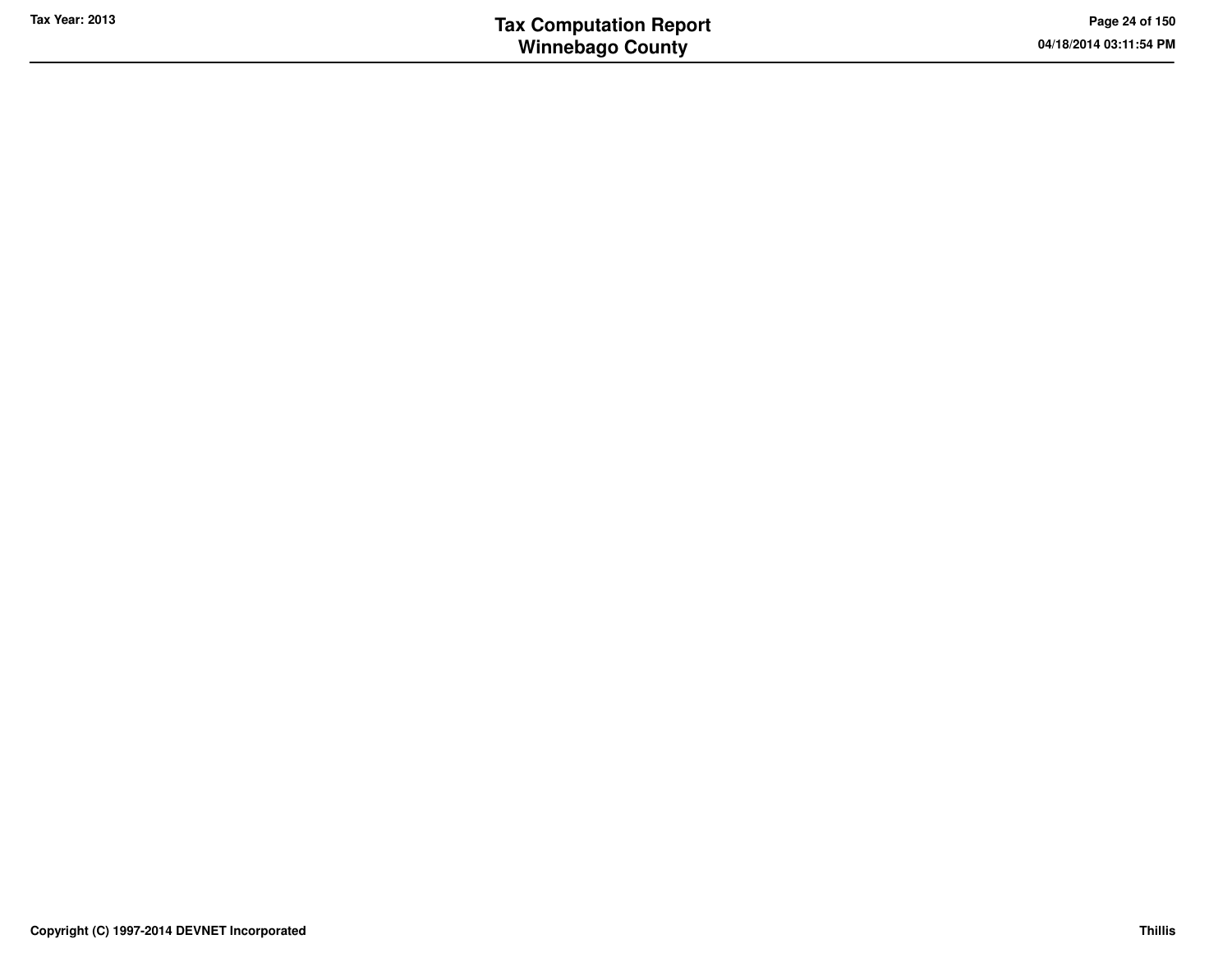**04/18/2014 03:11:54 PM Page 25 of 150**

|                              | Taxing District 024 - ROCKTON VILLAGE |                         |                        |                 |                          | Equalization Factor 1.0000                 |                 |                          |                                 |                                          |                                      |  |
|------------------------------|---------------------------------------|-------------------------|------------------------|-----------------|--------------------------|--------------------------------------------|-----------------|--------------------------|---------------------------------|------------------------------------------|--------------------------------------|--|
| <b>Property Type</b>         | <b>Total EAV</b>                      | <b>Rate Setting EAV</b> |                        |                 |                          | <b>PTELL Values</b>                        |                 |                          | <b>Road and Bridge Transfer</b> |                                          |                                      |  |
| Farm                         | 431,176                               |                         | 431,176                |                 | <b>EZ Value Abated</b>   |                                            | $\mathbf 0$     | <b>Road District</b>     |                                 | <b>Fund</b>                              | <b>Amount Extended</b>               |  |
| Residential                  | 114,852,319                           | 114,846,729             |                        |                 | <b>EZ Tax Abated</b>     |                                            | \$0.00          |                          |                                 |                                          |                                      |  |
| Commercial                   | 19,363,772                            |                         | 18,221,089             |                 | <b>New Property</b>      |                                            | 878,756         |                          | 119 - ROCKTON TWSP ROAD         | 207                                      | \$17,518.57                          |  |
| Industrial                   | 5,513,973                             |                         | 3,347,351              |                 | <b>Annexation EAV</b>    |                                            | $\Omega$        |                          | 120 - ROSCOE TWSP ROAD          | 207                                      | \$3,697.63                           |  |
| Mineral                      | 0                                     |                         | $\Omega$               |                 | <b>Disconnection EAV</b> |                                            | $\Omega$        | <b>Total</b>             |                                 |                                          | \$21,216.20                          |  |
| <b>State Railroad</b>        | 89,494                                |                         | 89,494                 |                 | <b>Recovered TIF EAV</b> |                                            | n               |                          |                                 |                                          |                                      |  |
| <b>Local Railroad</b>        | 0                                     |                         | $\Omega$               |                 | <b>Recovered EZ EAV</b>  |                                            | $\Omega$        |                          |                                 |                                          |                                      |  |
| <b>County Total</b>          | 140,250,734                           | 136,935,839             |                        |                 | Aggregate Ext. Base      |                                            | 959,665         |                          |                                 |                                          |                                      |  |
| Total + Overlap              | 140,250,734                           | 136,935,839             |                        | TIF Increment   |                          |                                            | 3,314,895       |                          |                                 |                                          |                                      |  |
| <b>Fund/Name</b>             |                                       | <b>Levy Request</b>     | <b>Maximum</b><br>Rate | Calc'ed<br>Rate | <b>Actual</b><br>Rate    | <b>Non-PTELL</b><br><b>Total Extension</b> | Limited<br>Rate | <b>Certified</b><br>Rate | <b>Total Extension</b>          | <b>Total Extension</b><br>After TIF & EZ | <b>Total Extension</b><br>w/Overlaps |  |
| 001 CORPORATE                |                                       | 305,087                 | 0.4375                 | 0.222796        | 0.2228                   | \$305,093.05                               | 0.2228          | 0.2228                   | \$312,478.64                    | \$305,093.05                             | \$305,093.05                         |  |
| 003 BONDS & INT 2012 ABC     |                                       | $\Omega$                | 0.0000                 | 0.000000        | 0.0000                   | \$0.00                                     | 0.0000          | 0.0000                   | \$0.00                          | \$0.00                                   | \$0.00                               |  |
| 005 I. M. R. F.              |                                       | 36,000                  | 0.0000                 | 0.026290        | 0.0263                   | \$36,014.13                                | 0.0263          | 0.0263                   | \$36,885.94                     | \$36,014.13                              | \$36,014.13                          |  |
| 014 POLICE PROTECTION        |                                       | 118,000                 | 0.6000                 | 0.086172        | 0.0862                   | \$118,038.69                               | 0.0862          | 0.0862                   | \$120,896.13                    | \$118,038.69                             | \$118,038.69                         |  |
| 015 POLICE PENSION           |                                       | 245,078                 | 0.0000                 | 0.178973        | 0.1790                   | \$245,115.15                               | 0.1790          | 0.1790                   | \$251,048.81                    | \$245,115.15                             | \$245,115.15                         |  |
| 025 GARBAGE DISPOSAL         |                                       | 10,000                  | 0.2000                 | 0.007303        | 0.0074                   | \$10.133.25                                | 0.0074          | 0.0074                   | \$10.378.55                     | \$10,133.25                              | \$10,133.25                          |  |
| 027 AUDIT                    |                                       | 10,500                  | 0.0000                 | 0.007668        | 0.0077                   | \$10,544.06                                | 0.0077          | 0.0077                   | \$10,799.31                     | \$10,544.06                              | \$10,544.06                          |  |
| 035 TORT JUDGMENTS, LIABILIT |                                       | 40,000                  | 0.0000                 | 0.029211        | 0.0293                   | \$40,122.20                                | 0.0293          | 0.0293                   | \$41,093.47                     | \$40,122.20                              | \$40,122.20                          |  |
| 040 STREET & BRIDGE          |                                       | 75,000                  | 0.1000                 | 0.054770        | 0.0375                   | \$51,350.94                                | 0.0375          | 0.0375                   | \$52,594.03                     | \$51,350.94                              | \$51,350.94                          |  |
| 047 SOCIAL SECURITY          |                                       | 116,000                 | 0.0000                 | 0.084711        | 0.0848                   | \$116,121.59                               | 0.0848          | 0.0848                   | \$118,932.62                    | \$116,121.59                             | \$116,121.59                         |  |
| 048 SCHOOL CROSSING GUARD    |                                       | 1,000                   | 0.0200                 | 0.000730        | 0.0008                   | \$1,095.49                                 | 0.0008          | 0.0008                   | \$1,122.01                      | \$1,095.49                               | \$1,095.49                           |  |
| 057 LEASE/PURCHASE/RENTAL    |                                       | $\Omega$                | 0.0000                 | 0.000000        | 0.0000                   | \$0.00                                     | 0.0000          | 0.0000                   | \$0.00                          | \$0.00                                   | \$0.00                               |  |
| 060 UNEMPLOYMENT INSURANC    |                                       | 3,000                   | 0.0000                 | 0.002191        | 0.0022                   | \$3,012.59                                 | 0.0022          | 0.0022                   | \$3,085.52                      | \$3,012.59                               | \$3,012.59                           |  |
| 207 ROAD AND BRIDGE TRANSF   |                                       | $\Omega$                | 0.0000                 | 0.000000        | 0.0000                   | \$0.00                                     | 0.0000          | 0.0000                   | \$0.00                          | \$0.00                                   | \$0.00                               |  |
| <b>Totals (Capped)</b>       |                                       | 959,665                 |                        | 0.700815        | 0.6840                   | \$936,641.14                               | 0.6840          | 0.6840                   | \$959,315.03                    | \$936,641.14                             | \$936,641.14                         |  |
| <b>Totals (Not Capped)</b>   |                                       | 0                       |                        | 0.000000        | 0.0000                   | \$0.00                                     | 0.0000          | 0.0000                   | \$0.00                          | \$0.00                                   | \$0.00                               |  |
| <b>Totals (All)</b>          |                                       | 959,665                 |                        | 0.700815        | 0.6840                   | \$936,641.14                               | 0.6840          | 0.6840                   | \$959,315.03                    | \$936,641.14                             | \$936,641.14                         |  |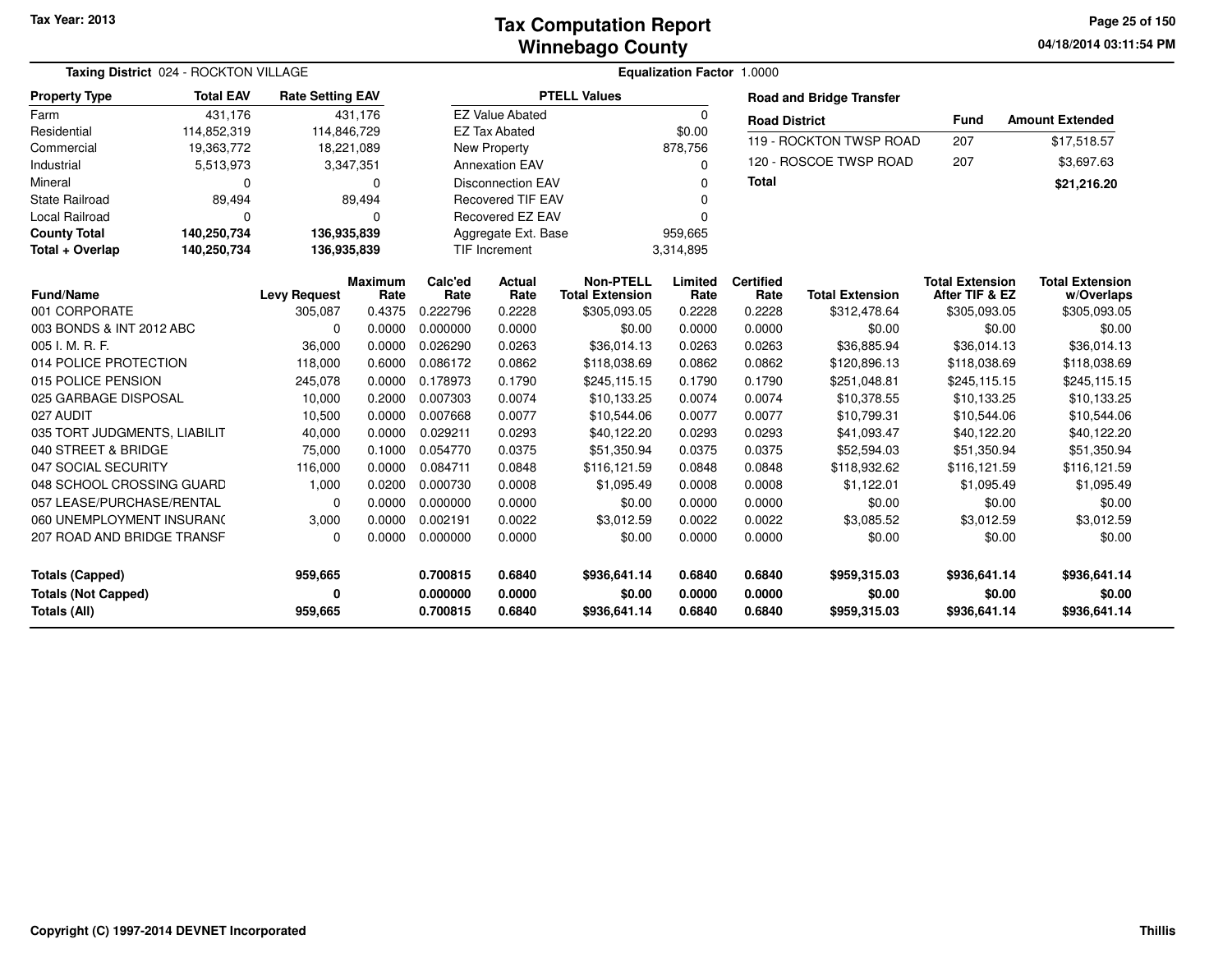**04/18/2014 03:11:54 PMPage 26 of 150**

|                      | Taxing District 025 - ROSCOE VILLAGE |                         |                       | <b>Equalization Factor 1.0000</b> |                                 |             |                        |
|----------------------|--------------------------------------|-------------------------|-----------------------|-----------------------------------|---------------------------------|-------------|------------------------|
| <b>Property Type</b> | <b>Total EAV</b>                     | <b>Rate Setting EAV</b> | <b>PTELL Values</b>   |                                   | <b>Road and Bridge Transfer</b> |             |                        |
| Farm                 | 441.513                              | 441.513                 | EZ Value Abated       |                                   | <b>Road District</b>            | <b>Fund</b> | <b>Amount Extended</b> |
| Residential          | 148.313.304                          | 148.313.304             | EZ Tax Abated         | \$0.00                            |                                 |             |                        |
| Commercial           | 36,913,493                           | 36,913,493              | New Property          | 581,329                           | 113 - HARLEM TWSP ROAD          | 207         | \$11,268.15            |
| Industrial           | 6,992,087                            | 6,981,610               | <b>Annexation EAV</b> |                                   | 116 - OWEN TWSP ROAD            | 207         | \$803.78               |
| Mineral              |                                      |                         | Disconnection EAV     |                                   | 119 - ROCKTON TWSP ROAD         | 207         | \$3,284.11             |
| State Railroad       |                                      |                         | Recovered TIF EAV     |                                   | 120 - ROSCOE TWSP ROAD          | 207         | \$11,846.02            |
| Local Railroad       |                                      |                         | Recovered EZ EAV      |                                   | <b>Total</b>                    |             | \$27,202.06            |
| <b>County Total</b>  | 192.660.397                          | 192,649,920             | Aggregate Ext. Base   | 867,638. ا                        |                                 |             |                        |
| Total + Overlap      | 192,660,397                          | 192,649,920             | TIF Increment         | 10,477                            |                                 |             |                        |
|                      |                                      |                         |                       |                                   |                                 |             |                        |

| <b>Fund/Name</b>             | Levy Request | <b>Maximum</b><br>Rate | Calc'ed<br>Rate | <b>Actual</b><br>Rate | <b>Non-PTELL</b><br><b>Total Extension</b> | Limited<br>Rate | <b>Certified</b><br>Rate | <b>Total Extension</b> | <b>Total Extension</b><br>After TIF & EZ | <b>Total Extension</b><br>w/Overlaps |
|------------------------------|--------------|------------------------|-----------------|-----------------------|--------------------------------------------|-----------------|--------------------------|------------------------|------------------------------------------|--------------------------------------|
| 001 CORPORATE                | 572,600      | 0.4375                 | 0.297223        | 0.2973                | \$572,748.21                               | 0.2973          | 0.2973                   | \$572,779.36           | \$572,748.21                             | \$572,748.21                         |
| 003 BONDS AND INTEREST       | 0            | 0.0000                 | 0.000000        | 0.0000                | \$0.00                                     | 0.0000          | 0.0000                   | \$0.00                 | \$0.00                                   | \$0.00                               |
| 014 POLICE PROTECTION        | 400.000      | 0.6000                 | 0.207631        | 0.2077                | \$400.133.88                               | 0.2077          | 0.2077                   | \$400.155.64           | \$400.133.88                             | \$400.133.88                         |
| 015 POLICE PENSION           | 235,000      | 0.0000                 | 0.121983        | 0.1220                | \$235.032.90                               | 0.1220          | 0.1220                   | \$235,045.68           | \$235,032.90                             | \$235,032.90                         |
| 035 TORT JUDGMENTS, LIABILIT | 50,000       | 0.0000                 | 0.025954        | 0.0260                | \$50,088.98                                | 0.0260          | 0.0260                   | \$50.091.70            | \$50,088.98                              | \$50,088.98                          |
| 047 SOCIAL SECURITY          | 10,000       | 0.0000                 | 0.005191        | 0.0052                | \$10.017.80                                | 0.0052          | 0.0052                   | \$10,018.34            | \$10,017.80                              | \$10,017.80                          |
| 207 ROAD AND BRIDGE TRANSF   | 0            | 0.0000                 | 0.000000        | 0.0000                | \$0.00                                     | 0.0000          | 0.0000                   | \$0.00                 | \$0.00                                   | \$0.00                               |
| Totals (Capped)              | 1,267,600    |                        | 0.657982        | 0.6582                | \$1.268.021.77                             | 0.6582          | 0.6582                   | \$1,268,090.72         | \$1,268,021.77                           | \$1,268,021.77                       |
| <b>Totals (Not Capped)</b>   | 0            |                        | 0.000000        | 0.0000                | \$0.00                                     | 0.0000          | 0.0000                   | \$0.00                 | \$0.00                                   | \$0.00                               |
| Totals (All)                 | 800,267.607  |                        | 0.657982        | 0.6582                | \$1,268,021.77                             | 0.6582          | 0.6582                   | \$1,268,090.72         | \$1,268,021.77                           | \$1,268,021.77                       |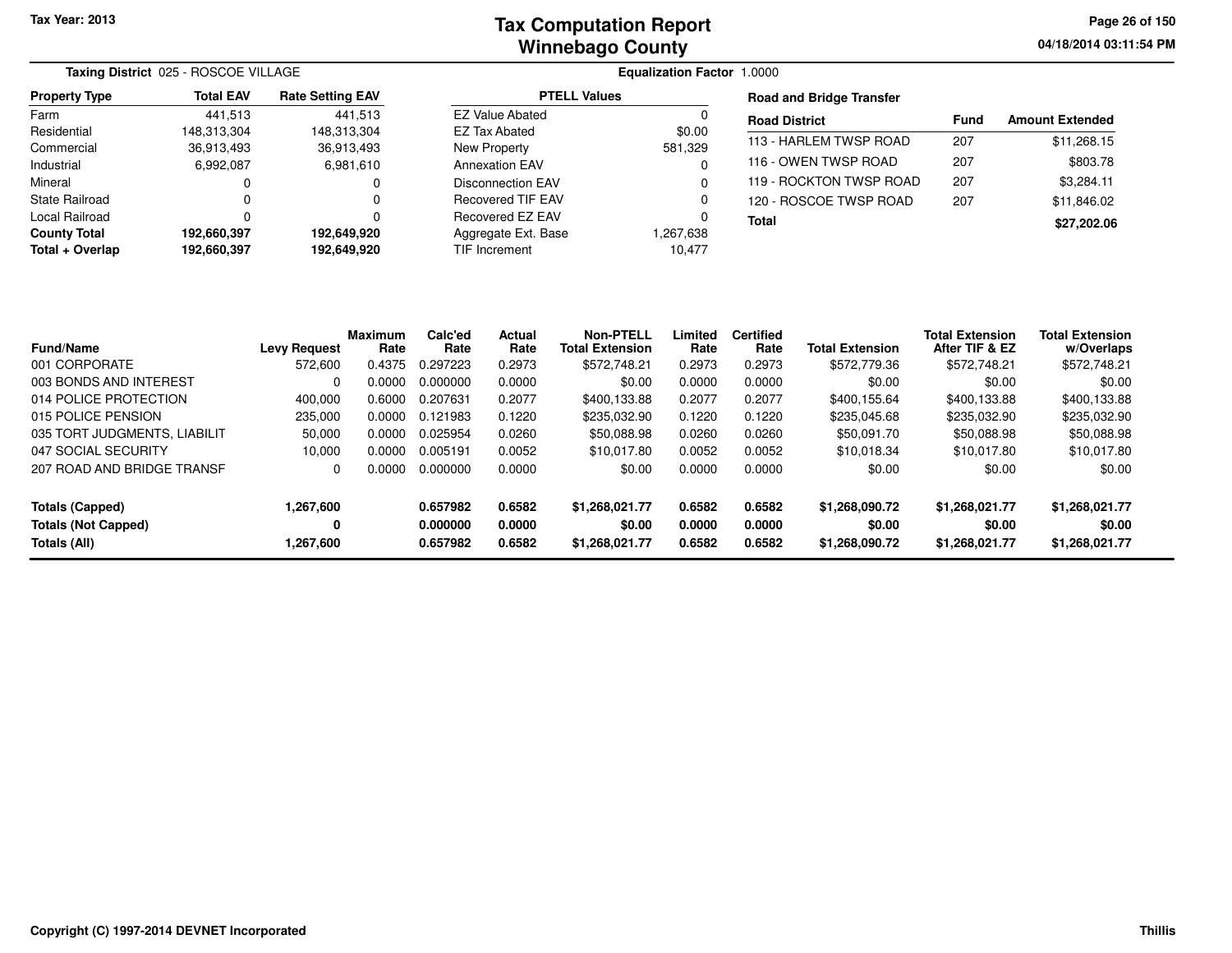**04/18/2014 03:11:54 PM Page 27 of 150**

|                                                                             | Taxing District 026 - SOUTH BELOIT CITY |                             |                        |                                  |                            |                                            |                            | <b>Equalization Factor 1.0000</b> |                                            |                                            |                                            |
|-----------------------------------------------------------------------------|-----------------------------------------|-----------------------------|------------------------|----------------------------------|----------------------------|--------------------------------------------|----------------------------|-----------------------------------|--------------------------------------------|--------------------------------------------|--------------------------------------------|
| <b>Property Type</b>                                                        | <b>Total EAV</b>                        | <b>Rate Setting EAV</b>     |                        |                                  |                            | <b>PTELL Values</b>                        |                            |                                   | <b>Road and Bridge Transfer</b>            |                                            |                                            |
| Farm                                                                        | 175,288                                 |                             | 175,288                |                                  | <b>EZ Value Abated</b>     |                                            | 0                          | <b>Road District</b>              |                                            | <b>Fund</b>                                | <b>Amount Extended</b>                     |
| Residential                                                                 | 71,475,382                              |                             | 71,475,382             |                                  | <b>EZ Tax Abated</b>       |                                            | \$0.00                     |                                   |                                            |                                            |                                            |
| Commercial                                                                  | 20,283,600                              |                             | 20,283,600             |                                  | <b>New Property</b>        |                                            | 674,090                    |                                   | 119 - ROCKTON TWSP ROAD                    | 207                                        | \$10,173.58                                |
| Industrial                                                                  | 12,783,845                              |                             | 12,783,845             |                                  | <b>Annexation EAV</b>      |                                            | 1,515                      |                                   | 120 - ROSCOE TWSP ROAD                     | 207                                        | \$4,643.28                                 |
| Mineral                                                                     | 0                                       |                             | $\Omega$               |                                  | <b>Disconnection EAV</b>   |                                            | $\Omega$                   | <b>Total</b>                      |                                            |                                            | \$14,816.86                                |
| <b>State Railroad</b>                                                       | 804,347                                 |                             | 804,347                |                                  | <b>Recovered TIF EAV</b>   |                                            | n                          |                                   |                                            |                                            |                                            |
| Local Railroad                                                              | 0                                       |                             | $\mathbf 0$            |                                  | <b>Recovered EZ EAV</b>    |                                            |                            |                                   |                                            |                                            |                                            |
| <b>County Total</b>                                                         | 105,522,462                             | 105,522,462                 |                        |                                  | Aggregate Ext. Base        |                                            | 1,176,405                  |                                   |                                            |                                            |                                            |
| Total + Overlap                                                             | 105,522,462                             | 105,522,462                 |                        |                                  | <b>TIF Increment</b>       |                                            | $\Omega$                   |                                   |                                            |                                            |                                            |
| <b>Fund/Name</b>                                                            |                                         | <b>Levy Request</b>         | <b>Maximum</b><br>Rate | Calc'ed<br>Rate                  | <b>Actual</b><br>Rate      | <b>Non-PTELL</b><br><b>Total Extension</b> | Limited<br>Rate            | <b>Certified</b><br>Rate          | <b>Total Extension</b>                     | <b>Total Extension</b><br>After TIF & EZ   | <b>Total Extension</b><br>w/Overlaps       |
| 001 CORPORATE                                                               |                                         | 407,000                     | 0.4375                 | 0.385700                         | 0.3857                     | \$407,000.14                               | 0.3857                     | 0.3857                            | \$407,000.14                               | \$407,000.14                               | \$407,000.14                               |
| 005 I. M. R. F.                                                             |                                         | $\Omega$                    | 0.0000                 | 0.000000                         | 0.0000                     | \$0.00                                     | 0.0000                     | 0.0000                            | \$0.00                                     | \$0.00                                     | \$0.00                                     |
| 012 FIRE PROTECTION                                                         |                                         | 140,000                     | 0.6000                 | 0.132673                         | 0.1327                     | \$140,028.31                               | 0.1327                     | 0.1327                            | \$140,028.31                               | \$140,028.31                               | \$140,028.31                               |
| 013 FIREFIGHTERS PENSION                                                    |                                         | 80,000                      | 0.0000                 | 0.075813                         | 0.0759                     | \$80,091.55                                | 0.0759                     | 0.0759                            | \$80,091.55                                | \$80,091.55                                | \$80,091.55                                |
| 014 POLICE PROTECTION                                                       |                                         | 143,000                     | 0.6000                 | 0.135516                         | 0.1356                     | \$143,088.46                               | 0.1356                     | 0.1356                            | \$143,088.46                               | \$143,088.46                               | \$143,088.46                               |
| 015 POLICE PENSION                                                          |                                         | 212,000                     | 0.0000                 | 0.200905                         | 0.2010                     | \$212,100.15                               | 0.2010                     | 0.2010                            | \$212,100.15                               | \$212,100.15                               | \$212,100.15                               |
| 025 GARBAGE DISPOSAL                                                        |                                         | 0                           | 0.2000                 | 0.000000                         | 0.0000                     | \$0.00                                     | 0.0000                     | 0.0000                            | \$0.00                                     | \$0.00                                     | \$0.00                                     |
| 027 AUDIT                                                                   |                                         | $\Omega$                    | 0.0000                 | 0.000000                         | 0.0000                     | \$0.00                                     | 0.0000                     | 0.0000                            | \$0.00                                     | \$0.00                                     | \$0.00                                     |
| 035 TORT JUDGMENTS, LIABILIT                                                |                                         | 170,000                     | 0.0000                 | 0.161103                         | 0.1612                     | \$170,102.21                               | 0.1612                     | 0.1612                            | \$170,102.21                               | \$170,102.21                               | \$170,102.21                               |
| 040 STREET & BRIDGE                                                         |                                         | 0                           | 0.1000                 | 0.000000                         | 0.0000                     | \$0.00                                     | 0.0000                     | 0.0000                            | \$0.00                                     | \$0.00                                     | \$0.00                                     |
| 041 STREET LIGHTING                                                         |                                         | 0                           | 0.0500                 | 0.000000                         | 0.0000                     | \$0.00                                     | 0.0000                     | 0.0000                            | \$0.00                                     | \$0.00                                     | \$0.00                                     |
| 042 PARK/PARK MAINTENANCE                                                   |                                         | 0                           | 0.1000                 | 0.000000                         | 0.0000                     | \$0.00                                     | 0.0000                     | 0.0000                            | \$0.00                                     | \$0.00                                     | \$0.00                                     |
| 047 SOCIAL SECURITY                                                         |                                         | 50,000                      | 0.0000                 | 0.047383                         | 0.0474                     | \$50,017.65                                | 0.0474                     | 0.0474                            | \$50,017.65                                | \$50,017.65                                | \$50,017.65                                |
| 060 UNEMPLOYMENT INSURAN(                                                   |                                         | 0                           | 0.0000                 | 0.000000                         | 0.0000                     | \$0.00                                     | 0.0000                     | 0.0000                            | \$0.00                                     | \$0.00                                     | \$0.00                                     |
| 207 ROAD AND BRIDGE TRANSF                                                  |                                         | 0                           | 0.0000                 | 0.000000                         | 0.0000                     | \$0.00                                     | 0.0000                     | 0.0000                            | \$0.00                                     | \$0.00                                     | \$0.00                                     |
| <b>Totals (Capped)</b><br><b>Totals (Not Capped)</b><br><b>Totals (All)</b> |                                         | 1,202,000<br>0<br>1,202,000 |                        | 1.139093<br>0.000000<br>1.139093 | 1.1395<br>0.0000<br>1.1395 | \$1,202,428.47<br>\$0.00<br>\$1,202,428.47 | 1.1395<br>0.0000<br>1.1395 | 1.1395<br>0.0000<br>1.1395        | \$1,202,428.47<br>\$0.00<br>\$1,202,428.47 | \$1,202,428.47<br>\$0.00<br>\$1,202,428.47 | \$1,202,428.47<br>\$0.00<br>\$1,202,428.47 |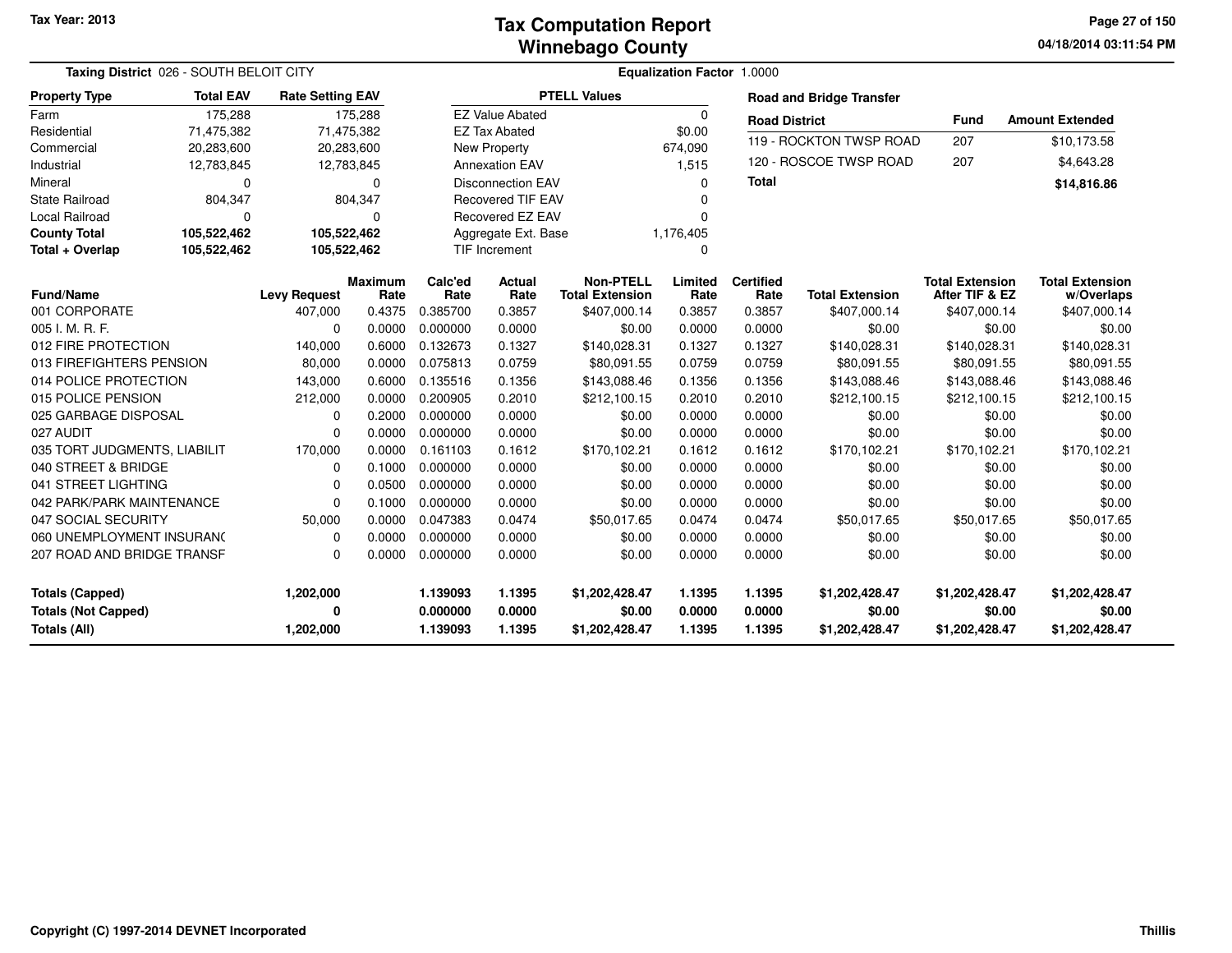### **Winnebago CountyTax Computation Report**

**04/18/2014 03:11:54 PM Page 28 of 150**

| Taxing District 027 - WINNEBAGO VILLAGE    |                  |                         |                        |                      | <b>Equalization Factor 1.0000</b> |                                            |                  |                          |                                 |                                          |                                      |  |
|--------------------------------------------|------------------|-------------------------|------------------------|----------------------|-----------------------------------|--------------------------------------------|------------------|--------------------------|---------------------------------|------------------------------------------|--------------------------------------|--|
| <b>Property Type</b>                       | <b>Total EAV</b> | <b>Rate Setting EAV</b> |                        |                      |                                   | <b>PTELL Values</b>                        |                  |                          | <b>Road and Bridge Transfer</b> |                                          |                                      |  |
| Farm                                       | 150,954          |                         | 150,954                |                      | <b>EZ Value Abated</b>            |                                            | $\Omega$         | <b>Road District</b>     |                                 | <b>Fund</b>                              | <b>Amount Extended</b>               |  |
| Residential                                | 40,542,763       |                         | 40,542,763             |                      | <b>EZ Tax Abated</b>              |                                            | \$0.00           |                          |                                 |                                          |                                      |  |
| Commercial                                 | 4,920,617        |                         | 4,920,617              |                      | New Property                      |                                            | 83,522           |                          | 123 - WINNEBAGO TWSP ROAD       | 207                                      | \$10,786.17                          |  |
| Industrial                                 | 678,222          |                         | 678,222                |                      | <b>Annexation EAV</b>             |                                            | 179,079          | <b>Total</b>             |                                 |                                          | \$10,786.17                          |  |
| Mineral                                    |                  |                         |                        |                      | <b>Disconnection EAV</b>          |                                            | 0                |                          |                                 |                                          |                                      |  |
| <b>State Railroad</b>                      |                  |                         |                        |                      | <b>Recovered TIF EAV</b>          |                                            |                  |                          |                                 |                                          |                                      |  |
| <b>Local Railroad</b>                      | 0                |                         |                        |                      | Recovered EZ EAV                  |                                            |                  |                          |                                 |                                          |                                      |  |
| <b>County Total</b>                        | 46,292,556       |                         | 46,292,556             |                      | Aggregate Ext. Base               |                                            | 398,482          |                          |                                 |                                          |                                      |  |
| Total + Overlap                            | 46,292,556       |                         | 46,292,556             | <b>TIF Increment</b> |                                   |                                            | 0                |                          |                                 |                                          |                                      |  |
| <b>Fund/Name</b>                           |                  | <b>Levy Request</b>     | <b>Maximum</b><br>Rate | Calc'ed<br>Rate      | Actual<br>Rate                    | <b>Non-PTELL</b><br><b>Total Extension</b> | Limited<br>Rate  | <b>Certified</b><br>Rate | <b>Total Extension</b>          | <b>Total Extension</b><br>After TIF & EZ | <b>Total Extension</b><br>w/Overlaps |  |
| 001 CORPORATE                              |                  | 205,000                 | 0.4375                 | 0.442836             | 0.4375                            | \$202,529.93                               | 0.4286           | 0.4286                   | \$198,409.90                    | \$198,409.90                             | \$198,409.90                         |  |
| 003 BONDS AND INTEREST                     |                  | $\Omega$                | 0.0000                 | 0.000000             | 0.0000                            | \$0.00                                     | 0.0000           | 0.0000                   | \$0.00                          | \$0.00                                   | \$0.00                               |  |
| 005 I. M. R. F.                            |                  | 100                     | 0.0000                 | 0.000216             | 0.0003                            | \$138.88                                   | 0.0003           | 0.0003                   | \$138.88                        | \$138.88                                 | \$138.88                             |  |
| 014 POLICE PROTECTION                      |                  | 213,000                 | 0.6000                 | 0.460117             | 0.4602                            | \$213,038.34                               | 0.4510           | 0.4510                   | \$208,779.43                    | \$208,779.43                             | \$208,779.43                         |  |
| 027 AUDIT                                  |                  | 100                     | 0.0000                 | 0.000216             | 0.0003                            | \$138.88                                   | 0.0003           | 0.0003                   | \$138.88                        | \$138.88                                 | \$138.88                             |  |
| 035 TORT JUDGMENTS, LIABILIT               |                  | 100                     | 0.0000                 | 0.000216             | 0.0003                            | \$138.88                                   | 0.0003           | 0.0003                   | \$138.88                        | \$138.88                                 | \$138.88                             |  |
| 073 CHLORINATION OF SEWAGE                 |                  | $\Omega$                | 0.0200                 | 0.000000             | 0.0000                            | \$0.00                                     | 0.0000           | 0.0000                   | \$0.00                          | \$0.00                                   | \$0.00                               |  |
| 207 ROAD AND BRIDGE TRANSF                 |                  | 0                       | 0.0000                 | 0.000000             | 0.0000                            | \$0.00                                     | 0.0000           | 0.0000                   | \$0.00                          | \$0.00                                   | \$0.00                               |  |
| <b>Totals (Capped)</b>                     |                  | 418,300                 |                        | 0.903601             | 0.8986                            | \$415,984.91                               | 0.8805           | 0.8805                   | \$407,605.97                    | \$407,605.97                             | \$407,605.97                         |  |
| <b>Totals (Not Capped)</b><br>Totals (All) |                  | 0<br>418,300            |                        | 0.000000<br>0.903601 | 0.0000<br>0.8986                  | \$0.00<br>\$415,984.91                     | 0.0000<br>0.8805 | 0.0000<br>0.8805         | \$0.00<br>\$407,605.97          | \$0.00<br>\$407,605.97                   | \$0.00<br>\$407,605.97               |  |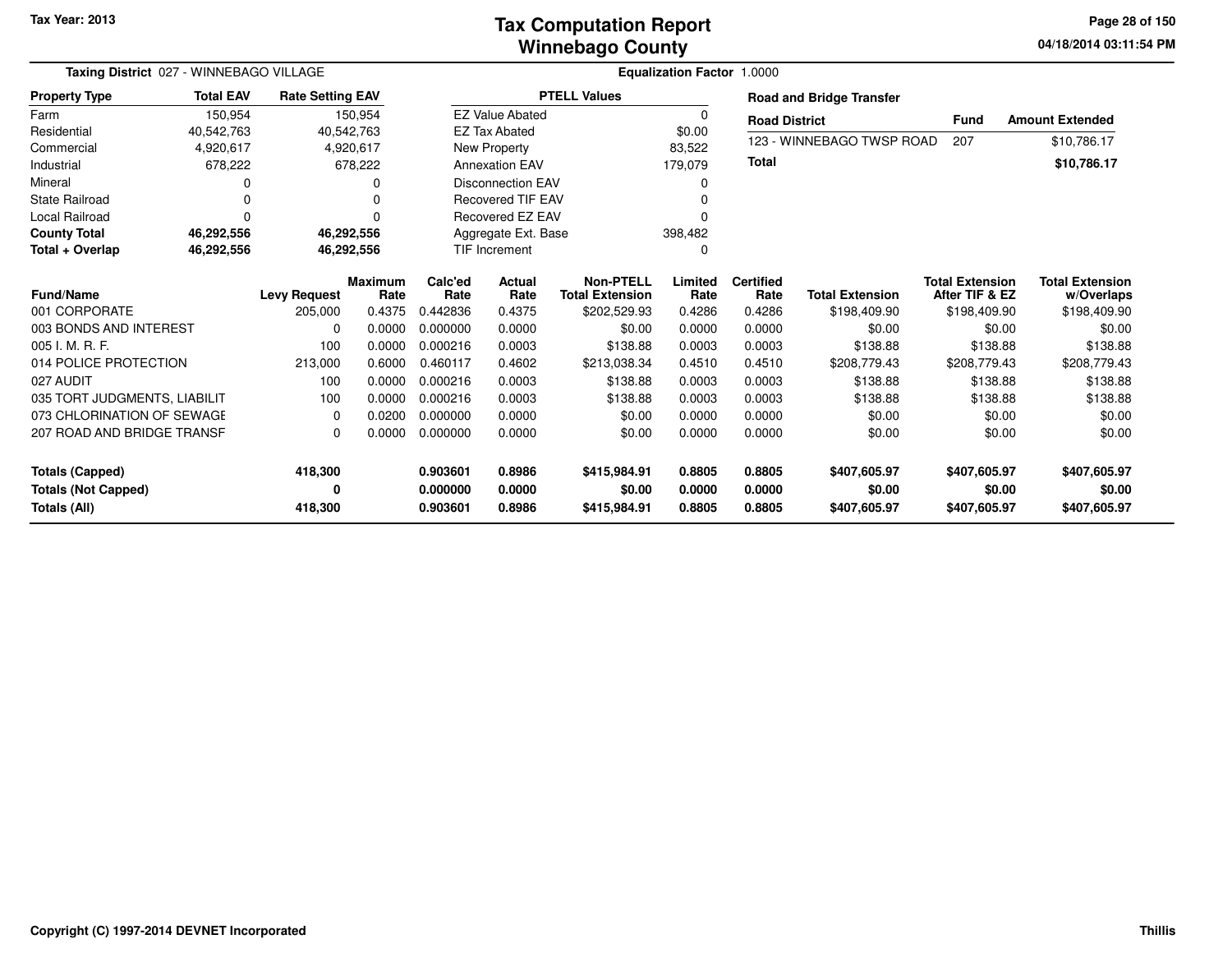**04/18/2014 03:11:54 PM Page 29 of 150**

| <b>Taxing District</b> 030 - BLACKHAWK FIRE |                  |                         |                 |                                   | <b>Equalization Factor 1.0000</b> |                                            |                  |                          |                        |                                          |                                      |
|---------------------------------------------|------------------|-------------------------|-----------------|-----------------------------------|-----------------------------------|--------------------------------------------|------------------|--------------------------|------------------------|------------------------------------------|--------------------------------------|
| <b>Property Type</b>                        | <b>Total EAV</b> | <b>Rate Setting EAV</b> |                 |                                   |                                   | <b>PTELL Values</b>                        |                  |                          |                        |                                          |                                      |
| Farm                                        | 3,301,358        |                         | 3,301,358       |                                   | <b>EZ Value Abated</b>            |                                            | $\Omega$         |                          |                        |                                          |                                      |
| Residential                                 | 36,779,007       | 36,779,007              |                 |                                   | <b>EZ Tax Abated</b>              |                                            | \$0.00           |                          |                        |                                          |                                      |
| Commercial                                  | 2,099,482        |                         | 2,099,482       |                                   | New Property                      |                                            | 104,379          |                          |                        |                                          |                                      |
| Industrial                                  | 1,120,243        |                         | 1,120,243       |                                   | <b>Annexation EAV</b>             |                                            | <sup>0</sup>     |                          |                        |                                          |                                      |
| Mineral                                     | 0                |                         | $\Omega$        |                                   | Disconnection EAV                 |                                            |                  |                          |                        |                                          |                                      |
| <b>State Railroad</b>                       | 169,535          |                         | 169,535         |                                   | Recovered TIF EAV                 |                                            |                  |                          |                        |                                          |                                      |
| Local Railroad                              | $\Omega$         |                         | 0               |                                   | <b>Recovered EZ EAV</b>           |                                            |                  |                          |                        |                                          |                                      |
| <b>County Total</b>                         | 43,469,625       | 43,469,625              |                 |                                   | Aggregate Ext. Base               | 189,577                                    |                  |                          |                        |                                          |                                      |
| Total + Overlap                             | 43,469,625       | 43,469,625              |                 |                                   | TIF Increment                     |                                            | 0                |                          |                        |                                          |                                      |
| <b>Fund/Name</b>                            |                  | <b>Levy Request</b>     | Maximum<br>Rate | Calc'ed<br>Actual<br>Rate<br>Rate |                                   | <b>Non-PTELL</b><br><b>Total Extension</b> | Limited<br>Rate  | <b>Certified</b><br>Rate | <b>Total Extension</b> | <b>Total Extension</b><br>After TIF & EZ | <b>Total Extension</b><br>w/Overlaps |
| 001 CORPORATE                               |                  | 225,000                 | 0.4000          | 0.517603                          | 0.4000                            | \$173,878.50                               | 0.4000           | 0.4000                   | \$173,878.50           | \$173,878.50                             | \$173,878.50                         |
| 027 AUDIT                                   |                  | 5,000                   | 0.0050          | 0.011502                          | 0.0050                            | \$2,173.48                                 | 0.0050           | 0.0050                   | \$2,173.48             | \$2,173.48                               | \$2,173.48                           |
| 035 TORT JUDGMENTS, LIABILIT                |                  | 15,000                  | 0.0000          | 0.034507                          | 0.0346                            | \$15,040.49                                | 0.0281           | 0.0281                   | \$12,214.96            | \$12,214.96                              | \$12,214.96                          |
| 062 WORKERS COMPENSATION                    |                  | 5,000                   | 0.0000          | 0.011502                          | 0.0116                            | \$5,042.48                                 | 0.0115           | 0.0115                   | \$4,999.01             | \$4,999.01                               | \$4,999.01                           |
| <b>Totals (Capped)</b>                      |                  | 250,000                 |                 | 0.575114                          | 0.4512                            | \$196,134.95                               | 0.4446           | 0.4446                   | \$193,265.95           | \$193,265.95                             | \$193,265.95                         |
| <b>Totals (Not Capped)</b><br>Totals (All)  |                  | 0<br>250,000            |                 | 0.000000<br>0.575114              | 0.0000<br>0.4512                  | \$0.00<br>\$196,134.95                     | 0.0000<br>0.4446 | 0.0000<br>0.4446         | \$0.00<br>\$193,265.95 | \$0.00<br>\$193,265.95                   | \$0.00<br>\$193,265.95               |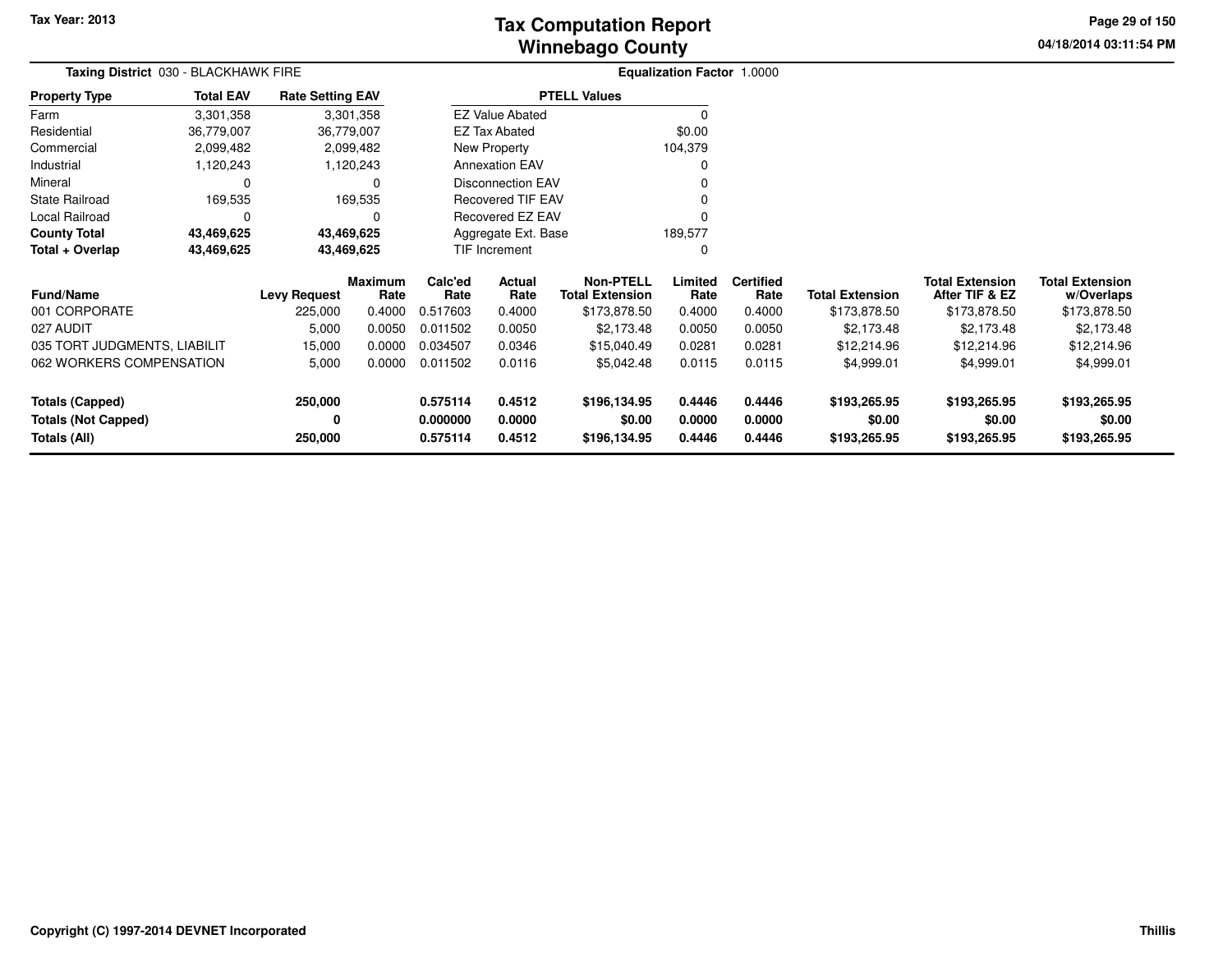### **Winnebago CountyTax Computation Report**

**04/18/2014 03:11:54 PM Page 30 of 150**

| Taxing District 031 - CHERRY VALLEY FIRE | <b>Equalization Factor 1.0000</b> |                         |                        |                 |                          |                                            |                 |                          |                                |                                          |                                      |
|------------------------------------------|-----------------------------------|-------------------------|------------------------|-----------------|--------------------------|--------------------------------------------|-----------------|--------------------------|--------------------------------|------------------------------------------|--------------------------------------|
| <b>Property Type</b>                     | <b>Total EAV</b>                  | <b>Rate Setting EAV</b> |                        |                 |                          | <b>PTELL Values</b>                        |                 |                          | <b>Overlapping County</b>      | <b>Overlap EAV</b>                       |                                      |
| Farm                                     | 4,622,236                         |                         | 4,603,704              |                 | <b>EZ Value Abated</b>   |                                            | 0               | Boone County             |                                | 9,616,079                                |                                      |
| Residential                              | 252,710,702                       | 252,710,702             |                        |                 | <b>EZ Tax Abated</b>     |                                            | \$0.00          | <b>Total</b>             |                                | 9,616,079                                |                                      |
| Commercial                               | 50,170,830                        |                         | 50,162,446             |                 | New Property             |                                            | 483,730         |                          | * denotes use of estimated EAV |                                          |                                      |
| Industrial                               | 4,322,978                         |                         | 4,322,978              |                 | <b>Annexation EAV</b>    |                                            |                 |                          |                                |                                          |                                      |
| Mineral                                  | 0                                 |                         | <sup>0</sup>           |                 | <b>Disconnection EAV</b> |                                            |                 |                          |                                |                                          |                                      |
| State Railroad                           | 579,802                           |                         | 579,802                |                 | Recovered TIF EAV        |                                            |                 |                          |                                |                                          |                                      |
| Local Railroad                           | 0                                 |                         | 0                      |                 | Recovered EZ EAV         |                                            |                 |                          |                                |                                          |                                      |
| <b>County Total</b>                      | 312,406,548                       | 312,379,632             |                        |                 | Aggregate Ext. Base      |                                            | 2,781,276       |                          |                                |                                          |                                      |
| Total + Overlap                          | 322,022,627<br>321,995,711        |                         |                        |                 | <b>TIF Increment</b>     |                                            | 26,916          |                          |                                |                                          |                                      |
| <b>Fund/Name</b>                         |                                   | <b>Levy Request</b>     | <b>Maximum</b><br>Rate | Calc'ed<br>Rate | Actual<br>Rate           | <b>Non-PTELL</b><br><b>Total Extension</b> | Limited<br>Rate | <b>Certified</b><br>Rate | <b>Total Extension</b>         | <b>Total Extension</b><br>After TIF & EZ | <b>Total Extension</b><br>w/Overlaps |
| 001 CORPORATE                            |                                   | 1,279,886               | 0.4000                 | 0.397485        | 0.3975                   | \$1,241,709.04                             | 0.3854          | 0.3854                   | \$1,204,014.84                 | \$1,203,911.10                           | \$1,240,971.47                       |
| 013 FIREFIGHTER'S PENSION                |                                   | 117,129                 | 0.0000                 | 0.036376        | 0.0364                   | \$113,706.19                               | 0.0354          | 0.0354                   | \$110,591.92                   | \$110,582.39                             | \$113,986.48                         |
| 013A FIRE PENSION 93-689                 |                                   | 117,129                 | 0.0000                 | 0.036376        | 0.0364                   | \$113,706.19                               | 0.0364          | 0.0364                   | \$113,715.98                   | \$113,706.19                             | \$117,206.44                         |
| 027 AUDIT                                |                                   | 13,000                  | 0.0050                 | 0.004037        | 0.0041                   | \$12,807.56                                | 0.0040          | 0.0040                   | \$12,496.26                    | \$12,495.19                              | \$12,879.83                          |
| 035 TORT JUDGMENTS, LIABILIT             |                                   | 231,000                 | 0.0000                 | 0.071740        | 0.0718                   | \$224,288.58                               | 0.0697          | 0.0697                   | \$217,747.36                   | \$217,728.60                             | \$224,431.01                         |
| 064 AMBULANCE                            |                                   | 1,279,886               | 0.4000                 | 0.397485        | 0.3975                   | \$1,241,709.04                             | 0.3857          | 0.3857                   | \$1,204,952.06                 | \$1,204,848.24                           | \$1,241,937.46                       |
| <b>Totals (Capped)</b>                   |                                   | 2,920,901               |                        | 0.907123        | 0.9073                   | \$2,834,220.41                             | 0.8802          | 0.8802                   | \$2,749,802.44                 | \$2,749,565.52                           | \$2,834,206.25                       |
| <b>Totals (Not Capped)</b>               |                                   | 117,129                 |                        | 0.036376        | 0.0364                   | \$113,706.19                               | 0.0364          | 0.0364                   | \$113,715.98                   | \$113,706.19                             | \$117,206.44                         |
| Totals (All)                             |                                   | 3,038,030               |                        | 0.943499        | 0.9437                   | \$2,947,926.60                             | 0.9166          | 0.9166                   | \$2,863,518.42                 | \$2,863,271.71                           | \$2,951,412.69                       |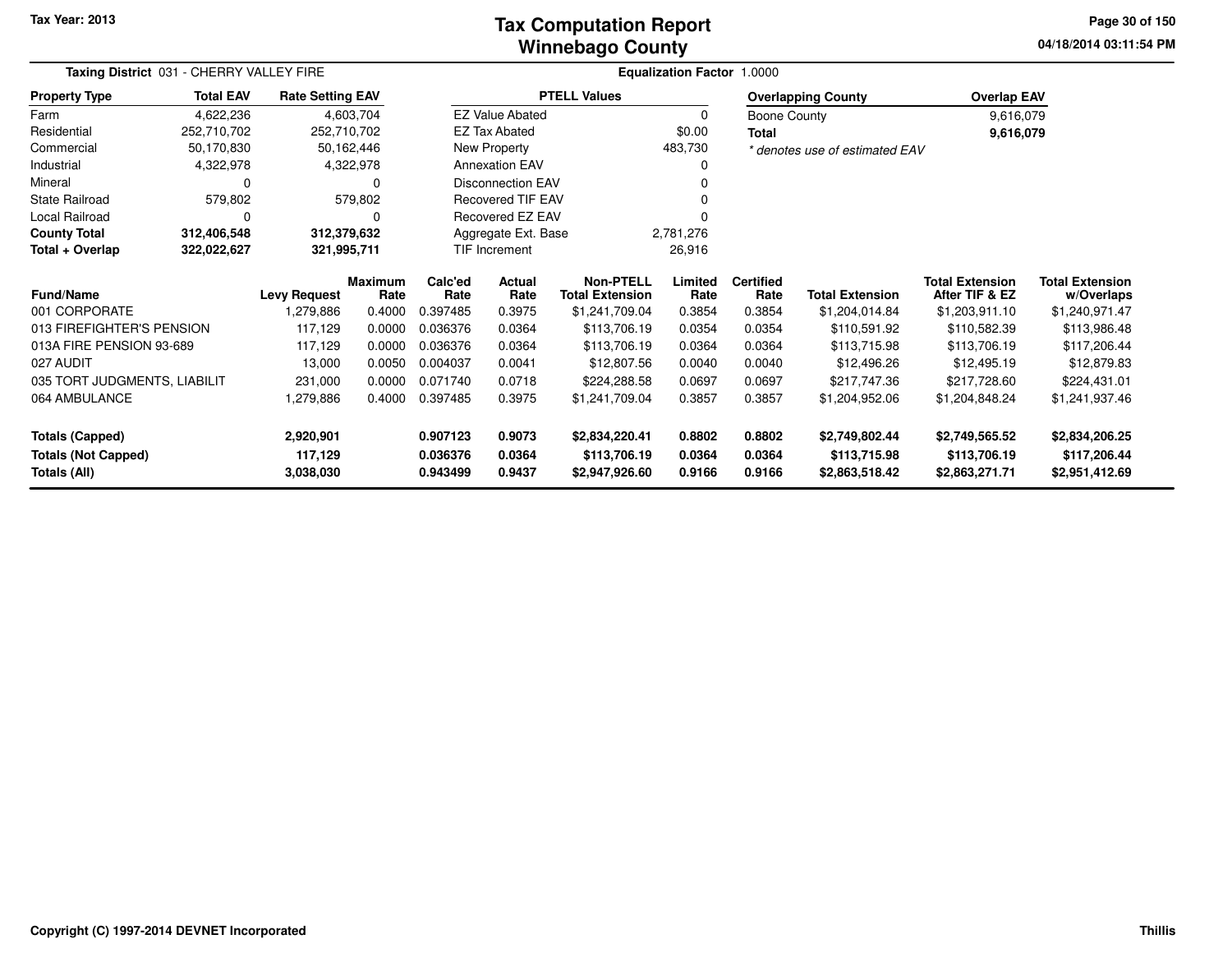# **Winnebago CountyTax Computation Report**

**04/18/2014 03:11:54 PM Page 31 of 150**

|                                                               | Taxing District 033 - FIRE 1 |                         |                 |                                                                |                          | Equalization Factor 1.0000                 |                            |                            |                                        |                                          |                                        |  |
|---------------------------------------------------------------|------------------------------|-------------------------|-----------------|----------------------------------------------------------------|--------------------------|--------------------------------------------|----------------------------|----------------------------|----------------------------------------|------------------------------------------|----------------------------------------|--|
| <b>Property Type</b>                                          | <b>Total EAV</b>             | <b>Rate Setting EAV</b> |                 |                                                                |                          | <b>PTELL Values</b>                        |                            |                            |                                        |                                          |                                        |  |
| Farm                                                          | 22,099,453                   | 22,099,453              |                 |                                                                | <b>EZ Value Abated</b>   |                                            | $\Omega$                   |                            |                                        |                                          |                                        |  |
| Residential                                                   | 73,914,338                   | 73,849,358              |                 |                                                                | <b>EZ Tax Abated</b>     |                                            | \$0.00                     |                            |                                        |                                          |                                        |  |
| Commercial                                                    | 5,270,097                    |                         | 5,055,217       |                                                                | New Property             |                                            | 327,673                    |                            |                                        |                                          |                                        |  |
| Industrial                                                    | 309,505                      |                         | 263,376         |                                                                | <b>Annexation EAV</b>    |                                            | 0                          |                            |                                        |                                          |                                        |  |
| Mineral                                                       | 0                            |                         | 0               |                                                                | <b>Disconnection EAV</b> |                                            | 0                          |                            |                                        |                                          |                                        |  |
| <b>State Railroad</b>                                         | 0                            |                         | ი               |                                                                | Recovered TIF EAV        |                                            | 0                          |                            |                                        |                                          |                                        |  |
| Local Railroad                                                | 0                            |                         | 0               |                                                                | <b>Recovered EZ EAV</b>  |                                            | $\Omega$                   |                            |                                        |                                          |                                        |  |
| <b>County Total</b>                                           | 101,593,393                  | 101,267,404             |                 |                                                                | Aggregate Ext. Base      |                                            | 764,247                    |                            |                                        |                                          |                                        |  |
| Total + Overlap                                               | 101,593,393                  | 101,267,404             |                 |                                                                | TIF Increment            |                                            | 325,989                    |                            |                                        |                                          |                                        |  |
| <b>Fund/Name</b>                                              |                              | <b>Levy Request</b>     | Maximum<br>Rate | Calc'ed<br>Rate                                                | Actual<br>Rate           | <b>Non-PTELL</b><br><b>Total Extension</b> | Limited<br>Rate            | <b>Certified</b><br>Rate   | <b>Total Extension</b>                 | <b>Total Extension</b><br>After TIF & EZ | <b>Total Extension</b><br>w/Overlaps   |  |
| 001 CORPORATE                                                 |                              | 449,417                 | 0.4000          | 0.443792                                                       | 0.4000                   | \$405,069.62                               | 0.4000                     | 0.4000                     | \$406,373.57                           | \$405,069.62                             | \$405,069.62                           |  |
| 064 AMBULANCE                                                 |                              | 337,062                 | 0.4000          | 0.332844                                                       | 0.3329                   | \$337,119.19                               | 0.3329                     | 0.3329                     | \$338,204.41                           | \$337,119.19                             | \$337,119.19                           |  |
| Totals (Capped)<br><b>Totals (Not Capped)</b><br>Totals (All) |                              | 786,479<br>0<br>786,479 |                 | 0.776636<br>0.7329<br>0.000000<br>0.0000<br>0.7329<br>0.776636 |                          | \$742,188.81<br>\$0.00<br>\$742,188.81     | 0.7329<br>0.0000<br>0.7329 | 0.7329<br>0.0000<br>0.7329 | \$744,577.98<br>\$0.00<br>\$744,577.98 | \$742,188.81<br>\$0.00<br>\$742,188.81   | \$742,188.81<br>\$0.00<br>\$742,188.81 |  |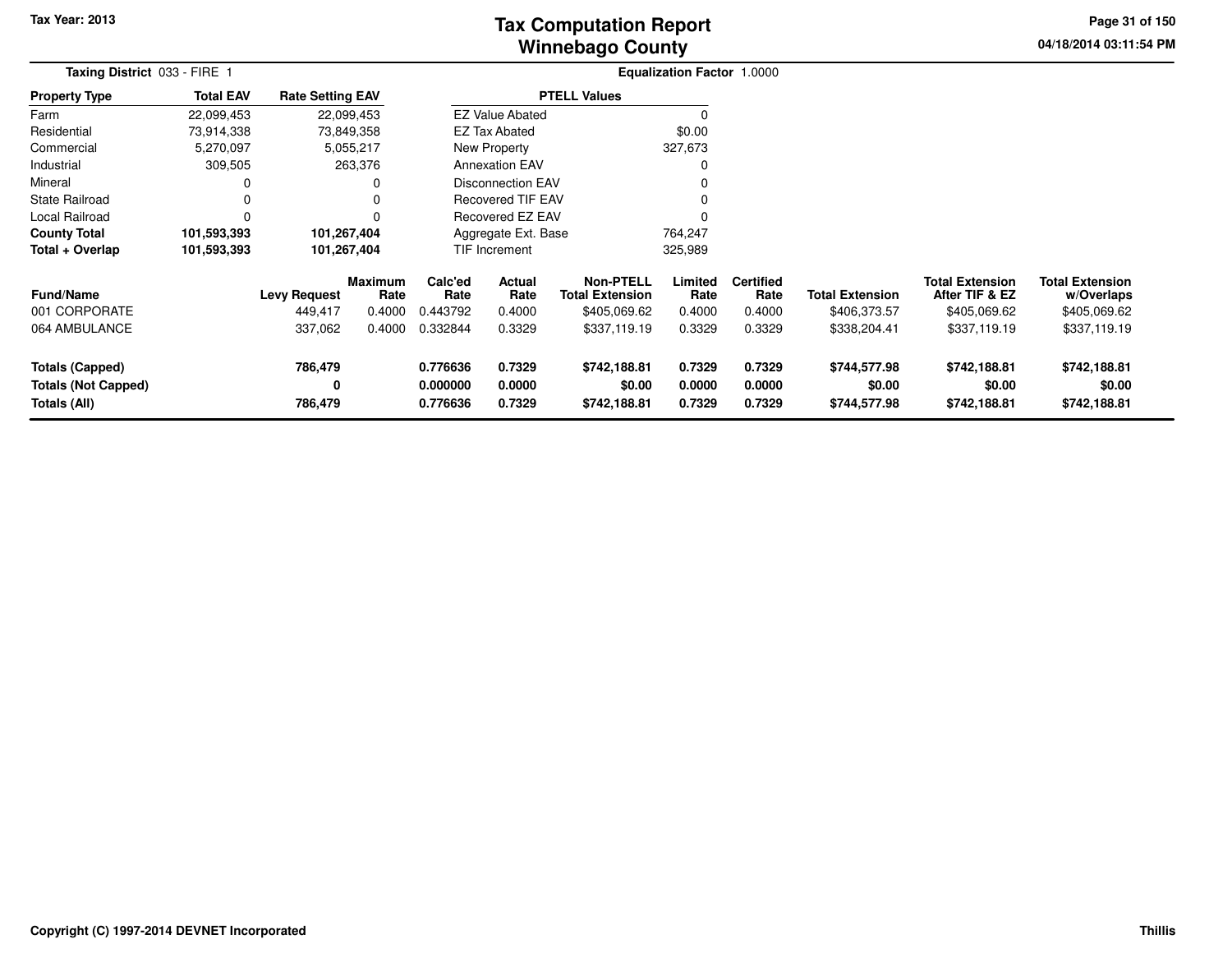| Taxing District 034 - GERMAN VALLEY FIRE | Equalization Factor 1.0000 |                         |                        |                     |                          |                                            |                 |                          |                                |                                          |                                      |
|------------------------------------------|----------------------------|-------------------------|------------------------|---------------------|--------------------------|--------------------------------------------|-----------------|--------------------------|--------------------------------|------------------------------------------|--------------------------------------|
| <b>Property Type</b>                     | <b>Total EAV</b>           | <b>Rate Setting EAV</b> |                        |                     |                          | <b>PTELL Values</b>                        |                 |                          | <b>Overlapping County</b>      | <b>Overlap EAV</b>                       |                                      |
| Farm                                     | 1,117,101                  |                         | 1,117,101              |                     | <b>EZ Value Abated</b>   |                                            | 0               | Ogle County              |                                | 5,536,453                                |                                      |
| Residential                              | 160,579                    |                         | 160,579                |                     | <b>EZ Tax Abated</b>     |                                            | \$0.00          |                          | <b>Stephenson County</b>       | 21,959,360                               |                                      |
| Commercial                               | 0                          |                         |                        |                     | New Property             |                                            | 6,096           | <b>Total</b>             |                                | 27,495,813                               |                                      |
| Industrial                               | 0                          |                         |                        |                     | <b>Annexation EAV</b>    |                                            | 0               |                          | * denotes use of estimated EAV |                                          |                                      |
| Mineral                                  | 0                          |                         | 0                      |                     | <b>Disconnection EAV</b> |                                            | O               |                          |                                |                                          |                                      |
| <b>State Railroad</b>                    | $\Omega$                   |                         |                        |                     | <b>Recovered TIF EAV</b> |                                            | 0               |                          |                                |                                          |                                      |
| Local Railroad                           | $\Omega$                   |                         |                        |                     | <b>Recovered EZ EAV</b>  |                                            | 0               |                          |                                |                                          |                                      |
| <b>County Total</b>                      | 1,277,680                  |                         | 1,277,680              | Aggregate Ext. Base |                          |                                            |                 |                          |                                |                                          |                                      |
| Total + Overlap                          | 28,773,493                 | 28,773,493              |                        | TIF Increment       |                          |                                            | 0               |                          |                                |                                          |                                      |
| <b>Fund/Name</b>                         |                            | <b>Levy Request</b>     | <b>Maximum</b><br>Rate | Calc'ed<br>Rate     | Actual<br>Rate           | <b>Non-PTELL</b><br><b>Total Extension</b> | Limited<br>Rate | <b>Certified</b><br>Rate | <b>Total Extension</b>         | <b>Total Extension</b><br>After TIF & EZ | <b>Total Extension</b><br>w/Overlaps |
| 001 CORPORATE                            |                            | 121,026                 | 0.4000                 | 0.420616            | 0.4000                   | \$5,110.72                                 | 0.4000          | 0.4000                   | \$5,110.72                     | \$5,110.72                               | \$115,093.97                         |
| 035 TORT JUDGMENTS, LIABILIT             |                            | 16,647                  | 0.0000                 | 0.057855            | 0.0579                   | \$739.78                                   | 0.0579          | 0.0579                   | \$739.78                       | \$739.78                                 | \$16,659.85                          |
| 062 WORKERS COMPENSATION                 |                            | 6,596                   | 0.0000                 | 0.022924            | 0.0230                   | \$293.87                                   | 0.0230          | 0.0230                   | \$293.87                       | \$293.87                                 | \$6,617.90                           |
| 064 AMBULANCE                            |                            | 81,411                  | 0.3000                 | 0.282938            | 0.2830                   | \$3,615.83                                 | 0.2830          | 0.2830                   | \$3,615.83                     | \$3,615.83                               | \$81,428.99                          |
| 109 PRIOR YEAR ADJUSTMENT                |                            | 0                       | 0.0000                 | $-0.004600$         | $-0.0046$                | (\$58.77)                                  | $-0.0046$       | $-0.0046$                | (\$58.77)                      | (\$58.77)                                | (\$58.77)                            |
| <b>Totals (Capped)</b>                   |                            | 0                       |                        | 0.000000            | 0.0000                   | \$0.00                                     | 0.0000          | 0.0000                   | \$0.00                         | \$0.00                                   | \$0.00                               |
| <b>Totals (Not Capped)</b>               |                            | 225,680                 |                        | 0.779733            | 0.7593                   | \$9,701.43                                 | 0.7593          | 0.7593                   | \$9,701.43                     | \$9,701.43                               | \$219,741.94                         |
| Totals (All)                             |                            | 225,680                 |                        | 0.779733            | 0.7593                   | \$9,701.43                                 | 0.7593          | 0.7593                   | \$9,701.43                     | \$9,701.43                               | \$219,741.94                         |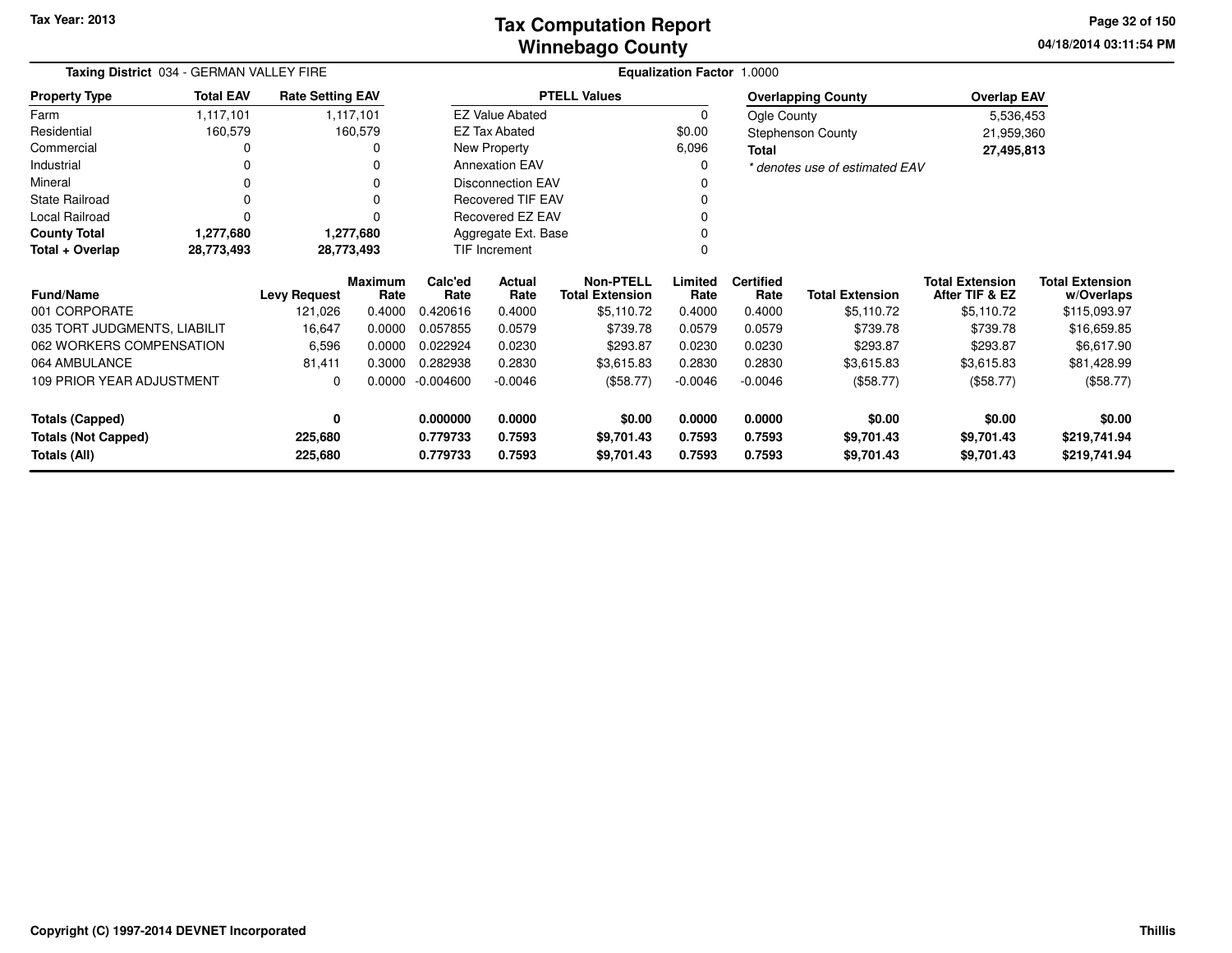# **Winnebago CountyTax Computation Report**

**04/18/2014 03:11:54 PM Page 33 of 150**

| Taxing District 035 - HARLEM-ROSCOE FIRE | <b>Equalization Factor 1.0000</b> |                         |                 |                     |                          |                                            |                 |                          |                        |                                          |                                      |
|------------------------------------------|-----------------------------------|-------------------------|-----------------|---------------------|--------------------------|--------------------------------------------|-----------------|--------------------------|------------------------|------------------------------------------|--------------------------------------|
| <b>Property Type</b>                     | <b>Total EAV</b>                  | <b>Rate Setting EAV</b> |                 |                     |                          | <b>PTELL Values</b>                        |                 |                          |                        |                                          |                                      |
| Farm                                     | 6,695,750                         |                         | 6,691,827       |                     | <b>EZ Value Abated</b>   |                                            |                 |                          |                        |                                          |                                      |
| Residential                              | 502,506,963                       | 502,464,776             |                 |                     | <b>EZ Tax Abated</b>     |                                            | \$0.00          |                          |                        |                                          |                                      |
| Commercial                               | 85,342,318                        |                         | 77,117,571      |                     | New Property             |                                            | 2,633,796       |                          |                        |                                          |                                      |
| Industrial                               | 37,723,382                        |                         | 37,379,861      |                     | <b>Annexation EAV</b>    |                                            |                 |                          |                        |                                          |                                      |
| Mineral                                  | 0                                 |                         | 0               |                     | Disconnection EAV        |                                            | 1,515           |                          |                        |                                          |                                      |
| <b>State Railroad</b>                    | 278,584                           |                         | 278,584         |                     | <b>Recovered TIF EAV</b> |                                            |                 |                          |                        |                                          |                                      |
| Local Railroad                           | 0                                 |                         | 0               |                     | Recovered EZ EAV         |                                            |                 |                          |                        |                                          |                                      |
| <b>County Total</b>                      | 632,546,997                       | 623,932,619             |                 | Aggregate Ext. Base |                          |                                            | 4,606,810       |                          |                        |                                          |                                      |
| Total + Overlap                          | 632,546,997                       | 623,932,619             |                 |                     | TIF Increment            |                                            | 8,614,378       |                          |                        |                                          |                                      |
| <b>Fund/Name</b>                         |                                   | <b>Levy Request</b>     | Maximum<br>Rate | Calc'ed<br>Rate     | Actual<br>Rate           | <b>Non-PTELL</b><br><b>Total Extension</b> | Limited<br>Rate | <b>Certified</b><br>Rate | <b>Total Extension</b> | <b>Total Extension</b><br>After TIF & EZ | <b>Total Extension</b><br>w/Overlaps |
| 001 CORPORATE                            |                                   | 2,737,611               | 0.4000          | 0.438767            | 0.4000                   | \$2,495,730.48                             | 0.4000          | 0.4000                   | \$2,530,187.99         | \$2,495,730.48                           | \$2,495,730.48                       |
| 035 TORT JUDGMENTS, LIABILIT             |                                   | 65,000                  | 0.0000          | 0.010418            | 0.0105                   | \$65,512.92                                | 0.0105          | 0.0105                   | \$66,417.43            | \$65,512.92                              | \$65,512.92                          |
| 064 AMBULANCE                            |                                   | 2,097,251               | 0.4000          | 0.336134            | 0.3362                   | \$2,097,661.47                             | 0.3362          | 0.3362                   | \$2,126,623.00         | \$2,097,661.47                           | \$2,097,661.47                       |
| <b>Totals (Capped)</b>                   |                                   | 4,899,862               |                 | 0.785319<br>0.7467  |                          | \$4,658,904.87                             | 0.7467          | 0.7467                   | \$4,723,228.42         | \$4,658,904.87                           | \$4,658,904.87                       |
| <b>Totals (Not Capped)</b>               |                                   | 0                       |                 | 0.000000            | 0.0000                   | \$0.00                                     | 0.0000          | 0.0000                   | \$0.00                 | \$0.00                                   | \$0.00                               |
| Totals (All)                             |                                   | 4,899,862               |                 | 0.785319            | 0.7467                   | \$4,658,904.87                             | 0.7467          | 0.7467                   | \$4,723,228.42         | \$4,658,904.87                           | \$4,658,904.87                       |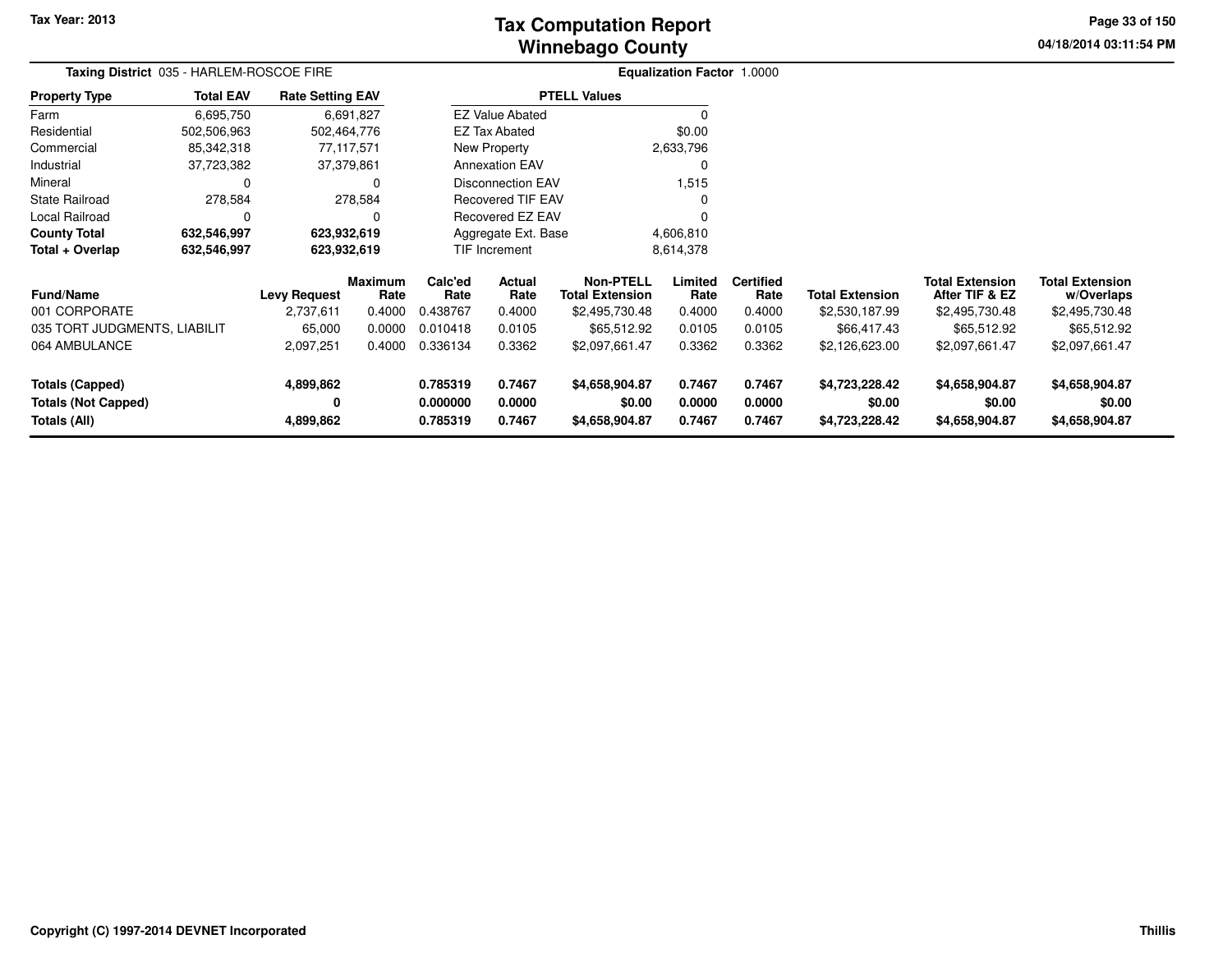### **Winnebago CountyTax Computation Report**

**04/18/2014 03:11:54 PM Page 34 of 150**

|                                            | Taxing District 036 - NEW MILFORD FIRE |                         |                        |                         |                          | <b>Equalization Factor 1.0000</b>          |                  |                          |                                |                                          |                                      |  |  |
|--------------------------------------------|----------------------------------------|-------------------------|------------------------|-------------------------|--------------------------|--------------------------------------------|------------------|--------------------------|--------------------------------|------------------------------------------|--------------------------------------|--|--|
| <b>Property Type</b>                       | <b>Total EAV</b>                       | <b>Rate Setting EAV</b> |                        |                         |                          | <b>PTELL Values</b>                        |                  |                          | <b>Overlapping County</b>      | <b>Overlap EAV</b>                       |                                      |  |  |
| Farm                                       | 1,771,042                              |                         | 1,761,329              |                         | <b>EZ Value Abated</b>   |                                            | 0                | Ogle County              |                                | 5,967,615                                |                                      |  |  |
| Residential                                | 30,554,811                             | 30,541,447              |                        |                         | <b>EZ Tax Abated</b>     |                                            | \$0.00           | Total                    |                                | 5,967,615                                |                                      |  |  |
| Commercial                                 | 2,269,692                              |                         | 2,269,692              |                         | New Property             |                                            | 55,002           |                          | * denotes use of estimated EAV |                                          |                                      |  |  |
| Industrial                                 | 1,937,094                              |                         | 1,937,094              |                         | <b>Annexation EAV</b>    |                                            |                  |                          |                                |                                          |                                      |  |  |
| Mineral                                    | 0                                      |                         | $\Omega$               |                         | <b>Disconnection EAV</b> |                                            |                  |                          |                                |                                          |                                      |  |  |
| <b>State Railroad</b>                      | 43,474                                 |                         | 43,474                 |                         | Recovered TIF EAV        |                                            |                  |                          |                                |                                          |                                      |  |  |
| Local Railroad                             | 0                                      |                         | 0                      | <b>Recovered EZ EAV</b> |                          |                                            |                  |                          |                                |                                          |                                      |  |  |
| <b>County Total</b>                        | 36,576,113                             |                         | 36,553,036             | Aggregate Ext. Base     |                          |                                            |                  |                          |                                |                                          |                                      |  |  |
| Total + Overlap                            | 42,543,728                             | 42,520,651              |                        |                         | TIF Increment            |                                            | 23,077           |                          |                                |                                          |                                      |  |  |
| Fund/Name                                  |                                        | <b>Levy Request</b>     | <b>Maximum</b><br>Rate | Calc'ed<br>Rate         | Actual<br>Rate           | <b>Non-PTELL</b><br><b>Total Extension</b> | Limited<br>Rate  | <b>Certified</b><br>Rate | <b>Total Extension</b>         | <b>Total Extension</b><br>After TIF & EZ | <b>Total Extension</b><br>w/Overlaps |  |  |
| 001 CORPORATE                              |                                        | 300,000                 | 0.3000                 | 0.705540                | 0.3000                   | \$109,659.11                               | 0.3000           | 0.3000                   | \$109,728.34                   | \$109,659.11                             | \$127,561.95                         |  |  |
| 003 BONDS AND INTEREST                     |                                        | 0                       | 0.0000                 | 0.000000                | 0.0000                   | \$0.00                                     | 0.0000           | 0.0000                   | \$0.00                         | \$0.00                                   | \$0.00                               |  |  |
| 027 AUDIT                                  |                                        | 5,000                   | 0.0050                 | 0.011759                | 0.0050                   | \$1,827.65                                 | 0.0050           | 0.0050                   | \$1,828.81                     | \$1,827.65                               | \$2,126.03                           |  |  |
| 035 TORT JUDGMENTS, LIABILIT               |                                        | 35,000                  | 0.0000                 | 0.082313<br>0.0824      |                          | \$30,119.70                                | 0.0824           | 0.0824                   | \$30,138.72                    | \$30,119.70                              | \$35,037.02                          |  |  |
| <b>Totals (Capped)</b>                     |                                        | 0                       |                        | 0.000000                | 0.0000                   | \$0.00                                     | 0.0000           | 0.0000                   | \$0.00                         | \$0.00                                   | \$0.00                               |  |  |
| <b>Totals (Not Capped)</b><br>Totals (All) |                                        | 340,000<br>340,000      |                        | 0.799612<br>0.799612    | 0.3874<br>0.3874         | \$141,606.46<br>\$141,606.46               | 0.3874<br>0.3874 | 0.3874<br>0.3874         | \$141,695.87<br>\$141,695.87   | \$141,606.46<br>\$141,606.46             | \$164,725.00<br>\$164,725.00         |  |  |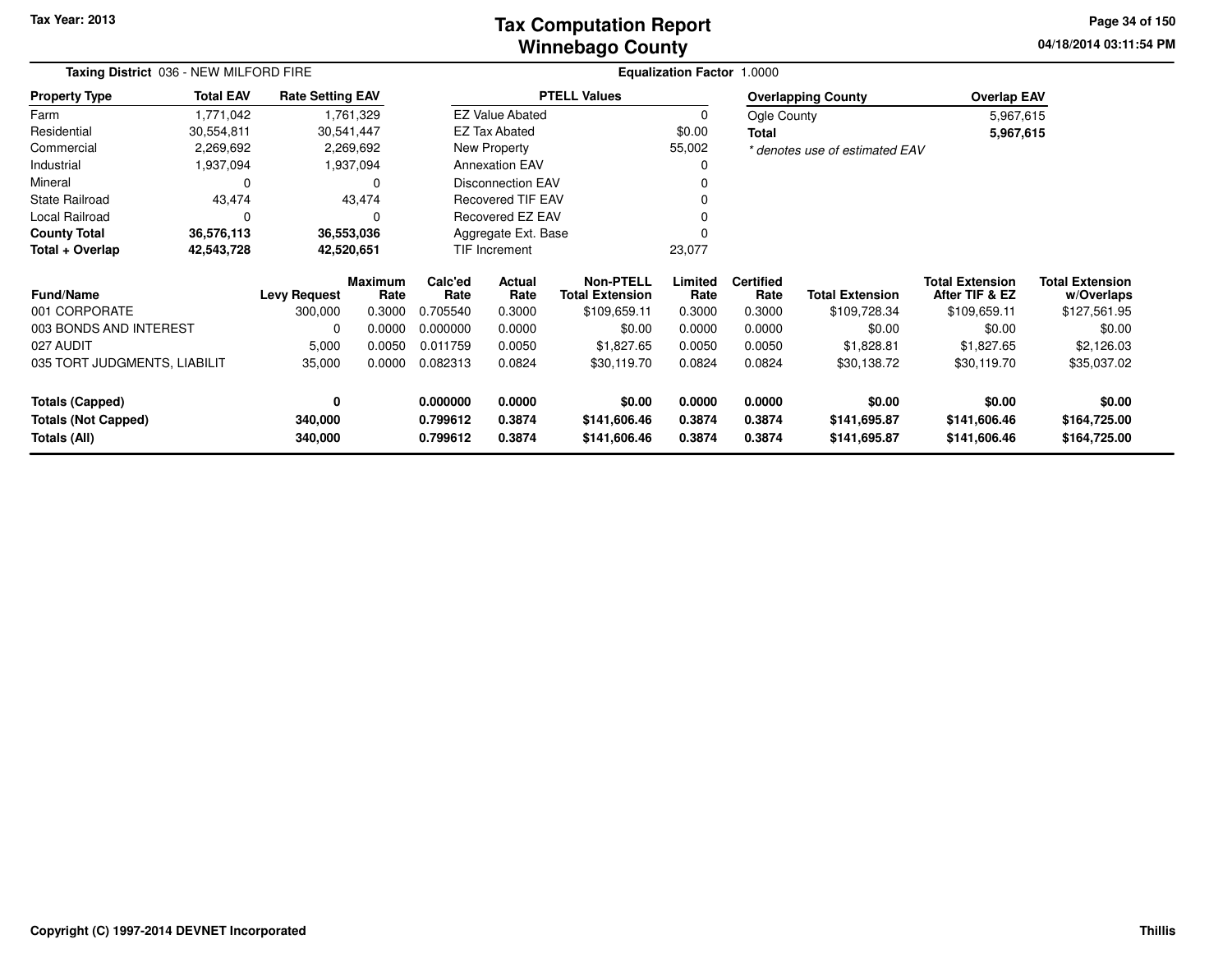# **Winnebago CountyTax Computation Report**

**04/18/2014 03:11:54 PM Page 35 of 150**

| Taxing District 037 - NORTH PARK FIRE |                  |                         |                 |                                          |                          |                                            | Equalization Factor 1.0000 |                          |                        |                                          |                                      |  |
|---------------------------------------|------------------|-------------------------|-----------------|------------------------------------------|--------------------------|--------------------------------------------|----------------------------|--------------------------|------------------------|------------------------------------------|--------------------------------------|--|
| <b>Property Type</b>                  | <b>Total EAV</b> | <b>Rate Setting EAV</b> |                 |                                          |                          | <b>PTELL Values</b>                        |                            |                          |                        |                                          |                                      |  |
| Farm                                  | 856,414          |                         | 856,414         |                                          | <b>EZ Value Abated</b>   |                                            | 0                          |                          |                        |                                          |                                      |  |
| Residential                           | 156,179,201      | 156,058,820             |                 |                                          | <b>EZ Tax Abated</b>     |                                            | \$0.00                     |                          |                        |                                          |                                      |  |
| Commercial                            | 9,742,579        |                         | 9,390,002       |                                          | New Property             |                                            | 758,348                    |                          |                        |                                          |                                      |  |
| Industrial                            | 3,491,851        |                         | 3,491,851       |                                          | <b>Annexation EAV</b>    |                                            | $\Omega$                   |                          |                        |                                          |                                      |  |
| Mineral                               | 0                |                         | 0               |                                          | <b>Disconnection EAV</b> |                                            | 359,383                    |                          |                        |                                          |                                      |  |
| <b>State Railroad</b>                 | 338,673          |                         | 338,673         | <b>Recovered TIF EAV</b>                 |                          |                                            | 0                          |                          |                        |                                          |                                      |  |
| <b>Local Railroad</b>                 | 0                |                         | 0               |                                          | <b>Recovered EZ EAV</b>  |                                            | $\Omega$                   |                          |                        |                                          |                                      |  |
| <b>County Total</b>                   | 170,608,718      | 170,135,760             |                 | Aggregate Ext. Base                      |                          |                                            | 798,179                    |                          |                        |                                          |                                      |  |
| Total + Overlap                       | 170,608,718      | 170,135,760             |                 |                                          | <b>TIF Increment</b>     |                                            | 472,958                    |                          |                        |                                          |                                      |  |
| <b>Fund/Name</b>                      |                  | <b>Levy Request</b>     | Maximum<br>Rate | Calc'ed<br>Actual<br>Rate<br>Rate        |                          | <b>Non-PTELL</b><br><b>Total Extension</b> | Limited<br>Rate            | <b>Certified</b><br>Rate | <b>Total Extension</b> | <b>Total Extension</b><br>After TIF & EZ | <b>Total Extension</b><br>w/Overlaps |  |
| 001 CORPORATE                         |                  | 1,000,000               | 0.4000          | 0.587766                                 | 0.4000                   | \$680,543.04                               | 0.4000                     | 0.4000                   | \$682,434.87           | \$680,543.04                             | \$680,543.04                         |  |
| 027 AUDIT                             |                  | 6,000                   | 0.0050          | 0.003527                                 | 0.0036                   | \$6,124.89                                 | 0.0036                     | 0.0036                   | \$6,141.91             | \$6,124.89                               | \$6,124.89                           |  |
| 035 TORT JUDGMENTS, LIABILIT          |                  | 60,000                  | 0.0000          | 0.035266                                 | 0.0353                   | \$60,057.92                                | 0.0353                     | 0.0353                   | \$60,224.88            | \$60,057.92                              | \$60,057.92                          |  |
| <b>Totals (Capped)</b>                |                  | 1,066,000               |                 | 0.626559<br>0.4389                       |                          | \$746,725.85                               | 0.4389                     | 0.4389                   | \$748,801.66           | \$746,725.85                             | \$746,725.85                         |  |
| Totals (Not Capped)<br>Totals (All)   |                  | 0<br>1,066,000          |                 | 0.000000<br>0.0000<br>0.4389<br>0.626559 |                          | \$0.00<br>\$746,725.85                     | 0.0000<br>0.4389           | 0.0000<br>0.4389         | \$0.00<br>\$748,801.66 | \$0.00<br>\$746,725.85                   | \$0.00<br>\$746,725.85               |  |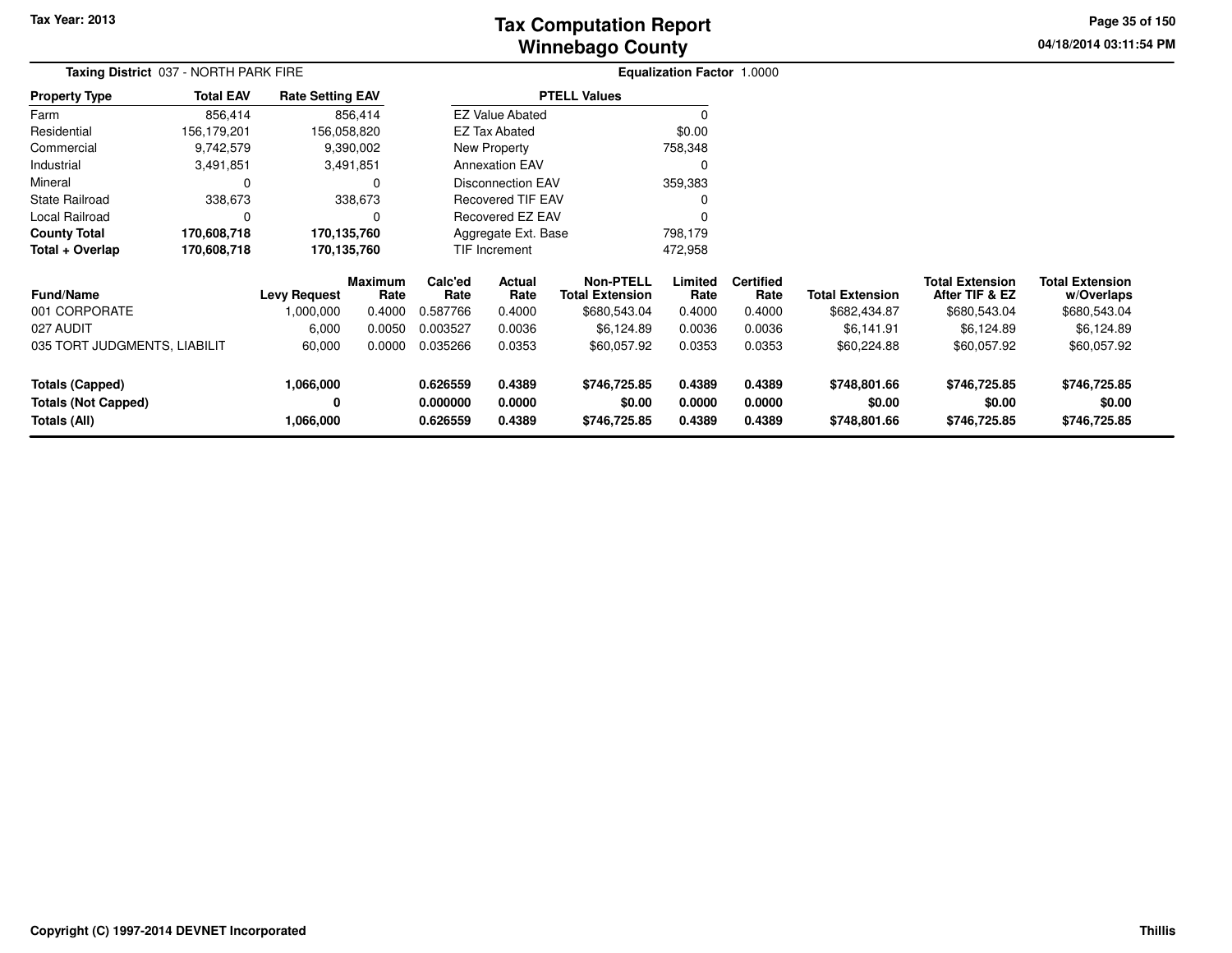# **Winnebago CountyTax Computation Report**

**04/18/2014 03:11:54 PM Page 36 of 150**

| Taxing District 038 - NORTHWEST FIRE                 |                  |                         |                        |                          |                  | Equalization Factor 1.0000          |                  |                          |                        |                                          |                                      |  |
|------------------------------------------------------|------------------|-------------------------|------------------------|--------------------------|------------------|-------------------------------------|------------------|--------------------------|------------------------|------------------------------------------|--------------------------------------|--|
| <b>Property Type</b>                                 | <b>Total EAV</b> | <b>Rate Setting EAV</b> |                        | <b>PTELL Values</b>      |                  |                                     |                  |                          |                        |                                          |                                      |  |
| Farm                                                 | 3,709,116        | 3,709,116               |                        | <b>EZ Value Abated</b>   |                  |                                     |                  |                          |                        |                                          |                                      |  |
| Residential                                          | 50,593,222       | 50,593,222              |                        | <b>EZ Tax Abated</b>     |                  |                                     | \$0.00           |                          |                        |                                          |                                      |  |
| Commercial                                           | 974,593          | 974,593                 |                        | New Property             |                  |                                     | 136,970          |                          |                        |                                          |                                      |  |
| Industrial                                           | 578,613          | 578,613                 |                        | <b>Annexation EAV</b>    |                  |                                     | 0                |                          |                        |                                          |                                      |  |
| Mineral                                              | 0                | 0                       |                        | <b>Disconnection EAV</b> |                  |                                     | 94,531           |                          |                        |                                          |                                      |  |
| <b>State Railroad</b>                                | 243,593          | 243,593                 |                        | <b>Recovered TIF EAV</b> |                  |                                     |                  |                          |                        |                                          |                                      |  |
| Local Railroad                                       | $\Omega$         |                         |                        | <b>Recovered EZ EAV</b>  |                  |                                     | $\Omega$         |                          |                        |                                          |                                      |  |
| <b>County Total</b>                                  | 56,099,137       | 56,099,137              |                        | Aggregate Ext. Base      |                  |                                     | 237,696          |                          |                        |                                          |                                      |  |
| Total + Overlap                                      | 56,099,137       | 56,099,137              |                        | <b>TIF Increment</b>     |                  |                                     | 0                |                          |                        |                                          |                                      |  |
| <b>Fund/Name</b>                                     |                  | <b>Levy Request</b>     | <b>Maximum</b><br>Rate | Calc'ed<br>Rate          | Actual<br>Rate   | Non-PTELL<br><b>Total Extension</b> | Limited<br>Rate  | <b>Certified</b><br>Rate | <b>Total Extension</b> | <b>Total Extension</b><br>After TIF & EZ | <b>Total Extension</b><br>w/Overlaps |  |
| 001 CORPORATE                                        |                  | 300,000                 | 0.4000                 | 0.534768                 | 0.4000           | \$224,396.55                        | 0.4000           | 0.4000                   | \$224,396.55           | \$224,396.55                             | \$224,396.55                         |  |
| 027 AUDIT                                            |                  | 4,000                   | 0.0050                 | 0.007130                 | 0.0050           | \$2,804.96                          | 0.0048           | 0.0048                   | \$2,692.76             | \$2,692.76                               | \$2,692.76                           |  |
| 035 TORT JUDGMENTS, LIABILIT                         |                  | 30,000                  | 0.0000                 | 0.053477                 | 0.0535           | \$30,013.04                         | 0.0265           | 0.0265                   | \$14,866.27            | \$14,866.27                              | \$14,866.27                          |  |
| <b>Totals (Capped)</b><br><b>Totals (Not Capped)</b> |                  | 334,000<br>0            |                        | 0.595375<br>0.000000     | 0.4585<br>0.0000 | \$257,214.55<br>\$0.00              | 0.4313<br>0.0000 | 0.4313<br>0.0000         | \$241,955.58<br>\$0.00 | \$241,955.58<br>\$0.00                   | \$241,955.58<br>\$0.00               |  |
| Totals (All)                                         |                  | 334,000                 |                        | 0.595375                 | 0.4585           | \$257,214.55                        | 0.4313           | 0.4313                   | \$241,955.58           | \$241,955.58                             | \$241,955.58                         |  |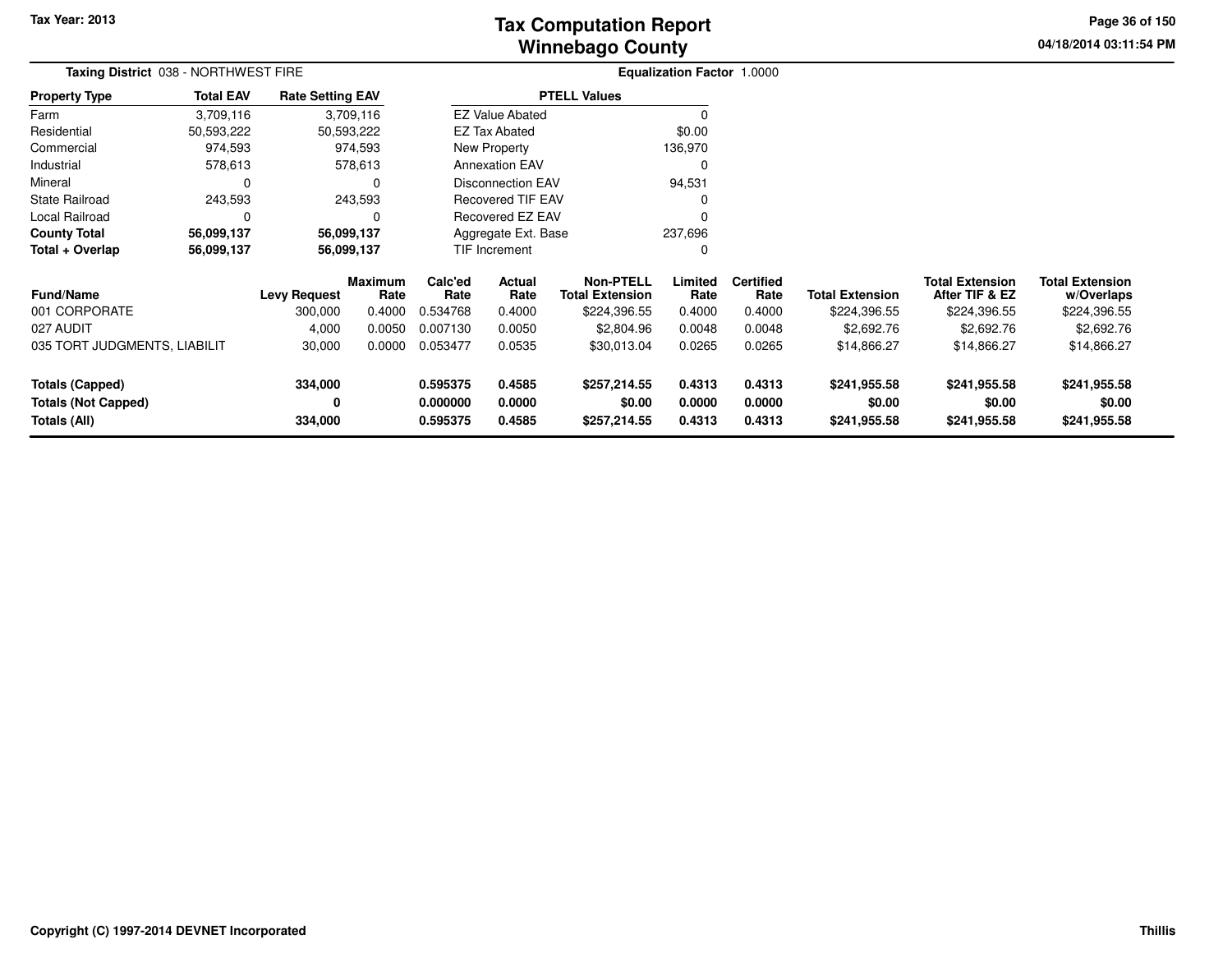### **Winnebago CountyTax Computation Report**

**04/18/2014 03:11:54 PM Page 37 of 150**

| Taxing District 039 - PECATONICA FIRE       |                  |                         |                        | <b>Equalization Factor 1.0000</b> |                                |                                            |                 |                          |                                |                                          |                                      |
|---------------------------------------------|------------------|-------------------------|------------------------|-----------------------------------|--------------------------------|--------------------------------------------|-----------------|--------------------------|--------------------------------|------------------------------------------|--------------------------------------|
| <b>Property Type</b>                        | <b>Total EAV</b> | <b>Rate Setting EAV</b> |                        |                                   |                                | <b>PTELL Values</b>                        |                 |                          | <b>Overlapping County</b>      | <b>Overlap EAV</b>                       |                                      |
| Farm                                        | 17,888,780       |                         | 17,888,780             |                                   | <b>EZ Value Abated</b>         |                                            | 0               |                          | <b>Stephenson County</b>       | 10,556,119                               |                                      |
| Residential                                 | 61,228,744       |                         | 61,228,744             |                                   | <b>EZ Tax Abated</b>           |                                            | \$0.00          | <b>Total</b>             |                                | 10,556,119                               |                                      |
| Commercial                                  | 6,888,102        |                         | 6,888,102              |                                   | New Property                   |                                            | 586,044         |                          | * denotes use of estimated EAV |                                          |                                      |
| Industrial                                  | 2,249,700        |                         | 2,249,700              |                                   | <b>Annexation EAV</b>          |                                            |                 |                          |                                |                                          |                                      |
| Mineral                                     | 0                |                         | 0                      |                                   | <b>Disconnection EAV</b>       |                                            |                 |                          |                                |                                          |                                      |
| <b>State Railroad</b>                       | 432,282          |                         | 432,282                |                                   | <b>Recovered TIF EAV</b>       |                                            |                 |                          |                                |                                          |                                      |
| Local Railroad                              | 466              |                         | 466                    |                                   | Recovered EZ EAV               |                                            |                 |                          |                                |                                          |                                      |
| <b>County Total</b>                         | 88,688,074       |                         | 88,688,074             |                                   | Aggregate Ext. Base<br>432,973 |                                            |                 |                          |                                |                                          |                                      |
| Total + Overlap<br>99,244,193<br>99,244,193 |                  |                         |                        | TIF Increment                     |                                | $\Omega$                                   |                 |                          |                                |                                          |                                      |
| Fund/Name                                   |                  | <b>Levy Request</b>     | <b>Maximum</b><br>Rate | Calc'ed<br>Rate                   | Actual<br>Rate                 | <b>Non-PTELL</b><br><b>Total Extension</b> | Limited<br>Rate | <b>Certified</b><br>Rate | <b>Total Extension</b>         | <b>Total Extension</b><br>After TIF & EZ | <b>Total Extension</b><br>w/Overlaps |
| 001 CORPORATE                               |                  | 245,900                 | 0.4000                 | 0.247773                          | 0.2478                         | \$219,769.05                               | 0.2478          | 0.2478                   | \$219,769.05                   | \$219,769.05                             | \$245,927.11                         |
| 027 AUDIT                                   |                  | 5,100                   | 0.0050                 | 0.005139                          | 0.0050                         | \$4,434.40                                 | 0.0050          | 0.0050                   | \$4,434.40                     | \$4,434.40                               | \$4,962.21                           |
| 035 TORT JUDGMENTS, LIABILIT                |                  | 14,300                  | 0.0000                 | 0.014409                          | 0.0145                         | \$12,859.77                                | 0.0145          | 0.0145                   | \$12,859.77                    | \$12,859.77                              | \$14,390.41                          |
| 064 AMBULANCE                               |                  | 175,400                 | 0.4000                 | 0.176736                          | 0.1768                         | \$156,800.51                               | 0.1768          | 0.1768                   | \$156,800.51                   | \$156,800.51                             | \$175,463.73                         |
| 109 PRIOR YEAR ADJUSTMENT                   |                  | 0                       | 0.0000                 | $-0.000800$                       | $-0.0008$                      | $(\$709.50)$                               | $-0.0008$       | $-0.0008$                | (\$709.50)                     | $(\$709.50)$                             | $(\$709.50)$                         |
| <b>Totals (Capped)</b>                      |                  | 440,700                 |                        | 0.444057                          | 0.4441                         | \$393,863.73                               | 0.4441          | 0.4441                   | \$393,863.73                   | \$393,863.73                             | \$440,743.46                         |
| <b>Totals (Not Capped)</b>                  |                  | 0                       |                        | $-0.000800$                       | $-0.0008$                      | (\$709.50)                                 | $-0.0008$       | $-0.0008$                | (\$709.50)                     | (\$709.50)                               | (\$709.50)                           |
| Totals (All)                                |                  | 440,700                 |                        | 0.443257                          | 0.4433                         | \$393,154.23                               | 0.4433          | 0.4433                   | \$393,154.23                   | \$393,154.23                             | \$440,033.96                         |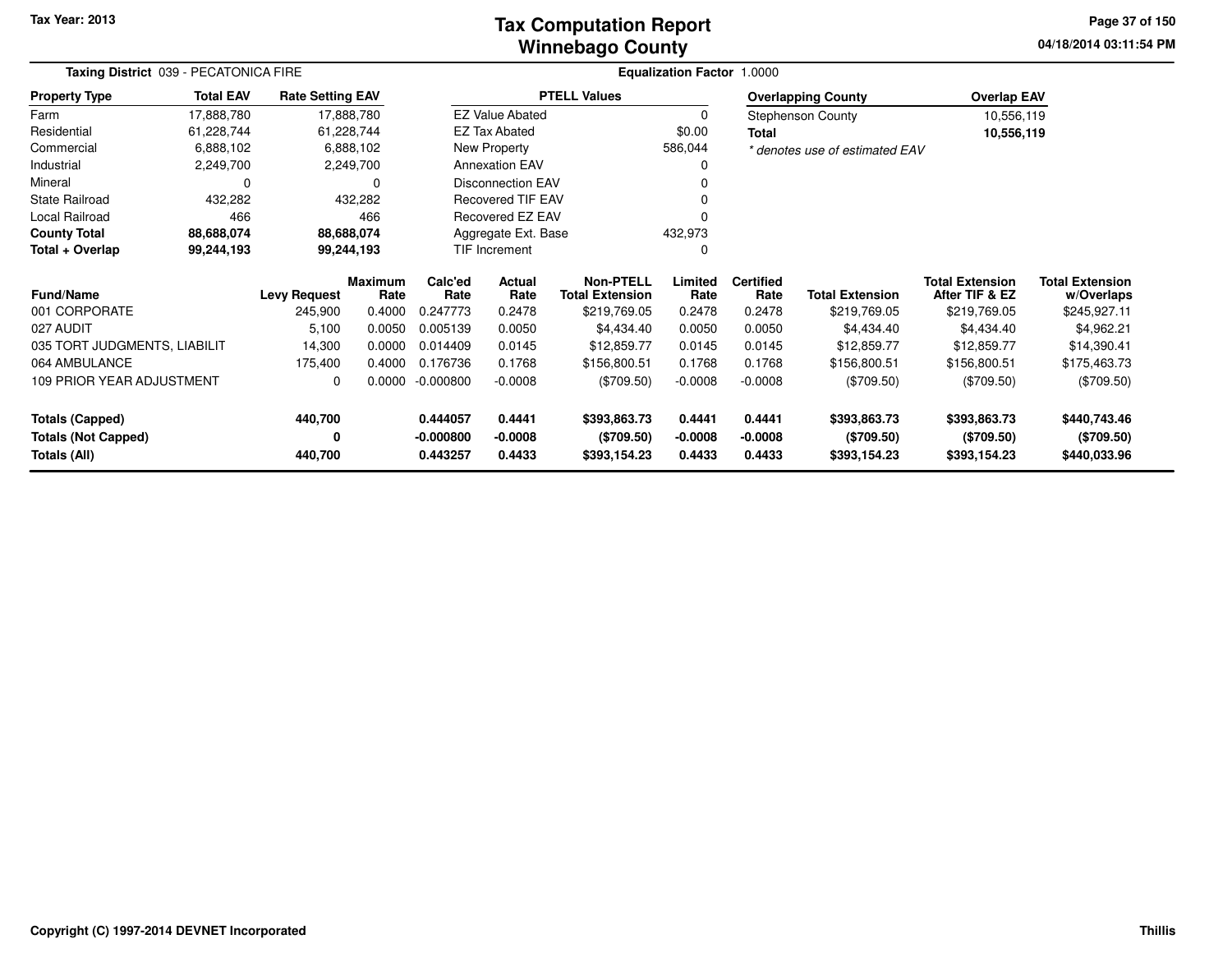**04/18/2014 03:11:54 PM Page 38 of 150**

| Taxing District 040 - ROCK RIVER FIRE                                |                  |                              |                                  |                                  | <b>Equalization Factor 1.0000</b> |                                                          |                            |                                    |                                      |                                                        |                                                    |
|----------------------------------------------------------------------|------------------|------------------------------|----------------------------------|----------------------------------|-----------------------------------|----------------------------------------------------------|----------------------------|------------------------------------|--------------------------------------|--------------------------------------------------------|----------------------------------------------------|
| <b>Property Type</b>                                                 | <b>Total EAV</b> | <b>Rate Setting EAV</b>      |                                  |                                  |                                   | <b>PTELL Values</b>                                      |                            |                                    |                                      |                                                        |                                                    |
| Farm                                                                 | 6,640            |                              | 6,640                            |                                  | <b>EZ Value Abated</b>            |                                                          |                            |                                    |                                      |                                                        |                                                    |
| Residential                                                          | 2,195,591        |                              | 2,195,591                        |                                  | <b>EZ Tax Abated</b>              |                                                          | \$0.00                     |                                    |                                      |                                                        |                                                    |
| Commercial                                                           | 45,611           |                              | 45,611                           |                                  | <b>New Property</b>               |                                                          | 504                        |                                    |                                      |                                                        |                                                    |
| Industrial                                                           | 606,790          |                              | 606,790                          |                                  | <b>Annexation EAV</b>             |                                                          |                            |                                    |                                      |                                                        |                                                    |
| Mineral                                                              |                  |                              | 0                                |                                  | <b>Disconnection EAV</b>          |                                                          | 43,826                     |                                    |                                      |                                                        |                                                    |
| <b>State Railroad</b>                                                | 0                |                              | 0                                |                                  | <b>Recovered TIF EAV</b>          |                                                          |                            |                                    |                                      |                                                        |                                                    |
| Local Railroad                                                       | 0                |                              | 0                                | Recovered EZ EAV                 |                                   |                                                          |                            |                                    |                                      |                                                        |                                                    |
| <b>County Total</b>                                                  | 2,854,632        |                              | 2,854,632                        | Aggregate Ext. Base              |                                   |                                                          | 2,314                      |                                    |                                      |                                                        |                                                    |
| Total + Overlap                                                      | 2,854,632        |                              | 2,854,632                        |                                  | TIF Increment                     |                                                          | 0                          |                                    |                                      |                                                        |                                                    |
| <b>Fund/Name</b><br>001 CORPORATE                                    |                  | <b>Levy Request</b><br>2,500 | <b>Maximum</b><br>Rate<br>0.4000 | Calc'ed<br>Rate<br>0.087577      | Actual<br>Rate<br>0.0876          | <b>Non-PTELL</b><br><b>Total Extension</b><br>\$2,500.66 | Limited<br>Rate<br>0.0812  | <b>Certified</b><br>Rate<br>0.0812 | <b>Total Extension</b><br>\$2,317.96 | <b>Total Extension</b><br>After TIF & EZ<br>\$2,317.96 | <b>Total Extension</b><br>w/Overlaps<br>\$2,317.96 |
| <b>Totals (Capped)</b><br><b>Totals (Not Capped)</b><br>Totals (All) |                  | 2,500<br>0<br>2,500          |                                  | 0.087577<br>0.000000<br>0.087577 | 0.0876<br>0.0000<br>0.0876        | \$2,500.66<br>\$0.00<br>\$2,500.66                       | 0.0812<br>0.0000<br>0.0812 | 0.0812<br>0.0000<br>0.0812         | \$2,317.96<br>\$0.00<br>\$2,317.96   | \$2,317.96<br>\$0.00<br>\$2,317.96                     | \$2,317.96<br>\$0.00<br>\$2,317.96                 |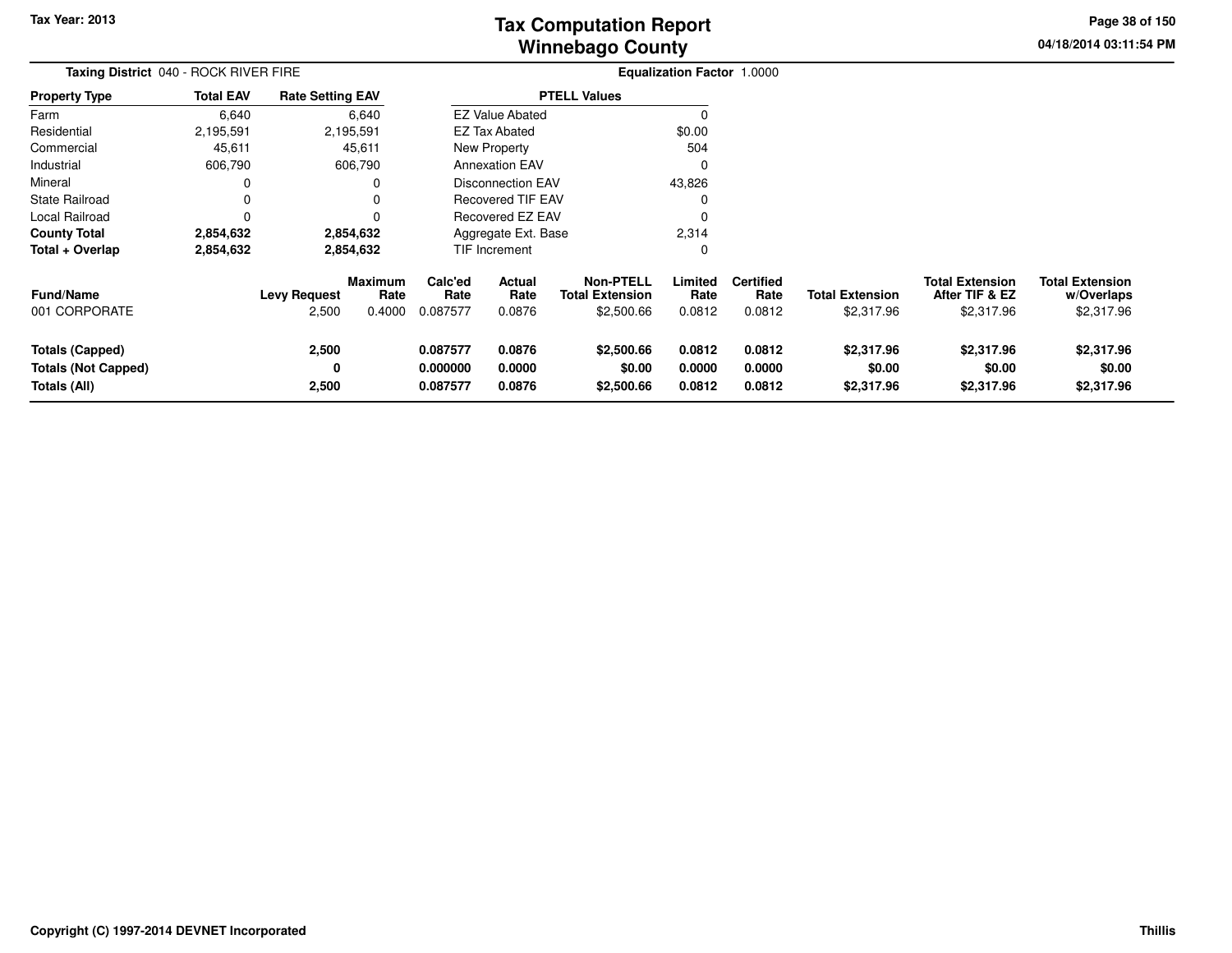# **Winnebago CountyTax Computation Report**

**04/18/2014 03:11:54 PM Page 39 of 150**

| Taxing District 041 - ROCKTON FIRE         |                  |                         |                 |                      |                                  |                                            | Equalization Factor 1.0000 |                          |                          |                                          |                                      |
|--------------------------------------------|------------------|-------------------------|-----------------|----------------------|----------------------------------|--------------------------------------------|----------------------------|--------------------------|--------------------------|------------------------------------------|--------------------------------------|
| <b>Property Type</b>                       | <b>Total EAV</b> | <b>Rate Setting EAV</b> |                 |                      |                                  | <b>PTELL Values</b>                        |                            |                          |                          |                                          |                                      |
| Farm                                       | 13,072,820       | 13,072,820              |                 |                      | <b>EZ Value Abated</b>           |                                            |                            |                          |                          |                                          |                                      |
| Residential                                | 178,149,563      | 178,143,973             |                 |                      | <b>EZ Tax Abated</b>             |                                            | \$0.00                     |                          |                          |                                          |                                      |
| Commercial                                 | 14,324,962       | 13,182,279              |                 |                      | New Property                     |                                            | 768,341                    |                          |                          |                                          |                                      |
| Industrial                                 | 5,736,768        |                         | 3,570,146       |                      | <b>Annexation EAV</b>            |                                            |                            |                          |                          |                                          |                                      |
| Mineral                                    |                  |                         | 0               |                      | <b>Disconnection EAV</b>         |                                            |                            |                          |                          |                                          |                                      |
| <b>State Railroad</b>                      | 363,272          |                         | 363,272         |                      | <b>Recovered TIF EAV</b>         |                                            |                            |                          |                          |                                          |                                      |
| Local Railroad                             |                  |                         | 0               |                      | Recovered EZ EAV                 |                                            |                            |                          |                          |                                          |                                      |
| <b>County Total</b>                        | 211,647,385      | 208,332,490             |                 |                      | 1,538,708<br>Aggregate Ext. Base |                                            |                            |                          |                          |                                          |                                      |
| Total + Overlap                            | 211,647,385      | 208,332,490             |                 |                      | TIF Increment                    |                                            | 3,314,895                  |                          |                          |                                          |                                      |
| <b>Fund/Name</b>                           |                  | <b>Levy Request</b>     | Maximum<br>Rate | Calc'ed<br>Rate      | Actual<br>Rate                   | <b>Non-PTELL</b><br><b>Total Extension</b> | Limited<br>Rate            | <b>Certified</b><br>Rate | <b>Total Extension</b>   | <b>Total Extension</b><br>After TIF & EZ | <b>Total Extension</b><br>w/Overlaps |
| 001 CORPORATE                              |                  | 900,000                 | 0.4000          | 0.432002             | 0.4000                           | \$833,329.96                               | 0.4000                     | 0.4000                   | \$846,589.54             | \$833,329.96                             | \$833,329.96                         |
| 027 AUDIT                                  |                  | 5,000                   | 0.0050          | 0.002400             | 0.0024                           | \$4,999.98                                 | 0.0023                     | 0.0023                   | \$4,867.89               | \$4,791.65                               | \$4,791.65                           |
| 035 TORT JUDGMENTS, LIABILIT               |                  | 44,000                  | 0.0000          | 0.021120             | 0.0212                           | \$44,166.49                                | 0.0198                     | 0.0198                   | \$41,906.18              | \$41,249.83                              | \$41,249.83                          |
| 064 AMBULANCE                              |                  | 800,000                 | 0.4000          | 0.384002             | 0.3841                           | \$800,205.09                               | 0.3319                     | 0.3319                   | \$702,457.67             | \$691,455.53                             | \$691,455.53                         |
| <b>Totals (Capped)</b>                     |                  | 1,749,000               |                 | 0.839524             | 0.8077                           | \$1,682,701.52                             | 0.7540                     | 0.7540                   | \$1,595,821.28           | \$1,570,826.97                           | \$1,570,826.97                       |
| <b>Totals (Not Capped)</b><br>Totals (All) |                  | ŋ<br>1,749,000          |                 | 0.000000<br>0.839524 | 0.0000<br>0.8077                 | \$0.00<br>\$1,682,701.52                   | 0.0000<br>0.7540           | 0.0000<br>0.7540         | \$0.00<br>\$1,595,821.28 | \$0.00<br>\$1,570,826.97                 | \$0.00<br>\$1,570,826.97             |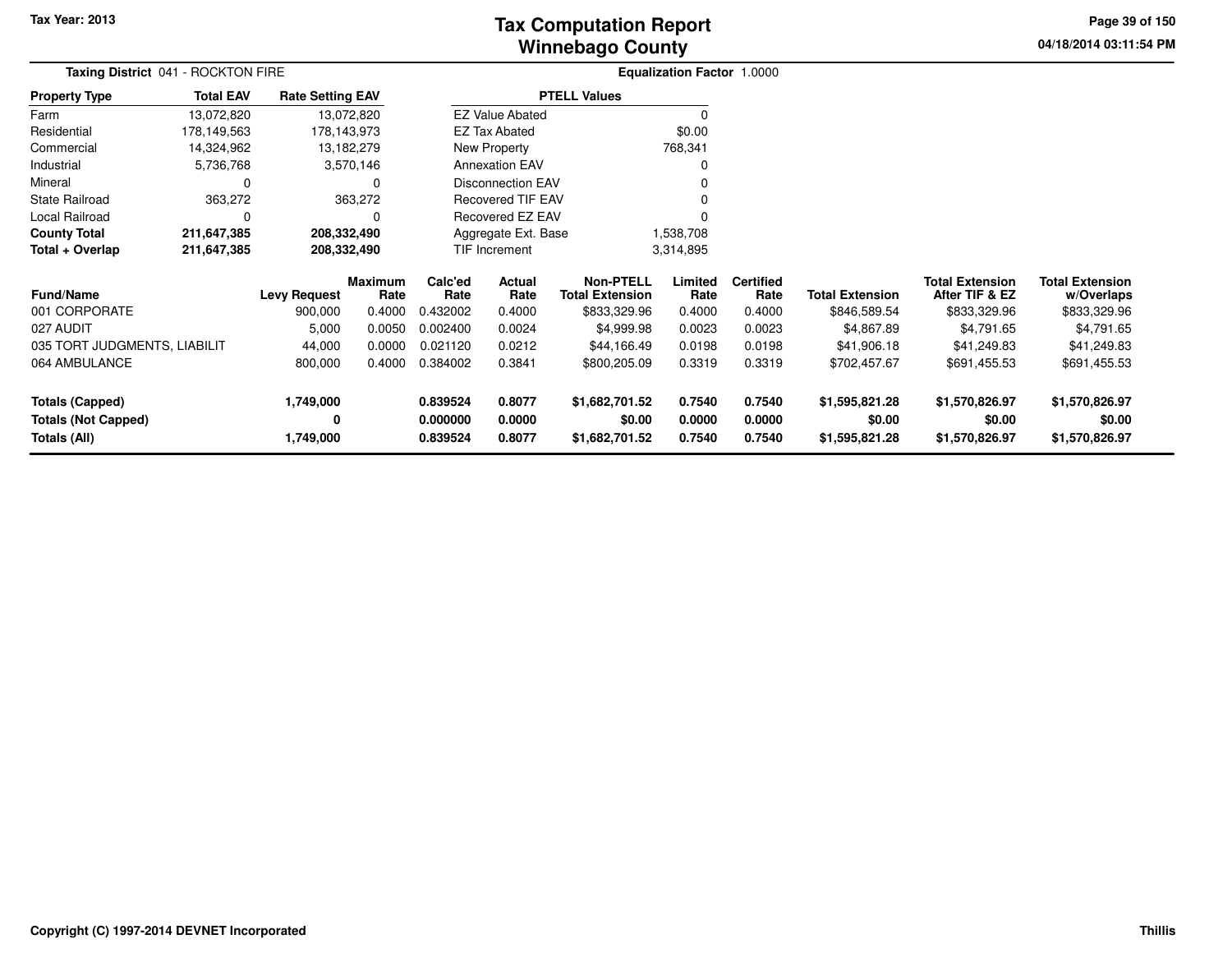### **Winnebago CountyTax Computation Report**

**04/18/2014 03:11:54 PM Page 40 of 150**

| Taxing District 042 - STILLMAN FIRE | Equalization Factor 1.0000 |                         |                        |                 |                          |                                            |                 |                          |                                |                                          |                                      |
|-------------------------------------|----------------------------|-------------------------|------------------------|-----------------|--------------------------|--------------------------------------------|-----------------|--------------------------|--------------------------------|------------------------------------------|--------------------------------------|
| <b>Property Type</b>                | <b>Total EAV</b>           | <b>Rate Setting EAV</b> |                        |                 |                          | <b>PTELL Values</b>                        |                 |                          | <b>Overlapping County</b>      | <b>Overlap EAV</b>                       |                                      |
| Farm                                | 1,201,320                  |                         | ,201,320               |                 | <b>EZ Value Abated</b>   |                                            | 0               | Ogle County              |                                | 78,639,443                               |                                      |
| Residential                         | 7,970,790                  |                         | 7,970,790              |                 | <b>EZ Tax Abated</b>     |                                            | \$0.00          | Total                    |                                | 78,639,443                               |                                      |
| Commercial                          | 119,732                    |                         | 119,732                |                 | New Property             |                                            | 70,617          |                          | * denotes use of estimated EAV |                                          |                                      |
| Industrial                          |                            |                         | 0                      |                 | <b>Annexation EAV</b>    |                                            |                 |                          |                                |                                          |                                      |
| Mineral                             |                            |                         |                        |                 | <b>Disconnection EAV</b> |                                            |                 |                          |                                |                                          |                                      |
| <b>State Railroad</b>               | 0                          |                         | 0                      |                 | <b>Recovered TIF EAV</b> |                                            |                 |                          |                                |                                          |                                      |
| Local Railroad                      | $\Omega$                   |                         | 0                      |                 | Recovered EZ EAV         |                                            |                 |                          |                                |                                          |                                      |
| <b>County Total</b>                 | 9,291,842                  |                         | 9,291,842              |                 | Aggregate Ext. Base      |                                            |                 |                          |                                |                                          |                                      |
| Total + Overlap                     | 87,931,285                 |                         | 87,931,285             |                 | <b>TIF Increment</b>     |                                            |                 |                          |                                |                                          |                                      |
| <b>Fund/Name</b>                    |                            | <b>Levy Request</b>     | <b>Maximum</b><br>Rate | Calc'ed<br>Rate | Actual<br>Rate           | <b>Non-PTELL</b><br><b>Total Extension</b> | Limited<br>Rate | <b>Certified</b><br>Rate | <b>Total Extension</b>         | <b>Total Extension</b><br>After TIF & EZ | <b>Total Extension</b><br>w/Overlaps |
| 001 CORPORATE                       |                            | 282,050                 | 0.3000                 | 0.320762        | 0.3000                   | \$27,875.53                                | 0.3000          | 0.3000                   | \$27,875.53                    | \$27,875.53                              | \$263,793.86                         |
| 013 FIREFIGHTER'S PENSION           |                            | 29,669                  | 0.0000                 | 0.033741        | 0.0338                   | \$3,140.64                                 | 0.0338          | 0.0338                   | \$3,140.64                     | \$3,140.64                               | \$29,720.77                          |
| 027 AUDIT                           |                            | 100                     | 0.0050                 | 0.000114        | 0.0002                   | \$18.58                                    | 0.0002          | 0.0002                   | \$18.58                        | \$18.58                                  | \$175.86                             |
| 035 TORT JUDGMENTS, LIABILIT        |                            | 10,800                  | 0.0000                 | 0.012282        | 0.0123                   | \$1,142.90                                 | 0.0123          | 0.0123                   | \$1,142.90                     | \$1,142.90                               | \$10,815.55                          |
| 062 WORKERS COMPENSATION            |                            | 34,000                  | 0.0000                 | 0.038667        | 0.0387                   | \$3,595.94                                 | 0.0387          | 0.0387                   | \$3,595.94                     | \$3,595.94                               | \$34,029.41                          |
| 064 AMBULANCE                       |                            | 282,050                 | 0.3000                 | 0.320762        | 0.3000                   | \$27,875.53                                | 0.3000          | 0.3000                   | \$27,875.53                    | \$27,875.53                              | \$263,793.86                         |
| <b>Totals (Capped)</b>              |                            | 0                       |                        | 0.000000        | 0.0000                   | \$0.00                                     | 0.0000          | 0.0000                   | \$0.00                         | \$0.00                                   | \$0.00                               |
| <b>Totals (Not Capped)</b>          |                            | 638,669                 |                        | 0.726328        | 0.6850                   | \$63,649.12                                | 0.6850          | 0.6850                   | \$63,649.12                    | \$63,649.12                              | \$602,329.31                         |
| Totals (All)                        |                            | 638,669                 |                        | 0.726328        | 0.6850                   | \$63,649.12                                | 0.6850          | 0.6850                   | \$63,649.12                    | \$63,649.12                              | \$602,329.31                         |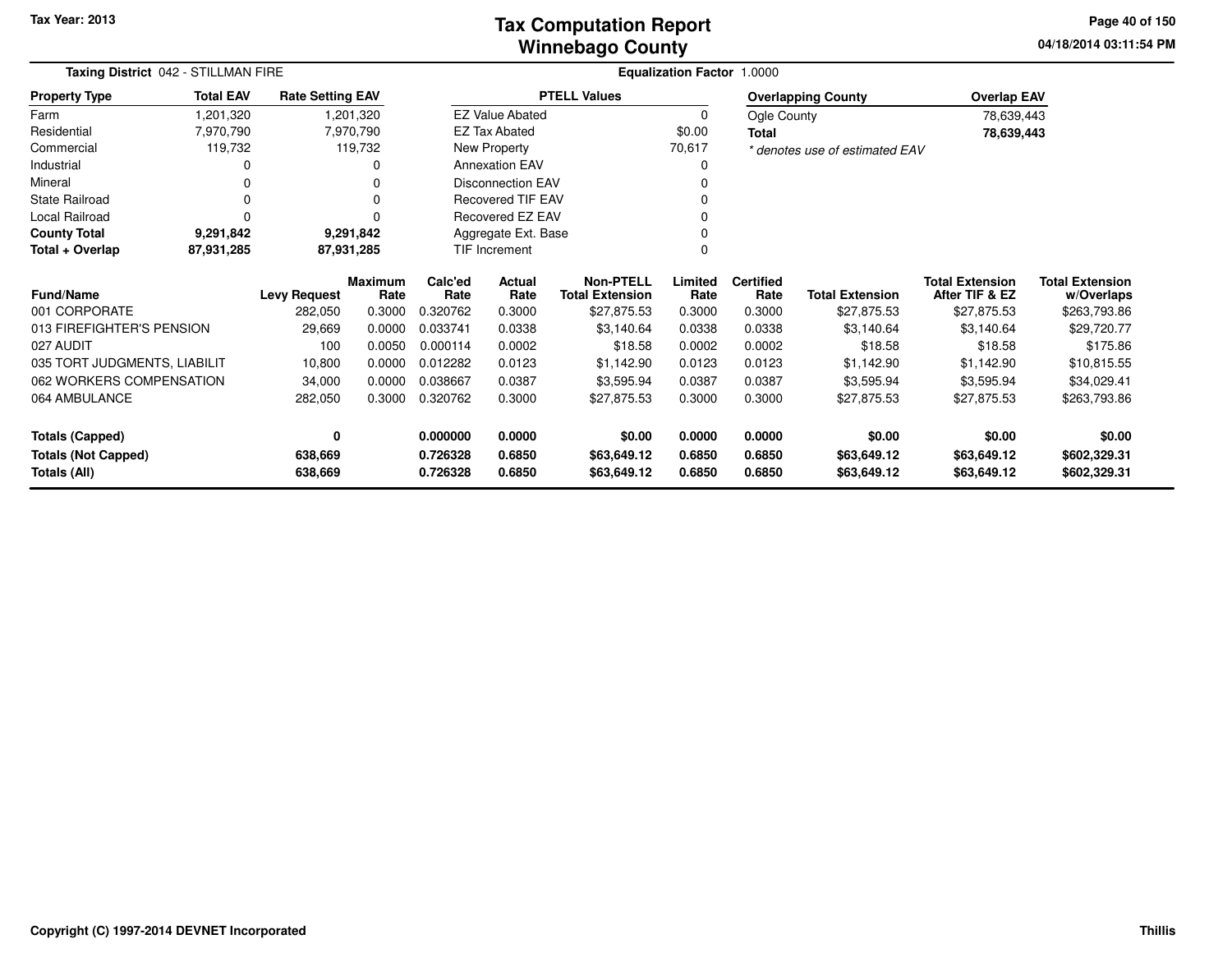**04/18/2014 03:11:54 PM Page 41 of 150**

| Taxing District 043 - WEST SUBURBAN FIRE   |                  |                         |                        | <b>Equalization Factor 1.0000</b> |                        |                                            |                  |                          |                        |                                          |                                      |
|--------------------------------------------|------------------|-------------------------|------------------------|-----------------------------------|------------------------|--------------------------------------------|------------------|--------------------------|------------------------|------------------------------------------|--------------------------------------|
| <b>Property Type</b>                       | <b>Total EAV</b> | <b>Rate Setting EAV</b> |                        |                                   |                        | <b>PTELL Values</b>                        |                  |                          |                        |                                          |                                      |
| Farm                                       | 426,307          |                         | 426,307                |                                   | <b>EZ Value Abated</b> |                                            | 0                |                          |                        |                                          |                                      |
| Residential                                | 19,576,677       | 19,576,677              |                        |                                   | <b>EZ Tax Abated</b>   |                                            | \$0.00           |                          |                        |                                          |                                      |
| Commercial                                 | 2,797,159        |                         | 2,797,159              |                                   | New Property           |                                            | 48,829           |                          |                        |                                          |                                      |
| Industrial                                 | 1,576,537        |                         | 1,576,537              |                                   | <b>Annexation EAV</b>  |                                            | 0                |                          |                        |                                          |                                      |
| Mineral                                    | 0                |                         |                        |                                   | Disconnection EAV      |                                            |                  |                          |                        |                                          |                                      |
| State Railroad                             | 21,614           |                         | 21,614                 | <b>Recovered TIF EAV</b>          |                        |                                            |                  |                          |                        |                                          |                                      |
| Local Railroad                             | 0                |                         |                        | Recovered EZ EAV<br>O             |                        |                                            |                  |                          |                        |                                          |                                      |
| <b>County Total</b>                        | 24,398,294       | 24,398,294              |                        |                                   | Aggregate Ext. Base    |                                            | 143,496          |                          |                        |                                          |                                      |
| Total + Overlap                            | 24,398,294       | 24,398,294              |                        |                                   | TIF Increment          |                                            | 0                |                          |                        |                                          |                                      |
| Fund/Name                                  |                  | <b>Levy Request</b>     | <b>Maximum</b><br>Rate | Calc'ed<br>Rate                   | Actual<br>Rate         | <b>Non-PTELL</b><br><b>Total Extension</b> | Limited<br>Rate  | <b>Certified</b><br>Rate | <b>Total Extension</b> | <b>Total Extension</b><br>After TIF & EZ | <b>Total Extension</b><br>w/Overlaps |
| 001 CORPORATE                              |                  | 170,000                 | 0.4000                 | 0.696770                          | 0.4000                 | \$97,593.18                                | 0.4000           | 0.4000                   | \$97,593.18            | \$97,593.18                              | \$97,593.18                          |
| 027 AUDIT                                  |                  | 3,500                   | 0.0050                 | 0.014345                          | 0.0050                 | \$1,219.91                                 | 0.0050           | 0.0050                   | \$1,219.91             | \$1,219.91                               | \$1,219.91                           |
| 035 TORT JUDGMENTS, LIABILIT               |                  | 25,000                  | 0.0000                 | 0.102466                          | 0.1025                 | \$25,008.25                                | 0.1025           | 0.1025                   | \$25,008.25            | \$25,008.25                              | \$25,008.25                          |
| <b>Totals (Capped)</b>                     |                  | 198,500                 |                        | 0.813581                          | 0.5075                 | \$123,821.34                               | 0.5075           | 0.5075                   | \$123,821.34           | \$123,821.34                             | \$123,821.34                         |
| <b>Totals (Not Capped)</b><br>Totals (All) |                  | 0<br>198,500            |                        | 0.000000<br>0.813581              | 0.0000<br>0.5075       | \$0.00<br>\$123,821.34                     | 0.0000<br>0.5075 | 0.0000<br>0.5075         | \$0.00<br>\$123,821.34 | \$0.00<br>\$123,821.34                   | \$0.00<br>\$123,821.34               |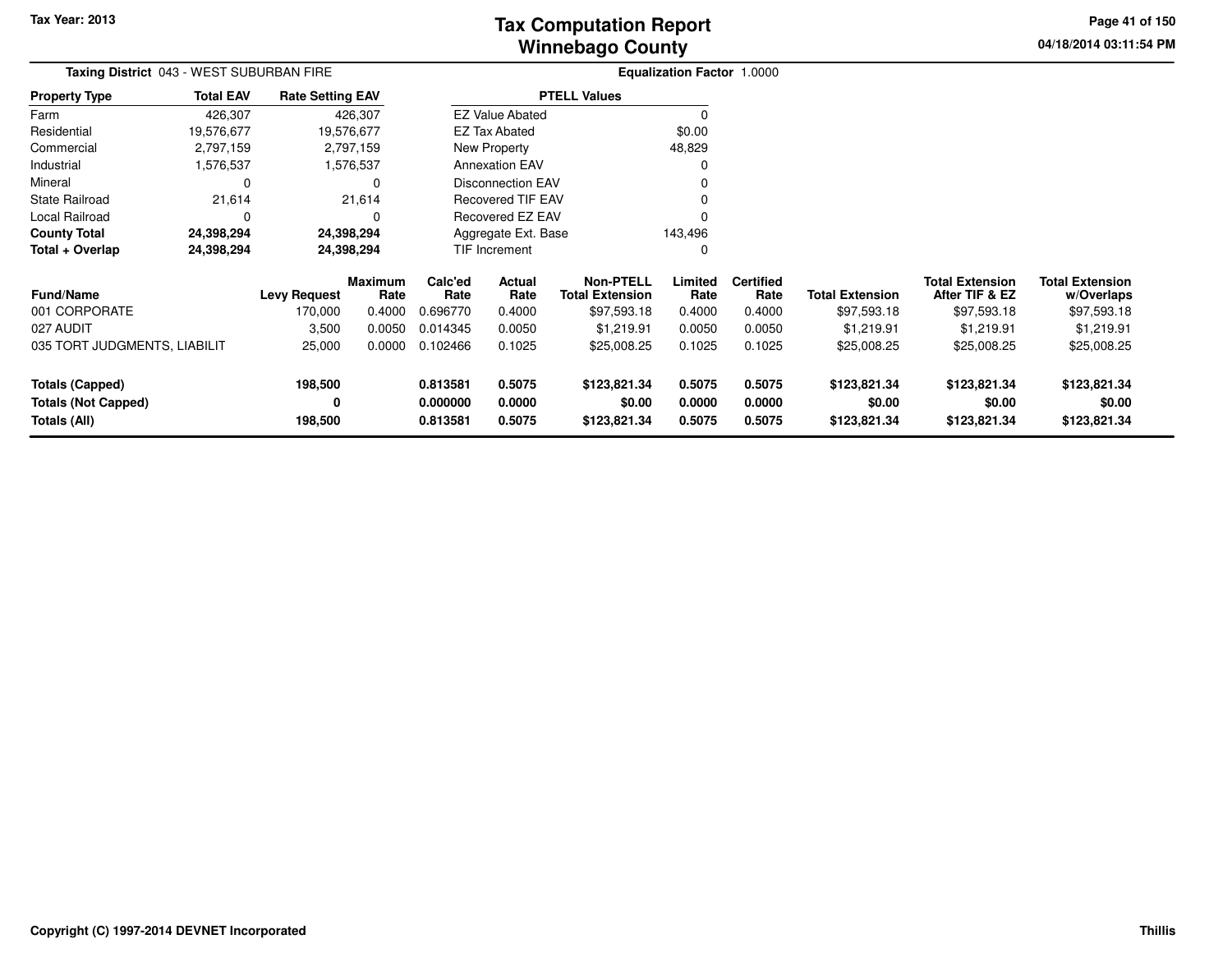# **Winnebago CountyTax Computation Report**

**04/18/2014 03:11:54 PM Page 42 of 150**

| <b>Taxing District 044 - W B S FIRE</b> |                  |                         |                 |                 | <b>Equalization Factor 1.0000</b> |                                            |                 |                          |                        |                                          |                                      |
|-----------------------------------------|------------------|-------------------------|-----------------|-----------------|-----------------------------------|--------------------------------------------|-----------------|--------------------------|------------------------|------------------------------------------|--------------------------------------|
| <b>Property Type</b>                    | <b>Total EAV</b> | <b>Rate Setting EAV</b> |                 |                 |                                   | <b>PTELL Values</b>                        |                 |                          |                        |                                          |                                      |
| Farm                                    | 19,873,705       | 19,873,705              |                 |                 | <b>EZ Value Abated</b>            |                                            |                 |                          |                        |                                          |                                      |
| Residential                             | 84,370,026       | 84,370,026              |                 |                 | <b>EZ Tax Abated</b>              |                                            | \$0.00          |                          |                        |                                          |                                      |
| Commercial                              | 8,084,540        |                         | 8,084,540       |                 | New Property                      |                                            | 538,081         |                          |                        |                                          |                                      |
| Industrial                              | 2,669,453        |                         | 2,669,453       |                 | <b>Annexation EAV</b>             |                                            |                 |                          |                        |                                          |                                      |
| Mineral                                 | 0                |                         | 0               |                 | <b>Disconnection EAV</b>          |                                            |                 |                          |                        |                                          |                                      |
| <b>State Railroad</b>                   | 500,662          |                         | 500,662         |                 | <b>Recovered TIF EAV</b>          |                                            |                 |                          |                        |                                          |                                      |
| Local Railroad                          | 539,387          |                         | 539,387         |                 | Recovered EZ EAV                  |                                            |                 |                          |                        |                                          |                                      |
| <b>County Total</b>                     | 116,037,773      | 116,037,773             |                 |                 | Aggregate Ext. Base               |                                            | 747,545         |                          |                        |                                          |                                      |
| Total + Overlap                         | 116,037,773      | 116,037,773             |                 |                 | TIF Increment                     |                                            | O               |                          |                        |                                          |                                      |
| <b>Fund/Name</b>                        |                  | <b>Levy Request</b>     | Maximum<br>Rate | Calc'ed<br>Rate | Actual<br>Rate                    | <b>Non-PTELL</b><br><b>Total Extension</b> | Limited<br>Rate | <b>Certified</b><br>Rate | <b>Total Extension</b> | <b>Total Extension</b><br>After TIF & EZ | <b>Total Extension</b><br>w/Overlaps |
| 001 CORPORATE                           |                  | 348,205                 | 0.4000          | 0.300079        | 0.3001                            | \$348,229.36                               | 0.3001          | 0.3001                   | \$348,229.36           | \$348,229.36                             | \$348,229.36                         |
| 013 FIREFIGHTERS PENSION                |                  | 20,661                  | 0.0000          | 0.017805        | 0.0179                            | \$20,770.76                                | 0.0179          | 0.0179                   | \$20,770.76            | \$20,770.76                              | \$20,770.76                          |
| 027 AUDIT                               |                  | 4,983                   | 0.0500          | 0.004294        | 0.0043                            | \$4,989.62                                 | 0.0043          | 0.0043                   | \$4,989.62             | \$4,989.62                               | \$4,989.62                           |
| 047 SOCIAL SECURITY                     |                  | 11,668                  | 0.0000          | 0.010055        | 0.0101                            | \$11,719.82                                | 0.0101          | 0.0101                   | \$11,719.82            | \$11,719.82                              | \$11,719.82                          |
| 064 AMBULANCE                           |                  | 358,519                 | 0.4000          | 0.308968        | 0.3090                            | \$358,556.72                               | 0.3090          | 0.3090                   | \$358,556.72           | \$358,556.72                             | \$358,556.72                         |
| <b>Totals (Capped)</b>                  |                  | 744,036                 |                 | 0.641201        | 0.6414                            | \$744,266.28                               | 0.6414          | 0.6414                   | \$744,266.28           | \$744,266.28                             | \$744,266.28                         |
| <b>Totals (Not Capped)</b>              |                  | 0                       |                 | 0.000000        | 0.0000                            | \$0.00                                     | 0.0000          | 0.0000                   | \$0.00                 | \$0.00                                   | \$0.00                               |
| Totals (All)                            |                  | 744,036                 |                 | 0.641201        | 0.6414                            | \$744,266.28                               | 0.6414          | 0.6414                   | \$744,266.28           | \$744,266.28                             | \$744,266.28                         |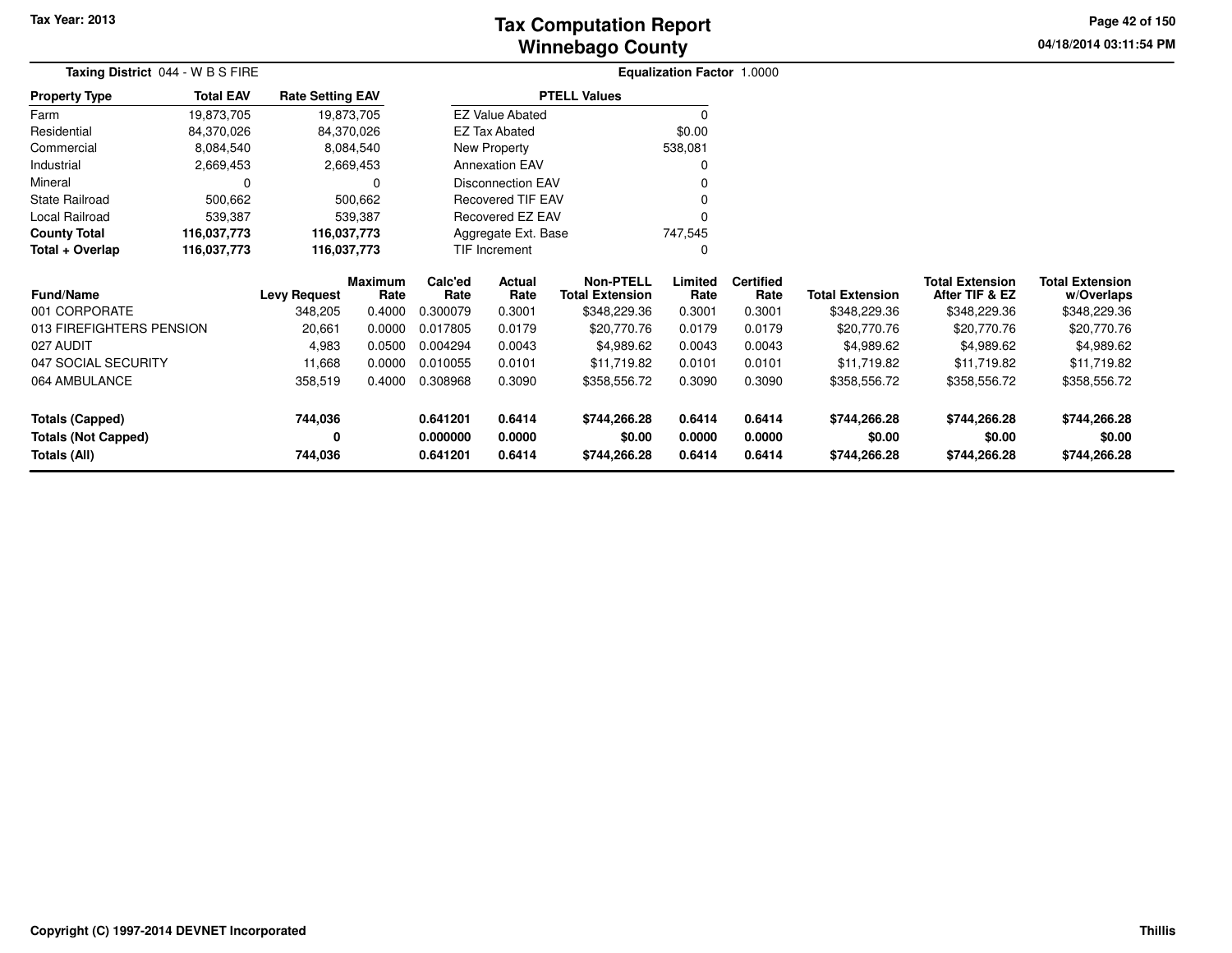#### **Winnebago CountyTax Computation Report**

| Taxing District 046 - ROCKFORD PARK DISTRICT |                  | <b>Equalization Factor 1.0000</b> |                        |                      |                                   |                                            |                                    |                          |                                   |                                          |                                      |
|----------------------------------------------|------------------|-----------------------------------|------------------------|----------------------|-----------------------------------|--------------------------------------------|------------------------------------|--------------------------|-----------------------------------|------------------------------------------|--------------------------------------|
| <b>Property Type</b>                         | <b>Total EAV</b> | <b>Rate Setting EAV</b>           |                        |                      |                                   | <b>PTELL Values</b>                        |                                    |                          | <b>Overlapping County</b>         | <b>Overlap EAV</b>                       |                                      |
| Farm                                         | 7,315,190        |                                   | 7,208,402              |                      | <b>EZ Value Abated</b>            |                                            | 9,872,984                          | Boone County             |                                   | 28,113,274                               |                                      |
| Residential                                  | 1,521,093,012    | 1,515,257,202                     |                        |                      | <b>EZ Tax Abated</b>              |                                            | \$104,426.55                       | <b>Ogle County</b>       |                                   | 121,929                                  |                                      |
| Commercial                                   | 521,779,419      | 505,477,868                       |                        |                      | New Property                      |                                            | 7,368,043                          | <b>Total</b>             |                                   | 28,235,203                               |                                      |
| Industrial                                   | 203,210,477      | 184,291,509                       |                        |                      | <b>Annexation EAV</b>             |                                            | 310,068                            |                          | * denotes use of estimated EAV    |                                          |                                      |
| Mineral                                      | 0                |                                   | 0                      |                      | <b>Disconnection EAV</b>          |                                            | 0                                  |                          |                                   |                                          |                                      |
| <b>State Railroad</b>                        | 3,294,952        |                                   | 3,294,952              |                      | <b>Recovered TIF EAV</b>          |                                            | 0                                  |                          |                                   |                                          |                                      |
| <b>Local Railroad</b>                        | 119,811          |                                   | 119,811                |                      | <b>Recovered EZ EAV</b>           |                                            | 2,267,569                          |                          |                                   |                                          |                                      |
| <b>County Total</b>                          | 2,256,812,861    | 2,215,649,744                     |                        |                      | Aggregate Ext. Base<br>17,155,102 |                                            |                                    |                          |                                   |                                          |                                      |
| Total + Overlap                              | 2,285,048,064    | 2,243,884,947                     |                        |                      | TIF Increment                     |                                            | 31,290,133                         |                          |                                   |                                          |                                      |
| <b>Fund/Name</b>                             |                  | <b>Levy Request</b>               | <b>Maximum</b><br>Rate | Calc'ed<br>Rate      | <b>Actual</b><br>Rate             | <b>Non-PTELL</b><br><b>Total Extension</b> | Limited<br>Rate                    | <b>Certified</b><br>Rate | <b>Total Extension</b>            | <b>Total Extension</b><br>After TIF & EZ | <b>Total Extension</b><br>w/Overlaps |
| 001 CORPORATE                                |                  | 6,388,000                         | 0.3500                 | 0.284685             | 0.2847                            | \$6,307,954.82                             | 0.2847                             | 0.2847                   | \$6,425,146.22                    | \$6,307,954.82                           | \$6,388,340.44                       |
| 003A BONDS AND INTEREST                      |                  | 5,376,125                         | 0.0000                 | 0.239590             | 0.2396                            | \$5,308,696.79                             | 0.2396<br>0.2396<br>\$5,407,323.61 |                          | \$5,308,696.79                    | \$5,376,348.33                           |                                      |
| 005 I. M. R. F.                              |                  | 910,000                           | 0.0000                 | 0.040555             | 0.0406                            | \$899,553.80                               | 0.0406                             | 0.0406                   | \$916,266.02                      | \$899,553.80                             | \$911,017.29                         |
| 014 POLICE PROTECTION                        |                  | 566,000                           | 0.0250                 | 0.025224             | 0.0250                            | \$553,912.44                               | 0.0250                             | 0.0250                   | \$564,203.22                      | \$553,912.44                             | \$560,971.24                         |
| 027 AUDIT                                    |                  | 59,100                            | 0.0050                 | 0.002634             | 0.0027                            | \$59,822.54                                | 0.0027                             | 0.0027                   | \$60,933.95                       | \$59,822.54                              | \$60,584.89                          |
| 035 TORT JUDGMENTS, LIABILIT                 |                  | 808,000                           | 0.0000                 | 0.036009             | 0.0361                            | \$799,849.56                               | 0.0361                             | 0.0361                   | \$814,709.44                      | \$799,849.56                             | \$810,042.47                         |
| 047 SOCIAL SECURITY                          |                  | 874,000                           | 0.0000                 | 0.038950             | 0.0390                            | \$864,103.40                               | 0.0390                             | 0.0390                   | \$880,157.02                      | \$864,103.40                             | \$875,115.13                         |
| 107 HISTORICAL MUSEUM                        |                  | 1,584,750                         | 0.0700                 | 0.070625             | 0.0700                            | \$1,550,954.82                             | 0.0700                             | 0.0700                   | \$1,579,769.00                    | \$1,550,954.82                           | \$1,570,719.46                       |
| <b>122 RECREATION</b>                        |                  | 6,281,796                         | 0.3700                 | 0.279952             | 0.2800                            | \$6,203,819.28                             | 0.2800                             | 0.2800                   | \$6,319,076.01                    | \$6,203,819.28                           | \$6,282,877.85                       |
| 126 REC PROGRAMS/HANDICAP                    |                  | 906,000                           | 0.0400                 | 0.040376             | 0.0400                            | \$886,259.90                               | 0.0400                             | 0.0400                   | \$902,725.14                      | \$886,259.90                             | \$897,553.98                         |
| <b>Totals (Capped)</b>                       |                  | 17,471,646                        |                        | 0.778634             | 0.7781                            | \$17,239,970.66                            | 0.7781                             | 0.7781                   | \$17,560,260.88                   | \$17,239,970.66                          | \$17,459,668.77                      |
| <b>Totals (Not Capped)</b><br>Totals (All)   |                  | 6,282,125<br>23,753,771           |                        | 0.279966<br>1.058600 | 0.2796<br>1.0577                  | \$6,194,956.69<br>\$23,434,927.35          | 0.2796<br>1.0577                   | 0.2796<br>1.0577         | \$6,310,048.75<br>\$23,870,309.63 | \$6,194,956.69<br>\$23,434,927.35        | \$6,273,902.31<br>\$23,733,571.08    |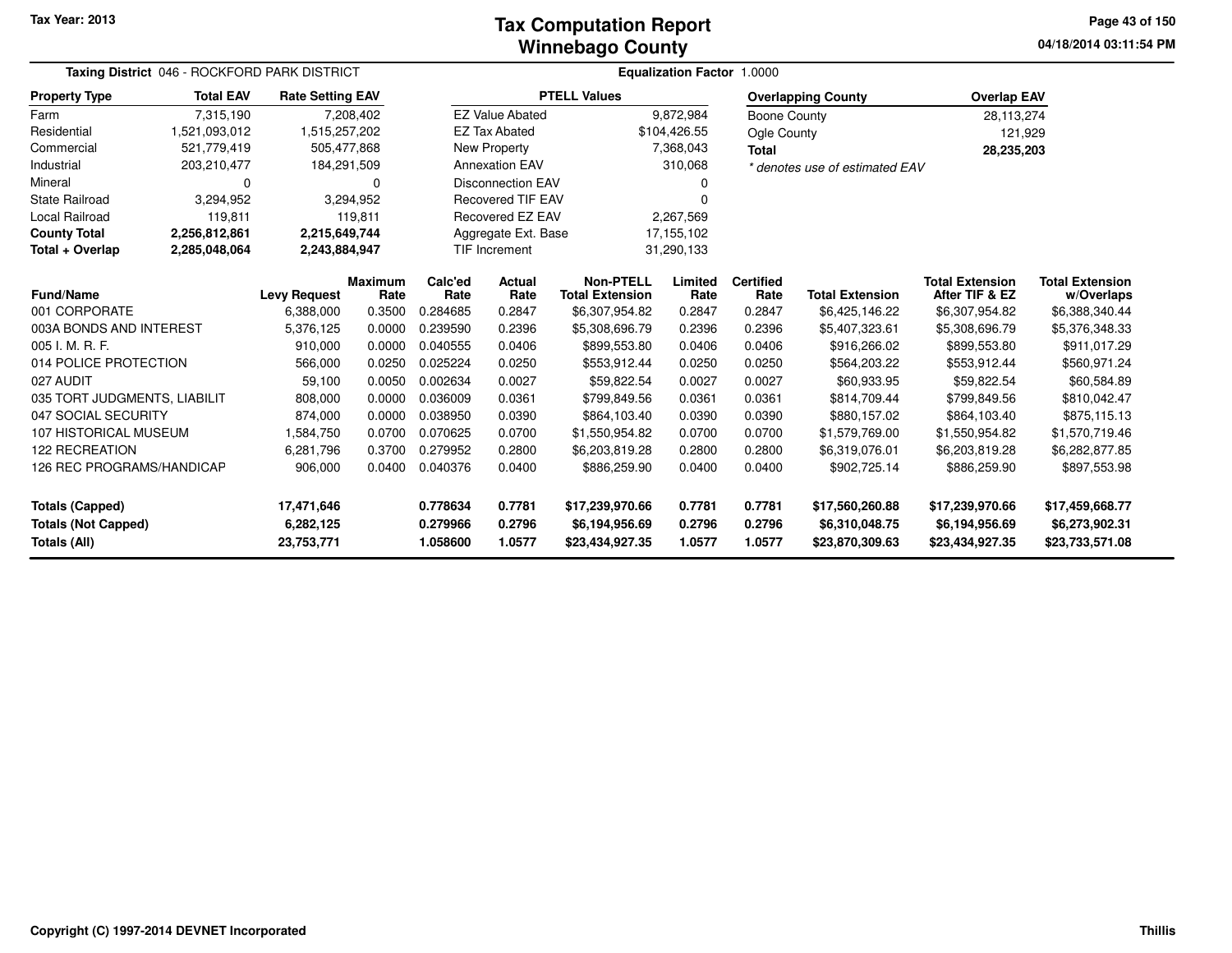# **Winnebago CountyTax Computation Report**

**04/18/2014 03:11:54 PM Page 44 of 150**

| Taxing District 047 - SUMNER PARK                                    |                  |                         |                        |                                  |                            |                                            | <b>Equalization Factor 1.0000</b> |                            |                                        |                                          |                                        |  |
|----------------------------------------------------------------------|------------------|-------------------------|------------------------|----------------------------------|----------------------------|--------------------------------------------|-----------------------------------|----------------------------|----------------------------------------|------------------------------------------|----------------------------------------|--|
| <b>Property Type</b>                                                 | <b>Total EAV</b> | <b>Rate Setting EAV</b> |                        |                                  |                            | <b>PTELL Values</b>                        |                                   |                            |                                        |                                          |                                        |  |
| Farm                                                                 | 11,685,891       |                         | 11,685,891             |                                  | <b>EZ Value Abated</b>     |                                            | 0                                 |                            |                                        |                                          |                                        |  |
| Residential                                                          | 55,778,365       |                         | 55,778,365             |                                  | EZ Tax Abated              |                                            | \$0.00                            |                            |                                        |                                          |                                        |  |
| Commercial                                                           | 4,194,810        |                         | 4,194,810              |                                  | New Property               |                                            | 197,681                           |                            |                                        |                                          |                                        |  |
| Industrial                                                           | 2,066,343        |                         | 2,066,343              |                                  | <b>Annexation EAV</b>      |                                            | 0                                 |                            |                                        |                                          |                                        |  |
| Mineral                                                              |                  |                         | 0                      |                                  | <b>Disconnection EAV</b>   |                                            |                                   |                            |                                        |                                          |                                        |  |
| <b>State Railroad</b>                                                |                  |                         |                        |                                  | Recovered TIF EAV          |                                            | 0                                 |                            |                                        |                                          |                                        |  |
| Local Railroad                                                       |                  |                         | $\Omega$               | Recovered EZ EAV<br>0            |                            |                                            |                                   |                            |                                        |                                          |                                        |  |
| <b>County Total</b>                                                  | 73,725,409       |                         | 73,725,409             | 103,710<br>Aggregate Ext. Base   |                            |                                            |                                   |                            |                                        |                                          |                                        |  |
| Total + Overlap                                                      | 73,725,409       |                         | 73,725,409             |                                  | <b>TIF Increment</b>       |                                            | 0                                 |                            |                                        |                                          |                                        |  |
| <b>Fund/Name</b>                                                     |                  | <b>Levy Request</b>     | <b>Maximum</b><br>Rate | Calc'ed<br>Rate                  | Actual<br>Rate             | <b>Non-PTELL</b><br><b>Total Extension</b> | Limited<br>Rate                   | <b>Certified</b><br>Rate   | <b>Total Extension</b>                 | <b>Total Extension</b><br>After TIF & EZ | <b>Total Extension</b><br>w/Overlaps   |  |
| 001 CORPORATE                                                        |                  | 91,395                  | 0.3500                 | 0.123967                         | 0.1240                     | \$91,419.51                                | 0.1203                            | 0.1203                     | \$88,691.67                            | \$88,691.67                              | \$88,691.67                            |  |
| <b>122 RECREATION</b>                                                |                  | 17,500                  | 0.3700                 | 0.023737                         | 0.0238                     | \$17,546.65                                | 0.0232                            | 0.0232                     | \$17,104.29                            | \$17,104.29                              | \$17,104.29                            |  |
| <b>Totals (Capped)</b><br><b>Totals (Not Capped)</b><br>Totals (All) |                  | 108,895<br>0<br>108,895 |                        | 0.147704<br>0.000000<br>0.147704 | 0.1478<br>0.0000<br>0.1478 | \$108,966.16<br>\$0.00<br>\$108,966.16     | 0.1435<br>0.0000<br>0.1435        | 0.1435<br>0.0000<br>0.1435 | \$105,795.96<br>\$0.00<br>\$105,795.96 | \$105,795.96<br>\$0.00<br>\$105,795.96   | \$105,795.96<br>\$0.00<br>\$105,795.96 |  |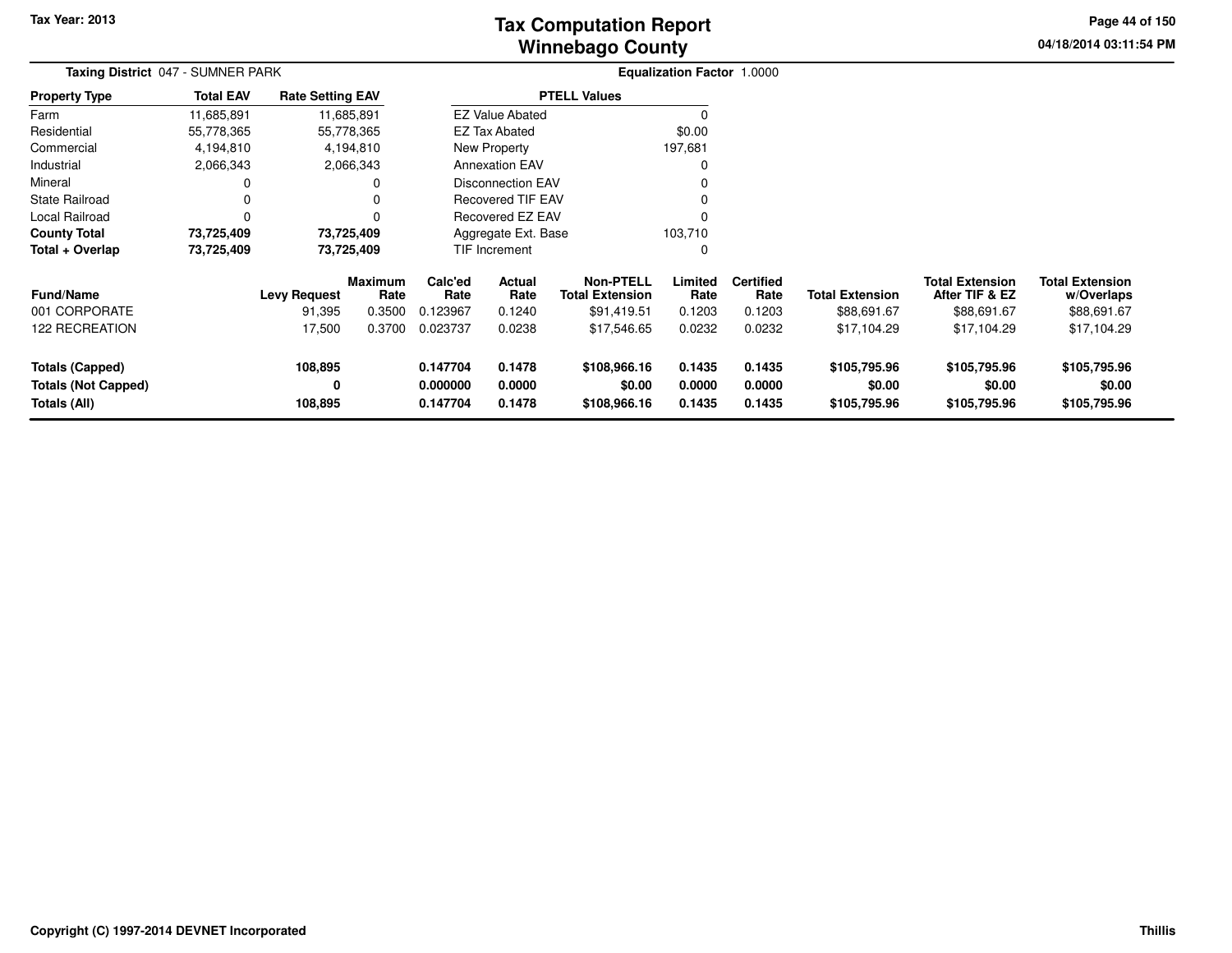**04/18/2014 03:11:54 PMPage 45 of 150**

> **w/Overlaps**\$109,382.87

| Taxing District 048 - WINNEBAGO PARK DISTRICT |                  |                         |                 |                 |                          |                                            | <b>Equalization Factor 1.0000</b> |                          |                        |                                          |                                      |
|-----------------------------------------------|------------------|-------------------------|-----------------|-----------------|--------------------------|--------------------------------------------|-----------------------------------|--------------------------|------------------------|------------------------------------------|--------------------------------------|
| <b>Property Type</b>                          | <b>Total EAV</b> | <b>Rate Setting EAV</b> |                 |                 |                          | <b>PTELL Values</b>                        |                                   |                          |                        |                                          |                                      |
| Farm                                          | 9,040,352        |                         | 9,040,352       |                 | <b>EZ Value Abated</b>   |                                            | $\Omega$                          |                          |                        |                                          |                                      |
| Residential                                   | 73,289,716       | 73,289,716              |                 |                 | <b>EZ Tax Abated</b>     |                                            | \$0.00                            |                          |                        |                                          |                                      |
| Commercial                                    | 6,570,660        |                         | 6,570,660       |                 | New Property             |                                            | 359,524                           |                          |                        |                                          |                                      |
| Industrial                                    | 2,669,453        |                         | 2,669,453       |                 | <b>Annexation EAV</b>    |                                            | 0                                 |                          |                        |                                          |                                      |
| Mineral                                       | 0                |                         | 0               |                 | <b>Disconnection EAV</b> |                                            |                                   |                          |                        |                                          |                                      |
| <b>State Railroad</b>                         | 430,931          |                         | 430,931         |                 | Recovered TIF EAV        |                                            | 0                                 |                          |                        |                                          |                                      |
| Local Railroad                                | 539,387          |                         | 539,387         |                 | Recovered EZ EAV         |                                            | 0                                 |                          |                        |                                          |                                      |
| <b>County Total</b>                           | 92,540,499       | 92,540,499              |                 |                 | Aggregate Ext. Base      |                                            | 112,061                           |                          |                        |                                          |                                      |
| Total + Overlap                               | 92,540,499       | 92,540,499              |                 |                 | TIF Increment            |                                            | $\Omega$                          |                          |                        |                                          |                                      |
| Fund/Name                                     |                  | <b>Levy Request</b>     | Maximum<br>Rate | Calc'ed<br>Rate | Actual<br>Rate           | <b>Non-PTELL</b><br><b>Total Extension</b> | Limited<br>Rate                   | <b>Certified</b><br>Rate | <b>Total Extension</b> | <b>Total Extension</b><br>After TIF & EZ | <b>Total Extension</b><br>w/Overlaps |
| 001 CORPORATE                                 |                  | 112,700                 | 0.3500          | 0.121785        | 0.1218                   | \$112,714.33                               | 0.1182                            | 0.1182                   | \$109,382.87           | \$109,382.87                             | \$109,382.87                         |
| 027 AUDIT                                     |                  | 2,600                   | 0.0050          | 0.002810        | 0.0029                   | \$2,683.67                                 | 0.0029                            | 0.0029                   | \$2,683.67             | \$2,683.67                               | \$2,683.67                           |
| 035 TORT JUDGMENTS, LIABILIT                  |                  | 1,300                   | 0.0000          | 0.001405        | 0.0015                   | \$1,388.11                                 | 0.0015                            | 0.0015                   | \$1,388.11             | \$1,388.11                               | \$1,388.11                           |
| 047 SOCIAL SECURITY                           |                  | 1,000                   | 0.0000          | 0.001081        | 0.0011                   | \$1,017.95                                 | 0.0011                            | 0.0011                   | \$1,017.95             | \$1,017.95                               | \$1,017.95                           |
| Totals (Capped)                               |                  | 117,600                 |                 | 0.127081        | 0.1273                   | \$117,804.06                               | 0.1237                            | 0.1237                   | \$114,472.60           | \$114,472.60                             | \$114,472.60                         |
| <b>Totals (Not Capped)</b>                    |                  | 0                       |                 | 0.000000        | 0.0000                   | \$0.00                                     | 0.0000                            | 0.0000                   | \$0.00                 | \$0.00                                   | \$0.00                               |
| Totals (All)                                  |                  | 117,600                 |                 | 0.127081        | 0.1273                   | \$117,804.06                               | 0.1237                            | 0.1237                   | \$114,472.60           | \$114,472.60                             | \$114,472.60                         |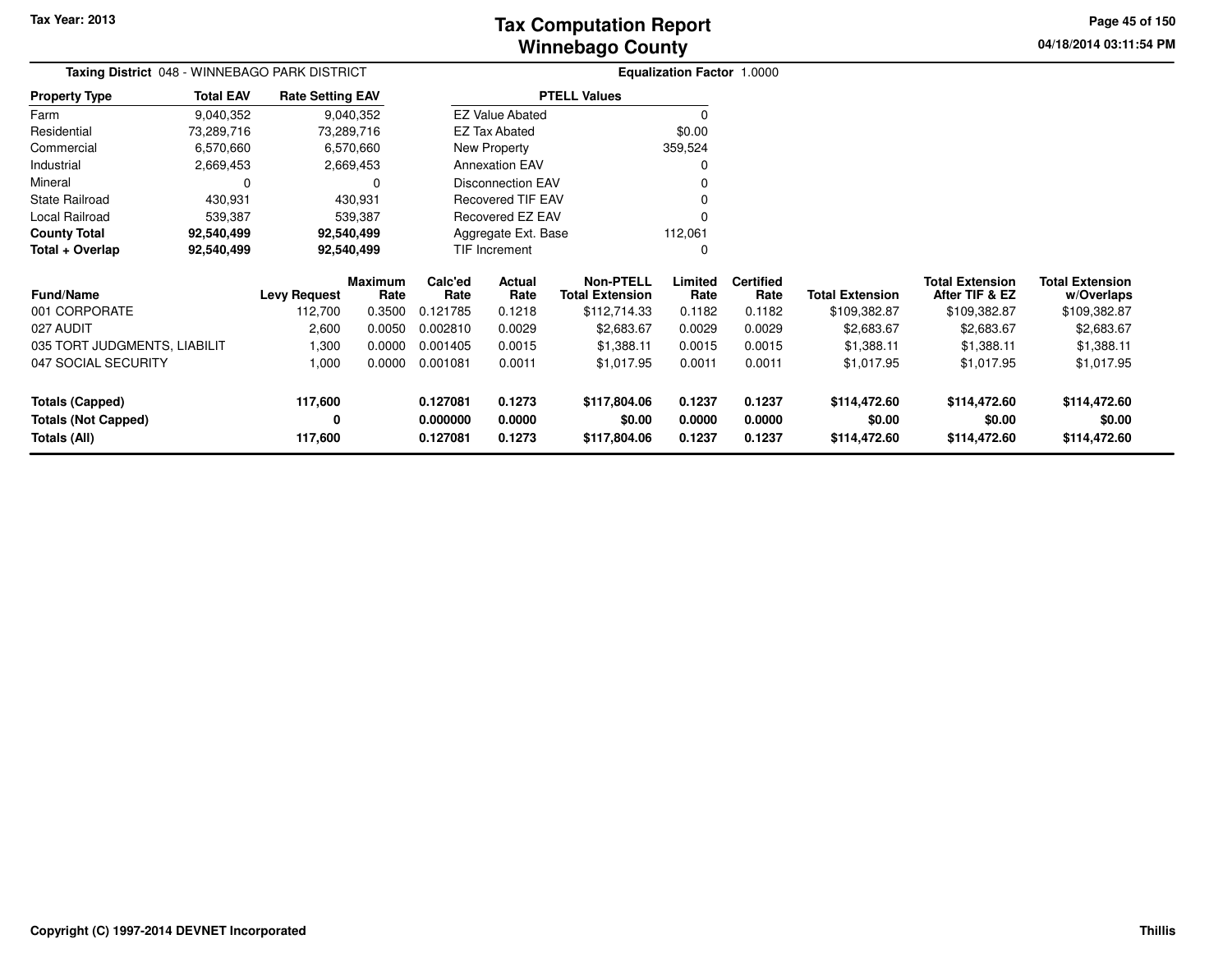**04/18/2014 03:11:54 PM Page 46 of 150**

| Taxing District 049 - SEWARD PARK DISTRICT |                  |                         |                        |                               |                        |                                            | Equalization Factor 1.0000 |                          |                        |                                          |                                      |
|--------------------------------------------|------------------|-------------------------|------------------------|-------------------------------|------------------------|--------------------------------------------|----------------------------|--------------------------|------------------------|------------------------------------------|--------------------------------------|
| <b>Property Type</b>                       | <b>Total EAV</b> | <b>Rate Setting EAV</b> |                        |                               |                        | <b>PTELL Values</b>                        |                            |                          |                        |                                          |                                      |
| Farm                                       | 7,338,657        |                         | 7,338,657              |                               | <b>EZ Value Abated</b> |                                            | 0                          |                          |                        |                                          |                                      |
| Residential                                | 4,916,495        |                         | 4,916,495              |                               | <b>EZ Tax Abated</b>   |                                            | \$0.00                     |                          |                        |                                          |                                      |
| Commercial                                 | 2,721,850        |                         | 2,721,850              |                               | New Property           |                                            | 395,924                    |                          |                        |                                          |                                      |
| Industrial                                 | 183,357          |                         | 183,357                |                               | <b>Annexation EAV</b>  |                                            | $\Omega$                   |                          |                        |                                          |                                      |
| Mineral                                    | $\Omega$         |                         | $\Omega$               | <b>Disconnection EAV</b><br>O |                        |                                            |                            |                          |                        |                                          |                                      |
| <b>State Railroad</b>                      | 502,013          |                         | 502,013                | Recovered TIF EAV<br>0        |                        |                                            |                            |                          |                        |                                          |                                      |
| Local Railroad                             | 466              |                         | 466                    | Recovered EZ EAV<br>$\Omega$  |                        |                                            |                            |                          |                        |                                          |                                      |
| <b>County Total</b>                        | 15,662,838       |                         | 15,662,838             | Aggregate Ext. Base           |                        |                                            | 25,009                     |                          |                        |                                          |                                      |
| Total + Overlap                            | 15,662,838       | 15,662,838              |                        |                               | TIF Increment          |                                            | 0                          |                          |                        |                                          |                                      |
| <b>Fund/Name</b>                           |                  | <b>Levy Request</b>     | <b>Maximum</b><br>Rate | Calc'ed<br>Rate               | Actual<br>Rate         | <b>Non-PTELL</b><br><b>Total Extension</b> | Limited<br>Rate            | <b>Certified</b><br>Rate | <b>Total Extension</b> | <b>Total Extension</b><br>After TIF & EZ | <b>Total Extension</b><br>w/Overlaps |
| 001 CORPORATE                              |                  | 25,000                  | 0.3500                 | 0.159614                      | 0.1597                 | \$25,013.55                                | 0.1597                     | 0.1597                   | \$25,013.55            | \$25,013.55                              | \$25,013.55                          |
| 109A MANUAL PRIOR YEAR ADJI                |                  | 7,872                   | 0.0000                 | 0.050259                      | 0.0503                 | \$7,878.41                                 | 0.0503                     | 0.0503                   | \$7,878.41             | \$7,878.41                               | \$7,878.41                           |
| Totals (Capped)                            |                  | 25,000                  |                        | 0.159614                      | 0.1597                 | \$25,013.55                                | 0.1597                     | 0.1597                   | \$25,013.55            | \$25,013.55                              | \$25,013.55                          |
| <b>Totals (Not Capped)</b>                 |                  | 7,872                   |                        | 0.050259                      | 0.0503                 | \$7,878.41                                 | 0.0503                     | 0.0503                   | \$7,878.41             | \$7,878.41                               | \$7,878.41                           |
| Totals (All)                               | 32,872           |                         | 0.209873               | 0.2100                        | \$32,891.96            | 0.2100                                     | 0.2100                     | \$32,891.96              | \$32,891.96            | \$32,891.96                              |                                      |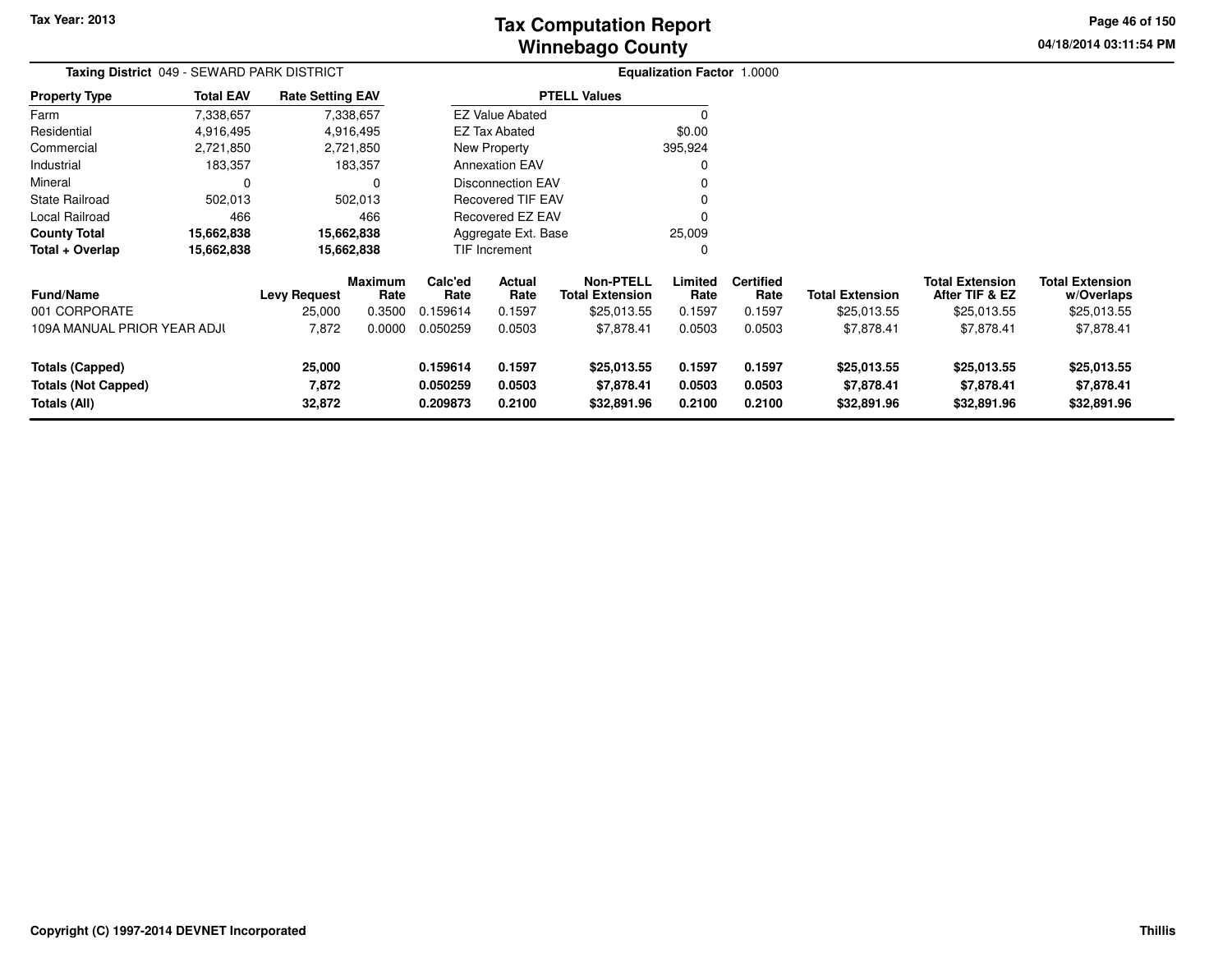# **Winnebago CountyTax Computation Report**

**04/18/2014 03:11:54 PM Page 47 of 150**

| Taxing District 050 - DURAND SANITARY                                |                  |                              |                                  |                                  |                            | Equalization Factor 1.0000                               |                            |                                    |                                      |                                                        |                                                    |
|----------------------------------------------------------------------|------------------|------------------------------|----------------------------------|----------------------------------|----------------------------|----------------------------------------------------------|----------------------------|------------------------------------|--------------------------------------|--------------------------------------------------------|----------------------------------------------------|
| <b>Property Type</b>                                                 | <b>Total EAV</b> | <b>Rate Setting EAV</b>      |                                  |                                  |                            | <b>PTELL Values</b>                                      |                            |                                    |                                      |                                                        |                                                    |
| Farm                                                                 | 57,818           |                              | 57,818                           |                                  | <b>EZ Value Abated</b>     |                                                          |                            |                                    |                                      |                                                        |                                                    |
| Residential                                                          | 12,456,143       |                              | 12,391,163                       |                                  | <b>EZ Tax Abated</b>       |                                                          | \$0.00                     |                                    |                                      |                                                        |                                                    |
| Commercial                                                           | 3,632,642        |                              | 3,417,762                        |                                  | New Property               |                                                          |                            |                                    |                                      |                                                        |                                                    |
| Industrial                                                           | 237,771          |                              | 191,642                          |                                  | <b>Annexation EAV</b>      |                                                          |                            |                                    |                                      |                                                        |                                                    |
| Mineral                                                              | 0                |                              | 0                                |                                  | <b>Disconnection EAV</b>   |                                                          |                            |                                    |                                      |                                                        |                                                    |
| <b>State Railroad</b>                                                | 0                |                              |                                  |                                  | <b>Recovered TIF EAV</b>   |                                                          |                            |                                    |                                      |                                                        |                                                    |
| Local Railroad                                                       | $\Omega$         |                              |                                  |                                  | <b>Recovered EZ EAV</b>    |                                                          |                            |                                    |                                      |                                                        |                                                    |
| <b>County Total</b>                                                  | 16,384,374       |                              | 16,058,385                       |                                  | Aggregate Ext. Base        |                                                          | 6,468                      |                                    |                                      |                                                        |                                                    |
| Total + Overlap                                                      | 16,384,374       |                              | 16,058,385                       |                                  | TIF Increment              |                                                          | 325,989                    |                                    |                                      |                                                        |                                                    |
| Fund/Name<br>001 CORPORATE                                           |                  | <b>Levy Request</b><br>6,453 | <b>Maximum</b><br>Rate<br>0.2500 | Calc'ed<br>Rate<br>0.040185      | Actual<br>Rate<br>0.0402   | <b>Non-PTELL</b><br><b>Total Extension</b><br>\$6,455.47 | Limited<br>Rate<br>0.0402  | <b>Certified</b><br>Rate<br>0.0402 | <b>Total Extension</b><br>\$6,586.52 | <b>Total Extension</b><br>After TIF & EZ<br>\$6,455.47 | <b>Total Extension</b><br>w/Overlaps<br>\$6,455.47 |
| <b>Totals (Capped)</b><br><b>Totals (Not Capped)</b><br>Totals (All) |                  | 6,453<br>0<br>6,453          |                                  | 0.040185<br>0.000000<br>0.040185 | 0.0402<br>0.0000<br>0.0402 | \$6,455.47<br>\$0.00<br>\$6,455.47                       | 0.0402<br>0.0000<br>0.0402 | 0.0402<br>0.0000<br>0.0402         | \$6,586.52<br>\$0.00<br>\$6,586.52   | \$6,455.47<br>\$0.00<br>\$6,455.47                     | \$6,455.47<br>\$0.00<br>\$6,455.47                 |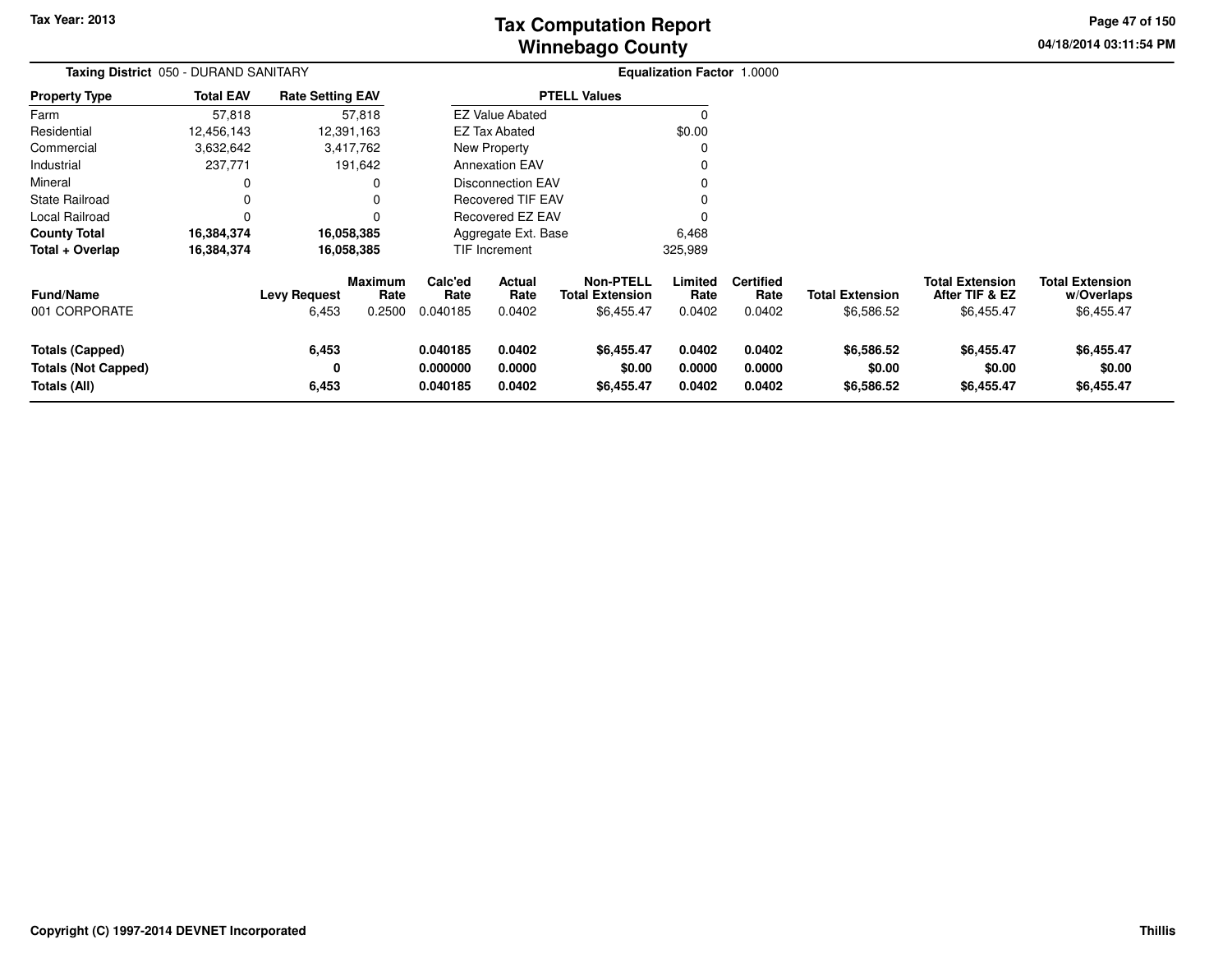### **Winnebago CountyTax Computation Report**

**04/18/2014 03:11:54 PM Page 48 of 150**

|                            |                  | Taxing District 051 - ROCK RIVER WATER REC |                        |                      |                          |                                            | <b>Equalization Factor 1.0000</b> |                          |                        |                                          |                                      |
|----------------------------|------------------|--------------------------------------------|------------------------|----------------------|--------------------------|--------------------------------------------|-----------------------------------|--------------------------|------------------------|------------------------------------------|--------------------------------------|
| <b>Property Type</b>       | <b>Total EAV</b> | <b>Rate Setting EAV</b>                    |                        |                      |                          | <b>PTELL Values</b>                        |                                   |                          |                        |                                          |                                      |
| Farm                       | 2,773,421        |                                            | 2,741,068              |                      | <b>EZ Value Abated</b>   |                                            | 9,872,984                         |                          |                        |                                          |                                      |
| Residential                | 1,767,508,966    | 1,761,541,462                              |                        |                      | <b>EZ Tax Abated</b>     |                                            | \$18,324.26                       |                          |                        |                                          |                                      |
| Commercial                 | 604,566,667      |                                            | 580,360,655            |                      | New Property             |                                            | 9,778,305                         |                          |                        |                                          |                                      |
| Industrial                 | 224,855,692      |                                            | 207,033,338            |                      | <b>Annexation EAV</b>    |                                            | 2,268,338                         |                          |                        |                                          |                                      |
| Mineral                    | $\Omega$         |                                            | 0                      |                      | <b>Disconnection EAV</b> |                                            | 0                                 |                          |                        |                                          |                                      |
| <b>State Railroad</b>      | 3,529,524        |                                            | 3,529,524              |                      | <b>Recovered TIF EAV</b> |                                            | 0                                 |                          |                        |                                          |                                      |
| <b>Local Railroad</b>      | 119,811          |                                            | 119,811                |                      | Recovered EZ EAV         |                                            | 2,267,569                         |                          |                        |                                          |                                      |
| <b>County Total</b>        | 2,603,354,081    | 2,555,325,858                              |                        | Aggregate Ext. Base  |                          |                                            | 4,635,597                         |                          |                        |                                          |                                      |
| Total + Overlap            | 2,603,354,081    | 2,555,325,858                              |                        | <b>TIF Increment</b> |                          |                                            | 38,155,239                        |                          |                        |                                          |                                      |
| <b>Fund/Name</b>           |                  | <b>Levy Request</b>                        | <b>Maximum</b><br>Rate | Calc'ed<br>Rate      | <b>Actual</b><br>Rate    | <b>Non-PTELL</b><br><b>Total Extension</b> | Limited<br>Rate                   | <b>Certified</b><br>Rate | <b>Total Extension</b> | <b>Total Extension</b><br>After TIF & EZ | <b>Total Extension</b><br>w/Overlaps |
| 001 CORPORATE              |                  | 2,997,300                                  | 0.1660                 | 0.117296             | 0.1173                   | \$2,997,397.23                             | 0.1120                            | 0.1120                   | \$2,915,756.57         | \$2,861,964.96                           | \$2,861,964.96                       |
| 003 BONDS & INT 2007       |                  | <sup>0</sup>                               | 0.0000                 | 0.000000             | 0.0000                   | \$0.00                                     | 0.0000                            | 0.0000                   | \$0.00                 | \$0.00                                   | \$0.00                               |
| 003A BONDS & INT 2008      |                  | <sup>0</sup>                               | 0.0000                 | 0.000000             | 0.0000                   | \$0.00                                     | 0.0000                            | 0.0000                   | \$0.00                 | \$0.00                                   | \$0.00                               |
| 003B BONDS & INT 2009      |                  | <sup>0</sup>                               | 0.0000                 | 0.000000             | 0.0000                   | \$0.00                                     | 0.0000                            | 0.0000                   | \$0.00                 | \$0.00                                   | \$0.00                               |
| 003C BONDS & INT 2010      |                  | 0                                          | 0.0000                 | 0.000000             | 0.0000                   | \$0.00                                     | 0.0000                            | 0.0000                   | \$0.00                 | \$0.00                                   | \$0.00                               |
| 003D BONDS & INT 2013      |                  | 0                                          | 0.0000                 | 0.000000             | 0.0000                   | \$0.00                                     | 0.0000                            | 0.0000                   | \$0.00                 | \$0.00                                   | \$0.00                               |
| 045 PUBLIC BENEFIT         |                  | 1,100,000                                  | 0.0500                 | 0.043047             | 0.0431                   | \$1,101,345.44                             | 0.0413                            | 0.0413                   | \$1,075,185.24         | \$1,055,349.58                           | \$1,055,349.58                       |
| 073 CHLORINATION OF SEWAGE |                  | 860,000                                    | 0.0500                 | 0.033655             | 0.0337                   | \$861,144.81                               | 0.0323                            | 0.0323                   | \$840,883.37           | \$825,370.25                             | \$825,370.25                         |
| <b>Totals (Capped)</b>     |                  | 4,957,300                                  |                        | 0.193998             | 0.1941                   | \$4,959,887.48                             | 0.1856                            | 0.1856                   | \$4,831,825.18         | \$4,742,684.79                           | \$4,742,684.79                       |
| <b>Totals (Not Capped)</b> |                  | 0                                          |                        | 0.000000             | 0.0000                   | \$0.00                                     | 0.0000                            | 0.0000                   | \$0.00                 | \$0.00                                   | \$0.00                               |
| Totals (All)               |                  | 4,957,300                                  |                        | 0.193998             | 0.1941                   | \$4,959,887.48                             | 0.1856                            | 0.1856                   | \$4,831,825.18         | \$4,742,684.79                           | \$4,742,684.79                       |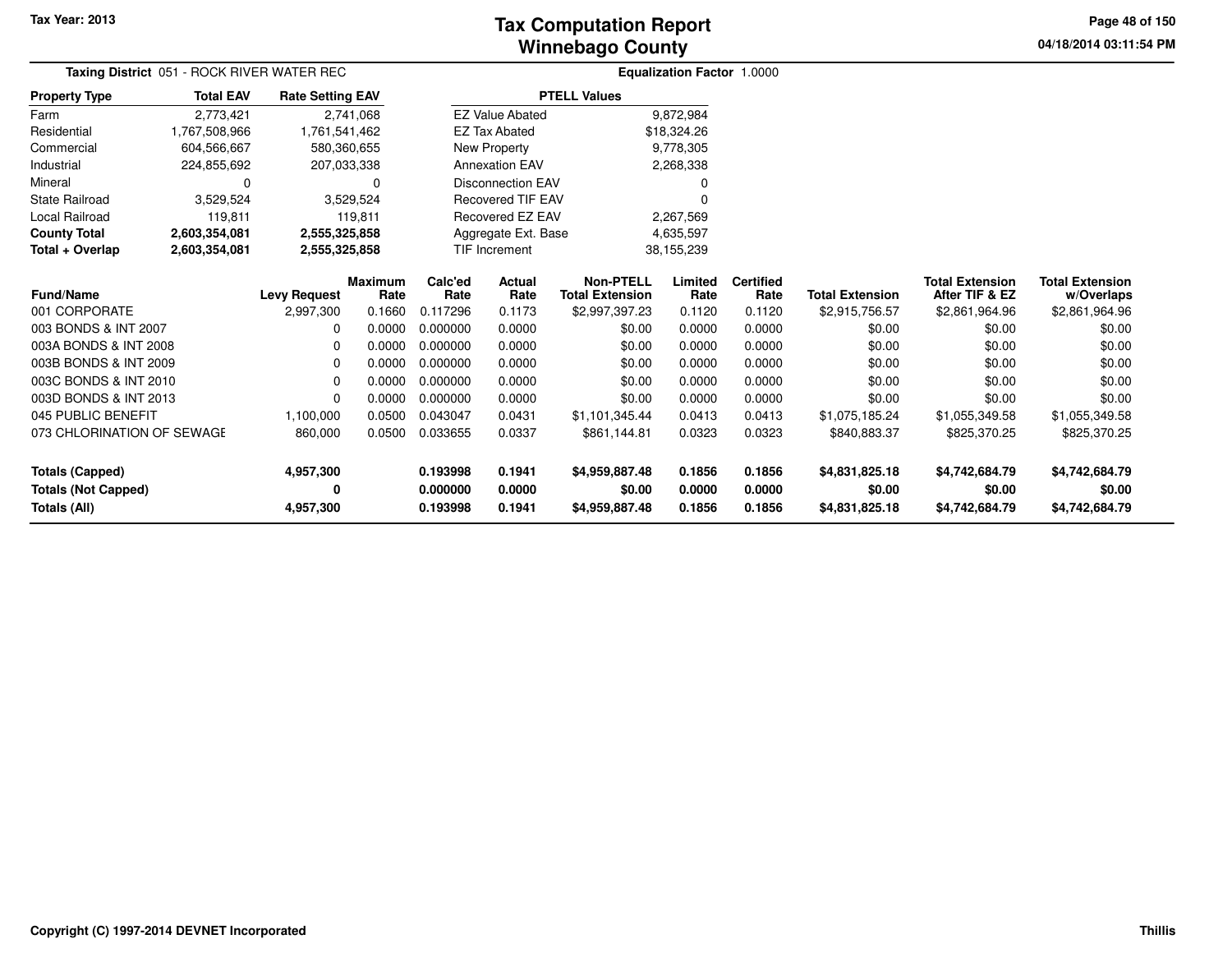**04/18/2014 03:11:54 PMPage 49 of 150**

> **w/Overlaps**\$75,986.30

| <b>Taxing District</b> 052 - PRESTON & CENTRAL TIF |                  |                          |                                  | <b>Equalization Factor 1.0000</b> |                          |                                                      |                           |                                    |                                  |                                                         |                                                     |
|----------------------------------------------------|------------------|--------------------------|----------------------------------|-----------------------------------|--------------------------|------------------------------------------------------|---------------------------|------------------------------------|----------------------------------|---------------------------------------------------------|-----------------------------------------------------|
| Property Type                                      | <b>Total EAV</b> | <b>TIF Base EAV</b>      |                                  | <b>PTELL Values</b>               |                          |                                                      |                           |                                    |                                  |                                                         |                                                     |
| Farm                                               | 0                |                          |                                  |                                   | <b>EZ Value Abated</b>   |                                                      |                           |                                    |                                  |                                                         |                                                     |
| Residential                                        | 3,767            |                          | 3,664                            |                                   | EZ Tax Abated            |                                                      | \$0.00                    |                                    |                                  |                                                         |                                                     |
| Commercial                                         | 56,301           |                          | 56,301                           |                                   | New Property             |                                                      |                           |                                    |                                  |                                                         |                                                     |
| Industrial                                         | 2,119,644        |                          | 1,577,077                        |                                   | <b>Annexation EAV</b>    |                                                      |                           |                                    |                                  |                                                         |                                                     |
| Mineral                                            |                  |                          |                                  |                                   | <b>Disconnection EAV</b> |                                                      |                           |                                    |                                  |                                                         |                                                     |
| State Railroad                                     |                  |                          |                                  |                                   | <b>Recovered TIF EAV</b> |                                                      |                           |                                    |                                  |                                                         |                                                     |
| Local Railroad                                     |                  |                          |                                  |                                   | Recovered EZ EAV         |                                                      |                           |                                    |                                  |                                                         |                                                     |
| County Total                                       | 2,179,712        |                          | 1,637,042                        |                                   | Aggregate Ext. Base      |                                                      |                           |                                    |                                  |                                                         |                                                     |
| Total + Overlap                                    | 2,179,712        |                          | 1,637,042                        |                                   | TIF Increment            |                                                      | 542,670                   |                                    |                                  |                                                         |                                                     |
| Fund/Name<br>001 CORPORATE                         |                  | <b>Levy Request</b><br>0 | <b>Maximum</b><br>Rate<br>0.0025 | Calc'ed<br>Rate<br>0.000000       | Actual<br>Rate<br>0.0000 | <b>Non-PTELL</b><br><b>Total Extension</b><br>\$0.00 | Limited<br>Rate<br>0.0000 | <b>Certified</b><br>Rate<br>0.0000 | <b>Total Extension</b><br>\$0.00 | <b>Total Extension</b><br>After TIF & EZ<br>\$75,986.30 | <b>Total Extension</b><br>w/Overlaps<br>\$75,986.30 |
| <b>Totals (Capped)</b>                             |                  | 0                        |                                  | 0.000000                          | 0.0000                   | \$0.00                                               | 0.0000                    | 0.0000                             | \$0.00                           | \$0.00                                                  | \$0.00                                              |
| <b>Totals (Not Capped)</b>                         |                  | 0                        |                                  | 0.000000                          | 0.0000                   | \$0.00                                               | 0.0000                    | 0.0000                             | \$0.00                           | \$75,986.30                                             | \$75,986.30                                         |
| Totals (All)                                       |                  | 0                        |                                  | 0.000000                          | 0.0000                   | \$0.00                                               | 0.0000                    | 0.0000                             | \$0.00                           | \$75,986.30                                             | \$75,986.30                                         |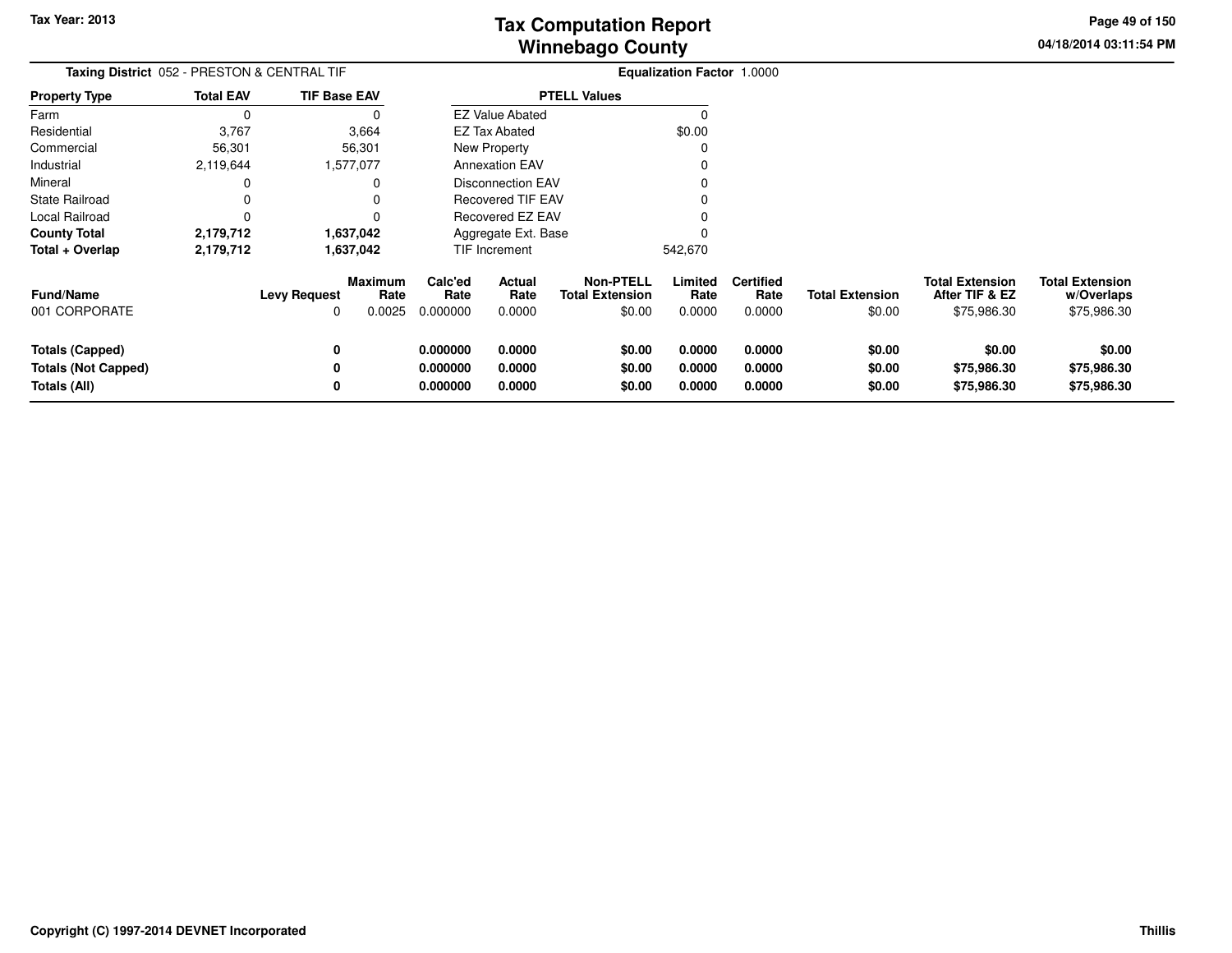**04/18/2014 03:11:54 PM Page 50 of 150**

| Taxing District 053 - SEWARD SANITARY |                  |                              |                                  |                             |                          |                                                          | <b>Equalization Factor 1.0000</b> |                                    |                                      |                                                        |                                                    |
|---------------------------------------|------------------|------------------------------|----------------------------------|-----------------------------|--------------------------|----------------------------------------------------------|-----------------------------------|------------------------------------|--------------------------------------|--------------------------------------------------------|----------------------------------------------------|
| <b>Property Type</b>                  | <b>Total EAV</b> | <b>Rate Setting EAV</b>      |                                  |                             |                          | <b>PTELL Values</b>                                      |                                   |                                    |                                      |                                                        |                                                    |
| Farm                                  | 134,277          |                              | 134,277                          |                             | <b>EZ Value Abated</b>   |                                                          |                                   |                                    |                                      |                                                        |                                                    |
| Residential                           | 2,143,794        |                              | 2,143,794                        |                             | EZ Tax Abated            |                                                          | \$0.00                            |                                    |                                      |                                                        |                                                    |
| Commercial                            | 828,649,         |                              | 1,828,649                        |                             | New Property             |                                                          |                                   |                                    |                                      |                                                        |                                                    |
| Industrial                            | 183,357          |                              | 183,357                          |                             | <b>Annexation EAV</b>    |                                                          |                                   |                                    |                                      |                                                        |                                                    |
| Mineral                               | $\Omega$         |                              | O                                |                             | <b>Disconnection EAV</b> |                                                          |                                   |                                    |                                      |                                                        |                                                    |
| <b>State Railroad</b>                 | 44,579           |                              | 44,579                           | <b>Recovered TIF EAV</b>    |                          |                                                          |                                   |                                    |                                      |                                                        |                                                    |
| Local Railroad                        | 466              |                              | 466                              |                             | Recovered EZ EAV         |                                                          |                                   |                                    |                                      |                                                        |                                                    |
| <b>County Total</b>                   | 4,335,122        |                              | 4,335,122                        |                             | Aggregate Ext. Base      |                                                          | 3,902                             |                                    |                                      |                                                        |                                                    |
| Total + Overlap                       | 4,335,122        | 4,335,122                    |                                  |                             | <b>TIF Increment</b>     |                                                          | 0                                 |                                    |                                      |                                                        |                                                    |
| <b>Fund/Name</b><br>001 CORPORATE     |                  | <b>Levy Request</b><br>3,900 | <b>Maximum</b><br>Rate<br>0.2500 | Calc'ed<br>Rate<br>0.089963 | Actual<br>Rate<br>0.0900 | <b>Non-PTELL</b><br><b>Total Extension</b><br>\$3,901.61 | Limited<br>Rate<br>0.0900         | <b>Certified</b><br>Rate<br>0.0900 | <b>Total Extension</b><br>\$3,901.61 | <b>Total Extension</b><br>After TIF & EZ<br>\$3,901.61 | <b>Total Extension</b><br>w/Overlaps<br>\$3,901.61 |
|                                       |                  |                              |                                  |                             |                          |                                                          |                                   |                                    |                                      |                                                        |                                                    |
| Totals (Capped)                       |                  | 3,900                        |                                  | 0.089963                    | 0.0900                   | \$3,901.61                                               | 0.0900                            | 0.0900                             | \$3,901.61                           | \$3,901.61                                             | \$3,901.61                                         |
| <b>Totals (Not Capped)</b>            |                  | 0                            |                                  | 0.000000                    | 0.0000                   | \$0.00                                                   | 0.0000                            | 0.0000                             | \$0.00                               | \$0.00                                                 | \$0.00                                             |
| Totals (All)                          |                  | 3,900                        |                                  | 0.089963                    | 0.0900                   | \$3,901.61                                               | 0.0900                            | 0.0900                             | \$3,901.61                           | \$3,901.61                                             | \$3,901.61                                         |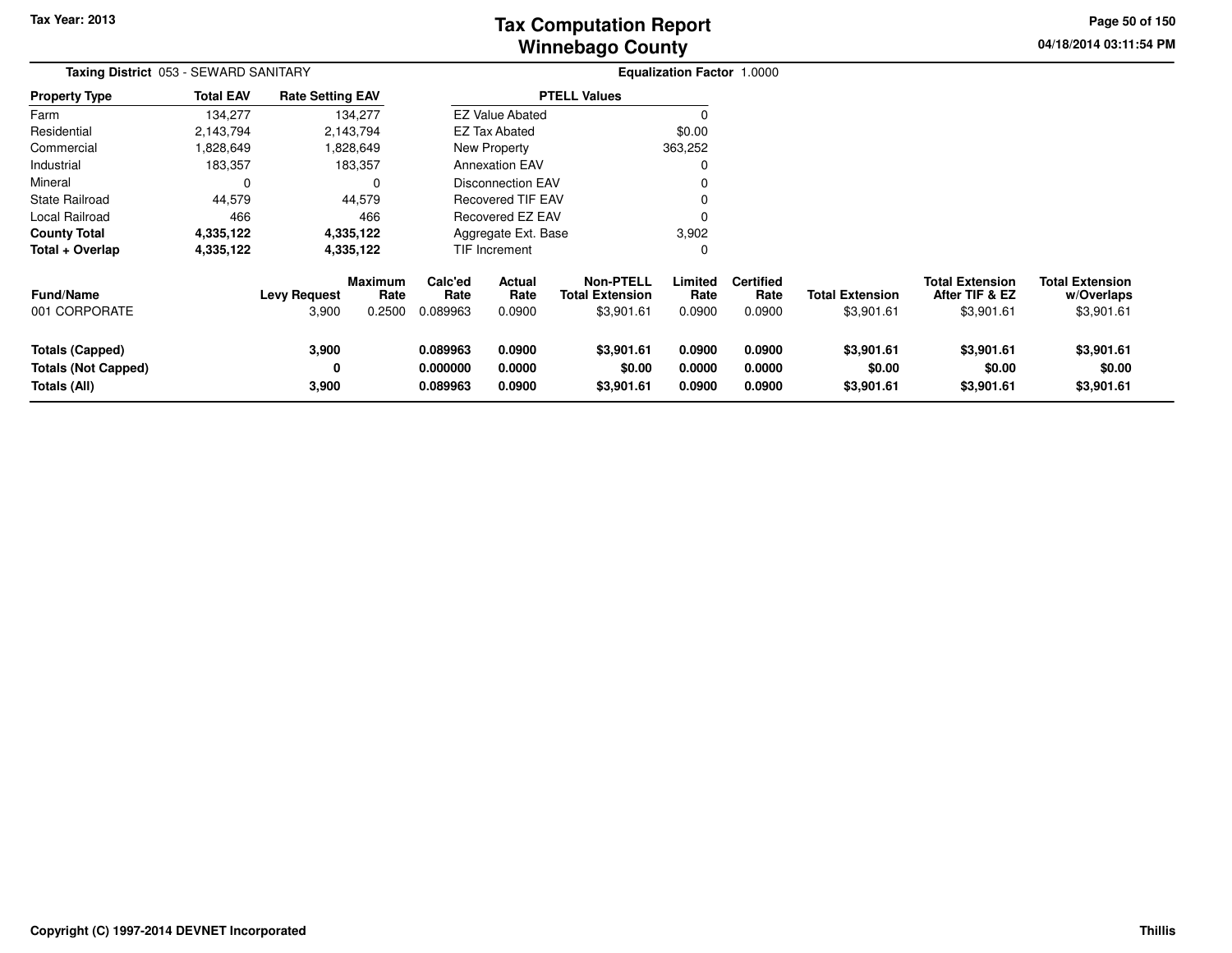### **Winnebago CountyTax Computation Report**

**04/18/2014 03:11:54 PM Page 51 of 150**

| Taxing District 054 - CHERRY VALLEY LIBRARY   |                  |                         |                        | Equalization Factor 1.0000 |                                |                                            |                  |                          |                                |                                          |                                      |
|-----------------------------------------------|------------------|-------------------------|------------------------|----------------------------|--------------------------------|--------------------------------------------|------------------|--------------------------|--------------------------------|------------------------------------------|--------------------------------------|
| <b>Property Type</b>                          | <b>Total EAV</b> | <b>Rate Setting EAV</b> |                        |                            |                                | <b>PTELL Values</b>                        |                  |                          | <b>Overlapping County</b>      | <b>Overlap EAV</b>                       |                                      |
| Farm                                          | 5,177,897        |                         | 5,149,652              |                            | <b>EZ Value Abated</b>         |                                            | $\Omega$         | <b>Boone County</b>      |                                | 9,876,799                                |                                      |
| Residential                                   | 198,026,006      | 198,012,642             |                        |                            | <b>EZ Tax Abated</b>           |                                            | \$0.00           | <b>Total</b>             |                                | 9,876,799                                |                                      |
| Commercial                                    | 44,134,098       |                         | 44,125,714             |                            | New Property                   |                                            | 438,430          |                          | * denotes use of estimated EAV |                                          |                                      |
| Industrial                                    | 3,672,429        |                         | 3,672,429              |                            | <b>Annexation EAV</b>          |                                            |                  |                          |                                |                                          |                                      |
| Mineral                                       | 0                |                         |                        |                            | <b>Disconnection EAV</b>       |                                            |                  |                          |                                |                                          |                                      |
| <b>State Railroad</b>                         | 696,730          |                         | 696,730                |                            | <b>Recovered TIF EAV</b>       |                                            |                  |                          |                                |                                          |                                      |
| Local Railroad                                | 0                |                         | 0                      |                            | Recovered EZ EAV               |                                            |                  |                          |                                |                                          |                                      |
| <b>County Total</b>                           | 251,707,160      | 251,657,167             |                        |                            | Aggregate Ext. Base<br>981,057 |                                            |                  |                          |                                |                                          |                                      |
| Total + Overlap<br>261,583,959<br>261,533,966 |                  |                         |                        |                            | TIF Increment                  |                                            | 49,993           |                          |                                |                                          |                                      |
| <b>Fund/Name</b>                              |                  | <b>Levy Request</b>     | <b>Maximum</b><br>Rate | Calc'ed<br>Rate            | <b>Actual</b><br>Rate          | <b>Non-PTELL</b><br><b>Total Extension</b> | Limited<br>Rate  | <b>Certified</b><br>Rate | <b>Total Extension</b>         | <b>Total Extension</b><br>After TIF & EZ | <b>Total Extension</b><br>w/Overlaps |
| 001 CORPORATE                                 |                  | 809,963                 | 0.6000                 | 0.309697                   | 0.3097                         | \$779,382.25                               | 0.3097           | 0.3097                   | \$779,537.07                   | \$779,382.25                             | \$809,970.69                         |
| 004 BUILDINGS, EQUIPMENT & N                  |                  | 50,155                  | 0.0200                 | 0.019177                   | 0.0192                         | \$48,318.18                                | 0.0200           | 0.0200                   | \$50,341.43                    | \$50,331.43                              | \$52,306.79                          |
| 005 I. M. R. F.                               |                  | 56,180                  | 0.0000                 | 0.021481                   | 0.0215                         | \$54,106.29                                | 0.0215           | 0.0215                   | \$54,117.04                    | \$54,106.29                              | \$56,229.80                          |
| 027 AUDIT                                     |                  | 7,000                   | 0.0050                 | 0.002677                   | 0.0027                         | \$6,794.74                                 | 0.0027           | 0.0027                   | \$6,796.09                     | \$6,794.74                               | \$7,061.42                           |
| 031 WORKING CASH                              |                  | 0                       | 0.0500                 | 0.000000                   | 0.0000                         | \$0.00                                     | 0.0000           | 0.0000                   | \$0.00                         | \$0.00                                   | \$0.00                               |
| 035 TORT JUDGMENTS, LIABILIT                  |                  | 285                     | 0.0000                 | 0.000109                   | 0.0002                         | \$503.31                                   | 0.0002           | 0.0002                   | \$503.41                       | \$503.31                                 | \$523.07                             |
| 047 SOCIAL SECURITY                           |                  | 60,242                  | 0.0000                 | 0.023034                   | 0.0231                         | \$58,132.81                                | 0.0231           | 0.0231                   | \$58,144.35                    | \$58,132.81                              | \$60,414.35                          |
| 062 WORKERS COMPENSATION                      |                  | 285                     | 0.0000                 | 0.000109                   | 0.0002                         | \$503.31                                   | 0.0002           | 0.0002                   | \$503.41                       | \$503.31                                 | \$523.07                             |
| <b>Totals (Capped)</b>                        |                  | 984,110                 |                        | 0.376284                   | 0.3766                         | \$947,740.89                               | 0.3774           | 0.3774                   | \$949,942.80                   | \$949,754.14                             | \$987,029.19                         |
| <b>Totals (Not Capped)</b><br>Totals (All)    |                  | 0<br>984,110            |                        | 0.000000<br>0.376284       | 0.0000<br>0.3766               | \$0.00<br>\$947,740.89                     | 0.0000<br>0.3774 | 0.0000<br>0.3774         | \$0.00<br>\$949,942.80         | \$0.00<br>\$949,754.14                   | \$0.00<br>\$987,029.19               |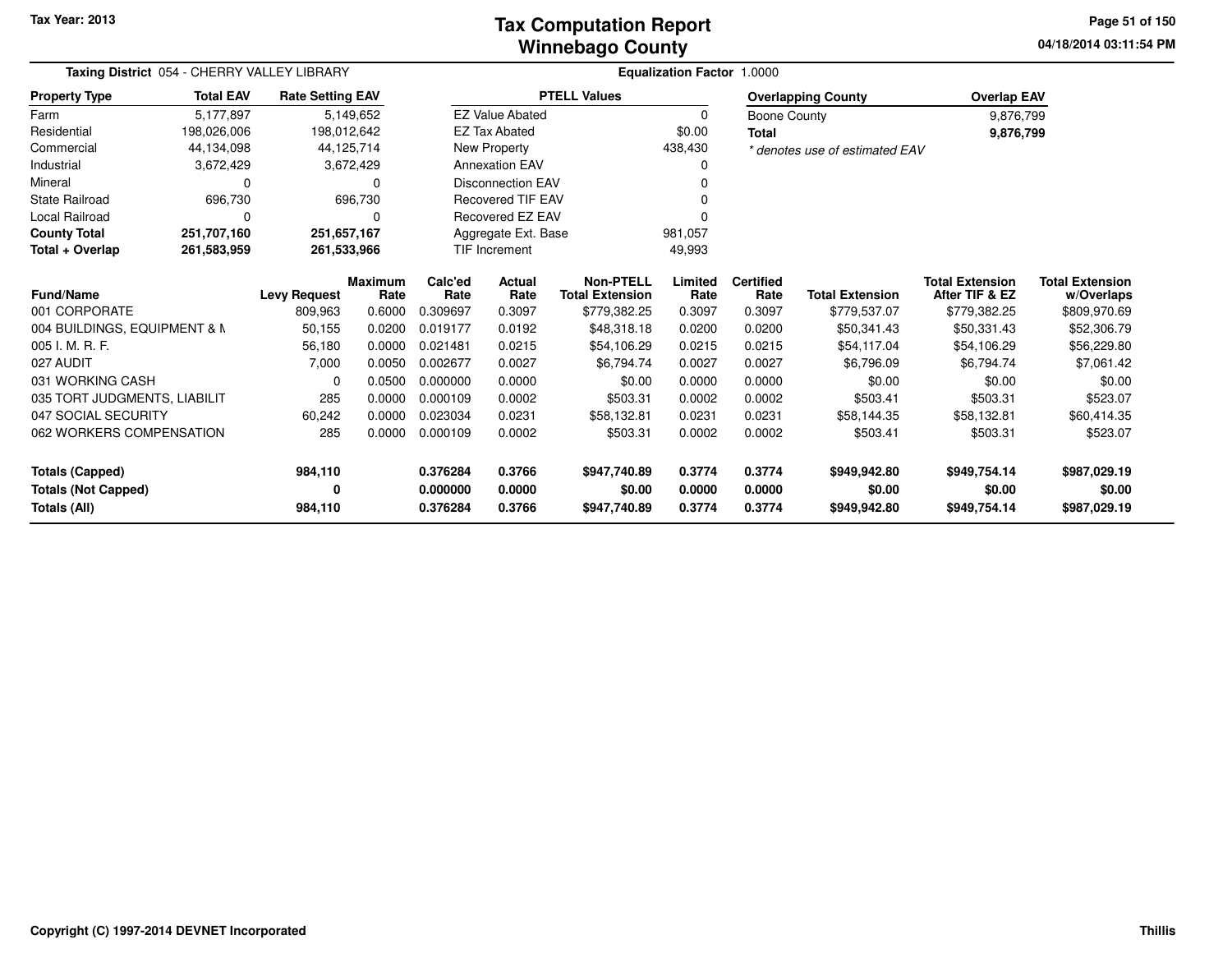### **Winnebago CountyTax Computation Report**

**04/18/2014 03:11:54 PM Page 52 of 150**

| Taxing District 055 - NORTH SUBURBAN LIBRARY |                                |                         |                        | Equalization Factor 1.0000 |                            |                                            |                  |                          |                                |                                          |                                      |
|----------------------------------------------|--------------------------------|-------------------------|------------------------|----------------------------|----------------------------|--------------------------------------------|------------------|--------------------------|--------------------------------|------------------------------------------|--------------------------------------|
| <b>Property Type</b>                         | <b>Total EAV</b>               | <b>Rate Setting EAV</b> |                        |                            |                            | <b>PTELL Values</b>                        |                  |                          | <b>Overlapping County</b>      | <b>Overlap EAV</b>                       |                                      |
| Farm                                         | 7,476,894                      |                         | 7,441,381              |                            | <b>EZ Value Abated</b>     |                                            | 0                | <b>Boone County</b>      |                                | 36,076,062                               |                                      |
| Residential                                  | 866,006,853                    | 865,794,608             |                        |                            | <b>EZ Tax Abated</b>       |                                            | \$0.00           | <b>Total</b>             |                                | 36,076,062                               |                                      |
| Commercial                                   | 169,093,070                    | 160,280,593             |                        |                            | New Property               |                                            | 4,542,802        |                          | * denotes use of estimated EAV |                                          |                                      |
| Industrial                                   | 77,671,024                     |                         | 75,306,291             |                            | <b>Annexation EAV</b><br>0 |                                            |                  |                          |                                |                                          |                                      |
| Mineral                                      | 0                              |                         |                        |                            | <b>Disconnection EAV</b>   |                                            | 1,515            |                          |                                |                                          |                                      |
| <b>State Railroad</b>                        | 674,786                        |                         | 674,786                |                            | <b>Recovered TIF EAV</b>   |                                            | 0                |                          |                                |                                          |                                      |
| <b>Local Railroad</b>                        | 0                              |                         |                        |                            | Recovered EZ EAV           |                                            |                  |                          |                                |                                          |                                      |
| <b>County Total</b>                          | 1,120,922,627                  | 1,109,497,659           |                        |                            | Aggregate Ext. Base        |                                            | 2,712,318        |                          |                                |                                          |                                      |
| Total + Overlap                              | 1,156,998,689<br>1,145,573,721 |                         |                        |                            | <b>TIF Increment</b>       |                                            | 11,424,968       |                          |                                |                                          |                                      |
| <b>Fund/Name</b>                             |                                | <b>Levy Request</b>     | <b>Maximum</b><br>Rate | Calc'ed<br>Rate            | Actual<br>Rate             | <b>Non-PTELL</b><br><b>Total Extension</b> | Limited<br>Rate  | <b>Certified</b><br>Rate | <b>Total Extension</b>         | <b>Total Extension</b><br>After TIF & EZ | <b>Total Extension</b><br>w/Overlaps |
| 001 CORPORATE                                |                                | 2,279,433               | 0.6000                 | 0.198977                   | 0.1990                     | \$2,207,900.34                             | 0.1975           | 0.1975                   | \$2,213,822.19                 | \$2,191,257.88                           | \$2,262,508.10                       |
| 003 BONDS & INT 2005                         |                                | 558,360                 | 0.0000                 | 0.048741                   | 0.0488                     | \$541,434.86                               | 0.0488           | 0.0488                   | \$547,010.24                   | \$541,434.86                             | \$559,039.98                         |
| 004 BUILDINGS, EQUIPMENT & N                 |                                | 250,670                 | 0.0200                 | 0.021882                   | 0.0200                     | \$221,899.53                               | 0.0200           | 0.0200                   | \$224,184.53                   | \$221,899.53                             | \$229,114.74                         |
| 005 I. M. R. F.                              |                                | 138,000                 | 0.0000                 | 0.012046                   | 0.0121                     | \$134,249.22                               | 0.0120           | 0.0120                   | \$134,510.72                   | \$133,139.72                             | \$137,468.85                         |
| 027 AUDIT                                    |                                | 8,400                   | 0.0050                 | 0.000733                   | 0.0008                     | \$8,875.98                                 | 0.0007           | 0.0007                   | \$7,846.46                     | \$7,766.48                               | \$8,019.02                           |
| 035 TORT JUDGMENTS, LIABILIT                 |                                | 24,000                  | 0.0000                 | 0.002095                   | 0.0021                     | \$23,299.45                                | 0.0021           | 0.0021                   | \$23,539.38                    | \$23,299.45                              | \$24,057.05                          |
| 047 SOCIAL SECURITY                          |                                | 94,000                  | 0.0000                 | 0.008206                   | 0.0083                     | \$92,088.31                                | 0.0082           | 0.0082                   | \$91,915.66                    | \$90,978.81                              | \$93,937.05                          |
| 209 RISK MANAGEMENT                          |                                | 15,000                  | 0.0000                 | 0.001309                   | 0.0014                     | \$15,532.97                                | 0.0013           | 0.0013                   | \$14,571.99                    | \$14,423.47                              | \$14,892.46                          |
| <b>Totals (Capped)</b>                       |                                | 2,809,503               |                        | 0.245248                   | 0.2437                     | \$2,703,845.80                             | 0.2418           | 0.2418                   | \$2,710,390.93                 | \$2,682,765.34                           | \$2,769,997.27                       |
| <b>Totals (Not Capped)</b><br>Totals (All)   |                                | 558,360<br>3,367,863    |                        | 0.048741<br>0.293989       | 0.0488<br>0.2925           | \$541,434.86<br>\$3,245,280.66             | 0.0488<br>0.2906 | 0.0488<br>0.2906         | \$547,010.24<br>\$3,257,401.17 | \$541,434.86<br>\$3,224,200.20           | \$559,039.98<br>\$3,329,037.25       |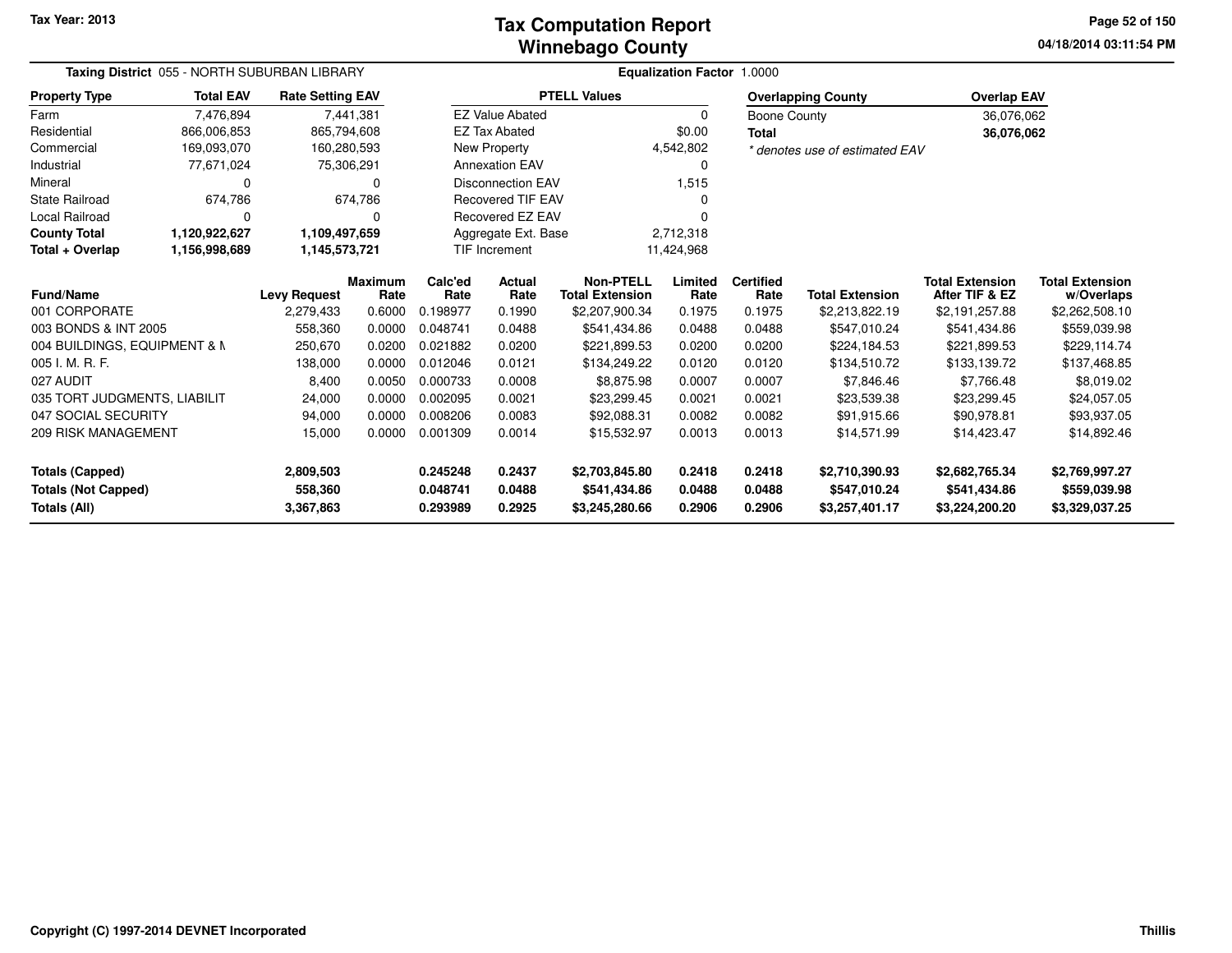### **Winnebago CountyTax Computation Report**

**04/18/2014 03:11:54 PM Page 53 of 150**

| Taxing District 056 - PECATONICA LIBRARY    |                  |                         |                        |                      | Equalization Factor 1.0000 |                                            |                 |                          |                                |                                          |                                      |
|---------------------------------------------|------------------|-------------------------|------------------------|----------------------|----------------------------|--------------------------------------------|-----------------|--------------------------|--------------------------------|------------------------------------------|--------------------------------------|
| <b>Property Type</b>                        | <b>Total EAV</b> | <b>Rate Setting EAV</b> |                        |                      |                            | <b>PTELL Values</b>                        |                 |                          | <b>Overlapping County</b>      | <b>Overlap EAV</b>                       |                                      |
| Farm                                        | 16,299,255       |                         | 16,299,255             |                      | <b>EZ Value Abated</b>     |                                            | $\mathbf 0$     |                          | <b>Stephenson County</b>       | 11,569,491                               |                                      |
| Residential                                 | 61,410,977       |                         | 61,410,977             |                      | <b>EZ Tax Abated</b>       |                                            | \$0.00          | Total                    |                                | 11,569,491                               |                                      |
| Commercial                                  | 4,742,803        |                         | 4,742,803              |                      | New Property               |                                            | 311,020         |                          | * denotes use of estimated EAV |                                          |                                      |
| Industrial                                  | 2,066,343        |                         | 2,066,343              |                      | <b>Annexation EAV</b>      |                                            | 0               |                          |                                |                                          |                                      |
| Mineral                                     |                  |                         |                        |                      | <b>Disconnection EAV</b>   |                                            |                 |                          |                                |                                          |                                      |
| <b>State Railroad</b>                       |                  |                         |                        |                      | Recovered TIF EAV          |                                            |                 |                          |                                |                                          |                                      |
| Local Railroad                              |                  |                         |                        |                      | Recovered EZ EAV           |                                            |                 |                          |                                |                                          |                                      |
| <b>County Total</b>                         | 84,519,378       |                         | 84,519,378             |                      | Aggregate Ext. Base        |                                            | 176,773         |                          |                                |                                          |                                      |
| Total + Overlap<br>96,088,869<br>96,088,869 |                  |                         |                        | <b>TIF Increment</b> |                            | 0                                          |                 |                          |                                |                                          |                                      |
| <b>Fund/Name</b>                            |                  | <b>Levy Request</b>     | <b>Maximum</b><br>Rate | Calc'ed<br>Rate      | Actual<br>Rate             | <b>Non-PTELL</b><br><b>Total Extension</b> | Limited<br>Rate | <b>Certified</b><br>Rate | <b>Total Extension</b>         | <b>Total Extension</b><br>After TIF & EZ | <b>Total Extension</b><br>w/Overlaps |
| 001 CORPORATE                               |                  | 157,825                 | 0.6000                 | 0.164249             | 0.1643                     | \$138,865.34                               | 0.1595          | 0.1595                   | \$134,808.41                   | \$134,808.41                             | \$153,261.75                         |
| 004 BUILDINGS, EQUIPMENT & N                |                  | 10,680                  | 0.0200                 | 0.011115             | 0.0112                     | \$9,466.17                                 | 0.0109          | 0.0109                   | \$9,212.61                     | \$9,212.61                               | \$10,473.69                          |
| 027 AUDIT                                   |                  | 3,939                   | 0.0050                 | 0.004099             | 0.0041                     | \$3,465.29                                 | 0.0040          | 0.0040                   | \$3,380.78                     | \$3,380.78                               | \$3,843.55                           |
| 035 TORT JUDGMENTS, LIABILIT                |                  | 4,768                   | 0.0000                 | 0.004962             | 0.0050                     | \$4,225.97                                 | 0.0049          | 0.0049                   | \$4,141.45                     | \$4,141.45                               | \$4,708.35                           |
| 047 SOCIAL SECURITY                         |                  | 8,399                   | 0.0000                 | 0.008741             | 0.0088                     | \$7,437.71                                 | 0.0086          | 0.0086                   | \$7,268.67                     | \$7,268.67                               | \$8,263.64                           |
| 109 PRIOR YEAR ADJUSTMENT                   |                  | $\Omega$                | 0.0000                 | $-0.000100$          | $-0.0001$                  | (\$84.52)                                  | $-0.0001$       | $-0.0001$                | (\$84.52)                      | (\$84.52)                                | (\$84.52)                            |
| <b>Totals (Capped)</b>                      |                  | 185,611                 |                        | 0.193166             | 0.1934                     | \$163,460.48                               | 0.1879          | 0.1879                   | \$158,811.92                   | \$158,811.92                             | \$180,550.98                         |
| <b>Totals (Not Capped)</b>                  |                  | 0                       |                        | $-0.000100$          | -0.0001                    | (\$84.52)                                  | $-0.0001$       | $-0.0001$                | (\$84.52)                      | (\$84.52)                                | (\$84.52)                            |
| Totals (All)                                |                  | 185,611                 |                        | 0.193066             | 0.1933                     | \$163,375.96                               | 0.1878          | 0.1878                   | \$158,727.40                   | \$158,727.40                             | \$180,466.46                         |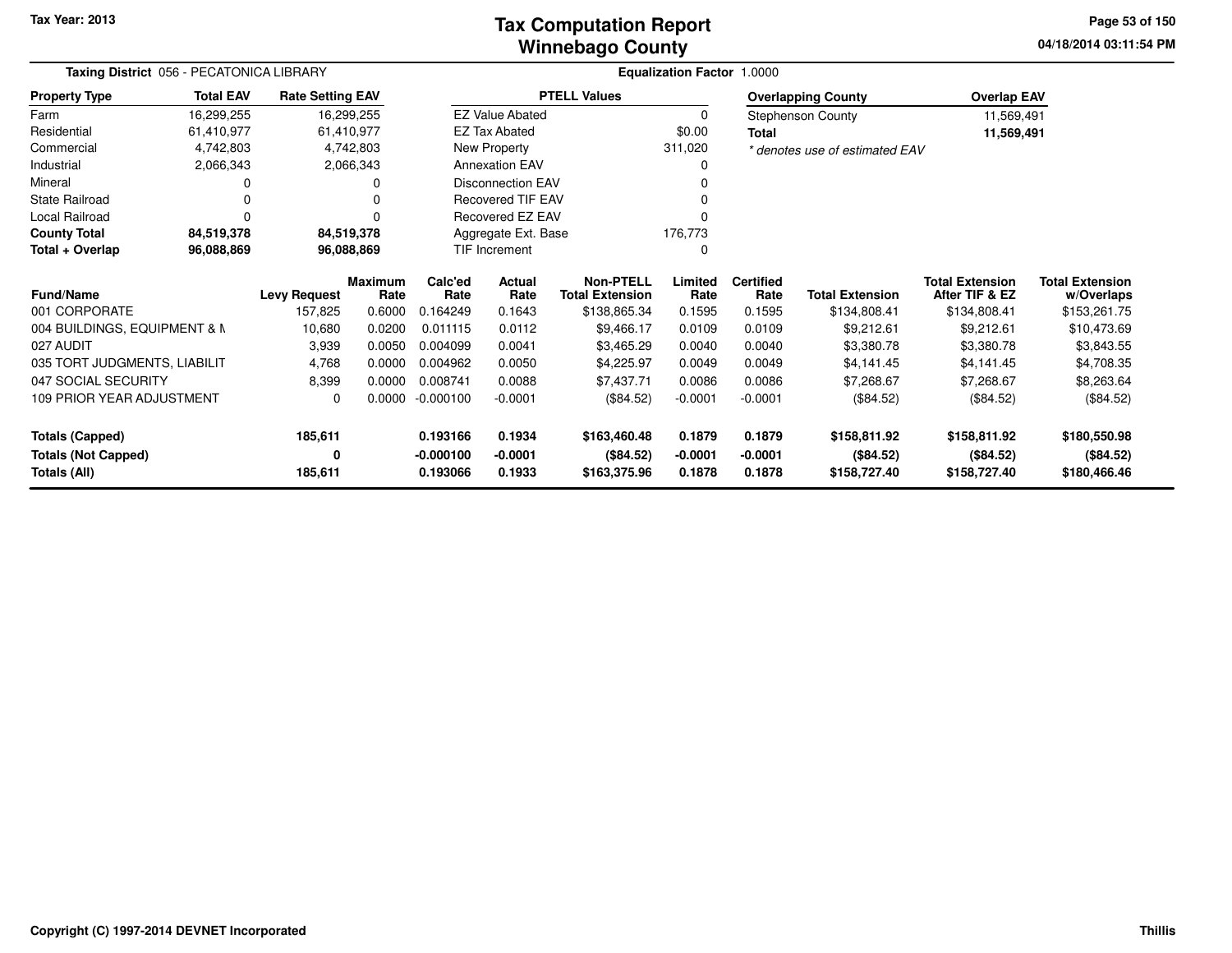**04/18/2014 03:11:54 PM Page 54 of 150**

| Taxing District 057 - TALCOTT FREE LIBRARY |                  |                         |                 | Equalization Factor 1.0000 |                            |                                            |                 |                          |                        |                                          |                                      |
|--------------------------------------------|------------------|-------------------------|-----------------|----------------------------|----------------------------|--------------------------------------------|-----------------|--------------------------|------------------------|------------------------------------------|--------------------------------------|
| <b>Property Type</b>                       | <b>Total EAV</b> | <b>Rate Setting EAV</b> |                 |                            |                            | <b>PTELL Values</b>                        |                 |                          |                        |                                          |                                      |
| Farm                                       | 7,412,257        |                         | 7,412,257       |                            | <b>EZ Value Abated</b>     |                                            | 0               |                          |                        |                                          |                                      |
| Residential                                | 156,174,791      | 156,169,201             |                 |                            | <b>EZ Tax Abated</b>       |                                            | \$0.00          |                          |                        |                                          |                                      |
| Commercial                                 | 13,721,405       |                         | 12,578,722      |                            | New Property               |                                            | 760,855         |                          |                        |                                          |                                      |
| Industrial                                 | 5,736,768        |                         | 3,570,146       |                            | <b>Annexation EAV</b>      |                                            |                 |                          |                        |                                          |                                      |
| Mineral                                    | 0                |                         | 0               |                            | <b>Disconnection EAV</b>   |                                            |                 |                          |                        |                                          |                                      |
| <b>State Railroad</b>                      | 255,243          |                         | 255,243         |                            | <b>Recovered TIF EAV</b>   |                                            |                 |                          |                        |                                          |                                      |
| Local Railroad                             | $\Omega$         |                         | 0               |                            | <b>Recovered EZ EAV</b>    |                                            |                 |                          |                        |                                          |                                      |
| <b>County Total</b>                        | 183,300,464      | 179,985,569             |                 |                            | Aggregate Ext. Base        |                                            | 372,199         |                          |                        |                                          |                                      |
| Total + Overlap                            | 183,300,464      | 179,985,569             |                 |                            | TIF Increment<br>3,314,895 |                                            |                 |                          |                        |                                          |                                      |
| Fund/Name                                  |                  | <b>Levy Request</b>     | Maximum<br>Rate | Calc'ed<br>Rate            | Actual<br>Rate             | <b>Non-PTELL</b><br><b>Total Extension</b> | Limited<br>Rate | <b>Certified</b><br>Rate | <b>Total Extension</b> | <b>Total Extension</b><br>After TIF & EZ | <b>Total Extension</b><br>w/Overlaps |
| 001 CORPORATE                              |                  | 289,550                 | 0.6000          | 0.160874                   | 0.1609                     | \$289,596.78                               | 0.1609          | 0.1609                   | \$294,930.45           | \$289,596.78                             | \$289,596.78                         |
| 004 BUILDINGS, EQUIPMENT & N               |                  | 38,000                  | 0.0200          | 0.021113                   | 0.0200                     | \$35,997.11                                | 0.0193          | 0.0193                   | \$35,376.99            | \$34,737.21                              | \$34,737.21                          |
| 005 I. M. R. F.                            |                  | 23,600                  | 0.0000          | 0.013112                   | 0.0132                     | \$23,758.10                                | 0.0132          | 0.0132                   | \$24,195.66            | \$23,758.10                              | \$23,758.10                          |
| 027 AUDIT                                  |                  | 6,050                   | 0.0050          | 0.003361                   | 0.0034                     | \$6,119.51                                 | 0.0034          | 0.0034                   | \$6,232.22             | \$6,119.51                               | \$6,119.51                           |
| 035 TORT JUDGMENTS, LIABILIT               |                  | 8,700                   | 0.0000          | 0.004834                   | 0.0049                     | \$8,819.29                                 | 0.0049          | 0.0049                   | \$8,981.72             | \$8,819.29                               | \$8,819.29                           |
| 047 SOCIAL SECURITY                        |                  | 17,000                  | 0.0000          | 0.009445                   | 0.0095                     | \$17,098.63                                | 0.0095          | 0.0095                   | \$17,413.54            | \$17,098.63                              | \$17,098.63                          |
| <b>Totals (Capped)</b>                     |                  | 382,900                 |                 | 0.212739                   | 0.2119                     | \$381,389.42                               | 0.2112          | 0.2112                   | \$387,130.58           | \$380,129.52                             | \$380,129.52                         |
| <b>Totals (Not Capped)</b>                 |                  |                         |                 | 0.000000                   | 0.0000                     | \$0.00                                     | 0.0000          | 0.0000                   | \$0.00                 | \$0.00                                   | \$0.00                               |
| Totals (All)                               |                  | 382,900                 |                 | 0.212739                   | 0.2119                     | \$381,389.42                               | 0.2112          | 0.2112                   | \$387,130.58           | \$380,129.52                             | \$380,129.52                         |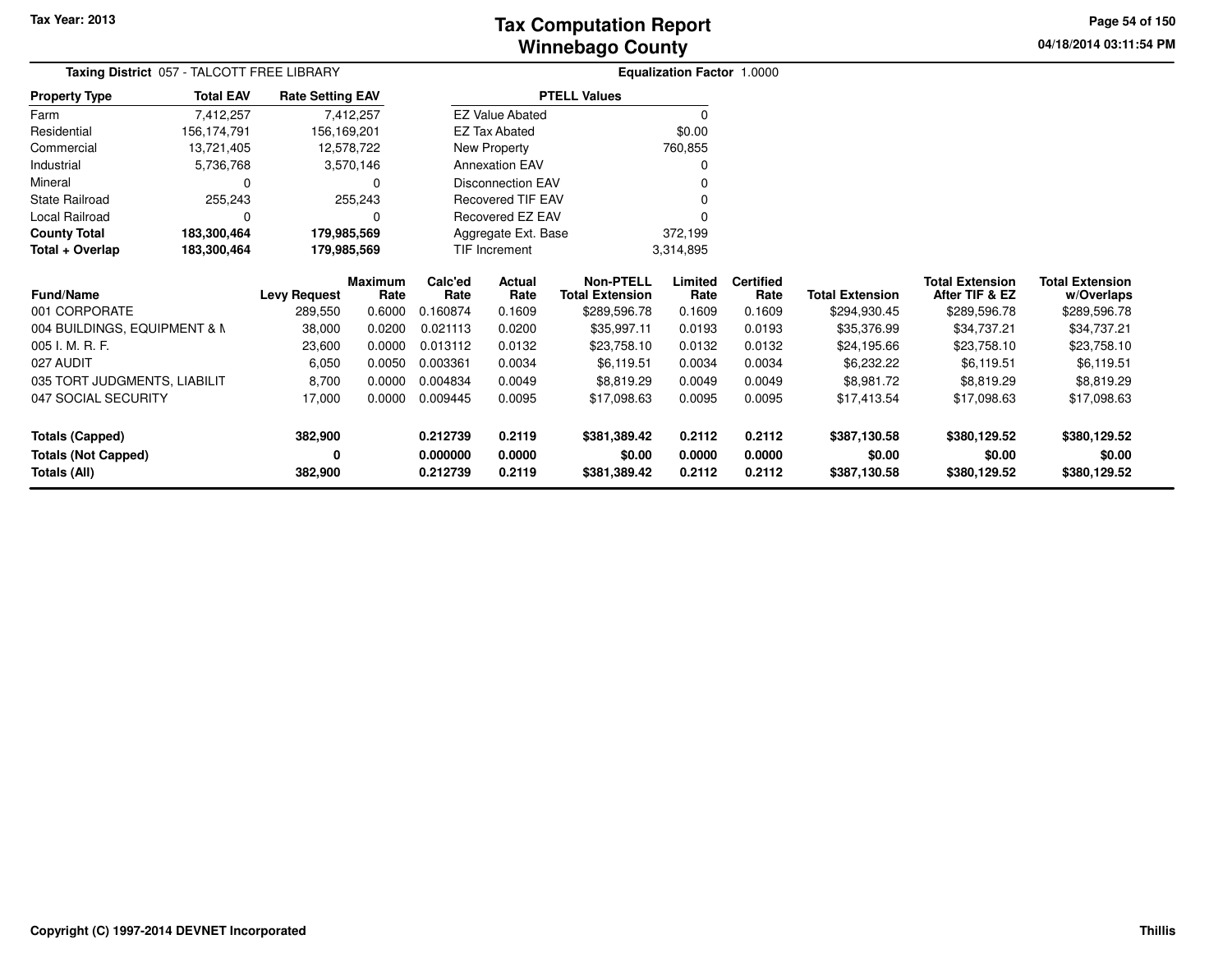# **Winnebago CountyTax Computation Report**

**04/18/2014 03:11:54 PM Page 55 of 150**

| Taxing District 058 - WINNEBAGO LIBRARY |                  |                         |                        |                 |                          |                                     | <b>Equalization Factor 1.0000</b> |                          |                        |                                          |                                      |
|-----------------------------------------|------------------|-------------------------|------------------------|-----------------|--------------------------|-------------------------------------|-----------------------------------|--------------------------|------------------------|------------------------------------------|--------------------------------------|
| <b>Property Type</b>                    | <b>Total EAV</b> | <b>Rate Setting EAV</b> |                        |                 |                          | <b>PTELL Values</b>                 |                                   |                          |                        |                                          |                                      |
| Farm                                    | 24,689,383       |                         | 24,689,383             |                 | <b>EZ Value Abated</b>   |                                     | $\Omega$                          |                          |                        |                                          |                                      |
| Residential                             | 102,585,663      | 102,585,663             |                        |                 | <b>EZ Tax Abated</b>     |                                     | \$0.00                            |                          |                        |                                          |                                      |
| Commercial                              | 10,387,868       |                         | 10,387,868             |                 | New Property             |                                     | 872,114                           |                          |                        |                                          |                                      |
| Industrial                              | 2,960,748        |                         | 2,960,748              |                 | <b>Annexation EAV</b>    |                                     | 0                                 |                          |                        |                                          |                                      |
| Mineral                                 |                  |                         |                        |                 | Disconnection EAV        |                                     |                                   |                          |                        |                                          |                                      |
| State Railroad                          |                  |                         |                        |                 | <b>Recovered TIF EAV</b> |                                     |                                   |                          |                        |                                          |                                      |
| Local Railroad                          | 539,853          |                         | 539,853                |                 | Recovered EZ EAV         |                                     |                                   |                          |                        |                                          |                                      |
| <b>County Total</b>                     | 141, 163, 515    | 141, 163, 515           |                        |                 | Aggregate Ext. Base      |                                     | 285,962                           |                          |                        |                                          |                                      |
| Total + Overlap                         | 141, 163, 515    | 141, 163, 515           |                        |                 | <b>TIF Increment</b>     |                                     | 0                                 |                          |                        |                                          |                                      |
| <b>Fund/Name</b>                        |                  | <b>Levy Request</b>     | <b>Maximum</b><br>Rate | Calc'ed<br>Rate | <b>Actual</b><br>Rate    | Non-PTELL<br><b>Total Extension</b> | Limited<br>Rate                   | <b>Certified</b><br>Rate | <b>Total Extension</b> | <b>Total Extension</b><br>After TIF & EZ | <b>Total Extension</b><br>w/Overlaps |
| 001 CORPORATE                           |                  | 224,674                 | 0.6000                 | 0.159159        | 0.1592                   | \$224,732.32                        | 0.1592                            | 0.1592                   | \$224,732.32           | \$224,732.32                             | \$224,732.32                         |
| 004 BUILDINGS, EQUIPMENT & N            |                  | 28,376                  | 0.0200                 | 0.020102        | 0.0200                   | \$28,232.70                         | 0.0200                            | 0.0200                   | \$28,232.70            | \$28,232.70                              | \$28,232.70                          |
| 005 I. M. R. F.                         |                  | 12,635                  | 0.0000                 | 0.008951        | 0.0090                   | \$12,704.72                         | 0.0090                            | 0.0090                   | \$12,704.72            | \$12,704.72                              | \$12,704.72                          |
| 027 AUDIT                               |                  | 1,743                   | 0.0050                 | 0.001235        | 0.0013                   | \$1,835.13                          | 0.0013                            | 0.0013                   | \$1,835.13             | \$1,835.13                               | \$1,835.13                           |
| 035 TORT JUDGMENTS, LIABILIT            |                  | 7,116                   | 0.0000                 | 0.005041        | 0.0051                   | \$7,199.34                          | 0.0051                            | 0.0051                   | \$7,199.34             | \$7,199.34                               | \$7,199.34                           |
| 047 SOCIAL SECURITY                     |                  | 10,747                  | 0.0000                 | 0.007613        | 0.0077                   | \$10,869.59                         | 0.0077                            | 0.0077                   | \$10,869.59            | \$10,869.59                              | \$10,869.59                          |
| <b>Totals (Capped)</b>                  |                  | 285,291                 |                        | 0.202101        | 0.2023                   | \$285,573.80                        | 0.2023                            | 0.2023                   | \$285,573.80           | \$285,573.80                             | \$285,573.80                         |
| <b>Totals (Not Capped)</b>              |                  | 0                       |                        | 0.000000        | 0.0000                   | \$0.00                              | 0.0000                            | 0.0000                   | \$0.00                 | \$0.00                                   | \$0.00                               |
| Totals (All)                            |                  | 285,291                 |                        | 0.202101        | 0.2023                   | \$285,573.80                        | 0.2023                            | 0.2023                   | \$285,573.80           | \$285,573.80                             | \$285,573.80                         |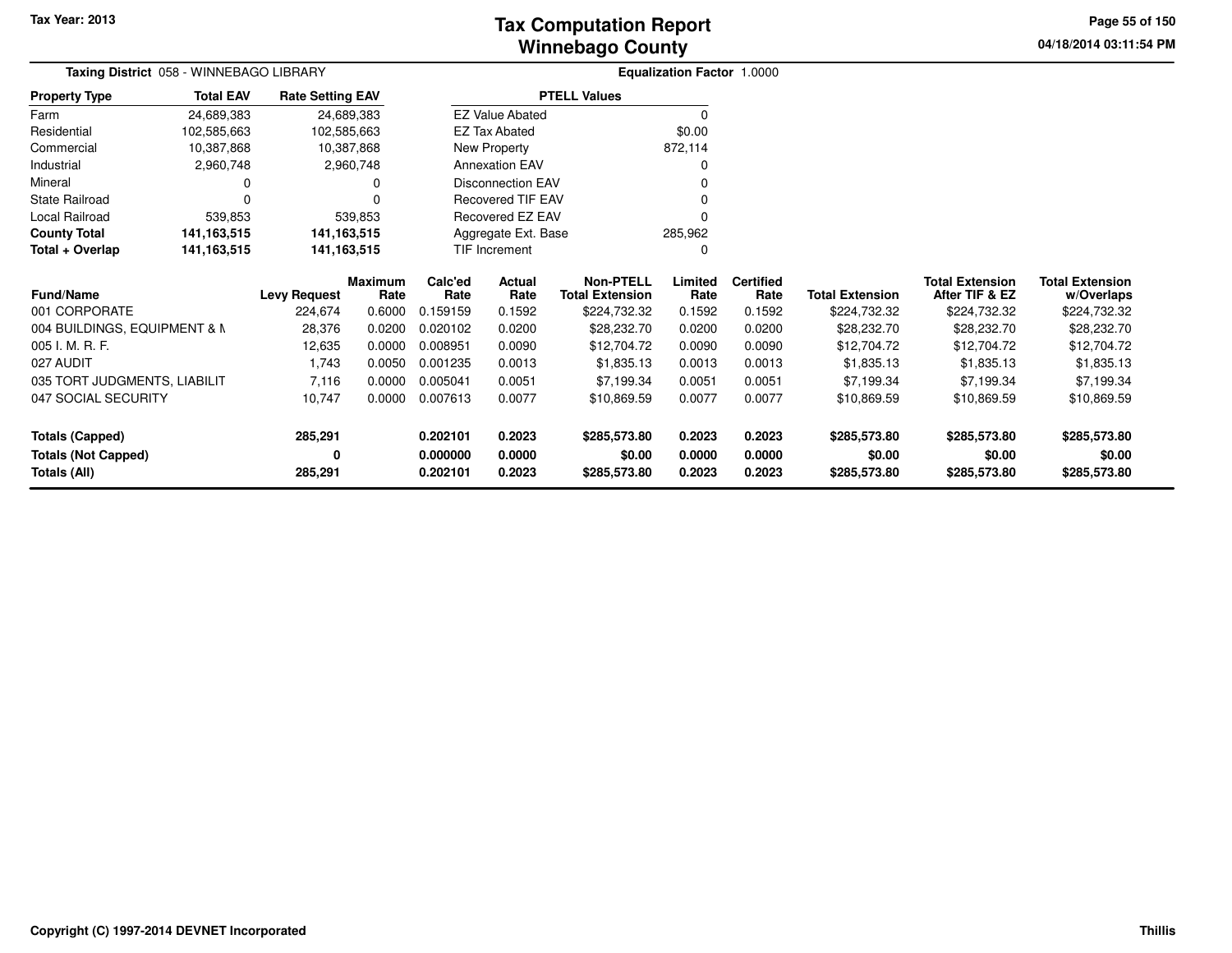### **Winnebago CountyTax Computation Report**

**04/18/2014 03:11:54 PM Page 56 of 150**

| Taxing District 059 - ROCKFORD CITY LIBRARY |                  |                         |                 | <b>Equalization Factor</b><br>1.0000 |                             |                                            |                 |                          |                                |                                          |                                      |  |
|---------------------------------------------|------------------|-------------------------|-----------------|--------------------------------------|-----------------------------|--------------------------------------------|-----------------|--------------------------|--------------------------------|------------------------------------------|--------------------------------------|--|
| <b>Property Type</b>                        | <b>Total EAV</b> | <b>Rate Setting EAV</b> |                 |                                      |                             | <b>PTELL Values</b>                        |                 |                          | <b>Overlapping County</b>      | <b>Overlap EAV</b>                       |                                      |  |
| Farm                                        | 982,647          |                         | 888,365         |                                      | <b>EZ Value Abated</b>      |                                            | 9,872,984       | Ogle County              |                                | 121,929                                  |                                      |  |
| Residential                                 | 1,028,824,585    | 1,023,038,452           |                 |                                      | EZ Tax Abated               |                                            | \$46,639.98     | Total                    |                                | 121,929                                  |                                      |  |
| Commercial                                  | 400,150,387      | 384,083,989             |                 |                                      | New Property                |                                            | 5,293,773       |                          | * denotes use of estimated EAV |                                          |                                      |  |
| Industrial                                  | 157,998,984      | 141, 101, 228           |                 |                                      | <b>Annexation EAV</b>       |                                            | 138,357         |                          |                                |                                          |                                      |  |
| Mineral                                     | $\Omega$         |                         | $\Omega$        |                                      | Disconnection EAV           |                                            |                 |                          |                                |                                          |                                      |  |
| State Railroad                              | 2,610,161        | 2,610,161               |                 |                                      | <b>Recovered TIF EAV</b>    |                                            |                 |                          |                                |                                          |                                      |  |
| Local Railroad                              | 119,811          |                         | 119,811         |                                      | Recovered EZ EAV            |                                            | 2,267,569       |                          |                                |                                          |                                      |  |
| <b>County Total</b>                         | 1,590,686,575    | 1,551,842,006           |                 |                                      | Aggregate Ext. Base         |                                            | 7,557,588       |                          |                                |                                          |                                      |  |
| Total + Overlap                             | 1,590,808,504    | 1,551,963,935           |                 |                                      | TIF Increment<br>28,971,585 |                                            |                 |                          |                                |                                          |                                      |  |
| <b>Fund/Name</b>                            |                  | <b>Levy Request</b>     | Maximum<br>Rate | Calc'ed<br>Rate                      | Actual<br>Rate              | <b>Non-PTELL</b><br><b>Total Extension</b> | Limited<br>Rate | <b>Certified</b><br>Rate | <b>Total Extension</b>         | <b>Total Extension</b><br>After TIF & EZ | <b>Total Extension</b><br>w/Overlaps |  |
| 001 CORPORATE                               |                  | 7,029,855               | 0.6000          | 0.452965                             | 0.4530                      | \$7,029,844.29                             | 0.4530          | 0.4530                   | \$7,205,810.18                 | \$7,029,844.29                           | \$7,030,396.63                       |  |
| 004 BUILDINGS, EQUIPMENT & N                |                  | 300,000                 | 0.0200          | 0.019330                             | 0.0194                      | \$301,057.35                               | 0.0194          | 0.0194                   | \$308,593.20                   | \$301,057.35                             | \$301,081.00                         |  |
| <b>Totals (Capped)</b>                      |                  | 7,329,855               |                 | 0.472295                             | 0.4724                      | \$7,330,901.64                             | 0.4724          | 0.4724                   | \$7,514,403.38                 | \$7,330,901.64                           | \$7,331,477.63                       |  |
| <b>Totals (Not Capped)</b>                  |                  | 0                       |                 | 0.000000                             | 0.0000                      | \$0.00                                     | 0.0000          | 0.0000                   | \$0.00                         | \$0.00                                   | \$0.00                               |  |
| <b>Totals (All)</b>                         |                  | 7,329,855               |                 | 0.472295                             | 0.4724                      | \$7,330,901.64                             | 0.4724          | 0.4724                   | \$7,514,403.38                 | \$7,330,901.64                           | \$7,331,477.63                       |  |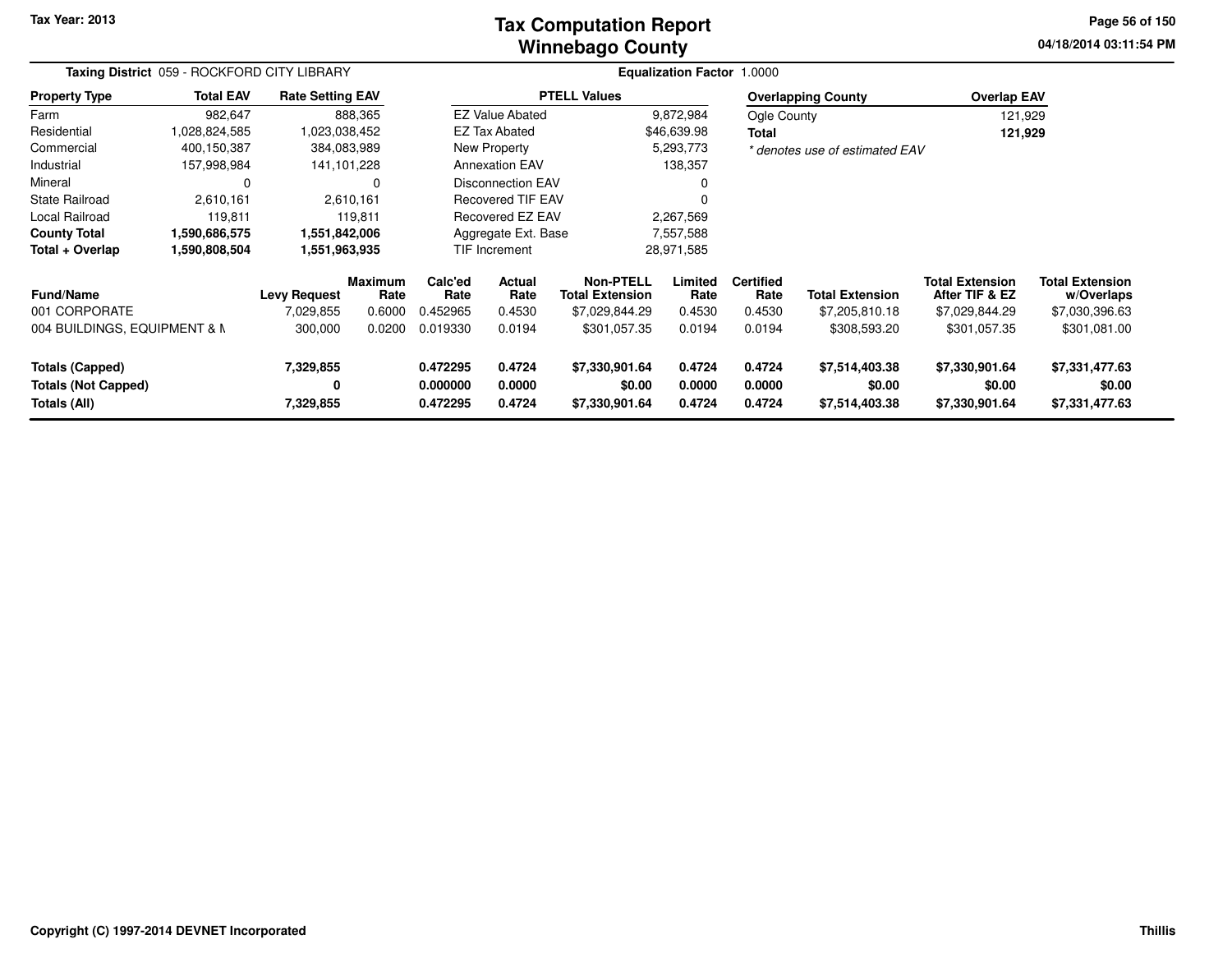### **Winnebago CountyTax Computation Report**

**04/18/2014 03:11:54 PM Page 57 of 150**

| Taxing District 060 - GREATER RKFD AIRPORT |                  |                         |                        |                 |                          |                                            | Equalization Factor 1.0000 |                          |                        |                                          |                                      |
|--------------------------------------------|------------------|-------------------------|------------------------|-----------------|--------------------------|--------------------------------------------|----------------------------|--------------------------|------------------------|------------------------------------------|--------------------------------------|
| <b>Property Type</b>                       | <b>Total EAV</b> | <b>Rate Setting EAV</b> |                        |                 |                          | <b>PTELL Values</b>                        |                            |                          |                        |                                          |                                      |
| Farm                                       | 20.764.814       |                         | 20,606,774             |                 | <b>EZ Value Abated</b>   |                                            | 9,872,984                  |                          |                        |                                          |                                      |
| Residential                                | 2,017,652,699    | 2,011,651,988           |                        |                 | <b>EZ Tax Abated</b>     |                                            | \$10,297.52                |                          |                        |                                          |                                      |
| Commercial                                 | 580,719,298      | 555,859,890             |                        |                 | New Property             |                                            | 9,391,651                  |                          |                        |                                          |                                      |
| Industrial                                 | 233,373,408      | 214,121,397             |                        |                 | <b>Annexation EAV</b>    |                                            | 0                          |                          |                        |                                          |                                      |
| Mineral                                    | $\Omega$         |                         | $\Omega$               |                 | <b>Disconnection EAV</b> |                                            |                            |                          |                        |                                          |                                      |
| <b>State Railroad</b>                      | 4,541,502        |                         | 4,541,502              |                 | <b>Recovered TIF EAV</b> |                                            |                            |                          |                        |                                          |                                      |
| <b>Local Railroad</b>                      | 119,811          |                         | 119,811                |                 | Recovered EZ EAV         |                                            | 2,267,569                  |                          |                        |                                          |                                      |
| <b>County Total</b>                        | 2,857,171,532    | 2,806,901,362           |                        |                 | Aggregate Ext. Base      |                                            | 3,363,070                  |                          |                        |                                          |                                      |
| Total + Overlap                            | 2,857,171,532    | 2,806,901,362           |                        |                 | <b>TIF Increment</b>     |                                            | 40,397,186                 |                          |                        |                                          |                                      |
| <b>Fund/Name</b>                           |                  | <b>Levy Request</b>     | <b>Maximum</b><br>Rate | Calc'ed<br>Rate | Actual<br>Rate           | <b>Non-PTELL</b><br><b>Total Extension</b> | Limited<br>Rate            | <b>Certified</b><br>Rate | <b>Total Extension</b> | <b>Total Extension</b><br>After TIF & EZ | <b>Total Extension</b><br>w/Overlaps |
| 001 CORPORATE                              |                  | 2,538,449               | 0.0750                 | 0.090436        | 0.0750                   | \$2,105,176.02                             | 0.0750                     | 0.0750                   | \$2,142,878.65         | \$2,105,176.02                           | \$2,105,176.02                       |
| 003 BONDS & INT 2008                       |                  | $\Omega$                | 0.0000                 | 0.000000        | 0.0000                   | \$0.00                                     | 0.0000                     | 0.0000                   | \$0.00                 | \$0.00                                   | \$0.00                               |
| 005 I. M. R. F.                            |                  | 296,512                 | 0.0000                 | 0.010564        | 0.0106                   | \$297,531.54                               | 0.0106                     | 0.0106                   | \$302,860.18           | \$297,531.54                             | \$297,531.54                         |
| 027 AUDIT                                  |                  | 29,915                  | 0.0050                 | 0.001066        | 0.0011                   | \$30,875.91                                | 0.0011                     | 0.0011                   | \$31,428.89            | \$30,875.91                              | \$30,875.91                          |
| 035 TORT JUDGMENTS, LIABILIT               |                  | 160,000                 | 0.0000                 | 0.005700        | 0.0057                   | \$159,993.38                               | 0.0057                     | 0.0057                   | \$162,858.78           | \$159,993.38                             | \$159,993.38                         |
| 047 SOCIAL SECURITY                        |                  | 189,844                 | 0.0000                 | 0.006764        | 0.0068                   | \$190,869.29                               | 0.0068                     | 0.0068                   | \$194,287.66           | \$190,869.29                             | \$190,869.29                         |
| 060 UNEMPLOYMENT INSURANC                  |                  | 22,721                  | 0.0000                 | 0.000810        | 0.0009                   | \$25,262.11                                | 0.0009                     | 0.0009                   | \$25,714.54            | \$25,262.11                              | \$25,262.11                          |
| 062 WORKERS COMPENSATION                   |                  | 115,680                 | 0.0000                 | 0.004121        | 0.0042                   | \$117,889.86                               | 0.0042                     | 0.0042                   | \$120,001.20           | \$117,889.86                             | \$117,889.86                         |
| <b>Totals (Capped)</b>                     |                  | 3,353,121               |                        | 0.119461        | 0.1043                   | \$2,927,598.11                             | 0.1043                     | 0.1043                   | \$2,980,029.90         | \$2,927,598.11                           | \$2,927,598.11                       |
| <b>Totals (Not Capped)</b>                 |                  | 0                       |                        | 0.000000        | 0.0000                   | \$0.00                                     | 0.0000                     | 0.0000                   | \$0.00                 | \$0.00                                   | \$0.00                               |
| Totals (All)                               |                  | 3,353,121               |                        | 0.119461        | 0.1043                   | \$2,927,598.11                             | 0.1043                     | 0.1043                   | \$2,980,029.90         | \$2,927,598.11                           | \$2,927,598.11                       |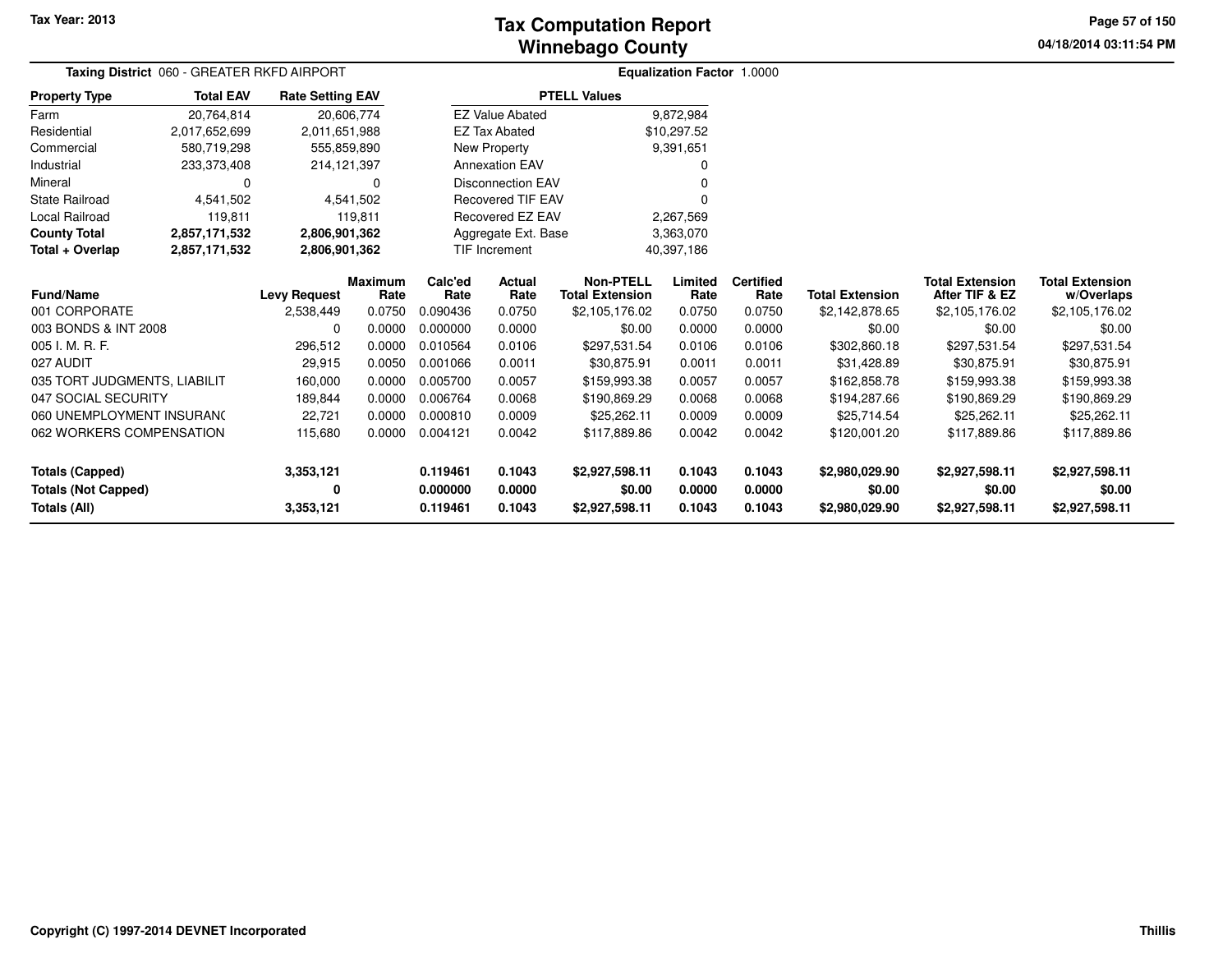**04/18/2014 03:11:54 PM Page 58 of 150**

| <b>Taxing District 061 - SOUTH BELOIT CITY LIBRARY</b>               |                  |                                |                           | <b>Equalization Factor 1.0000</b> |                                 |                                                            |                            |                                    |                                        |                                                          |                                                      |
|----------------------------------------------------------------------|------------------|--------------------------------|---------------------------|-----------------------------------|---------------------------------|------------------------------------------------------------|----------------------------|------------------------------------|----------------------------------------|----------------------------------------------------------|------------------------------------------------------|
| <b>Property Type</b>                                                 | <b>Total EAV</b> | <b>Rate Setting EAV</b>        |                           |                                   |                                 | <b>PTELL Values</b>                                        |                            |                                    |                                        |                                                          |                                                      |
| Farm                                                                 | 175,288          |                                | 175,288                   |                                   | <b>EZ Value Abated</b>          |                                                            | 0                          |                                    |                                        |                                                          |                                                      |
| Residential                                                          | 71,475,382       |                                | 71,475,382                |                                   | \$0.00<br>EZ Tax Abated         |                                                            |                            |                                    |                                        |                                                          |                                                      |
| Commercial                                                           | 20,283,600       |                                | 20,283,600                |                                   | New Property<br>674,090         |                                                            |                            |                                    |                                        |                                                          |                                                      |
| Industrial                                                           | 12,783,845       |                                | 12,783,845                |                                   | <b>Annexation EAV</b>           |                                                            | 1,515                      |                                    |                                        |                                                          |                                                      |
| Mineral                                                              | 0                |                                | 0                         |                                   | <b>Disconnection EAV</b>        |                                                            | 0                          |                                    |                                        |                                                          |                                                      |
| <b>State Railroad</b>                                                | 804,347          |                                | 804,347                   | <b>Recovered TIF EAV</b><br>0     |                                 |                                                            |                            |                                    |                                        |                                                          |                                                      |
| Local Railroad                                                       | 0                |                                | 0                         |                                   | <b>Recovered EZ EAV</b>         |                                                            |                            |                                    |                                        |                                                          |                                                      |
| <b>County Total</b>                                                  | 105,522,462      | 105,522,462                    |                           |                                   | Aggregate Ext. Base             |                                                            | 211,082                    |                                    |                                        |                                                          |                                                      |
| Total + Overlap                                                      | 105,522,462      | 105,522,462                    |                           |                                   | TIF Increment                   |                                                            | 0                          |                                    |                                        |                                                          |                                                      |
| <b>Fund/Name</b><br>001 CORPORATE                                    |                  | <b>Levy Request</b><br>216,000 | Maximum<br>Rate<br>0.6000 | Calc'ed<br>Rate<br>0.204696       | <b>Actual</b><br>Rate<br>0.2047 | <b>Non-PTELL</b><br><b>Total Extension</b><br>\$216,004.48 | Limited<br>Rate<br>0.2047  | <b>Certified</b><br>Rate<br>0.2047 | <b>Total Extension</b><br>\$216,004.48 | <b>Total Extension</b><br>After TIF & EZ<br>\$216,004.48 | <b>Total Extension</b><br>w/Overlaps<br>\$216,004.48 |
| <b>Totals (Capped)</b><br><b>Totals (Not Capped)</b><br>Totals (All) |                  | 216,000<br>0<br>216,000        |                           | 0.204696<br>0.000000<br>0.204696  | 0.2047<br>0.0000<br>0.2047      | \$216,004.48<br>\$0.00<br>\$216,004.48                     | 0.2047<br>0.0000<br>0.2047 | 0.2047<br>0.0000<br>0.2047         | \$216,004.48<br>\$0.00<br>\$216,004.48 | \$216,004.48<br>\$0.00<br>\$216,004.48                   | \$216,004.48<br>\$0.00<br>\$216,004.48               |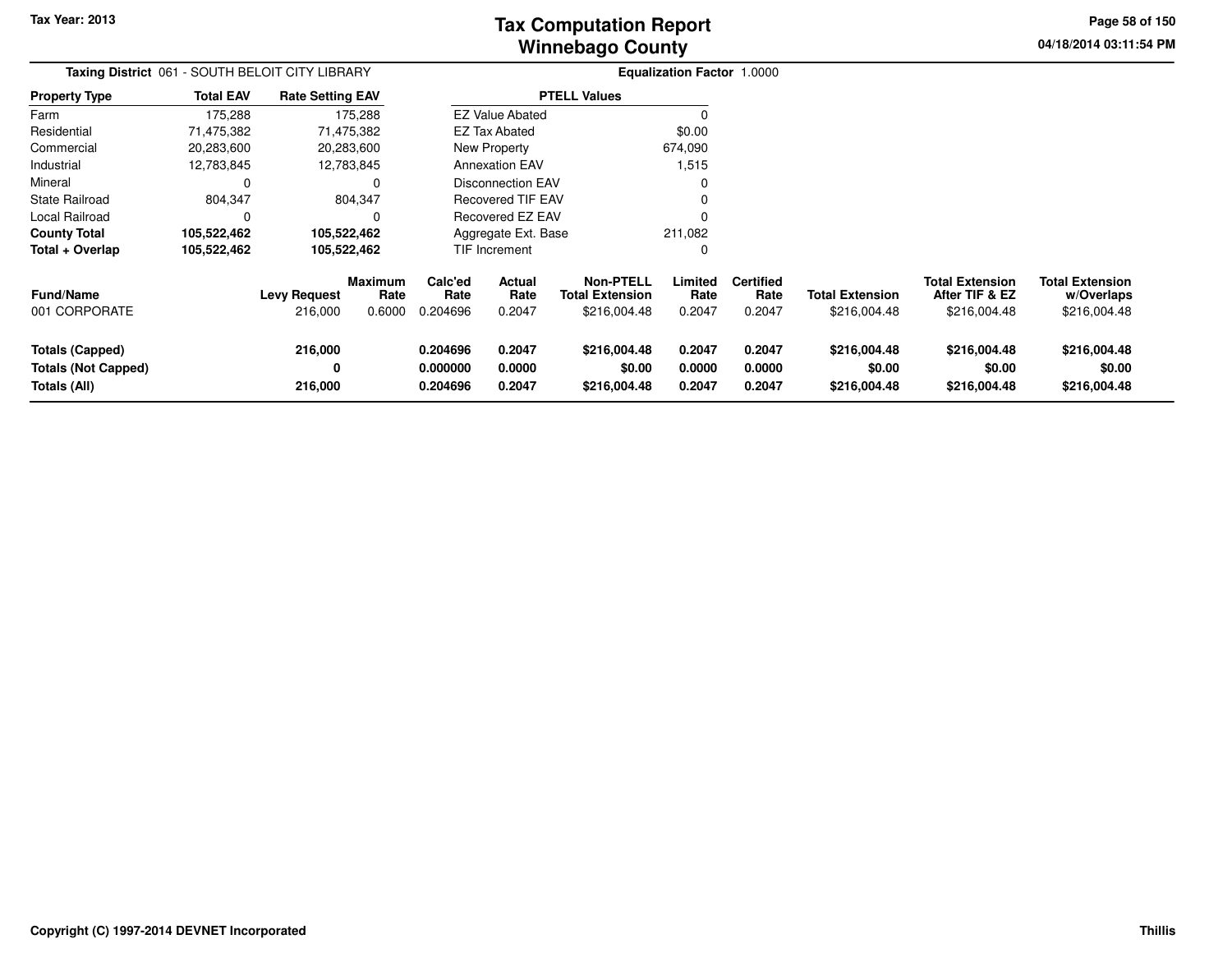**04/18/2014 03:11:54 PM Page 59 of 150**

| Taxing District 062 - RKFD - WINN DRAINAGE                    |                  |                              |                                  |                                  |                              |                                                          | <b>Equalization Factor 1.0000</b> |                                    |                                      |                                                        |                                                    |
|---------------------------------------------------------------|------------------|------------------------------|----------------------------------|----------------------------------|------------------------------|----------------------------------------------------------|-----------------------------------|------------------------------------|--------------------------------------|--------------------------------------------------------|----------------------------------------------------|
| <b>Property Type</b>                                          | <b>Total EAV</b> | <b>Rate Setting EAV</b>      |                                  | <b>PTELL Values</b>              |                              |                                                          |                                   |                                    |                                      |                                                        |                                                    |
| Farm                                                          | 263,769          |                              | 263,769                          |                                  | <b>EZ Value Abated</b>       |                                                          | $\Omega$                          |                                    |                                      |                                                        |                                                    |
| Residential                                                   | 7,094,840        |                              | 7,094,840                        |                                  | <b>EZ Tax Abated</b>         |                                                          | \$0.00                            |                                    |                                      |                                                        |                                                    |
| Commercial                                                    | 2,256,839        |                              | 2,256,839                        |                                  | <b>New Property</b><br>6,796 |                                                          |                                   |                                    |                                      |                                                        |                                                    |
| Industrial                                                    | 925,033          |                              | 925,033                          |                                  | <b>Annexation EAV</b><br>0   |                                                          |                                   |                                    |                                      |                                                        |                                                    |
| Mineral                                                       | 0                |                              | 0                                | <b>Disconnection EAV</b>         |                              |                                                          |                                   |                                    |                                      |                                                        |                                                    |
| <b>State Railroad</b>                                         | 0                |                              | 0                                | <b>Recovered TIF EAV</b>         |                              |                                                          |                                   |                                    |                                      |                                                        |                                                    |
| Local Railroad                                                | $\Omega$         |                              |                                  |                                  | Recovered EZ EAV             |                                                          | 0                                 |                                    |                                      |                                                        |                                                    |
| <b>County Total</b>                                           | 10,540,481       |                              | 10,540,481                       |                                  | Aggregate Ext. Base          |                                                          | 4,010                             |                                    |                                      |                                                        |                                                    |
| Total + Overlap                                               | 10,540,481       | 10,540,481                   |                                  | TIF Increment                    |                              |                                                          | 0                                 |                                    |                                      |                                                        |                                                    |
| <b>Fund/Name</b><br>001 CORPORATE                             |                  | <b>Levy Request</b><br>4,000 | <b>Maximum</b><br>Rate<br>0.1250 | Calc'ed<br>Rate<br>0.037949      | Actual<br>Rate<br>0.0380     | <b>Non-PTELL</b><br><b>Total Extension</b><br>\$4,005.38 | Limited<br>Rate<br>0.0380         | <b>Certified</b><br>Rate<br>0.0380 | <b>Total Extension</b><br>\$4,005.38 | <b>Total Extension</b><br>After TIF & EZ<br>\$4,005.38 | <b>Total Extension</b><br>w/Overlaps<br>\$4,005.38 |
| Totals (Capped)<br><b>Totals (Not Capped)</b><br>Totals (All) |                  | 4,000<br>4,000               |                                  | 0.037949<br>0.000000<br>0.037949 | 0.0380<br>0.0000<br>0.0380   | \$4,005.38<br>\$0.00<br>\$4,005.38                       | 0.0380<br>0.0000<br>0.0380        | 0.0380<br>0.0000<br>0.0380         | \$4,005.38<br>\$0.00<br>\$4,005.38   | \$4,005.38<br>\$0.00<br>\$4,005.38                     | \$4,005.38<br>\$0.00<br>\$4,005.38                 |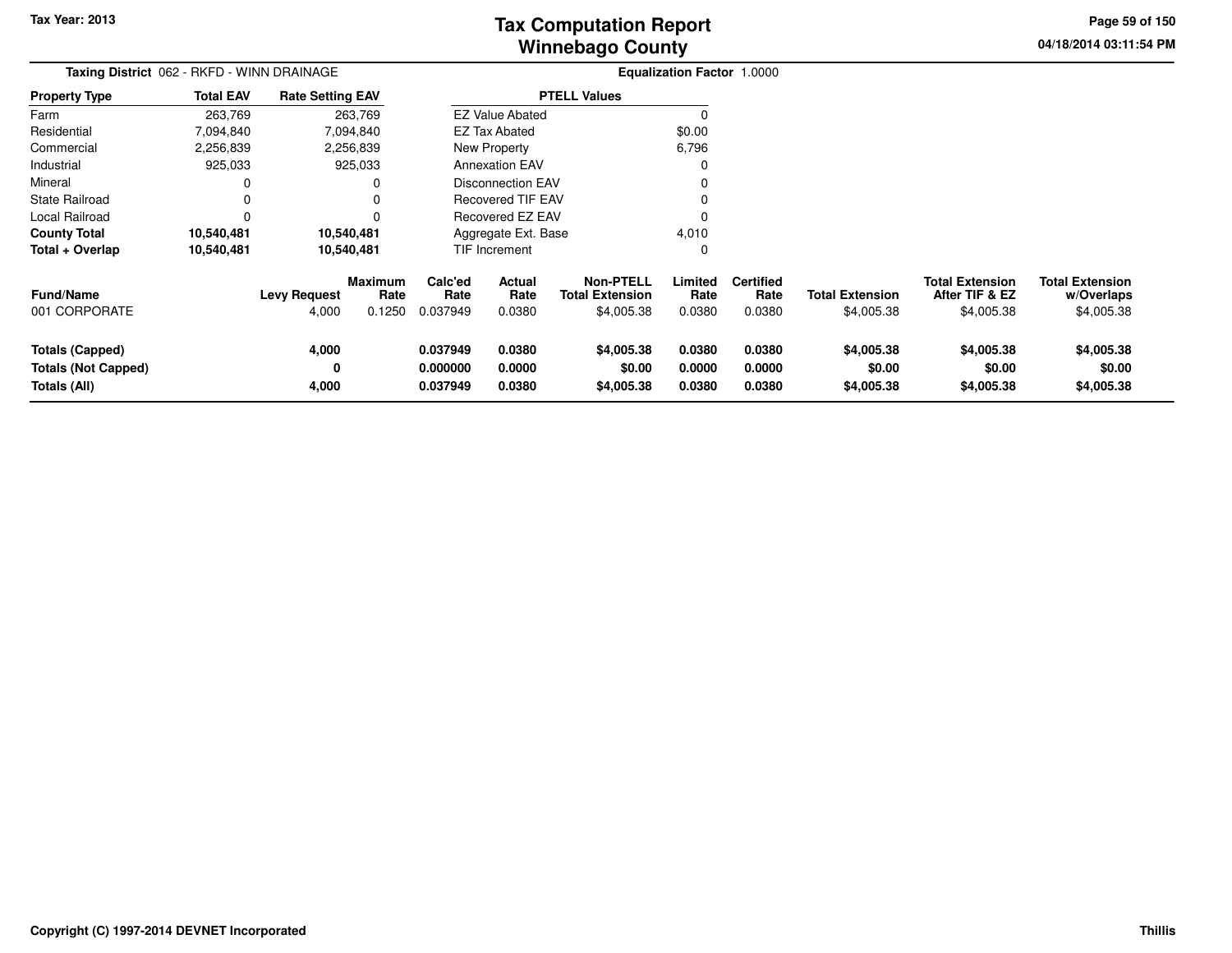**04/18/2014 03:11:54 PMPage 60 of 150**

> **w/Overlaps**\$1,473.76

| Taxing District 063 - WESTSIDE TIF #2<br>Property Type |                     |                     |                                              |                                                          |                                                                                                                                                              |                          |                                      |                                          |                                                    |
|--------------------------------------------------------|---------------------|---------------------|----------------------------------------------|----------------------------------------------------------|--------------------------------------------------------------------------------------------------------------------------------------------------------------|--------------------------|--------------------------------------|------------------------------------------|----------------------------------------------------|
| <b>Total EAV</b>                                       | <b>TIF Base EAV</b> | <b>PTELL Values</b> |                                              |                                                          |                                                                                                                                                              |                          |                                      |                                          |                                                    |
|                                                        |                     |                     |                                              |                                                          |                                                                                                                                                              |                          |                                      |                                          |                                                    |
|                                                        |                     |                     |                                              |                                                          | \$0.00                                                                                                                                                       |                          |                                      |                                          |                                                    |
| 291,871                                                | 281,346             |                     |                                              |                                                          |                                                                                                                                                              |                          |                                      |                                          |                                                    |
| 144,458                                                | 144,458             |                     |                                              |                                                          |                                                                                                                                                              |                          |                                      |                                          |                                                    |
|                                                        |                     |                     |                                              |                                                          |                                                                                                                                                              |                          |                                      |                                          |                                                    |
|                                                        |                     |                     |                                              |                                                          |                                                                                                                                                              |                          |                                      |                                          |                                                    |
|                                                        |                     |                     |                                              |                                                          |                                                                                                                                                              |                          |                                      |                                          |                                                    |
| 436,329<br>425,804                                     |                     |                     |                                              |                                                          |                                                                                                                                                              |                          |                                      |                                          |                                                    |
| 436,329                                                | 425,804             |                     |                                              |                                                          | 10,525                                                                                                                                                       |                          |                                      |                                          |                                                    |
|                                                        | <b>Levy Request</b> | Calc'ed<br>Rate     | Actual<br>Rate                               | <b>Non-PTELL</b><br><b>Total Extension</b>               | Limited<br>Rate                                                                                                                                              | <b>Certified</b><br>Rate | <b>Total Extension</b>               | <b>Total Extension</b><br>After TIF & EZ | <b>Total Extension</b><br>w/Overlaps<br>\$1,473.76 |
|                                                        |                     |                     |                                              |                                                          |                                                                                                                                                              |                          |                                      |                                          |                                                    |
|                                                        | 0                   | 0.000000            | 0.0000                                       | \$0.00                                                   | 0.0000                                                                                                                                                       | 0.0000                   | \$0.00                               | \$0.00                                   | \$0.00                                             |
|                                                        | 0                   | 0.000000            | 0.0000                                       | \$0.00                                                   | 0.0000                                                                                                                                                       | 0.0000                   | \$0.00                               | \$1,473.76                               | \$1,473.76                                         |
|                                                        | 0                   | 0.000000            | 0.0000                                       | \$0.00                                                   | 0.0000                                                                                                                                                       | 0.0000                   | \$0.00                               | \$1,473.76                               | \$1,473.76                                         |
|                                                        |                     | 0                   | <b>Maximum</b><br>Rate<br>0.0000<br>0.000000 | EZ Tax Abated<br>New Property<br>TIF Increment<br>0.0000 | <b>EZ Value Abated</b><br><b>Annexation EAV</b><br><b>Disconnection EAV</b><br><b>Recovered TIF EAV</b><br>Recovered EZ EAV<br>Aggregate Ext. Base<br>\$0.00 | 0.0000                   | Equalization Factor 1.0000<br>0.0000 | \$0.00                                   | \$1,473.76                                         |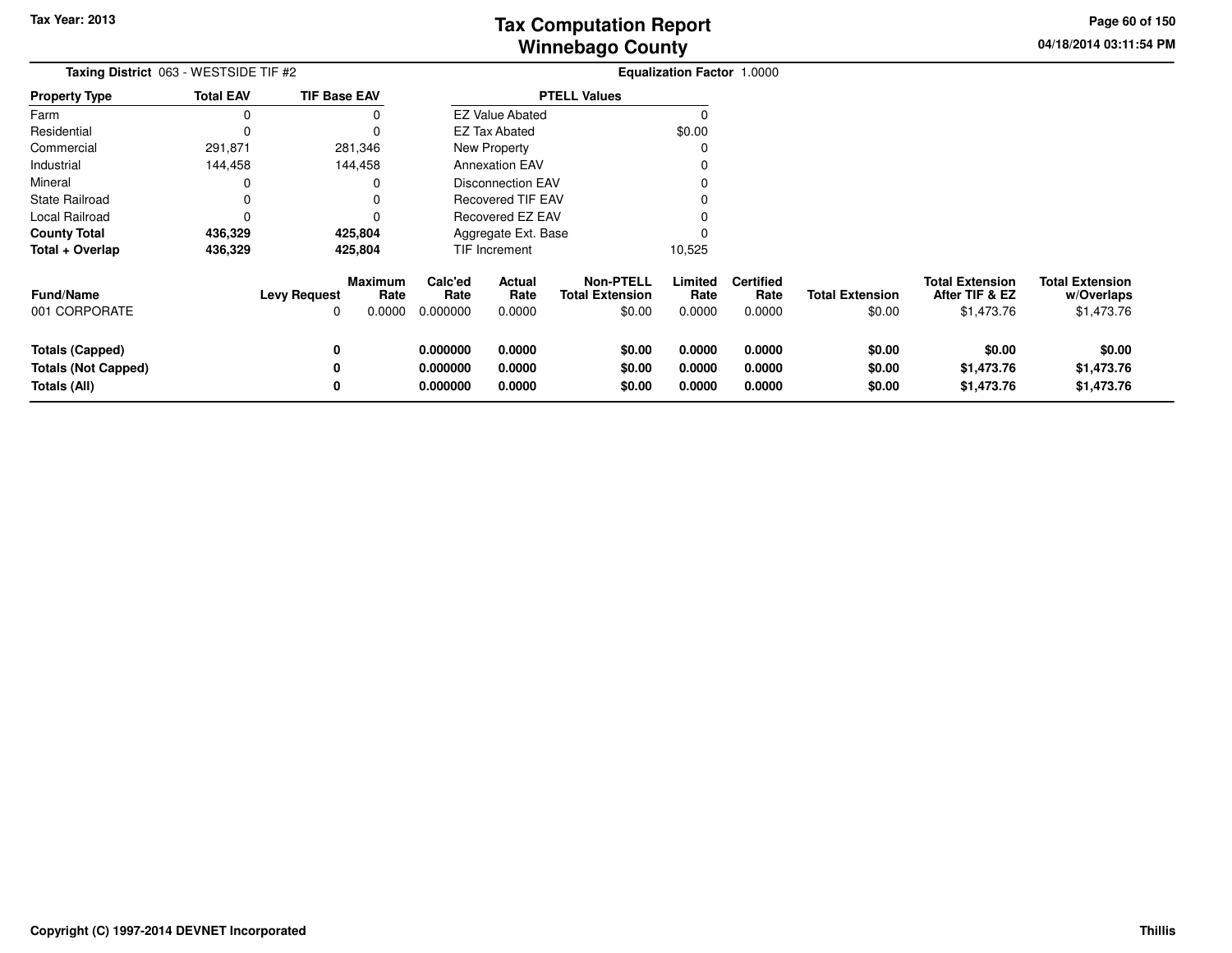**04/18/2014 03:11:54 PM Page 61 of 150**

| <b>Taxing District</b> 064 - LINCOLN-ACRES STREET LIGHT |                  |                          |                                  | <b>Equalization Factor 1.0000</b> |                          |                                                      |                           |                                    |                                  |                                                    |                                                |
|---------------------------------------------------------|------------------|--------------------------|----------------------------------|-----------------------------------|--------------------------|------------------------------------------------------|---------------------------|------------------------------------|----------------------------------|----------------------------------------------------|------------------------------------------------|
| <b>Property Type</b>                                    | <b>Total EAV</b> | <b>Rate Setting EAV</b>  |                                  |                                   |                          | <b>PTELL Values</b>                                  |                           |                                    |                                  |                                                    |                                                |
| Farm                                                    |                  |                          |                                  |                                   | <b>EZ Value Abated</b>   |                                                      |                           |                                    |                                  |                                                    |                                                |
| Residential                                             | 661,468          |                          | 661,468                          |                                   | <b>EZ Tax Abated</b>     |                                                      | \$0.00                    |                                    |                                  |                                                    |                                                |
| Commercial                                              |                  |                          |                                  |                                   | New Property             |                                                      | 2,595                     |                                    |                                  |                                                    |                                                |
| Industrial                                              |                  |                          |                                  |                                   | <b>Annexation EAV</b>    |                                                      |                           |                                    |                                  |                                                    |                                                |
| Mineral                                                 |                  |                          |                                  |                                   | Disconnection EAV        |                                                      |                           |                                    |                                  |                                                    |                                                |
| <b>State Railroad</b>                                   |                  |                          |                                  |                                   | <b>Recovered TIF EAV</b> |                                                      |                           |                                    |                                  |                                                    |                                                |
| Local Railroad                                          |                  |                          |                                  | Recovered EZ EAV                  |                          |                                                      |                           |                                    |                                  |                                                    |                                                |
| <b>County Total</b>                                     | 661,468          |                          | 661,468                          |                                   | Aggregate Ext. Base      |                                                      |                           |                                    |                                  |                                                    |                                                |
| Total + Overlap                                         | 661,468          |                          | 661,468                          |                                   | TIF Increment            |                                                      |                           |                                    |                                  |                                                    |                                                |
| <b>Fund/Name</b><br>001 CORPORATE                       |                  | <b>Levy Request</b><br>0 | <b>Maximum</b><br>Rate<br>2.0000 | Calc'ed<br>Rate<br>0.000000       | Actual<br>Rate<br>0.0000 | <b>Non-PTELL</b><br><b>Total Extension</b><br>\$0.00 | Limited<br>Rate<br>0.0000 | <b>Certified</b><br>Rate<br>0.0000 | <b>Total Extension</b><br>\$0.00 | <b>Total Extension</b><br>After TIF & EZ<br>\$0.00 | <b>Total Extension</b><br>w/Overlaps<br>\$0.00 |
| <b>Totals (Capped)</b><br><b>Totals (Not Capped)</b>    |                  | 0                        |                                  | 0.000000<br>0.000000              | 0.0000<br>0.0000         | \$0.00<br>\$0.00                                     | 0.0000<br>0.0000          | 0.0000<br>0.0000                   | \$0.00<br>\$0.00                 | \$0.00<br>\$0.00                                   | \$0.00<br>\$0.00                               |
| Totals (All)                                            |                  | 0                        |                                  | 0.000000                          | 0.0000                   | \$0.00                                               | 0.0000                    | 0.0000                             | \$0.00                           | \$0.00                                             | \$0.00                                         |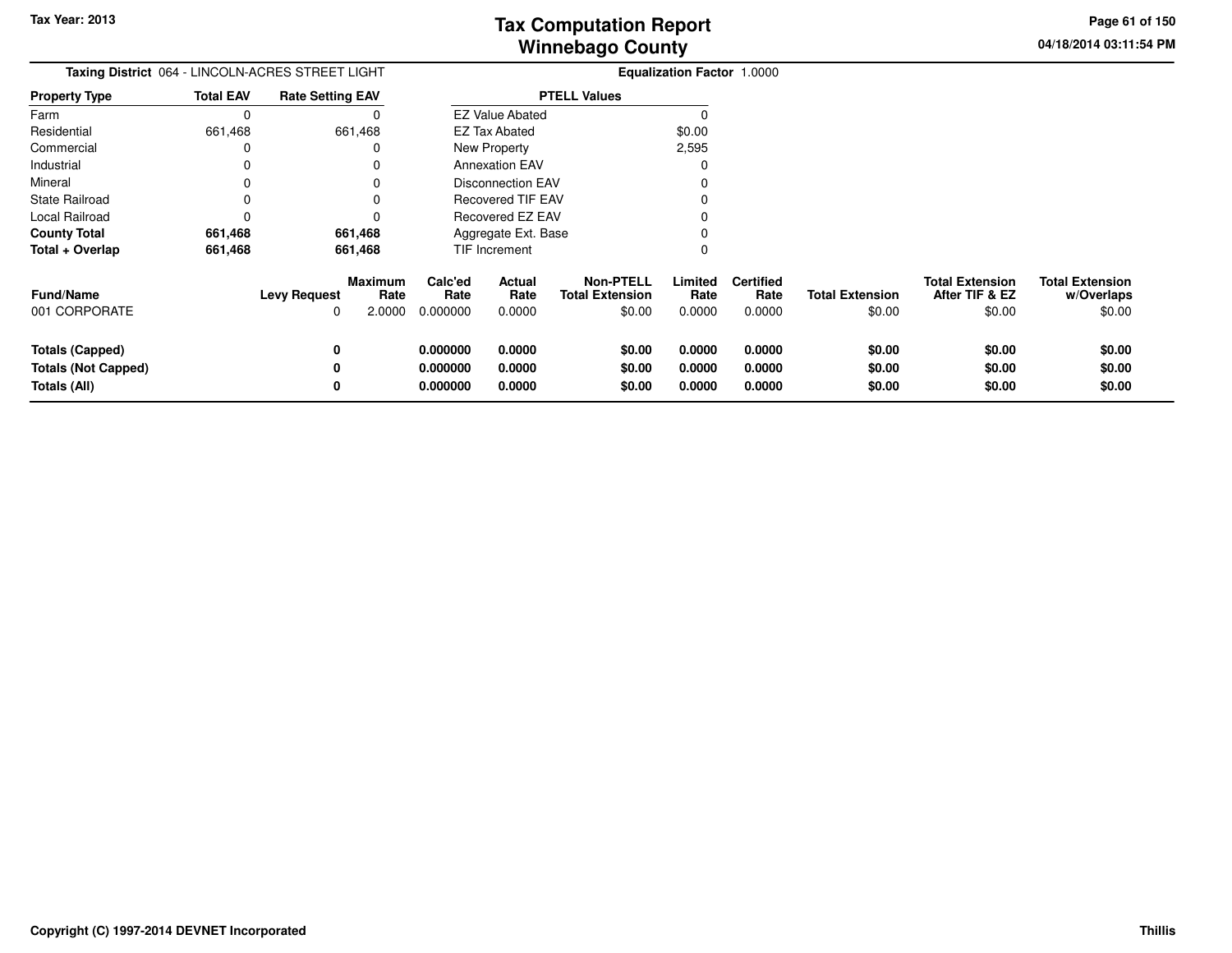**04/18/2014 03:11:54 PM Page 62 of 150**

| <b>Taxing District</b> 065 - WASHINGTON PARK STREET LIGHT     |                  |                               |                                  |                                  |                            |                                                           | <b>Equalization Factor 1.0000</b> |                                    |                                       |                                                         |                                                     |
|---------------------------------------------------------------|------------------|-------------------------------|----------------------------------|----------------------------------|----------------------------|-----------------------------------------------------------|-----------------------------------|------------------------------------|---------------------------------------|---------------------------------------------------------|-----------------------------------------------------|
| <b>Property Type</b>                                          | <b>Total EAV</b> | <b>Rate Setting EAV</b>       |                                  |                                  |                            | <b>PTELL Values</b>                                       |                                   |                                    |                                       |                                                         |                                                     |
| Farm                                                          | 0                |                               |                                  |                                  | <b>EZ Value Abated</b>     |                                                           | 0                                 |                                    |                                       |                                                         |                                                     |
| Residential                                                   | 1,538,801        |                               | 1,538,801                        |                                  | EZ Tax Abated              |                                                           | \$0.00                            |                                    |                                       |                                                         |                                                     |
| Commercial                                                    | 14,210           |                               | 14,210                           |                                  | New Property               |                                                           | 10,524                            |                                    |                                       |                                                         |                                                     |
| Industrial                                                    | 87,337           |                               | 87,337                           |                                  | <b>Annexation EAV</b>      |                                                           | 0                                 |                                    |                                       |                                                         |                                                     |
| Mineral                                                       | 0                |                               | 0                                |                                  | <b>Disconnection EAV</b>   |                                                           |                                   |                                    |                                       |                                                         |                                                     |
| <b>State Railroad</b>                                         | 0                |                               | 0                                |                                  | Recovered TIF EAV          |                                                           |                                   |                                    |                                       |                                                         |                                                     |
| Local Railroad                                                | $\Omega$         |                               | 0                                |                                  | Recovered EZ EAV           |                                                           |                                   |                                    |                                       |                                                         |                                                     |
| <b>County Total</b>                                           | 1,640,348        |                               | 1,640,348                        |                                  | Aggregate Ext. Base        |                                                           | 12,214                            |                                    |                                       |                                                         |                                                     |
| Total + Overlap                                               | 1,640,348        |                               | 1,640,348                        |                                  | TIF Increment              |                                                           | 0                                 |                                    |                                       |                                                         |                                                     |
| <b>Fund/Name</b><br>001 CORPORATE                             |                  | <b>Levy Request</b><br>12,341 | <b>Maximum</b><br>Rate<br>2.0000 | Calc'ed<br>Rate<br>0.752340      | Actual<br>Rate<br>0.7524   | <b>Non-PTELL</b><br><b>Total Extension</b><br>\$12,341.98 | Limited<br>Rate<br>0.7524         | <b>Certified</b><br>Rate<br>0.7524 | <b>Total Extension</b><br>\$12,341.98 | <b>Total Extension</b><br>After TIF & EZ<br>\$12,341.98 | <b>Total Extension</b><br>w/Overlaps<br>\$12,341.98 |
| Totals (Capped)<br><b>Totals (Not Capped)</b><br>Totals (All) |                  | 12,341<br>0<br>12,341         |                                  | 0.752340<br>0.000000<br>0.752340 | 0.7524<br>0.0000<br>0.7524 | \$12,341.98<br>\$0.00<br>\$12,341.98                      | 0.7524<br>0.0000<br>0.7524        | 0.7524<br>0.0000<br>0.7524         | \$12,341.98<br>\$0.00<br>\$12,341.98  | \$12,341.98<br>\$0.00<br>\$12,341.98                    | \$12,341.98<br>\$0.00<br>\$12,341.98                |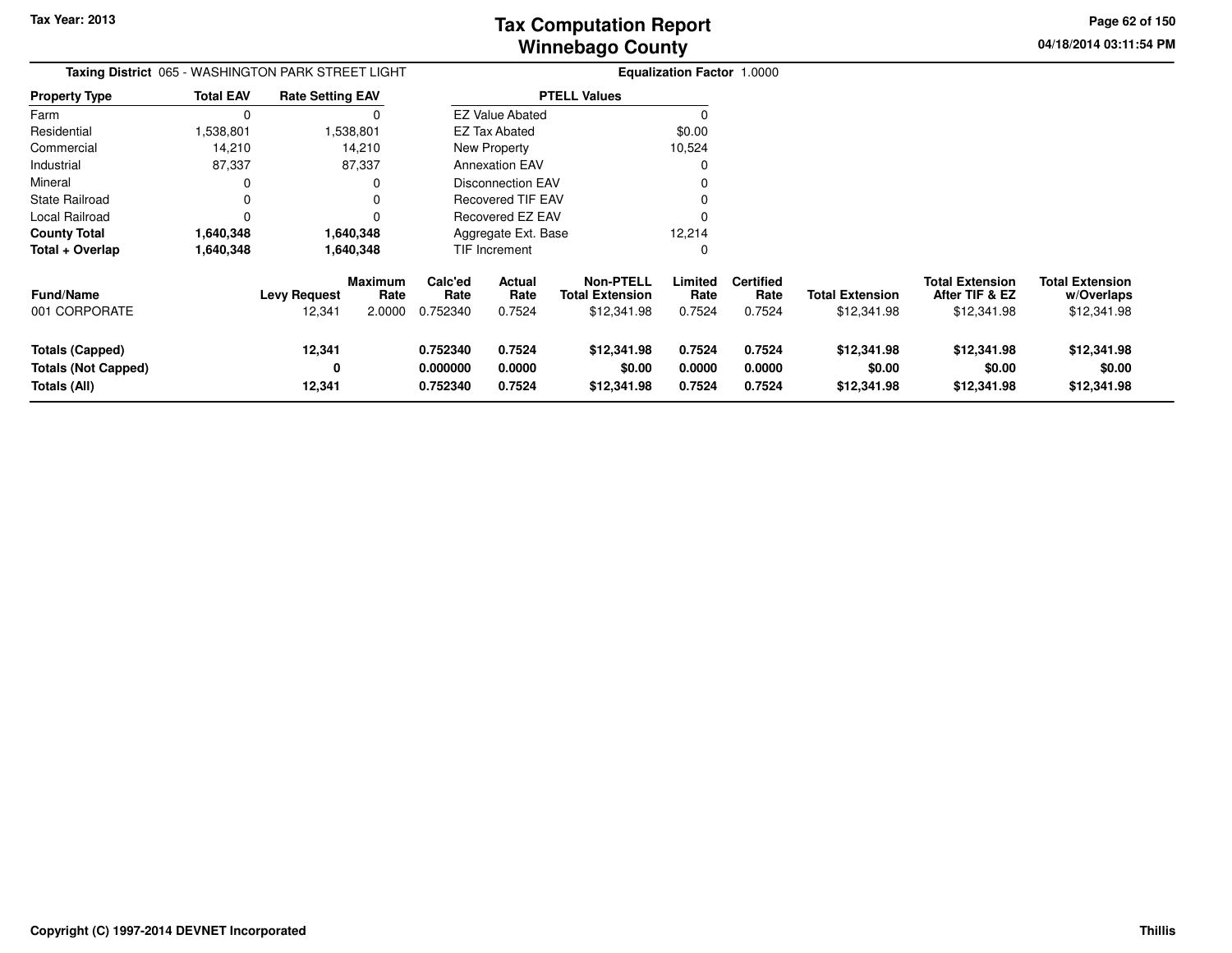**04/18/2014 03:11:54 PMPage 63 of 150**

| <b>Taxing District</b> 066 - EAST STATE & ALPINE TIF                 |                  |                          |                                  |                                  |                            |                                                      | <b>Equalization Factor 1.0000</b> |                                    |                                  |                                                          |                                                      |
|----------------------------------------------------------------------|------------------|--------------------------|----------------------------------|----------------------------------|----------------------------|------------------------------------------------------|-----------------------------------|------------------------------------|----------------------------------|----------------------------------------------------------|------------------------------------------------------|
| Property Type                                                        | <b>Total EAV</b> | <b>TIF Base EAV</b>      |                                  |                                  |                            | <b>PTELL Values</b>                                  |                                   |                                    |                                  |                                                          |                                                      |
| Farm                                                                 | 0                |                          |                                  |                                  | <b>EZ Value Abated</b>     |                                                      |                                   |                                    |                                  |                                                          |                                                      |
| Residential                                                          | 0                |                          |                                  |                                  | <b>EZ Tax Abated</b>       |                                                      | \$0.00                            |                                    |                                  |                                                          |                                                      |
| Commercial                                                           | 12,359,827       |                          | 11,491,289                       |                                  | New Property               |                                                      |                                   |                                    |                                  |                                                          |                                                      |
| Industrial                                                           | 0                |                          |                                  |                                  | <b>Annexation EAV</b>      |                                                      |                                   |                                    |                                  |                                                          |                                                      |
| Mineral                                                              |                  |                          |                                  |                                  | <b>Disconnection EAV</b>   |                                                      |                                   |                                    |                                  |                                                          |                                                      |
| State Railroad                                                       |                  |                          |                                  |                                  | Recovered TIF EAV          |                                                      |                                   |                                    |                                  |                                                          |                                                      |
| Local Railroad                                                       | 0                |                          |                                  | Recovered EZ EAV                 |                            |                                                      |                                   |                                    |                                  |                                                          |                                                      |
| <b>County Total</b>                                                  | 12,359,827       |                          | 11,491,289                       | Aggregate Ext. Base              |                            |                                                      |                                   |                                    |                                  |                                                          |                                                      |
| Total + Overlap                                                      | 12,359,827       |                          | 11,491,289                       |                                  | TIF Increment              |                                                      | 868,538                           |                                    |                                  |                                                          |                                                      |
| <b>Fund/Name</b><br>001 CORPORATE                                    |                  | <b>Levy Request</b><br>0 | <b>Maximum</b><br>Rate<br>0.0000 | Calc'ed<br>Rate<br>0.000000      | Actual<br>Rate<br>0.0000   | <b>Non-PTELL</b><br><b>Total Extension</b><br>\$0.00 | Limited<br>Rate<br>0.0000         | <b>Certified</b><br>Rate<br>0.0000 | <b>Total Extension</b><br>\$0.00 | <b>Total Extension</b><br>After TIF & EZ<br>\$121,615.34 | <b>Total Extension</b><br>w/Overlaps<br>\$121,615.34 |
| <b>Totals (Capped)</b><br><b>Totals (Not Capped)</b><br>Totals (All) |                  | 0<br>0                   |                                  | 0.000000<br>0.000000<br>0.000000 | 0.0000<br>0.0000<br>0.0000 | \$0.00<br>\$0.00<br>\$0.00                           | 0.0000<br>0.0000<br>0.0000        | 0.0000<br>0.0000<br>0.0000         | \$0.00<br>\$0.00<br>\$0.00       | \$0.00<br>\$121,615.34<br>\$121,615.34                   | \$0.00<br>\$121,615.34<br>\$121,615.34               |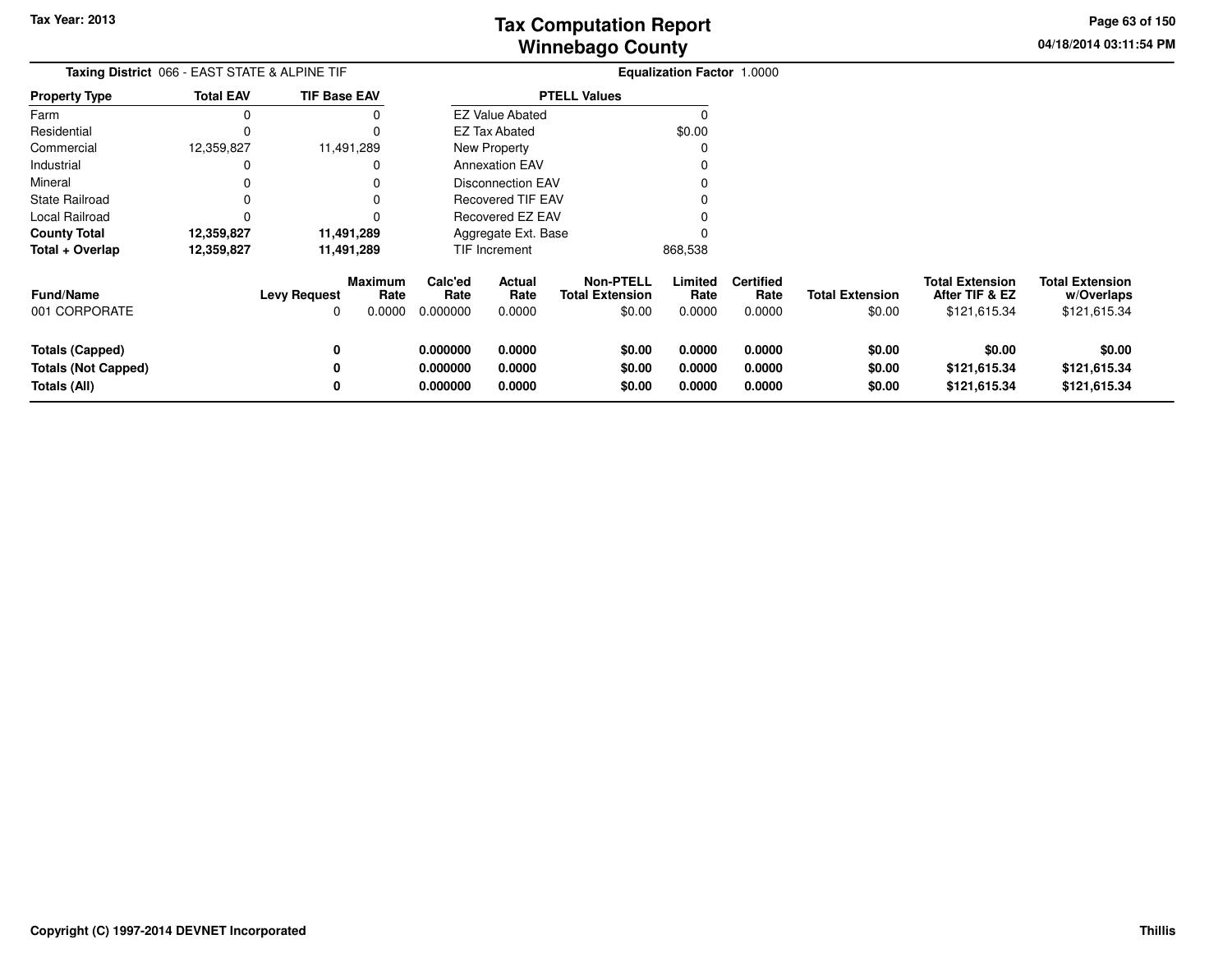**04/18/2014 03:11:54 PMPage 64 of 150**

| <b>Taxing District 067 - WEST STATE &amp; CENTRAL TIF</b> |                  |                     |                        |                                               |                          |                                            | <b>Equalization Factor 1.0000</b> |                          |                        |                                          |                                      |
|-----------------------------------------------------------|------------------|---------------------|------------------------|-----------------------------------------------|--------------------------|--------------------------------------------|-----------------------------------|--------------------------|------------------------|------------------------------------------|--------------------------------------|
| <b>Property Type</b>                                      | <b>Total EAV</b> | <b>TIF Base EAV</b> |                        | <b>PTELL Values</b><br><b>EZ Value Abated</b> |                          |                                            |                                   |                          |                        |                                          |                                      |
| Farm                                                      | $\Omega$         |                     |                        |                                               |                          |                                            |                                   |                          |                        |                                          |                                      |
| Residential                                               | 11,135,248       |                     | 10,705,912             |                                               | EZ Tax Abated            |                                            | \$0.00                            |                          |                        |                                          |                                      |
| Commercial                                                | 606,287          |                     | 541,296                |                                               | <b>New Property</b>      |                                            |                                   |                          |                        |                                          |                                      |
| Industrial                                                | 87,742           |                     | 87,742                 |                                               | <b>Annexation EAV</b>    |                                            |                                   |                          |                        |                                          |                                      |
| Mineral                                                   | 0                |                     | 0                      |                                               | <b>Disconnection EAV</b> |                                            |                                   |                          |                        |                                          |                                      |
| <b>State Railroad</b>                                     | 0                |                     | 0                      |                                               | Recovered TIF EAV        |                                            |                                   |                          |                        |                                          |                                      |
| Local Railroad                                            | 0                |                     |                        | Recovered EZ EAV                              |                          |                                            |                                   |                          |                        |                                          |                                      |
| <b>County Total</b>                                       | 11,829,277       |                     | 11,334,950             | Aggregate Ext. Base                           |                          |                                            |                                   |                          |                        |                                          |                                      |
| Total + Overlap                                           | 11,829,277       | 11,334,950          |                        | TIF Increment                                 |                          |                                            | 494,327                           |                          |                        |                                          |                                      |
| <b>Fund/Name</b>                                          |                  | <b>Levy Request</b> | <b>Maximum</b><br>Rate | Calc'ed<br>Rate                               | <b>Actual</b><br>Rate    | <b>Non-PTELL</b><br><b>Total Extension</b> | Limited<br>Rate                   | <b>Certified</b><br>Rate | <b>Total Extension</b> | <b>Total Extension</b><br>After TIF & EZ | <b>Total Extension</b><br>w/Overlaps |
| 001 CORPORATE                                             |                  |                     | 0.0000                 | 0.000000                                      | 0.0000                   | \$0.00                                     | 0.0000                            | 0.0000                   | \$0.00                 | \$69,218.40                              | \$69,218.40                          |
| <b>Totals (Capped)</b>                                    |                  | 0                   |                        | 0.000000                                      | 0.0000                   | \$0.00                                     | 0.0000                            | 0.0000                   | \$0.00                 | \$0.00                                   | \$0.00                               |
| <b>Totals (Not Capped)</b>                                |                  |                     |                        | 0.000000                                      | 0.0000                   | \$0.00                                     | 0.0000                            | 0.0000                   | \$0.00                 | \$69,218.40                              | \$69,218.40                          |
| Totals (All)                                              |                  |                     |                        | 0.000000                                      | 0.0000                   | \$0.00                                     | 0.0000                            | 0.0000                   | \$0.00                 | \$69,218.40                              | \$69,218.40                          |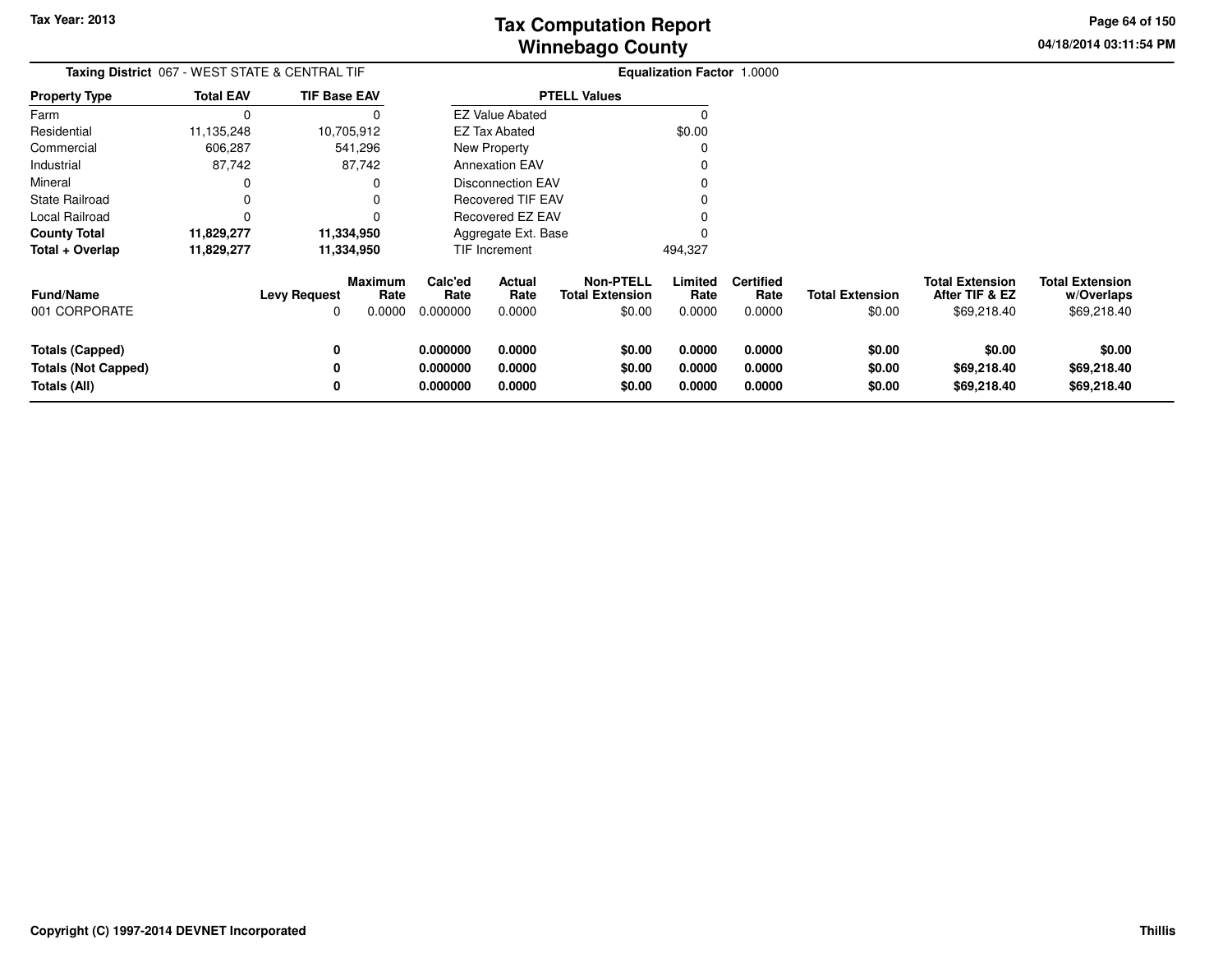**04/18/2014 03:11:54 PMPage 65 of 150**

> **w/Overlaps**\$7,326.76

| <b>Total EAV</b>                   |                     |                                                |                                                                                           |                |                                                               |                                                                                                                                                            |                          |                            |                                          |                                      |
|------------------------------------|---------------------|------------------------------------------------|-------------------------------------------------------------------------------------------|----------------|---------------------------------------------------------------|------------------------------------------------------------------------------------------------------------------------------------------------------------|--------------------------|----------------------------|------------------------------------------|--------------------------------------|
| O                                  |                     |                                                |                                                                                           |                |                                                               |                                                                                                                                                            |                          |                            |                                          |                                      |
| 75,042                             |                     |                                                |                                                                                           |                |                                                               | \$0.00                                                                                                                                                     |                          |                            |                                          |                                      |
| 21,255                             |                     |                                                |                                                                                           |                |                                                               |                                                                                                                                                            |                          |                            |                                          |                                      |
| 850,124                            |                     |                                                |                                                                                           |                |                                                               |                                                                                                                                                            |                          |                            |                                          |                                      |
|                                    |                     |                                                |                                                                                           |                |                                                               |                                                                                                                                                            |                          |                            |                                          |                                      |
|                                    |                     |                                                |                                                                                           |                |                                                               |                                                                                                                                                            |                          |                            |                                          |                                      |
|                                    |                     |                                                |                                                                                           |                |                                                               |                                                                                                                                                            |                          |                            |                                          |                                      |
| County Total<br>894,096<br>946,421 |                     |                                                |                                                                                           |                |                                                               |                                                                                                                                                            |                          |                            |                                          |                                      |
| 946,421                            |                     |                                                |                                                                                           | TIF Increment  |                                                               | 52,325                                                                                                                                                     |                          |                            |                                          |                                      |
|                                    | <b>Levy Request</b> | Rate                                           | Calc'ed<br>Rate                                                                           | Actual<br>Rate | <b>Non-PTELL</b><br><b>Total Extension</b>                    | Limited<br>Rate                                                                                                                                            | <b>Certified</b><br>Rate | <b>Total Extension</b>     | <b>Total Extension</b><br>After TIF & EZ | <b>Total Extension</b><br>w/Overlaps |
|                                    | 0                   |                                                | 0.000000                                                                                  | 0.0000         |                                                               | 0.0000                                                                                                                                                     | 0.0000                   |                            |                                          | \$7,326.76                           |
|                                    | 0                   |                                                | 0.000000                                                                                  | 0.0000         | \$0.00                                                        | 0.0000                                                                                                                                                     | 0.0000                   | \$0.00                     | \$0.00                                   | \$0.00                               |
|                                    | 0                   |                                                | 0.000000                                                                                  | 0.0000         | \$0.00                                                        | 0.0000                                                                                                                                                     | 0.0000                   | \$0.00                     | \$7,326.76                               | \$7,326.76                           |
|                                    | 0                   |                                                | 0.000000                                                                                  | 0.0000         | \$0.00                                                        | 0.0000                                                                                                                                                     | 0.0000                   | \$0.00                     | \$7,326.76                               | \$7,326.76                           |
|                                    |                     | Taxing District 068 - WEST STATE & KILBURN TIF | <b>TIF Base EAV</b><br>60,548<br>14,273<br>819,275<br>894,096<br><b>Maximum</b><br>0.0000 |                | <b>EZ Tax Abated</b><br>New Property<br><b>Annexation EAV</b> | <b>PTELL Values</b><br><b>EZ Value Abated</b><br><b>Disconnection EAV</b><br><b>Recovered TIF EAV</b><br>Recovered EZ EAV<br>Aggregate Ext. Base<br>\$0.00 |                          | Equalization Factor 1.0000 | \$0.00                                   | \$7,326.76                           |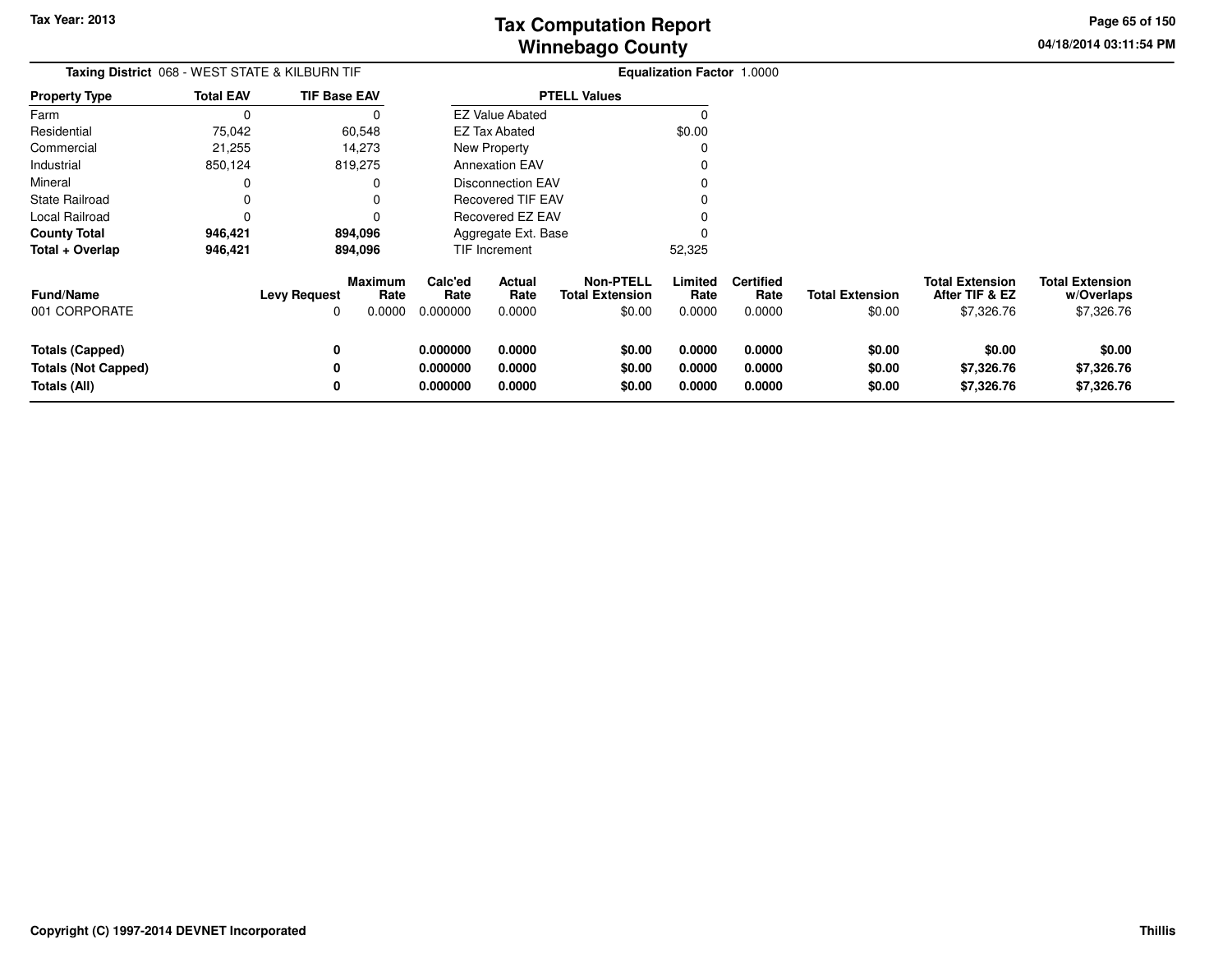**04/18/2014 03:11:54 PM Page 66 of 150**

| Taxing District 070 - HARLEM SCHOOL DIST 122      |                      |                         |                                                  | Equalization Factor 1.0000 |                          |                                            |                  |                          |                                   |                                          |                                      |
|---------------------------------------------------|----------------------|-------------------------|--------------------------------------------------|----------------------------|--------------------------|--------------------------------------------|------------------|--------------------------|-----------------------------------|------------------------------------------|--------------------------------------|
| <b>Property Type</b>                              | <b>Total EAV</b>     | <b>Rate Setting EAV</b> |                                                  |                            |                          | <b>PTELL Values</b>                        |                  |                          |                                   |                                          |                                      |
| Farm                                              | 416,392              |                         | 415,602                                          |                            | <b>EZ Value Abated</b>   |                                            | 0                |                          |                                   |                                          |                                      |
| Residential                                       | 438,375,342          | 438,163,097             |                                                  |                            | <b>EZ Tax Abated</b>     |                                            | \$0.00           |                          |                                   |                                          |                                      |
| Commercial                                        | 109,925,106          | 101,112,629             |                                                  |                            | <b>New Property</b>      |                                            | 1,964,253        |                          |                                   |                                          |                                      |
| Industrial                                        | 55,469,008           | 54,675,968              |                                                  |                            | <b>Annexation EAV</b>    |                                            | 0                |                          |                                   |                                          |                                      |
| Mineral                                           | 0                    |                         | 0                                                |                            | <b>Disconnection EAV</b> |                                            | n                |                          |                                   |                                          |                                      |
| <b>State Railroad</b>                             | 396,184              |                         | 396,184                                          |                            | <b>Recovered TIF EAV</b> |                                            |                  |                          |                                   |                                          |                                      |
| Local Railroad                                    | $\Omega$<br>$\Omega$ |                         |                                                  |                            | Recovered EZ EAV         |                                            | U                |                          |                                   |                                          |                                      |
| <b>County Total</b>                               | 604,582,032          |                         | 594,763,480<br>Aggregate Ext. Base<br>39,184,209 |                            |                          |                                            |                  |                          |                                   |                                          |                                      |
| Total + Overlap                                   | 604,582,032          | 594,763,480             |                                                  | TIF Increment<br>9,818,552 |                          |                                            |                  |                          |                                   |                                          |                                      |
| <b>Fund/Name</b>                                  |                      | <b>Levy Request</b>     | <b>Maximum</b><br>Rate                           | Calc'ed<br>Rate            | <b>Actual</b><br>Rate    | <b>Non-PTELL</b><br><b>Total Extension</b> | Limited<br>Rate  | <b>Certified</b><br>Rate | <b>Total Extension</b>            | <b>Total Extension</b><br>After TIF & EZ | <b>Total Extension</b><br>w/Overlaps |
| 002 EDUCATION                                     |                      | 25,000,000              | 4.0000                                           | 4.203352                   | 4.0000                   | \$23,790,539.20                            | 4.0000           | 4.0000                   | \$24,183,281.28                   | \$23,790,539.20                          | \$23,790,539.20                      |
| 003a BONDS & INT 2005                             |                      | 603,200                 | 0.0000                                           | 0.101419                   | 0.1015                   | \$603,684.93                               | 0.1015           | 0.1015                   | \$613,650.76                      | \$603,684.93                             | \$603,684.93                         |
| 003B BONDS & INT 1998                             |                      | 4,240,000               | 0.0000                                           | 0.712888                   | 0.7129                   | \$4,240,068.85                             | 0.7129           | 0.7129                   | \$4,310,065.31                    | \$4,240,068.85                           | \$4,240,068.85                       |
| 003C BONDS & INT 2010                             |                      | 1,990,350               | 0.0000                                           | 0.334646                   | 0.3347                   | \$1,990,673.37                             | 0.3347           | 0.3347                   | \$2,023,536.06                    | \$1,990,673.37                           | \$1,990,673.37                       |
| 004 OPERATIONS & MAINTENAN                        |                      | 4,600,000               | 0.7500                                           | 0.773417                   | 0.7500                   | \$4,460,726.10                             | 0.7500           | 0.7500                   | \$4,534,365.24                    | \$4,460,726.10                           | \$4,460,726.10                       |
| 005 I. M. R. F.                                   |                      | 1,400,000               | 0.0000                                           | 0.235388                   | 0.2354                   | \$1,400,073.23                             | 0.2354           | 0.2354                   | \$1,423,186.10                    | \$1,400,073.23                           | \$1,400,073.23                       |
| 030 TRANSPORTATION SYSTEM                         |                      | 2,400,000               | 0.0000                                           | 0.403522                   | 0.4036                   | \$2,400,465.41                             | 0.4036           | 0.4036                   | \$2,440,093.08                    | \$2,400,465.41                           | \$2,400,465.41                       |
| 031 WORKING CASH                                  |                      | 310,000                 | 0.0500                                           | 0.052122                   | 0.0500                   | \$297,381.74                               | 0.0500           | 0.0500                   | \$302,291.02                      | \$297,381.74                             | \$297,381.74                         |
| 032 FIRE PREV/SFTY/ENERGY                         |                      | 370,000                 | 0.1000                                           | 0.062210                   | 0.0623                   | \$370.537.65                               | 0.0623           | 0.0623                   | \$376,654.61                      | \$370,537.65                             | \$370,537.65                         |
| 033 SPECIAL EDUCATION                             |                      | 3,450,000               | 0.8000                                           | 0.580063                   | 0.5801                   | \$3,450,222.95                             | 0.5801           | 0.5801                   | \$3,507,180.37                    | \$3,450,222.95                           | \$3,450,222.95                       |
| 035 TORT JUDGMENTS, LIABILIT                      |                      | 1,670,000               | 0.0000                                           | 0.280784                   | 0.2808                   | \$1,670,095.85                             | 0.2808           | 0.2808                   | \$1,697,666.35                    | \$1,670,095.85                           | \$1,670,095.85                       |
| 047 SOCIAL SECURITY                               |                      | 1,400,000               | 0.0000                                           | 0.235388                   | 0.2354                   | \$1,400,073.23                             | 0.2354           | 0.2354                   | \$1,423,186.10                    | \$1,400,073.23                           | \$1,400,073.23                       |
| 057 LEASE/PURCHASE/RENTAL                         |                      | 400,000                 | 0.1000                                           | 0.067254                   | 0.0673                   | \$400,275.82                               | 0.0673           | 0.0673                   | \$406,883.71                      | \$400,275.82                             | \$400,275.82                         |
| <b>Totals (Capped)</b>                            |                      | 41,000,000              |                                                  | 6.893500                   | 6.6649                   | \$39,640,391.18                            | 6.6649           | 6.6649                   | \$40,294,787.86                   | \$39,640,391.18                          | \$39,640,391.18                      |
| <b>Totals (Not Capped)</b><br><b>Totals (All)</b> |                      | 6,833,550<br>47,833,550 |                                                  | 1.148953<br>8.042453       | 1.1491<br>7.8140         | \$6,834,427.15<br>\$46,474,818.33          | 1.1491<br>7.8140 | 1.1491<br>7.8140         | \$6,947,252.13<br>\$47,242,039.99 | \$6,834,427.15<br>\$46,474,818.33        | \$6,834,427.15<br>\$46,474,818.33    |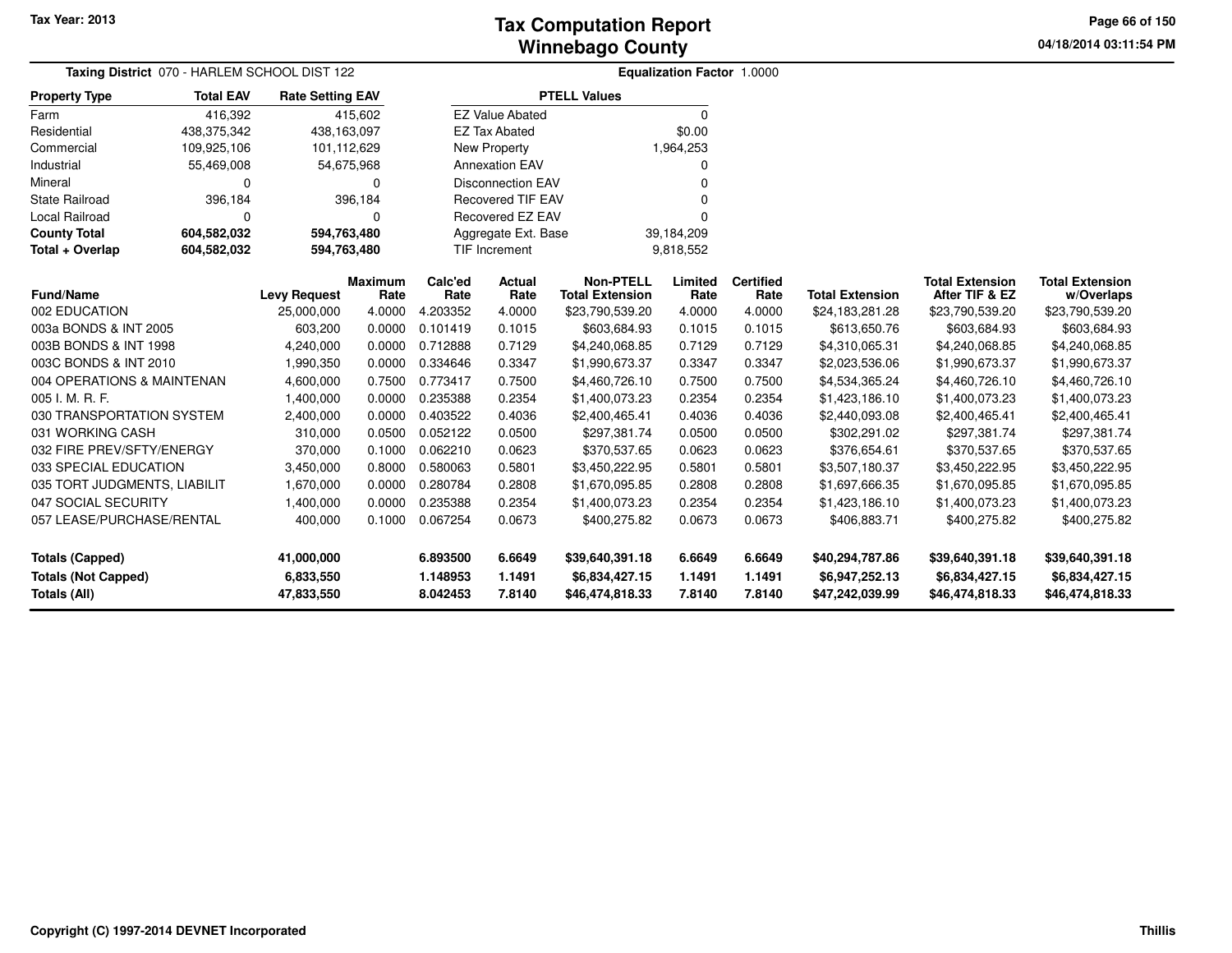**04/18/2014 03:11:54 PM Page 67 of 150**

| Taxing District 071 - KINNIKINNICK SD #131<br><b>Total EAV</b> |                         |                     |                        | <b>Equalization Factor 1.0000</b> |                          |                                            |                 |                           |                                |                                          |                                      |  |  |
|----------------------------------------------------------------|-------------------------|---------------------|------------------------|-----------------------------------|--------------------------|--------------------------------------------|-----------------|---------------------------|--------------------------------|------------------------------------------|--------------------------------------|--|--|
| <b>Property Type</b>                                           | <b>Rate Setting EAV</b> |                     |                        |                                   | <b>PTELL Values</b>      |                                            |                 | <b>Overlapping County</b> | <b>Overlap EAV</b>             |                                          |                                      |  |  |
| Farm                                                           | 2,546,494               |                     | 2,546,494              |                                   | <b>EZ Value Abated</b>   |                                            | $\Omega$        | Boone County              |                                | 219,057                                  |                                      |  |  |
| Residential                                                    | 241,104,937             | 241,104,937         |                        |                                   | <b>EZ Tax Abated</b>     |                                            | \$0.00          | Total                     |                                | 219,057                                  |                                      |  |  |
| Commercial                                                     | 43,364,861              | 43,364,861          |                        |                                   | New Property             |                                            | 745,420         |                           | * denotes use of estimated EAV |                                          |                                      |  |  |
| Industrial                                                     | 6,267,607               |                     | 6,257,130              |                                   | <b>Annexation EAV</b>    |                                            |                 |                           |                                |                                          |                                      |  |  |
| Mineral                                                        | 0                       |                     | $\Omega$               |                                   | <b>Disconnection EAV</b> |                                            |                 |                           |                                |                                          |                                      |  |  |
| <b>State Railroad</b>                                          | 70,113                  |                     | 70,113                 |                                   | <b>Recovered TIF EAV</b> |                                            |                 |                           |                                |                                          |                                      |  |  |
| Local Railroad                                                 | $\Omega$                |                     | $\Omega$               |                                   | Recovered EZ EAV         |                                            |                 |                           |                                |                                          |                                      |  |  |
| <b>County Total</b>                                            | 293,354,012             | 293,343,535         |                        |                                   | Aggregate Ext. Base      |                                            | 9,008,256       |                           |                                |                                          |                                      |  |  |
| Total + Overlap                                                | 293,573,069             | 293,562,592         |                        |                                   | <b>TIF Increment</b>     |                                            | 10,477          |                           |                                |                                          |                                      |  |  |
| <b>Fund/Name</b>                                               |                         | <b>Levy Request</b> | <b>Maximum</b><br>Rate | Calc'ed<br>Rate                   | Actual<br>Rate           | <b>Non-PTELL</b><br><b>Total Extension</b> | Limited<br>Rate | <b>Certified</b><br>Rate  | <b>Total Extension</b>         | <b>Total Extension</b><br>After TIF & EZ | <b>Total Extension</b><br>w/Overlaps |  |  |
| 002 EDUCATION                                                  |                         | 7,219,191           | 3.5000                 | 2.459166                          | 2.4592                   | \$7,213,904.21                             | 2.3494          | 2.3494                    | \$6,892,059.16                 | \$6,891,813.01                           | \$6,896,959.54                       |  |  |
| 003D BONDS & INT 2009                                          |                         | 840,910             | 0.0000                 | 0.286450                          | 0.2865                   | \$840,429.23                               | 0.2865          | 0.2865                    | \$840,459.24                   | \$840,429.23                             | \$841,056.83                         |  |  |
| 003E BONDS & INT 2010A                                         |                         | 150,600             | 0.0000                 | 0.051301                          | 0.0514                   | \$150,778.58                               | 0.0514          | 0.0514                    | \$150,783.96                   | \$150,778.58                             | \$150,891.17                         |  |  |
| 003F BONDS & INT 2010B                                         |                         | 129,381             | 0.0000                 | 0.044073                          | 0.0441                   | \$129,364.50                               | 0.0441          | 0.0441                    | \$129,369.12                   | \$129,461.10<br>\$129,364.50             |                                      |  |  |
| 004 OPERATIONS & MAINTENAN                                     |                         | 1,381,399           | 0.5500                 | 0.470564                          | 0.4706                   | \$1,380,474.68                             | 0.4500          | 0.4500                    | \$1,320,093.05                 | \$1,320,045.91                           | \$1,321,031.66                       |  |  |
| 005 I. M. R. F.                                                |                         | 214,884             | 0.0000                 | 0.073199                          | 0.0732                   | \$214,727.47                               | 0.0714          | 0.0714                    | \$209,454.76                   | \$209,447.28                             | \$209,603.69                         |  |  |
| 030 TRANSPORTATION SYSTEM                                      |                         | 429,769             | 0.0000                 | 0.146398                          | 0.1464                   | \$429,454.94                               | 0.1464          | 0.1464                    | \$429,470.27                   | \$429,454.94                             | \$429,775.63                         |  |  |
| 031 WORKING CASH                                               |                         | $\Omega$            | 0.0500                 | 0.000000                          | 0.0000                   | \$0.00                                     | 0.0000          | 0.0000                    | \$0.00                         | \$0.00                                   | \$0.00                               |  |  |
| 033 SPECIAL EDUCATION                                          |                         | 61,396              | 0.4000                 | 0.020914                          | 0.0210                   | \$61,602.14                                | 0.0200          | 0.0200                    | \$58,670.80                    | \$58,668.71                              | \$58,712.52                          |  |  |
| 035 TORT JUDGMENTS, LIABILIT                                   |                         | 0                   | 0.0000                 | 0.000000                          | 0.0000                   | \$0.00                                     | 0.0000          | 0.0000                    | \$0.00                         | \$0.00                                   | \$0.00                               |  |  |
| 047 SOCIAL SECURITY                                            |                         | 276,280             | 0.0000                 | 0.094113                          | 0.0942                   | \$276,329.61                               | 0.0916          | 0.0916                    | \$268,712.27                   | \$268,702.68                             | \$268,903.33                         |  |  |
| 057 LEASE/PURCHASE/RENTAL<br>$\Omega$                          |                         | 0.1000              | 0.000000               | 0.0000                            | \$0.00                   | 0.0000                                     | 0.0000          | \$0.00                    | \$0.00                         | \$0.00                                   |                                      |  |  |
| <b>Totals (Capped)</b><br>9,582,919                            |                         |                     | 3.264354               | 3.2646                            | \$9,576,493.05           | 3.1288                                     | 3.1288          | \$9,178,460.31            | \$9,178,132.53                 | \$9,184,986.37                           |                                      |  |  |
| <b>Totals (Not Capped)</b>                                     |                         | 1,120,891           |                        | 0.381824                          | 0.3820                   | \$1,120,572.31                             | 0.3820          | 0.3820                    | \$1,120,612.32                 | \$1,120,572.31                           | \$1,121,409.10                       |  |  |
| Totals (All)<br>10,703,810<br>3.646178<br>3.6466               |                         |                     |                        |                                   | \$10,697,065.36          | 3.5108                                     | 3.5108          | \$10,299,072.63           | \$10,298,704.84                | \$10,306,395.47                          |                                      |  |  |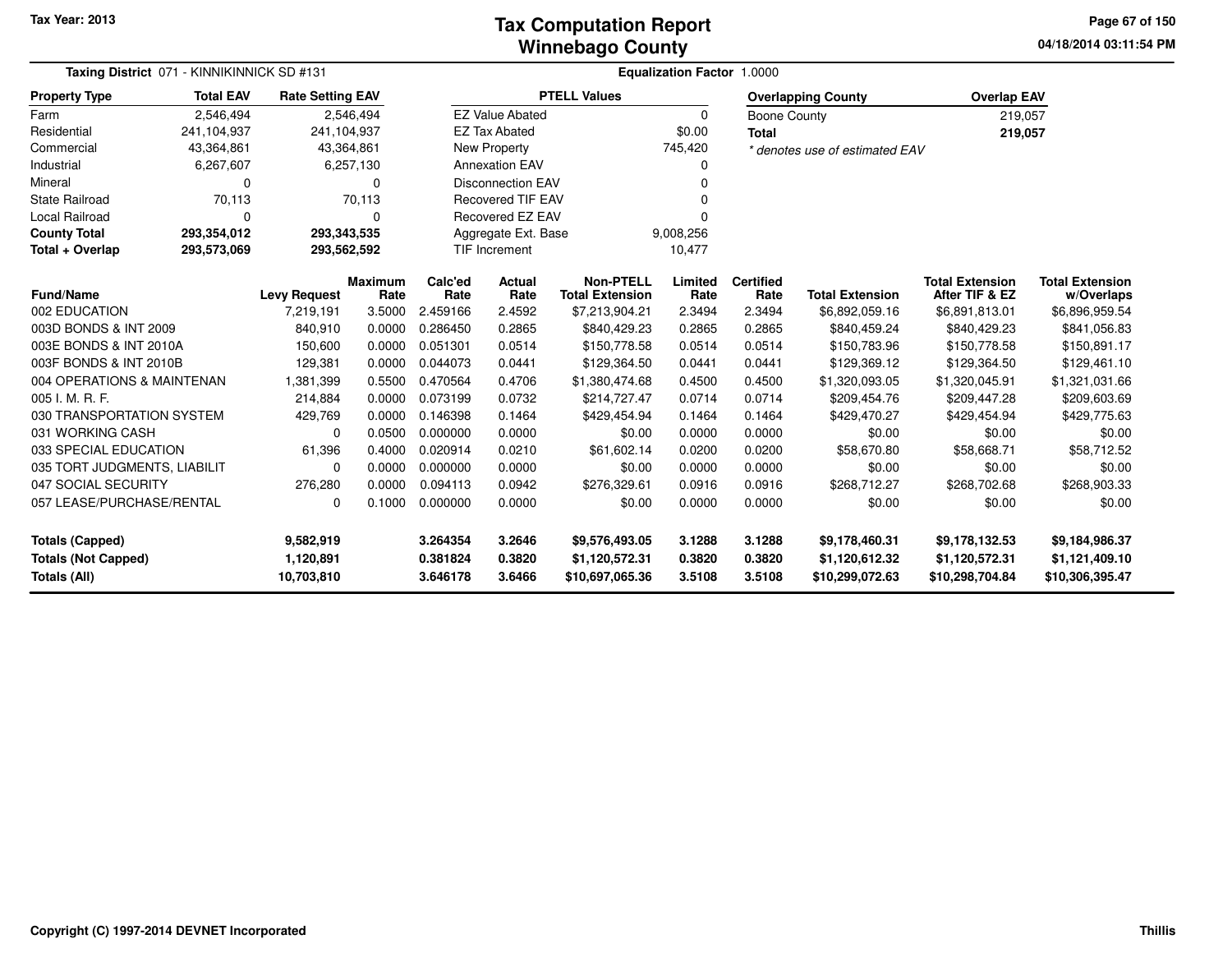**04/18/2014 03:11:54 PM Page 68 of 150**

| Taxing District 072 - PRAIRIE HILL SCH DIST 133 |                  |                         |                                          |                 | <b>Equalization Factor 1.0000</b> |                                            |                 |                          |                        |                                          |                                      |
|-------------------------------------------------|------------------|-------------------------|------------------------------------------|-----------------|-----------------------------------|--------------------------------------------|-----------------|--------------------------|------------------------|------------------------------------------|--------------------------------------|
| <b>Property Type</b>                            | <b>Total EAV</b> | <b>Rate Setting EAV</b> |                                          |                 |                                   | <b>PTELL Values</b>                        |                 |                          |                        |                                          |                                      |
| Farm                                            | 2,478,931        |                         | 2,478,931                                |                 | <b>EZ Value Abated</b>            |                                            | $\mathbf 0$     |                          |                        |                                          |                                      |
| Residential                                     | 98,362,278       | 98,362,278              |                                          |                 | <b>EZ Tax Abated</b>              |                                            | \$0.00          |                          |                        |                                          |                                      |
| Commercial                                      | 8,717,526        |                         | 8,717,526                                |                 | New Property                      |                                            | 774,543         |                          |                        |                                          |                                      |
| Industrial                                      | 2,107,302        |                         | 2,107,302                                |                 | <b>Annexation EAV</b>             |                                            | <sup>0</sup>    |                          |                        |                                          |                                      |
| Mineral                                         | 0                |                         |                                          |                 | <b>Disconnection EAV</b>          |                                            | $\Omega$        |                          |                        |                                          |                                      |
| <b>State Railroad</b>                           | 0                |                         |                                          |                 | <b>Recovered TIF EAV</b>          |                                            | $\Omega$        |                          |                        |                                          |                                      |
| <b>Local Railroad</b>                           | $\Omega$         |                         | O                                        |                 | Recovered EZ EAV                  |                                            | $\Omega$        |                          |                        |                                          |                                      |
| <b>County Total</b>                             | 111,666,037      | 111,666,037             |                                          |                 | Aggregate Ext. Base               |                                            | 3,667,882       |                          |                        |                                          |                                      |
| Total + Overlap                                 | 111,666,037      |                         | 111,666,037<br><b>TIF Increment</b><br>0 |                 |                                   |                                            |                 |                          |                        |                                          |                                      |
| <b>Fund/Name</b>                                |                  | <b>Levy Request</b>     | <b>Maximum</b><br>Rate                   | Calc'ed<br>Rate | <b>Actual</b><br>Rate             | <b>Non-PTELL</b><br><b>Total Extension</b> | Limited<br>Rate | <b>Certified</b><br>Rate | <b>Total Extension</b> | <b>Total Extension</b><br>After TIF & EZ | <b>Total Extension</b><br>w/Overlaps |
| 002 EDUCATION                                   |                  | 3,129,365               | 3.5000                                   | 2.802432        | 2.8025                            | \$3,129,440.69                             | 2.6903          | 2.6903                   | \$3,004,151.39         | \$3,004,151.39                           | \$3,004,151.39                       |
| 003a BONDS & INT 2001                           |                  | $\Omega$                | 0.0000                                   | 0.000000        | 0.0000                            | \$0.00                                     | 0.0000          | 0.0000                   | \$0.00                 | \$0.00                                   | \$0.00                               |
| 003B BONDS & INT 2008                           |                  | 494,000                 | 0.0000                                   | 0.442391        | 0.4424                            | \$494,010.55                               | 0.4424          | 0.4424                   | \$494,010.55           | \$494,010.55                             | \$494,010.55                         |
| 003C BONDS & INT 2007                           |                  | 702,688                 | 0.0000                                   | 0.629276        | 0.6293                            | \$702,714.37                               | 0.6293          | 0.6293                   | \$702,714.37           | \$702,714.37                             | \$702,714.37                         |
| 004 OPERATIONS & MAINTENAN                      |                  | 290,584                 | 0.5500                                   | 0.260226        | 0.2603                            | \$290,666.69                               | 0.2500          | 0.2500                   | \$279,165.09           | \$279,165.09                             | \$279,165.09                         |
| 005 I. M. R. F.                                 |                  | 100,587                 | 0.0000                                   | 0.090078        | 0.0901                            | \$100,611.10                               | 0.0866          | 0.0866                   | \$96,702.79            | \$96,702.79                              | \$96,702.79                          |
| 030 TRANSPORTATION SYSTEM                       |                  | 189,997                 | 0.0000                                   | 0.170148        | 0.1702                            | \$190,055.59                               | 0.1635          | 0.1635                   | \$182,573.97           | \$182,573.97                             | \$182,573.97                         |
| 031 WORKING CASH                                |                  | 22,353                  | 0.0500                                   | 0.020018        | 0.0201                            | \$22,444.87                                | 0.0193          | 0.0193                   | \$21,551.55            | \$21,551.55                              | \$21,551.55                          |
| 032 FIRE PREV/SFTY/ENERGY                       |                  | 55,882                  | 0.1000                                   | 0.050044        | 0.0501                            | \$55,944.68                                | 0.0482          | 0.0482                   | \$53,823.03            | \$53,823.03                              | \$53,823.03                          |
| 033 SPECIAL EDUCATION                           |                  | 55,882                  | 0.4000                                   | 0.050044        | 0.0501                            | \$55,944.68                                | 0.0482          | 0.0482                   | \$53,823.03            | \$53,823.03                              | \$53,823.03                          |
| 035 TORT JUDGMENTS, LIABILIT                    |                  | $\Omega$                | 0.0000                                   | 0.000000        | 0.0000                            | \$0.00                                     | 0.0000          | 0.0000                   | \$0.00                 | \$0.00                                   | \$0.00                               |
| 047 SOCIAL SECURITY                             |                  | 67,058                  | 0.0000                                   | 0.060052        | 0.0601                            | \$67,111.29                                | 0.0578          | 0.0578                   | \$64,542.97            | \$64,542.97                              | \$64,542.97                          |
| 057 LEASE/PURCHASE/RENTAL                       |                  | 0                       | 0.1000                                   | 0.000000        | 0.0000                            | \$0.00                                     | 0.0000          | 0.0000                   | \$0.00                 | \$0.00                                   | \$0.00                               |
| <b>Totals (Capped)</b>                          |                  | 3,911,708               |                                          | 3.503042        | 3.5035                            | \$3,912,219.59                             | 3.3639          | 3.3639                   | \$3,756,333.82         | \$3,756,333.82                           | \$3,756,333.82                       |
| <b>Totals (Not Capped)</b>                      |                  | 1,196,688               |                                          | 1.071667        | 1.0717                            | \$1,196,724.92                             | 1.0717          | 1.0717                   | \$1,196,724.92         | \$1,196,724.92                           | \$1,196,724.92                       |
| <b>Totals (All)</b>                             |                  | 5,108,396               |                                          | 4.574709        | 4.5752                            | \$5,108,944.51                             | 4.4356          | 4.4356                   | \$4,953,058.74         | \$4,953,058.74                           | \$4,953,058.74                       |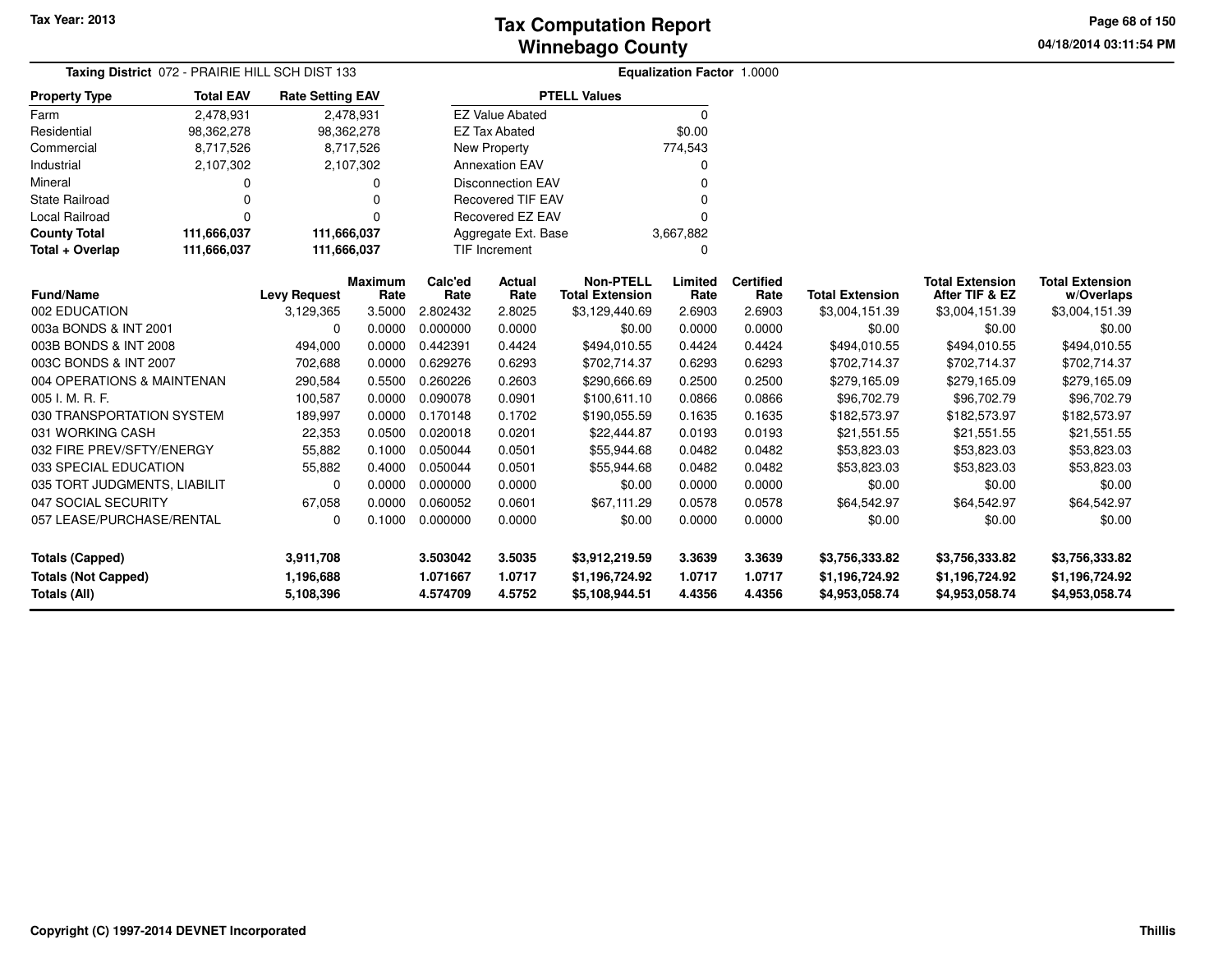**04/18/2014 03:11:54 PM Page 69 of 150**

| <b>Taxing District</b> 073 - SHIRLAND SCHOOL DIST 134 |                  |                         |                 |                 |                          | <b>Equalization Factor 1.0000</b>          |                 |                          |                        |                                          |                                      |
|-------------------------------------------------------|------------------|-------------------------|-----------------|-----------------|--------------------------|--------------------------------------------|-----------------|--------------------------|------------------------|------------------------------------------|--------------------------------------|
| <b>Property Type</b>                                  | <b>Total EAV</b> | <b>Rate Setting EAV</b> |                 |                 |                          | <b>PTELL Values</b>                        |                 |                          |                        |                                          |                                      |
| Farm                                                  | 7,861,529        |                         | 7,861,529       |                 | <b>EZ Value Abated</b>   |                                            | $\Omega$        |                          |                        |                                          |                                      |
| Residential                                           | 20,486,150       | 20,486,150              |                 |                 | <b>EZ Tax Abated</b>     |                                            | \$0.00          |                          |                        |                                          |                                      |
| Commercial                                            | 1,034,186        |                         | 1,034,186       |                 | <b>New Property</b>      |                                            | 112,078         |                          |                        |                                          |                                      |
| Industrial                                            | 0                |                         | $\Omega$        |                 | <b>Annexation EAV</b>    |                                            | 0               |                          |                        |                                          |                                      |
| Mineral                                               |                  |                         | $\Omega$        |                 | <b>Disconnection EAV</b> |                                            | $\Omega$        |                          |                        |                                          |                                      |
| <b>State Railroad</b>                                 | O                |                         | $\Omega$        |                 | <b>Recovered TIF EAV</b> |                                            | $\Omega$        |                          |                        |                                          |                                      |
| Local Railroad                                        | 0                |                         | $\Omega$        |                 | Recovered EZ EAV         |                                            | $\Omega$        |                          |                        |                                          |                                      |
| <b>County Total</b>                                   | 29,381,865       | 29,381,865              |                 |                 | Aggregate Ext. Base      |                                            | 1,095,465       |                          |                        |                                          |                                      |
| Total + Overlap                                       | 29,381,865       | 29,381,865              |                 |                 | TIF Increment            |                                            | 0               |                          |                        |                                          |                                      |
| <b>Fund/Name</b>                                      |                  | <b>Levy Request</b>     | Maximum<br>Rate | Calc'ed<br>Rate | Actual<br>Rate           | <b>Non-PTELL</b><br><b>Total Extension</b> | Limited<br>Rate | <b>Certified</b><br>Rate | <b>Total Extension</b> | <b>Total Extension</b><br>After TIF & EZ | <b>Total Extension</b><br>w/Overlaps |
| 002 EDUCATION                                         |                  | 946,163                 | 3.5000          | 3.220228        | 3.2203                   | \$946,184.20                               | 2.9896          | 2.9896                   | \$878,400.24           | \$878,400.24                             | \$878,400.24                         |
| 003 BONDS & INTEREST 2012                             |                  | 13,206                  | 0.0000          | 0.044946        | 0.0450                   | \$13,221.84                                | 0.0450          | 0.0450                   | \$13,221.84            | \$13,221.84                              | \$13,221.84                          |
| 004 OPERATIONS & MAINTENAN                            |                  | 153,732                 | 0.5500          | 0.523221        | 0.5233                   | \$153,755.30                               | 0.4876          | 0.4876                   | \$143,265.97           | \$143,265.97                             | \$143,265.97                         |
| 005 I. M. R. F.                                       |                  | 20,990                  | 0.0000          | 0.071439        | 0.0715                   | \$21,008.03                                | 0.0715          | 0.0715                   | \$21,008.03            | \$21,008.03                              | \$21,008.03                          |
| 030 TRANSPORTATION SYSTEM                             |                  | 16,260                  | 0.0000          | 0.055340        | 0.0554                   | \$16,277.55                                | 0.0517          | 0.0517                   | \$15,190.42            | \$15,190.42                              | \$15,190.42                          |
| 031 WORKING CASH                                      |                  | 2,956                   | 0.0500          | 0.010061        | 0.0101                   | \$2,967.57                                 | 0.0095          | 0.0095                   | \$2,791.28             | \$2,791.28                               | \$2,791.28                           |
| 032 FIRE PREV/SFTY/ENERGY                             |                  | 14,782                  | 0.1000          | 0.050310        | 0.0504                   | \$14,808.46                                | 0.0470          | 0.0470                   | \$13,809.48            | \$13,809.48                              | \$13,809.48                          |
| 033 SPECIAL EDUCATION                                 |                  | 6,208                   | 0.4000          | 0.021129        | 0.0212                   | \$6,228.96                                 | 0.0198          | 0.0198                   | \$5,817.61             | \$5,817.61                               | \$5,817.61                           |
| 035 TORT JUDGMENTS, LIABILIT                          |                  | 18,625                  | 0.0000          | 0.063389        | 0.0634                   | \$18,628.10                                | 0.0591          | 0.0591                   | \$17,364.68            | \$17,364.68                              | \$17,364.68                          |
| 047 SOCIAL SECURITY                                   |                  | 20,695                  | 0.0000          | 0.070435        | 0.0705                   | \$20,714.21                                | 0.0705          | 0.0705                   | \$20,714.21            | \$20,714.21                              | \$20,714.21                          |
| 057 LEASE/PURCHASE/RENTAL                             |                  | 0                       | 0.1000          | 0.000000        | 0.0000                   | \$0.00                                     | 0.0000          | 0.0000                   | \$0.00                 | \$0.00                                   | \$0.00                               |
| <b>Totals (Capped)</b>                                |                  | 1,200,411               |                 | 4.085552        | 4.0861                   | \$1,200,572.38                             | 3.8063          | 3.8063                   | \$1,118,361.92         | \$1,118,361.92                           | \$1,118,361.92                       |
| <b>Totals (Not Capped)</b>                            |                  | 13,206                  |                 | 0.044946        | 0.0450                   | \$13,221.84                                | 0.0450          | 0.0450                   | \$13,221.84            | \$13,221.84                              | \$13,221.84                          |
| Totals (All)                                          |                  | 1,213,617               |                 | 4.130498        | 4.1311                   | 3.8513<br>\$1,213,794.22                   |                 | 3.8513                   | \$1,131,583.76         | \$1,131,583.76                           | \$1,131,583.76                       |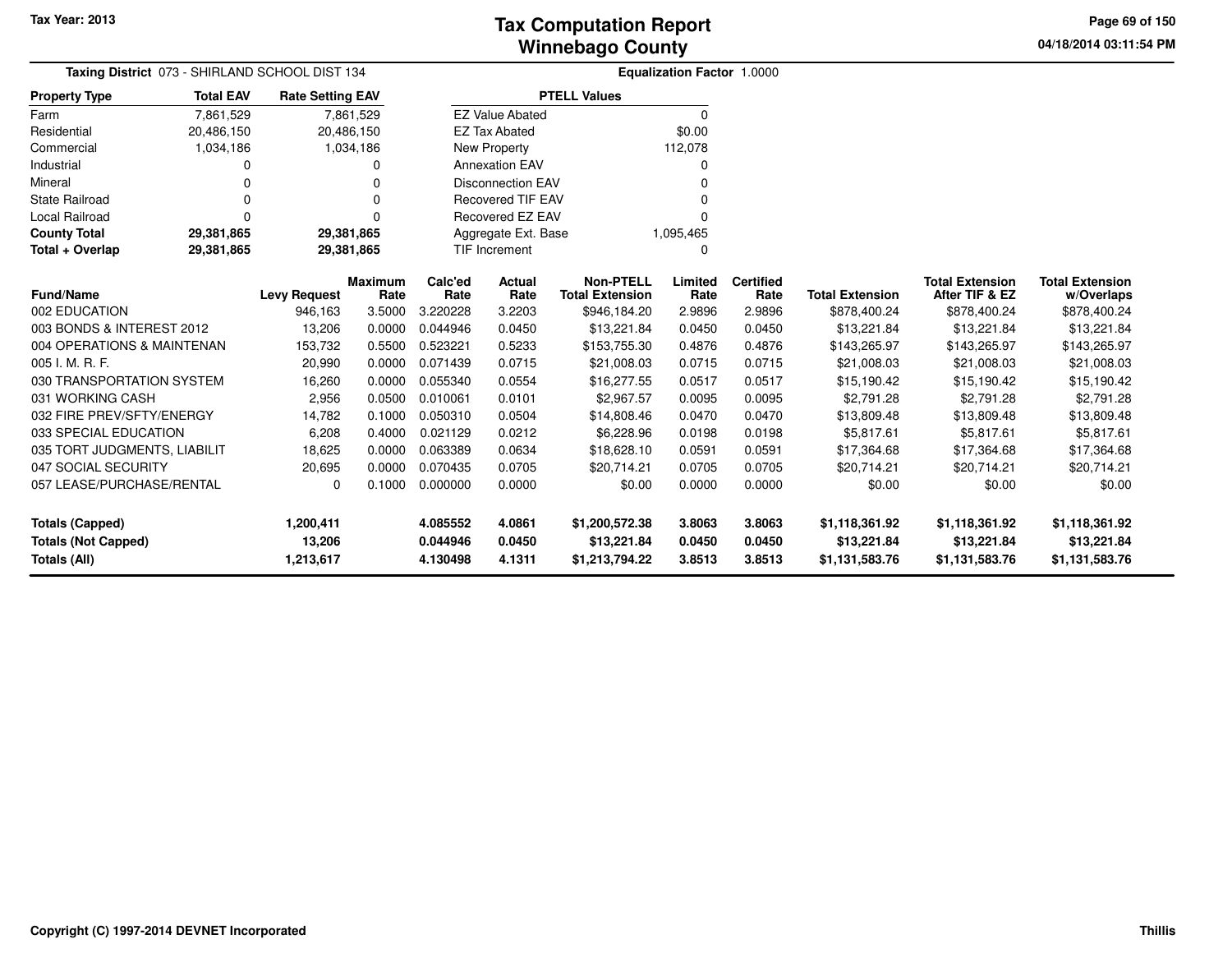**04/18/2014 03:11:54 PM Page 70 of 150**

| Taxing District 074 - ROCKTON SCHOOL DIST 140 |                                                             |                                          |                         | <b>Equalization Factor 1.0000</b> |                          |                                            |                  |                          |                                |                                          |                                      |  |
|-----------------------------------------------|-------------------------------------------------------------|------------------------------------------|-------------------------|-----------------------------------|--------------------------|--------------------------------------------|------------------|--------------------------|--------------------------------|------------------------------------------|--------------------------------------|--|
| <b>Property Type</b>                          | <b>Total EAV</b><br>10,661,375<br>177,683,560<br>13,077,123 |                                          | <b>Rate Setting EAV</b> |                                   |                          | <b>PTELL Values</b>                        |                  |                          |                                |                                          |                                      |  |
| Farm                                          |                                                             |                                          | 10,661,375              |                                   | <b>EZ Value Abated</b>   |                                            | $\Omega$         |                          |                                |                                          |                                      |  |
| Residential                                   |                                                             | 177,677,970                              |                         |                                   | <b>EZ Tax Abated</b>     |                                            | \$0.00           |                          |                                |                                          |                                      |  |
| Commercial                                    |                                                             |                                          | 11,934,440              |                                   | <b>New Property</b>      |                                            | 1,001,258        |                          |                                |                                          |                                      |  |
| Industrial                                    | 11,003,717                                                  |                                          | 8,837,095               |                                   | <b>Annexation EAV</b>    |                                            | 0                |                          |                                |                                          |                                      |  |
| Mineral                                       | 0                                                           |                                          | 0                       |                                   | <b>Disconnection EAV</b> |                                            | 0                |                          |                                |                                          |                                      |  |
| <b>State Railroad</b>                         | 337,853                                                     | 337,853<br><b>Recovered TIF EAV</b><br>ŋ |                         |                                   |                          |                                            |                  |                          |                                |                                          |                                      |  |
| <b>Local Railroad</b>                         | $\Omega$                                                    |                                          | ŋ                       |                                   | Recovered EZ EAV         |                                            |                  |                          |                                |                                          |                                      |  |
| <b>County Total</b>                           | 212,763,628                                                 | 209,448,733                              |                         |                                   | Aggregate Ext. Base      |                                            | 7,340,474        |                          |                                |                                          |                                      |  |
| Total + Overlap                               | 212,763,628                                                 | 209,448,733                              |                         |                                   | <b>TIF Increment</b>     |                                            | 3,314,895        |                          |                                |                                          |                                      |  |
| <b>Fund/Name</b>                              |                                                             | <b>Levy Request</b>                      | <b>Maximum</b><br>Rate  | Calc'ed<br>Rate                   | Actual<br>Rate           | <b>Non-PTELL</b><br><b>Total Extension</b> | Limited<br>Rate  | <b>Certified</b><br>Rate | <b>Total Extension</b>         | <b>Total Extension</b><br>After TIF & EZ | <b>Total Extension</b><br>w/Overlaps |  |
| 002 EDUCATION                                 |                                                             | 5,825,000                                | 3.5000                  | 2.781110                          | 2.7812                   | \$5,825,188.16                             | 2.7445           | 2.7445                   | \$5,839,297.77                 | \$5,748,320.48                           | \$5,748,320.48                       |  |
| 003 BONDS & INT 2013                          |                                                             | 116,156                                  | 0.0000                  | 0.055458                          | 0.0555                   | \$116,244.05                               | 0.0555           | 0.0555                   | \$118,083.81                   | \$116,244.05                             | \$116,244.05                         |  |
| 003C BONDS & INT 2005                         |                                                             | 220,545                                  | 0.0000                  | 0.105298                          | 0.1053                   | \$220,549.52                               | 0.1053           | 0.1053                   | \$224,040.10                   | \$220,549.52                             | \$220,549.52                         |  |
| 003D BONDS & INT 2009                         |                                                             | 1,688                                    | 0.0000                  | 0.000806                          | 0.0009                   | \$1,885.04                                 | 0.0009           | 0.0009                   | \$1,914.87                     | \$1,885.04                               | \$1,885.04                           |  |
| 004 OPERATIONS & MAINTENAN                    |                                                             | 900,000                                  | 0.5500                  | 0.429699                          | 0.4297                   | \$900,001.21                               | 0.4241           | 0.4241                   | \$902,330.55                   | \$888,272.08                             | \$888,272.08                         |  |
| 005 I. M. R. F.                               |                                                             | 150,000                                  | 0.0000                  | 0.071617                          | 0.0717                   | \$150,174.74                               | 0.0708           | 0.0708                   | \$150,636.65                   | \$148,289.70                             | \$148,289.70                         |  |
| 030 TRANSPORTATION SYSTEM                     |                                                             | 450,000                                  | 0.0000                  | 0.214850                          | 0.2149                   | \$450,105.33                               | 0.2121           | 0.2121                   | \$451,271.65                   | \$444,240.76                             | \$444,240.76                         |  |
| 031 WORKING CASH                              |                                                             | 50,000                                   | 0.0500                  | 0.023872                          | 0.0239                   | \$50,058.25                                | 0.0236           | 0.0236                   | \$50,212.22                    | \$49,429.90                              | \$49,429.90                          |  |
| 032 FIRE PREV/SFTY/ENERGY                     |                                                             | $\Omega$                                 | 0.1000                  | 0.000000                          | 0.0000                   | \$0.00                                     | 0.0000           | 0.0000                   | \$0.00                         | \$0.00                                   | \$0.00                               |  |
| 033 SPECIAL EDUCATION                         |                                                             | 75,000                                   | 0.4000                  | 0.035808                          | 0.0359                   | \$75,192.10                                | 0.0355           | 0.0355                   | \$75,531.09                    | \$74,354.30                              | \$74,354.30                          |  |
| 035 TORT JUDGMENTS, LIABILIT                  |                                                             | $\Omega$                                 | 0.0000                  | 0.000000                          | 0.0000                   | \$0.00                                     | 0.0000           | 0.0000                   | \$0.00                         | \$0.00                                   | \$0.00                               |  |
| 047 SOCIAL SECURITY                           |                                                             | 150,000                                  | 0.0000                  | 0.071617                          | 0.0717                   | \$150,174.74                               | 0.0708           | 0.0708                   | \$150,636.65                   | \$148,289.70                             | \$148,289.70                         |  |
| 057 LEASE/PURCHASE/RENTAL                     |                                                             | 0                                        | 0.1000                  | 0.000000                          | 0.0000                   | \$0.00                                     | 0.0000           | 0.0000                   | \$0.00                         | \$0.00                                   | \$0.00                               |  |
| <b>Totals (Capped)</b>                        |                                                             | 7,600,000                                |                         | 3.628573                          | 3.6290                   | \$7,600,894.53                             | 3.5814           | 3.5814                   | \$7,619,916.58                 | \$7,501,196.92                           | \$7,501,196.92                       |  |
| <b>Totals (Not Capped)</b><br>Totals (All)    |                                                             | 338,389<br>7,938,389                     |                         | 0.161562<br>3.790135              | 0.1617<br>3.7907         | \$338,678.61<br>\$7,939,573.14             | 0.1617<br>3.7431 | 0.1617<br>3.7431         | \$344,038.78<br>\$7,963,955.36 | \$338,678.61<br>\$7,839,875.53           | \$338,678.61<br>\$7,839,875.53       |  |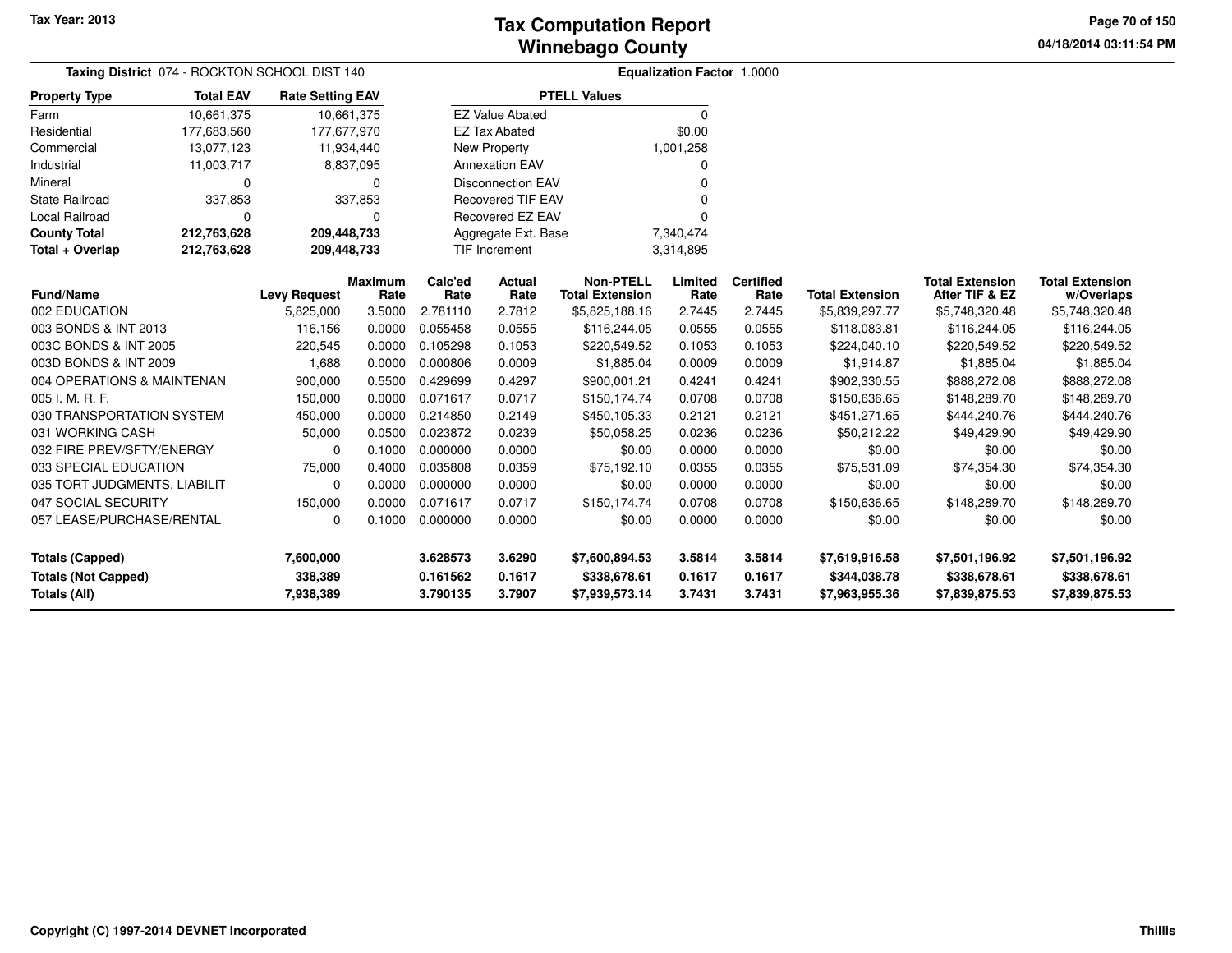**04/18/2014 03:11:54 PM Page 71 of 150**

| <b>Taxing District 075 - NORTH BOONE SD #200</b>                            |                  |                                      |                        | <b>Equalization Factor 1.0000</b> |                            |                                            |                            |                            |                                          |                                          |                                                     |  |  |
|-----------------------------------------------------------------------------|------------------|--------------------------------------|------------------------|-----------------------------------|----------------------------|--------------------------------------------|----------------------------|----------------------------|------------------------------------------|------------------------------------------|-----------------------------------------------------|--|--|
| <b>Property Type</b>                                                        | <b>Total EAV</b> | <b>Rate Setting EAV</b>              |                        |                                   |                            | <b>PTELL Values</b>                        |                            |                            | <b>Overlapping County</b>                | <b>Overlap EAV</b>                       |                                                     |  |  |
| Farm                                                                        | 302,631          |                                      | 302,631                |                                   | <b>EZ Value Abated</b>     |                                            | 0                          | <b>Boone County</b>        |                                          | 136,687,604                              |                                                     |  |  |
| Residential                                                                 | 162,467          |                                      | 162,467                |                                   | <b>EZ Tax Abated</b>       |                                            | \$0.00                     | <b>Total</b>               |                                          | 136,687,604                              |                                                     |  |  |
| Commercial                                                                  | 0                |                                      | 0                      |                                   | New Property               |                                            | 0                          |                            | * denotes use of estimated EAV           |                                          |                                                     |  |  |
| Industrial                                                                  | 0                |                                      | 0                      |                                   | <b>Annexation EAV</b>      |                                            |                            |                            |                                          |                                          |                                                     |  |  |
| Mineral                                                                     | 0                |                                      | 0                      |                                   | <b>Disconnection EAV</b>   |                                            | $\Omega$                   |                            |                                          |                                          |                                                     |  |  |
| <b>State Railroad</b>                                                       | $\Omega$         |                                      | 0                      |                                   | <b>Recovered TIF EAV</b>   |                                            |                            |                            |                                          |                                          |                                                     |  |  |
| <b>Local Railroad</b>                                                       | 0                |                                      | 0                      |                                   | <b>Recovered EZ EAV</b>    |                                            | $\Omega$                   |                            |                                          |                                          |                                                     |  |  |
| <b>County Total</b>                                                         | 465,098          |                                      | 465,098                |                                   | Aggregate Ext. Base        |                                            | 8,382,444                  |                            |                                          |                                          |                                                     |  |  |
| Total + Overlap                                                             | 137, 152, 702    | 137, 152, 702                        |                        |                                   | TIF Increment              |                                            | 0                          |                            |                                          |                                          |                                                     |  |  |
| <b>Fund/Name</b>                                                            |                  | <b>Levy Request</b>                  | <b>Maximum</b><br>Rate | Calc'ed<br>Rate                   | Actual<br>Rate             | <b>Non-PTELL</b><br><b>Total Extension</b> | Limited<br>Rate            | <b>Certified</b><br>Rate   | <b>Total Extension</b>                   | <b>Total Extension</b><br>After TIF & EZ | <b>Total Extension</b><br>w/Overlaps                |  |  |
| 002 EDUCATION                                                               |                  | 5,406,000                            | 4.0000                 | 3.941592                          | 3.9416                     | \$18,332.30                                | 3.8418                     | 3.8418                     | \$17,868.13                              | \$17,868.13                              | \$5,269,132.51                                      |  |  |
| 003 BONDS & INT 2008 & 2008A                                                |                  | $\mathbf 0$                          | 0.0000                 | 0.000000                          | 0.0000                     | \$0.00                                     | 0.0000                     | 0.0000                     | \$0.00                                   | \$0.00                                   | \$0.00                                              |  |  |
| 003A BONDS & INT 2002                                                       |                  | 225,000                              | 0.0000                 | 0.164051                          | 0.1641                     | \$763.23                                   | 0.1641                     | 0.1641                     | \$763.23                                 | \$763.23                                 | \$225,067.58                                        |  |  |
| 003B BONDS & INT 2003                                                       |                  | 1,660,000                            | 0.0000                 | 1.210330                          | 1.2104                     | \$5,629.55                                 | 1.2104                     | 1.2104                     | \$5,629.55                               | \$5,629.55                               | \$1,660,096.31                                      |  |  |
| 003C BONDS & INT 2006                                                       |                  | 380,000                              | 0.0000                 | 0.277063                          | 0.2771                     | \$1,288.79                                 | 0.2771                     | 0.2771                     | \$1,288.79                               | \$1,288.79                               | \$380,050.14                                        |  |  |
| 003D BONDS & INT 2007A                                                      |                  | 0                                    | 0.0000                 | 0.000000                          | 0.0000                     | \$0.00                                     | 0.0000                     | 0.0000                     | \$0.00                                   | \$0.00                                   | \$0.00                                              |  |  |
| 004 OPERATIONS & MAINTENAN                                                  |                  | 1,000,000                            | 0.7500                 | 0.729114                          | 0.7292                     | \$3,391.49                                 | 0.7109                     | 0.7109                     | \$3,306.38                               | \$3,306.38                               | \$975,018.56                                        |  |  |
| 005 I. M. R. F.                                                             |                  | 304,204                              | 0.0000                 | 0.221800                          | 0.2218                     | \$1,031.59                                 | 0.2163                     | 0.2163                     | \$1,006.01                               | \$1,006.01                               | \$296,661.29                                        |  |  |
| 030 TRANSPORTATION SYSTEM                                                   |                  | 510,000                              | 0.0000                 | 0.371848                          | 0.3719                     | \$1,729.70                                 | 0.3626                     | 0.3626                     | \$1,686.45                               | \$1,686.45                               | \$497,315.70                                        |  |  |
| 031 WORKING CASH                                                            |                  | 68,000                               | 0.0500                 | 0.049580                          | 0.0496                     | \$230.69                                   | 0.0484                     | 0.0484                     | \$225.11                                 | \$225.11                                 | \$66,381.91                                         |  |  |
| 032 FIRE PREV/SFTY/ENERGY                                                   |                  | 85,000                               | 0.1000                 | 0.061975                          | 0.0620                     | \$288.36                                   | 0.0605                     | 0.0605                     | \$281.38                                 | \$281.38                                 | \$82,977.38                                         |  |  |
| 033 SPECIAL EDUCATION                                                       |                  | 1,100,000                            | 0.8000                 | 0.802026                          | 0.8000                     | \$3,720.78                                 | 0.7800                     | 0.7800                     | \$3,627.76                               | \$3,627.76                               | \$1,069,791.08                                      |  |  |
| 035 TORT JUDGMENTS, LIABILIT                                                |                  | 40,732                               | 0.0000                 | 0.029698                          | 0.0297                     | \$138.13                                   | 0.0290                     | 0.0290                     | \$134.88                                 | \$134.88                                 | \$39,774.28                                         |  |  |
| 047 SOCIAL SECURITY                                                         |                  | 276,890                              | 0.0000                 | 0.201885                          | 0.2019                     | \$939.03                                   | 0.1969                     | 0.1969                     | \$915.78                                 | \$915.78                                 | \$270,053.67                                        |  |  |
| 057 LEASE/PURCHASE/RENTAL                                                   |                  | 5,444                                | 0.1000                 | 0.003969                          | 0.0040                     | \$18.60                                    | 0.0039                     | 0.0039                     | \$18.14                                  | \$18.14                                  | \$5,348.96                                          |  |  |
| <b>Totals (Capped)</b><br><b>Totals (Not Capped)</b><br><b>Totals (All)</b> |                  | 8,796,270<br>2,265,000<br>11,061,270 |                        | 6.413487<br>1.651444<br>8.064931  | 6.4117<br>1.6516<br>8.0633 | \$29,820.67<br>\$7,681.57<br>\$37,502.24   | 6.2503<br>1.6516<br>7.9019 | 6.2503<br>1.6516<br>7.9019 | \$29,070.02<br>\$7,681.57<br>\$36,751.59 | \$29,070.02<br>\$7,681.57<br>\$36,751.59 | \$8,572,455.34<br>\$2,265,214.03<br>\$10,837,669.37 |  |  |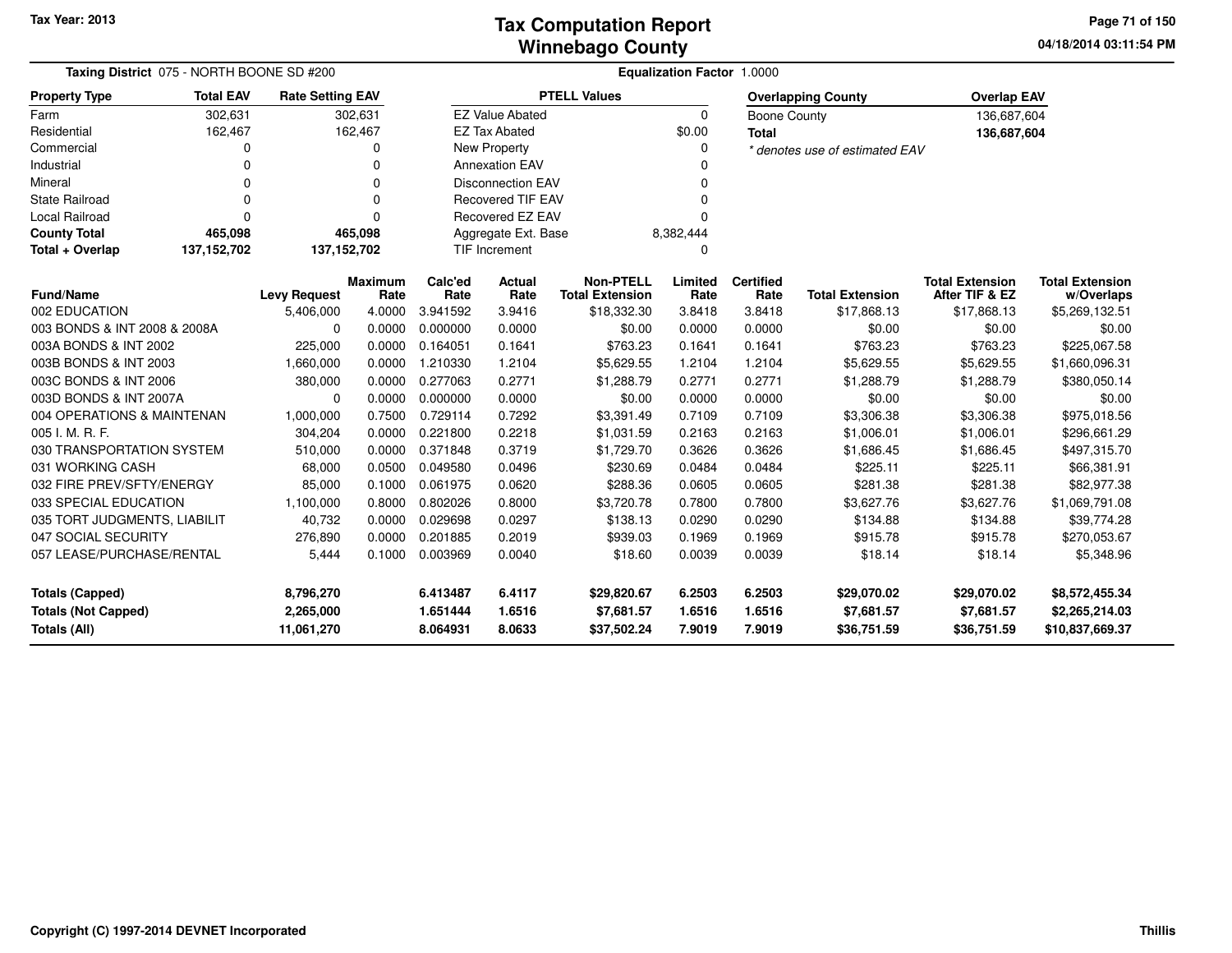**04/18/2014 03:11:54 PM Page 72 of 150**

| Taxing District 076 - ROCKFORD SCHOOL DIST 205                                     |                  |                                          |                        | <b>Equalization Factor 1.0000</b> |                            |                                                         |                            |                            |                                                         |                                                         |                                                         |  |  |  |
|------------------------------------------------------------------------------------|------------------|------------------------------------------|------------------------|-----------------------------------|----------------------------|---------------------------------------------------------|----------------------------|----------------------------|---------------------------------------------------------|---------------------------------------------------------|---------------------------------------------------------|--|--|--|
| <b>Property Type</b>                                                               | <b>Total EAV</b> | <b>Rate Setting EAV</b>                  |                        |                                   |                            | <b>PTELL Values</b>                                     |                            |                            | <b>Overlapping County</b>                               | <b>Overlap EAV</b>                                      |                                                         |  |  |  |
| Farm                                                                               | 14,434,810       |                                          | 14,345,559             |                                   | <b>EZ Value Abated</b>     |                                                         | 8,382,677                  | Boone County               |                                                         | 2,441,465                                               |                                                         |  |  |  |
| Residential                                                                        | 1,515,809,981    | 1,510,010,484                            |                        |                                   | <b>EZ Tax Abated</b>       |                                                         | \$606,075.93               | <b>Total</b>               |                                                         | 2,441,465                                               |                                                         |  |  |  |
| Commercial                                                                         | 471,313,082      | 455,238,300                              |                        |                                   | New Property               |                                                         | 7,267,492                  |                            | * denotes use of estimated EAV                          |                                                         |                                                         |  |  |  |
| Industrial                                                                         | 176,315,271      | 159,346,606                              |                        |                                   | <b>Annexation EAV</b>      |                                                         | 0                          |                            |                                                         |                                                         |                                                         |  |  |  |
| Mineral                                                                            | 0                |                                          | 0                      |                                   | <b>Disconnection EAV</b>   |                                                         | $\Omega$                   |                            |                                                         |                                                         |                                                         |  |  |  |
| <b>State Railroad</b>                                                              | 3,986,195        |                                          | 3,986,195              |                                   | <b>Recovered TIF EAV</b>   |                                                         | 0                          |                            |                                                         |                                                         |                                                         |  |  |  |
| Local Railroad                                                                     | 119,811          |                                          | 119,811                |                                   | Recovered EZ EAV           |                                                         | 2,267,569                  |                            |                                                         |                                                         |                                                         |  |  |  |
| <b>County Total</b>                                                                | 2,181,979,150    | 2,143,046,955                            |                        |                                   | Aggregate Ext. Base        |                                                         | 155, 151, 407              |                            |                                                         |                                                         |                                                         |  |  |  |
| Total + Overlap                                                                    | 2,184,420,615    | 2,145,488,420                            |                        |                                   | <b>TIF Increment</b>       |                                                         | 30,549,518                 |                            |                                                         |                                                         |                                                         |  |  |  |
| <b>Fund/Name</b>                                                                   |                  | <b>Levy Request</b>                      | <b>Maximum</b><br>Rate | Calc'ed<br>Rate                   | <b>Actual</b><br>Rate      | <b>Non-PTELL</b><br><b>Total Extension</b>              | Limited<br>Rate            | <b>Certified</b><br>Rate   | <b>Total Extension</b>                                  | <b>Total Extension</b><br>After TIF & EZ                | <b>Total Extension</b><br>w/Overlaps                    |  |  |  |
| 002 EDUCATION                                                                      |                  | 87,251,877                               | 4.0000                 | 4.066761                          | 4.0000                     | \$85,721,878.20                                         | 4.0000                     | 4.0000                     | \$87,279,166.00                                         | \$85,721,878.20                                         | \$85,819,536.80                                         |  |  |  |
| 003 BONDS & INT 2000                                                               |                  | 5,650,000                                | 0.0000                 | 0.263343                          | 0.2634                     | \$5,644,785.68                                          | 0.2634                     | 0.2634                     | \$5,747,333.08                                          | \$5,644,785.68                                          | \$5,651,216.50                                          |  |  |  |
| 003B BONDS & INT 2001                                                              |                  | 1,970,000                                | 0.0000                 | 0.091821                          | 0.0919                     | \$1,969,460.15                                          | 0.0919                     | 0.0919                     | \$2,005,238.84<br>\$1,969,460.15                        |                                                         | \$1,971,703.86                                          |  |  |  |
| 003C BONDS & INT 2006 REF                                                          |                  | 0                                        | 0.0000                 | 0.000000                          | 0.0000                     | \$0.00                                                  | 0.0000                     | 0.0000                     | \$0.00                                                  | \$0.00                                                  |                                                         |  |  |  |
| 003F BONDS & INT 2010                                                              |                  | 0                                        | 0.0000                 | 0.000000                          | 0.0000                     | \$0.00                                                  | 0.0000                     | 0.0000                     | \$0.00                                                  | \$0.00                                                  | \$0.00                                                  |  |  |  |
| 003G BONDS & INT 2013 A & B                                                        |                  | 4,955,000                                | 0.0000                 | 0.230950                          | 0.2310                     | \$4,950,438.47                                          | 0.2310                     | 0.2310                     | \$5,040,371.84                                          | \$4,950,438.47                                          | \$4,956,078.25                                          |  |  |  |
| 004 OPERATIONS & MAINTENAN                                                         |                  | 16,645,192                               | 0.7500                 | 0.775823                          | 0.7500                     | \$16,072,852.16                                         | 0.7500                     | 0.7500                     | \$16,364,843.63                                         | \$16,072,852.16                                         | \$16,091,163.15                                         |  |  |  |
| 005 I. M. R. F.                                                                    |                  | 743,485                                  | 0.0000                 | 0.034653                          | 0.0347                     | \$743,637.29                                            | 0.0347                     | 0.0347                     | \$757,146.77                                            | \$743,637.29                                            | \$744,484.48                                            |  |  |  |
| 030 TRANSPORTATION SYSTEM                                                          |                  | 9,762,960                                | 0.0000                 | 0.455046                          | 0.4551                     | \$9,753,006.69                                          | 0.4551                     | 0.4551                     | \$9,930,187.11                                          | \$9,753,006.69                                          | \$9,764,117.80                                          |  |  |  |
| 031 WORKING CASH                                                                   |                  | 1,109,679                                | 0.0500                 | 0.051722                          | 0.0500                     | \$1,071,523.48                                          | 0.0500                     | 0.0500                     | \$1,090,989.58                                          | \$1,071,523.48                                          | \$1,072,744.21                                          |  |  |  |
| 032 FIRE PREV/SFTY/ENERGY                                                          |                  | 2,219,359                                | 0.1000                 | 0.103443                          | 0.1000                     | \$2,143,046.96                                          | 0.1000                     | 0.1000                     | \$2,181,979.15                                          | \$2,143,046.96                                          | \$2,145,488.42                                          |  |  |  |
| 033 SPECIAL EDUCATION                                                              |                  | 17,754,871                               | 0.8000                 | 0.827545                          | 0.8000                     | \$17,144,375.64                                         | 0.8000                     | 0.8000                     | \$17,455,833.20                                         | \$17,144,375.64                                         | \$17,163,907.36                                         |  |  |  |
| 035 TORT JUDGMENTS, LIABILIT                                                       |                  | 5,994,489                                | 0.0000                 | 0.279400                          | 0.2794                     | \$5,987,673.19                                          | 0.2794                     | 0.2794                     | \$6,096,449.75                                          | \$5,987,673.19                                          | \$5,994,494.65                                          |  |  |  |
| 047 SOCIAL SECURITY<br>0.174509<br>3,744,059<br>0.0000<br>0.1746<br>\$3,741,759.98 |                  | 0.1746                                   | 0.1746                 | \$3,809,735.60                    | \$3,741,759.98             | \$3,746,022.78                                          |                            |                            |                                                         |                                                         |                                                         |  |  |  |
| <b>Totals (Capped)</b><br><b>Totals (Not Capped)</b><br><b>Totals (All)</b>        |                  | 145,225,971<br>12,575,000<br>157,800,971 |                        | 6.768902<br>0.586114<br>7.355016  | 6.6438<br>0.5863<br>7.2301 | \$142,379,753.59<br>\$12,564,684.30<br>\$154,944,437.89 | 6.6438<br>0.5863<br>7.2301 | 6.6438<br>0.5863<br>7.2301 | \$144,966,330.79<br>\$12,792,943.76<br>\$157,759,274.55 | \$142,379,753.59<br>\$12,564,684.30<br>\$154,944,437.89 | \$142,541,959.65<br>\$12,578,998.61<br>\$155,120,958.26 |  |  |  |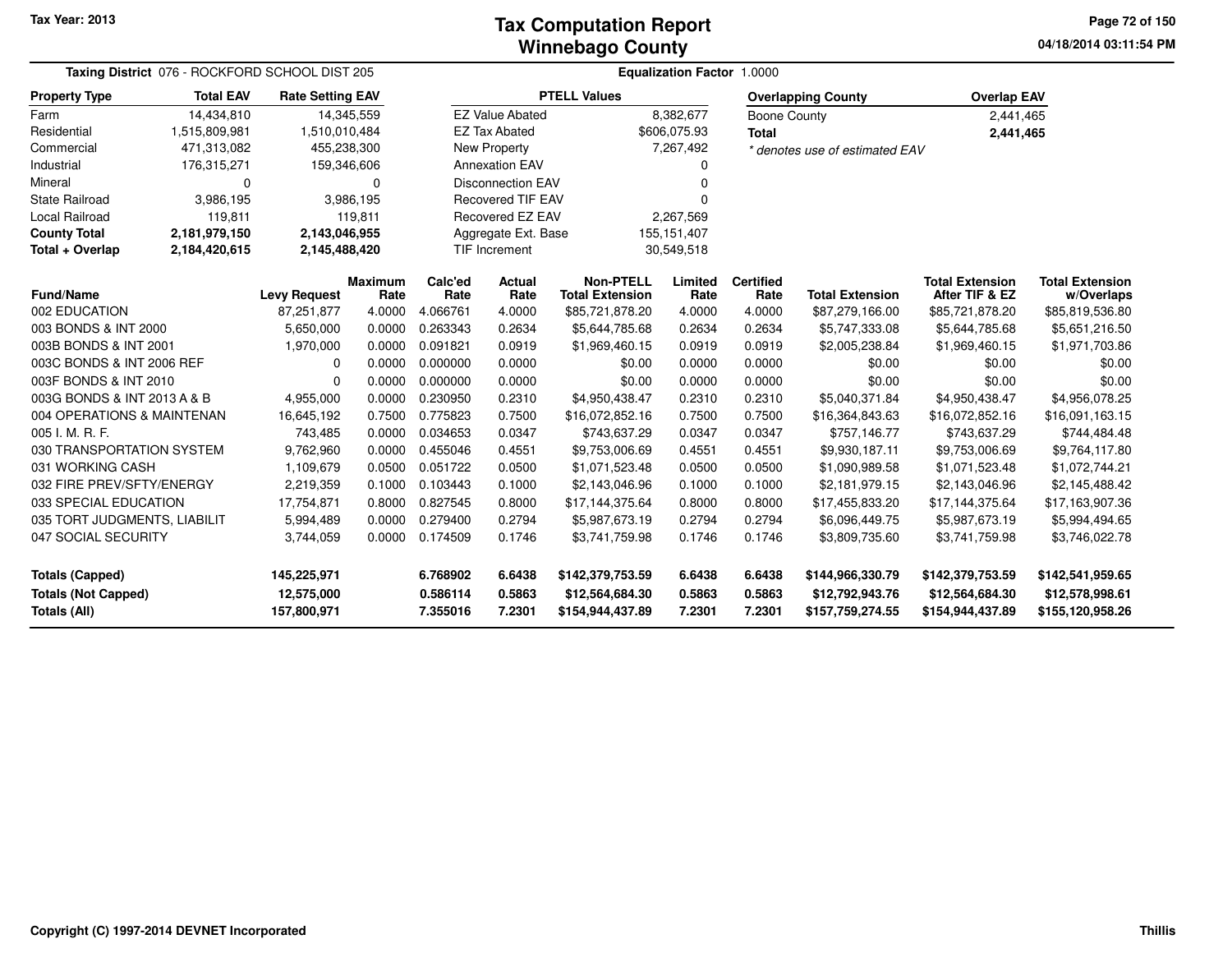#### **Winnebago CountyTax Computation Report**

**04/18/2014 03:11:54 PM Page 73 of 150**

| Taxing District 077 - HONONEGAH HIGH SD #207<br><b>Rate Setting EAV</b>     |                                     |             |                                  | <b>Equalization Factor 1.0000</b> |                                                    |                                            |                            |                                                    |                                                    |                                                    |                                      |  |  |
|-----------------------------------------------------------------------------|-------------------------------------|-------------|----------------------------------|-----------------------------------|----------------------------------------------------|--------------------------------------------|----------------------------|----------------------------------------------------|----------------------------------------------------|----------------------------------------------------|--------------------------------------|--|--|
| <b>Property Type</b>                                                        | <b>Total EAV</b>                    |             |                                  |                                   |                                                    | <b>PTELL Values</b>                        |                            |                                                    | <b>Overlapping County</b>                          | <b>Overlap EAV</b>                                 |                                      |  |  |
| Farm                                                                        | 23,548,329                          |             | 23,548,329                       |                                   | <b>EZ Value Abated</b>                             |                                            | 0                          | <b>Boone County</b>                                |                                                    | 219,057                                            |                                      |  |  |
| Residential                                                                 | 537,636,925                         | 537,631,335 |                                  |                                   | <b>EZ Tax Abated</b>                               |                                            | \$0.00                     | <b>Total</b>                                       |                                                    | 219,057                                            |                                      |  |  |
| Commercial                                                                  | 66,193,696                          |             | 65,051,013                       |                                   | <b>New Property</b>                                |                                            | 2,633,299                  |                                                    | * denotes use of estimated EAV                     |                                                    |                                      |  |  |
| Industrial                                                                  | 19,378,626                          |             | 17,201,527                       |                                   | <b>Annexation EAV</b>                              |                                            |                            |                                                    |                                                    |                                                    |                                      |  |  |
| Mineral                                                                     | 0                                   |             | 0                                |                                   | <b>Disconnection EAV</b>                           |                                            |                            |                                                    |                                                    |                                                    |                                      |  |  |
| <b>State Railroad</b>                                                       | 407,966                             |             | 407,966                          |                                   | <b>Recovered TIF EAV</b>                           |                                            |                            |                                                    |                                                    |                                                    |                                      |  |  |
| Local Railroad                                                              | $\Omega$                            |             | $\Omega$                         |                                   | Recovered EZ EAV                                   |                                            |                            |                                                    |                                                    |                                                    |                                      |  |  |
| <b>County Total</b>                                                         | 647,165,542                         | 643,840,170 |                                  |                                   | Aggregate Ext. Base                                |                                            | 15,049,044                 |                                                    |                                                    |                                                    |                                      |  |  |
| Total + Overlap                                                             | 647,384,599                         | 644,059,227 |                                  |                                   | TIF Increment<br>3,325,372                         |                                            |                            |                                                    |                                                    |                                                    |                                      |  |  |
| <b>Fund/Name</b>                                                            | <b>Levy Request</b>                 |             | <b>Maximum</b><br>Rate           | Calc'ed<br>Rate                   | <b>Actual</b><br>Rate                              | <b>Non-PTELL</b><br><b>Total Extension</b> | Limited<br>Rate            | <b>Certified</b><br>Rate                           | <b>Total Extension</b>                             | <b>Total Extension</b><br>After TIF & EZ           | <b>Total Extension</b><br>w/Overlaps |  |  |
| 002 EDUCATION                                                               |                                     | 11,200,000  | 3.5000                           | 1.738971                          | 1.7390                                             | \$11,196,380.56                            | 1.6586                     | 1.6586                                             | \$10,733,887.68                                    | \$10,678,733.06                                    | \$10,682,366.34                      |  |  |
| 003 BONDS & INT 2005B                                                       |                                     | 29,163      | 0.0000                           | 0.004528                          | 0.0046                                             | \$29,616.65                                | 0.0046                     | 0.0046                                             | \$29,769.61                                        | \$29,616.65                                        | \$29,626.72                          |  |  |
| 003A BONDS & INT 2012                                                       |                                     | 775,000     | 0.0000                           | 0.120331                          | 0.1204                                             | \$775,183.56                               | 0.1204                     | 0.1204                                             | \$779,187.31                                       | \$775,183.56                                       | \$775,447.31                         |  |  |
| 003B BONDS & INT 2004A                                                      |                                     | 55,980      | 0.0000                           | 0.008692                          | 0.0087                                             | \$56,014.09                                | 0.0087                     | 0.0087                                             | \$56,303.40                                        | \$56,014.09                                        | \$56,033.15                          |  |  |
| 003G BONDS & INT 2007                                                       |                                     | 27,650      | 0.0000                           | 0.004293                          | 0.0043                                             | \$27,685.13                                | 0.0043                     | 0.0043                                             | \$27,828.12                                        | \$27,685.13                                        | \$27,694.55                          |  |  |
| 004 OPERATIONS & MAINTENAN                                                  |                                     | 2,575,000   | 0.5500                           | 0.399808                          | 0.3999                                             | \$2,574,716.84                             | 0.3816                     | 0.3816                                             | \$2,469,583.71                                     | \$2,456,894.09                                     | \$2,457,730.01                       |  |  |
| 005 I. M. R. F.                                                             |                                     | 320,000     | 0.0000                           | 0.049685                          | 0.0497                                             | \$319,988.56                               | 0.0475                     | 0.0475                                             | \$307,403.63                                       | \$305,824.08                                       | \$305,928.13                         |  |  |
| 030 TRANSPORTATION SYSTEM                                                   |                                     | 890,000     | 0.0000                           | 0.138186                          | 0.1382                                             | \$889,787.11                               | 0.1319                     | 0.1319                                             | \$853,611.35                                       | \$849,225.18                                       | \$849,514.12                         |  |  |
| 031 WORKING CASH                                                            |                                     | 320,000     | 0.0500                           | 0.049685                          | 0.0497                                             | \$319,988.56                               | 0.0475                     | 0.0475                                             | \$307,403.63                                       | \$305,824.08                                       | \$305,928.13                         |  |  |
| 032 FIRE PREV/SFTY/ENERGY                                                   |                                     | $\Omega$    | 0.1000                           | 0.000000                          | 0.0000                                             | \$0.00                                     | 0.0000                     | 0.0000                                             | \$0.00                                             | \$0.00                                             | \$0.00                               |  |  |
| 033 SPECIAL EDUCATION                                                       |                                     | 400,000     | 0.4000                           | 0.062106                          | 0.0622                                             | \$400,468.59                               | 0.0594                     | 0.0594                                             | \$384,416.33                                       | \$382,441.06                                       | \$382,571.18                         |  |  |
| 035 TORT JUDGMENTS, LIABILIT                                                |                                     | $\Omega$    | 0.0000                           | 0.000000                          | 0.0000                                             | \$0.00                                     | 0.0000                     | 0.0000                                             | \$0.00                                             | \$0.00                                             | \$0.00                               |  |  |
| 047 SOCIAL SECURITY                                                         |                                     | 400,000     | 0.0000                           | 0.062106                          | 0.0622                                             | \$400,468.59                               | 0.0594                     | 0.0594                                             | \$384,416.33                                       | \$382,441.06                                       | \$382,571.18                         |  |  |
| 057 LEASE/PURCHASE/RENTAL                                                   |                                     | 1,000       | 0.1000                           | 0.000155                          | 0.0002                                             | \$1,287.68                                 | 0.0002                     | 0.0002                                             | \$1,294.33                                         | \$1,287.68                                         | \$1,288.12                           |  |  |
| <b>Totals (Capped)</b><br><b>Totals (Not Capped)</b><br><b>Totals (All)</b> | 16,106,000<br>887,793<br>16,993,793 |             | 2.500702<br>0.137844<br>2.638546 | 2.5011<br>0.1380<br>2.6391        | \$16,103,086.49<br>\$888,499.43<br>\$16,991,585.92 | 2.3861<br>0.1380<br>2.5241                 | 2.3861<br>0.1380<br>2.5241 | \$15,442,016.99<br>\$893,088.44<br>\$16,335,105.43 | \$15,362,670.29<br>\$888,499.43<br>\$16,251,169.72 | \$15,367,897.21<br>\$888,801.73<br>\$16,256,698.94 |                                      |  |  |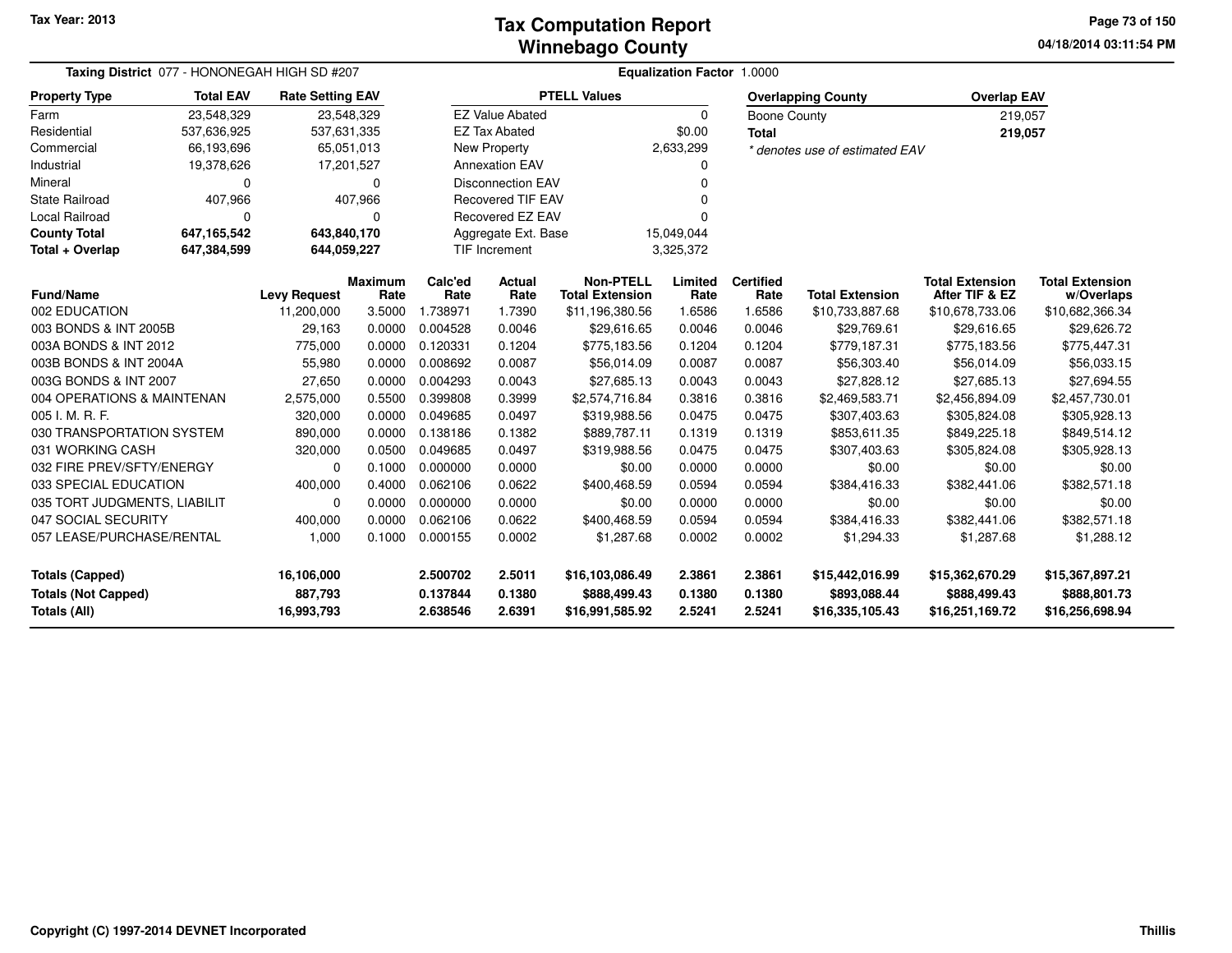**04/18/2014 03:11:54 PM Page 74 of 150**

| Taxing District 078 - MERIDIAN SCHOOL DIST 223 |                  |                                               |                        |                 |                          |                                            | <b>Equalization Factor 1.0000</b> |                          |                                |                                          |                                      |
|------------------------------------------------|------------------|-----------------------------------------------|------------------------|-----------------|--------------------------|--------------------------------------------|-----------------------------------|--------------------------|--------------------------------|------------------------------------------|--------------------------------------|
| <b>Property Type</b>                           | <b>Total EAV</b> | <b>Rate Setting EAV</b>                       |                        |                 |                          | <b>PTELL Values</b>                        |                                   |                          | <b>Overlapping County</b>      | <b>Overlap EAV</b>                       |                                      |
| Farm                                           | 1,773,401        |                                               | 1,705,402              |                 | <b>EZ Value Abated</b>   |                                            | $\Omega$                          | Ogle County              |                                | 148,395,359                              |                                      |
| Residential                                    | 9,674,923        |                                               | 9,674,923              |                 | <b>EZ Tax Abated</b>     |                                            | \$0.00                            | <b>Total</b>             |                                | 148,395,359                              |                                      |
| Commercial                                     | 266,751          |                                               | 266,751                |                 | New Property             |                                            | 70,617                            |                          | * denotes use of estimated EAV |                                          |                                      |
| Industrial                                     |                  |                                               | 0                      |                 | <b>Annexation EAV</b>    |                                            |                                   |                          |                                |                                          |                                      |
| Mineral                                        |                  |                                               | 0                      |                 | <b>Disconnection EAV</b> |                                            |                                   |                          |                                |                                          |                                      |
| <b>State Railroad</b>                          | 11,758           |                                               | 11,758                 |                 | <b>Recovered TIF EAV</b> |                                            |                                   |                          |                                |                                          |                                      |
| Local Railroad                                 | $\Omega$         |                                               | 0                      |                 | Recovered EZ EAV         |                                            |                                   |                          |                                |                                          |                                      |
| <b>County Total</b>                            | 11,726,833       |                                               | 11,658,834             |                 | Aggregate Ext. Base      |                                            |                                   |                          |                                |                                          |                                      |
| Total + Overlap                                | 160,122,192      | 160,054,193<br><b>TIF Increment</b><br>67,999 |                        |                 |                          |                                            |                                   |                          |                                |                                          |                                      |
| <b>Fund/Name</b>                               |                  | <b>Levy Request</b>                           | <b>Maximum</b><br>Rate | Calc'ed<br>Rate | Actual<br>Rate           | <b>Non-PTELL</b><br><b>Total Extension</b> | Limited<br>Rate                   | <b>Certified</b><br>Rate | <b>Total Extension</b>         | <b>Total Extension</b><br>After TIF & EZ | <b>Total Extension</b><br>w/Overlaps |
| 002 EDUCATION                                  |                  | 4,644,469                                     | 2.7800                 | 2.901810        | 2.7800                   | \$324,115.59                               | 2.7800                            | 2.7800                   | \$326,005.96                   | \$324,115.59                             | \$4,449,506.57                       |
| 003 BONDS AND INTEREST                         |                  | 1,640,000                                     | 0.0000                 | 1.024653        | 1.0247                   | \$119,468.07                               | 1.0247                            | 1.0247                   | \$120,164.86                   | \$119,468.07                             | \$1,640,075.32                       |
| 004 OPERATIONS & MAINTENAN                     |                  | 835,336                                       | 0.5000                 | 0.521908        | 0.5000                   | \$58,294.17                                | 0.5000                            | 0.5000                   | \$58,634.17                    | \$58,294.17                              | \$800,270.97                         |
| 005 I. M. R. F.                                |                  | 290,000                                       | 0.0000                 | 0.181189        | 0.1812                   | \$21,125.81                                | 0.1812                            | 0.1812                   | \$21,249.02                    | \$21,125.81                              | \$290,018.20                         |
| 030 TRANSPORTATION SYSTEM                      |                  | 334,134                                       | 0.2000                 | 0.208763        | 0.2000                   | \$23,317.67                                | 0.2000                            | 0.2000                   | \$23,453.67                    | \$23,317.67                              | \$320,108.39                         |
| 031 WORKING CASH                               |                  | 81,051                                        | 0.0500                 | 0.050640        | 0.0500                   | \$5,829.42                                 | 0.0500                            | 0.0500                   | \$5,863.42                     | \$5,829.42                               | \$80,027.10                          |
| 032 FIRE PREV/SFTY/ENERGY                      |                  | 83,534                                        | 0.0500                 | 0.052191        | 0.0500                   | \$5,829.42                                 | 0.0500                            | 0.0500                   | \$5,863.42                     | \$5,829.42                               | \$80,027.10                          |
| 033 SPECIAL EDUCATION                          |                  | 66,827                                        | 0.0400                 | 0.041753        | 0.0400                   | \$4,663.53                                 | 0.0400                            | 0.0400                   | \$4,690.73                     | \$4,663.53                               | \$64,021.68                          |
| 035 TORT JUDGMENTS, LIABILIT                   |                  | 347,000                                       | 0.0000                 | 0.216802        | 0.2169                   | \$25,288.01                                | 0.2169                            | 0.2169                   | \$25,435.50                    | \$25,288.01                              | \$347,157.54                         |
| 047 SOCIAL SECURITY                            |                  | 310,000                                       | 0.0000                 | 0.193684        | 0.1937                   | \$22,583.16                                | 0.1937                            | 0.1937                   | \$22,714.88                    | \$22,583.16                              | \$310,024.97                         |
| 057 LEASE/PURCHASE/RENTAL                      |                  | 81,051                                        | 0.0500                 | 0.050640        | 0.0500                   | \$5,829.42                                 | 0.0500                            | 0.0500                   | \$5,863.42                     | \$5,829.42                               | \$80,027.10                          |
| <b>Totals (Capped)</b>                         |                  | $\mathbf{0}$                                  |                        | 0.000000        | 0.0000                   | \$0.00                                     | 0.0000                            | 0.0000                   | \$0.00                         | \$0.00                                   | \$0.00                               |
| <b>Totals (Not Capped)</b>                     |                  | 8,713,402                                     |                        | 5.444033        | 5.2865                   | \$616,344.27                               | 5.2865                            | 5.2865                   | \$619,939.05                   | \$616,344.27                             | \$8,461,264.94                       |
| Totals (All)                                   |                  | 8,713,402                                     |                        | 5.444033        | 5.2865                   | \$616,344.27                               | 5.2865                            | 5.2865                   | \$619,939.05                   | \$616,344.27                             | \$8,461,264.94                       |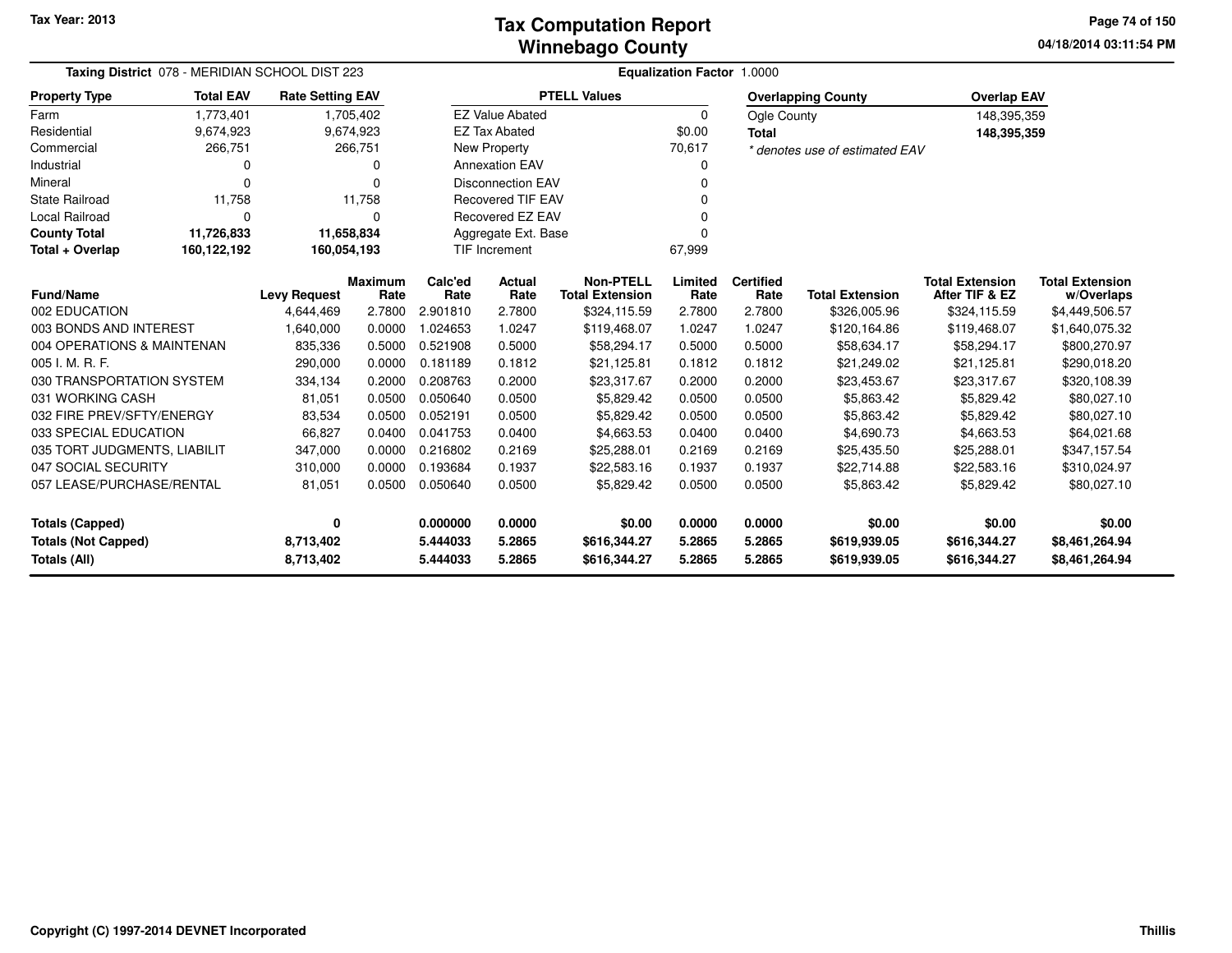**04/18/2014 03:11:54 PM Page 75 of 150**

| Taxing District 079 - SOUTH BELOIT SD #320                          |                  |                         |                        |                 |                          |                                            | Equalization Factor 1.0000 |                          |                        |                                          |                                      |  |
|---------------------------------------------------------------------|------------------|-------------------------|------------------------|-----------------|--------------------------|--------------------------------------------|----------------------------|--------------------------|------------------------|------------------------------------------|--------------------------------------|--|
| <b>Property Type</b>                                                | <b>Total EAV</b> | <b>Rate Setting EAV</b> |                        |                 |                          | <b>PTELL Values</b>                        |                            |                          |                        |                                          |                                      |  |
| Farm                                                                | 237,562          |                         | 237,562                |                 | <b>EZ Value Abated</b>   |                                            | $\Omega$                   |                          |                        |                                          |                                      |  |
| Residential                                                         | 45,431,322       | 45,431,322              |                        |                 | <b>EZ Tax Abated</b>     |                                            | \$0.00                     |                          |                        |                                          |                                      |  |
| Commercial                                                          | 15,272,594       | 15,272,594              |                        |                 | New Property             |                                            | 197,736                    |                          |                        |                                          |                                      |  |
| Industrial                                                          | 11,534,556       | 11,534,556              |                        |                 | <b>Annexation EAV</b>    |                                            | 0                          |                          |                        |                                          |                                      |  |
| Mineral                                                             | $\Omega$         |                         | 0                      |                 | <b>Disconnection EAV</b> |                                            | ŋ                          |                          |                        |                                          |                                      |  |
| <b>State Railroad</b>                                               | 875,490          |                         | 875,490                |                 | <b>Recovered TIF EAV</b> |                                            |                            |                          |                        |                                          |                                      |  |
| Local Railroad                                                      | $\Omega$         |                         | U                      |                 | Recovered EZ EAV         |                                            | $\Omega$                   |                          |                        |                                          |                                      |  |
| <b>County Total</b>                                                 | 73,351,524       | 73,351,524              |                        |                 | Aggregate Ext. Base      |                                            | 4,286,159                  |                          |                        |                                          |                                      |  |
| Total + Overlap<br>73,351,524<br>73.351,524<br><b>TIF Increment</b> |                  |                         |                        |                 |                          | 0                                          |                            |                          |                        |                                          |                                      |  |
| <b>Fund/Name</b>                                                    |                  | <b>Levy Request</b>     | <b>Maximum</b><br>Rate | Calc'ed<br>Rate | Actual<br>Rate           | <b>Non-PTELL</b><br><b>Total Extension</b> | Limited<br>Rate            | <b>Certified</b><br>Rate | <b>Total Extension</b> | <b>Total Extension</b><br>After TIF & EZ | <b>Total Extension</b><br>w/Overlaps |  |
| 002 EDUCATION                                                       |                  | 3,202,516               | 4.0000                 | 4.365984        | 4.0000                   | \$2,934,060.96                             | 4.0000                     | 4.0000                   | \$2,934,060.96         | \$2,934,060.96                           | \$2,934,060.96                       |  |
| 003C BONDS & INT 2011B                                              |                  | 23,250                  | 0.0000                 | 0.031697        | 0.0317                   | \$23,252.43                                | 0.0317                     | 0.0317                   | \$23,252.43            | \$23,252.43                              | \$23,252.43                          |  |
| 003D BONDS & INT 2013 A & B                                         |                  | 998,231                 | 0.0000                 | 1.360887        | 1.3609                   | \$998,240.89                               | 1.3609                     | 1.3609                   | \$998,240.89           | \$998,240.89                             | \$998,240.89                         |  |
| 004 OPERATIONS & MAINTENAN                                          |                  | 457,871                 | 0.7500                 | 0.624215        | 0.6243                   | \$457,933.56                               | 0.6243                     | 0.6243                   | \$457,933.56           | \$457,933.56                             | \$457,933.56                         |  |
| 005 I. M. R. F.                                                     |                  | 83,000                  | 0.0000                 | 0.113154        | 0.1132                   | \$83,033.93                                | 0.1132                     | 0.1132                   | \$83,033.93            | \$83,033.93                              | \$83,033.93                          |  |
| 030 TRANSPORTATION SYSTEM                                           |                  | 186,104                 | 0.0000                 | 0.253715        | 0.2538                   | \$186,166.17                               | 0.2538                     | 0.2538                   | \$186,166.17           | \$186,166.17                             | \$186,166.17                         |  |
| 031 WORKING CASH                                                    |                  | 45,000                  | 0.0500                 | 0.061348        | 0.0500                   | \$36,675.76                                | 0.0500                     | 0.0500                   | \$36,675.76            | \$36,675.76                              | \$36,675.76                          |  |
| 032 FIRE PREV/SFTY/ENERGY                                           |                  | 45,000                  | 0.1000                 | 0.061348        | 0.0614                   | \$45,037.84                                | 0.0614                     | 0.0614                   | \$45,037.84            | \$45,037.84                              | \$45,037.84                          |  |
| 033 SPECIAL EDUCATION                                               |                  | 36,000                  | 0.8000                 | 0.049079        | 0.0491                   | \$36,015.60                                | 0.0491                     | 0.0491                   | \$36,015.60            | \$36,015.60                              | \$36,015.60                          |  |
| 035 TORT JUDGMENTS, LIABILIT                                        |                  | 225,000                 | 0.0000                 | 0.306742        | 0.3068                   | \$225,042.48                               | 0.3068                     | 0.3068                   | \$225,042.48           | \$225,042.48                             | \$225,042.48                         |  |
| 047 SOCIAL SECURITY                                                 |                  | 118,000                 | 0.0000                 | 0.160869        | 0.1609                   | \$118,022.60                               | 0.1609                     | 0.1609                   | \$118,022.60           | \$118,022.60                             | \$118,022.60                         |  |
| 057 LEASE/PURCHASE/RENTAL                                           |                  | 48,000                  | 0.1000                 | 0.065438        | 0.0655                   | \$48,045.25                                | 0.0655                     | 0.0655                   | \$48,045.25            | \$48,045.25                              | \$48,045.25                          |  |
| <b>Totals (Capped)</b>                                              |                  | 4,446,491               |                        | 6.061892        | 5.6850                   | \$4,170,034.15                             | 5.6850                     | 5.6850                   | \$4,170,034.15         | \$4,170,034.15                           | \$4,170,034.15                       |  |
| <b>Totals (Not Capped)</b>                                          |                  | 1,021,481               |                        | 1.392584        | 1.3926                   | \$1,021,493.32                             | 1.3926                     | 1.3926                   | \$1,021,493.32         | \$1,021,493.32                           | \$1,021,493.32                       |  |
| Totals (All)                                                        |                  | 5,467,972               |                        | 7.454476        | 7.0776                   | \$5,191,527.47                             | 7.0776                     | 7.0776                   | \$5,191,527.47         | \$5,191,527.47                           | \$5,191,527.47                       |  |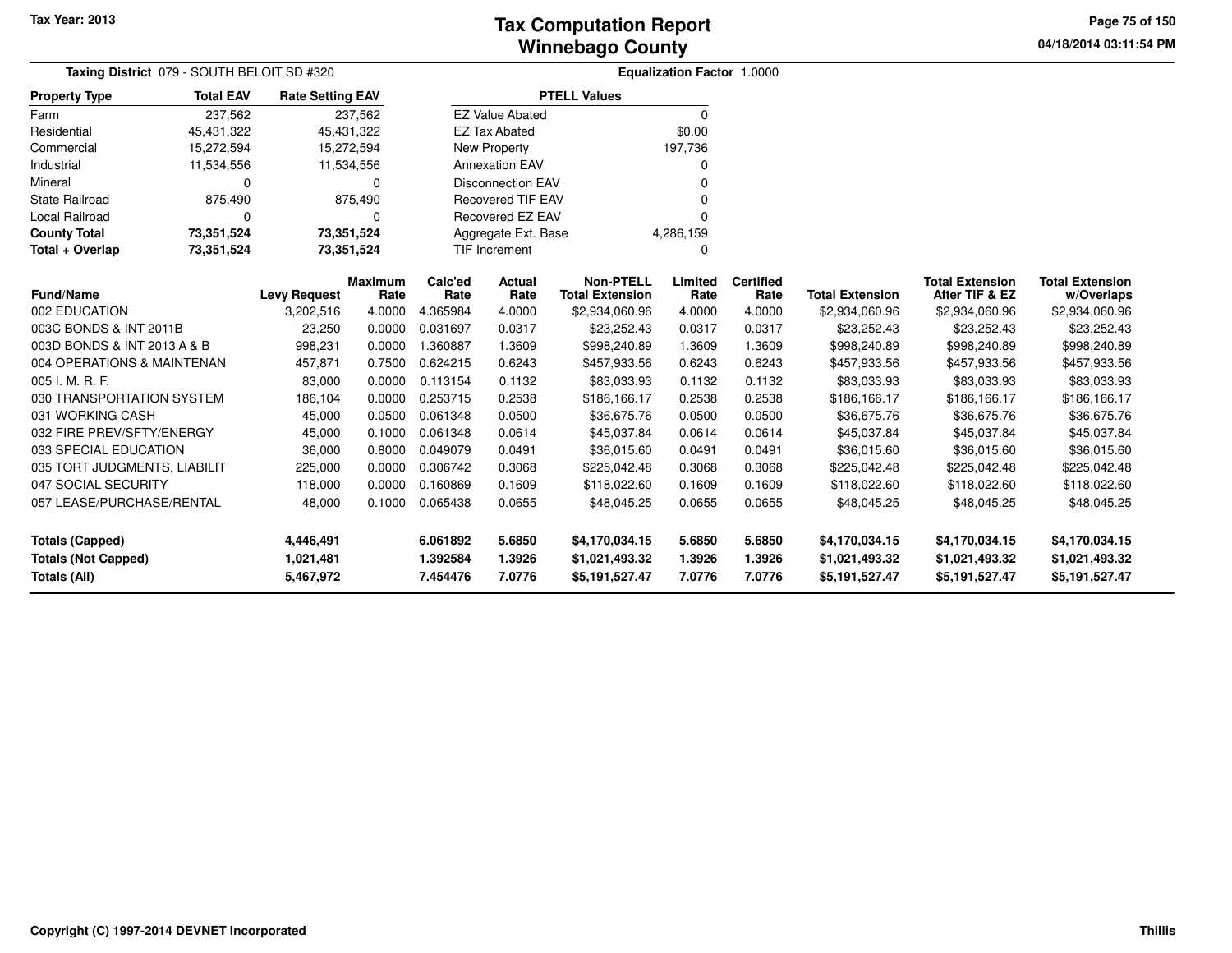#### **Winnebago CountyTax Computation Report**

**04/18/2014 03:11:54 PM Page 76 of 150**

| Taxing District 080 - PECATONICA UNIT SD #321                        |                                                                         |                                     |                        | <b>Equalization Factor 1.0000</b> |                                  |                                                  |                            |                            |                                                  |                                                  |                                                  |  |  |
|----------------------------------------------------------------------|-------------------------------------------------------------------------|-------------------------------------|------------------------|-----------------------------------|----------------------------------|--------------------------------------------------|----------------------------|----------------------------|--------------------------------------------------|--------------------------------------------------|--------------------------------------------------|--|--|
| <b>Property Type</b>                                                 | <b>Total EAV</b><br><b>Rate Setting EAV</b><br>13,777,178<br>13,777,178 |                                     |                        |                                   |                                  | <b>PTELL Values</b>                              |                            |                            | <b>Overlapping County</b>                        | <b>Overlap EAV</b>                               |                                                  |  |  |
| Farm                                                                 |                                                                         |                                     |                        |                                   | <b>EZ Value Abated</b>           |                                                  | $\Omega$                   |                            | <b>Stephenson County</b>                         | 8,713,626                                        |                                                  |  |  |
| Residential                                                          | 60,428,763                                                              |                                     | 60,428,763             |                                   | <b>EZ Tax Abated</b>             |                                                  | \$0.00                     |                            |                                                  | 8,713,626                                        |                                                  |  |  |
| Commercial                                                           | 4,689,677                                                               |                                     | 4,689,677              |                                   | New Property                     |                                                  | 229,082                    |                            | * denotes use of estimated EAV                   |                                                  |                                                  |  |  |
| Industrial                                                           | 2,066,343                                                               |                                     | 2,066,343              |                                   | <b>Annexation EAV</b>            |                                                  | O                          |                            |                                                  |                                                  |                                                  |  |  |
| Mineral                                                              | 0                                                                       |                                     | n                      |                                   | <b>Disconnection EAV</b>         |                                                  |                            |                            |                                                  |                                                  |                                                  |  |  |
| <b>State Railroad</b>                                                | 0                                                                       |                                     |                        |                                   | <b>Recovered TIF EAV</b>         |                                                  |                            |                            |                                                  |                                                  |                                                  |  |  |
| Local Railroad                                                       | $\Omega$                                                                |                                     | 0                      |                                   | <b>Recovered EZ EAV</b>          |                                                  |                            |                            |                                                  |                                                  |                                                  |  |  |
| <b>County Total</b>                                                  | 80,961,961                                                              | 80,961,961                          |                        |                                   | Aggregate Ext. Base<br>5,691,333 |                                                  |                            |                            |                                                  |                                                  |                                                  |  |  |
| Total + Overlap                                                      | <b>TIF Increment</b><br>89,675,587<br>89,675,587<br>$\Omega$            |                                     |                        |                                   |                                  |                                                  |                            |                            |                                                  |                                                  |                                                  |  |  |
| <b>Fund/Name</b>                                                     |                                                                         | <b>Levy Request</b>                 | <b>Maximum</b><br>Rate | Calc'ed<br>Rate                   | Actual<br>Rate                   | <b>Non-PTELL</b><br><b>Total Extension</b>       | Limited<br>Rate            | <b>Certified</b><br>Rate   | <b>Total Extension</b>                           | <b>Total Extension</b><br>After TIF & EZ         | <b>Total Extension</b><br>w/Overlaps             |  |  |
| 002 EDUCATION                                                        |                                                                         | 4,028,969                           | 4.2000                 | 4.492827                          | 4.2000                           | \$3,400,402.36                                   | 4.2000                     | 4.2000                     | \$3,400,402.36                                   | \$3,400,402.36                                   | \$3,766,374.65                                   |  |  |
| 003a BONDS & INT 2001                                                |                                                                         | 1,000,000                           | 0.0000                 | 1.115131                          | 1.1152                           | \$902,887.79                                     | 1.1152                     | 1.1152                     | \$902,887.79                                     | \$902,887.79                                     | \$1,000,062.15                                   |  |  |
| 004 OPERATIONS & MAINTENAN                                           |                                                                         | 719,459                             | 0.7500                 | 0.802291                          | 0.7500                           | \$607,214.71                                     | 0.7500                     | 0.7500                     | \$607,214.71                                     | \$607.214.71                                     | \$672,566.90                                     |  |  |
| 005 I. M. R. F.                                                      |                                                                         | 172,286                             | 0.0000                 | 0.192121                          | 0.1922                           | \$155,608.89                                     | 0.1922                     | 0.1922                     | \$155,608.89                                     | \$155,608.89                                     | \$172,356.48                                     |  |  |
| 030 TRANSPORTATION SYSTEM                                            |                                                                         | 292,484                             | 0.0000                 | 0.326158                          | 0.3262                           | \$264,097.92                                     | 0.3262                     | 0.3262                     | \$264,097.92                                     | \$264,097.92                                     | \$292,521.76                                     |  |  |
| 031 WORKING CASH                                                     |                                                                         | 31,177                              | 0.0500                 | 0.034766                          | 0.0348                           | \$28,174.76                                      | 0.0348                     | 0.0348                     | \$28,174.76                                      | \$28,174.76                                      | \$31,207.10                                      |  |  |
| 032 FIRE PREV/SFTY/ENERGY                                            |                                                                         | 71,946                              | 0.1000                 | 0.080229                          | 0.0803                           | \$65,012.45                                      | 0.0803                     | 0.0803                     | \$65,012.45                                      | \$65,012.45                                      | \$72,009.50                                      |  |  |
| 033 SPECIAL EDUCATION                                                |                                                                         | 29,450                              | 0.8000                 | 0.032841                          | 0.0329                           | \$26,636.49                                      | 0.0329                     | 0.0329                     | \$26,636.49                                      | \$26,636.49                                      | \$29,503.27                                      |  |  |
| 035 TORT JUDGMENTS, LIABILIT                                         |                                                                         | 9.785                               | 0.0000                 | 0.010912                          | 0.0110                           | \$8,905.82                                       | 0.0110                     | 0.0110                     | \$8,905.82                                       | \$8,905.82                                       | \$9,864.31                                       |  |  |
| 047 SOCIAL SECURITY                                                  |                                                                         | 157,705                             | 0.0000                 | 0.175862                          | 0.1759                           | \$142,412.09                                     | 0.1759                     | 0.1759                     | \$142,412.09                                     | \$142,412.09                                     | \$157,739.36                                     |  |  |
| 057 LEASE/PURCHASE/RENTAL                                            |                                                                         | 0                                   | 0.1000                 | 0.000000                          | 0.0000                           | \$0.00                                           | 0.0000                     | 0.0000                     | \$0.00                                           | \$0.00                                           | \$0.00                                           |  |  |
| 109 PRIOR YEAR ADJUSTMENT                                            |                                                                         | $\Omega$                            | 0.0000                 | $-0.001400$                       | $-0.0014$                        | (\$1,133.47)                                     | $-0.0014$                  | $-0.0014$                  | (\$1,133.47)                                     | (\$1,133.47)                                     | (\$1,133.47)                                     |  |  |
| <b>Totals (Capped)</b><br><b>Totals (Not Capped)</b><br>Totals (All) |                                                                         | 5,513,261<br>1,000,000<br>6,513,261 |                        | 6.148007<br>1.113731<br>7.261738  | 5.8033<br>1.1138<br>6.9171       | \$4,698,465.49<br>\$901,754.32<br>\$5,600,219.81 | 5.8033<br>1.1138<br>6.9171 | 5.8033<br>1.1138<br>6.9171 | \$4,698,465.49<br>\$901,754.32<br>\$5,600,219.81 | \$4,698,465.49<br>\$901,754.32<br>\$5,600,219.81 | \$5,204,143.33<br>\$998,928.68<br>\$6,203,072.01 |  |  |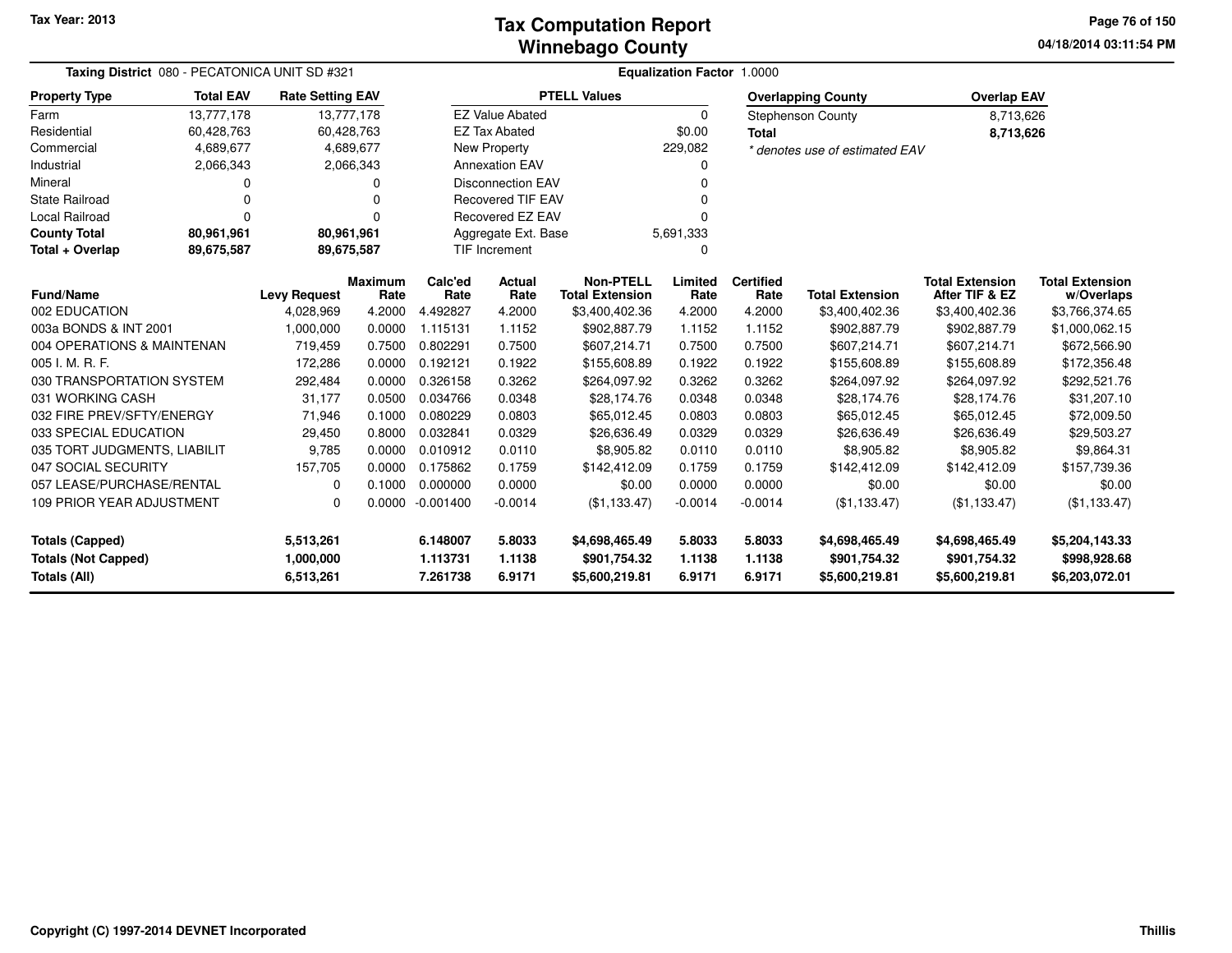**04/18/2014 03:11:54 PM Page 77 of 150**

| <b>Taxing District</b> 081 - DURAND UNIT SD #322<br><b>Total EAV</b><br><b>Rate Setting EAV</b> |             |                      |                        | <b>Equalization Factor 1.0000</b> |                          |                                            |                  |                          |                                |                                          |                                      |
|-------------------------------------------------------------------------------------------------|-------------|----------------------|------------------------|-----------------------------------|--------------------------|--------------------------------------------|------------------|--------------------------|--------------------------------|------------------------------------------|--------------------------------------|
| <b>Property Type</b>                                                                            |             |                      |                        |                                   |                          | <b>PTELL Values</b>                        |                  |                          | <b>Overlapping County</b>      | <b>Overlap EAV</b>                       |                                      |
| Farm                                                                                            | 16,315,660  |                      | 16,315,660             |                                   | <b>EZ Value Abated</b>   |                                            | 0                |                          | <b>Stephenson County</b>       | 1,319,941                                |                                      |
| Residential                                                                                     | 57,763,811  |                      | 57,698,831             |                                   | <b>EZ Tax Abated</b>     |                                            | \$0.00           | <b>Total</b>             |                                | 1,319,941                                |                                      |
| Commercial                                                                                      | 4,818,427   |                      | 4,603,547              |                                   | <b>New Property</b>      |                                            | 229,406          |                          | * denotes use of estimated EAV |                                          |                                      |
| Industrial                                                                                      | 309,505     |                      | 263,376                |                                   | <b>Annexation EAV</b>    |                                            | 0                |                          |                                |                                          |                                      |
| Mineral                                                                                         | 0           |                      | 0                      |                                   | <b>Disconnection EAV</b> |                                            | O                |                          |                                |                                          |                                      |
| State Railroad                                                                                  | $\Omega$    |                      | 0                      |                                   | <b>Recovered TIF EAV</b> |                                            |                  |                          |                                |                                          |                                      |
| <b>Local Railroad</b>                                                                           | $\mathbf 0$ |                      | 0                      |                                   | <b>Recovered EZ EAV</b>  |                                            |                  |                          |                                |                                          |                                      |
| <b>County Total</b>                                                                             | 79,207,403  |                      | 78,881,414             |                                   | Aggregate Ext. Base      |                                            | 5,456,895        |                          |                                |                                          |                                      |
| Total + Overlap                                                                                 | 80,527,344  |                      | 80,201,355             |                                   | <b>TIF Increment</b>     |                                            | 325,989          |                          |                                |                                          |                                      |
| <b>Fund/Name</b>                                                                                |             | <b>Levy Request</b>  | <b>Maximum</b><br>Rate | Calc'ed<br>Rate                   | <b>Actual</b><br>Rate    | <b>Non-PTELL</b><br><b>Total Extension</b> | Limited<br>Rate  | <b>Certified</b><br>Rate | <b>Total Extension</b>         | <b>Total Extension</b><br>After TIF & EZ | <b>Total Extension</b><br>w/Overlaps |
| 002 EDUCATION                                                                                   |             | 3,337,530            | 4.0000                 | 4.161438                          | 4.0000                   | \$3,155,256.56                             | 4.0000           | 4.0000                   | \$3,168,296.12                 | \$3,155,256.56                           | \$3,208,054.20                       |
| 003A BONDS & INT 2010                                                                           |             | 466,163              | 0.0000                 | 0.581241                          | 0.5813                   | \$458,537.66                               | 0.5813           | 0.5813                   | \$460,432.63                   | \$458,537.66                             | \$466,210.48                         |
| 003C BONDS & INT 2003 A                                                                         |             | 185,000              | 0.0000                 | 0.230669                          | 0.2307                   | \$181,979.42                               | 0.2307           | 0.2307                   | \$182,731.48                   | \$181,979.42                             | \$185,024.53                         |
| 004 OPERATIONS & MAINTENAN                                                                      |             | 625,790              | 0.7500                 | 0.780274                          | 0.7500                   | \$591,610.61                               | 0.7500           | 0.7500                   | \$594,055.52                   | \$591,610.61                             | \$601,510.16                         |
| 005 I. M. R. F.                                                                                 |             | 88,000               | 0.0000                 | 0.109724                          | 0.1098                   | \$86,611.79                                | 0.1098           | 0.1098                   | \$86,969.73                    | \$86,611.79                              | \$88,061.09                          |
| 030 TRANSPORTATION SYSTEM                                                                       |             | 421,310              | 0.0000                 | 0.525315                          | 0.5254                   | \$414,442.95                               | 0.5254           | 0.5254                   | \$416,155.70                   | \$414,442.95                             | \$421,377.92                         |
| 031 WORKING CASH                                                                                |             | 41,720               | 0.0500                 | 0.052019                          | 0.0500                   | \$39,440.71                                | 0.0500           | 0.0500                   | \$39,603.70                    | \$39,440.71                              | \$40,100.68                          |
| 032 FIRE PREV/SFTY/ENERGY                                                                       |             | 60,000               | 0.1000                 | 0.074812                          | 0.0749                   | \$59,082.18                                | 0.0749           | 0.0749                   | \$59,326.34                    | \$59,082.18                              | \$60,070.81                          |
| 033 SPECIAL EDUCATION                                                                           |             | 667,510              | 0.8000                 | 0.832293                          | 0.8000                   | \$631,051.31                               | 0.8000           | 0.8000                   | \$633,659.22                   | \$631,051.31                             | \$641,610.84                         |
| 035 TORT JUDGMENTS, LIABILIT                                                                    |             | 351,190              | 0.0000                 | 0.437885                          | 0.4379                   | \$345,421.71                               | 0.4379           | 0.4379                   | \$346,849.22                   | \$345,421.71                             | \$351,201.73                         |
| 047 SOCIAL SECURITY                                                                             |             | 122,000              | 0.0000                 | 0.152117                          | 0.1522                   | \$120,057.51                               | 0.1522           | 0.1522                   | \$120,553.67                   | \$120,057.51                             | \$122,066.46                         |
| 057 LEASE/PURCHASE/RENTAL                                                                       |             | 11,000               | 0.1000                 | 0.013716                          | 0.0138                   | \$10,885.64                                | 0.0138           | 0.0138                   | \$10,930.62                    | \$10,885.64                              | \$11,067.79                          |
| 109 PRIOR YEAR ADJUSTMENT                                                                       |             | 0                    | 0.0000                 | $-0.002500$                       | $-0.0025$                | (\$1,972.04)                               | $-0.0025$        | $-0.0025$                | (\$1,980.19)                   | (\$1,972.04)                             | (\$1,972.04)                         |
| <b>Totals (Capped)</b><br>5,726,050                                                             |             |                      | 7.139593               | 6.9140                            | \$5,453,860.97           | 6.9140                                     | 6.9140           | \$5,476,399.84           | \$5,453,860.97                 | \$5,545,121.68                           |                                      |
| <b>Totals (Not Capped)</b><br>Totals (All)                                                      |             | 651,163<br>6,377,213 |                        | 0.809410<br>7.949003              | 0.8095<br>7.7235         | \$638,545.04<br>\$6,092,406.01             | 0.8095<br>7.7235 | 0.8095<br>7.7235         | \$641,183.92<br>\$6,117,583.76 | \$638,545.04<br>\$6,092,406.01           | \$649,262.97<br>\$6,194,384.65       |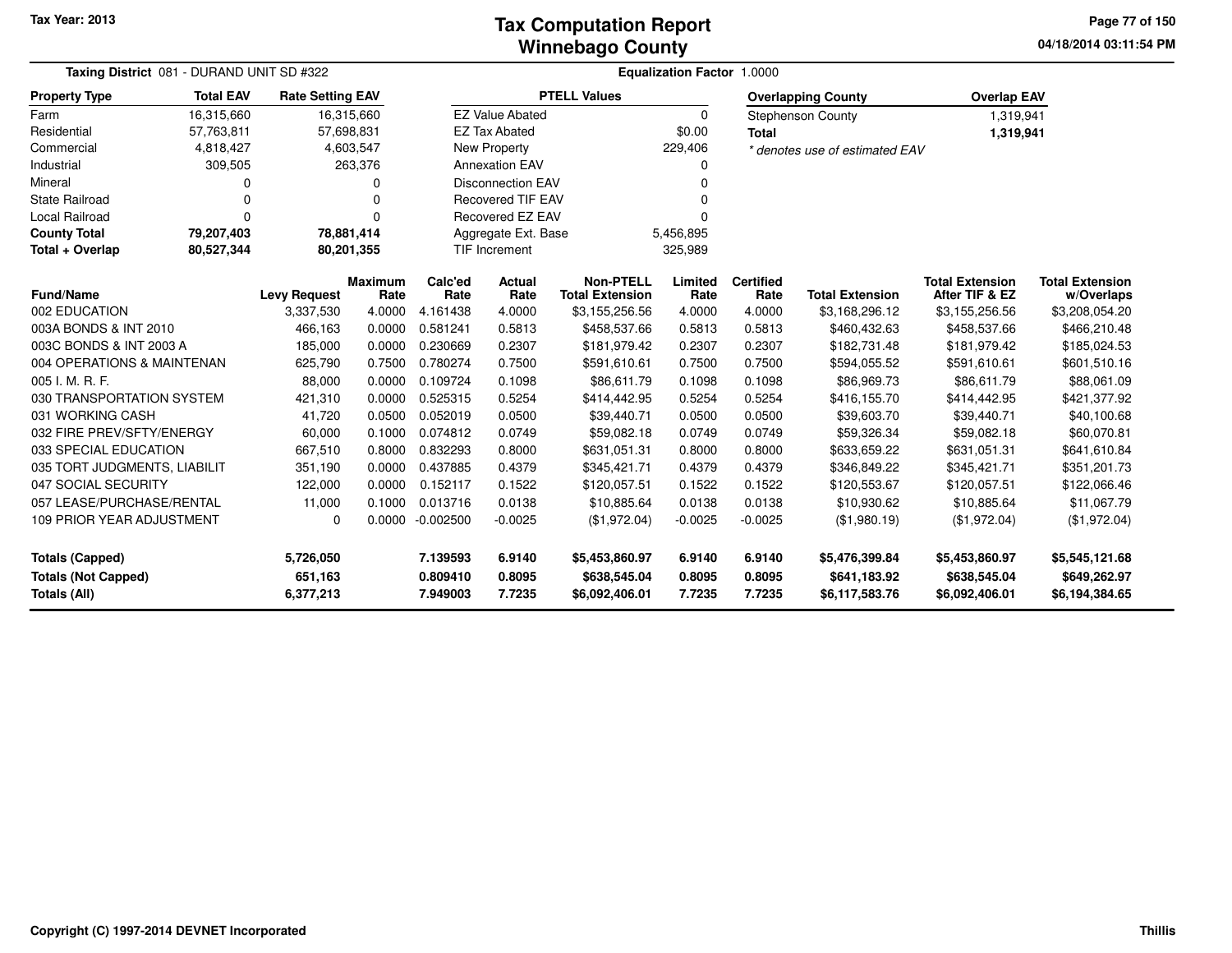#### **Winnebago CountyTax Computation Report**

**04/18/2014 03:11:54 PM Page 78 of 150**

| Taxing District 082 - WINNEBAGO UNIT SD #323 |                  |                         |                 | <b>Equalization Factor 1.0000</b> |                          |                                            |                  |                          |                                   |                                          |                                      |  |  |
|----------------------------------------------|------------------|-------------------------|-----------------|-----------------------------------|--------------------------|--------------------------------------------|------------------|--------------------------|-----------------------------------|------------------------------------------|--------------------------------------|--|--|
| <b>Property Type</b>                         | <b>Total EAV</b> | <b>Rate Setting EAV</b> |                 |                                   |                          | <b>PTELL Values</b>                        |                  |                          | <b>Overlapping County</b>         | <b>Overlap EAV</b>                       |                                      |  |  |
| Farm                                         | 27,271,787       |                         | 27,271,787      |                                   | <b>EZ Value Abated</b>   |                                            | 1,490,307        |                          | <b>Stephenson County</b>          | 1,465,162                                |                                      |  |  |
| Residential                                  | 108,309,806      | 108,309,806             |                 |                                   | <b>EZ Tax Abated</b>     |                                            | \$103,594.22     | <b>Total</b>             |                                   | 1,465,162                                |                                      |  |  |
| Commercial                                   | 10,471,738       |                         | 10,471,738      |                                   | <b>New Property</b>      |                                            | 956,036          |                          | * denotes use of estimated EAV    |                                          |                                      |  |  |
| Industrial                                   | 4,485,882        |                         | 2,995,575       |                                   | <b>Annexation EAV</b>    |                                            |                  |                          |                                   |                                          |                                      |  |  |
| Mineral                                      | 0                |                         | 0               |                                   | <b>Disconnection EAV</b> |                                            |                  |                          |                                   |                                          |                                      |  |  |
| State Railroad                               | 1,046,418        |                         | 1,046,418       |                                   | <b>Recovered TIF EAV</b> |                                            |                  |                          |                                   |                                          |                                      |  |  |
| Local Railroad                               | 539,853          |                         | 539,853         |                                   | Recovered EZ EAV         |                                            |                  |                          |                                   |                                          |                                      |  |  |
| <b>County Total</b>                          | 152,125,484      | 150,635,177             |                 |                                   | Aggregate Ext. Base      |                                            | 9,136,896        |                          |                                   |                                          |                                      |  |  |
| Total + Overlap                              | 153,590,646      | 152,100,339             |                 |                                   | <b>TIF Increment</b>     |                                            |                  |                          |                                   |                                          |                                      |  |  |
| <b>Fund/Name</b>                             |                  | <b>Levy Request</b>     | Maximum<br>Rate | Calc'ed<br>Rate                   | <b>Actual</b><br>Rate    | <b>Non-PTELL</b><br><b>Total Extension</b> | Limited<br>Rate  | <b>Certified</b><br>Rate | <b>Total Extension</b>            | <b>Total Extension</b><br>After TIF & EZ | <b>Total Extension</b><br>w/Overlaps |  |  |
| 002 EDUCATION                                |                  | 6,150,000               | 4.0000          | 4.043384                          | 4.0000                   | \$6,025,407.08                             | 4.0000           | 4.0000                   | \$6,085,019.36                    | \$6,025,407.08                           | \$6,084,013.56                       |  |  |
| 003 BONDS & INT 2005 REF                     |                  | 935,545                 | 0.0000          | 0.615084                          | 0.6151                   | \$926,556.97                               | 0.6151           | 0.6151                   | \$935,723.85                      | \$926,556.97                             | \$935,569.19                         |  |  |
| 003B BONDS & INT 2011                        |                  | 287,825                 | 0.0000          | 0.189234                          | 0.1893                   | \$285,152.39                               | 0.1893           | 0.1893                   | \$287,973.54                      | \$285,152.39                             | \$287,925.94                         |  |  |
| 004 OPERATIONS & MAINTENAN                   |                  | 1,160,000               | 0.7500          | 0.762654                          | 0.7500                   | \$1,129,763.83                             | 0.7500           | 0.7500                   | \$1,140,941.13                    | \$1,129,763.83                           | \$1,140,752.54                       |  |  |
| 005 I. M. R. F.                              |                  | 216,500                 | 0.0000          | 0.142340                          | 0.1424                   | \$214,504.49                               | 0.1423           | 0.1423                   | \$216,474.56                      | \$214,353.86                             | \$216,438.78                         |  |  |
| 030 TRANSPORTATION SYSTEM                    |                  | 1,200,000               | 0.0000          | 0.788953                          | 0.7890                   | \$1,188,511.55                             | 0.7232           | 0.7232                   | \$1,100,171.50                    | \$1,089,393.60                           | \$1,099,989.65                       |  |  |
| 031 WORKING CASH                             |                  | 12,000                  | 0.0500          | 0.007890                          | 0.0079                   | \$11,900.18                                | 0.0079           | 0.0079                   | \$12,017.91                       | \$11,900.18                              | \$12,015.93                          |  |  |
| 032 FIRE PREV/SFTY/ENERGY                    |                  | 150,000                 | 0.1000          | 0.098619                          | 0.0987                   | \$148,676.92                               | 0.0975           | 0.0975                   | \$148,322.35                      | \$146,869.30                             | \$148,297.83                         |  |  |
| 033 SPECIAL EDUCATION                        |                  | 290,000                 | 0.8000          | 0.190664                          | 0.1907                   | \$287,261.28                               | 0.1907           | 0.1907                   | \$290,103.30                      | \$287,261.28                             | \$290,055.35                         |  |  |
| 035 TORT JUDGMENTS, LIABILIT                 |                  | 4,500                   | 0.0000          | 0.002959                          | 0.0030                   | \$4,519.06                                 | 0.0030           | 0.0030                   | \$4,563.76                        | \$4,519.06                               | \$4,563.01                           |  |  |
| 047 SOCIAL SECURITY                          |                  | 280,000                 | 0.0000          | 0.184089                          | 0.1841                   | \$277,319.36                               | 0.1841           | 0.1841                   | \$280,063.02                      | \$277,319.36                             | \$280,016.72                         |  |  |
| 057 LEASE/PURCHASE/RENTAL                    |                  | 75,000                  | 0.1000          | 0.049310                          | 0.0494                   | \$74,413.78                                | 0.0493           | 0.0493                   | \$74,997.86                       | \$74,263.14                              | \$74,985.47                          |  |  |
| 109 PRIOR YEAR ADJUSTMENT                    |                  | $\Omega$                | 0.0000          | $-0.001200$                       | $-0.0012$                | (\$1,807.62)                               | $-0.0012$        | $-0.0012$                | (\$1,825.51)                      | (\$1,807.62)                             | (\$1,807.62)                         |  |  |
| <b>Totals (Capped)</b>                       |                  | 9,538,000               |                 | 6.270862                          | 6.2152                   | \$9,362,277.53                             | 6.1480           | 6.1480                   | \$9,352,674.75                    | \$9,261,050.69                           | \$9,351,128.84                       |  |  |
| <b>Totals (Not Capped)</b><br>Totals (All)   |                  | 1,223,370<br>10,761,370 |                 | 0.803118<br>7.073980              | 0.8032<br>7.0184         | \$1,209,901.74<br>\$10,572,179.27          | 0.8032<br>6.9512 | 0.8032<br>6.9512         | \$1,221,871.88<br>\$10,574,546.63 | \$1,209,901.74<br>\$10,470,952.43        | \$1,221,687.51<br>\$10,572,816.35    |  |  |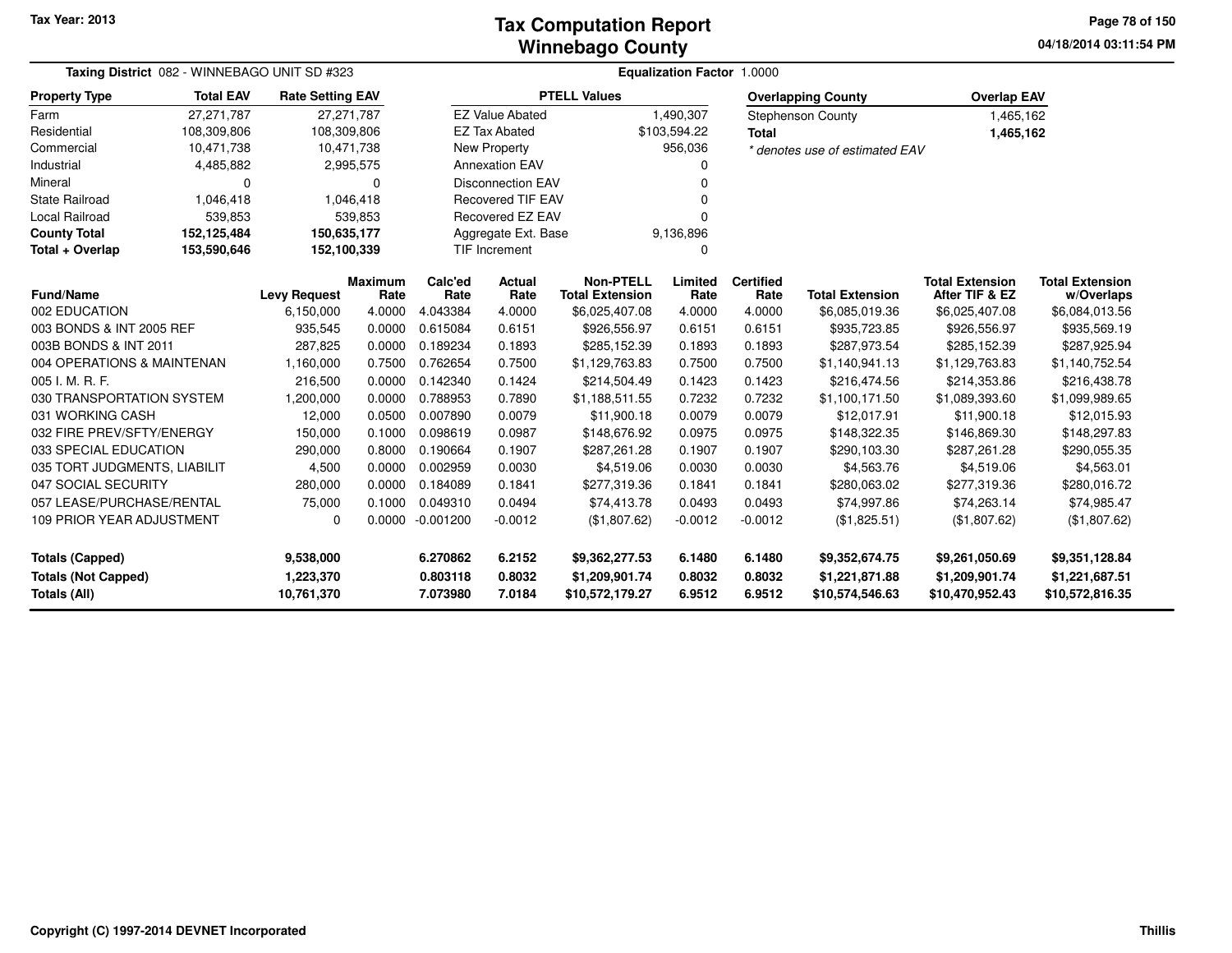| Taxing District 083 - HIAWATHA SCHOOL DIST 426<br><b>Rate Setting EAV</b> |                                               |           |            | <b>Equalization Factor 1.0000</b> |                          |                                            |                 |                           |                                |                                          |                                      |  |
|---------------------------------------------------------------------------|-----------------------------------------------|-----------|------------|-----------------------------------|--------------------------|--------------------------------------------|-----------------|---------------------------|--------------------------------|------------------------------------------|--------------------------------------|--|
| <b>Property Type</b>                                                      | <b>Total EAV</b>                              |           |            |                                   | <b>PTELL Values</b>      |                                            |                 | <b>Overlapping County</b> | <b>Overlap EAV</b>             |                                          |                                      |  |
| Farm                                                                      | 214,694                                       |           | 214,694    |                                   | <b>EZ Value Abated</b>   |                                            | $\Omega$        | Boone County              |                                | 5,091,877                                |                                      |  |
| Residential                                                               | 344,228                                       |           | 344,228    |                                   | <b>EZ Tax Abated</b>     |                                            | \$0.00          | DeKalb County             |                                | 57,754,856                               |                                      |  |
| Commercial                                                                | 0                                             |           | 0          |                                   | New Property             |                                            | 0               | Ogle County               |                                | 1,409,949                                |                                      |  |
| Industrial                                                                | O                                             |           | O          |                                   | <b>Annexation EAV</b>    |                                            |                 | <b>Total</b>              |                                | 64,256,682                               |                                      |  |
| Mineral                                                                   | $\Omega$                                      |           | O          |                                   | <b>Disconnection EAV</b> |                                            | <sup>0</sup>    |                           | * denotes use of estimated EAV |                                          |                                      |  |
| <b>State Railroad</b>                                                     | $\Omega$                                      |           | $\Omega$   |                                   | <b>Recovered TIF EAV</b> |                                            |                 |                           |                                |                                          |                                      |  |
| <b>Local Railroad</b>                                                     | $\Omega$                                      |           | $\Omega$   |                                   | Recovered EZ EAV         |                                            | 0               |                           |                                |                                          |                                      |  |
| <b>County Total</b>                                                       | 558,922                                       |           | 558,922    |                                   | Aggregate Ext. Base      |                                            |                 |                           |                                |                                          |                                      |  |
| Total + Overlap                                                           | 64,815,604                                    |           | 64,815,604 | <b>TIF Increment</b><br>0         |                          |                                            |                 |                           |                                |                                          |                                      |  |
| <b>Fund/Name</b>                                                          | <b>Maximum</b><br><b>Levy Request</b><br>Rate |           |            |                                   | <b>Actual</b><br>Rate    | <b>Non-PTELL</b><br><b>Total Extension</b> | Limited<br>Rate | <b>Certified</b><br>Rate  | <b>Total Extension</b>         | <b>Total Extension</b><br>After TIF & EZ | <b>Total Extension</b><br>w/Overlaps |  |
| 002 EDUCATION                                                             |                                               | 2,236,499 | 3.7300     | Rate<br>3.450556                  | 3.4506                   | \$19,286.16                                | 3.4506          | 3.4506                    | \$19,286.16                    | \$19,286.16                              | \$2,236,527.23                       |  |
| 003 BONDS AND INTEREST                                                    |                                               | 606,684   | 0.0000     | 0.936015                          | 0.9361                   | \$5,232.07                                 | 0.9361          | 0.9361                    | \$5,232.07                     | \$5,232.07                               | \$606,738.87                         |  |
| 004 OPERATIONS & MAINTENAN                                                |                                               | 456,428   | 0.7450     | 0.704195                          | 0.7042                   | \$3,935.93                                 | 0.7042          | 0.7042                    | \$3,935.93                     | \$3,935.93                               | \$456,431.48                         |  |
| 005 I. M. R. F.                                                           |                                               | 104,327   | 0.0000     | 0.160960                          | 0.1610                   | \$899.86                                   | 0.1610          | 0.1610                    | \$899.86                       | \$899.86                                 | \$104,353.12                         |  |
| 030 TRANSPORTATION SYSTEM                                                 |                                               | 130,408   | 0.2000     | 0.201199                          | 0.2000                   | \$1,117.84                                 | 0.2000          | 0.2000                    | \$1,117.84                     | \$1,117.84                               | \$129,631.21                         |  |
| 031 WORKING CASH                                                          |                                               | 32,602    | 0.0500     | 0.050300                          | 0.0500                   | \$279.46                                   | 0.0500          | 0.0500                    | \$279.46                       | \$279.46                                 | \$32,407.80                          |  |
| 032 FIRE PREV/SFTY/ENERGY                                                 |                                               | 32,602    | 0.0500     | 0.050300                          | 0.0500                   | \$279.46                                   | 0.0500          | 0.0500                    | \$279.46                       | \$279.46                                 | \$32,407.80                          |  |
| 033 SPECIAL EDUCATION                                                     |                                               | 26,081    | 0.0400     | 0.040239                          | 0.0400                   | \$223.57                                   | 0.0400          | 0.0400                    | \$223.57                       | \$223.57                                 | \$25,926.24                          |  |
| 035 TORT JUDGMENTS, LIABILIT                                              |                                               | 55,473    | 0.0000     | 0.085586                          | 0.0856                   | \$478.44                                   | 0.0856          | 0.0856                    | \$478.44                       | \$478.44                                 | \$55,482.16                          |  |
| 047 SOCIAL SECURITY                                                       |                                               | 130,408   | 0.0000     | 0.201199                          | 0.2012                   | \$1,124.55                                 | 0.2012          | 0.2012                    | \$1,124.55                     | \$1,124.55                               | \$130,409.00                         |  |
| 057 LEASE/PURCHASE/RENTAL                                                 |                                               | 22,430    | 0.0500     | 0.034606                          | 0.0347                   | \$193.95                                   | 0.0347          | 0.0347                    | \$193.95                       | \$193.95                                 | \$22,491.01                          |  |
| <b>Totals (Capped)</b>                                                    |                                               |           |            | 0.000000                          | 0.0000                   | \$0.00                                     | 0.0000          | 0.0000                    | \$0.00                         | \$0.00                                   | \$0.00                               |  |
| <b>Totals (Not Capped)</b><br>3,833,942                                   |                                               |           |            | 5.915155                          | 5.9134                   | \$33,051.29                                | 5.9134          | 5.9134                    | \$33,051.29                    | \$33,051.29                              | \$3,832,805.92                       |  |
| Totals (All)                                                              |                                               | 3,833,942 |            | 5.915155                          | 5.9134                   | \$33,051.29                                | 5.9134          | 5.9134                    | \$33,051.29                    | \$33,051.29                              | \$3,832,805.92                       |  |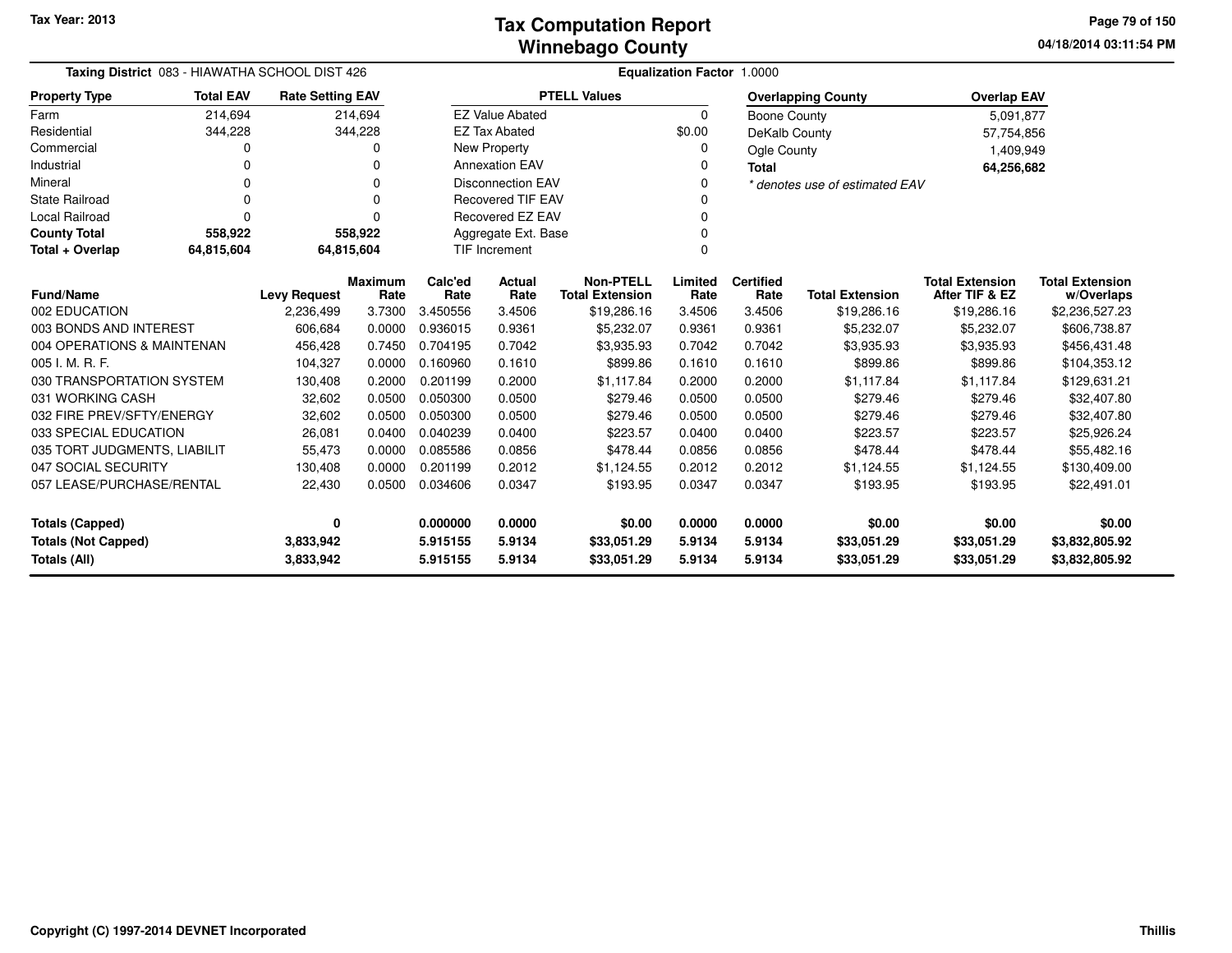| Taxing District 084 - COMMUNITY COLLEGE 511<br><b>Rate Setting EAV</b> |                  |                                      |                        | <b>Equalization Factor 1.0000</b>             |                        |                                            |                               |                          |                                    |                                          |                                      |  |  |
|------------------------------------------------------------------------|------------------|--------------------------------------|------------------------|-----------------------------------------------|------------------------|--------------------------------------------|-------------------------------|--------------------------|------------------------------------|------------------------------------------|--------------------------------------|--|--|
| <b>Property Type</b>                                                   | <b>Total EAV</b> |                                      |                        |                                               |                        | <b>PTELL Values</b>                        |                               |                          | <b>Overlapping County</b>          | <b>Overlap EAV</b>                       |                                      |  |  |
| Farm                                                                   | 98.077.750       |                                      | 97,919,710             |                                               | <b>EZ Value Abated</b> |                                            | 9,872,984                     | <b>Boone County</b>      |                                    | 871,768,195                              |                                      |  |  |
| Residential                                                            | 2,773,593,340    | 2,767,511,028                        |                        |                                               | <b>EZ Tax Abated</b>   |                                            | \$45,711.91                   | DeKalb County            |                                    | 234,859                                  |                                      |  |  |
| Commercial                                                             | 682,951,071      | 656,706,249                          |                        |                                               | New Property           |                                            | 13,547,921                    | McHenry County           |                                    | 179,862                                  |                                      |  |  |
| Industrial                                                             | 269,559,191      | 248,083,951                          |                        |                                               | <b>Annexation EAV</b>  |                                            | 0                             | Ogle County              |                                    | 894, 374, 744                            |                                      |  |  |
| Mineral                                                                | 0                | <b>Disconnection EAV</b><br>$\Omega$ |                        |                                               |                        |                                            | 0<br><b>Stephenson County</b> |                          |                                    | 11,557,528                               |                                      |  |  |
| <b>State Railroad</b>                                                  | 6,724,011        |                                      | 6,724,011              | <b>Recovered TIF EAV</b><br>0<br><b>Total</b> |                        |                                            |                               |                          | 1,778,115,188                      |                                          |                                      |  |  |
| Local Railroad                                                         | 659,664          |                                      | 659,664                | Recovered EZ EAV<br>2,267,569                 |                        |                                            |                               |                          | * denotes use of estimated EAV     |                                          |                                      |  |  |
| <b>County Total</b>                                                    | 3,831,565,027    | 3,777,604,613                        |                        | Aggregate Ext. Base<br>$\Omega$               |                        |                                            |                               |                          |                                    |                                          |                                      |  |  |
| Total + Overlap                                                        | 5,609,680,215    | 5,555,719,801                        |                        |                                               | TIF Increment          |                                            | 44,087,430                    |                          |                                    |                                          |                                      |  |  |
| <b>Fund/Name</b>                                                       |                  | <b>Levy Request</b>                  | <b>Maximum</b><br>Rate | Calc'ed<br>Rate                               | <b>Actual</b><br>Rate  | <b>Non-PTELL</b><br><b>Total Extension</b> | Limited<br>Rate               | <b>Certified</b><br>Rate | <b>Total Extension</b>             | <b>Total Extension</b><br>After TIF & EZ | <b>Total Extension</b><br>w/Overlaps |  |  |
| 002 EDUCATION                                                          |                  | 13,236,802                           | 0.2300                 | 0.238255                                      | 0.2300                 | \$8,688,490.61                             | 0.2300                        | 0.2300                   | \$8,812,599.56                     | \$8,688,490.61                           | \$12,778,155.54                      |  |  |
| 003a BONDS & INT 2000                                                  |                  | 373,140                              | 0.0000                 | 0.006716                                      | 0.0068                 | \$256,877.11                               | 0.0068                        | 0.0068                   | \$260,546.42                       | \$256,877.11                             | \$377,788.95                         |  |  |
| 003B BONDS & INT 2002A REF &                                           |                  | $\Omega$                             | 0.0000                 | 0.000000                                      | 0.0000                 | \$0.00                                     | 0.0000                        | 0.0000                   | \$0.00                             | \$0.00                                   | \$0.00                               |  |  |
| 003C BONDS & INT 2014 REF A &                                          |                  | 1,282,924                            | 0.0000                 | 0.023092                                      | 0.0231                 | \$872,626.67                               | 0.0231                        | 0.0231                   | \$885,091.52                       | \$872,626.67                             | \$1,283,371.27                       |  |  |
| 003E BONDS & INT 2006 REF                                              |                  | 368,880                              | 0.0000                 | 0.006640                                      | 0.0067                 | \$253,099.51                               | 0.0067                        | 0.0067                   | \$256,714.86                       | \$253,099.51                             | \$372,233.23                         |  |  |
| 003F BONDS & INT 2005 REF                                              |                  | 0                                    | 0.0000                 | 0.000000                                      | 0.0000                 | \$0.00                                     | 0.0000                        | 0.0000                   | \$0.00                             | \$0.00                                   | \$0.00                               |  |  |
| 003G BONDS & INT 2009                                                  |                  | 748,676                              | 0.0000                 | 0.013476                                      | 0.0135                 | \$509,976.62                               | 0.0135                        | 0.0135                   | \$517,261.28                       | \$509,976.62                             | \$750,022.17                         |  |  |
| 003H BONDS & INT 2008                                                  |                  | 740,025                              | 0.0000                 | 0.013320                                      | 0.0134                 | \$506,199.02                               | 0.0134                        | 0.0134                   | \$513,429.71                       | \$506,199.02                             | \$744,466.45                         |  |  |
| 003I BONDS & INT 2010A                                                 |                  | 1,212,478                            | 0.0000                 | 0.021824                                      | 0.0219                 | \$827,295.41                               | 0.0219                        | 0.0219                   | \$839,112.74                       | \$827,295.41                             | \$1,216,702.64                       |  |  |
| 003J BONDS & INT 2010B                                                 |                  | 2,974,400                            | 0.0000                 | 0.053538                                      | 0.0536                 | \$2,024,796.07                             | 0.0536                        | 0.0536                   | \$2,053,718.85                     | \$2,024,796.07                           | \$2,977,865.81                       |  |  |
| 004 OPERATIONS & MAINTENAN                                             |                  | 2,302,052                            | 0.0400                 | 0.041436                                      | 0.0400                 | \$1,511,041.85                             | 0.0400                        | 0.0400                   | \$1,532,626.01                     | \$1,511,041.85                           | \$2,222,287.92                       |  |  |
| 027 AUDIT                                                              |                  | 20,933                               | 0.0050                 | 0.000377                                      | 0.0004                 | \$15,110.42                                | 0.0004                        | 0.0004                   | \$15,326.26                        | \$15,110.42                              | \$22,222.88                          |  |  |
| 035 TORT JUDGMENTS, LIABILIT                                           |                  | 2,460,875                            | 0.0000                 | 0.044294                                      | 0.0443                 | \$1,673,478.84                             | 0.0443                        | 0.0443                   | \$1,697,383.31                     | \$1,673,478.84                           | \$2,461,183.87                       |  |  |
| 047 SOCIAL SECURITY                                                    |                  | 512,718                              | 0.0000                 | 0.009229                                      | 0.0093                 | \$351,317.23                               | 0.0093                        | 0.0093                   | \$356,335.55                       | \$351,317.23                             | \$516,681.94                         |  |  |
| 141 HLTH/SFTY/HANDICAP ACCE                                            |                  | $\Omega$                             | 0.0500                 | 0.000000                                      | 0.0000                 | \$0.00                                     | 0.0000                        | 0.0000                   | \$0.00                             | \$0.00                                   | \$0.00                               |  |  |
| <b>Totals (Capped)</b>                                                 |                  | 0                                    |                        | 0.000000                                      | 0.0000                 | \$0.00                                     | 0.0000                        | 0.0000                   | \$0.00                             | \$0.00                                   | \$0.00                               |  |  |
| <b>Totals (Not Capped)</b><br><b>Totals (All)</b>                      |                  | 26,233,903<br>26,233,903             |                        | 0.472197<br>0.472197                          | 0.4630<br>0.4630       | \$17,490,309.36<br>\$17,490,309.36         | 0.4630<br>0.4630              | 0.4630<br>0.4630         | \$17,740,146.07<br>\$17,740,146.07 | \$17,490,309.36<br>\$17,490,309.36       | \$25,722,982.67<br>\$25,722,982.67   |  |  |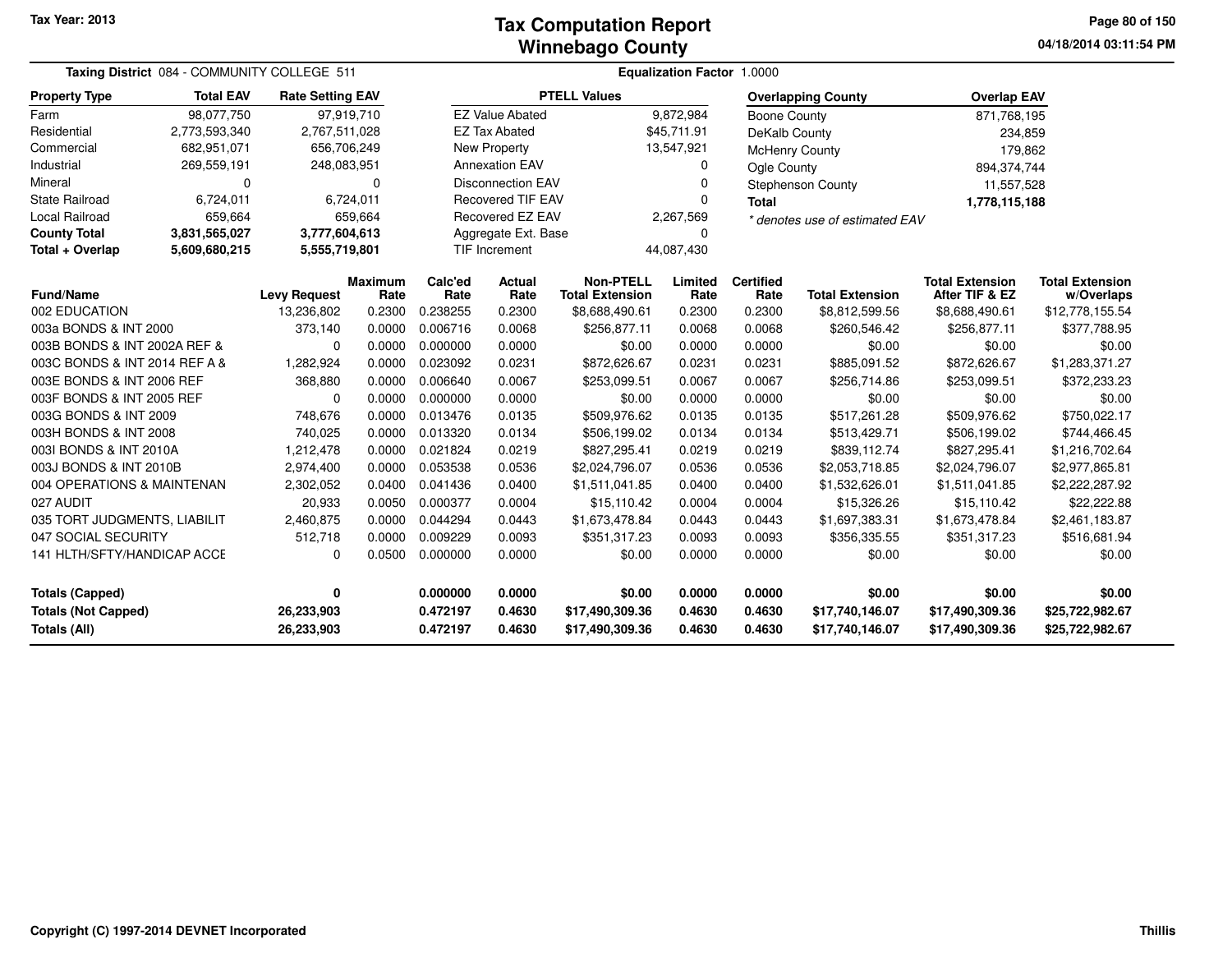**04/18/2014 03:11:54 PM Page 81 of 150**

| Taxing District 085 - COMMUNITY COLLEGE 523<br><b>Rate Setting EAV</b> |                  |                          |                        | Equalization Factor 1.0000                            |                          |                                            |                  |                                |                          |                                          |                                      |  |  |
|------------------------------------------------------------------------|------------------|--------------------------|------------------------|-------------------------------------------------------|--------------------------|--------------------------------------------|------------------|--------------------------------|--------------------------|------------------------------------------|--------------------------------------|--|--|
| <b>Property Type</b>                                                   | <b>Total EAV</b> |                          |                        |                                                       | <b>PTELL Values</b>      |                                            |                  | <b>Overlapping County</b>      | <b>Overlap EAV</b>       |                                          |                                      |  |  |
| Farm                                                                   | 214,694          |                          | 214,694                |                                                       | <b>EZ Value Abated</b>   |                                            | 0                | Boone County                   |                          | 5,091,877                                |                                      |  |  |
| Residential                                                            | 344,228          |                          | 344,228                |                                                       | <b>EZ Tax Abated</b>     |                                            | \$0.00           | DeKalb County                  |                          | 1,435,461,771                            |                                      |  |  |
| Commercial                                                             | 0                |                          |                        |                                                       | New Property             |                                            |                  | Kane County                    |                          | 7,296,705                                |                                      |  |  |
| Industrial                                                             |                  |                          |                        | <b>Annexation EAV</b><br>LaSalle County               |                          |                                            |                  |                                | *16,089                  |                                          |                                      |  |  |
| Mineral                                                                |                  |                          |                        |                                                       | <b>Disconnection EAV</b> |                                            |                  | Lee County                     |                          |                                          | *82,565,364                          |  |  |
| <b>State Railroad</b>                                                  | 0                |                          | $\Omega$               |                                                       | <b>Recovered TIF EAV</b> |                                            |                  | Ogle County                    |                          | 381,885,007                              |                                      |  |  |
| <b>Local Railroad</b>                                                  | 0                |                          | ∩                      | <b>Recovered EZ EAV</b><br><b>Total</b>               |                          |                                            |                  |                                | 1,912,316,813            |                                          |                                      |  |  |
| <b>County Total</b>                                                    | 558,922          |                          | 558,922                | Aggregate Ext. Base<br>* denotes use of estimated EAV |                          |                                            |                  |                                |                          |                                          |                                      |  |  |
| Total + Overlap                                                        | 1,912,875,735    | 1,912,875,735            |                        |                                                       | <b>TIF Increment</b>     |                                            |                  |                                |                          |                                          |                                      |  |  |
| <b>Fund/Name</b>                                                       |                  | <b>Levy Request</b>      | <b>Maximum</b><br>Rate | Calc'ed<br>Rate                                       | Actual<br>Rate           | <b>Non-PTELL</b><br><b>Total Extension</b> | Limited<br>Rate  | <b>Certified</b><br>Rate       | <b>Total Extension</b>   | <b>Total Extension</b><br>After TIF & EZ | <b>Total Extension</b><br>w/Overlaps |  |  |
| 002 EDUCATION                                                          |                  | 5,483,079                | 0.2750                 | 0.286641                                              | 0.2750                   | \$1,537.04                                 | 0.2750           | 0.2750                         | \$1,537.04               | \$1,537.04                               | \$5,260,408.27                       |  |  |
| 003 BONDS AND INTEREST                                                 |                  | 4,462,117                | 0.0000                 | 0.233268                                              | 0.2333                   | \$1,303.97                                 | 0.2333           | 0.2333                         | \$1,303.97               | \$1,303.97                               | \$4,462,739.09                       |  |  |
| 004 OPERATIONS & MAINTENAN                                             |                  | 1,495,385                | 0.0750                 | 0.078175                                              | 0.0750                   | \$419.19                                   | 0.0750           | 0.0750                         | \$419.19                 | \$419.19                                 | \$1,434,656.80                       |  |  |
| 027 AUDIT                                                              |                  | 83,333                   | 0.0050                 | 0.004356                                              | 0.0044                   | \$24.59                                    | 0.0044           | 0.0044                         | \$24.59                  | \$24.59                                  | \$84,166.53                          |  |  |
| 035 TORT JUDGMENTS, LIABILIT                                           |                  | 1,491,866                | 0.0000                 | 0.077991                                              | 0.0780                   | \$435.96                                   | 0.0780           | 0.0780                         | \$435.96                 | \$435.96                                 | \$1,492,043.07                       |  |  |
| 047 SOCIAL SECURITY                                                    |                  | 246,000                  | 0.0000                 | 0.012860                                              | 0.0129                   | \$72.10                                    | 0.0129           | 0.0129                         | \$72.10                  | \$72.10                                  | \$246,760.97                         |  |  |
| 141 HLTH/SFTY/HANDICAP ACCE                                            |                  | 859,530                  | 0.0500                 | 0.044934                                              | 0.0450                   | \$251.51                                   | 0.0450           | \$251.51<br>\$251.51<br>0.0450 |                          |                                          | \$860,794.08                         |  |  |
| <b>Totals (Capped)</b>                                                 |                  | 0                        |                        | 0.000000                                              | 0.0000                   | \$0.00                                     | 0.0000           | 0.0000                         | \$0.00                   | \$0.00                                   | \$0.00                               |  |  |
| <b>Totals (Not Capped)</b><br>Totals (All)                             |                  | 14,121,310<br>14,121,310 |                        | 0.738225<br>0.738225                                  | 0.7236<br>0.7236         | \$4,044.36<br>\$4,044.36                   | 0.7236<br>0.7236 | 0.7236<br>0.7236               | \$4,044.36<br>\$4,044.36 | \$4,044.36<br>\$4,044.36                 | \$13,841,568.81<br>\$13,841,568.81   |  |  |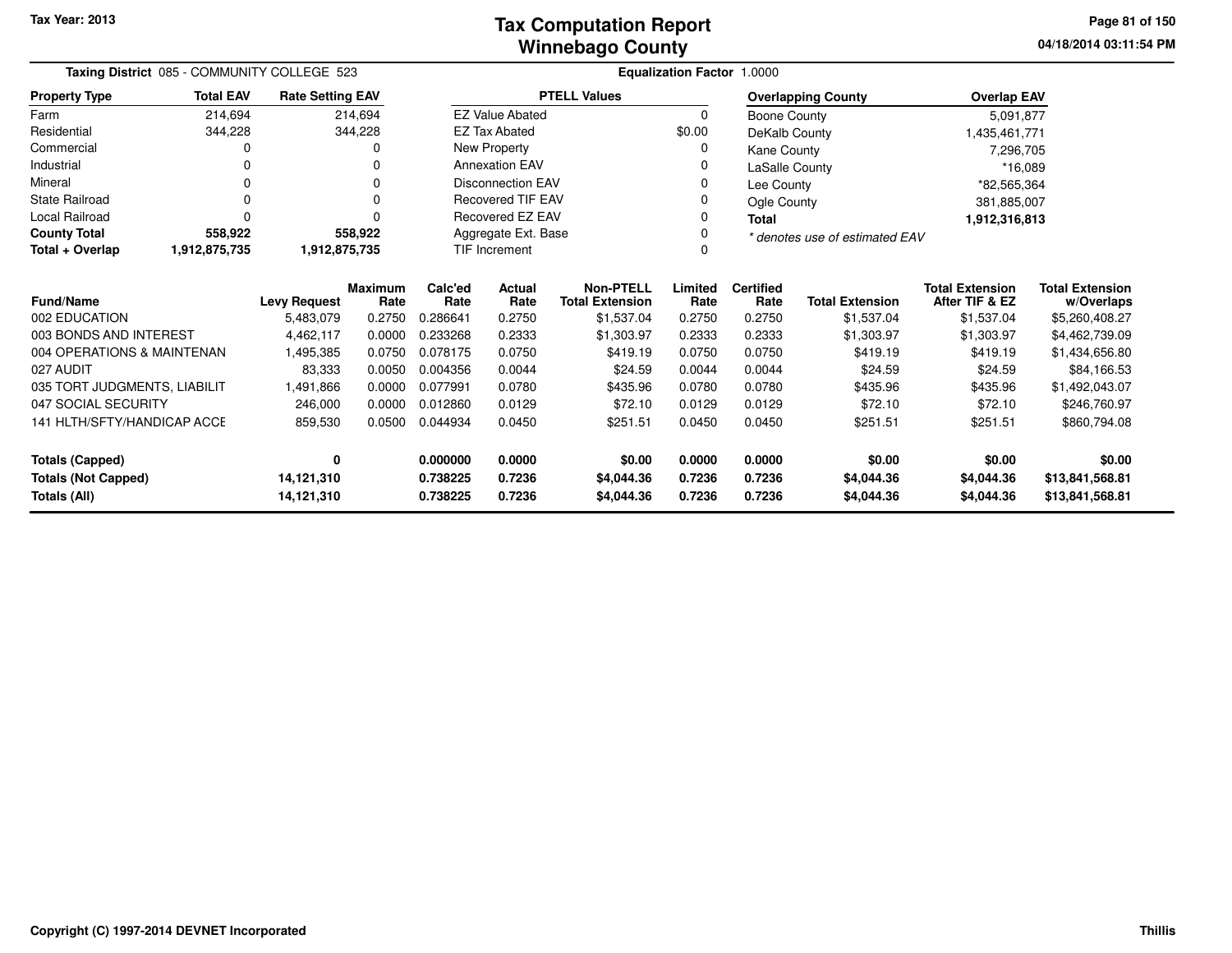**04/18/2014 03:11:54 PMPage 82 of 150**

| Taxing District 088 - NORTH MAIN/AUBURN TIF                          |                        |                          |                                  |                                  |                            |                                                      | <b>Equalization Factor 1.0000</b> |                                    |                                  |                                                        |                                                    |
|----------------------------------------------------------------------|------------------------|--------------------------|----------------------------------|----------------------------------|----------------------------|------------------------------------------------------|-----------------------------------|------------------------------------|----------------------------------|--------------------------------------------------------|----------------------------------------------------|
| <b>Property Type</b>                                                 | <b>Total EAV</b>       | <b>TIF Base EAV</b>      |                                  |                                  |                            | <b>PTELL Values</b>                                  |                                   |                                    |                                  |                                                        |                                                    |
| Farm                                                                 |                        |                          |                                  |                                  | <b>EZ Value Abated</b>     |                                                      |                                   |                                    |                                  |                                                        |                                                    |
| Residential                                                          | 467,454                |                          | 456,423                          |                                  | <b>EZ Tax Abated</b>       |                                                      | \$0.00                            |                                    |                                  |                                                        |                                                    |
| Commercial                                                           | 948,116                |                          | 920,265                          |                                  | New Property               |                                                      |                                   |                                    |                                  |                                                        |                                                    |
| Industrial                                                           | 42,915                 |                          | 42,914                           |                                  | <b>Annexation EAV</b>      |                                                      |                                   |                                    |                                  |                                                        |                                                    |
| Mineral                                                              |                        |                          |                                  |                                  | <b>Disconnection EAV</b>   |                                                      |                                   |                                    |                                  |                                                        |                                                    |
| State Railroad                                                       |                        |                          |                                  |                                  | <b>Recovered TIF EAV</b>   |                                                      |                                   |                                    |                                  |                                                        |                                                    |
| Local Railroad                                                       |                        |                          |                                  |                                  | Recovered EZ EAV           |                                                      |                                   |                                    |                                  |                                                        |                                                    |
| <b>County Total</b>                                                  | 1,419,602<br>1,458,485 |                          |                                  |                                  | Aggregate Ext. Base        |                                                      |                                   |                                    |                                  |                                                        |                                                    |
| Total + Overlap                                                      | 1,458,485              |                          | 1,419,602                        |                                  | TIF Increment              |                                                      | 38,883                            |                                    |                                  |                                                        |                                                    |
| <b>Fund/Name</b><br>001 CORPORATE                                    |                        | <b>Levy Request</b><br>0 | <b>Maximum</b><br>Rate<br>0.0000 | Calc'ed<br>Rate<br>0.000000      | Actual<br>Rate<br>0.0000   | <b>Non-PTELL</b><br><b>Total Extension</b><br>\$0.00 | Limited<br>Rate<br>0.0000         | <b>Certified</b><br>Rate<br>0.0000 | <b>Total Extension</b><br>\$0.00 | <b>Total Extension</b><br>After TIF & EZ<br>\$5,403.98 | <b>Total Extension</b><br>w/Overlaps<br>\$5,403.98 |
| <b>Totals (Capped)</b><br><b>Totals (Not Capped)</b><br>Totals (All) |                        | 0<br>0<br>0              |                                  | 0.000000<br>0.000000<br>0.000000 | 0.0000<br>0.0000<br>0.0000 | \$0.00<br>\$0.00<br>\$0.00                           | 0.0000<br>0.0000<br>0.0000        | 0.0000<br>0.0000<br>0.0000         | \$0.00<br>\$0.00<br>\$0.00       | \$0.00<br>\$5,403.98<br>\$5,403.98                     | \$0.00<br>\$5,403.98<br>\$5,403.98                 |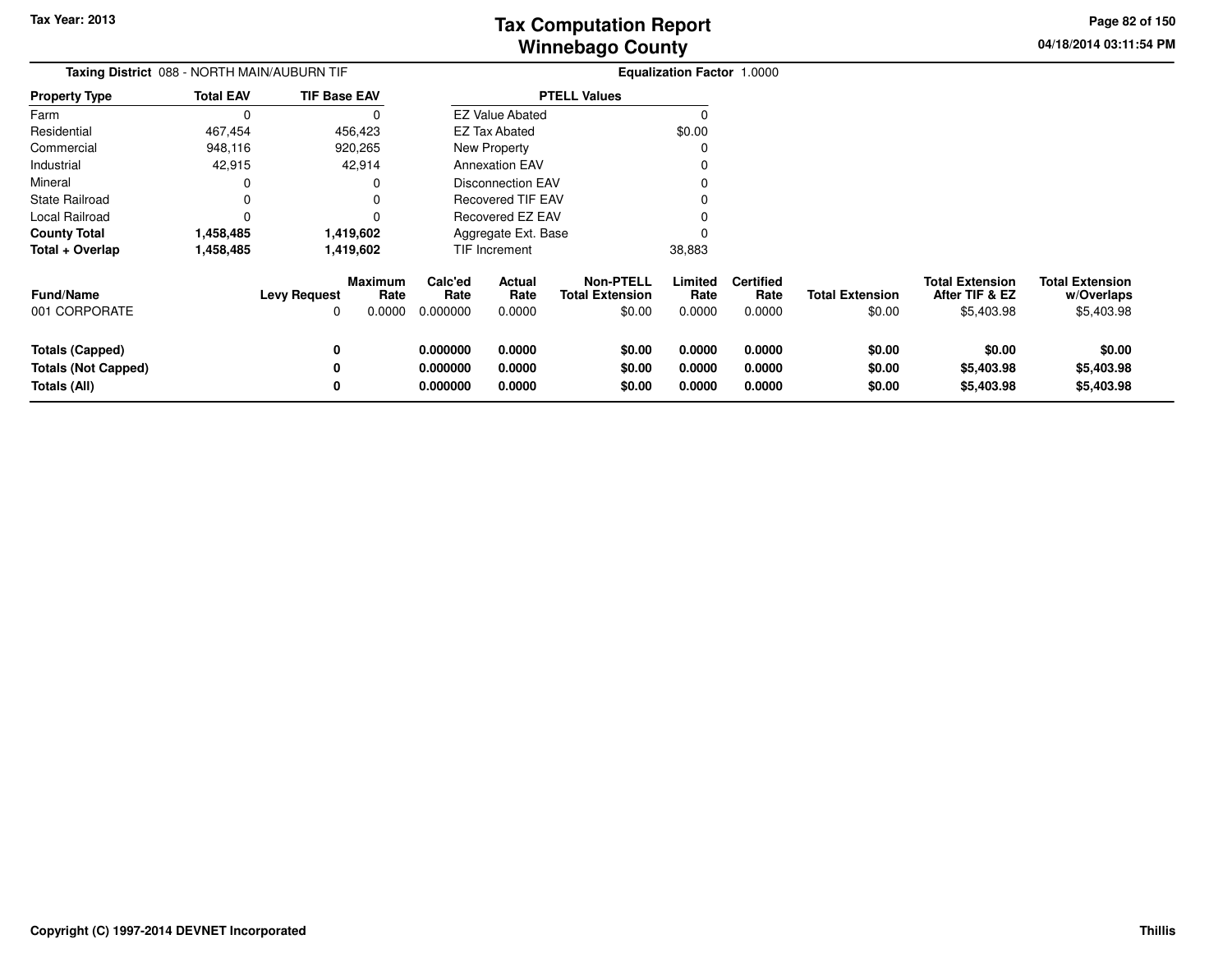**04/18/2014 03:11:54 PMPage 83 of 150**

| Taxing District 089 - JACKSON SCHOOL TIF                             |                  |                     |                           |                                  |                            |                                                      | <b>Equalization Factor 1.0000</b> |                                    |                                  |                                                         |                                                     |
|----------------------------------------------------------------------|------------------|---------------------|---------------------------|----------------------------------|----------------------------|------------------------------------------------------|-----------------------------------|------------------------------------|----------------------------------|---------------------------------------------------------|-----------------------------------------------------|
| Property Type                                                        | <b>Total EAV</b> | <b>TIF Base EAV</b> |                           |                                  |                            | <b>PTELL Values</b>                                  |                                   |                                    |                                  |                                                         |                                                     |
| Farm                                                                 | 0                |                     |                           |                                  | <b>EZ Value Abated</b>     |                                                      | O                                 |                                    |                                  |                                                         |                                                     |
| Residential                                                          | 5,918,374        |                     | 5,836,101                 |                                  | <b>EZ Tax Abated</b>       |                                                      | \$0.00                            |                                    |                                  |                                                         |                                                     |
| Commercial                                                           | 2,224,537        |                     | 2,010,196                 |                                  | New Property               |                                                      |                                   |                                    |                                  |                                                         |                                                     |
| Industrial                                                           | 7,726            |                     | 6,678                     |                                  | <b>Annexation EAV</b>      |                                                      |                                   |                                    |                                  |                                                         |                                                     |
| Mineral                                                              | 0                |                     |                           |                                  | <b>Disconnection EAV</b>   |                                                      |                                   |                                    |                                  |                                                         |                                                     |
| State Railroad                                                       | 0                |                     |                           |                                  | Recovered TIF EAV          |                                                      |                                   |                                    |                                  |                                                         |                                                     |
| Local Railroad                                                       | 0                |                     |                           |                                  | Recovered EZ EAV           |                                                      |                                   |                                    |                                  |                                                         |                                                     |
| County Total                                                         | 8,150,637        |                     | 7,852,975                 |                                  | Aggregate Ext. Base        |                                                      |                                   |                                    |                                  |                                                         |                                                     |
| Total + Overlap                                                      | 8,150,637        | 7,852,975           |                           |                                  | <b>TIF Increment</b>       |                                                      | 297,662                           |                                    |                                  |                                                         |                                                     |
| Fund/Name<br>001 CORPORATE                                           |                  | Levy Request<br>0   | Maximum<br>Rate<br>0.0000 | Calc'ed<br>Rate<br>0.000000      | Actual<br>Rate<br>0.0000   | <b>Non-PTELL</b><br><b>Total Extension</b><br>\$0.00 | Limited<br>Rate<br>0.0000         | <b>Certified</b><br>Rate<br>0.0000 | <b>Total Extension</b><br>\$0.00 | <b>Total Extension</b><br>After TIF & EZ<br>\$41,679.74 | <b>Total Extension</b><br>w/Overlaps<br>\$41,679.74 |
| <b>Totals (Capped)</b><br><b>Totals (Not Capped)</b><br>Totals (All) |                  | 0<br>0<br>0         |                           | 0.000000<br>0.000000<br>0.000000 | 0.0000<br>0.0000<br>0.0000 | \$0.00<br>\$0.00<br>\$0.00                           | 0.0000<br>0.0000<br>0.0000        | 0.0000<br>0.0000<br>0.0000         | \$0.00<br>\$0.00<br>\$0.00       | \$0.00<br>\$41,679.74<br>\$41,679.74                    | \$0.00<br>\$41,679.74<br>\$41,679.74                |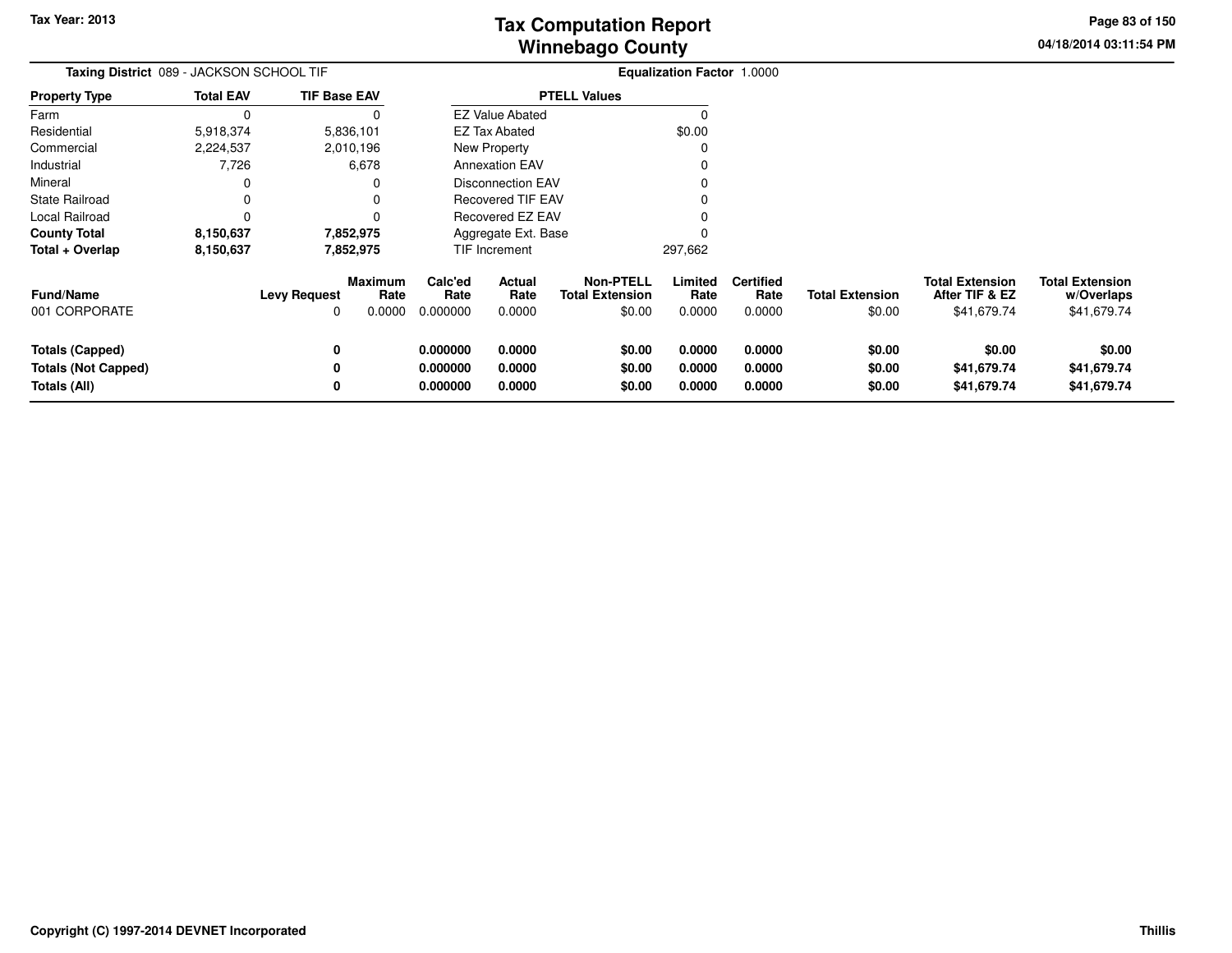**04/18/2014 03:11:54 PMPage 84 of 150**

| Taxing District 090 - EASTSIDE TIF |           |                        |                                                                                                    | <b>Equalization Factor 1.0000</b> |                                            |                                                                                                                                                                           |                          |                        |                                          |                                      |  |
|------------------------------------|-----------|------------------------|----------------------------------------------------------------------------------------------------|-----------------------------------|--------------------------------------------|---------------------------------------------------------------------------------------------------------------------------------------------------------------------------|--------------------------|------------------------|------------------------------------------|--------------------------------------|--|
| <b>Total EAV</b>                   |           |                        |                                                                                                    |                                   |                                            |                                                                                                                                                                           |                          |                        |                                          |                                      |  |
| 0                                  |           |                        |                                                                                                    |                                   |                                            |                                                                                                                                                                           |                          |                        |                                          |                                      |  |
| 99,614                             |           |                        |                                                                                                    |                                   |                                            | \$0.00                                                                                                                                                                    |                          |                        |                                          |                                      |  |
| 3,957,601                          |           |                        |                                                                                                    |                                   |                                            |                                                                                                                                                                           |                          |                        |                                          |                                      |  |
| 54,109                             |           |                        |                                                                                                    |                                   |                                            |                                                                                                                                                                           |                          |                        |                                          |                                      |  |
|                                    |           |                        |                                                                                                    |                                   |                                            |                                                                                                                                                                           |                          |                        |                                          |                                      |  |
|                                    |           |                        |                                                                                                    |                                   |                                            |                                                                                                                                                                           |                          |                        |                                          |                                      |  |
|                                    |           |                        |                                                                                                    |                                   |                                            |                                                                                                                                                                           |                          |                        |                                          |                                      |  |
| <b>County Total</b><br>4,111,324   |           |                        |                                                                                                    |                                   |                                            |                                                                                                                                                                           |                          |                        |                                          |                                      |  |
| 4,111,324                          | 1,927,616 |                        | TIF Increment                                                                                      |                                   |                                            |                                                                                                                                                                           |                          |                        |                                          |                                      |  |
|                                    |           | <b>Maximum</b><br>Rate | Calc'ed<br>Rate                                                                                    | Actual<br>Rate                    | <b>Non-PTELL</b><br><b>Total Extension</b> | Limited<br>Rate                                                                                                                                                           | <b>Certified</b><br>Rate | <b>Total Extension</b> | <b>Total Extension</b><br>After TIF & EZ | <b>Total Extension</b><br>w/Overlaps |  |
|                                    | 0         | 0.0025                 | 0.000000                                                                                           | 0.0000                            | \$0.00                                     | 0.0000                                                                                                                                                                    | 0.0000                   | \$0.00                 | \$305,769.52                             | \$305,769.52                         |  |
|                                    |           |                        | 0.000000                                                                                           | 0.0000                            | \$0.00                                     | 0.0000                                                                                                                                                                    | 0.0000                   | \$0.00                 | \$0.00                                   | \$0.00                               |  |
|                                    |           |                        | 0.000000                                                                                           | 0.0000                            | \$0.00                                     | 0.0000                                                                                                                                                                    | 0.0000                   | \$0.00                 | \$305,769.52                             | \$305,769.52                         |  |
|                                    |           |                        | 0.000000                                                                                           | 0.0000                            | \$0.00                                     | 0.0000                                                                                                                                                                    | 0.0000                   | \$0.00                 | \$305,769.52                             | \$305,769.52                         |  |
|                                    |           | 0                      | <b>TIF Base EAV</b><br>48,420<br>1,862,430<br>16,766<br>1,927,616<br><b>Levy Request</b><br>0<br>0 |                                   | <b>EZ Tax Abated</b><br>New Property       | <b>PTELL Values</b><br><b>EZ Value Abated</b><br><b>Annexation EAV</b><br><b>Disconnection EAV</b><br><b>Recovered TIF EAV</b><br>Recovered EZ EAV<br>Aggregate Ext. Base | 2,183,708                |                        |                                          |                                      |  |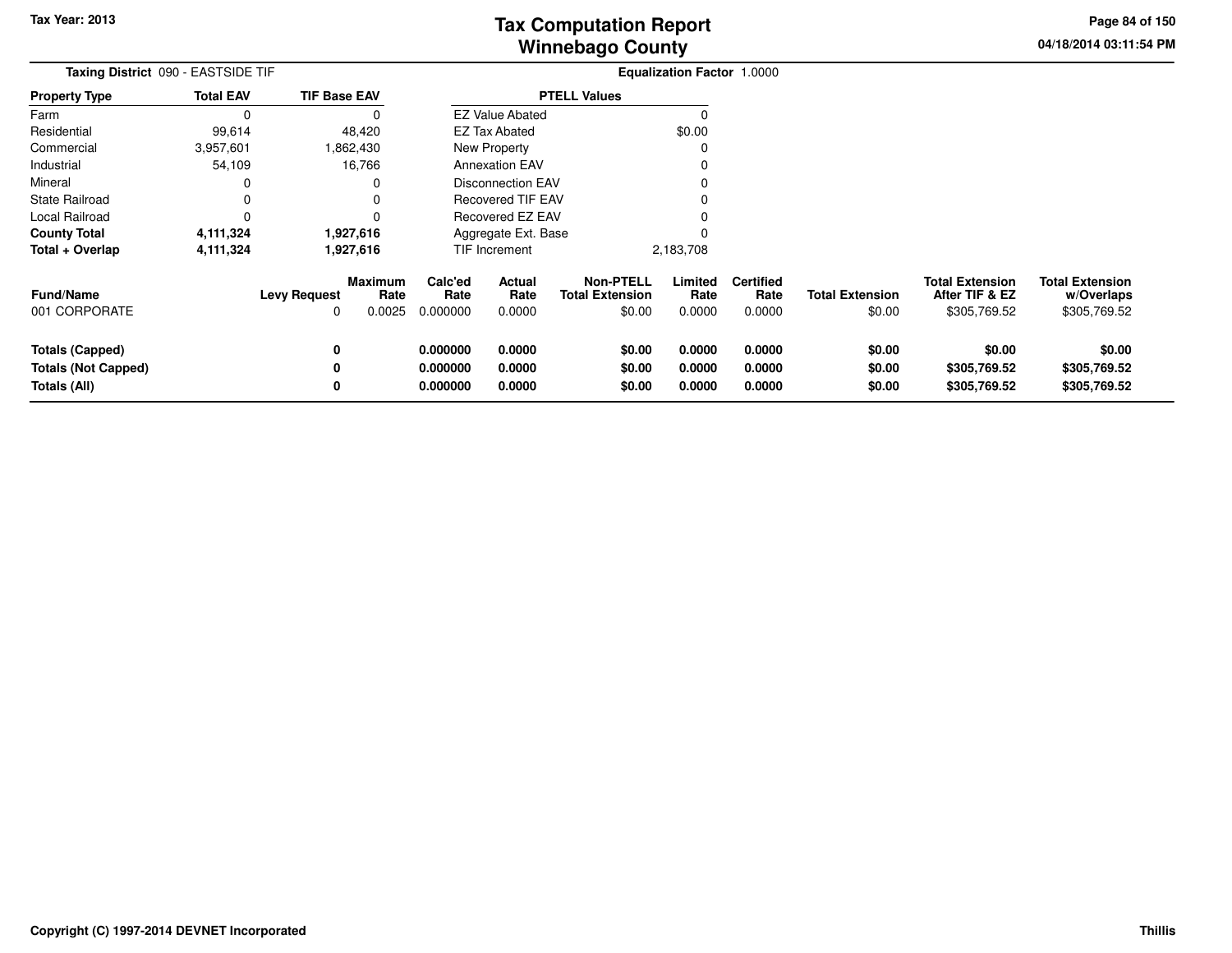**04/18/2014 03:11:54 PMPage 85 of 150**

| Taxing District 091 - WESTSIDE TIF                                   |                  | <b>Equalization Factor 1.0000</b> |                           |                                  |                            |                                                      |                            |                                    |                                  |                                                          |                                                      |
|----------------------------------------------------------------------|------------------|-----------------------------------|---------------------------|----------------------------------|----------------------------|------------------------------------------------------|----------------------------|------------------------------------|----------------------------------|----------------------------------------------------------|------------------------------------------------------|
| Property Type                                                        | <b>Total EAV</b> | <b>TIF Base EAV</b>               |                           |                                  |                            | <b>PTELL Values</b>                                  |                            |                                    |                                  |                                                          |                                                      |
| Farm                                                                 | 0                |                                   |                           |                                  | <b>EZ Value Abated</b>     |                                                      | O                          |                                    |                                  |                                                          |                                                      |
| Residential                                                          | 0                |                                   |                           |                                  | <b>EZ Tax Abated</b>       |                                                      | \$0.00                     |                                    |                                  |                                                          |                                                      |
| Commercial                                                           | 6,360,813        |                                   | 3,449,771                 |                                  | New Property               |                                                      |                            |                                    |                                  |                                                          |                                                      |
| Industrial                                                           | 192,387          |                                   | 181,221                   |                                  | <b>Annexation EAV</b>      |                                                      |                            |                                    |                                  |                                                          |                                                      |
| Mineral                                                              |                  |                                   |                           |                                  | Disconnection EAV          |                                                      |                            |                                    |                                  |                                                          |                                                      |
| State Railroad                                                       | 0                |                                   |                           |                                  | <b>Recovered TIF EAV</b>   |                                                      |                            |                                    |                                  |                                                          |                                                      |
| Local Railroad                                                       | 0                |                                   |                           |                                  | Recovered EZ EAV           |                                                      |                            |                                    |                                  |                                                          |                                                      |
| <b>County Total</b>                                                  | 6,553,200        |                                   | 3,630,992                 |                                  | Aggregate Ext. Base        |                                                      |                            |                                    |                                  |                                                          |                                                      |
| Total + Overlap                                                      | 6,553,200        |                                   | 3,630,992                 |                                  | TIF Increment              |                                                      | 2,922,208                  |                                    |                                  |                                                          |                                                      |
| <b>Fund/Name</b><br>001 CORPORATE                                    |                  | <b>Levy Request</b><br>0          | Maximum<br>Rate<br>0.0025 | Calc'ed<br>Rate<br>0.000000      | Actual<br>Rate<br>0.0000   | <b>Non-PTELL</b><br><b>Total Extension</b><br>\$0.00 | Limited<br>Rate<br>0.0000  | <b>Certified</b><br>Rate<br>0.0000 | <b>Total Extension</b><br>\$0.00 | <b>Total Extension</b><br>After TIF & EZ<br>\$409,176.60 | <b>Total Extension</b><br>w/Overlaps<br>\$409,176.60 |
| <b>Totals (Capped)</b><br><b>Totals (Not Capped)</b><br>Totals (All) |                  | 0<br>0                            |                           | 0.000000<br>0.000000<br>0.000000 | 0.0000<br>0.0000<br>0.0000 | \$0.00<br>\$0.00<br>\$0.00                           | 0.0000<br>0.0000<br>0.0000 | 0.0000<br>0.0000<br>0.0000         | \$0.00<br>\$0.00<br>\$0.00       | \$0.00<br>\$409,176.60<br>\$409,176.60                   | \$0.00<br>\$409,176.60<br>\$409,176.60               |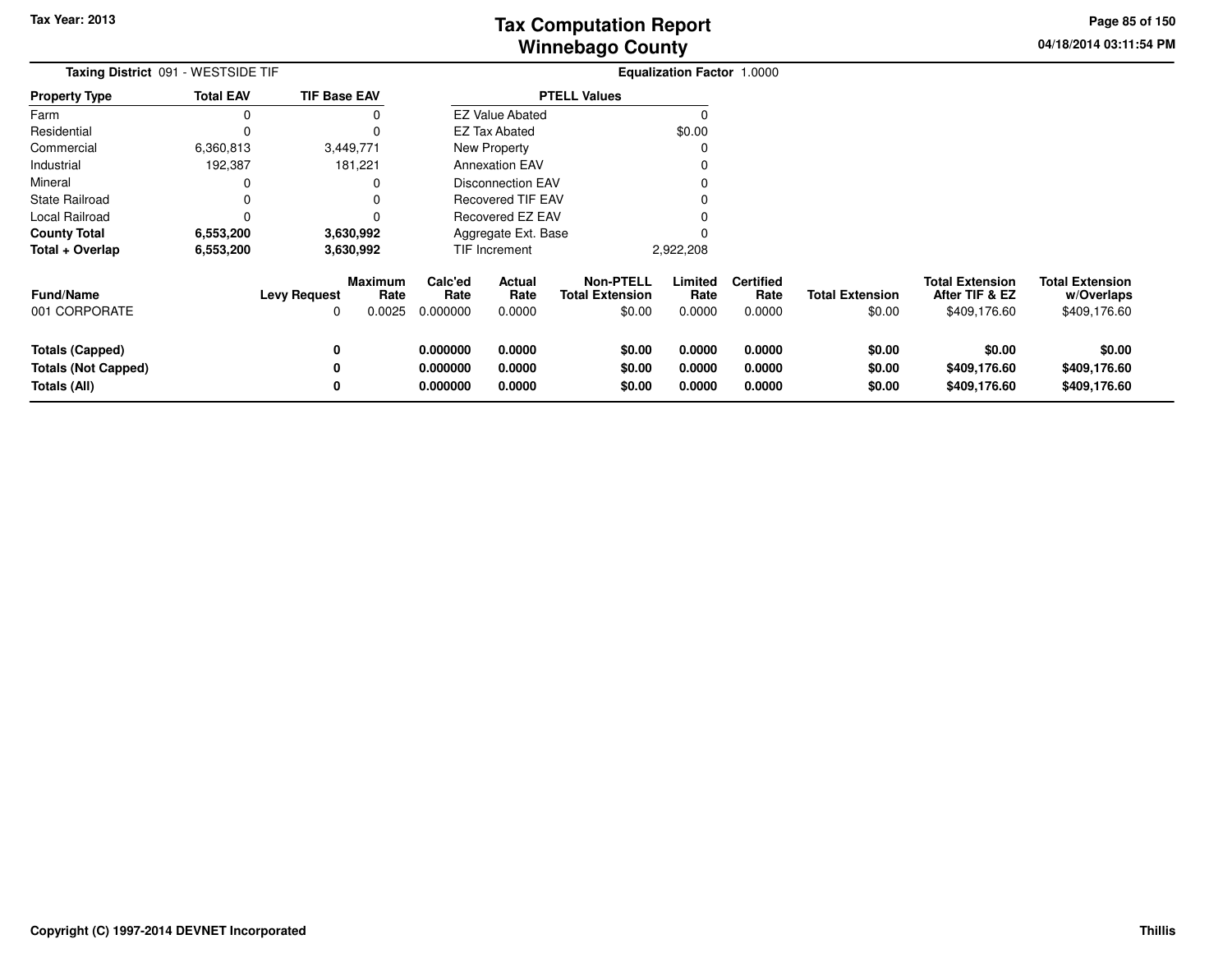**04/18/2014 03:11:54 PMPage 86 of 150**

> **w/Overlaps**\$812,817.02

| Taxing District 092 - SEVENTH ST TIF |                  |                     |                        | <b>Equalization Factor 1.0000</b> |                          |                                            |                 |                          |                        |                                          |                                      |
|--------------------------------------|------------------|---------------------|------------------------|-----------------------------------|--------------------------|--------------------------------------------|-----------------|--------------------------|------------------------|------------------------------------------|--------------------------------------|
| <b>Property Type</b>                 | <b>Total EAV</b> | <b>TIF Base EAV</b> |                        |                                   |                          | <b>PTELL Values</b>                        |                 |                          |                        |                                          |                                      |
| Farm                                 |                  |                     |                        |                                   | <b>EZ Value Abated</b>   |                                            |                 |                          |                        |                                          |                                      |
| Residential                          | 3,337,634        |                     | 2,283,630              |                                   | <b>EZ Tax Abated</b>     |                                            | \$0.00          |                          |                        |                                          |                                      |
| Commercial                           | 7,728,370        |                     | 3,054,870              |                                   | New Property             |                                            |                 |                          |                        |                                          |                                      |
| Industrial                           | 253,175          |                     | 175,805                |                                   | <b>Annexation EAV</b>    |                                            |                 |                          |                        |                                          |                                      |
| Mineral                              |                  |                     |                        |                                   | <b>Disconnection EAV</b> |                                            |                 |                          |                        |                                          |                                      |
| <b>State Railroad</b>                |                  |                     |                        |                                   | <b>Recovered TIF EAV</b> |                                            |                 |                          |                        |                                          |                                      |
| Local Railroad                       |                  |                     |                        |                                   | Recovered EZ EAV         |                                            |                 |                          |                        |                                          |                                      |
| <b>County Total</b>                  | 11,319,179       |                     | 5,514,305              |                                   | Aggregate Ext. Base      |                                            |                 |                          |                        |                                          |                                      |
| Total + Overlap                      | 11,319,179       |                     | 5,514,305              | TIF Increment                     |                          |                                            | 5,804,874       |                          |                        |                                          |                                      |
| <b>Fund/Name</b>                     |                  | <b>Levy Request</b> | <b>Maximum</b><br>Rate | Calc'ed<br>Rate                   | Actual<br>Rate           | <b>Non-PTELL</b><br><b>Total Extension</b> | Limited<br>Rate | <b>Certified</b><br>Rate | <b>Total Extension</b> | <b>Total Extension</b><br>After TIF & EZ | <b>Total Extension</b><br>w/Overlaps |
| 001 CORPORATE                        |                  | 0                   | 0.0025                 | 0.000000                          | 0.0000                   | \$0.00                                     | 0.0000          | 0.0000                   | \$0.00                 | \$812,817.02                             | \$812,817.02                         |
| Totals (Capped)                      |                  | 0                   |                        | 0.000000                          | 0.0000                   | \$0.00                                     | 0.0000          | 0.0000                   | \$0.00                 | \$0.00                                   | \$0.00                               |
| <b>Totals (Not Capped)</b>           |                  | 0                   |                        | 0.000000                          | 0.0000                   | \$0.00                                     | 0.0000          | 0.0000                   | \$0.00                 | \$812,817.02                             | \$812,817.02                         |
| Totals (All)                         |                  | 0                   |                        | 0.000000                          | 0.0000                   | \$0.00                                     | 0.0000          | 0.0000                   | \$0.00                 | \$812,817.02                             | \$812,817.02                         |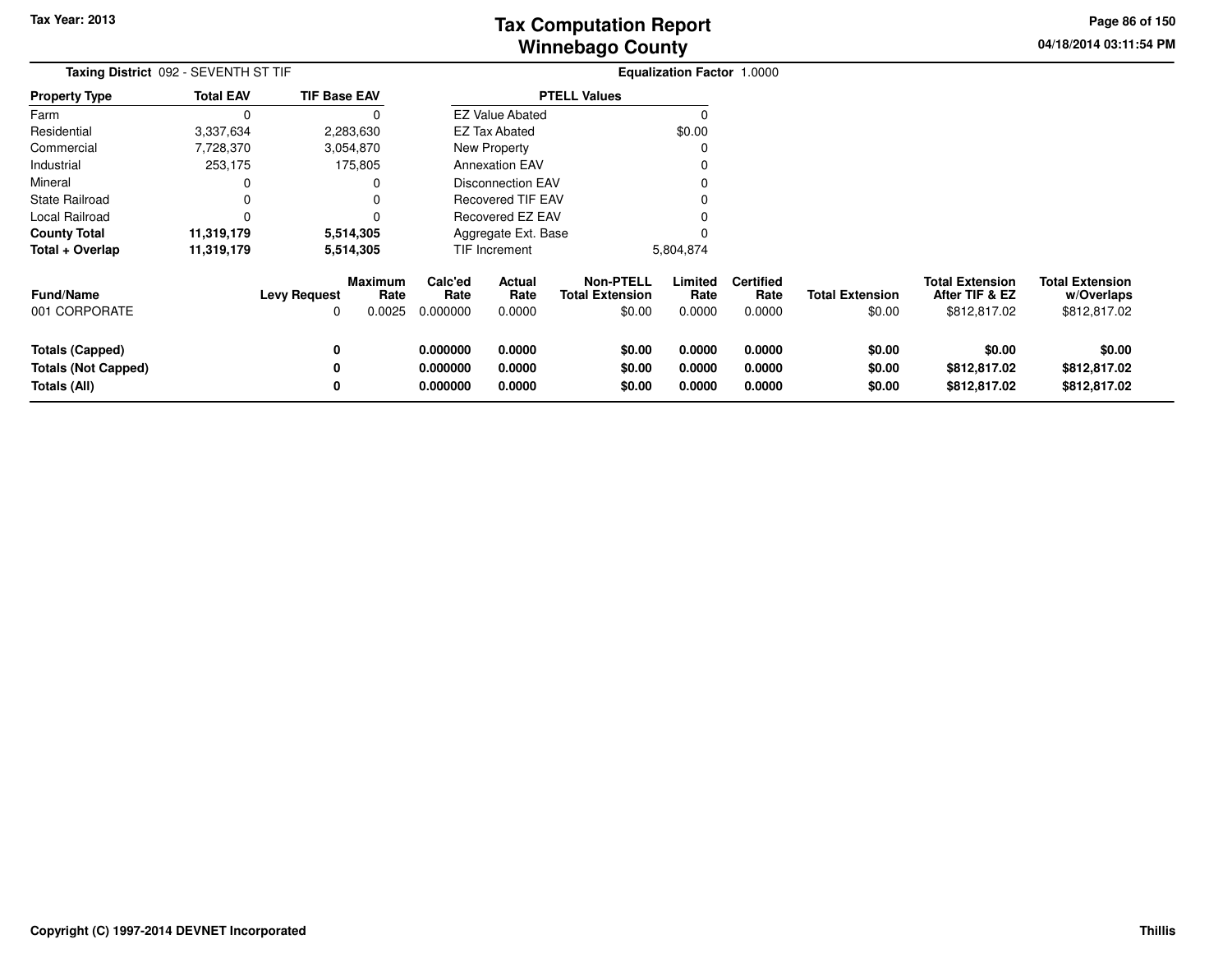**04/18/2014 03:11:54 PM Page 87 of 150**

| <b>Taxing District</b> 093 - NORTH MAIN TIF |                          |                |                                                                                              |                          |                                                                                |                                                                                                                                               |                                    |                                  |                                                         |                                                     |
|---------------------------------------------|--------------------------|----------------|----------------------------------------------------------------------------------------------|--------------------------|--------------------------------------------------------------------------------|-----------------------------------------------------------------------------------------------------------------------------------------------|------------------------------------|----------------------------------|---------------------------------------------------------|-----------------------------------------------------|
| <b>Total EAV</b>                            |                          |                |                                                                                              |                          |                                                                                |                                                                                                                                               |                                    |                                  |                                                         |                                                     |
|                                             |                          |                |                                                                                              |                          |                                                                                |                                                                                                                                               |                                    |                                  |                                                         |                                                     |
| 302,515                                     |                          |                |                                                                                              |                          |                                                                                | \$0.00                                                                                                                                        |                                    |                                  |                                                         |                                                     |
| 666,868                                     |                          |                |                                                                                              |                          |                                                                                |                                                                                                                                               |                                    |                                  |                                                         |                                                     |
| 286,363                                     |                          |                |                                                                                              |                          |                                                                                |                                                                                                                                               |                                    |                                  |                                                         |                                                     |
|                                             |                          |                |                                                                                              |                          |                                                                                |                                                                                                                                               |                                    |                                  |                                                         |                                                     |
|                                             |                          | O              | Recovered TIF EAV                                                                            |                          |                                                                                |                                                                                                                                               |                                    |                                  |                                                         |                                                     |
|                                             |                          | $\Omega$       |                                                                                              |                          |                                                                                |                                                                                                                                               |                                    |                                  |                                                         |                                                     |
| 1,255,746                                   |                          |                |                                                                                              |                          |                                                                                |                                                                                                                                               |                                    |                                  |                                                         |                                                     |
| 1,255,746                                   |                          |                |                                                                                              |                          |                                                                                | 383,379                                                                                                                                       |                                    |                                  |                                                         |                                                     |
|                                             | <b>Levy Request</b><br>0 | Rate<br>0.0025 | Calc'ed<br>Rate<br>0.000000                                                                  | Actual<br>Rate<br>0.0000 | <b>Non-PTELL</b><br><b>Total Extension</b><br>\$0.00                           | Limited<br>Rate<br>0.0000                                                                                                                     | <b>Certified</b><br>Rate<br>0.0000 | <b>Total Extension</b><br>\$0.00 | <b>Total Extension</b><br>After TIF & EZ<br>\$53,681.96 | <b>Total Extension</b><br>w/Overlaps<br>\$53,681.96 |
|                                             | 0<br>0                   |                | 0.000000<br>0.000000                                                                         | 0.0000<br>0.0000         | \$0.00<br>\$0.00                                                               | 0.0000<br>0.0000                                                                                                                              | 0.0000<br>0.0000                   | \$0.00<br>\$0.00                 | \$0.00<br>\$53,681.96                                   | \$0.00<br>\$53,681.96<br>\$53,681.96                |
|                                             |                          | 0              | <b>TIF Base EAV</b><br>122,942<br>468,871<br>280,554<br>872,367<br>872,367<br><b>Maximum</b> |                          | <b>EZ Tax Abated</b><br>New Property<br><b>Annexation EAV</b><br>TIF Increment | <b>PTELL Values</b><br><b>EZ Value Abated</b><br>Disconnection EAV<br>Recovered EZ EAV<br>Aggregate Ext. Base<br>0.0000<br>0.000000<br>\$0.00 |                                    | 0.0000<br>0.0000                 | \$0.00                                                  | <b>Equalization Factor 1.0000</b><br>\$53,681.96    |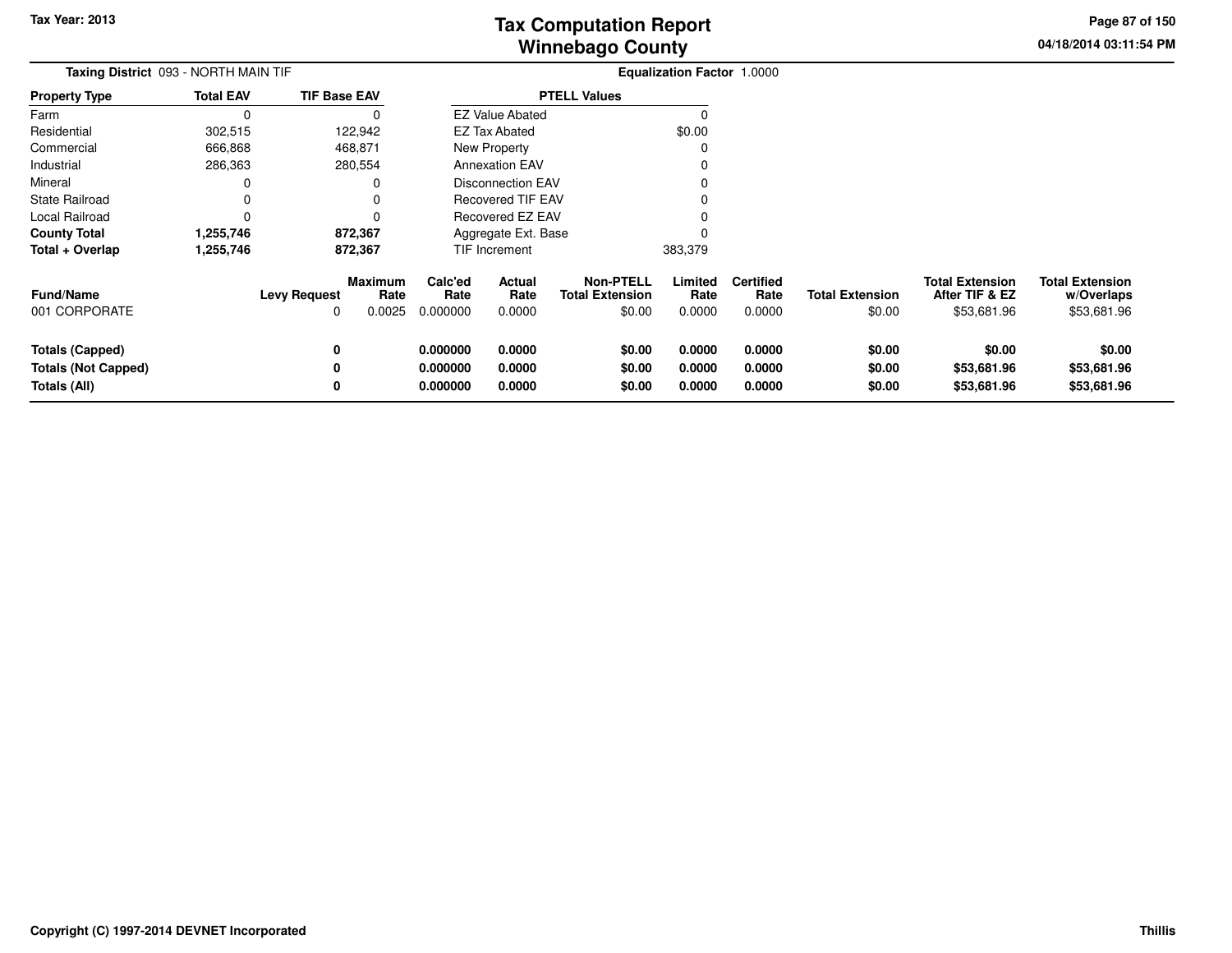**04/18/2014 03:11:54 PMPage 88 of 150**

| Taxing District 094 - GLOBAL TRADE TIF #1            |                  |                          |                           |                             |                          |                                                      | <b>Equalization Factor 1.0000</b> |                                    |                                  |                                                          |                                                      |
|------------------------------------------------------|------------------|--------------------------|---------------------------|-----------------------------|--------------------------|------------------------------------------------------|-----------------------------------|------------------------------------|----------------------------------|----------------------------------------------------------|------------------------------------------------------|
| Property Type                                        | <b>Total EAV</b> | <b>TIF Base EAV</b>      |                           |                             |                          | <b>PTELL Values</b>                                  |                                   |                                    |                                  |                                                          |                                                      |
| Farm                                                 | 21,402           |                          | 13,539                    |                             | <b>EZ Value Abated</b>   |                                                      | $\Omega$                          |                                    |                                  |                                                          |                                                      |
| Residential                                          | 0                |                          |                           |                             | <b>EZ Tax Abated</b>     |                                                      | \$0.00                            |                                    |                                  |                                                          |                                                      |
| Commercial                                           | 1,368,862        |                          | 1,323,136                 |                             | New Property             |                                                      |                                   |                                    |                                  |                                                          |                                                      |
| Industrial                                           | 26,447,395       |                          | 21,113,545                |                             | <b>Annexation EAV</b>    |                                                      |                                   |                                    |                                  |                                                          |                                                      |
| Mineral                                              | 0                |                          |                           |                             | Disconnection EAV        |                                                      |                                   |                                    |                                  |                                                          |                                                      |
| State Railroad                                       | 0                |                          |                           |                             | <b>Recovered TIF EAV</b> |                                                      |                                   |                                    |                                  |                                                          |                                                      |
| Local Railroad                                       | 0                |                          |                           |                             | Recovered EZ EAV         |                                                      |                                   |                                    |                                  |                                                          |                                                      |
| County Total                                         | 27,837,659       |                          | 22,450,220                |                             | Aggregate Ext. Base      |                                                      |                                   |                                    |                                  |                                                          |                                                      |
| Total + Overlap                                      | 27,837,659       |                          | 22,450,220                | TIF Increment               |                          |                                                      | 5,387,439                         |                                    |                                  |                                                          |                                                      |
| Fund/Name<br>001 CORPORATE                           |                  | <b>Levy Request</b><br>0 | Maximum<br>Rate<br>0.0025 | Calc'ed<br>Rate<br>0.000000 | Actual<br>Rate<br>0.0000 | <b>Non-PTELL</b><br><b>Total Extension</b><br>\$0.00 | Limited<br>Rate<br>0.0000         | <b>Certified</b><br>Rate<br>0.0000 | <b>Total Extension</b><br>\$0.00 | <b>Total Extension</b><br>After TIF & EZ<br>\$754,365.60 | <b>Total Extension</b><br>w/Overlaps<br>\$754,365.60 |
| <b>Totals (Capped)</b><br><b>Totals (Not Capped)</b> |                  | 0                        |                           | 0.000000<br>0.000000        | 0.0000<br>0.0000         | \$0.00<br>\$0.00                                     | 0.0000<br>0.0000                  | 0.0000<br>0.0000                   | \$0.00<br>\$0.00                 | \$0.00<br>\$754,365.60                                   | \$0.00<br>\$754,365.60                               |
| <b>Totals (All)</b>                                  |                  | 0                        |                           | 0.000000                    | 0.0000                   | \$0.00                                               | 0.0000                            | 0.0000                             | \$0.00                           | \$754,365.60                                             | \$754,365.60                                         |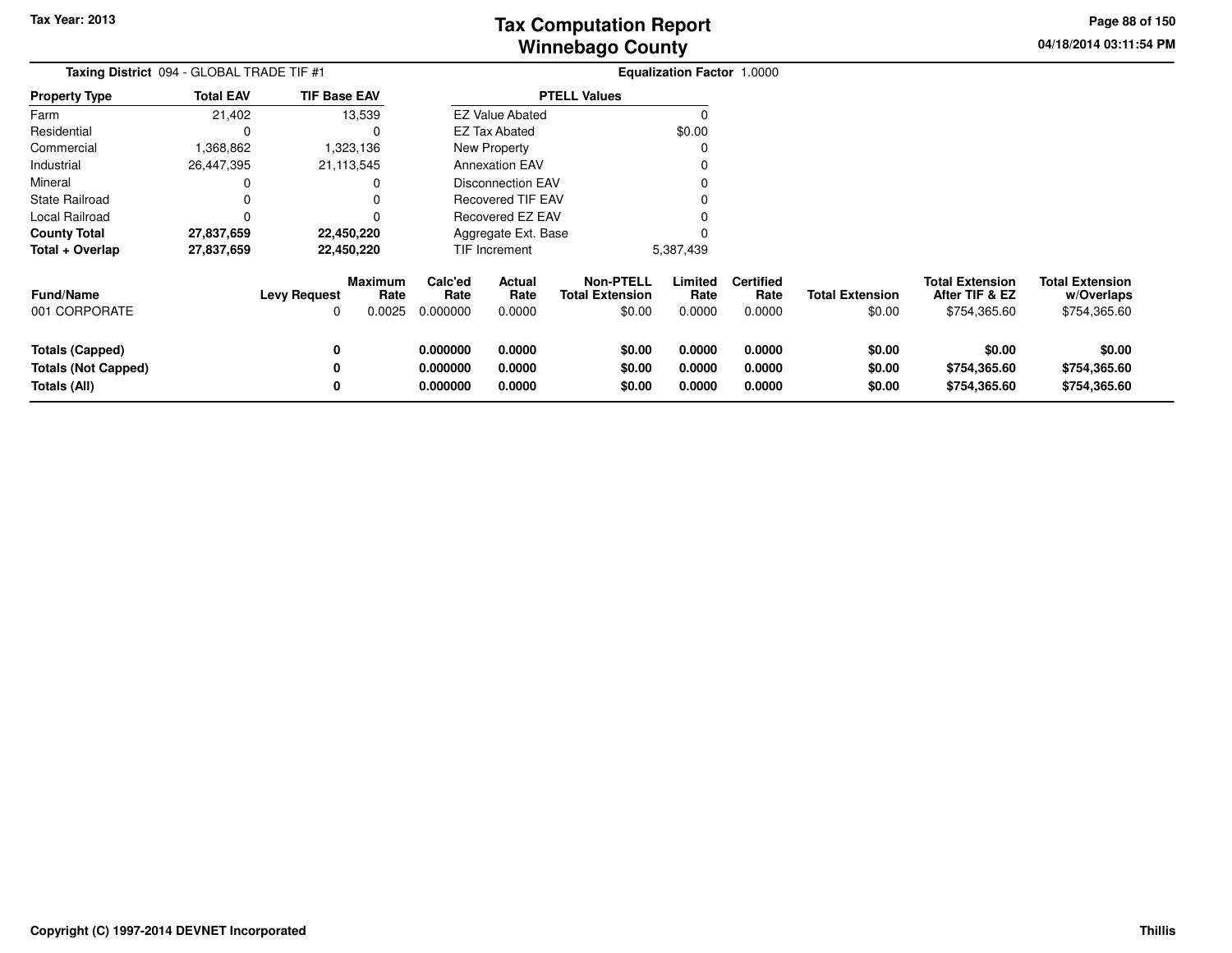**04/18/2014 03:11:54 PM Page 89 of 150**

| Taxing District 098 - MACHESNEY PARK TIF                      |                  |                     |                                  | Equalization Factor 1.0000       |                            |                                                      |                            |                                    |                                  |                                                          |                                                      |
|---------------------------------------------------------------|------------------|---------------------|----------------------------------|----------------------------------|----------------------------|------------------------------------------------------|----------------------------|------------------------------------|----------------------------------|----------------------------------------------------------|------------------------------------------------------|
| <b>Property Type</b>                                          | <b>Total EAV</b> | <b>TIF Base EAV</b> |                                  |                                  |                            | <b>PTELL Values</b>                                  |                            |                                    |                                  |                                                          |                                                      |
| Farm                                                          | $\Omega$         |                     | 0                                |                                  | <b>EZ Value Abated</b>     |                                                      | $\Omega$                   |                                    |                                  |                                                          |                                                      |
| Residential                                                   | 85,293           |                     | 59,436                           |                                  | <b>EZ Tax Abated</b>       |                                                      | \$0.00                     |                                    |                                  |                                                          |                                                      |
| Commercial                                                    | 8,433,979        | 522,789             |                                  |                                  | New Property               |                                                      | -C                         |                                    |                                  |                                                          |                                                      |
| Industrial                                                    | 0                |                     | 0                                |                                  | <b>Annexation EAV</b>      |                                                      |                            |                                    |                                  |                                                          |                                                      |
| Mineral                                                       | 0                |                     | O                                |                                  | <b>Disconnection EAV</b>   |                                                      |                            |                                    |                                  |                                                          |                                                      |
| <b>State Railroad</b>                                         |                  |                     |                                  |                                  | <b>Recovered TIF EAV</b>   |                                                      |                            |                                    |                                  |                                                          |                                                      |
| Local Railroad                                                | 0                |                     | 0                                |                                  | Recovered EZ EAV           |                                                      |                            |                                    |                                  |                                                          |                                                      |
| <b>County Total</b>                                           | 8,519,272        | 582,225             |                                  |                                  | Aggregate Ext. Base        |                                                      |                            |                                    |                                  |                                                          |                                                      |
| Total + Overlap                                               | 8,519,272        | 582,225             |                                  |                                  | TIF Increment              |                                                      | 7,937,047                  |                                    |                                  |                                                          |                                                      |
| <b>Fund/Name</b><br>001 CORPORATE                             |                  | <b>Levy Request</b> | <b>Maximum</b><br>Rate<br>0.0025 | Calc'ed<br>Rate<br>0.000000      | Actual<br>Rate<br>0.0000   | <b>Non-PTELL</b><br><b>Total Extension</b><br>\$0.00 | Limited<br>Rate<br>0.0000  | <b>Certified</b><br>Rate<br>0.0000 | <b>Total Extension</b><br>\$0.00 | <b>Total Extension</b><br>After TIF & EZ<br>\$864,617.34 | <b>Total Extension</b><br>w/Overlaps<br>\$864,617.34 |
| Totals (Capped)<br><b>Totals (Not Capped)</b><br>Totals (All) |                  | 0                   |                                  | 0.000000<br>0.000000<br>0.000000 | 0.0000<br>0.0000<br>0.0000 | \$0.00<br>\$0.00<br>\$0.00                           | 0.0000<br>0.0000<br>0.0000 | 0.0000<br>0.0000<br>0.0000         | \$0.00<br>\$0.00<br>\$0.00       | \$0.00<br>\$864,617.34<br>\$864,617.34                   | \$0.00<br>\$864,617.34<br>\$864,617.34               |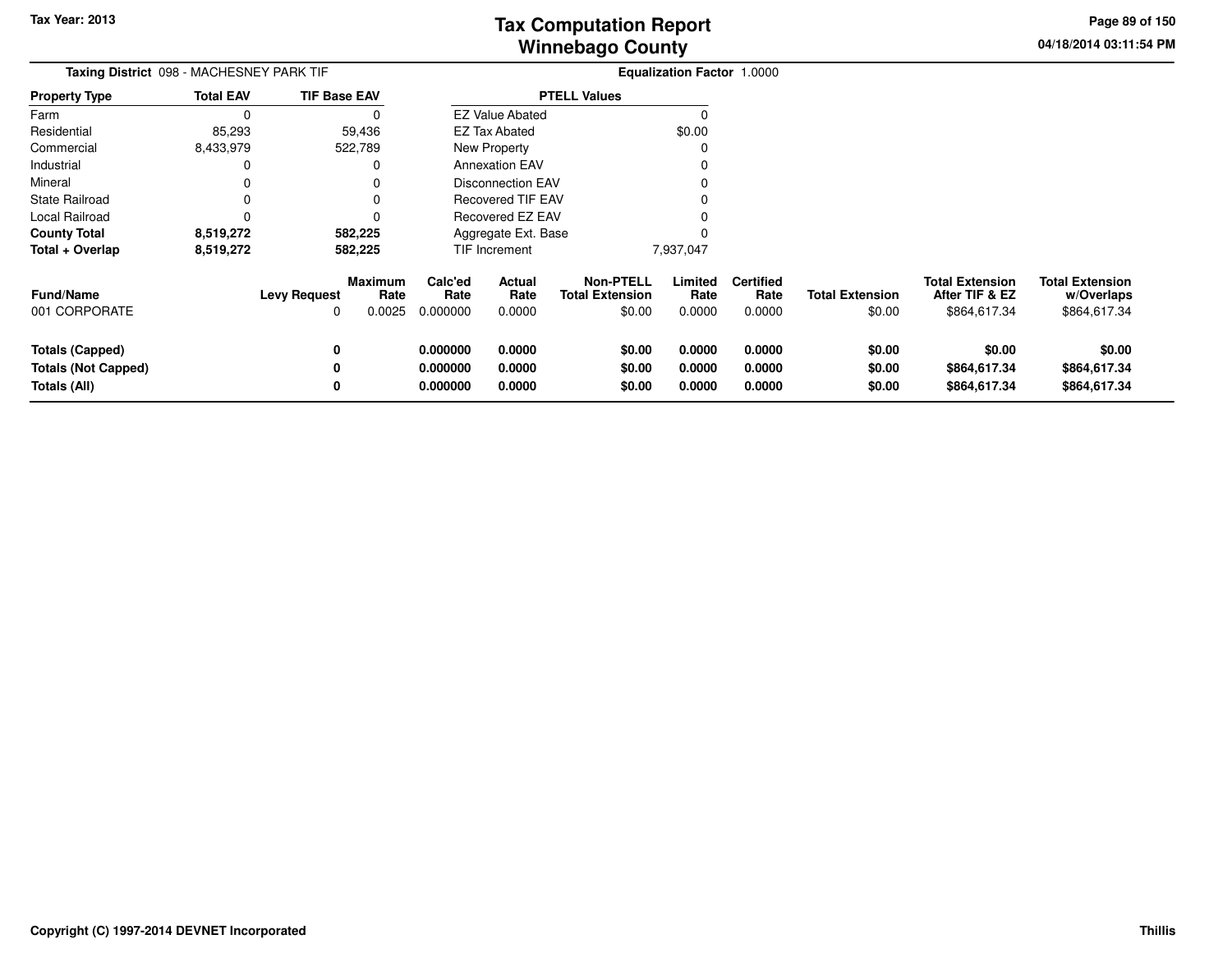# **Winnebago CountyTax Computation Report**

**04/18/2014 03:11:54 PM Page 90 of 150**

| Taxing District 101 - BU/HA MULTI TOWNSHIP                    |                  |                               |                                  | <b>Equalization Factor 1.0000</b> |                            |                                                    |                            |                                    |                                       |                                                         |                                                     |
|---------------------------------------------------------------|------------------|-------------------------------|----------------------------------|-----------------------------------|----------------------------|----------------------------------------------------|----------------------------|------------------------------------|---------------------------------------|---------------------------------------------------------|-----------------------------------------------------|
| <b>Property Type</b>                                          | <b>Total EAV</b> | <b>Rate Setting EAV</b>       |                                  |                                   |                            | <b>PTELL Values</b>                                |                            |                                    |                                       |                                                         |                                                     |
| Farm                                                          | 15,694,265       |                               | 15,694,265                       |                                   | <b>EZ Value Abated</b>     |                                                    |                            |                                    |                                       |                                                         |                                                     |
| Residential                                                   | 20,017,410       |                               | 20,017,410                       |                                   | <b>EZ Tax Abated</b>       |                                                    | \$0.00                     |                                    |                                       |                                                         |                                                     |
| Commercial                                                    | 1,847,773        |                               | 1,847,773                        |                                   | New Property               |                                                    | 268,692                    |                                    |                                       |                                                         |                                                     |
| Industrial                                                    |                  |                               |                                  |                                   | <b>Annexation EAV</b>      |                                                    | 0                          |                                    |                                       |                                                         |                                                     |
| Mineral                                                       | 0                |                               | 0                                | <b>Disconnection EAV</b>          |                            |                                                    |                            |                                    |                                       |                                                         |                                                     |
| <b>State Railroad</b>                                         | 0                |                               | 0                                |                                   | <b>Recovered TIF EAV</b>   |                                                    |                            |                                    |                                       |                                                         |                                                     |
| Local Railroad                                                |                  |                               |                                  |                                   | Recovered EZ EAV           |                                                    |                            |                                    |                                       |                                                         |                                                     |
| <b>County Total</b>                                           | 37,559,448       |                               | 37,559,448                       |                                   | Aggregate Ext. Base        |                                                    | 17,606                     |                                    |                                       |                                                         |                                                     |
| Total + Overlap                                               | 37,559,448       |                               | 37,559,448                       |                                   | TIF Increment              |                                                    | 0                          |                                    |                                       |                                                         |                                                     |
| Fund/Name<br>147 ASSESSING PURPOSES (mu                       |                  | <b>Levy Request</b><br>18,688 | <b>Maximum</b><br>Rate<br>0.0000 | Calc'ed<br>Rate<br>0.049756       | Actual<br>Rate<br>0.0498   | Non-PTELL<br><b>Total Extension</b><br>\$18,704.61 | Limited<br>Rate<br>0.0481  | <b>Certified</b><br>Rate<br>0.0481 | <b>Total Extension</b><br>\$18,066.09 | <b>Total Extension</b><br>After TIF & EZ<br>\$18,066.09 | <b>Total Extension</b><br>w/Overlaps<br>\$18,066.09 |
| Totals (Capped)<br><b>Totals (Not Capped)</b><br>Totals (All) |                  | 18,688<br>0<br>18,688         |                                  | 0.049756<br>0.000000<br>0.049756  | 0.0498<br>0.0000<br>0.0498 | \$18,704.61<br>\$0.00<br>\$18,704.61               | 0.0481<br>0.0000<br>0.0481 | 0.0481<br>0.0000<br>0.0481         | \$18,066.09<br>\$0.00<br>\$18,066.09  | \$18,066.09<br>\$0.00<br>\$18,066.09                    | \$18,066.09<br>\$0.00<br>\$18,066.09                |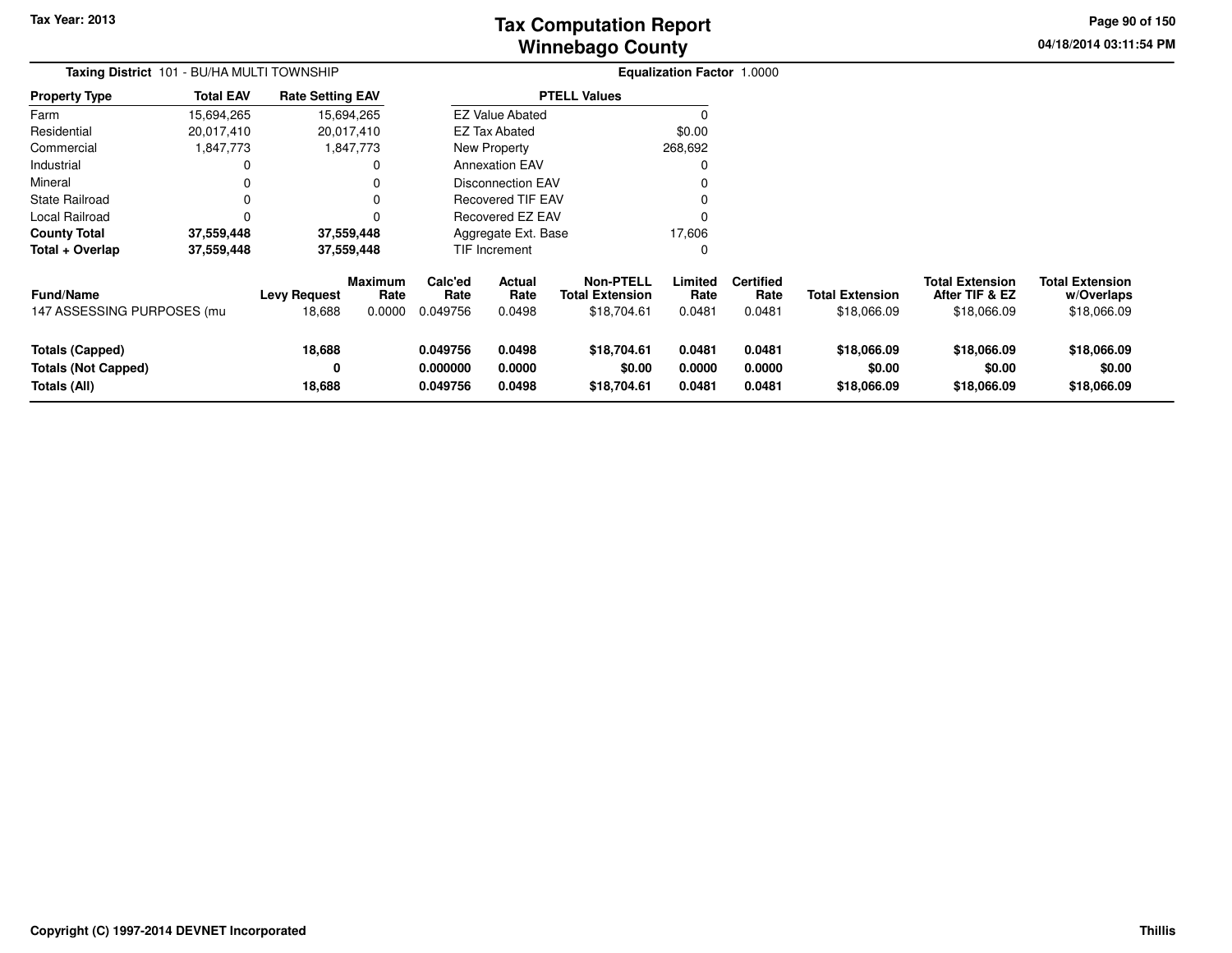# **Winnebago CountyTax Computation Report**

**04/18/2014 03:11:54 PM Page 91 of 150**

| Taxing District 102 - DU/LA MULTI TOWNSHIP                           |                  |                               |                                  | <b>Equalization Factor 1.0000</b> |                                 |                                                           |                            |                                    |                                       |                                                  |                                                     |
|----------------------------------------------------------------------|------------------|-------------------------------|----------------------------------|-----------------------------------|---------------------------------|-----------------------------------------------------------|----------------------------|------------------------------------|---------------------------------------|--------------------------------------------------|-----------------------------------------------------|
| <b>Property Type</b>                                                 | <b>Total EAV</b> | <b>Rate Setting EAV</b>       |                                  |                                   |                                 | <b>PTELL Values</b>                                       |                            |                                    |                                       |                                                  |                                                     |
| Farm                                                                 | 13,495,814       |                               | 13,495,814                       |                                   | <b>EZ Value Abated</b>          |                                                           | $\Omega$                   |                                    |                                       |                                                  |                                                     |
| Residential                                                          | 54,350,305       |                               | 54,285,325                       |                                   | <b>EZ Tax Abated</b>            |                                                           | \$0.00                     |                                    |                                       |                                                  |                                                     |
| Commercial                                                           | 4,499,842        |                               | 4,284,962                        |                                   | New Property                    |                                                           | 137,806                    |                                    |                                       |                                                  |                                                     |
| Industrial                                                           | 309,505          |                               | 263,376                          |                                   | <b>Annexation EAV</b>           |                                                           | 0                          |                                    |                                       |                                                  |                                                     |
| Mineral                                                              |                  |                               |                                  |                                   | <b>Disconnection EAV</b>        |                                                           |                            |                                    |                                       |                                                  |                                                     |
| <b>State Railroad</b>                                                |                  |                               |                                  |                                   | Recovered TIF EAV               |                                                           |                            |                                    |                                       |                                                  |                                                     |
| Local Railroad                                                       |                  |                               |                                  |                                   | Recovered EZ EAV                |                                                           |                            |                                    |                                       |                                                  |                                                     |
| <b>County Total</b>                                                  | 72,655,466       |                               | 72,329,477                       |                                   | Aggregate Ext. Base             |                                                           | 27,556                     |                                    |                                       |                                                  |                                                     |
| Total + Overlap                                                      | 72,655,466       |                               | 72,329,477                       |                                   | <b>TIF Increment</b>            |                                                           | 325,989                    |                                    |                                       |                                                  |                                                     |
| Fund/Name<br>147 ASSESSING PURPOSES (mu                              |                  | <b>Levy Request</b><br>27,500 | <b>Maximum</b><br>Rate<br>0.0000 | Calc'ed<br>Rate<br>0.038021       | <b>Actual</b><br>Rate<br>0.0381 | <b>Non-PTELL</b><br><b>Total Extension</b><br>\$27,557.53 | Limited<br>Rate<br>0.0381  | <b>Certified</b><br>Rate<br>0.0381 | <b>Total Extension</b><br>\$27,681.73 | Total Extension<br>After TIF & EZ<br>\$27,557.53 | <b>Total Extension</b><br>w/Overlaps<br>\$27,557.53 |
| <b>Totals (Capped)</b><br><b>Totals (Not Capped)</b><br>Totals (All) |                  | 27,500<br>0<br>27,500         |                                  | 0.038021<br>0.000000<br>0.038021  | 0.0381<br>0.0000<br>0.0381      | \$27,557.53<br>\$0.00<br>\$27,557.53                      | 0.0381<br>0.0000<br>0.0381 | 0.0381<br>0.0000<br>0.0381         | \$27,681.73<br>\$0.00<br>\$27,681.73  | \$27,557.53<br>\$0.00<br>\$27,557.53             | \$27,557.53<br>\$0.00<br>\$27,557.53                |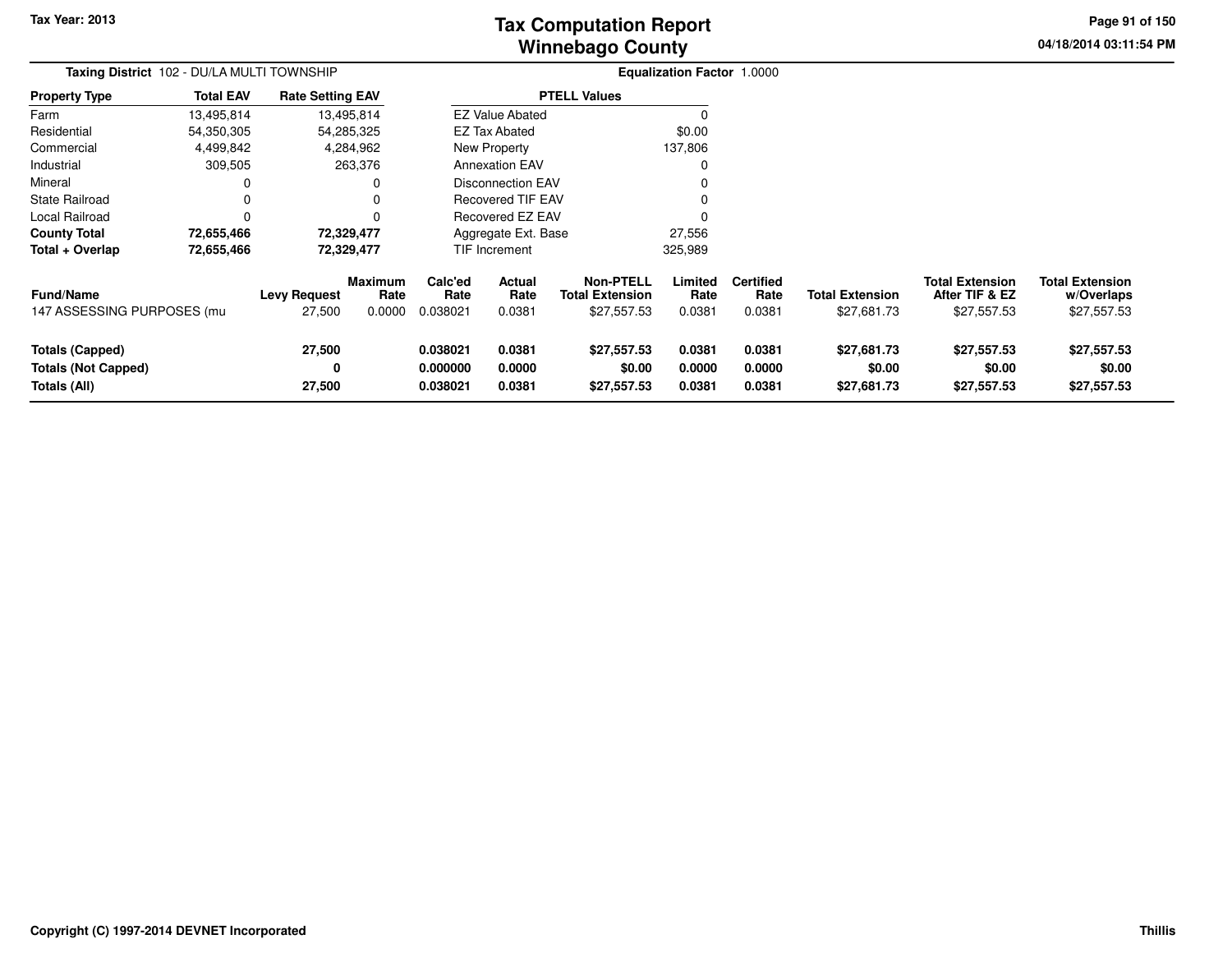**04/18/2014 03:11:54 PM Page 92 of 150**

| Taxing District 104 - SOUTH ROCKFORD TIF                             |                  |                     |                                  |                                  |                            |                                                      | Equalization Factor 1.0000 |                                    |                                  |                                                          |                                                      |
|----------------------------------------------------------------------|------------------|---------------------|----------------------------------|----------------------------------|----------------------------|------------------------------------------------------|----------------------------|------------------------------------|----------------------------------|----------------------------------------------------------|------------------------------------------------------|
| <b>Property Type</b>                                                 | <b>Total EAV</b> | <b>TIF Base EAV</b> |                                  |                                  |                            | <b>PTELL Values</b>                                  |                            |                                    |                                  |                                                          |                                                      |
| Farm                                                                 | $\Omega$         |                     | 0                                |                                  | <b>EZ Value Abated</b>     |                                                      | $\Omega$                   |                                    |                                  |                                                          |                                                      |
| Residential                                                          | 372,922          |                     | 220,095                          |                                  | EZ Tax Abated              |                                                      | \$0.00                     |                                    |                                  |                                                          |                                                      |
| Commercial                                                           | 986,453          |                     | 393,042                          |                                  | New Property               |                                                      | C                          |                                    |                                  |                                                          |                                                      |
| Industrial                                                           | 1,196,543        |                     | ,166,251                         |                                  | <b>Annexation EAV</b>      |                                                      |                            |                                    |                                  |                                                          |                                                      |
| Mineral                                                              | 0                |                     | 0                                |                                  | <b>Disconnection EAV</b>   |                                                      |                            |                                    |                                  |                                                          |                                                      |
| <b>State Railroad</b>                                                | 0                |                     | 0                                | <b>Recovered TIF EAV</b>         |                            |                                                      |                            |                                    |                                  |                                                          |                                                      |
| Local Railroad                                                       | 0                |                     | 0                                |                                  | Recovered EZ EAV           |                                                      |                            |                                    |                                  |                                                          |                                                      |
| <b>County Total</b>                                                  | 2,555,918        |                     | 1,779,388                        |                                  | Aggregate Ext. Base        |                                                      |                            |                                    |                                  |                                                          |                                                      |
| Total + Overlap                                                      | 2,555,918        | 1,779,388           |                                  | TIF Increment                    |                            |                                                      | 776,530                    |                                    |                                  |                                                          |                                                      |
| <b>Fund/Name</b><br>001 CORPORATE                                    |                  | <b>Levy Request</b> | <b>Maximum</b><br>Rate<br>0.0000 | Calc'ed<br>Rate<br>0.000000      | Actual<br>Rate<br>0.0000   | <b>Non-PTELL</b><br><b>Total Extension</b><br>\$0.00 | Limited<br>Rate<br>0.0000  | <b>Certified</b><br>Rate<br>0.0000 | <b>Total Extension</b><br>\$0.00 | <b>Total Extension</b><br>After TIF & EZ<br>\$108,732.40 | <b>Total Extension</b><br>w/Overlaps<br>\$108,732.40 |
| <b>Totals (Capped)</b><br><b>Totals (Not Capped)</b><br>Totals (All) |                  |                     |                                  | 0.000000<br>0.000000<br>0.000000 | 0.0000<br>0.0000<br>0.0000 | \$0.00<br>\$0.00<br>\$0.00                           | 0.0000<br>0.0000<br>0.0000 | 0.0000<br>0.0000<br>0.0000         | \$0.00<br>\$0.00<br>\$0.00       | \$0.00<br>\$108,732.40<br>\$108,732.40                   | \$0.00<br>\$108,732.40<br>\$108,732.40               |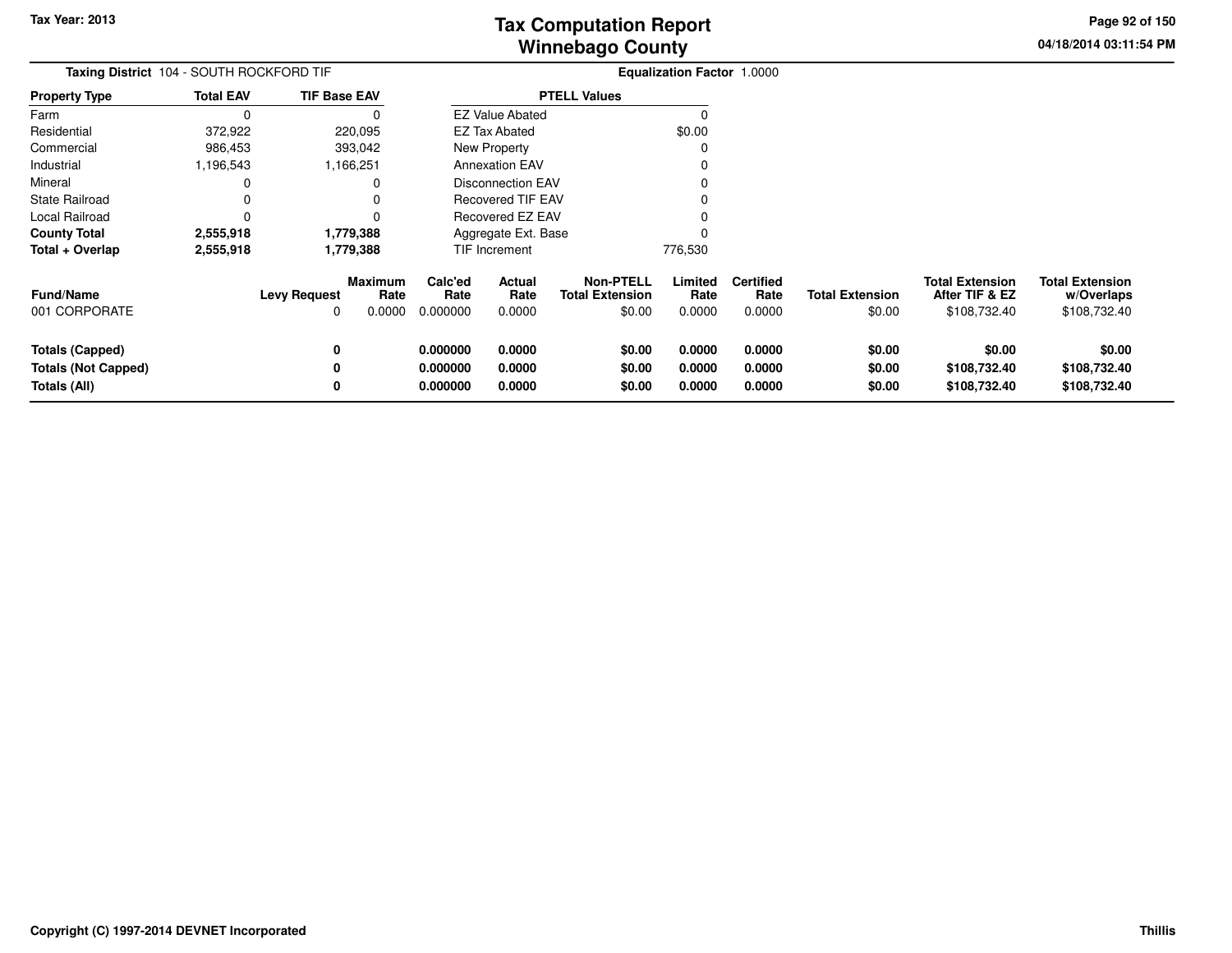**04/18/2014 03:11:54 PMPage 93 of 150**

| Taxing District 105 - LINCOLNWOOD TIF |                  |                     |                           | <b>Equalization Factor 1.0000</b> |                          |                                                      |                           |                                    |                                  |                                                         |                                                     |
|---------------------------------------|------------------|---------------------|---------------------------|-----------------------------------|--------------------------|------------------------------------------------------|---------------------------|------------------------------------|----------------------------------|---------------------------------------------------------|-----------------------------------------------------|
| <b>Property Type</b>                  | <b>Total EAV</b> | <b>TIF Base EAV</b> |                           |                                   |                          | <b>PTELL Values</b>                                  |                           |                                    |                                  |                                                         |                                                     |
| Farm                                  |                  |                     |                           |                                   | <b>EZ Value Abated</b>   |                                                      |                           |                                    |                                  |                                                         |                                                     |
| Residential                           | 461,245          |                     | 3,861                     |                                   | <b>EZ Tax Abated</b>     |                                                      | \$0.00                    |                                    |                                  |                                                         |                                                     |
| Commercial                            |                  |                     |                           |                                   | New Property             |                                                      |                           |                                    |                                  |                                                         |                                                     |
| Industrial                            |                  |                     |                           |                                   | <b>Annexation EAV</b>    |                                                      |                           |                                    |                                  |                                                         |                                                     |
| Mineral                               |                  |                     |                           |                                   | <b>Disconnection EAV</b> |                                                      |                           |                                    |                                  |                                                         |                                                     |
| <b>State Railroad</b>                 |                  |                     |                           |                                   | <b>Recovered TIF EAV</b> |                                                      |                           |                                    |                                  |                                                         |                                                     |
| Local Railroad                        |                  |                     |                           |                                   | <b>Recovered EZ EAV</b>  |                                                      |                           |                                    |                                  |                                                         |                                                     |
| <b>County Total</b>                   | 461,245          |                     | 3,861                     |                                   | Aggregate Ext. Base      |                                                      |                           |                                    |                                  |                                                         |                                                     |
| Total + Overlap                       | 461,245          |                     | 3,861                     |                                   | TIF Increment            |                                                      | 457,384                   |                                    |                                  |                                                         |                                                     |
| <b>Fund/Name</b><br>001 CORPORATE     |                  | Levy Request<br>0   | Maximum<br>Rate<br>0.0025 | Calc'ed<br>Rate<br>0.000000       | Actual<br>Rate<br>0.0000 | <b>Non-PTELL</b><br><b>Total Extension</b><br>\$0.00 | Limited<br>Rate<br>0.0000 | <b>Certified</b><br>Rate<br>0.0000 | <b>Total Extension</b><br>\$0.00 | <b>Total Extension</b><br>After TIF & EZ<br>\$64,044.42 | <b>Total Extension</b><br>w/Overlaps<br>\$64,044.42 |
| <b>Totals (Capped)</b>                |                  | 0                   |                           | 0.000000                          | 0.0000                   | \$0.00                                               | 0.0000                    | 0.0000                             | \$0.00                           | \$0.00                                                  | \$0.00                                              |
| <b>Totals (Not Capped)</b>            |                  |                     |                           | 0.000000                          | 0.0000                   | \$0.00                                               | 0.0000                    | 0.0000                             | \$0.00                           | \$64,044.42                                             | \$64,044.42                                         |
| Totals (All)                          |                  |                     |                           | 0.000000                          | 0.0000                   | \$0.00                                               | 0.0000                    | 0.0000                             | \$0.00                           | \$64,044.42                                             | \$64,044.42                                         |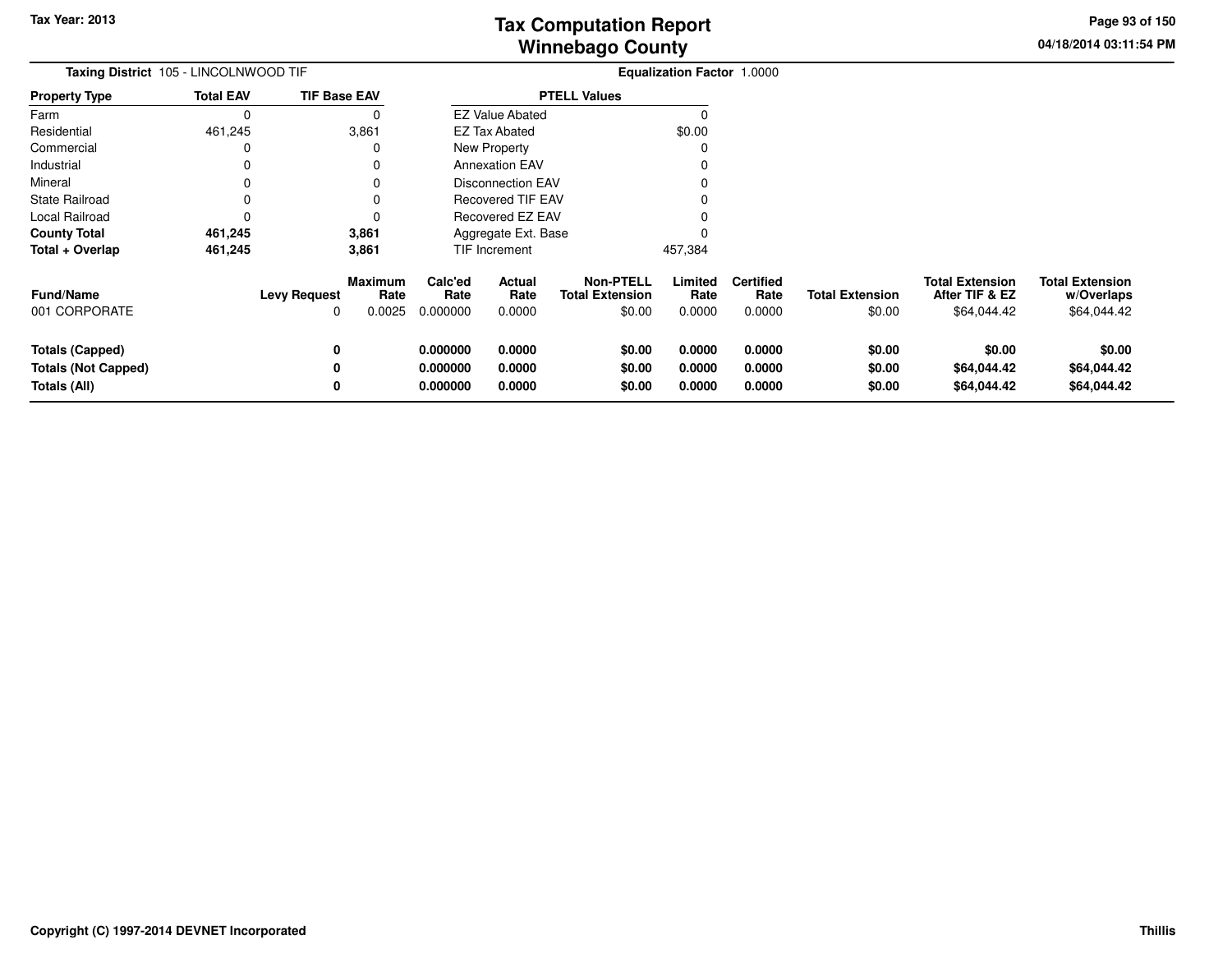**04/18/2014 03:11:54 PM Page 94 of 150**

| Taxing District 106 - DURAND VILLAGE TIF                      |                  |                     |                                  | Equalization Factor 1.0000       |                            |                                                      |                            |                                    |                                  |                                                         |                                                     |
|---------------------------------------------------------------|------------------|---------------------|----------------------------------|----------------------------------|----------------------------|------------------------------------------------------|----------------------------|------------------------------------|----------------------------------|---------------------------------------------------------|-----------------------------------------------------|
| <b>Property Type</b>                                          | <b>Total EAV</b> | <b>TIF Base EAV</b> |                                  |                                  |                            | <b>PTELL Values</b>                                  |                            |                                    |                                  |                                                         |                                                     |
| Farm                                                          | $\Omega$         |                     | $\Omega$                         |                                  | <b>EZ Value Abated</b>     |                                                      | $\Omega$                   |                                    |                                  |                                                         |                                                     |
| Residential                                                   | 299,548          |                     | 234,568                          |                                  | EZ Tax Abated              |                                                      | \$0.00                     |                                    |                                  |                                                         |                                                     |
| Commercial                                                    | ,213,876         |                     | 998,996                          |                                  | <b>New Property</b>        |                                                      | C                          |                                    |                                  |                                                         |                                                     |
| Industrial                                                    | 156,997          |                     | 110,868                          |                                  | <b>Annexation EAV</b>      |                                                      |                            |                                    |                                  |                                                         |                                                     |
| Mineral                                                       | 0                |                     | 0                                | <b>Disconnection EAV</b>         |                            |                                                      |                            |                                    |                                  |                                                         |                                                     |
| State Railroad                                                | 0                |                     | 0                                | <b>Recovered TIF EAV</b>         |                            |                                                      |                            |                                    |                                  |                                                         |                                                     |
| Local Railroad                                                | $\Omega$         |                     | 0                                | Recovered EZ EAV                 |                            |                                                      |                            |                                    |                                  |                                                         |                                                     |
| <b>County Total</b>                                           | 1,670,421        | 1,344,432           |                                  |                                  | Aggregate Ext. Base        |                                                      |                            |                                    |                                  |                                                         |                                                     |
| Total + Overlap                                               | 1,670,421        | 1,344,432           |                                  |                                  | TIF Increment              |                                                      | 325,989                    |                                    |                                  |                                                         |                                                     |
| <b>Fund/Name</b><br>001 CORPORATE                             |                  | <b>Levy Request</b> | <b>Maximum</b><br>Rate<br>0.0000 | Calc'ed<br>Rate<br>0.000000      | Actual<br>Rate<br>0.0000   | <b>Non-PTELL</b><br><b>Total Extension</b><br>\$0.00 | Limited<br>Rate<br>0.0000  | <b>Certified</b><br>Rate<br>0.0000 | <b>Total Extension</b><br>\$0.00 | <b>Total Extension</b><br>After TIF & EZ<br>\$35,430.78 | <b>Total Extension</b><br>w/Overlaps<br>\$35,430.78 |
| Totals (Capped)<br><b>Totals (Not Capped)</b><br>Totals (All) |                  |                     |                                  | 0.000000<br>0.000000<br>0.000000 | 0.0000<br>0.0000<br>0.0000 | \$0.00<br>\$0.00<br>\$0.00                           | 0.0000<br>0.0000<br>0.0000 | 0.0000<br>0.0000<br>0.0000         | \$0.00<br>\$0.00<br>\$0.00       | \$0.00<br>\$35,430.78<br>\$35,430.78                    | \$0.00<br>\$35,430.78<br>\$35,430.78                |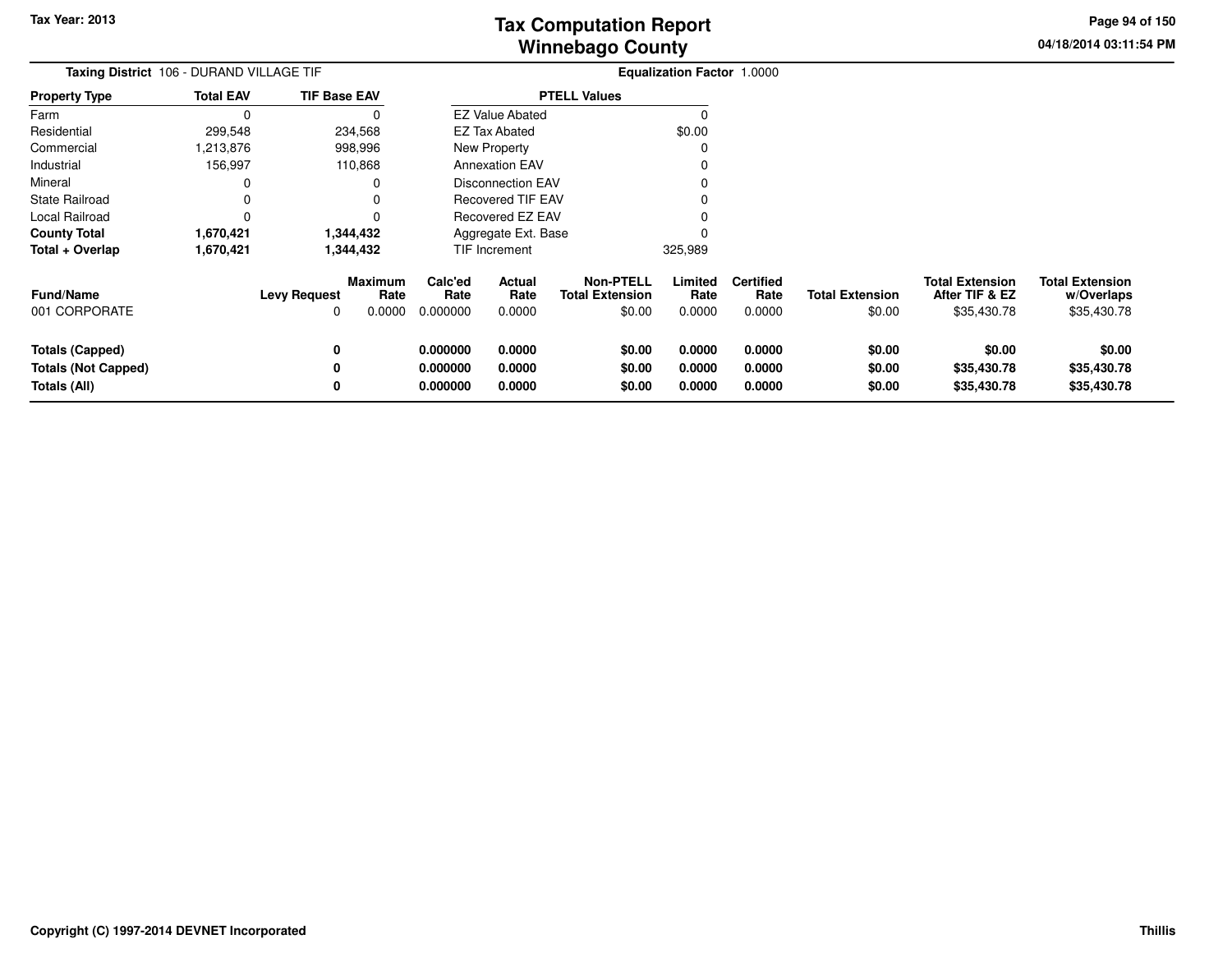**04/18/2014 03:11:54 PMPage 95 of 150**

| <b>Taxing District</b> 107 - SPRINGFIELD CORNERS TIF                 |                  |                                     |                | <b>Equalization Factor 1.0000</b> |                                               |                                                      |                            |                                    |                                  |                                                          |                                                      |
|----------------------------------------------------------------------|------------------|-------------------------------------|----------------|-----------------------------------|-----------------------------------------------|------------------------------------------------------|----------------------------|------------------------------------|----------------------------------|----------------------------------------------------------|------------------------------------------------------|
| Property Type                                                        | <b>Total EAV</b> | <b>TIF Base EAV</b>                 |                |                                   |                                               | <b>PTELL Values</b>                                  |                            |                                    |                                  |                                                          |                                                      |
| Farm                                                                 | 0                |                                     |                |                                   | <b>EZ Value Abated</b>                        |                                                      | O                          |                                    |                                  |                                                          |                                                      |
| Residential                                                          | 819,586          | 18,166                              |                |                                   | <b>EZ Tax Abated</b>                          |                                                      | \$0.00                     |                                    |                                  |                                                          |                                                      |
| Commercial                                                           | 905,788          | 168,470                             |                |                                   | New Property                                  |                                                      |                            |                                    |                                  |                                                          |                                                      |
| Industrial                                                           | 0                |                                     |                |                                   | <b>Annexation EAV</b>                         |                                                      |                            |                                    |                                  |                                                          |                                                      |
| Mineral                                                              |                  |                                     |                |                                   | <b>Disconnection EAV</b><br>Recovered TIF EAV |                                                      |                            |                                    |                                  |                                                          |                                                      |
| State Railroad                                                       | 0                |                                     |                |                                   |                                               |                                                      |                            |                                    |                                  |                                                          |                                                      |
| Local Railroad                                                       | 0                |                                     |                | Recovered EZ EAV                  |                                               |                                                      |                            |                                    |                                  |                                                          |                                                      |
| <b>County Total</b>                                                  | 1,725,374        | 186,636                             |                |                                   | Aggregate Ext. Base                           |                                                      |                            |                                    |                                  |                                                          |                                                      |
| Total + Overlap                                                      | 1,725,374        | 186,636                             |                |                                   | TIF Increment                                 |                                                      | 1,538,738                  |                                    |                                  |                                                          |                                                      |
| <b>Fund/Name</b><br>001 CORPORATE                                    |                  | Maximum<br><b>Levy Request</b><br>0 | Rate<br>0.0000 | Calc'ed<br>Rate<br>0.000000       | Actual<br>Rate<br>0.0000                      | <b>Non-PTELL</b><br><b>Total Extension</b><br>\$0.00 | Limited<br>Rate<br>0.0000  | <b>Certified</b><br>Rate<br>0.0000 | <b>Total Extension</b><br>\$0.00 | <b>Total Extension</b><br>After TIF & EZ<br>\$215,459.28 | <b>Total Extension</b><br>w/Overlaps<br>\$215,459.28 |
| <b>Totals (Capped)</b><br><b>Totals (Not Capped)</b><br>Totals (All) |                  | 0<br>0                              |                | 0.000000<br>0.000000<br>0.000000  | 0.0000<br>0.0000<br>0.0000                    | \$0.00<br>\$0.00<br>\$0.00                           | 0.0000<br>0.0000<br>0.0000 | 0.0000<br>0.0000<br>0.0000         | \$0.00<br>\$0.00<br>\$0.00       | \$0.00<br>\$215,459.28<br>\$215,459.28                   | \$0.00<br>\$215,459.28<br>\$215,459.28               |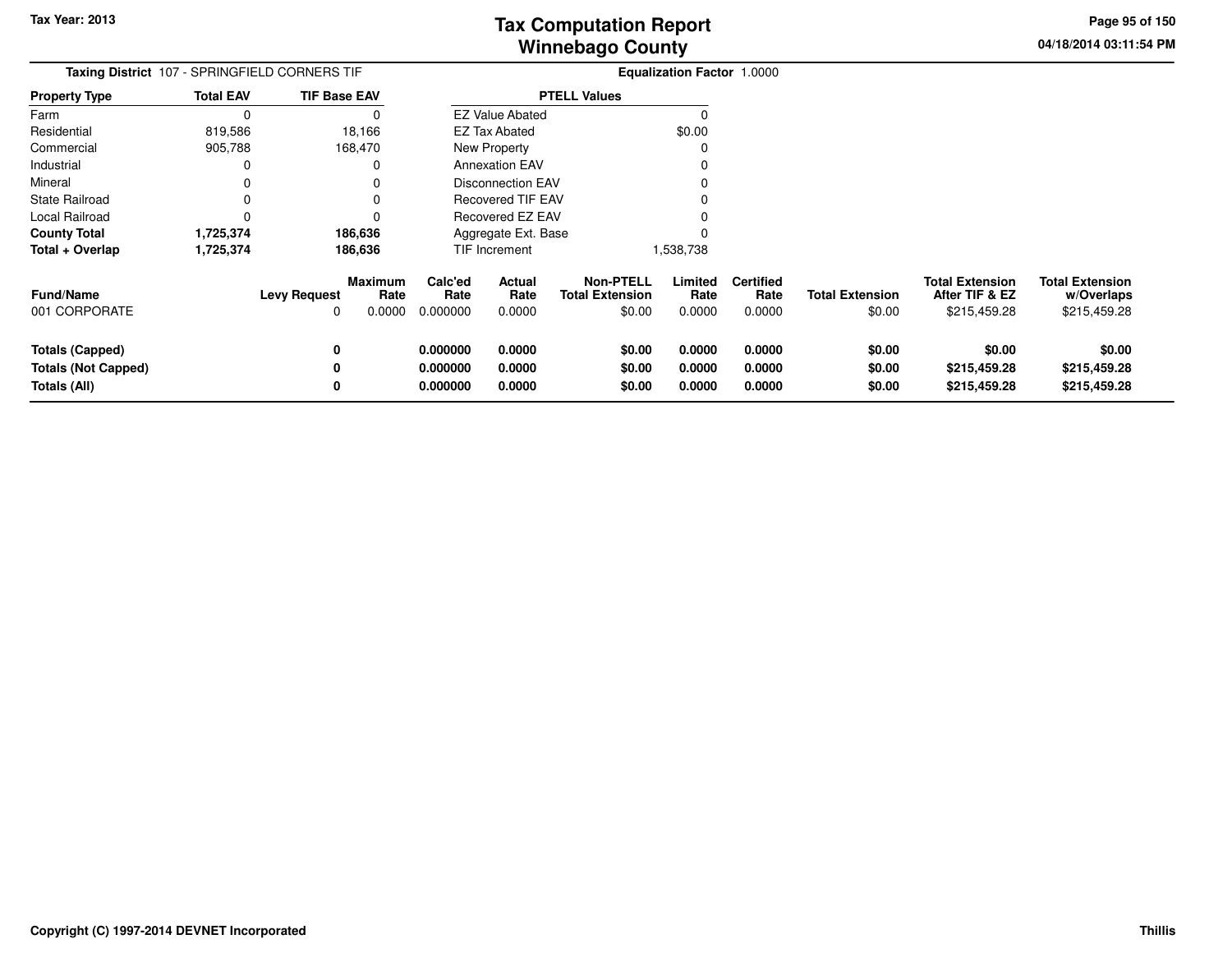**04/18/2014 03:11:54 PM Page 96 of 150**

| Taxing District 109 - COUNTRY OAKS SSA                               |                  |                          |                                  | <b>Equalization Factor 1.0000</b> |                                     |                                                          |                            |                                    |                                  |                                                        |                                                    |
|----------------------------------------------------------------------|------------------|--------------------------|----------------------------------|-----------------------------------|-------------------------------------|----------------------------------------------------------|----------------------------|------------------------------------|----------------------------------|--------------------------------------------------------|----------------------------------------------------|
| <b>Property Type</b>                                                 | <b>Total EAV</b> | <b>Rate Setting EAV</b>  |                                  |                                   |                                     | <b>PTELL Values</b>                                      |                            |                                    |                                  |                                                        |                                                    |
| Farm                                                                 | 0                |                          |                                  |                                   | <b>EZ Value Abated</b>              |                                                          |                            |                                    |                                  |                                                        |                                                    |
| Residential                                                          | 328,994          |                          | 328,994                          |                                   | <b>EZ Tax Abated</b>                |                                                          | \$0.00                     |                                    |                                  |                                                        |                                                    |
| Commercial                                                           | 0                |                          |                                  |                                   | New Property                        |                                                          |                            |                                    |                                  |                                                        |                                                    |
| Industrial                                                           | 0                |                          |                                  |                                   | <b>Annexation EAV</b>               |                                                          |                            |                                    |                                  |                                                        |                                                    |
| Mineral                                                              |                  |                          |                                  |                                   | <b>Disconnection EAV</b><br>872,144 |                                                          |                            |                                    |                                  |                                                        |                                                    |
| <b>State Railroad</b>                                                | 0                |                          |                                  |                                   | <b>Recovered TIF EAV</b>            |                                                          |                            |                                    |                                  |                                                        |                                                    |
| <b>Local Railroad</b>                                                |                  |                          |                                  |                                   | Recovered EZ EAV                    |                                                          |                            |                                    |                                  |                                                        |                                                    |
| <b>County Total</b>                                                  | 328,994          |                          | 328,994                          | Aggregate Ext. Base               |                                     |                                                          |                            |                                    |                                  |                                                        |                                                    |
| Total + Overlap                                                      | 328,994          |                          | 328,994                          |                                   | TIF Increment                       |                                                          |                            |                                    |                                  |                                                        |                                                    |
| <b>Fund/Name</b><br>023 SPECIAL SERVICE AREA                         |                  | <b>Levy Request</b><br>0 | <b>Maximum</b><br>Rate<br>0.0000 | Calc'ed<br>Rate<br>0.000000       | Actual<br>Rate<br>0.0000            | <b>Non-PTELL</b><br><b>Total Extension</b><br>\$6,844.32 | Limited<br>Rate<br>0.0000  | <b>Certified</b><br>Rate<br>0.0000 | <b>Total Extension</b><br>\$0.00 | <b>Total Extension</b><br>After TIF & EZ<br>\$6,844.32 | <b>Total Extension</b><br>w/Overlaps<br>\$6,844.32 |
| <b>Totals (Capped)</b><br><b>Totals (Not Capped)</b><br>Totals (All) |                  | 0<br>0<br>0              |                                  | 0.000000<br>0.000000<br>0.000000  | 0.0000<br>0.0000<br>0.0000          | \$0.00<br>\$6,844.32<br>\$6,844.32                       | 0.0000<br>0.0000<br>0.0000 | 0.0000<br>0.0000<br>0.0000         | \$0.00<br>\$0.00<br>\$0.00       | \$0.00<br>\$6,844.32<br>\$6,844.32                     | \$0.00<br>\$6,844.32<br>\$6,844.32                 |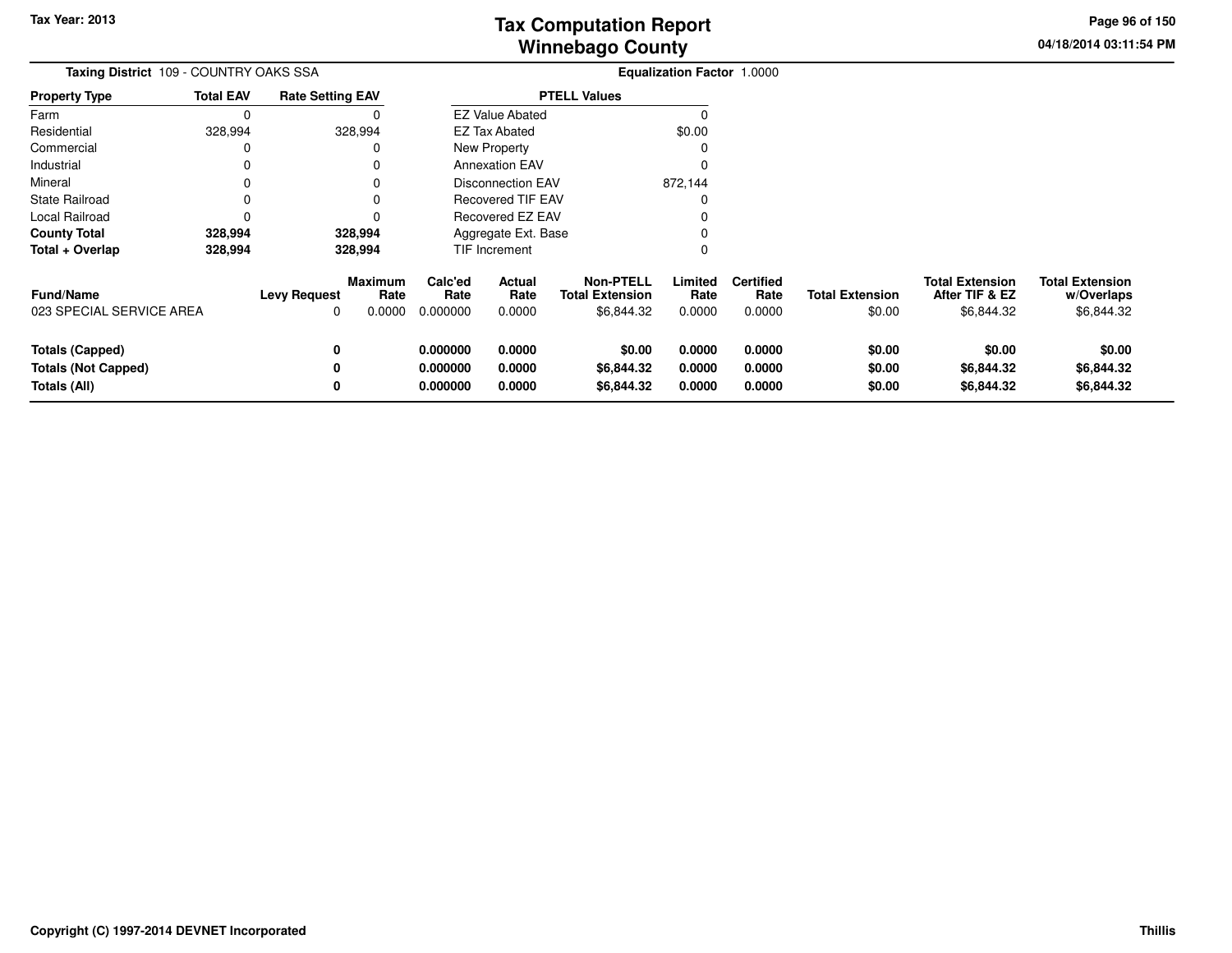**04/18/2014 03:11:54 PM Page 97 of 150**

| <b>Taxing District</b> 110 - BURRITT TWSP ROAD |                  |                         |                 | <b>Equalization Factor 1.0000</b> |                          |                                            |                  |                          |                        |                                          |                                      |
|------------------------------------------------|------------------|-------------------------|-----------------|-----------------------------------|--------------------------|--------------------------------------------|------------------|--------------------------|------------------------|------------------------------------------|--------------------------------------|
| Property Type                                  | <b>Total EAV</b> | <b>Rate Setting EAV</b> |                 |                                   |                          | <b>PTELL Values</b>                        |                  |                          |                        |                                          |                                      |
| Farm                                           | 10,814,686       | 10,814,686              |                 |                                   | <b>EZ Value Abated</b>   |                                            |                  |                          |                        |                                          |                                      |
| Residential                                    | 11,774,773       | 11,774,773              |                 |                                   | <b>EZ Tax Abated</b>     |                                            | \$0.00           |                          |                        |                                          |                                      |
| Commercial                                     | 1,485,322        |                         | 1,485,322       |                                   | New Property             |                                            | 177,092          |                          |                        |                                          |                                      |
| Industrial                                     | 0                |                         |                 |                                   | <b>Annexation EAV</b>    |                                            |                  |                          |                        |                                          |                                      |
| Mineral                                        |                  |                         |                 |                                   | <b>Disconnection EAV</b> |                                            |                  |                          |                        |                                          |                                      |
| State Railroad                                 | 0                |                         |                 |                                   | <b>Recovered TIF EAV</b> |                                            |                  |                          |                        |                                          |                                      |
| Local Railroad                                 | 0                |                         |                 |                                   | Recovered EZ EAV         |                                            |                  |                          |                        |                                          |                                      |
| County Total                                   | 24,074,781       | 24,074,781              |                 |                                   | Aggregate Ext. Base      |                                            | 46,594           |                          |                        |                                          |                                      |
| Total + Overlap                                | 24,074,781       | 24,074,781              |                 | <b>TIF Increment</b>              |                          |                                            | 0                |                          |                        |                                          |                                      |
| <b>Fund/Name</b>                               |                  | <b>Levy Request</b>     | Maximum<br>Rate | Calc'ed<br>Rate                   | Actual<br>Rate           | <b>Non-PTELL</b><br><b>Total Extension</b> | Limited<br>Rate  | <b>Certified</b><br>Rate | <b>Total Extension</b> | <b>Total Extension</b><br>After TIF & EZ | <b>Total Extension</b><br>w/Overlaps |
| 007 ROAD AND BRIDGE                            |                  | 18,298                  | 0.6600          | 0.076005                          | 0.0761                   | \$18,320.91                                | 0.0741           | 0.0741                   | \$17,839.41            | \$17,839.41                              | \$17,839.41                          |
| 008 BRIDGE CONST W/ COUNTY                     |                  | 4,689                   | 0.2500          | 0.019477                          | 0.0195                   | \$4,694.58                                 | 0.0191           | 0.0191                   | \$4,598.28             | \$4,598.28                               | \$4,598.28                           |
| 009 PERMANENT ROAD                             |                  | 25,883                  | 0.2500          | 0.107511                          | 0.1076                   | \$25,904.46                                | 0.1051           | 0.1051                   | \$25,302.59            | \$25,302.59                              | \$25,302.59                          |
| <b>Totals (Capped)</b>                         |                  | 48,870                  |                 | 0.202993                          | 0.2032                   | \$48,919.95                                | 0.1983           | 0.1983                   | \$47,740.28            | \$47,740.28                              | \$47,740.28                          |
| <b>Totals (Not Capped)</b><br>Totals (All)     |                  | 0<br>48,870             |                 | 0.000000<br>0.202993              | 0.0000<br>0.2032         | \$0.00<br>\$48,919.95                      | 0.0000<br>0.1983 | 0.0000<br>0.1983         | \$0.00<br>\$47,740.28  | \$0.00<br>\$47,740.28                    | \$0.00<br>\$47,740.28                |
|                                                |                  |                         |                 |                                   |                          |                                            |                  |                          |                        |                                          |                                      |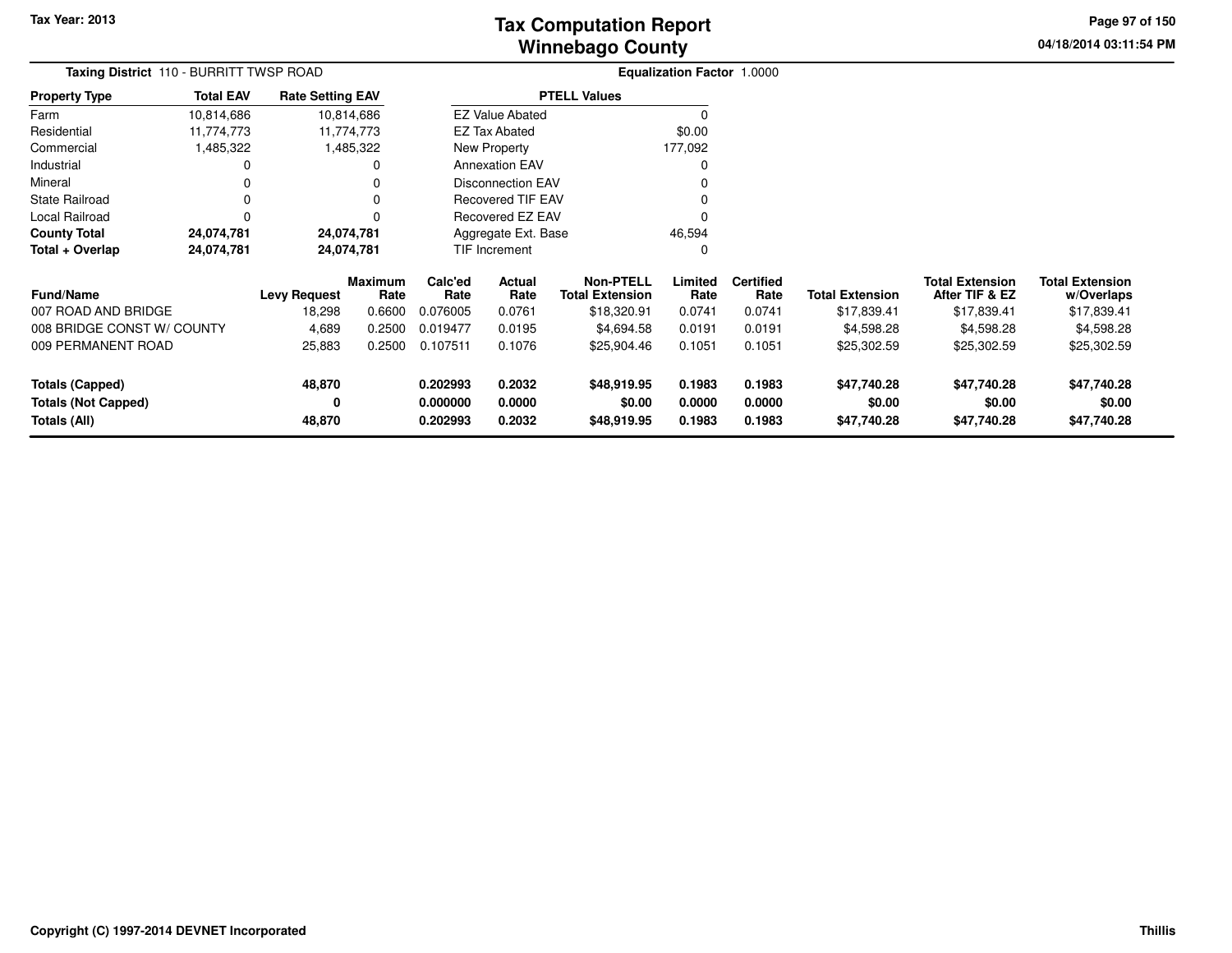#### **Winnebago CountyTax Computation Report**

**04/18/2014 03:11:54 PM Page 98 of 150**

| Taxing District 111 - CHERRY VALLEY TWSP ROAD |                  |                         |                        | <b>Equalization Factor 1.0000</b> |                          |                                            |                 |                          |                                 |                                          |                                      |  |  |
|-----------------------------------------------|------------------|-------------------------|------------------------|-----------------------------------|--------------------------|--------------------------------------------|-----------------|--------------------------|---------------------------------|------------------------------------------|--------------------------------------|--|--|
| <b>Property Type</b>                          | <b>Total EAV</b> | <b>Rate Setting EAV</b> |                        |                                   |                          | <b>PTELL Values</b>                        |                 |                          | <b>Road and Bridge Transfer</b> |                                          |                                      |  |  |
| Farm                                          | 3,982,976        |                         | 3,970,941              |                                   | <b>EZ Value Abated</b>   |                                            | $\Omega$        | <b>Municipality</b>      |                                 | <b>Fund</b>                              | <b>Amount Extended</b>               |  |  |
| Residential                                   | 182,619,273      | 182,619,273             |                        |                                   | <b>EZ Tax Abated</b>     |                                            | \$0.00          |                          |                                 |                                          |                                      |  |  |
| Commercial                                    | 37,209,326       |                         | 37,200,942             |                                   | New Property             |                                            | 718,787         |                          | 017 - CHERRY VALLEY VILLAGE     | 207                                      | \$8,557.63                           |  |  |
| Industrial                                    | 42,207,115       |                         | 42,207,115             |                                   | <b>Annexation EAV</b>    |                                            | $\Omega$        |                          | 023 - ROCKFORD CITY             | 207                                      | \$44,130.62                          |  |  |
| Mineral                                       | 0                |                         | O                      |                                   | <b>Disconnection EAV</b> |                                            | 0               | Total                    |                                 |                                          | \$52,688.25                          |  |  |
| <b>State Railroad</b>                         | 1,101,657        |                         | 1,101,657              |                                   | <b>Recovered TIF EAV</b> |                                            |                 |                          |                                 |                                          |                                      |  |  |
| Local Railroad                                | 0                |                         | $\Omega$               |                                   | <b>Recovered EZ EAV</b>  |                                            | $\Omega$        |                          |                                 |                                          |                                      |  |  |
| <b>County Total</b>                           | 267,120,347      | 267,099,928             |                        |                                   | Aggregate Ext. Base      |                                            | 692,096         |                          |                                 |                                          |                                      |  |  |
| Total + Overlap                               | 267,120,347      | 267,099,928             |                        | <b>TIF Increment</b>              |                          |                                            | 20,419          |                          |                                 |                                          |                                      |  |  |
| <b>Fund/Name</b>                              |                  | <b>Levy Request</b>     | <b>Maximum</b><br>Rate | Calc'ed<br>Rate                   | Actual<br>Rate           | <b>Non-PTELL</b><br><b>Total Extension</b> | Limited<br>Rate | <b>Certified</b><br>Rate | <b>Total Extension</b>          | <b>Total Extension</b><br>After TIF & EZ | <b>Total Extension</b><br>w/Overlaps |  |  |
| 007 ROAD AND BRIDGE                           |                  | 210,000                 | 0.6600                 | 0.078622                          | 0.0787                   | \$210,207.64                               | 0.0787          | 0.0787                   | \$210,223.71                    | \$210,207.64                             | \$210,207.64                         |  |  |
| 008 BRIDGE CONST W/ COUNTY                    |                  | 2,000                   | 0.2500                 | 0.000749                          | 0.0008                   | \$2,136.80                                 | 0.0008          | 0.0008                   | \$2,136.96                      | \$2,136.80                               | \$2,136.80                           |  |  |
| 009 PERMANENT ROAD                            |                  | 480,000                 | 0.2500                 | 0.179708                          | 0.1798                   | \$480,245.67                               | 0.1798          | 0.1798                   | \$480,282.38                    | \$480,245.67                             | \$480,245.67                         |  |  |
| <b>Totals (Capped)</b>                        |                  | 692,000                 |                        | 0.259079                          | 0.2593                   | \$692,590.11                               | 0.2593          | 0.2593                   | \$692,643.05                    | \$692,590.11                             | \$692,590.11                         |  |  |
| <b>Totals (Not Capped)</b>                    |                  | 0                       |                        | 0.000000                          | 0.0000                   | \$0.00                                     | 0.0000          | 0.0000                   | \$0.00                          | \$0.00                                   | \$0.00                               |  |  |
| Totals (All)                                  |                  | 692,000                 |                        | 0.259079                          | 0.2593                   | \$692,590.11                               | 0.2593          | 0.2593                   | \$692,643.05                    | \$692,590.11                             | \$692,590.11                         |  |  |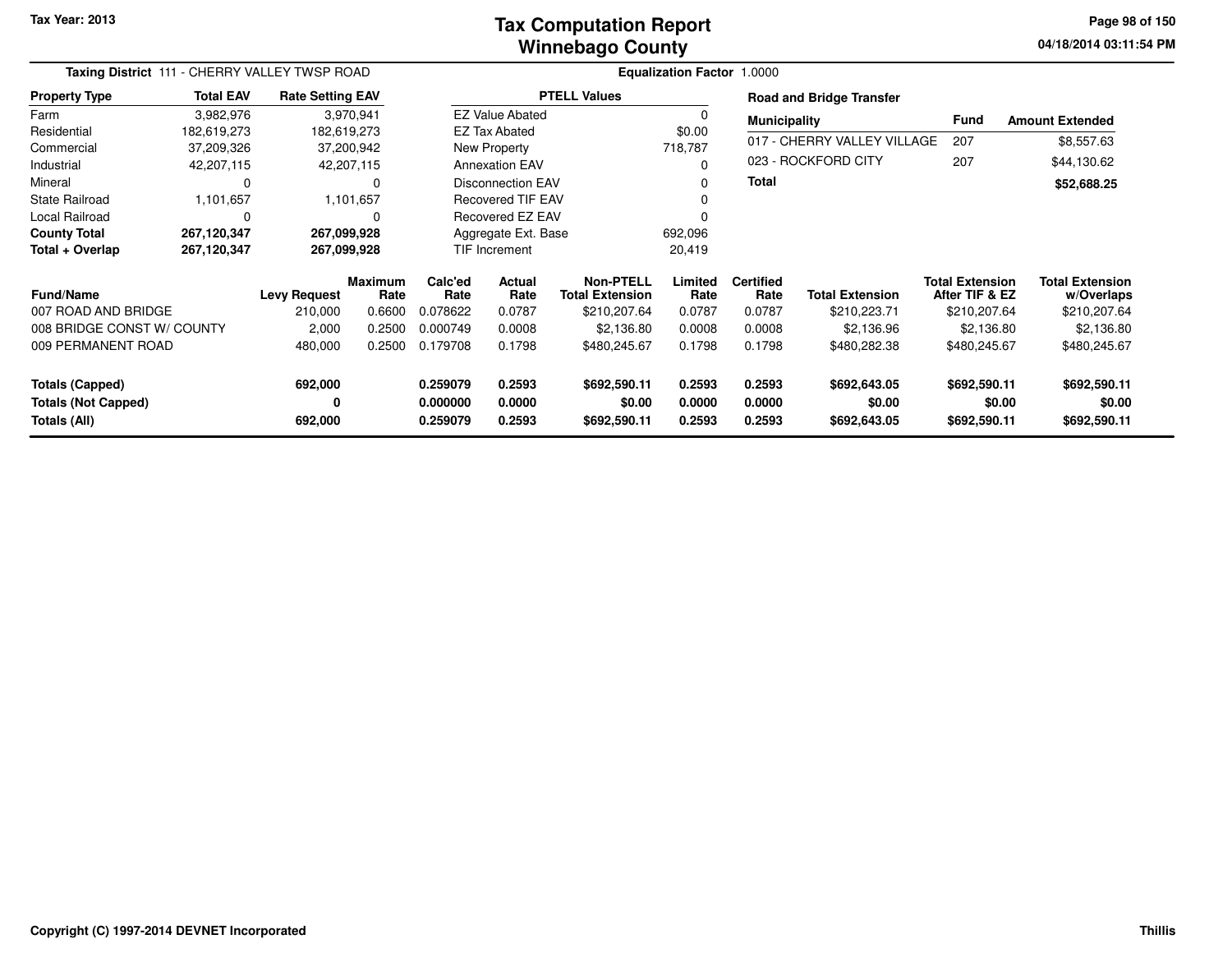#### **Winnebago CountyTax Computation Report**

**04/18/2014 03:11:54 PM Page 99 of 150**

| Taxing District 112 - DURAND TWSP ROAD     |                  |                         |                        |                      |                          | <b>Equalization Factor</b>                 |                  |                          |                                 |                                          |                                      |
|--------------------------------------------|------------------|-------------------------|------------------------|----------------------|--------------------------|--------------------------------------------|------------------|--------------------------|---------------------------------|------------------------------------------|--------------------------------------|
| <b>Property Type</b>                       | <b>Total EAV</b> | <b>Rate Setting EAV</b> |                        |                      |                          | <b>PTELL Values</b>                        |                  |                          | <b>Road and Bridge Transfer</b> |                                          |                                      |
| Farm                                       | 7,797,890        |                         | 7,797,890              |                      | <b>EZ Value Abated</b>   |                                            | 0                | <b>Municipality</b>      |                                 | <b>Fund</b>                              | <b>Amount Extended</b>               |
| Residential                                | 26,258,511       |                         | 26,193,531             |                      | <b>EZ Tax Abated</b>     |                                            | \$0.00           |                          |                                 |                                          |                                      |
| Commercial                                 | 4,104,031        |                         | 3,889,151              |                      | New Property<br>63,182   |                                            |                  |                          | 018 - DURAND VILLAGE            | 207                                      | \$6,197.91                           |
| Industrial                                 | 299,774          |                         | 253,645                |                      | <b>Annexation EAV</b>    |                                            |                  | <b>Total</b>             |                                 |                                          | \$6,197.91                           |
| Mineral                                    | 0                |                         | 0                      |                      | <b>Disconnection EAV</b> |                                            |                  |                          |                                 |                                          |                                      |
| <b>State Railroad</b>                      | 0                |                         | 0                      |                      | <b>Recovered TIF EAV</b> |                                            |                  |                          |                                 |                                          |                                      |
| Local Railroad                             | $\mathbf 0$      |                         | 0                      |                      | Recovered EZ EAV         |                                            |                  |                          |                                 |                                          |                                      |
| <b>County Total</b>                        | 38,460,206       |                         | 38,134,217             |                      | Aggregate Ext. Base      |                                            | 98,741           |                          |                                 |                                          |                                      |
| Total + Overlap                            | 38,460,206       |                         | 38,134,217             | <b>TIF Increment</b> |                          |                                            | 325,989          |                          |                                 |                                          |                                      |
| <b>Fund/Name</b>                           |                  | <b>Levy Request</b>     | <b>Maximum</b><br>Rate | Calc'ed<br>Rate      | <b>Actual</b><br>Rate    | <b>Non-PTELL</b><br><b>Total Extension</b> | Limited<br>Rate  | <b>Certified</b><br>Rate | <b>Total Extension</b>          | <b>Total Extension</b><br>After TIF & EZ | <b>Total Extension</b><br>w/Overlaps |
| 007 ROAD AND BRIDGE                        |                  | 27,035                  | 0.6600                 | 0.070894             | 0.0709                   | \$27,037.16                                | 0.0709           | 0.0709                   | \$27,268.29                     | \$27,037.16                              | \$27,037.16                          |
| 008 BRIDGE CONST W/ COUNTY                 |                  | 2,057                   | 0.2500                 | 0.005394             | 0.0054                   | \$2,059.25                                 | 0.0054           | 0.0054                   | \$2,076.85                      | \$2,059.25                               | \$2,059.25                           |
| 009 PERMANENT ROAD                         |                  | 63,029                  | 0.2500                 | 0.165282             | 0.1653                   | \$63,035.86                                | 0.1653           | 0.1653                   | \$63,574.72                     | \$63,035.86                              | \$63,035.86                          |
| 010 EQUIPMENT AND BUILDING                 |                  | 8,101                   | 0.1000                 | 0.021243             | 0.0213                   | \$8,122.59                                 | 0.0213           | 0.0213                   | \$8,192.02                      | \$8,122.59                               | \$8,122.59                           |
| <b>Totals (Capped)</b>                     |                  | 100,222                 |                        | 0.262813             | 0.2629                   | \$100,254.86                               | 0.2629           | 0.2629                   | \$101,111.88                    | \$100,254.86                             | \$100,254.86                         |
| <b>Totals (Not Capped)</b><br>Totals (All) |                  | 0<br>100,222            |                        | 0.000000<br>0.262813 | 0.0000<br>0.2629         | \$0.00<br>\$100,254.86                     | 0.0000<br>0.2629 | 0.0000<br>0.2629         | \$0.00<br>\$101,111.88          | \$0.00<br>\$100,254.86                   | \$0.00<br>\$100,254.86               |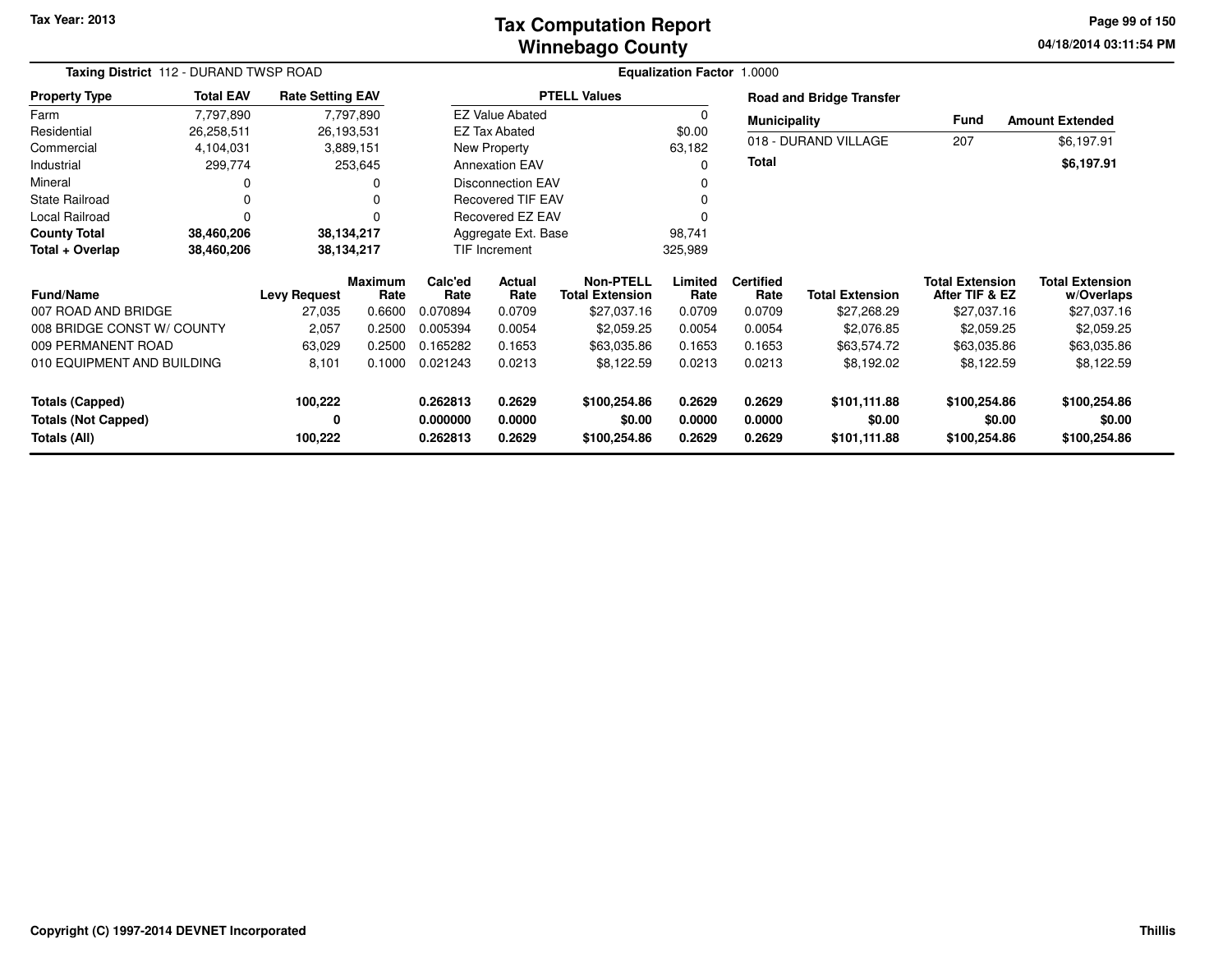#### **Winnebago CountyTax Computation Report**

**04/18/2014 03:11:54 PM Page 100 of 150**

|                                                                      | Taxing District 113 - HARLEM TWSP ROAD |                                |                           |                                  | Equalization Factor 1.0000      |                                                            |                            |                                    |                                        |                                                          |                                                      |  |  |
|----------------------------------------------------------------------|----------------------------------------|--------------------------------|---------------------------|----------------------------------|---------------------------------|------------------------------------------------------------|----------------------------|------------------------------------|----------------------------------------|----------------------------------------------------------|------------------------------------------------------|--|--|
| <b>Property Type</b>                                                 | <b>Total EAV</b>                       | <b>Rate Setting EAV</b>        |                           |                                  |                                 | <b>PTELL Values</b>                                        |                            |                                    | <b>Road and Bridge Transfer</b>        |                                                          |                                                      |  |  |
| Farm                                                                 | 2,766,355                              |                                | 2,732,508                 |                                  | <b>EZ Value Abated</b>          |                                                            |                            | <b>Municipality</b>                |                                        | Fund                                                     | <b>Amount Extended</b>                               |  |  |
| Residential                                                          | 446,541,363                            | 446,378,795                    |                           |                                  | <b>EZ Tax Abated</b>            |                                                            | \$0.00                     |                                    |                                        | 207                                                      |                                                      |  |  |
| Commercial                                                           | 73,319,764                             | 64,742,440                     |                           |                                  | New Property                    |                                                            | 1,803,648                  |                                    | 019 - LOVES PARK CITY                  |                                                          | \$35,935.58                                          |  |  |
| Industrial                                                           | 41,687,108                             | 39,924,406                     |                           |                                  | <b>Annexation EAV</b>           |                                                            |                            |                                    | 020 - MACHESNEY PARK VILLAGE 207       |                                                          | \$68,845.55                                          |  |  |
| Mineral                                                              | 0                                      |                                | 0                         |                                  | Disconnection EAV               |                                                            |                            |                                    | 025 - ROSCOE VILLAGE                   | 207                                                      | \$11,268.15                                          |  |  |
| <b>State Railroad</b>                                                | 0                                      |                                | 0                         |                                  | <b>Recovered TIF EAV</b>        |                                                            |                            | <b>Total</b>                       |                                        |                                                          | \$116,049.28                                         |  |  |
| <b>Local Railroad</b>                                                | 0                                      |                                |                           |                                  | Recovered EZ EAV                |                                                            |                            |                                    |                                        |                                                          |                                                      |  |  |
| <b>County Total</b>                                                  | 564,314,590                            |                                | 553,778,149               |                                  | Aggregate Ext. Base             |                                                            | 247,920                    |                                    |                                        |                                                          |                                                      |  |  |
| Total + Overlap                                                      | 564,314,590                            | 553,778,149                    |                           | TIF Increment                    |                                 |                                                            | 10,536,441                 |                                    |                                        |                                                          |                                                      |  |  |
| <b>Fund/Name</b><br>007 ROAD AND BRIDGE                              |                                        | <b>Levy Request</b><br>265,244 | Maximum<br>Rate<br>0.6600 | Calc'ed<br>Rate<br>0.047897      | <b>Actual</b><br>Rate<br>0.0479 | <b>Non-PTELL</b><br><b>Total Extension</b><br>\$265,259.73 | Limited<br>Rate<br>0.0457  | <b>Certified</b><br>Rate<br>0.0457 | <b>Total Extension</b><br>\$257,891.77 | <b>Total Extension</b><br>After TIF & EZ<br>\$253,076.61 | <b>Total Extension</b><br>w/Overlaps<br>\$253,076.61 |  |  |
| <b>Totals (Capped)</b><br><b>Totals (Not Capped)</b><br>Totals (All) |                                        | 265,244<br>0<br>265,244        |                           | 0.047897<br>0.000000<br>0.047897 | 0.0479<br>0.0000<br>0.0479      | \$265,259.73<br>\$0.00<br>\$265,259.73                     | 0.0457<br>0.0000<br>0.0457 | 0.0457<br>0.0000<br>0.0457         | \$257,891.77<br>\$0.00<br>\$257,891.77 | \$253,076.61<br>\$0.00<br>\$253,076.61                   | \$253,076.61<br>\$0.00<br>\$253,076.61               |  |  |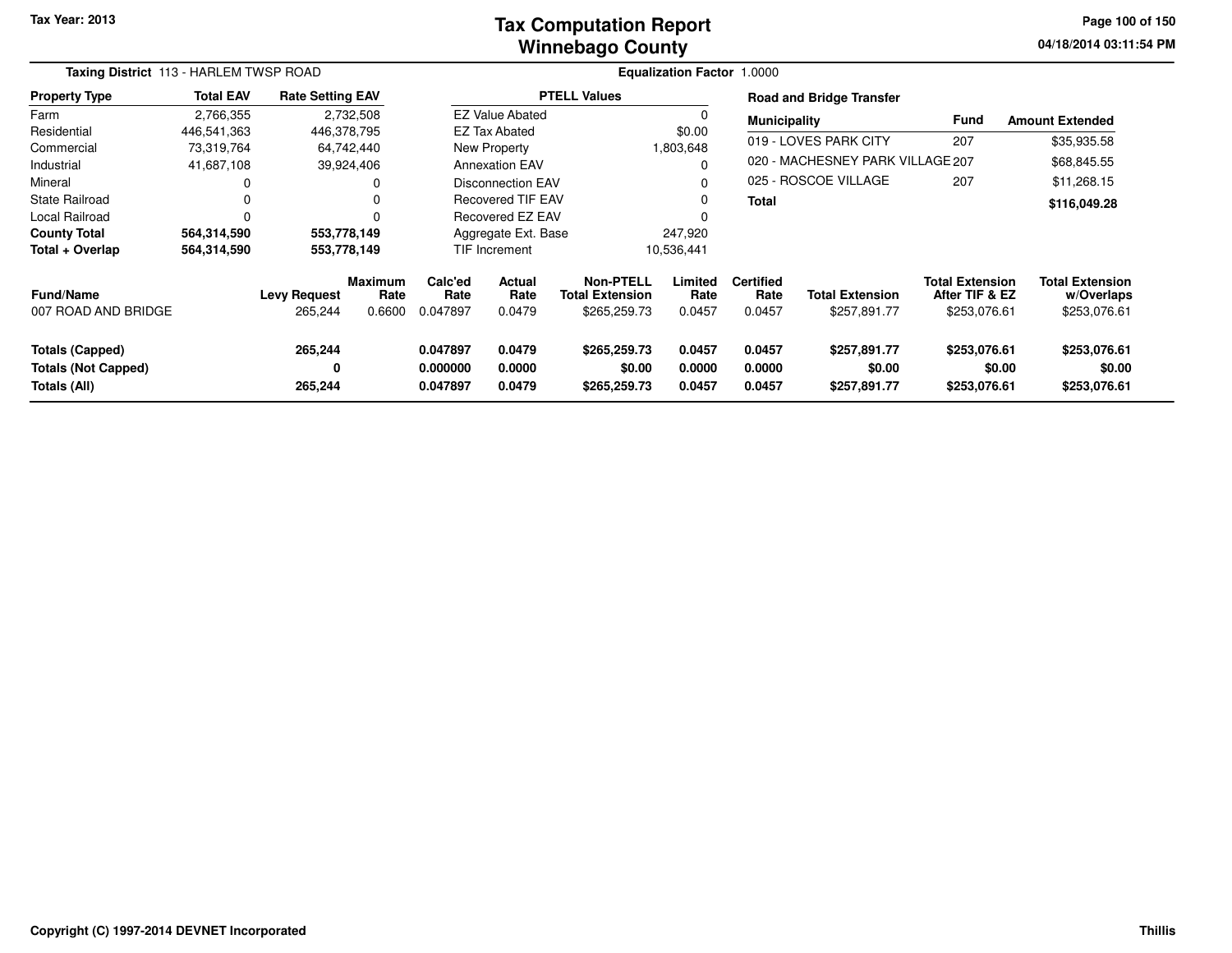**04/18/2014 03:11:54 PM Page 101 of 150**

۰

| Taxing District 114 - HARRISON TWSP ROAD                      |                  |                         |                        | Equalization Factor 1.0000       |                            |                                            |                            |                            |                                      |                                          |                                      |  |
|---------------------------------------------------------------|------------------|-------------------------|------------------------|----------------------------------|----------------------------|--------------------------------------------|----------------------------|----------------------------|--------------------------------------|------------------------------------------|--------------------------------------|--|
| <b>Property Type</b>                                          | <b>Total EAV</b> | <b>Rate Setting EAV</b> |                        |                                  |                            | <b>PTELL Values</b>                        |                            |                            |                                      |                                          |                                      |  |
| Farm                                                          | 4,879,579        |                         | 4,879,579              |                                  | <b>EZ Value Abated</b>     |                                            | 0                          |                            |                                      |                                          |                                      |  |
| Residential                                                   | 8,242,637        |                         | 8,242,637              |                                  | <b>EZ Tax Abated</b>       |                                            | \$0.00                     |                            |                                      |                                          |                                      |  |
| Commercial                                                    | 362,451          |                         | 362,451                |                                  | New Property               |                                            | 91,600                     |                            |                                      |                                          |                                      |  |
| Industrial                                                    |                  |                         |                        |                                  | <b>Annexation EAV</b>      |                                            | 0                          |                            |                                      |                                          |                                      |  |
| Mineral                                                       |                  |                         |                        |                                  | <b>Disconnection EAV</b>   |                                            | 0                          |                            |                                      |                                          |                                      |  |
| <b>State Railroad</b>                                         |                  |                         |                        |                                  | <b>Recovered TIF EAV</b>   |                                            | 0                          |                            |                                      |                                          |                                      |  |
| Local Railroad                                                |                  |                         |                        |                                  | <b>Recovered EZ EAV</b>    |                                            | 0                          |                            |                                      |                                          |                                      |  |
| <b>County Total</b>                                           | 13,484,667       |                         | 13,484,667             |                                  | Aggregate Ext. Base        |                                            | 26,985                     |                            |                                      |                                          |                                      |  |
| Total + Overlap                                               | 13,484,667       |                         | 13,484,667             |                                  | <b>TIF Increment</b>       |                                            | 0                          |                            |                                      |                                          |                                      |  |
| <b>Fund/Name</b>                                              |                  | <b>Levy Request</b>     | <b>Maximum</b><br>Rate | Calc'ed<br>Rate                  | Actual<br>Rate             | <b>Non-PTELL</b><br><b>Total Extension</b> | Limited<br>Rate            | <b>Certified</b><br>Rate   | <b>Total Extension</b>               | <b>Total Extension</b><br>After TIF & EZ | <b>Total Extension</b><br>w/Overlaps |  |
| 007 ROAD AND BRIDGE                                           |                  | 28,300                  | 0.6600                 | 0.209868                         | 0.2099                     | \$28,304.32                                | 0.2050                     | 0.2050                     | \$27,643.57                          | \$27,643.57                              | \$27,643.57                          |  |
| 008 BRIDGE CONST W/ COUNTY                                    |                  | 0                       | 0.2500                 | 0.000000                         | 0.0000                     | \$0.00                                     | 0.0000                     | 0.0000                     | \$0.00                               | \$0.00                                   | \$0.00                               |  |
| Totals (Capped)<br><b>Totals (Not Capped)</b><br>Totals (All) |                  | 28,300<br>0<br>28,300   |                        | 0.209868<br>0.000000<br>0.209868 | 0.2099<br>0.0000<br>0.2099 | \$28,304.32<br>\$0.00<br>\$28,304.32       | 0.2050<br>0.0000<br>0.2050 | 0.2050<br>0.0000<br>0.2050 | \$27,643.57<br>\$0.00<br>\$27,643.57 | \$27,643.57<br>\$0.00<br>\$27,643.57     | \$27,643.57<br>\$0.00<br>\$27,643.57 |  |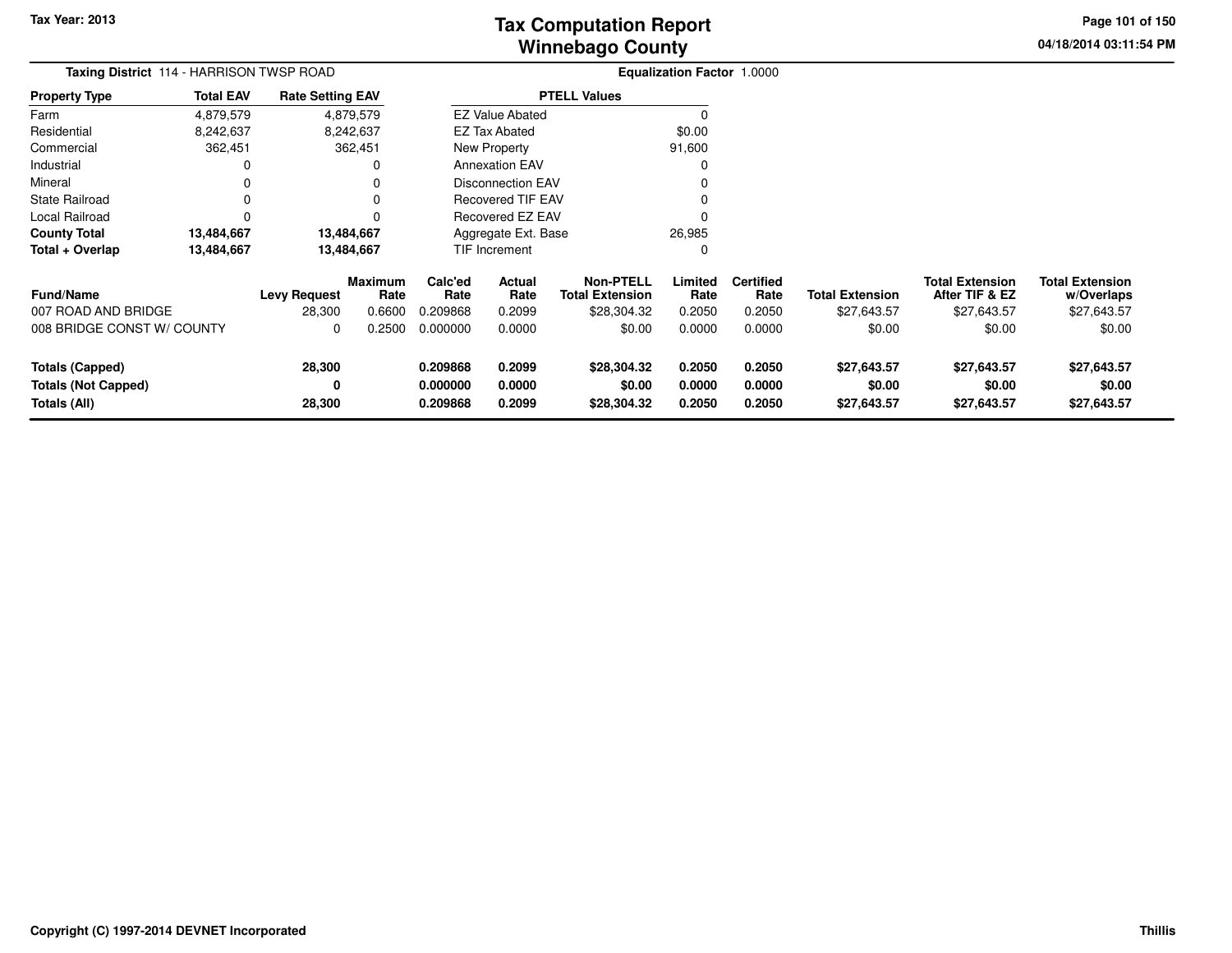# **Winnebago CountyTax Computation Report**

**04/18/2014 03:11:54 PM Page 102 of 150**

| Taxing District 115 - LAONA TWSP ROAD      |                  |                         |                        | Equalization Factor 1.0000 |                          |                                            |                  |                          |                        |                                          |                                      |
|--------------------------------------------|------------------|-------------------------|------------------------|----------------------------|--------------------------|--------------------------------------------|------------------|--------------------------|------------------------|------------------------------------------|--------------------------------------|
| Property Type                              | <b>Total EAV</b> | <b>Rate Setting EAV</b> |                        |                            |                          | <b>PTELL Values</b>                        |                  |                          |                        |                                          |                                      |
| Farm                                       | 5,697,924        |                         | 5,697,924              |                            | <b>EZ Value Abated</b>   |                                            | 0                |                          |                        |                                          |                                      |
| Residential                                | 28,091,794       |                         | 28,091,794             |                            | <b>EZ Tax Abated</b>     |                                            | \$0.00           |                          |                        |                                          |                                      |
| Commercial                                 | 395,811          |                         | 395,811                |                            | <b>New Property</b>      |                                            | 74,624           |                          |                        |                                          |                                      |
| Industrial                                 | 9,731            |                         | 9,731                  |                            | <b>Annexation EAV</b>    |                                            | 0                |                          |                        |                                          |                                      |
| Mineral                                    |                  |                         | 0                      |                            | <b>Disconnection EAV</b> |                                            |                  |                          |                        |                                          |                                      |
| State Railroad                             | 0                |                         | $\Omega$               |                            | <b>Recovered TIF EAV</b> |                                            | 0                |                          |                        |                                          |                                      |
| Local Railroad                             | 0                |                         | 0                      |                            | Recovered EZ EAV         |                                            |                  |                          |                        |                                          |                                      |
| County Total                               | 34,195,260       |                         | 34,195,260             |                            | Aggregate Ext. Base      |                                            | 65,530           |                          |                        |                                          |                                      |
| Total + Overlap                            | 34,195,260       |                         | 34,195,260             |                            | <b>TIF Increment</b>     |                                            | 0                |                          |                        |                                          |                                      |
| <b>Fund/Name</b>                           |                  | <b>Levy Request</b>     | <b>Maximum</b><br>Rate | Calc'ed<br>Rate            | Actual<br>Rate           | <b>Non-PTELL</b><br><b>Total Extension</b> | Limited<br>Rate  | <b>Certified</b><br>Rate | <b>Total Extension</b> | <b>Total Extension</b><br>After TIF & EZ | <b>Total Extension</b><br>w/Overlaps |
| 007 ROAD AND BRIDGE                        |                  | 66,150                  | 0.6600                 | 0.193448                   | 0.1935                   | \$66,167.83                                | 0.1935           | 0.1935                   | \$66,167.83            | \$66,167.83                              | \$66,167.83                          |
| 027 AUDIT                                  |                  | <sup>0</sup>            | 0.0050                 | 0.000000                   | 0.0000                   | \$0.00                                     | 0.0000           | 0.0000                   | \$0.00                 | \$0.00                                   | \$0.00                               |
| 035 TORT JUDGMENTS, LIABILIT               |                  | <sup>0</sup>            | 0.0000                 | 0.000000                   | 0.0000                   | \$0.00                                     | 0.0000           | 0.0000                   | \$0.00                 | \$0.00                                   | \$0.00                               |
| 047 SOCIAL SECURITY                        |                  | 0                       | 0.0000                 | 0.000000                   | 0.0000                   | \$0.00                                     | 0.0000           | 0.0000                   | \$0.00                 | \$0.00                                   | \$0.00                               |
| <b>Totals (Capped)</b>                     |                  | 66,150                  |                        | 0.193448                   | 0.1935                   | \$66,167.83                                | 0.1935           | 0.1935                   | \$66,167.83            | \$66,167.83                              | \$66,167.83                          |
| <b>Totals (Not Capped)</b><br>Totals (All) |                  | 0<br>66,150             |                        | 0.000000<br>0.193448       | 0.0000<br>0.1935         | \$0.00<br>\$66,167.83                      | 0.0000<br>0.1935 | 0.0000<br>0.1935         | \$0.00<br>\$66,167.83  | \$0.00<br>\$66,167.83                    | \$0.00<br>\$66,167.83                |
|                                            |                  |                         |                        |                            |                          |                                            |                  |                          |                        |                                          |                                      |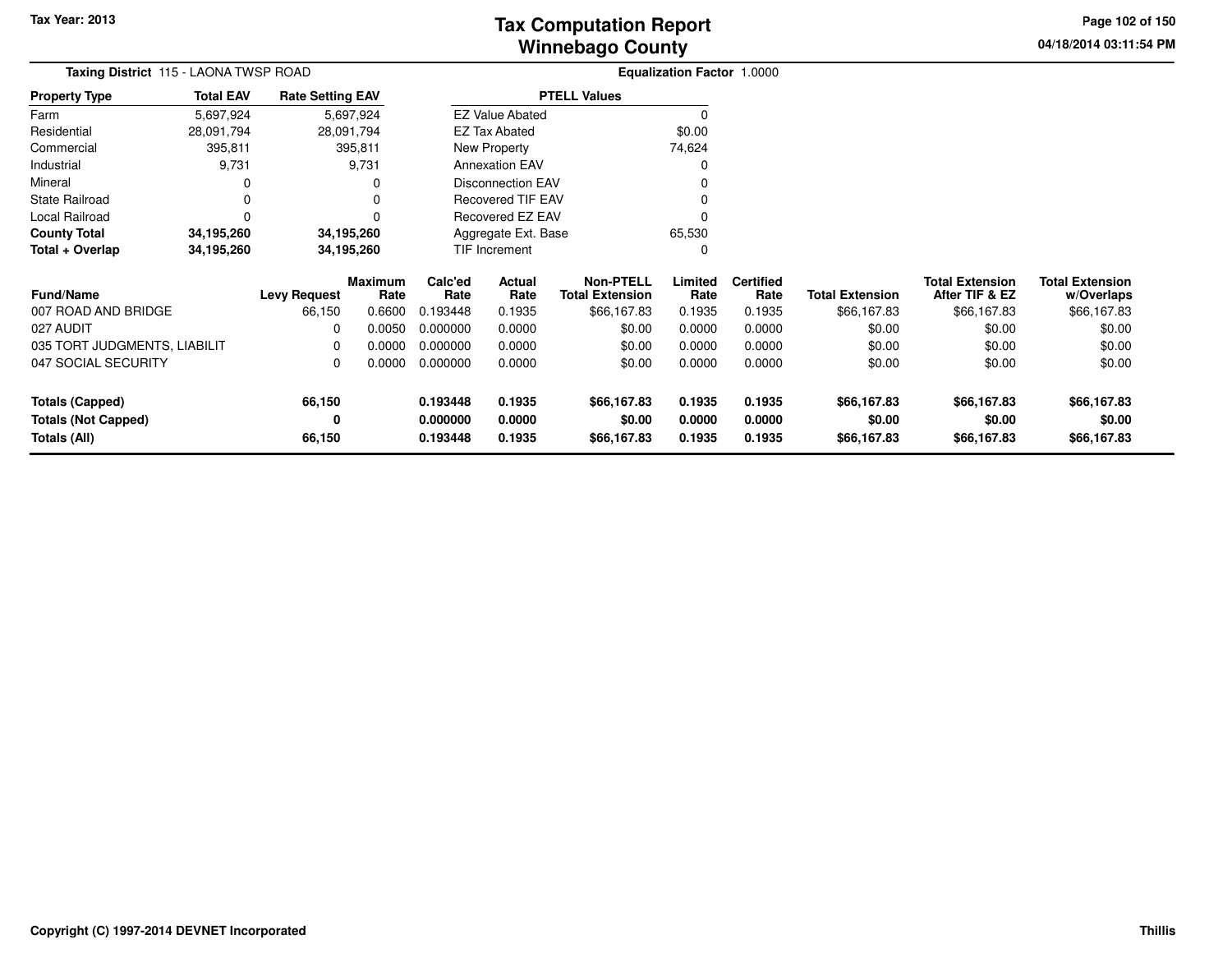#### **Winnebago CountyTax Computation Report**

**04/18/2014 03:11:54 PM Page 103 of 150**

| Taxing District 116 - OWEN TWSP ROAD       |                  |                         |                        |                      | Equalization Factor 1.0000 |                                            |                  |                          |                                  |                                          |                                      |
|--------------------------------------------|------------------|-------------------------|------------------------|----------------------|----------------------------|--------------------------------------------|------------------|--------------------------|----------------------------------|------------------------------------------|--------------------------------------|
| <b>Property Type</b>                       | <b>Total EAV</b> | <b>Rate Setting EAV</b> |                        |                      |                            | <b>PTELL Values</b>                        |                  |                          | <b>Road and Bridge Transfer</b>  |                                          |                                      |
| Farm                                       | 6,816,346        |                         | 6,816,346              |                      | <b>EZ Value Abated</b>     |                                            |                  | <b>Municipality</b>      |                                  | Fund                                     | <b>Amount Extended</b>               |
| Residential                                | 57,323,379       |                         | 57,323,379             |                      | <b>EZ Tax Abated</b>       |                                            | \$0.00           |                          |                                  |                                          |                                      |
| Commercial                                 | 1,678,062        |                         | 1,678,062              |                      | New Property               |                                            | 125,326          |                          | 020 - MACHESNEY PARK VILLAGE 207 |                                          | \$4,546.24                           |
| Industrial                                 | 11,606,788       |                         | 11,606,788             |                      | <b>Annexation EAV</b>      |                                            |                  |                          | 023 - ROCKFORD CITY              | 207                                      | \$8,929.66                           |
| Mineral                                    | 0                |                         | O                      |                      | <b>Disconnection EAV</b>   |                                            |                  |                          | 025 - ROSCOE VILLAGE             | 207                                      | \$803.78                             |
| <b>State Railroad</b>                      | 313,494          |                         | 313,494                |                      | <b>Recovered TIF EAV</b>   |                                            |                  | <b>Total</b>             |                                  |                                          | \$14,279.68                          |
| Local Railroad                             | 0                |                         | 0                      |                      | Recovered EZ EAV           |                                            |                  |                          |                                  |                                          |                                      |
| <b>County Total</b>                        | 77,738,069       |                         | 77,738,069             |                      | Aggregate Ext. Base        |                                            | 154,339          |                          |                                  |                                          |                                      |
| Total + Overlap                            | 77,738,069       |                         | 77,738,069             | <b>TIF Increment</b> |                            |                                            |                  |                          |                                  |                                          |                                      |
| <b>Fund/Name</b>                           |                  | <b>Levy Request</b>     | <b>Maximum</b><br>Rate | Calc'ed<br>Rate      | Actual<br>Rate             | <b>Non-PTELL</b><br><b>Total Extension</b> | Limited<br>Rate  | <b>Certified</b><br>Rate | <b>Total Extension</b>           | <b>Total Extension</b><br>After TIF & EZ | <b>Total Extension</b><br>w/Overlaps |
| 007 ROAD AND BRIDGE                        |                  | 83,500                  | 0.6600                 | 0.107412             | 0.1075                     | \$83,568.42                                | 0.1005           | 0.1005                   | \$78,126.76                      | \$78,126.76                              | \$78,126.76                          |
| 009 PERMANENT ROAD                         |                  | 67,000                  | 0.2500                 | 0.086187             | 0.0862                     | \$67,010.22                                | 0.0862           | 0.0862                   | \$67,010.22                      | \$67,010.22                              | \$67,010.22                          |
| 035 TORT JUDGMENTS, LIABILIT               |                  | 7,000                   | 0.0000                 | 0.009005             | 0.0091                     | \$7,074.16                                 | 0.0091           | 0.0091                   | \$7,074.16                       | \$7,074.16                               | \$7,074.16                           |
| 047 SOCIAL SECURITY                        |                  | 5,000                   | 0.0000                 | 0.006432             | 0.0065                     | \$5,052.97                                 | 0.0065           | 0.0065                   | \$5,052.97                       | \$5,052.97                               | \$5,052.97                           |
| <b>Totals (Capped)</b>                     |                  | 162,500                 |                        | 0.209036             | 0.2093                     | \$162,705.77                               | 0.2023           | 0.2023                   | \$157,264.11                     | \$157,264.11                             | \$157,264.11                         |
| <b>Totals (Not Capped)</b><br>Totals (All) |                  | 0<br>162,500            |                        | 0.000000<br>0.209036 | 0.0000<br>0.2093           | \$0.00<br>\$162,705.77                     | 0.0000<br>0.2023 | 0.0000<br>0.2023         | \$0.00<br>\$157,264.11           | \$0.00<br>\$157,264.11                   | \$0.00<br>\$157,264.11               |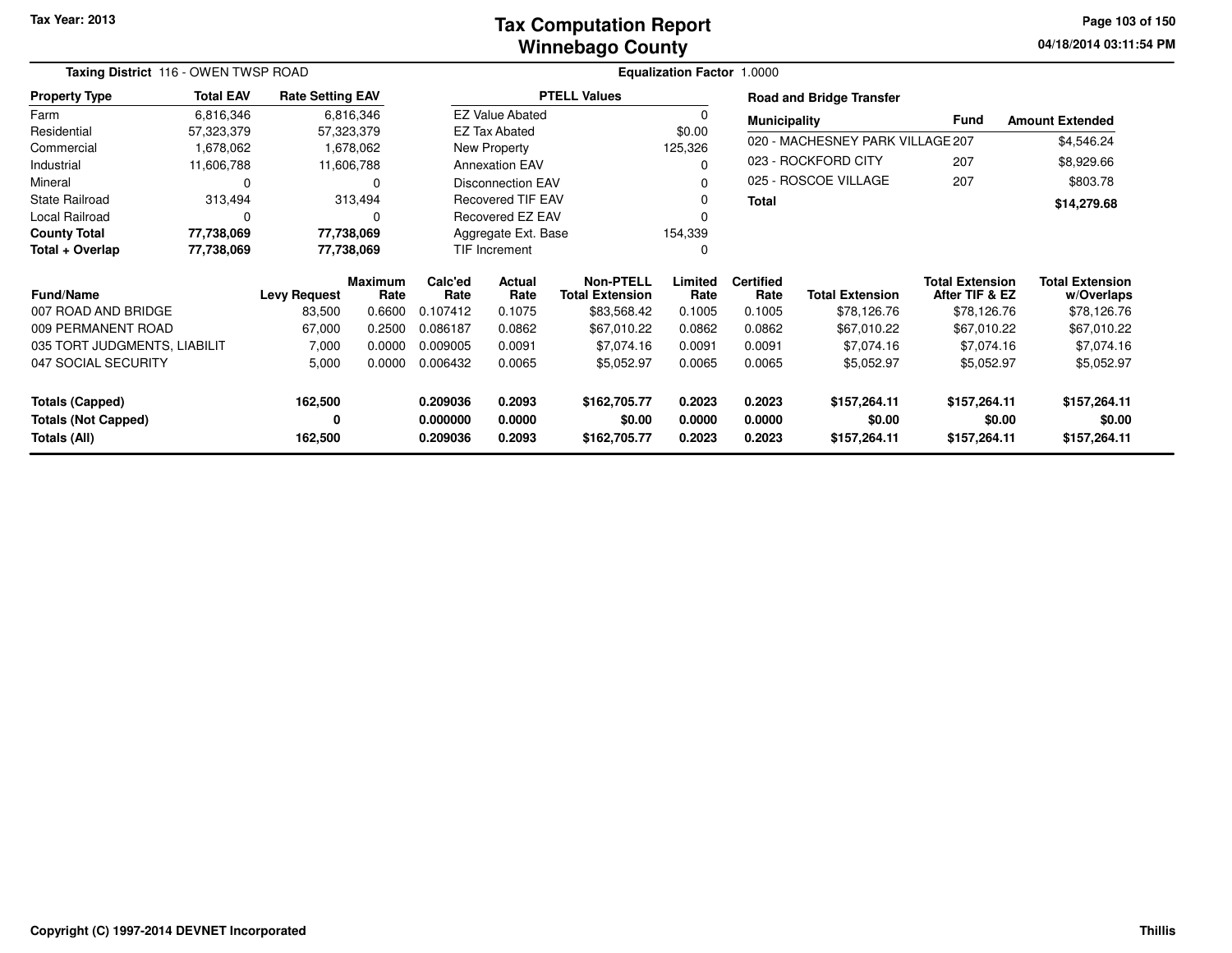#### **Winnebago CountyTax Computation Report**

**04/18/2014 03:11:54 PM Page 104 of 150**

| Taxing District 117 - PECATONICA TWSP ROAD |                  |                         |                        |                      |                          |                                            | Equalization Factor 1.0000 |                          |                                 |                                          |                                      |
|--------------------------------------------|------------------|-------------------------|------------------------|----------------------|--------------------------|--------------------------------------------|----------------------------|--------------------------|---------------------------------|------------------------------------------|--------------------------------------|
| <b>Property Type</b>                       | <b>Total EAV</b> | <b>Rate Setting EAV</b> |                        |                      |                          | <b>PTELL Values</b>                        |                            |                          | <b>Road and Bridge Transfer</b> |                                          |                                      |
| Farm                                       | 7,964,678        |                         | 7,964,678              |                      | <b>EZ Value Abated</b>   |                                            |                            | <b>Municipality</b>      |                                 | <b>Fund</b>                              | <b>Amount Extended</b>               |
| Residential                                | 53,126,999       |                         | 53,126,999             |                      | EZ Tax Abated            |                                            | \$0.00                     |                          | 022 - PECATONICA VILLAGE        | 207                                      |                                      |
| Commercial                                 | 3,610,514        |                         | 3,610,514              |                      | New Property             |                                            | 190,157                    |                          |                                 |                                          | \$10,553.74                          |
| Industrial                                 | 2,066,343        |                         | 2,066,343              |                      | <b>Annexation EAV</b>    |                                            |                            | <b>Total</b>             |                                 |                                          | \$10,553.74                          |
| Mineral                                    |                  |                         |                        |                      | <b>Disconnection EAV</b> |                                            |                            |                          |                                 |                                          |                                      |
| <b>State Railroad</b>                      |                  |                         |                        |                      | <b>Recovered TIF EAV</b> |                                            |                            |                          |                                 |                                          |                                      |
| Local Railroad                             | 0                |                         |                        |                      | <b>Recovered EZ EAV</b>  |                                            |                            |                          |                                 |                                          |                                      |
| <b>County Total</b>                        | 66,768,534       |                         | 66,768,534             |                      | Aggregate Ext. Base      |                                            | 115,761                    |                          |                                 |                                          |                                      |
| Total + Overlap                            | 66,768,534       |                         | 66,768,534             |                      | TIF Increment            |                                            | 0                          |                          |                                 |                                          |                                      |
| <b>Fund/Name</b>                           |                  | <b>Levy Request</b>     | <b>Maximum</b><br>Rate | Calc'ed<br>Rate      | Actual<br>Rate           | <b>Non-PTELL</b><br><b>Total Extension</b> | Limited<br>Rate            | <b>Certified</b><br>Rate | <b>Total Extension</b>          | <b>Total Extension</b><br>After TIF & EZ | <b>Total Extension</b><br>w/Overlaps |
| 007 ROAD AND BRIDGE                        |                  | 53,294                  | 0.6600                 | 0.079819             | 0.0799                   | \$53,348.06                                | 0.0773                     | 0.0773                   | \$51,612.08                     | \$51,612.08                              | \$51,612.08                          |
| 009 PERMANENT ROAD                         |                  | 33,194                  | 0.2500                 | 0.049715             | 0.0498                   | \$33,250.73                                | 0.0484                     | 0.0484                   | \$32,315.97                     | \$32,315.97                              | \$32,315.97                          |
| 010 EQUIPMENT AND BUILDING                 |                  | 28,961                  | 0.1000                 | 0.043375             | 0.0434                   | \$28,977.54                                | 0.0422                     | 0.0422                   | \$28,176.32                     | \$28,176.32                              | \$28,176.32                          |
| 035 TORT JUDGMENTS, LIABILIT               |                  | 6,100                   | 0.0000                 | 0.009136             | 0.0092                   | \$6,142.71                                 | 0.0090                     | 0.0090                   | \$6,009.17                      | \$6,009.17                               | \$6,009.17                           |
| <b>Totals (Capped)</b>                     |                  | 121,549                 |                        | 0.182045             | 0.1823                   | \$121,719.04                               | 0.1769                     | 0.1769                   | \$118,113.54                    | \$118,113.54                             | \$118,113.54                         |
| <b>Totals (Not Capped)</b><br>Totals (All) |                  | 0<br>121,549            |                        | 0.000000<br>0.182045 | 0.0000<br>0.1823         | \$0.00<br>\$121,719.04                     | 0.0000<br>0.1769           | 0.0000<br>0.1769         | \$0.00<br>\$118,113.54          | \$0.00<br>\$118,113.54                   | \$0.00<br>\$118,113.54               |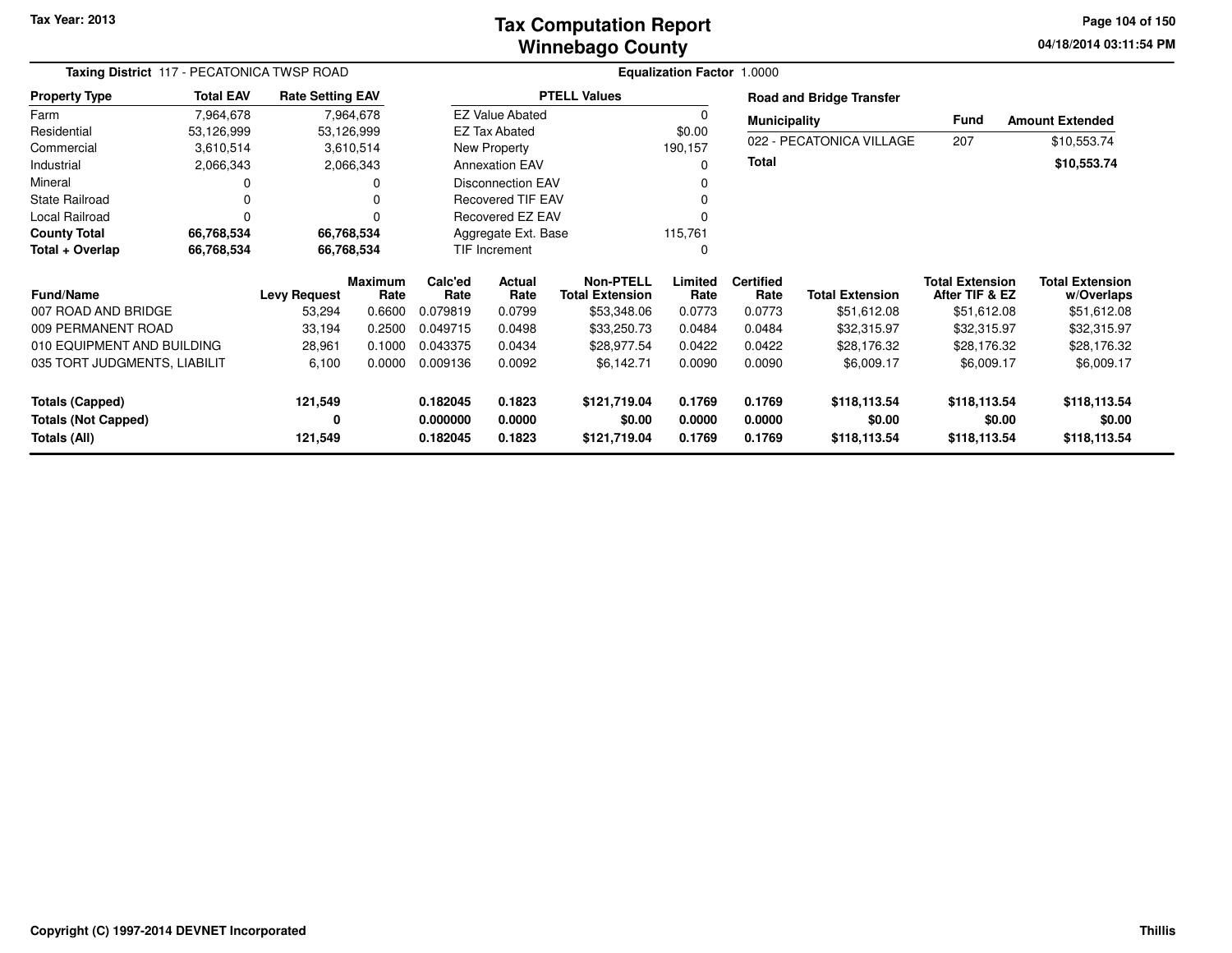#### **Winnebago CountyTax Computation Report**

**04/18/2014 03:11:54 PM Page 105 of 150**

| Taxing District 118 - ROCKFORD TWSP ROAD |                  |                         |                 |                 |                          |                                     |                 |                             |                                 |                                          |                                      |
|------------------------------------------|------------------|-------------------------|-----------------|-----------------|--------------------------|-------------------------------------|-----------------|-----------------------------|---------------------------------|------------------------------------------|--------------------------------------|
| <b>Property Type</b>                     | <b>Total EAV</b> | <b>Rate Setting EAV</b> |                 |                 |                          | <b>PTELL Values</b>                 |                 |                             | <b>Road and Bridge Transfer</b> |                                          |                                      |
| Farm                                     | 9,614,568        |                         | 9,502,410       |                 | <b>EZ Value Abated</b>   |                                     | 9,872,984       | <b>Municipality</b>         |                                 | <b>Fund</b>                              | <b>Amount Extended</b>               |
| Residential                              | 1,335,554,280    | 1,329,705,106           |                 |                 | <b>EZ Tax Abated</b>     |                                     | \$12,825.00     |                             |                                 |                                          |                                      |
| Commercial                               | 469,632,085      | 453,330,534             |                 |                 | New Property             |                                     | 6,743,890       | 017 - CHERRY VALLEY VILLAGE |                                 | 207                                      | \$29,645.26                          |
| Industrial                               | 137,934,547      | 120,445,237             |                 |                 | <b>Annexation EAV</b>    |                                     |                 |                             | 019 - LOVES PARK CITY           | 207                                      | \$103,935.02                         |
| Mineral                                  | 0                |                         | 0               |                 | <b>Disconnection EAV</b> |                                     |                 |                             | 021 - NEW MILFORD VILLAGE       | 207                                      | \$5,380.31                           |
| <b>State Railroad</b>                    | 3,126,351        |                         | 3,126,351       |                 | <b>Recovered TIF EAV</b> |                                     | $\Omega$        |                             | 023 - ROCKFORD CITY             | 207                                      | \$877,424.93                         |
| Local Railroad                           | 119,811          |                         | 119.811         |                 | Recovered EZ EAV         |                                     | 2,267,569       | <b>Total</b>                |                                 |                                          | \$1,016,385.52                       |
| <b>County Total</b>                      | 1,955,981,642    | 1,916,229,449           |                 |                 | Aggregate Ext. Base      |                                     | 2,435,680       |                             |                                 |                                          |                                      |
| Total + Overlap                          | 1,955,981,642    | 1,916,229,449           |                 |                 | <b>TIF Increment</b>     |                                     | 29,879,209      |                             |                                 |                                          |                                      |
| <b>Fund/Name</b>                         |                  | <b>Levy Request</b>     | Maximum<br>Rate | Calc'ed<br>Rate | <b>Actual</b><br>Rate    | Non-PTELL<br><b>Total Extension</b> | Limited<br>Rate | <b>Certified</b><br>Rate    | <b>Total Extension</b>          | <b>Total Extension</b><br>After TIF & EZ | <b>Total Extension</b><br>w/Overlaps |
| 005 I. M. R. F.                          |                  | 124,401                 | 0.0000          | 0.006492        | 0.0065                   | \$124,554.91                        | 0.0065          | 0.0065                      | \$127,138.81                    | \$124,554.91                             | \$124,554.91                         |
| 007 ROAD AND BRIDGE                      |                  | 2,363,624               | 0.6600          | 0.123348        | 0.1234                   | \$2,364,627.14                      | 0.1234          | 0.1234                      | \$2,413,681.35                  | \$2,364,627.14                           | \$2,364,627.14                       |
| <b>Totals (Capped)</b>                   |                  | 2,488,025               |                 | 0.129840        | 0.1299                   | \$2,489,182.05                      | 0.1299          | 0.1299                      | \$2,540,820.16                  | \$2,489,182.05                           | \$2,489,182.05                       |
| <b>Totals (Not Capped)</b>               |                  | 0                       |                 | 0.000000        | 0.0000                   | \$0.00                              | 0.0000          | 0.0000                      | \$0.00                          | \$0.00                                   | \$0.00                               |
| Totals (All)                             |                  | 2,488,025               |                 | 0.129840        | 0.1299                   | \$2,489,182.05                      | 0.1299          | 0.1299                      | \$2,540,820.16                  | \$2,489,182.05                           | \$2,489,182.05                       |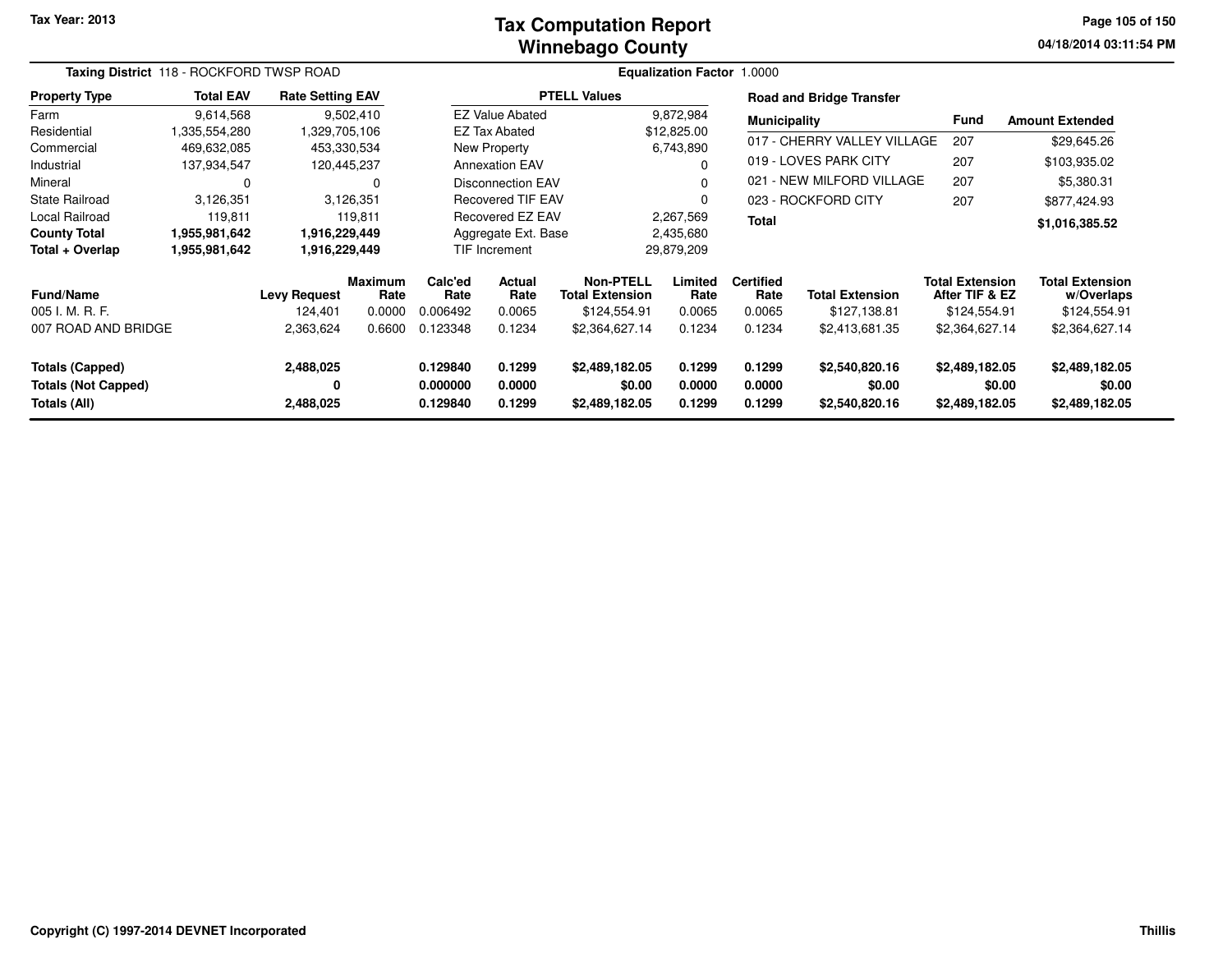#### **Winnebago CountyTax Computation Report**

**04/18/2014 03:11:54 PM Page 106 of 150**

| Taxing District 119 - ROCKTON TWSP ROAD |                  |                         |                 |                                   |                          | <b>Equalization Factor 1.0000</b>          |                 |                          |                                 |                                          |                                      |
|-----------------------------------------|------------------|-------------------------|-----------------|-----------------------------------|--------------------------|--------------------------------------------|-----------------|--------------------------|---------------------------------|------------------------------------------|--------------------------------------|
| <b>Property Type</b>                    | <b>Total EAV</b> | <b>Rate Setting EAV</b> |                 |                                   |                          | <b>PTELL Values</b>                        |                 |                          | <b>Road and Bridge Transfer</b> |                                          |                                      |
| Farm                                    | 7,415,636        |                         | 7,415,636       |                                   | <b>EZ Value Abated</b>   |                                            | 0               | <b>Municipality</b>      |                                 | <b>Fund</b>                              | <b>Amount Extended</b>               |
| Residential                             | 193,659,103      |                         | 193,653,513     |                                   | <b>EZ Tax Abated</b>     |                                            | \$0.00          |                          |                                 |                                          |                                      |
| Commercial                              | 23,447,207       |                         | 22,304,524      |                                   | New Property             |                                            | 914,129         |                          | 024 - ROCKTON VILLAGE           | 207                                      | \$17,518.57                          |
| Industrial                              | 15,227,784       |                         | 13,061,162      |                                   | <b>Annexation EAV</b>    |                                            | $\Omega$        |                          | 025 - ROSCOE VILLAGE            | 207                                      | \$3,284.11                           |
| Mineral                                 | 0                |                         | 0               |                                   | <b>Disconnection EAV</b> |                                            | $\Omega$        |                          | 026 - SOUTH BELOIT CITY         | 207                                      | \$10,173.58                          |
| State Railroad                          | 743,835          |                         | 743,835         |                                   | <b>Recovered TIF EAV</b> |                                            | 0               | <b>Total</b>             |                                 |                                          | \$30,976.26                          |
| Local Railroad                          | $\Omega$         |                         | 0               |                                   | Recovered EZ EAV         |                                            | $\Omega$        |                          |                                 |                                          |                                      |
| <b>County Total</b>                     | 240,493,565      |                         | 237,178,670     |                                   | Aggregate Ext. Base      |                                            | 356,522         |                          |                                 |                                          |                                      |
| Total + Overlap                         | 240,493,565      |                         | 237,178,670     | <b>TIF Increment</b><br>3,314,895 |                          |                                            |                 |                          |                                 |                                          |                                      |
| <b>Fund/Name</b>                        |                  | <b>Levy Request</b>     | Maximum<br>Rate | Calc'ed<br>Rate                   | Actual<br>Rate           | <b>Non-PTELL</b><br><b>Total Extension</b> | Limited<br>Rate | <b>Certified</b><br>Rate | <b>Total Extension</b>          | <b>Total Extension</b><br>After TIF & EZ | <b>Total Extension</b><br>w/Overlaps |
| 007 ROAD AND BRIDGE                     |                  | 100,000                 | 0.6600          | 0.042162                          | 0.0422                   | \$100,089.40                               | 0.0356          | 0.0356                   | \$85,615.71                     | \$84,435.61                              | \$84,435.61                          |
| 009 PERMANENT ROAD                      |                  | 279,514                 | 0.2500          | 0.117850                          | 0.1179                   | \$279,633.65                               | 0.1179          | 0.1179                   | \$283,541.91                    | \$279,633.65                             | \$279,633.65                         |
| Totals (Capped)                         |                  | 379,514                 |                 | 0.160012                          | 0.1601                   | \$379,723.05                               | 0.1535          | 0.1535                   | \$369,157.62                    | \$364,069.26                             | \$364,069.26                         |
| <b>Totals (Not Capped)</b>              |                  | 0                       |                 | 0.000000                          | 0.0000                   | \$0.00                                     | 0.0000          | 0.0000                   | \$0.00                          | \$0.00                                   | \$0.00                               |
| Totals (All)                            |                  | 379,514                 |                 | 0.160012                          | 0.1601                   | \$379,723.05                               | 0.1535          | 0.1535                   | \$369,157.62                    | \$364,069.26                             | \$364,069.26                         |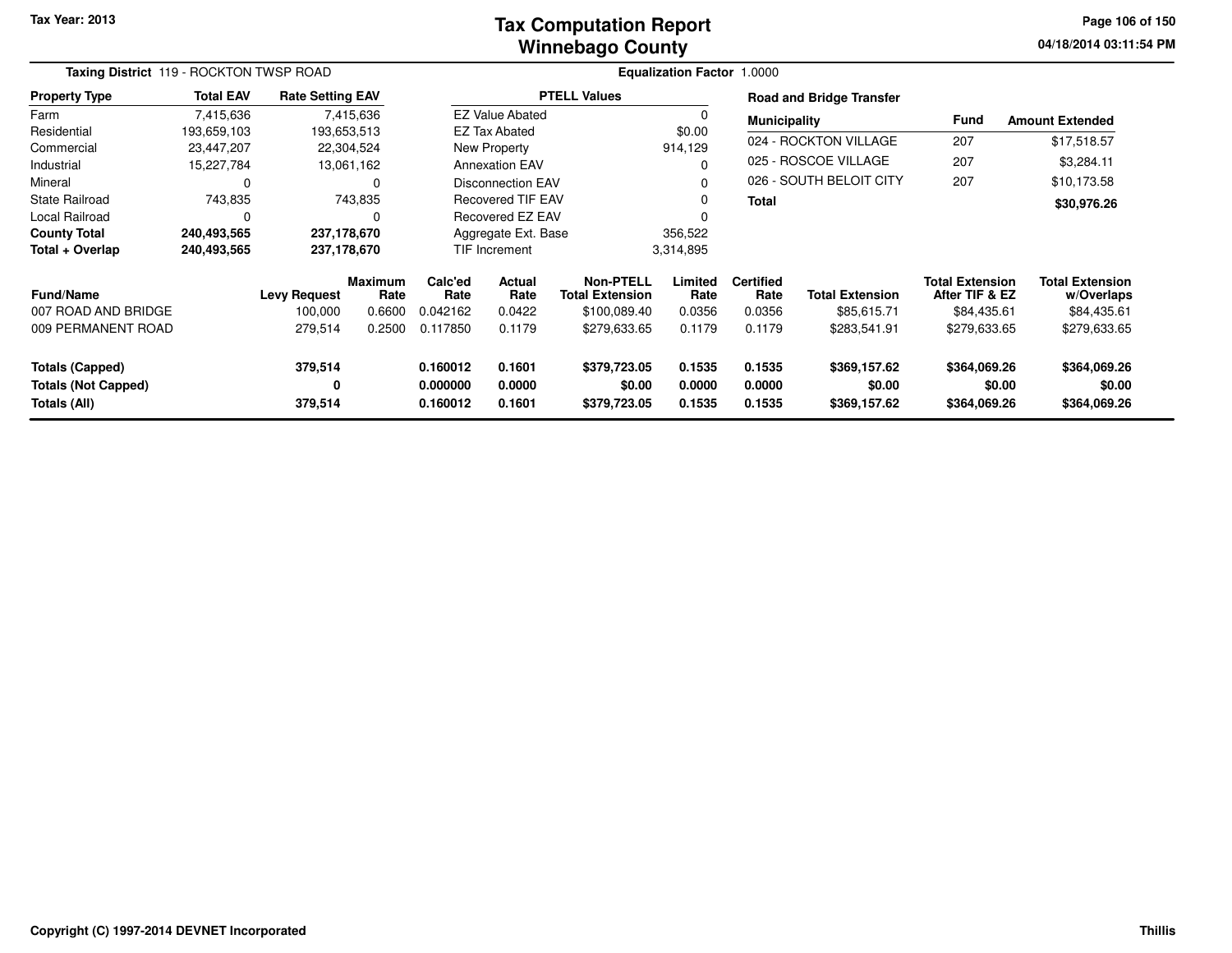#### **Winnebago CountyTax Computation Report**

**04/18/2014 03:11:54 PM Page 107 of 150**

| Taxing District 120 - ROSCOE TWSP ROAD |                  |                         |                        |                 |                          |                                            | Equalization Factor 1.0000 |                          |                                 |                                          |                                      |
|----------------------------------------|------------------|-------------------------|------------------------|-----------------|--------------------------|--------------------------------------------|----------------------------|--------------------------|---------------------------------|------------------------------------------|--------------------------------------|
| <b>Property Type</b>                   | <b>Total EAV</b> | <b>Rate Setting EAV</b> |                        |                 |                          | <b>PTELL Values</b>                        |                            |                          | <b>Road and Bridge Transfer</b> |                                          |                                      |
| Farm                                   | 4,953,814        |                         | 4,953,814              |                 | <b>EZ Value Abated</b>   |                                            |                            | <b>Municipality</b>      |                                 | <b>Fund</b>                              | <b>Amount Extended</b>               |
| Residential                            | 333,953,383      | 333,953,383             |                        |                 | <b>EZ Tax Abated</b>     |                                            | \$0.00                     |                          |                                 |                                          |                                      |
| Commercial                             | 56,971,775       |                         | 56,971,775             |                 | New Property             |                                            | 1,783,794                  |                          | 024 - ROCKTON VILLAGE           | 207                                      | \$3,697.63                           |
| Industrial                             | 15,667,191       |                         | 15,656,714             |                 | <b>Annexation EAV</b>    |                                            | O                          |                          | 025 - ROSCOE VILLAGE            | 207                                      | \$11,846.02                          |
| Mineral                                | 0                |                         | 0                      |                 | <b>Disconnection EAV</b> |                                            |                            |                          | 026 - SOUTH BELOIT CITY         | 207                                      | \$4,643.28                           |
| <b>State Railroad</b>                  | 505,730          |                         | 505,730                |                 | <b>Recovered TIF EAV</b> |                                            |                            | <b>Total</b>             |                                 |                                          | \$20,186.93                          |
| Local Railroad                         | 0                |                         |                        |                 | Recovered EZ EAV         |                                            |                            |                          |                                 |                                          |                                      |
| <b>County Total</b>                    | 412,051,893      | 412,041,416             |                        |                 | Aggregate Ext. Base      |                                            | 722,990                    |                          |                                 |                                          |                                      |
| Total + Overlap                        | 412,051,893      | 412,041,416             |                        |                 | TIF Increment            |                                            | 10,477                     |                          |                                 |                                          |                                      |
| <b>Fund/Name</b>                       |                  | <b>Levy Request</b>     | <b>Maximum</b><br>Rate | Calc'ed<br>Rate | Actual<br>Rate           | <b>Non-PTELL</b><br><b>Total Extension</b> | Limited<br>Rate            | <b>Certified</b><br>Rate | <b>Total Extension</b>          | <b>Total Extension</b><br>After TIF & EZ | <b>Total Extension</b><br>w/Overlaps |
| 007 ROAD AND BRIDGE                    |                  | 80,000                  | 0.6600                 | 0.019416        | 0.0195                   | \$80,348.08                                | 0.0191                     | 0.0191                   | \$78,701.91                     | \$78,699.91                              | \$78,699.91                          |
| 008 BRIDGE CONST W/ COUNTY             |                  | 0                       | 0.2500                 | 0.000000        | 0.0000                   | \$0.00                                     | 0.0000                     | 0.0000                   | \$0.00                          | \$0.00                                   | \$0.00                               |
| 009 PERMANENT ROAD                     |                  | 670,000                 | 0.2500                 | 0.162605        | 0.1627                   | \$670,391.38                               | 0.1602                     | 0.1602                   | \$660,107.13                    | \$660,090.35                             | \$660,090.35                         |
| <b>Totals (Capped)</b>                 |                  | 750,000                 |                        | 0.182021        | 0.1822                   | \$750,739.46                               | 0.1793                     | 0.1793                   | \$738,809.04                    | \$738,790.26                             | \$738,790.26                         |
| <b>Totals (Not Capped)</b>             |                  | 0                       |                        | 0.000000        | 0.0000                   | \$0.00                                     | 0.0000                     | 0.0000                   | \$0.00                          | \$0.00                                   | \$0.00                               |
| Totals (All)                           |                  | 750,000                 |                        | 0.182021        | 0.1822                   | \$750,739.46                               | 0.1793                     | 0.1793                   | \$738,809.04                    | \$738,790.26                             | \$738,790.26                         |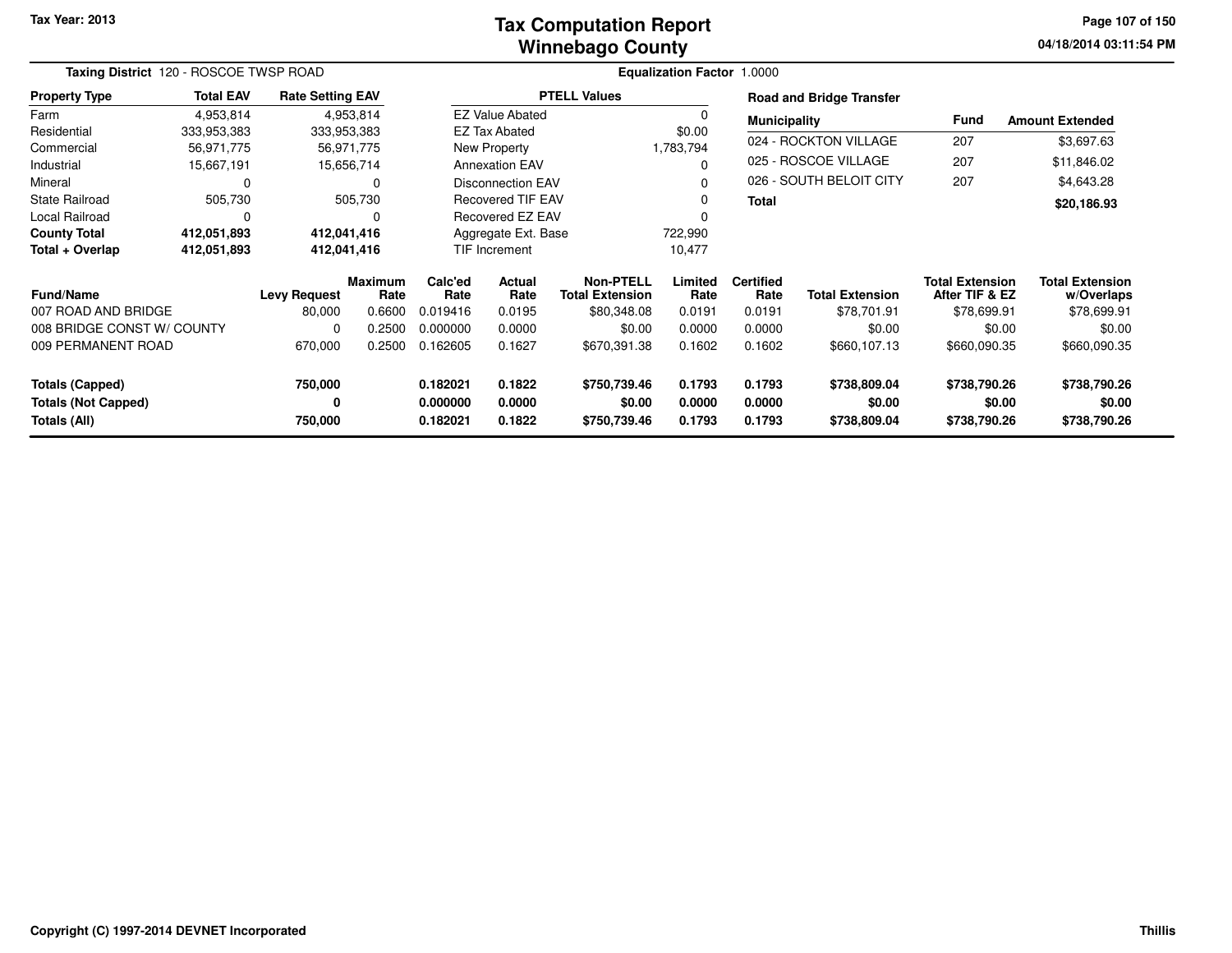**04/18/2014 03:11:54 PM Page 108 of 150**

| <b>Taxing District</b> 121 - SEWARD TWSP ROAD |                  |                         |                 |                 | Equalization Factor 1.0000 |                                            |                 |                          |                        |                                          |                                      |
|-----------------------------------------------|------------------|-------------------------|-----------------|-----------------|----------------------------|--------------------------------------------|-----------------|--------------------------|------------------------|------------------------------------------|--------------------------------------|
| <b>Property Type</b>                          | <b>Total EAV</b> | <b>Rate Setting EAV</b> |                 |                 |                            | <b>PTELL Values</b>                        |                 |                          |                        |                                          |                                      |
| Farm                                          | 11,059,870       | 11,059,870              |                 |                 | <b>EZ Value Abated</b>     |                                            | $\Omega$        |                          |                        |                                          |                                      |
| Residential                                   | 7,567,861        |                         | 7,567,861       |                 | EZ Tax Abated              |                                            | \$0.00          |                          |                        |                                          |                                      |
| Commercial                                    | 3,306,146        |                         | 3,306,146       |                 | New Property               |                                            | 403,448         |                          |                        |                                          |                                      |
| Industrial                                    | 183,357          |                         | 183,357         |                 | <b>Annexation EAV</b>      |                                            | O               |                          |                        |                                          |                                      |
| Mineral                                       | $\Omega$         |                         | 0               |                 | <b>Disconnection EAV</b>   |                                            | 0               |                          |                        |                                          |                                      |
| <b>State Railroad</b>                         | 502,013          |                         | 502,013         |                 | <b>Recovered TIF EAV</b>   |                                            | 0               |                          |                        |                                          |                                      |
| Local Railroad                                | 466              |                         | 466             |                 | Recovered EZ EAV           |                                            | ŋ               |                          |                        |                                          |                                      |
| <b>County Total</b>                           | 22,619,713       | 22,619,713              |                 |                 | Aggregate Ext. Base        |                                            | 99,290          |                          |                        |                                          |                                      |
| Total + Overlap                               | 22,619,713       | 22,619,713              |                 |                 | TIF Increment              |                                            | 0               |                          |                        |                                          |                                      |
| <b>Fund/Name</b>                              |                  | <b>Levy Request</b>     | Maximum<br>Rate | Calc'ed<br>Rate | Actual<br>Rate             | <b>Non-PTELL</b><br><b>Total Extension</b> | Limited<br>Rate | <b>Certified</b><br>Rate | <b>Total Extension</b> | <b>Total Extension</b><br>After TIF & EZ | <b>Total Extension</b><br>w/Overlaps |
| 007 ROAD AND BRIDGE                           |                  | 43,470                  | 0.6600          | 0.192178        | 0.1922                     | \$43,475.09                                | 0.1916          | 0.1916                   | \$43,339.37            | \$43,339.37                              | \$43,339.37                          |
| 008 BRIDGE CONST W/ COUNTY                    |                  | 2,125                   | 0.2500          | 0.009395        | 0.0094                     | \$2,126.25                                 | 0.0094          | 0.0094                   | \$2,126.25             | \$2,126.25                               | \$2,126.25                           |
| 009 PERMANENT ROAD                            |                  | 44,000                  | 0.2500          | 0.194521        | 0.1946                     | \$44,017.96                                | 0.1941          | 0.1941                   | \$43,904.86            | \$43,904.86                              | \$43,904.86                          |
| 010 EQUIPMENT AND BUILDING                    |                  | 10,350                  | 0.1000          | 0.045757        | 0.0458                     | \$10,359.83                                | 0.0457          | 0.0457                   | \$10,337.21            | \$10,337.21                              | \$10,337.21                          |
| 047 SOCIAL SECURITY                           |                  | 3,100                   | 0.0000          | 0.013705        | 0.0138                     | \$3,121.52                                 | 0.0138          | 0.0138                   | \$3,121.52             | \$3,121.52                               | \$3,121.52                           |
| <b>Totals (Capped)</b>                        |                  | 103,045                 |                 | 0.455556        | 0.4558                     | \$103,100.65                               | 0.4546          | 0.4546                   | \$102,829.21           | \$102,829.21                             | \$102,829.21                         |
| <b>Totals (Not Capped)</b>                    |                  | 0                       |                 | 0.000000        | 0.0000                     | \$0.00                                     | 0.0000          | 0.0000                   | \$0.00                 | \$0.00                                   | \$0.00                               |
| <b>Totals (All)</b>                           |                  | 103,045                 |                 | 0.455556        | 0.4558                     | \$103,100.65                               | 0.4546          | 0.4546                   | \$102,829.21           | \$102,829.21                             | \$102,829.21                         |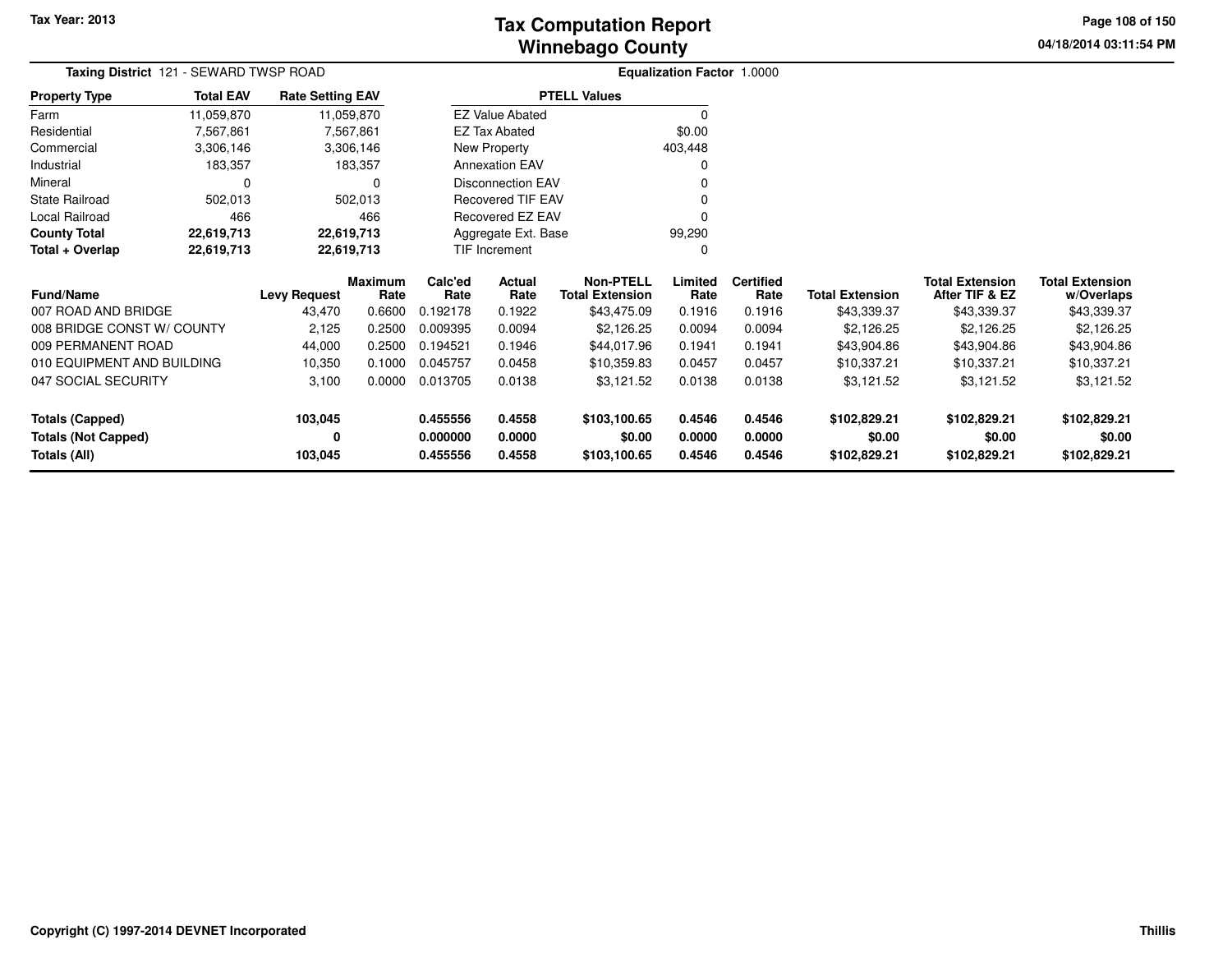**04/18/2014 03:11:54 PM Page 109 of 150**

| <b>Taxing District</b> 122 - SHIRLAND TWSP ROAD |                  |                         |                        |                 |                               |                                            | Equalization Factor 1.0000 |                          |                        |                                          |                                      |
|-------------------------------------------------|------------------|-------------------------|------------------------|-----------------|-------------------------------|--------------------------------------------|----------------------------|--------------------------|------------------------|------------------------------------------|--------------------------------------|
| <b>Property Type</b>                            | <b>Total EAV</b> | <b>Rate Setting EAV</b> |                        |                 |                               | <b>PTELL Values</b>                        |                            |                          |                        |                                          |                                      |
| Farm                                            | 5,487,770        |                         | 5,487,770              |                 | <b>EZ Value Abated</b>        |                                            |                            |                          |                        |                                          |                                      |
| Residential                                     | 15,934,496       | 15,934,496              |                        |                 | EZ Tax Abated                 |                                            | \$0.00                     |                          |                        |                                          |                                      |
| Commercial                                      | 857,917          |                         | 857,917                |                 | New Property                  |                                            | 98,720                     |                          |                        |                                          |                                      |
| Industrial                                      |                  |                         |                        |                 | <b>Annexation EAV</b>         |                                            |                            |                          |                        |                                          |                                      |
| Mineral                                         |                  |                         |                        |                 | <b>Disconnection EAV</b>      |                                            |                            |                          |                        |                                          |                                      |
| <b>State Railroad</b>                           |                  |                         |                        |                 | Recovered TIF EAV             |                                            |                            |                          |                        |                                          |                                      |
| Local Railroad                                  |                  |                         |                        |                 | <b>Recovered EZ EAV</b>       |                                            |                            |                          |                        |                                          |                                      |
| <b>County Total</b>                             | 22,280,183       | 22,280,183              |                        |                 | 24,368<br>Aggregate Ext. Base |                                            |                            |                          |                        |                                          |                                      |
| Total + Overlap                                 | 22,280,183       | 22,280,183              |                        |                 | TIF Increment                 |                                            | 0                          |                          |                        |                                          |                                      |
| <b>Fund/Name</b>                                |                  | <b>Levy Request</b>     | <b>Maximum</b><br>Rate | Calc'ed<br>Rate | <b>Actual</b><br>Rate         | <b>Non-PTELL</b><br><b>Total Extension</b> | Limited<br>Rate            | <b>Certified</b><br>Rate | <b>Total Extension</b> | <b>Total Extension</b><br>After TIF & EZ | <b>Total Extension</b><br>w/Overlaps |
| 007 ROAD AND BRIDGE                             |                  | 25,586                  | 0.6600                 | 0.114838        | 0.1149                        | \$25,599.93                                | 0.1118                     | 0.1118                   | \$24,909.24            | \$24,909.24                              | \$24,909.24                          |
| 008 BRIDGE CONST W/ COUNTY                      |                  | <sup>0</sup>            | 0.2500                 | 0.000000        | 0.0000                        | \$0.00                                     | 0.0000                     | 0.0000                   | \$0.00                 | \$0.00                                   | \$0.00                               |
| 009 PERMANENT ROAD                              |                  | $\Omega$                | 0.0000                 | 0.000000        | 0.0000                        | \$0.00                                     | 0.0000                     | 0.0000                   | \$0.00                 | \$0.00                                   | \$0.00                               |
| <b>Totals (Capped)</b>                          |                  | 25,586                  |                        | 0.114838        | 0.1149                        | \$25,599.93                                | 0.1118                     | 0.1118                   | \$24,909.24            | \$24,909.24                              | \$24,909.24                          |
| <b>Totals (Not Capped)</b>                      |                  | 0                       |                        | 0.000000        | 0.0000                        | \$0.00                                     | 0.0000                     | 0.0000                   | \$0.00                 | \$0.00                                   | \$0.00                               |
| Totals (All)                                    |                  | 25,586                  |                        | 0.114838        | 0.1149                        | \$25,599.93                                | 0.1118                     | 0.1118                   | \$24,909.24            | \$24,909.24                              | \$24,909.24                          |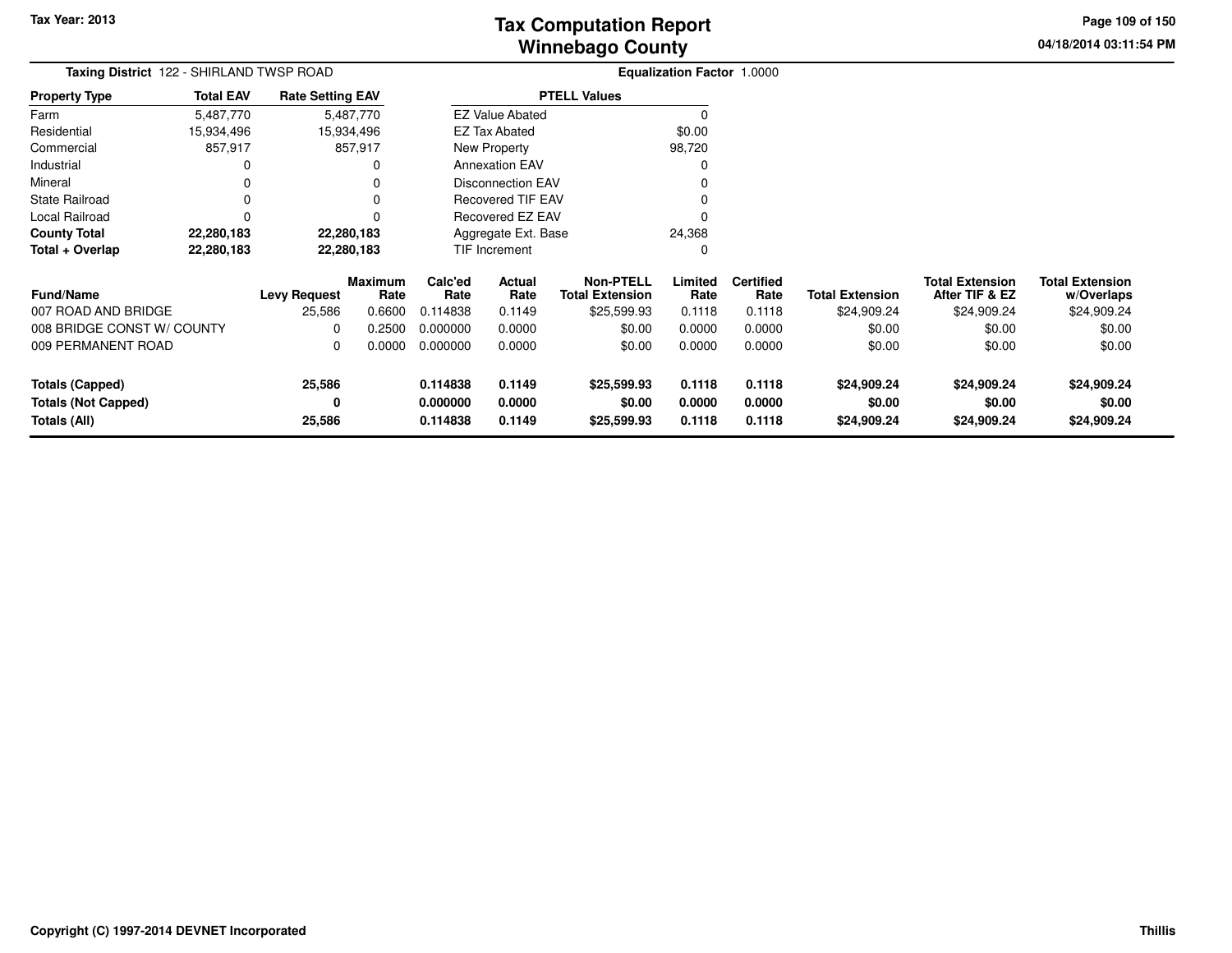**Tax Year: 2013**

#### **Winnebago CountyTax Computation Report**

**04/18/2014 03:11:54 PM Page 110 of 150**

۰

| Taxing District 123 - WINNEBAGO TWSP ROAD                            |                  |                         |                        | <b>Equalization Factor 1.0000</b> |                                                      |                                            |                            |                            |                                        |                                          |                                        |
|----------------------------------------------------------------------|------------------|-------------------------|------------------------|-----------------------------------|------------------------------------------------------|--------------------------------------------|----------------------------|----------------------------|----------------------------------------|------------------------------------------|----------------------------------------|
| <b>Property Type</b>                                                 | <b>Total EAV</b> | <b>Rate Setting EAV</b> |                        |                                   |                                                      | <b>PTELL Values</b>                        |                            |                            | <b>Road and Bridge Transfer</b>        |                                          |                                        |
| Farm                                                                 | 9,040,352        |                         | 9,040,352              |                                   | <b>EZ Value Abated</b>                               |                                            | 0                          | <b>Municipality</b>        |                                        | <b>Fund</b>                              | <b>Amount Extended</b>                 |
| Residential                                                          | 73,289,716       |                         | 73,289,716             |                                   | <b>EZ Tax Abated</b>                                 |                                            | \$0.00                     |                            |                                        |                                          |                                        |
| Commercial                                                           | 6,570,660        |                         | 6,570,660              |                                   | New Property                                         |                                            | 359,524                    |                            | 027 - WINNEBAGO VILLAGE                | 207                                      | \$10,786.17                            |
| Industrial                                                           | 2,669,453        |                         | 2,669,453              |                                   | <b>Annexation EAV</b>                                |                                            |                            | <b>Total</b>               |                                        |                                          | \$10,786.17                            |
| Mineral                                                              | 0                |                         | 0                      |                                   | <b>Disconnection EAV</b><br><b>Recovered TIF EAV</b> |                                            |                            |                            |                                        |                                          |                                        |
| State Railroad                                                       | 430,931          |                         | 430,931                |                                   |                                                      |                                            |                            |                            |                                        |                                          |                                        |
| Local Railroad                                                       | 539,387          |                         | 539.387                |                                   | Recovered EZ EAV                                     |                                            |                            |                            |                                        |                                          |                                        |
| <b>County Total</b>                                                  | 92,540,499       |                         | 92,540,499             |                                   | Aggregate Ext. Base                                  |                                            | 169,005                    |                            |                                        |                                          |                                        |
| Total + Overlap                                                      | 92,540,499       |                         | 92,540,499             |                                   | TIF Increment                                        |                                            | 0                          |                            |                                        |                                          |                                        |
| <b>Fund/Name</b>                                                     |                  | <b>Levy Request</b>     | <b>Maximum</b><br>Rate | Calc'ed<br>Rate                   | Actual<br>Rate                                       | <b>Non-PTELL</b><br><b>Total Extension</b> | Limited<br>Rate            | <b>Certified</b><br>Rate   | <b>Total Extension</b>                 | <b>Total Extension</b><br>After TIF & EZ | <b>Total Extension</b><br>w/Overlaps   |
| 007 ROAD AND BRIDGE                                                  |                  | 44,364                  | 0.6600                 | 0.047940                          | 0.0480                                               | \$44,419.44                                | 0.0466                     | 0.0466                     | \$43,123.87                            | \$43,123.87                              | \$43,123.87                            |
| 009 PERMANENT ROAD                                                   |                  | 133,091                 | 0.2500                 | 0.143819                          | 0.1439                                               | \$133,165.78                               | 0.1399                     | 0.1399                     | \$129,464.16                           | \$129,464.16                             | \$129,464.16                           |
| <b>Totals (Capped)</b><br><b>Totals (Not Capped)</b><br>Totals (All) |                  | 177,455<br>0<br>177,455 |                        | 0.191759<br>0.000000<br>0.191759  | 0.1919<br>0.0000<br>0.1919                           | \$177,585.22<br>\$0.00<br>\$177,585.22     | 0.1865<br>0.0000<br>0.1865 | 0.1865<br>0.0000<br>0.1865 | \$172,588.03<br>\$0.00<br>\$172,588.03 | \$172,588.03<br>\$0.00<br>\$172,588.03   | \$172,588.03<br>\$0.00<br>\$172,588.03 |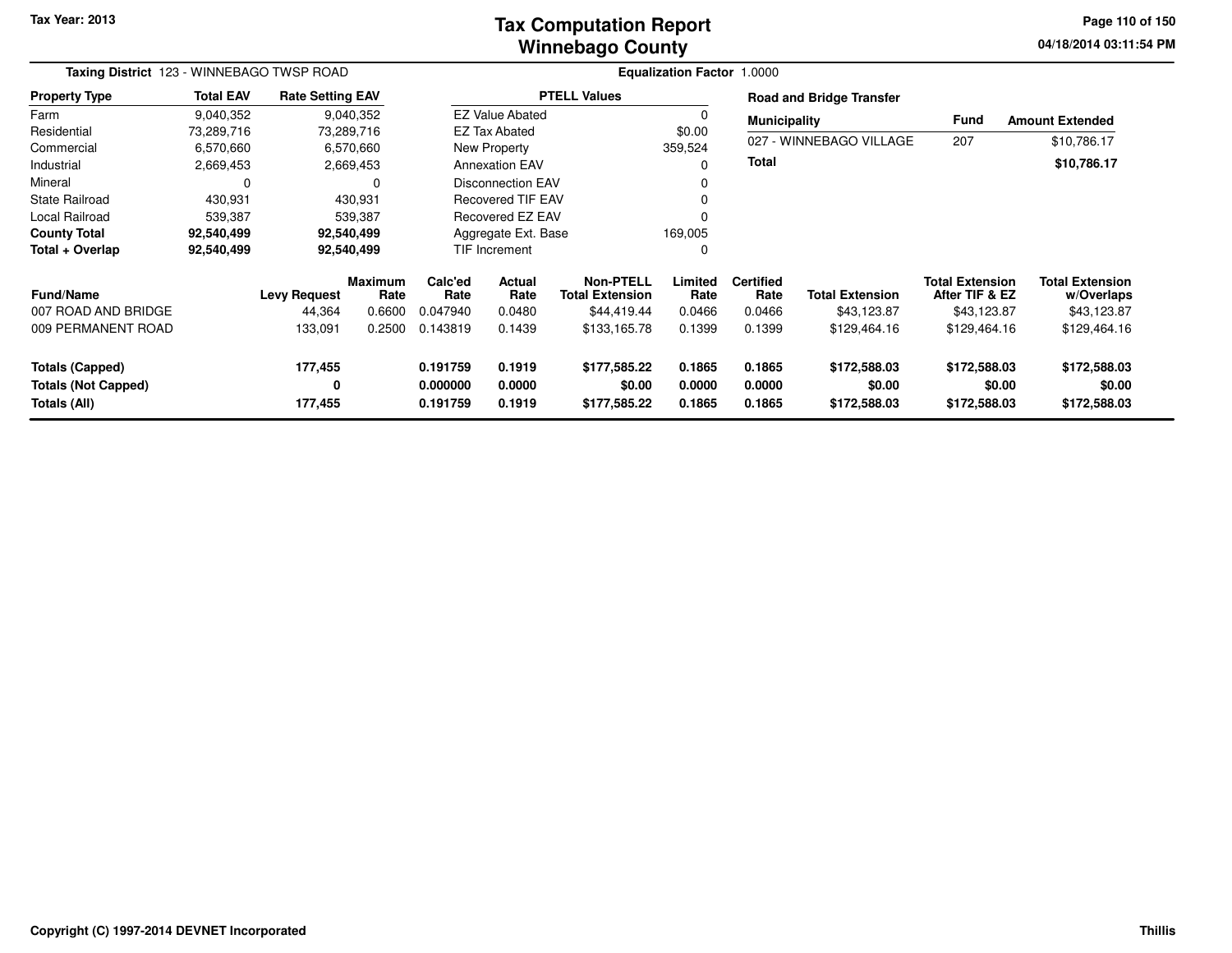**Tax Year: 2013**

# **Winnebago CountyTax Computation Report**

**04/18/2014 03:11:54 PM Page 111 of 150**

| Taxing District 124 - PE/SE MULTI TOWNSHIP                           |                  |                               |                                  |                                  |                                 |                                                           | Equalization Factor 1.0000 |                                    |                                       |                                                         |                                                     |
|----------------------------------------------------------------------|------------------|-------------------------------|----------------------------------|----------------------------------|---------------------------------|-----------------------------------------------------------|----------------------------|------------------------------------|---------------------------------------|---------------------------------------------------------|-----------------------------------------------------|
| <b>Property Type</b>                                                 | <b>Total EAV</b> | <b>Rate Setting EAV</b>       |                                  |                                  |                                 | <b>PTELL Values</b>                                       |                            |                                    |                                       |                                                         |                                                     |
| Farm                                                                 | 19,024,548       |                               | 19,024,548                       |                                  | <b>EZ Value Abated</b>          |                                                           |                            |                                    |                                       |                                                         |                                                     |
| Residential                                                          | 60,694,860       |                               | 60,694,860                       |                                  | EZ Tax Abated                   |                                                           | \$0.00                     |                                    |                                       |                                                         |                                                     |
| Commercial                                                           | 6,916,660        |                               | 6,916,660                        |                                  | New Property                    |                                                           | 593,605                    |                                    |                                       |                                                         |                                                     |
| Industrial                                                           | 2,249,700        |                               | 2,249,700                        |                                  | <b>Annexation EAV</b>           |                                                           |                            |                                    |                                       |                                                         |                                                     |
| Mineral                                                              |                  |                               | 0                                |                                  | <b>Disconnection EAV</b>        |                                                           |                            |                                    |                                       |                                                         |                                                     |
| <b>State Railroad</b>                                                |                  |                               |                                  |                                  | <b>Recovered TIF EAV</b>        |                                                           |                            |                                    |                                       |                                                         |                                                     |
| Local Railroad                                                       | 466              |                               | 466                              |                                  | Recovered EZ EAV                |                                                           |                            |                                    |                                       |                                                         |                                                     |
| <b>County Total</b>                                                  | 88,886,234       |                               | 88,886,234                       |                                  | Aggregate Ext. Base             |                                                           | 45,014                     |                                    |                                       |                                                         |                                                     |
| Total + Overlap                                                      | 88,886,234       |                               | 88,886,234                       |                                  | <b>TIF Increment</b>            |                                                           |                            |                                    |                                       |                                                         |                                                     |
| Fund/Name<br>147 ASSESSING PURPOSES (mu                              |                  | <b>Levy Request</b><br>46,000 | <b>Maximum</b><br>Rate<br>0.0000 | Calc'ed<br>Rate<br>0.051752      | <b>Actual</b><br>Rate<br>0.0518 | <b>Non-PTELL</b><br><b>Total Extension</b><br>\$46,043.07 | Limited<br>Rate<br>0.0518  | <b>Certified</b><br>Rate<br>0.0518 | <b>Total Extension</b><br>\$46,043.07 | <b>Total Extension</b><br>After TIF & EZ<br>\$46,043.07 | <b>Total Extension</b><br>w/Overlaps<br>\$46,043.07 |
| <b>Totals (Capped)</b><br><b>Totals (Not Capped)</b><br>Totals (All) |                  | 46,000<br>0<br>46,000         |                                  | 0.051752<br>0.000000<br>0.051752 | 0.0518<br>0.0000<br>0.0518      | \$46,043.07<br>\$0.00<br>\$46,043.07                      | 0.0518<br>0.0000<br>0.0518 | 0.0518<br>0.0000<br>0.0518         | \$46,043.07<br>\$0.00<br>\$46,043.07  | \$46,043.07<br>\$0.00<br>\$46,043.07                    | \$46,043.07<br>\$0.00<br>\$46,043.07                |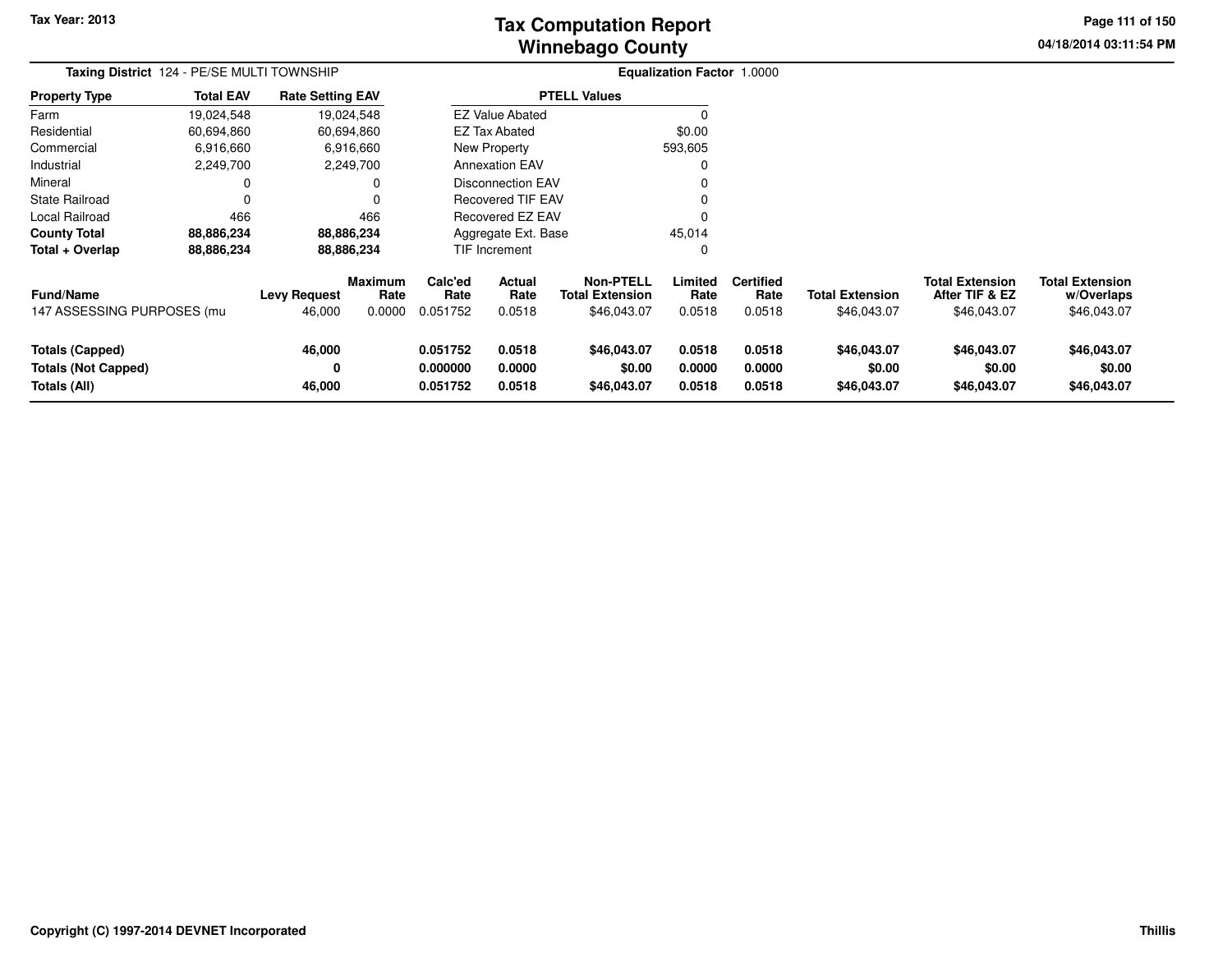**04/18/2014 03:11:54 PM Page 112 of 150**

| Taxing District 125 - WAGON WHEEL TIF                                |                  |                     |                           | <b>Equalization Factor 1.0000</b> |                            |                                                      |                            |                                    |                                  |                                                          |                                                      |
|----------------------------------------------------------------------|------------------|---------------------|---------------------------|-----------------------------------|----------------------------|------------------------------------------------------|----------------------------|------------------------------------|----------------------------------|----------------------------------------------------------|------------------------------------------------------|
| <b>Property Type</b>                                                 | <b>Total EAV</b> | <b>TIF Base EAV</b> |                           |                                   |                            | <b>PTELL Values</b>                                  |                            |                                    |                                  |                                                          |                                                      |
| Farm                                                                 | $\Omega$         |                     |                           |                                   | <b>EZ Value Abated</b>     |                                                      |                            |                                    |                                  |                                                          |                                                      |
| Residential                                                          | 19,388           |                     | 13,798                    |                                   | <b>EZ Tax Abated</b>       |                                                      | \$0.00                     |                                    |                                  |                                                          |                                                      |
| Commercial                                                           | 1,682,652        |                     | 539,969                   |                                   | <b>New Property</b>        |                                                      |                            |                                    |                                  |                                                          |                                                      |
| Industrial                                                           |                  |                     |                           |                                   | <b>Annexation EAV</b>      |                                                      |                            |                                    |                                  |                                                          |                                                      |
| Mineral                                                              |                  |                     |                           |                                   | Disconnection EAV          |                                                      |                            |                                    |                                  |                                                          |                                                      |
| <b>State Railroad</b>                                                |                  |                     |                           |                                   | Recovered TIF EAV          |                                                      |                            |                                    |                                  |                                                          |                                                      |
| Local Railroad                                                       |                  |                     |                           |                                   | Recovered EZ EAV           |                                                      |                            |                                    |                                  |                                                          |                                                      |
| <b>County Total</b>                                                  | 1,702,040        |                     | 553,767                   |                                   | Aggregate Ext. Base        |                                                      |                            |                                    |                                  |                                                          |                                                      |
| Total + Overlap                                                      | 1,702,040        |                     | 553,767                   |                                   | TIF Increment              |                                                      | 1,148,273                  |                                    |                                  |                                                          |                                                      |
| <b>Fund/Name</b><br>001 CORPORATE                                    |                  | Levy Request<br>0   | Maximum<br>Rate<br>0.0025 | Calc'ed<br>Rate<br>0.000000       | Actual<br>Rate<br>0.0000   | <b>Non-PTELL</b><br><b>Total Extension</b><br>\$0.00 | Limited<br>Rate<br>0.0000  | <b>Certified</b><br>Rate<br>0.0000 | <b>Total Extension</b><br>\$0.00 | <b>Total Extension</b><br>After TIF & EZ<br>\$113,405.78 | <b>Total Extension</b><br>w/Overlaps<br>\$113,405.78 |
| <b>Totals (Capped)</b><br><b>Totals (Not Capped)</b><br>Totals (All) |                  | 0<br>0<br>0         |                           | 0.000000<br>0.000000<br>0.000000  | 0.0000<br>0.0000<br>0.0000 | \$0.00<br>\$0.00<br>\$0.00                           | 0.0000<br>0.0000<br>0.0000 | 0.0000<br>0.0000<br>0.0000         | \$0.00<br>\$0.00<br>\$0.00       | \$0.00<br>\$113,405.78<br>\$113,405.78                   | \$0.00<br>\$113,405.78<br>\$113,405.78               |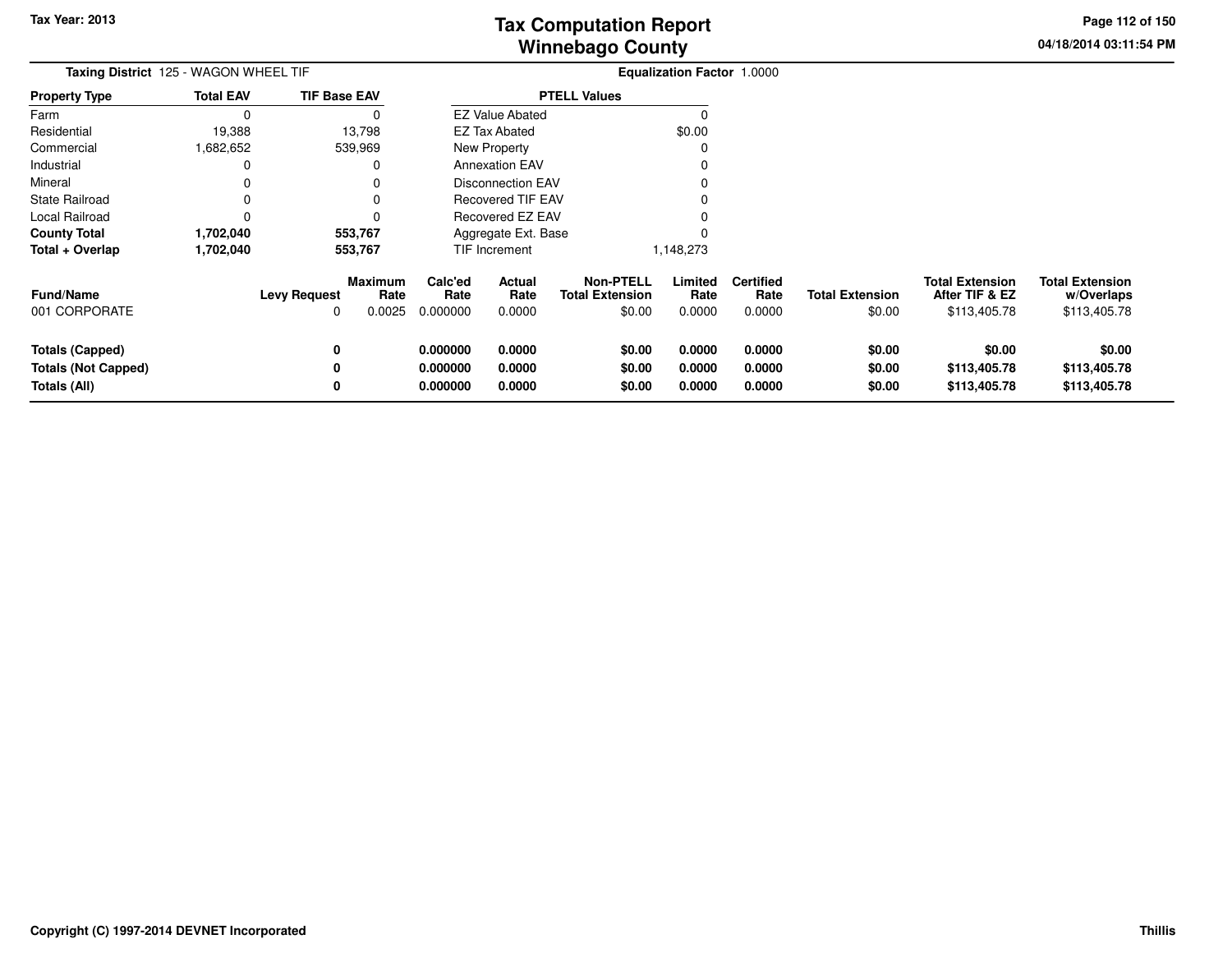**04/18/2014 03:11:54 PM Page 113 of 150**

| Taxing District 126 - RIVER OAKS TIF                                 |                  |                          |                                  |                                  |                            | Equalization Factor 1.0000                           |                            |                                    |                                  |                                                         |                                                     |
|----------------------------------------------------------------------|------------------|--------------------------|----------------------------------|----------------------------------|----------------------------|------------------------------------------------------|----------------------------|------------------------------------|----------------------------------|---------------------------------------------------------|-----------------------------------------------------|
| <b>Property Type</b>                                                 | <b>Total EAV</b> | <b>TIF Base EAV</b>      |                                  |                                  |                            | <b>PTELL Values</b>                                  |                            |                                    |                                  |                                                         |                                                     |
| Farm                                                                 | 0                |                          | 0                                |                                  | <b>EZ Value Abated</b>     |                                                      |                            |                                    |                                  |                                                         |                                                     |
| Residential                                                          | 295,837          |                          | 81,530                           |                                  | <b>EZ Tax Abated</b>       |                                                      | \$0.00                     |                                    |                                  |                                                         |                                                     |
| Commercial                                                           |                  |                          | O                                |                                  | New Property               |                                                      |                            |                                    |                                  |                                                         |                                                     |
| Industrial                                                           |                  |                          | 0                                |                                  | <b>Annexation EAV</b>      |                                                      |                            |                                    |                                  |                                                         |                                                     |
| Mineral                                                              |                  |                          | 0                                |                                  | <b>Disconnection EAV</b>   |                                                      |                            |                                    |                                  |                                                         |                                                     |
| <b>State Railroad</b>                                                |                  |                          | 0                                |                                  | Recovered TIF EAV          |                                                      |                            |                                    |                                  |                                                         |                                                     |
| Local Railroad                                                       |                  |                          |                                  |                                  | Recovered EZ EAV           |                                                      |                            |                                    |                                  |                                                         |                                                     |
| <b>County Total</b>                                                  | 295,837          |                          | 81,530                           |                                  | Aggregate Ext. Base        |                                                      |                            |                                    |                                  |                                                         |                                                     |
| Total + Overlap                                                      | 295,837          |                          | 81,530                           |                                  | TIF Increment              |                                                      | 214,307                    |                                    |                                  |                                                         |                                                     |
| <b>Fund/Name</b><br>001 CORPORATE                                    |                  | <b>Levy Request</b><br>0 | <b>Maximum</b><br>Rate<br>0.0025 | Calc'ed<br>Rate<br>0.000000      | Actual<br>Rate<br>0.0000   | <b>Non-PTELL</b><br><b>Total Extension</b><br>\$0.00 | Limited<br>Rate<br>0.0000  | <b>Certified</b><br>Rate<br>0.0000 | <b>Total Extension</b><br>\$0.00 | <b>Total Extension</b><br>After TIF & EZ<br>\$30,008.00 | <b>Total Extension</b><br>w/Overlaps<br>\$30,008.00 |
| <b>Totals (Capped)</b><br><b>Totals (Not Capped)</b><br>Totals (All) |                  | 0<br>0<br>0              |                                  | 0.000000<br>0.000000<br>0.000000 | 0.0000<br>0.0000<br>0.0000 | \$0.00<br>\$0.00<br>\$0.00                           | 0.0000<br>0.0000<br>0.0000 | 0.0000<br>0.0000<br>0.0000         | \$0.00<br>\$0.00<br>\$0.00       | \$0.00<br>\$30,008.00<br>\$30,008.00                    | \$0.00<br>\$30,008.00<br>\$30,008.00                |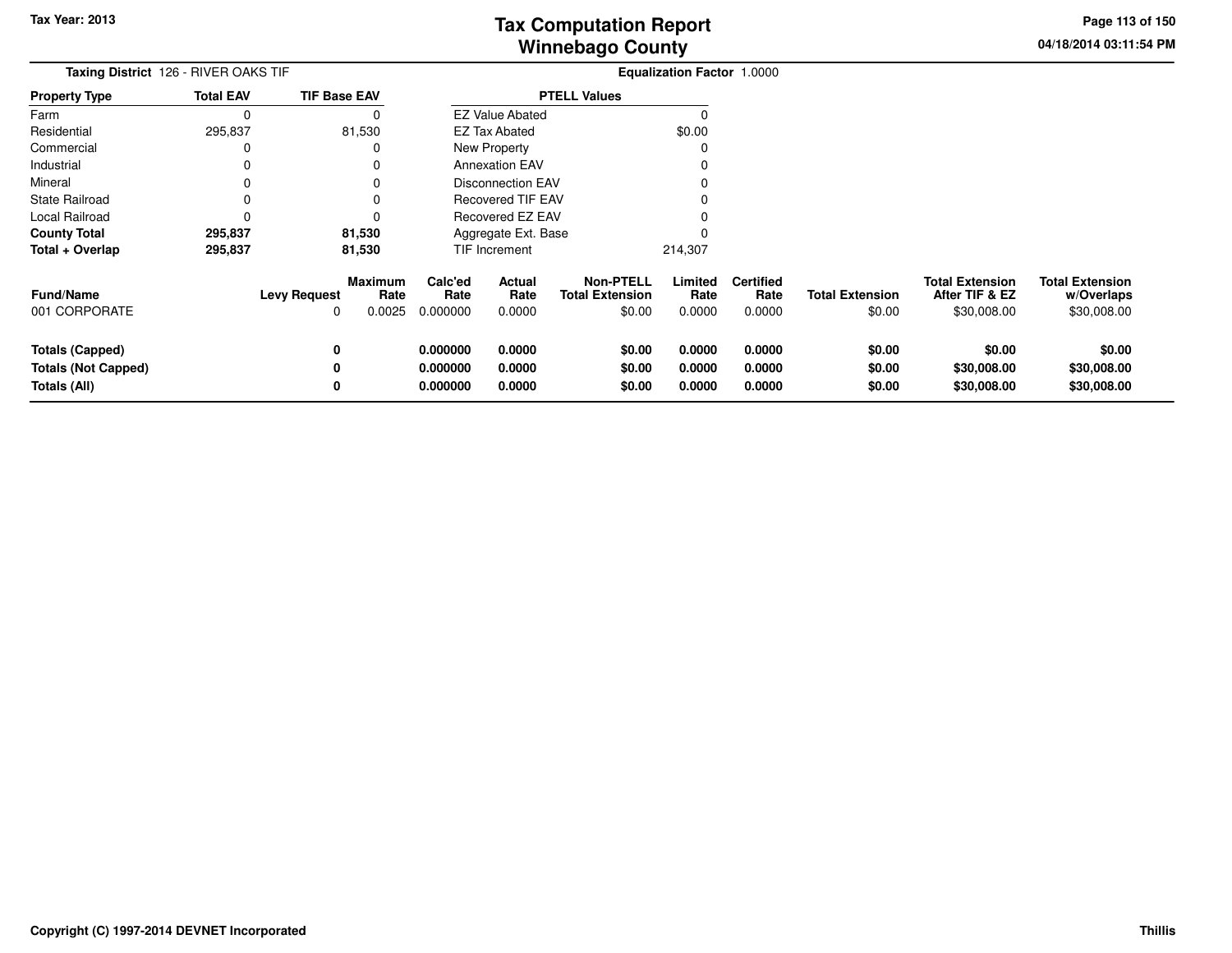**04/18/2014 03:11:54 PM Page 114 of 150**

| Taxing District 127 - GARRISON SCHOOL TIF                     |                  |                                                         | Equalization Factor 1.0000       |                            |                                                      |                            |                                    |                                  |                                                         |                                                     |
|---------------------------------------------------------------|------------------|---------------------------------------------------------|----------------------------------|----------------------------|------------------------------------------------------|----------------------------|------------------------------------|----------------------------------|---------------------------------------------------------|-----------------------------------------------------|
| <b>Property Type</b>                                          | <b>Total EAV</b> | <b>TIF Base EAV</b>                                     |                                  |                            | <b>PTELL Values</b>                                  |                            |                                    |                                  |                                                         |                                                     |
| Farm                                                          | $\Omega$         | 0                                                       |                                  | <b>EZ Value Abated</b>     |                                                      | $\Omega$                   |                                    |                                  |                                                         |                                                     |
| Residential                                                   | .356,750         | 1,090,929                                               |                                  | EZ Tax Abated              |                                                      | \$0.00                     |                                    |                                  |                                                         |                                                     |
| Commercial                                                    | 221,764          | 54,498                                                  |                                  | <b>New Property</b>        |                                                      | 0                          |                                    |                                  |                                                         |                                                     |
| Industrial                                                    | 0                | 0                                                       |                                  | <b>Annexation EAV</b>      |                                                      |                            |                                    |                                  |                                                         |                                                     |
| Mineral                                                       | 0                |                                                         |                                  | <b>Disconnection EAV</b>   |                                                      |                            |                                    |                                  |                                                         |                                                     |
| <b>State Railroad</b>                                         | 0                |                                                         |                                  | <b>Recovered TIF EAV</b>   |                                                      |                            |                                    |                                  |                                                         |                                                     |
| Local Railroad                                                | 0                |                                                         |                                  | Recovered EZ EAV           |                                                      |                            |                                    |                                  |                                                         |                                                     |
| <b>County Total</b>                                           | 1,578,514        | 1,145,427                                               |                                  | Aggregate Ext. Base        |                                                      |                            |                                    |                                  |                                                         |                                                     |
| Total + Overlap                                               | 1,578,514        | 1,145,427                                               |                                  | TIF Increment              |                                                      | 433,087                    |                                    |                                  |                                                         |                                                     |
| <b>Fund/Name</b><br>001 CORPORATE                             |                  | <b>Maximum</b><br><b>Levy Request</b><br>Rate<br>0.0025 | Calc'ed<br>Rate<br>0.000000      | Actual<br>Rate<br>0.0000   | <b>Non-PTELL</b><br><b>Total Extension</b><br>\$0.00 | Limited<br>Rate<br>0.0000  | <b>Certified</b><br>Rate<br>0.0000 | <b>Total Extension</b><br>\$0.00 | <b>Total Extension</b><br>After TIF & EZ<br>\$60,642.26 | <b>Total Extension</b><br>w/Overlaps<br>\$60,642.26 |
| Totals (Capped)<br><b>Totals (Not Capped)</b><br>Totals (All) |                  | 0                                                       | 0.000000<br>0.000000<br>0.000000 | 0.0000<br>0.0000<br>0.0000 | \$0.00<br>\$0.00<br>\$0.00                           | 0.0000<br>0.0000<br>0.0000 | 0.0000<br>0.0000<br>0.0000         | \$0.00<br>\$0.00<br>\$0.00       | \$0.00<br>\$60,642.26<br>\$60,642.26                    | \$0.00<br>\$60,642.26<br>\$60,642.26                |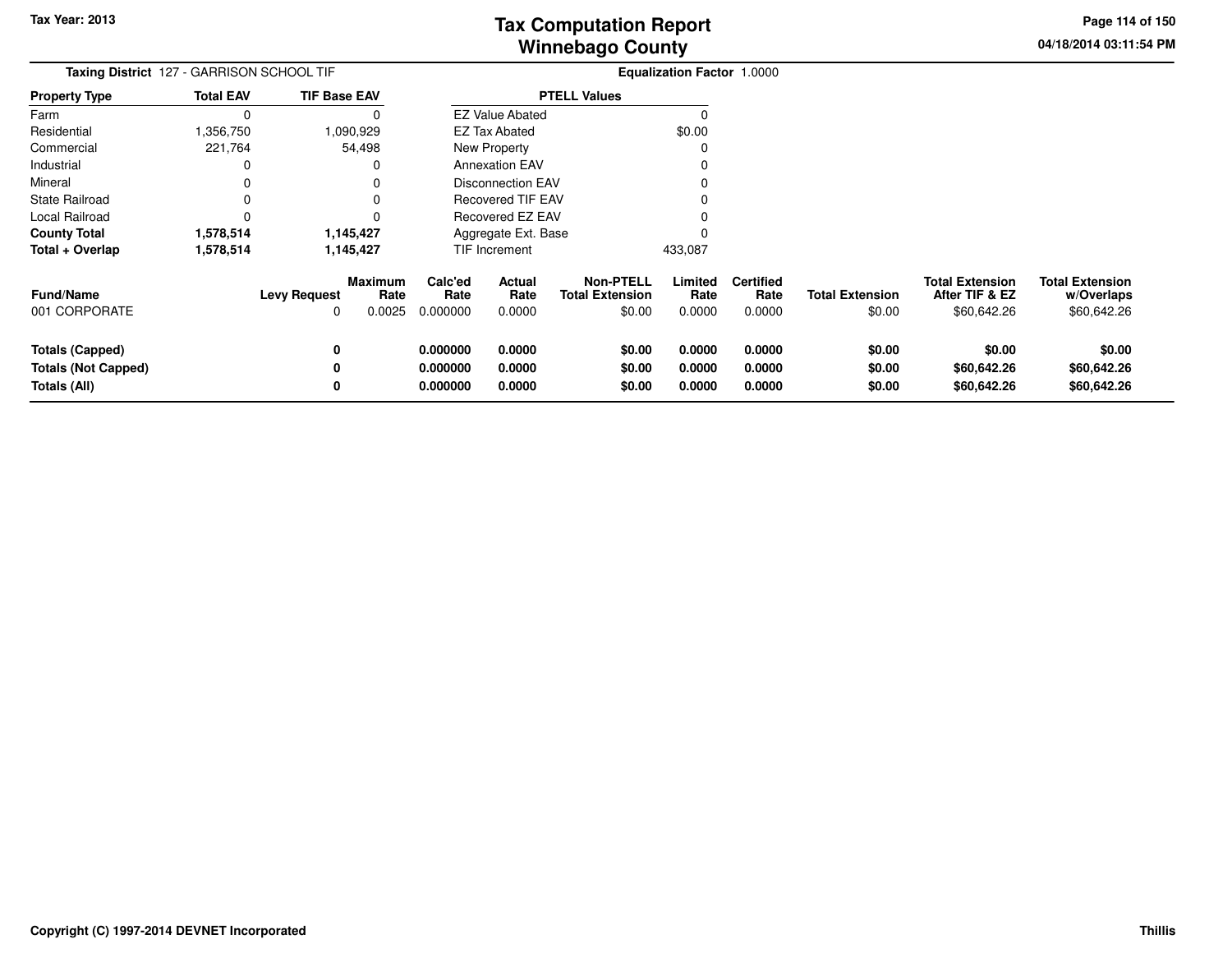**04/18/2014 03:11:54 PM Page 115 of 150**

| <b>Taxing District</b> 128 - KISHWAUKEE/HARRISON TIF          |                  |                     |                           | <b>Equalization Factor 1.0000</b> |                            |                                                      |                            |                                    |                                  |                                                         |                                                     |
|---------------------------------------------------------------|------------------|---------------------|---------------------------|-----------------------------------|----------------------------|------------------------------------------------------|----------------------------|------------------------------------|----------------------------------|---------------------------------------------------------|-----------------------------------------------------|
| <b>Property Type</b>                                          | <b>Total EAV</b> | <b>TIF Base EAV</b> |                           |                                   |                            | <b>PTELL Values</b>                                  |                            |                                    |                                  |                                                         |                                                     |
| Farm                                                          | 0                |                     |                           |                                   | <b>EZ Value Abated</b>     |                                                      | $\Omega$                   |                                    |                                  |                                                         |                                                     |
| Residential                                                   | 0                |                     |                           |                                   | EZ Tax Abated              |                                                      | \$0.00                     |                                    |                                  |                                                         |                                                     |
| Commercial                                                    | 0                |                     | 0                         |                                   | New Property               |                                                      |                            |                                    |                                  |                                                         |                                                     |
| Industrial                                                    | 1,780,600        |                     | 1,489,196                 |                                   | <b>Annexation EAV</b>      |                                                      |                            |                                    |                                  |                                                         |                                                     |
| Mineral                                                       | 0                |                     |                           |                                   | <b>Disconnection EAV</b>   |                                                      |                            |                                    |                                  |                                                         |                                                     |
| <b>State Railroad</b>                                         |                  |                     |                           |                                   | <b>Recovered TIF EAV</b>   |                                                      |                            |                                    |                                  |                                                         |                                                     |
| Local Railroad                                                | 0                |                     |                           |                                   | Recovered EZ EAV           |                                                      |                            |                                    |                                  |                                                         |                                                     |
| <b>County Total</b>                                           | 1,780,600        |                     | 1,489,196                 |                                   | Aggregate Ext. Base        |                                                      |                            |                                    |                                  |                                                         |                                                     |
| Total + Overlap                                               | 1,780,600        |                     | 1,489,196                 |                                   | TIF Increment              |                                                      | 291,404                    |                                    |                                  |                                                         |                                                     |
| <b>Fund/Name</b><br>001 CORPORATE                             |                  | <b>Levy Request</b> | Maximum<br>Rate<br>0.0025 | Calc'ed<br>Rate<br>0.000000       | Actual<br>Rate<br>0.0000   | <b>Non-PTELL</b><br><b>Total Extension</b><br>\$0.00 | Limited<br>Rate<br>0.0000  | <b>Certified</b><br>Rate<br>0.0000 | <b>Total Extension</b><br>\$0.00 | <b>Total Extension</b><br>After TIF & EZ<br>\$40,803.30 | <b>Total Extension</b><br>w/Overlaps<br>\$40,803.30 |
| Totals (Capped)<br><b>Totals (Not Capped)</b><br>Totals (All) |                  | 0                   |                           | 0.000000<br>0.000000<br>0.000000  | 0.0000<br>0.0000<br>0.0000 | \$0.00<br>\$0.00<br>\$0.00                           | 0.0000<br>0.0000<br>0.0000 | 0.0000<br>0.0000<br>0.0000         | \$0.00<br>\$0.00<br>\$0.00       | \$0.00<br>\$40,803.30<br>\$40,803.30                    | \$0.00<br>\$40,803.30<br>\$40,803.30                |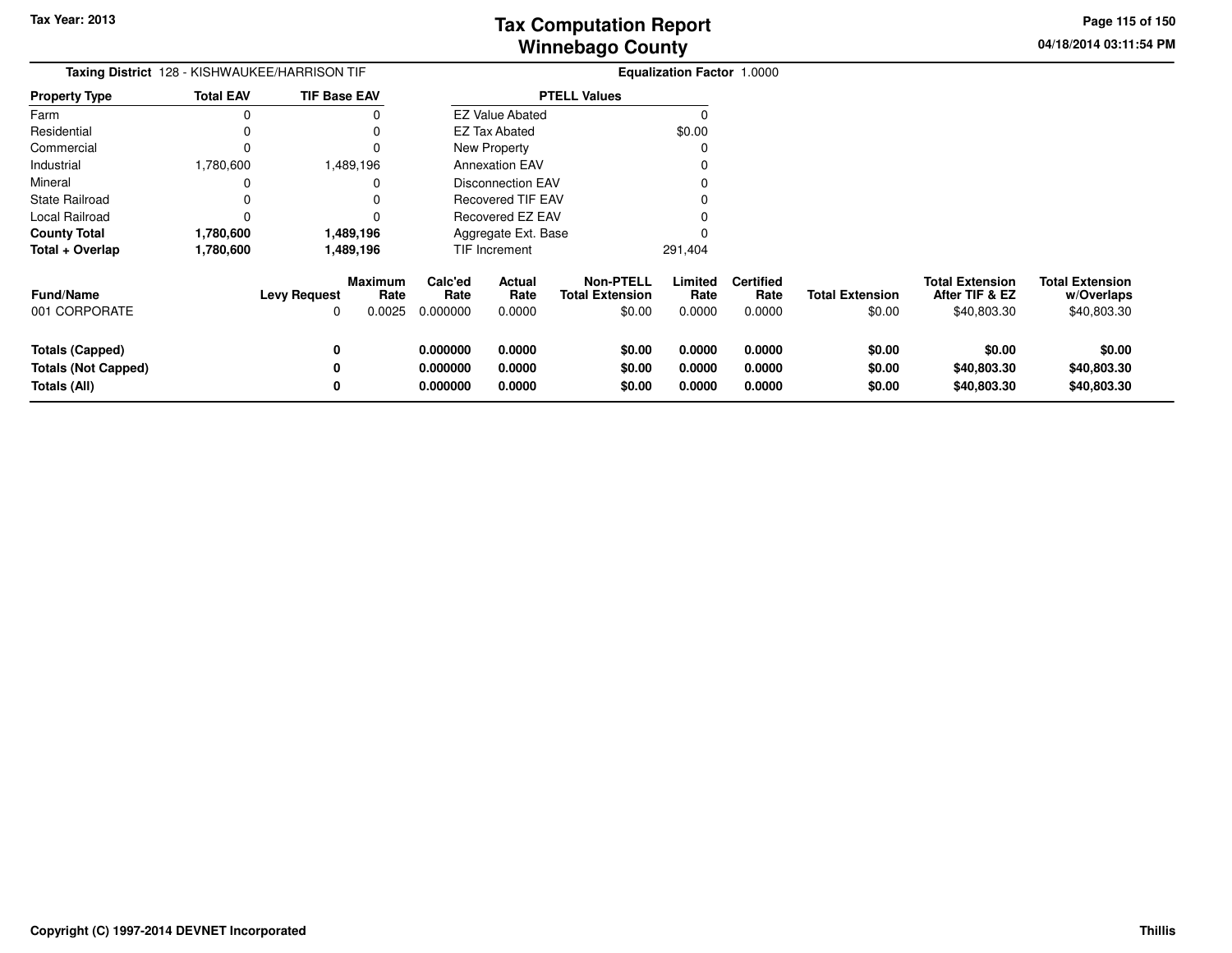**04/18/2014 03:11:54 PM Page 116 of 150**

| Taxing District 129 - LINCOLNWOOD TIF #2                             |                  |                     |                           | Equalization Factor 1.0000       |                            |                                                      |                            |                                    |                                  |                                                         |                                                     |
|----------------------------------------------------------------------|------------------|---------------------|---------------------------|----------------------------------|----------------------------|------------------------------------------------------|----------------------------|------------------------------------|----------------------------------|---------------------------------------------------------|-----------------------------------------------------|
| <b>Property Type</b>                                                 | <b>Total EAV</b> | <b>TIF Base EAV</b> |                           |                                  |                            | <b>PTELL Values</b>                                  |                            |                                    |                                  |                                                         |                                                     |
| Farm                                                                 | 0                |                     | 0                         |                                  | <b>EZ Value Abated</b>     |                                                      | C                          |                                    |                                  |                                                         |                                                     |
| Residential                                                          | 316,678          |                     | 10,548                    |                                  | EZ Tax Abated              |                                                      | \$0.00                     |                                    |                                  |                                                         |                                                     |
| Commercial                                                           | 0                |                     | 0                         |                                  | <b>New Property</b>        |                                                      | 0                          |                                    |                                  |                                                         |                                                     |
| Industrial                                                           | 0                |                     | 0                         |                                  | <b>Annexation EAV</b>      |                                                      |                            |                                    |                                  |                                                         |                                                     |
| Mineral                                                              | 0                |                     | 0                         |                                  | <b>Disconnection EAV</b>   |                                                      |                            |                                    |                                  |                                                         |                                                     |
| <b>State Railroad</b>                                                | 0                |                     |                           |                                  | <b>Recovered TIF EAV</b>   |                                                      |                            |                                    |                                  |                                                         |                                                     |
| Local Railroad                                                       | 0                |                     | 0                         |                                  | Recovered EZ EAV           |                                                      |                            |                                    |                                  |                                                         |                                                     |
| <b>County Total</b>                                                  | 316,678          |                     | 10,548                    |                                  | Aggregate Ext. Base        |                                                      |                            |                                    |                                  |                                                         |                                                     |
| Total + Overlap                                                      | 316,678          |                     | 10,548                    |                                  | TIF Increment              |                                                      | 306,130                    |                                    |                                  |                                                         |                                                     |
| <b>Fund/Name</b><br>001 GENERAL FUND                                 |                  | <b>Levy Request</b> | Maximum<br>Rate<br>0.0000 | Calc'ed<br>Rate<br>0.000000      | Actual<br>Rate<br>0.0000   | <b>Non-PTELL</b><br><b>Total Extension</b><br>\$0.00 | Limited<br>Rate<br>0.0000  | <b>Certified</b><br>Rate<br>0.0000 | <b>Total Extension</b><br>\$0.00 | <b>Total Extension</b><br>After TIF & EZ<br>\$42,865.36 | <b>Total Extension</b><br>w/Overlaps<br>\$42,865.36 |
| <b>Totals (Capped)</b><br><b>Totals (Not Capped)</b><br>Totals (All) |                  | 0                   |                           | 0.000000<br>0.000000<br>0.000000 | 0.0000<br>0.0000<br>0.0000 | \$0.00<br>\$0.00<br>\$0.00                           | 0.0000<br>0.0000<br>0.0000 | 0.0000<br>0.0000<br>0.0000         | \$0.00<br>\$0.00<br>\$0.00       | \$0.00<br>\$42,865.36<br>\$42,865.36                    | \$0.00<br>\$42,865.36<br>\$42,865.36                |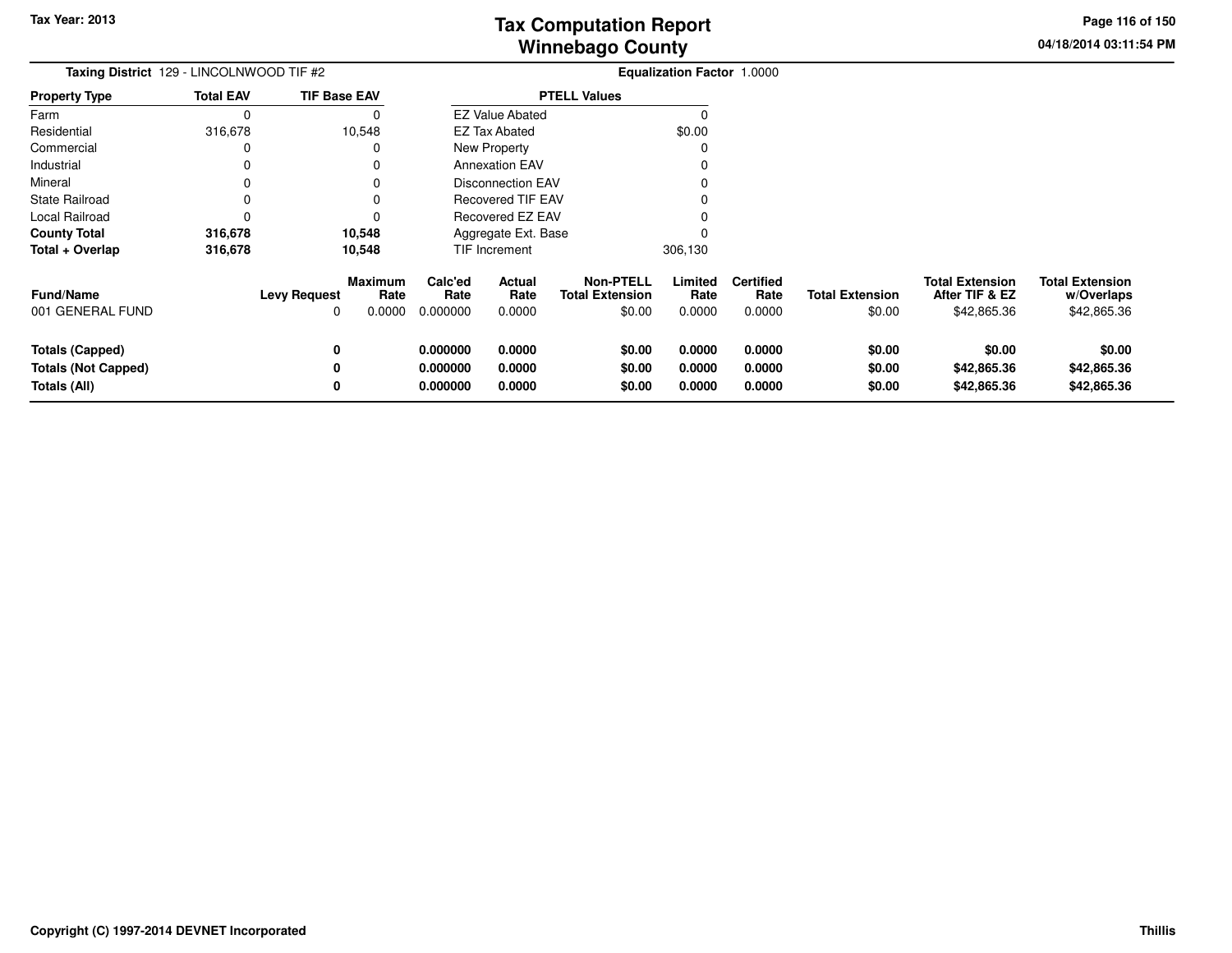**04/18/2014 03:11:54 PM Page 117 of 150**

| Taxing District 130 - HOPE VI TIF                                    |                  | Equalization Factor 1.0000 |                                  |                                  |                            |                                                      |                            |                                    |                                  |                                                          |                                                      |
|----------------------------------------------------------------------|------------------|----------------------------|----------------------------------|----------------------------------|----------------------------|------------------------------------------------------|----------------------------|------------------------------------|----------------------------------|----------------------------------------------------------|------------------------------------------------------|
| <b>Property Type</b>                                                 | <b>Total EAV</b> | <b>TIF Base EAV</b>        |                                  |                                  |                            | <b>PTELL Values</b>                                  |                            |                                    |                                  |                                                          |                                                      |
| Farm                                                                 | 0                |                            | 0                                |                                  | <b>EZ Value Abated</b>     |                                                      | 0                          |                                    |                                  |                                                          |                                                      |
| Residential                                                          | 1,881,657        |                            | 750,374                          |                                  | <b>EZ Tax Abated</b>       |                                                      | \$0.00                     |                                    |                                  |                                                          |                                                      |
| Commercial                                                           | 5,057            |                            | 3,967                            |                                  | New Property               |                                                      |                            |                                    |                                  |                                                          |                                                      |
| Industrial                                                           | 0                |                            | $\Omega$                         |                                  | <b>Annexation EAV</b>      |                                                      |                            |                                    |                                  |                                                          |                                                      |
| Mineral                                                              |                  |                            | 0                                |                                  | <b>Disconnection EAV</b>   |                                                      |                            |                                    |                                  |                                                          |                                                      |
| <b>State Railroad</b>                                                |                  |                            | 0                                |                                  | Recovered TIF EAV          |                                                      |                            |                                    |                                  |                                                          |                                                      |
| Local Railroad                                                       |                  |                            |                                  |                                  | Recovered EZ EAV           |                                                      |                            |                                    |                                  |                                                          |                                                      |
| <b>County Total</b>                                                  | 1,886,714        |                            | 754,341                          |                                  | Aggregate Ext. Base        |                                                      |                            |                                    |                                  |                                                          |                                                      |
| Total + Overlap                                                      | 1,886,714        |                            | 754,341                          |                                  | TIF Increment              |                                                      | 1,132,373                  |                                    |                                  |                                                          |                                                      |
| <b>Fund/Name</b><br>001 GENERAL FUND                                 |                  | <b>Levy Request</b><br>0   | <b>Maximum</b><br>Rate<br>0.0000 | Calc'ed<br>Rate<br>0.000000      | Actual<br>Rate<br>0.0000   | <b>Non-PTELL</b><br><b>Total Extension</b><br>\$0.00 | Limited<br>Rate<br>0.0000  | <b>Certified</b><br>Rate<br>0.0000 | <b>Total Extension</b><br>\$0.00 | <b>Total Extension</b><br>After TIF & EZ<br>\$158,558.94 | <b>Total Extension</b><br>w/Overlaps<br>\$158,558.94 |
| <b>Totals (Capped)</b><br><b>Totals (Not Capped)</b><br>Totals (All) |                  | 0<br>0<br>0                |                                  | 0.000000<br>0.000000<br>0.000000 | 0.0000<br>0.0000<br>0.0000 | \$0.00<br>\$0.00<br>\$0.00                           | 0.0000<br>0.0000<br>0.0000 | 0.0000<br>0.0000<br>0.0000         | \$0.00<br>\$0.00<br>\$0.00       | \$0.00<br>\$158,558.94<br>\$158,558.94                   | \$0.00<br>\$158,558.94<br>\$158,558.94               |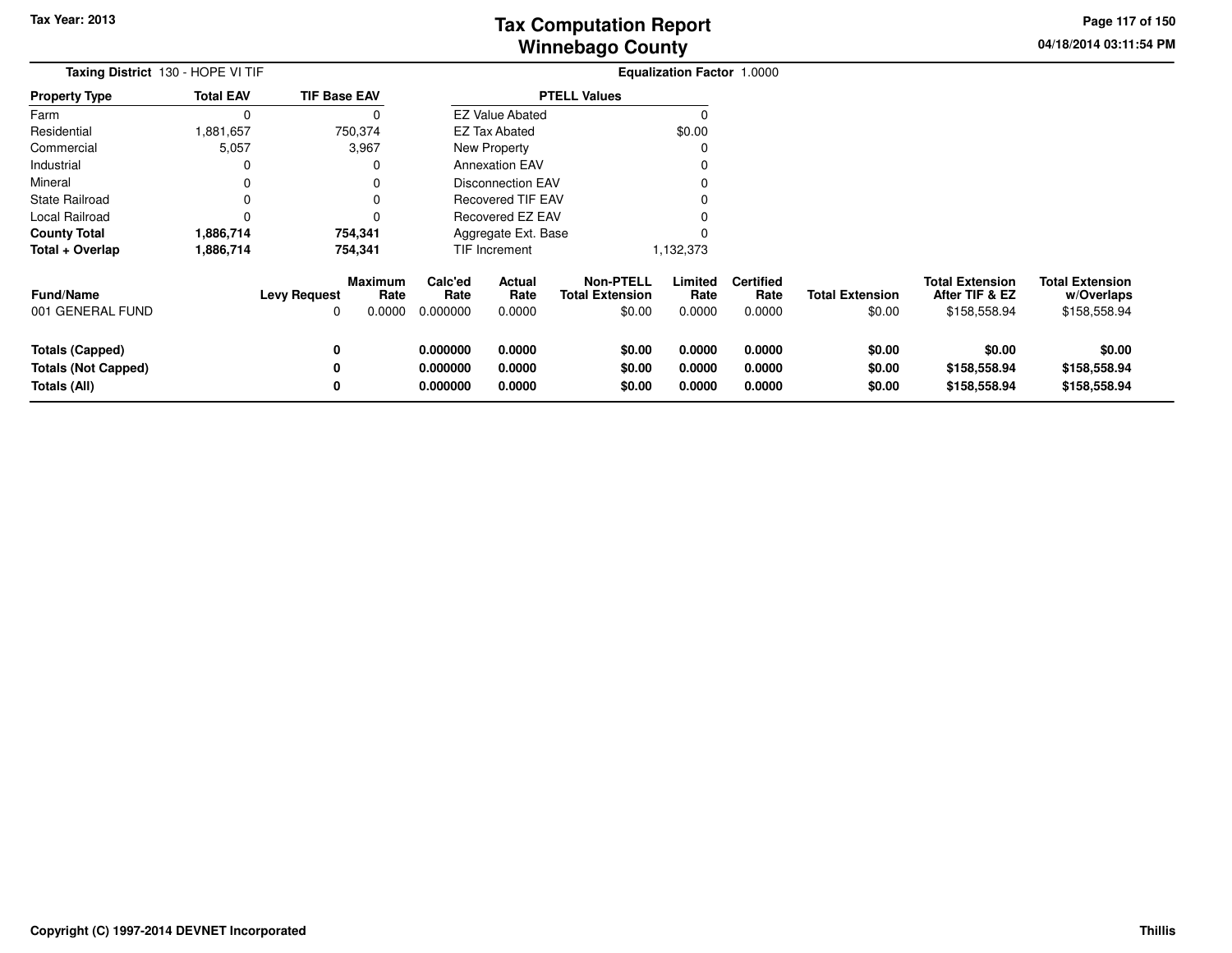**04/18/2014 03:11:54 PMPage 118 of 150**

| <b>Taxing District</b> 131 - QUARRY TIF |                     |                     | <b>Equalization Factor 1.0000</b> |                          |                                            |                 |                          |                        |                                          |                                      |
|-----------------------------------------|---------------------|---------------------|-----------------------------------|--------------------------|--------------------------------------------|-----------------|--------------------------|------------------------|------------------------------------------|--------------------------------------|
| <b>Property Type</b>                    | <b>Total EAV</b>    | <b>TIF Base EAV</b> |                                   |                          | <b>PTELL Values</b>                        |                 |                          |                        |                                          |                                      |
| Farm                                    | 0                   |                     |                                   | <b>EZ Value Abated</b>   |                                            |                 |                          |                        |                                          |                                      |
| Residential                             |                     |                     |                                   | <b>EZ Tax Abated</b>     |                                            | \$0.00          |                          |                        |                                          |                                      |
| Commercial                              |                     |                     |                                   | New Property             |                                            |                 |                          |                        |                                          |                                      |
| Industrial                              |                     |                     |                                   | <b>Annexation EAV</b>    |                                            |                 |                          |                        |                                          |                                      |
| Mineral                                 |                     |                     |                                   | <b>Disconnection EAV</b> |                                            |                 |                          |                        |                                          |                                      |
| <b>State Railroad</b>                   |                     |                     |                                   | <b>Recovered TIF EAV</b> |                                            |                 |                          |                        |                                          |                                      |
| Local Railroad                          |                     |                     |                                   | <b>Recovered EZ EAV</b>  |                                            |                 |                          |                        |                                          |                                      |
| <b>County Total</b>                     | 0                   |                     |                                   | Aggregate Ext. Base      |                                            |                 |                          |                        |                                          |                                      |
| Total + Overlap                         | 0                   | 0                   |                                   | TIF Increment            |                                            | 0               |                          |                        |                                          |                                      |
| <b>Fund/Name</b>                        | <b>Levy Request</b> | Maximum<br>Rate     | Calc'ed<br>Rate                   | Actual<br>Rate           | <b>Non-PTELL</b><br><b>Total Extension</b> | Limited<br>Rate | <b>Certified</b><br>Rate | <b>Total Extension</b> | <b>Total Extension</b><br>After TIF & EZ | <b>Total Extension</b><br>w/Overlaps |
| 001 CORPORATE                           |                     | 0.0000<br>0         | 0.000000                          | 0.0000                   | \$0.00                                     | 0.0000          | 0.0000                   | \$0.00                 | \$0.00                                   | \$0.00                               |
| <b>Totals (Capped)</b>                  |                     | 0                   | 0.000000                          | 0.0000                   | \$0.00                                     | 0.0000          | 0.0000                   | \$0.00                 | \$0.00                                   | \$0.00                               |
| <b>Totals (Not Capped)</b>              |                     | 0                   | 0.000000                          | 0.0000                   | \$0.00                                     | 0.0000          | 0.0000                   | \$0.00                 | \$0.00                                   | \$0.00                               |
| Totals (All)                            |                     | 0                   | 0.000000                          | 0.0000                   | \$0.00                                     | 0.0000          | 0.0000                   | \$0.00                 | \$0.00                                   | \$0.00                               |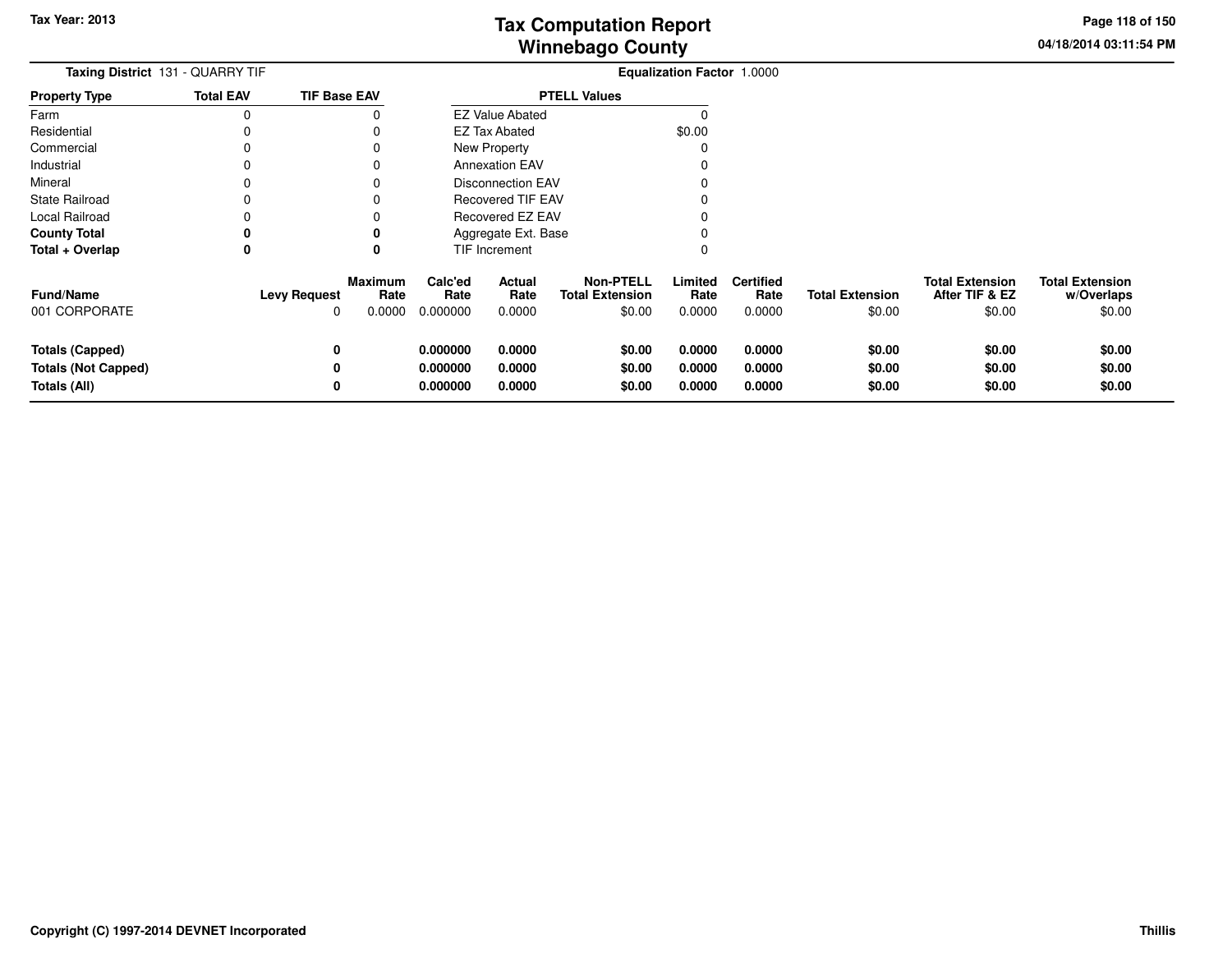**04/18/2014 03:11:54 PMPage 119 of 150**

> **w/Overlaps**\$84,338.98

| Taxing District 132 - NORTH 2ND TIF LOVES PARK |                  |                     |                 | <b>Equalization Factor 1.0000</b> |                          |                                            |                 |                          |                        |                                          |                                      |
|------------------------------------------------|------------------|---------------------|-----------------|-----------------------------------|--------------------------|--------------------------------------------|-----------------|--------------------------|------------------------|------------------------------------------|--------------------------------------|
| <b>Property Type</b>                           | <b>Total EAV</b> | <b>TIF Base EAV</b> |                 |                                   |                          | <b>PTELL Values</b>                        |                 |                          |                        |                                          |                                      |
| Farm                                           |                  |                     |                 |                                   | <b>EZ Value Abated</b>   |                                            |                 |                          |                        |                                          |                                      |
| Residential                                    | 431,736          |                     | 382,059         |                                   | <b>EZ Tax Abated</b>     |                                            | \$0.00          |                          |                        |                                          |                                      |
| Commercial                                     | 8,524,227        |                     | 8,289,074       |                                   | New Property             |                                            |                 |                          |                        |                                          |                                      |
| Industrial                                     | 2,242,412        |                     | 1,782,416       |                                   | <b>Annexation EAV</b>    |                                            |                 |                          |                        |                                          |                                      |
| Mineral                                        |                  |                     |                 |                                   | <b>Disconnection EAV</b> |                                            |                 |                          |                        |                                          |                                      |
| <b>State Railroad</b>                          |                  |                     |                 |                                   | <b>Recovered TIF EAV</b> |                                            |                 |                          |                        |                                          |                                      |
| Local Railroad                                 |                  |                     |                 |                                   | Recovered EZ EAV         |                                            |                 |                          |                        |                                          |                                      |
| <b>County Total</b>                            | 11,198,375       | 10,453,549          |                 |                                   | Aggregate Ext. Base      |                                            |                 |                          |                        |                                          |                                      |
| Total + Overlap                                | 11,198,375       | 10,453,549          |                 |                                   | TIF Increment            |                                            | 744,826         |                          |                        |                                          |                                      |
| <b>Fund/Name</b>                               |                  | <b>Levy Request</b> | Maximum<br>Rate | Calc'ed<br>Rate                   | Actual<br>Rate           | <b>Non-PTELL</b><br><b>Total Extension</b> | Limited<br>Rate | <b>Certified</b><br>Rate | <b>Total Extension</b> | <b>Total Extension</b><br>After TIF & EZ | <b>Total Extension</b><br>w/Overlaps |
| 001 CORPORATE                                  |                  | 0                   | 0.0025          | 0.000000                          | 0.0000                   | \$0.00                                     | 0.0000          | 0.0000                   | \$0.00                 | \$84,338.98                              | \$84,338.98                          |
| Totals (Capped)                                |                  | 0                   |                 | 0.000000                          | 0.0000                   | \$0.00                                     | 0.0000          | 0.0000                   | \$0.00                 | \$0.00                                   | \$0.00                               |
| <b>Totals (Not Capped)</b>                     |                  | 0                   |                 | 0.000000                          | 0.0000                   | \$0.00                                     | 0.0000          | 0.0000                   | \$0.00                 | \$84,338.98                              | \$84,338.98                          |
| Totals (All)                                   |                  | 0                   |                 | 0.000000                          | 0.0000                   | \$0.00                                     | 0.0000          | 0.0000                   | \$0.00                 | \$84,338.98                              | \$84,338.98                          |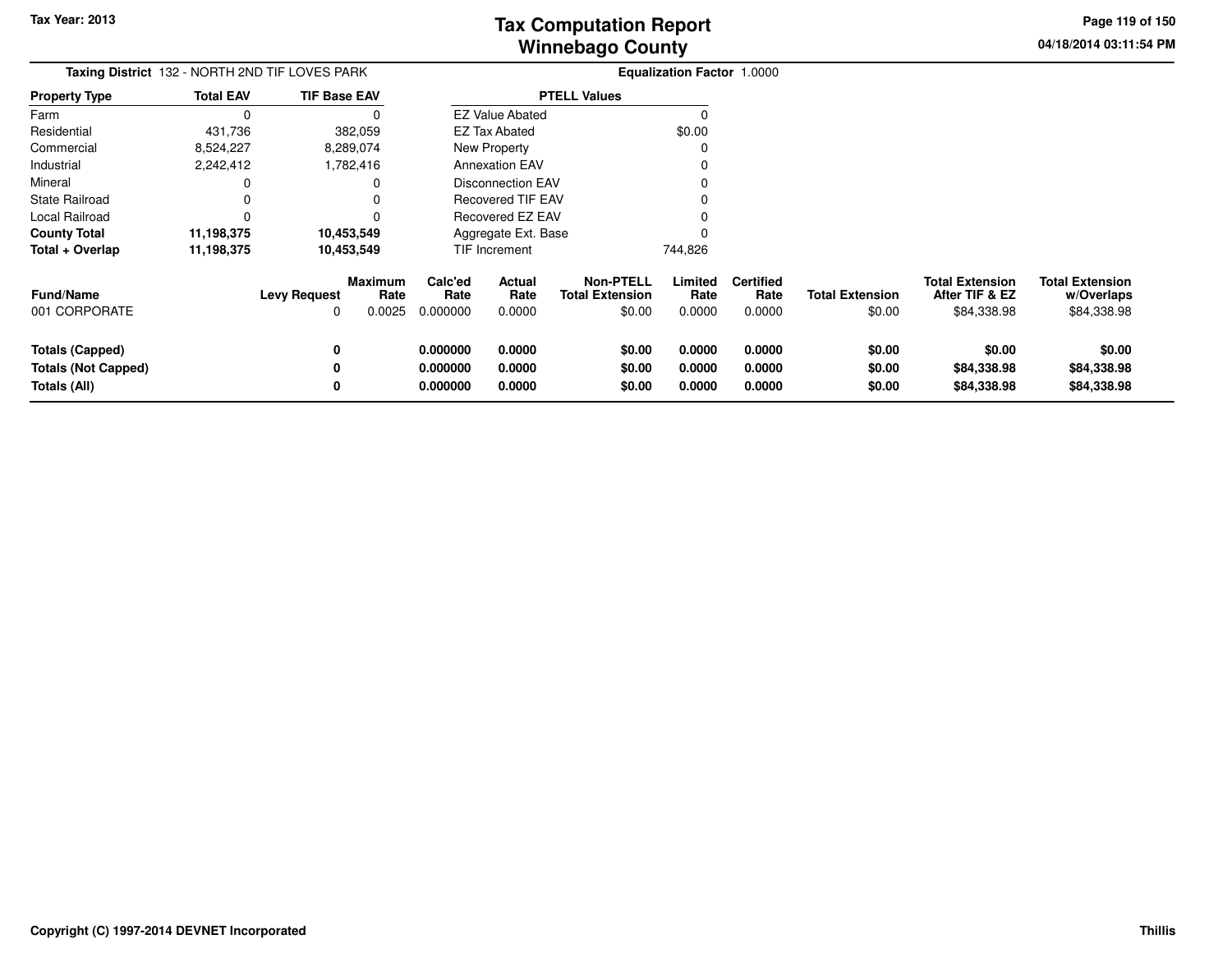**04/18/2014 03:11:54 PM Page 120 of 150**

| Taxing District 133 - GLOBAL TRADE TIF #2 |                  |                     |                           | <b>Equalization Factor 1.0000</b> |                          |                                                      |                           |                                    |                                  |                                                          |                                                      |
|-------------------------------------------|------------------|---------------------|---------------------------|-----------------------------------|--------------------------|------------------------------------------------------|---------------------------|------------------------------------|----------------------------------|----------------------------------------------------------|------------------------------------------------------|
| <b>Property Type</b>                      | <b>Total EAV</b> | <b>TIF Base EAV</b> |                           |                                   |                          | <b>PTELL Values</b>                                  |                           |                                    |                                  |                                                          |                                                      |
| Farm                                      | 48,656           |                     | 30,236                    |                                   | <b>EZ Value Abated</b>   |                                                      | $\Omega$                  |                                    |                                  |                                                          |                                                      |
| Residential                               | 81,508           |                     | 65,251                    |                                   | <b>EZ Tax Abated</b>     |                                                      | \$0.00                    |                                    |                                  |                                                          |                                                      |
| Commercial                                | 1,773,408        |                     | 328,997                   |                                   | <b>New Property</b>      |                                                      | $\Omega$                  |                                    |                                  |                                                          |                                                      |
| Industrial                                | 6,841,199        |                     | 6,568,375                 |                                   | <b>Annexation EAV</b>    |                                                      | 0                         |                                    |                                  |                                                          |                                                      |
| Mineral                                   | 0                |                     | 0                         |                                   | <b>Disconnection EAV</b> |                                                      |                           |                                    |                                  |                                                          |                                                      |
| <b>State Railroad</b>                     | 0                |                     |                           |                                   | Recovered TIF EAV        |                                                      |                           |                                    |                                  |                                                          |                                                      |
| Local Railroad                            | 0                |                     | 0                         |                                   | Recovered EZ EAV         |                                                      |                           |                                    |                                  |                                                          |                                                      |
| <b>County Total</b>                       | 8,744,771        |                     | 6,992,859                 |                                   | Aggregate Ext. Base      |                                                      |                           |                                    |                                  |                                                          |                                                      |
| Total + Overlap                           | 8,744,771        |                     | 6,992,859                 |                                   | TIF Increment            |                                                      | 1,751,912                 |                                    |                                  |                                                          |                                                      |
| <b>Fund/Name</b><br>001 CORPORATE         |                  | <b>Levy Request</b> | Maximum<br>Rate<br>0.0000 | Calc'ed<br>Rate<br>0.000000       | Actual<br>Rate<br>0.0000 | <b>Non-PTELL</b><br><b>Total Extension</b><br>\$0.00 | Limited<br>Rate<br>0.0000 | <b>Certified</b><br>Rate<br>0.0000 | <b>Total Extension</b><br>\$0.00 | <b>Total Extension</b><br>After TIF & EZ<br>\$245,308.04 | <b>Total Extension</b><br>w/Overlaps<br>\$245,308.04 |
| <b>Totals (Capped)</b>                    |                  |                     |                           | 0.000000                          | 0.0000                   | \$0.00                                               | 0.0000                    | 0.0000                             | \$0.00                           | \$0.00                                                   | \$0.00                                               |
| <b>Totals (Not Capped)</b>                |                  |                     |                           | 0.000000                          | 0.0000                   | \$0.00                                               | 0.0000                    | 0.0000                             | \$0.00                           | \$245,308.04                                             | \$245,308.04                                         |
| Totals (All)                              |                  |                     |                           | 0.000000                          | 0.0000                   | \$0.00                                               | 0.0000                    | 0.0000                             | \$0.00                           | \$245,308.04                                             | \$245,308.04                                         |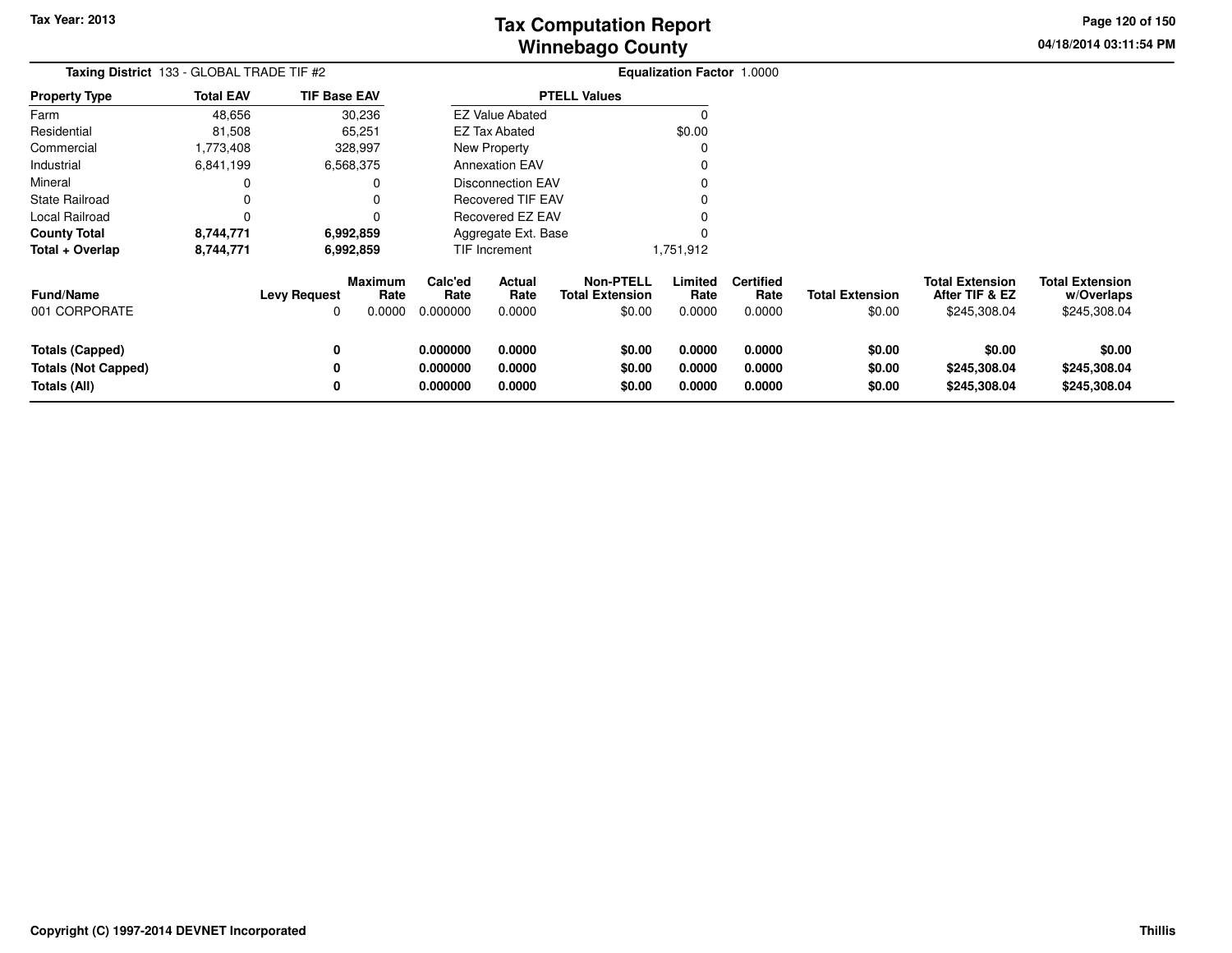**04/18/2014 03:11:54 PM Page 121 of 150**

| <b>Taxing District</b> 134 - ASSISTED LIVING/ RIVER HOUSING TIF      |                  |                          |                                  |                                  |                            |                                               | <b>Equalization Factor 1.0000</b> |                                    |                                  |                                                    |                                                |
|----------------------------------------------------------------------|------------------|--------------------------|----------------------------------|----------------------------------|----------------------------|-----------------------------------------------|-----------------------------------|------------------------------------|----------------------------------|----------------------------------------------------|------------------------------------------------|
| <b>Property Type</b>                                                 | <b>Total EAV</b> | <b>TIF Base EAV</b>      |                                  |                                  |                            | <b>PTELL Values</b>                           |                                   |                                    |                                  |                                                    |                                                |
| Farm                                                                 | 0                |                          |                                  |                                  | <b>EZ Value Abated</b>     |                                               |                                   |                                    |                                  |                                                    |                                                |
| Residential                                                          | 0                |                          |                                  |                                  | EZ Tax Abated              |                                               | \$0.00                            |                                    |                                  |                                                    |                                                |
| Commercial                                                           | 70,541           |                          | 70,541                           |                                  | New Property               |                                               |                                   |                                    |                                  |                                                    |                                                |
| Industrial                                                           | 0                |                          | 0                                |                                  | <b>Annexation EAV</b>      |                                               |                                   |                                    |                                  |                                                    |                                                |
| Mineral                                                              | 0                |                          |                                  |                                  | <b>Disconnection EAV</b>   |                                               |                                   |                                    |                                  |                                                    |                                                |
| <b>State Railroad</b>                                                | 0                |                          |                                  |                                  | <b>Recovered TIF EAV</b>   |                                               |                                   |                                    |                                  |                                                    |                                                |
| Local Railroad                                                       | 0                |                          |                                  |                                  | Recovered EZ EAV           |                                               |                                   |                                    |                                  |                                                    |                                                |
| <b>County Total</b>                                                  | 70,541           |                          | 70,541                           |                                  | Aggregate Ext. Base        |                                               |                                   |                                    |                                  |                                                    |                                                |
| Total + Overlap                                                      | 70,541           |                          | 70,541                           |                                  | TIF Increment              |                                               |                                   |                                    |                                  |                                                    |                                                |
| <b>Fund/Name</b><br>001 CORPORATE                                    |                  | <b>Levy Request</b><br>0 | <b>Maximum</b><br>Rate<br>0.0000 | Calc'ed<br>Rate<br>0.000000      | Actual<br>Rate<br>0.0000   | Non-PTELL<br><b>Total Extension</b><br>\$0.00 | Limited<br>Rate<br>0.0000         | <b>Certified</b><br>Rate<br>0.0000 | <b>Total Extension</b><br>\$0.00 | <b>Total Extension</b><br>After TIF & EZ<br>\$0.00 | <b>Total Extension</b><br>w/Overlaps<br>\$0.00 |
| <b>Totals (Capped)</b><br><b>Totals (Not Capped)</b><br>Totals (All) |                  | 0<br>0<br>0              |                                  | 0.000000<br>0.000000<br>0.000000 | 0.0000<br>0.0000<br>0.0000 | \$0.00<br>\$0.00<br>\$0.00                    | 0.0000<br>0.0000<br>0.0000        | 0.0000<br>0.0000<br>0.0000         | \$0.00<br>\$0.00<br>\$0.00       | \$0.00<br>\$0.00<br>\$0.00                         | \$0.00<br>\$0.00<br>\$0.00                     |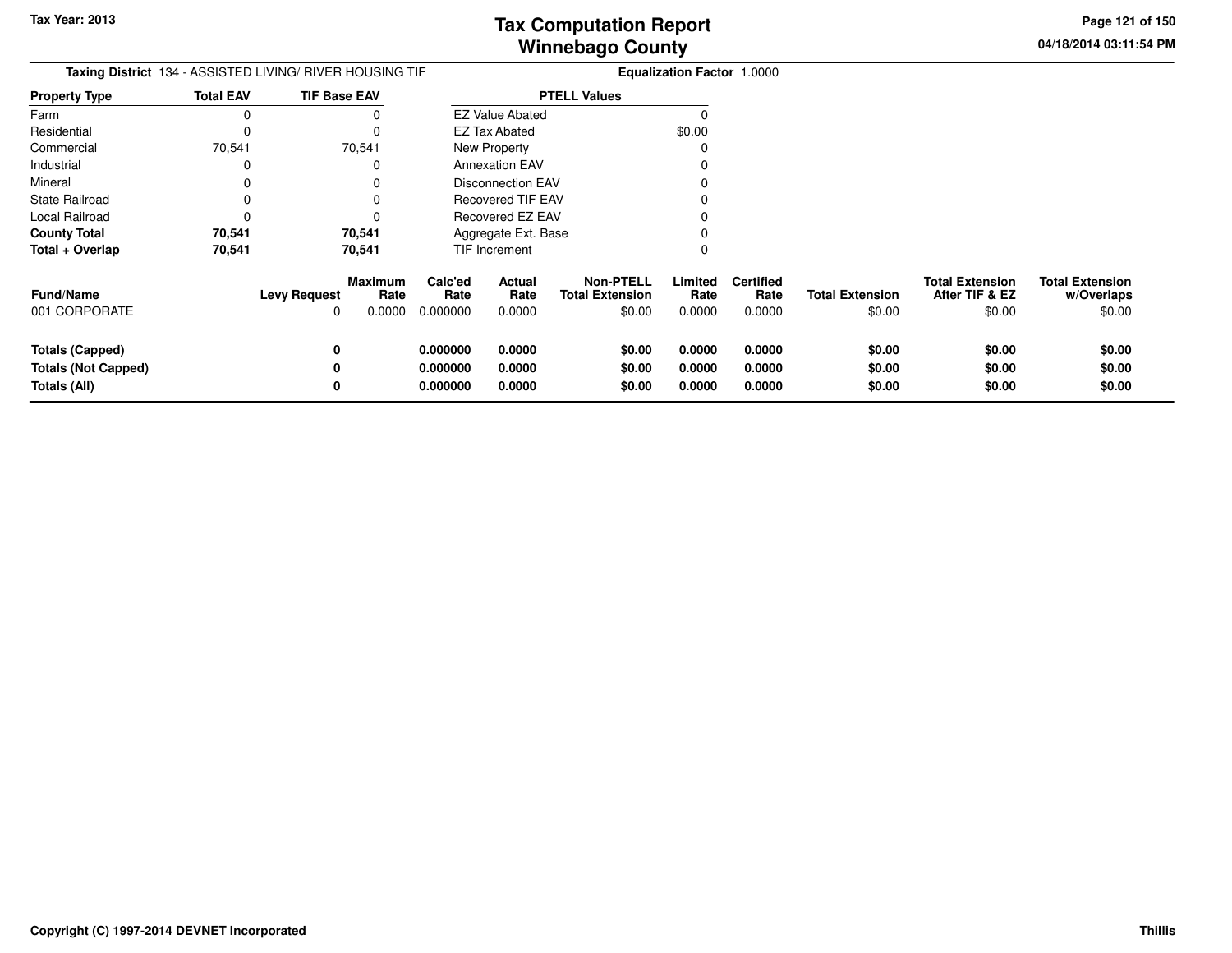**04/18/2014 03:11:54 PM Page 122 of 150**

| Taxing District 135 - NORTH 2ND TIF MACHESNEY PARK |                  |                     |                           |                             | <b>Equalization Factor 1.0000</b> |                                                      |                           |                                    |                                  |                                                         |                                                     |
|----------------------------------------------------|------------------|---------------------|---------------------------|-----------------------------|-----------------------------------|------------------------------------------------------|---------------------------|------------------------------------|----------------------------------|---------------------------------------------------------|-----------------------------------------------------|
| <b>Property Type</b>                               | <b>Total EAV</b> | <b>TIF Base EAV</b> |                           |                             |                                   | <b>PTELL Values</b>                                  |                           |                                    |                                  |                                                         |                                                     |
| Farm                                               | 0                |                     | O                         |                             | <b>EZ Value Abated</b>            |                                                      | C                         |                                    |                                  |                                                         |                                                     |
| Residential                                        | 2,991,209        |                     | 2,854,498                 |                             | EZ Tax Abated                     |                                                      | \$0.00                    |                                    |                                  |                                                         |                                                     |
| Commercial                                         | 5,467,374        |                     | 4,966,411                 |                             | New Property                      |                                                      | 0                         |                                    |                                  |                                                         |                                                     |
| Industrial                                         | 133,100          |                     | 133,100                   |                             | <b>Annexation EAV</b>             |                                                      |                           |                                    |                                  |                                                         |                                                     |
| Mineral                                            |                  |                     |                           |                             | <b>Disconnection EAV</b>          |                                                      |                           |                                    |                                  |                                                         |                                                     |
| <b>State Railroad</b>                              | 0                |                     |                           |                             | Recovered TIF EAV                 |                                                      |                           |                                    |                                  |                                                         |                                                     |
| Local Railroad                                     | 0                |                     |                           |                             | Recovered EZ EAV                  |                                                      |                           |                                    |                                  |                                                         |                                                     |
| <b>County Total</b>                                | 8,591,683        |                     | 7,954,009                 |                             | Aggregate Ext. Base               |                                                      |                           |                                    |                                  |                                                         |                                                     |
| Total + Overlap                                    | 8,591,683        |                     | 7,954,009                 |                             | <b>TIF Increment</b>              |                                                      | 637,674                   |                                    |                                  |                                                         |                                                     |
| <b>Fund/Name</b><br>001 CORPORATE                  |                  | <b>Levy Request</b> | Maximum<br>Rate<br>0.0000 | Calc'ed<br>Rate<br>0.000000 | Actual<br>Rate<br>0.0000          | <b>Non-PTELL</b><br><b>Total Extension</b><br>\$0.00 | Limited<br>Rate<br>0.0000 | <b>Certified</b><br>Rate<br>0.0000 | <b>Total Extension</b><br>\$0.00 | <b>Total Extension</b><br>After TIF & EZ<br>\$67,823.34 | <b>Total Extension</b><br>w/Overlaps<br>\$67,823.34 |
| <b>Totals (Capped)</b>                             |                  |                     |                           | 0.000000                    | 0.0000                            | \$0.00                                               | 0.0000                    | 0.0000                             | \$0.00                           | \$0.00                                                  | \$0.00                                              |
| <b>Totals (Not Capped)</b>                         |                  |                     |                           | 0.000000                    | 0.0000                            | \$0.00                                               | 0.0000                    | 0.0000                             | \$0.00                           | \$67,823.34                                             | \$67,823.34                                         |
| Totals (All)                                       |                  |                     |                           | 0.000000                    | 0.0000                            | \$0.00                                               | 0.0000                    | 0.0000                             | \$0.00                           | \$67,823.34                                             | \$67,823.34                                         |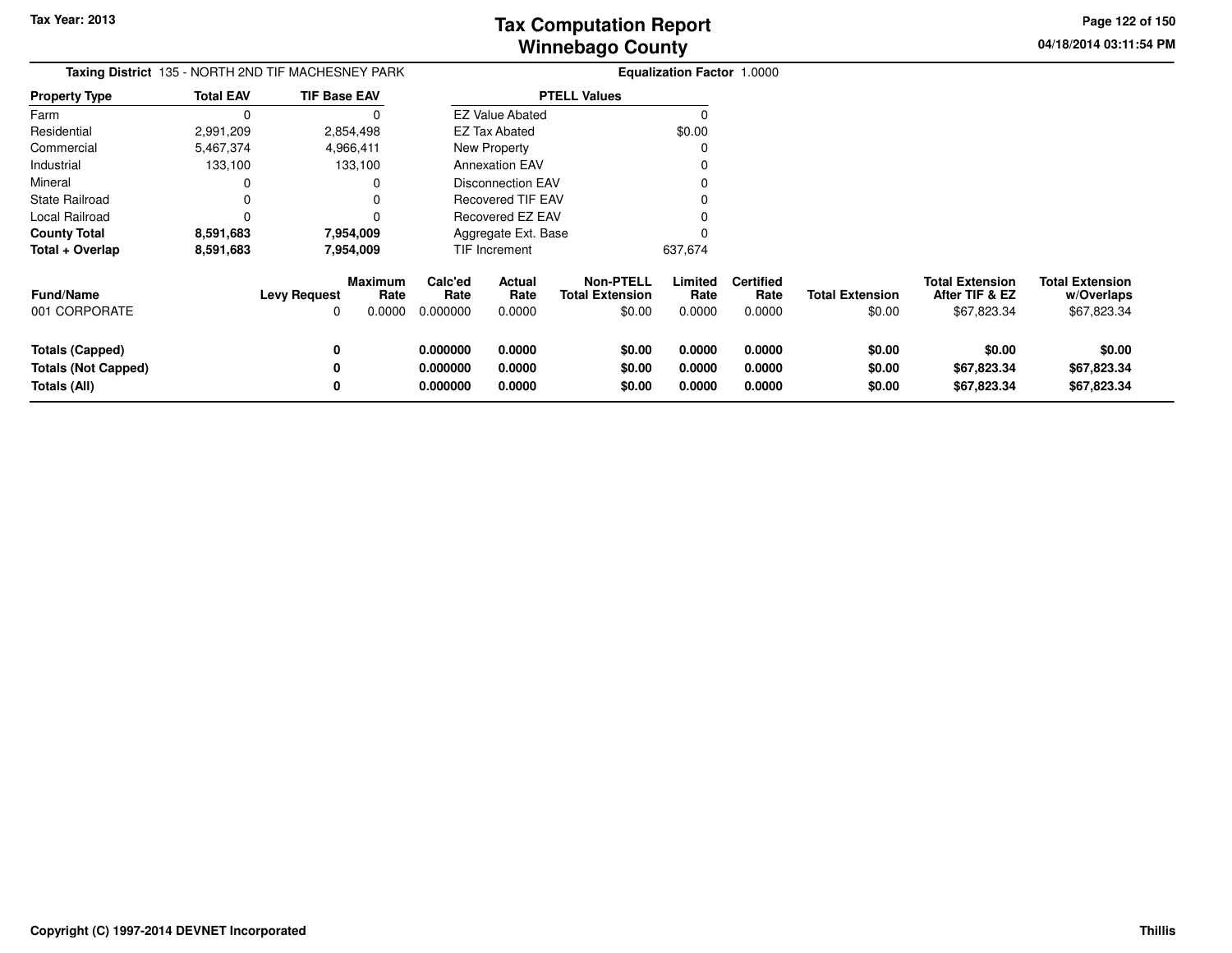**04/18/2014 03:11:54 PM Page 123 of 150**

| Taxing District 136 - HARVEST HILLS SSA<br><b>Total EAV</b><br><b>Rate Setting EAV</b><br>Property Type |           |                          |                                  |                                  |                            |                                                    | <b>Equalization Factor 1.0000</b> |                                    |                                  |                                                         |                                                     |
|---------------------------------------------------------------------------------------------------------|-----------|--------------------------|----------------------------------|----------------------------------|----------------------------|----------------------------------------------------|-----------------------------------|------------------------------------|----------------------------------|---------------------------------------------------------|-----------------------------------------------------|
|                                                                                                         |           |                          |                                  |                                  |                            | <b>PTELL Values</b>                                |                                   |                                    |                                  |                                                         |                                                     |
| Farm                                                                                                    | $\Omega$  |                          |                                  |                                  | <b>EZ Value Abated</b>     |                                                    | C                                 |                                    |                                  |                                                         |                                                     |
| Residential                                                                                             | 2,842,651 |                          | 2,842,651                        |                                  | EZ Tax Abated              |                                                    | \$0.00                            |                                    |                                  |                                                         |                                                     |
| Commercial                                                                                              |           |                          |                                  |                                  | New Property               |                                                    | C                                 |                                    |                                  |                                                         |                                                     |
| Industrial                                                                                              |           |                          |                                  |                                  | <b>Annexation EAV</b>      |                                                    |                                   |                                    |                                  |                                                         |                                                     |
| Mineral                                                                                                 |           |                          |                                  |                                  | <b>Disconnection EAV</b>   |                                                    |                                   |                                    |                                  |                                                         |                                                     |
| State Railroad                                                                                          |           |                          |                                  |                                  | <b>Recovered TIF EAV</b>   |                                                    |                                   |                                    |                                  |                                                         |                                                     |
| Local Railroad                                                                                          |           |                          |                                  |                                  | <b>Recovered EZ EAV</b>    |                                                    |                                   |                                    |                                  |                                                         |                                                     |
| County Total                                                                                            | 2,842,651 |                          | 2,842,651                        | Aggregate Ext. Base              |                            |                                                    |                                   |                                    |                                  |                                                         |                                                     |
| Total + Overlap                                                                                         | 2,842,651 |                          | 2,842,651                        |                                  | TIF Increment              |                                                    |                                   |                                    |                                  |                                                         |                                                     |
| Fund/Name<br>023 SPECIAL SERVICE AREA                                                                   |           | <b>Levy Request</b><br>0 | <b>Maximum</b><br>Rate<br>0.0000 | Calc'ed<br>Rate<br>0.000000      | Actual<br>Rate<br>0.0000   | Non-PTELL<br><b>Total Extension</b><br>\$27,683.64 | Limited<br>Rate<br>0.0000         | <b>Certified</b><br>Rate<br>0.0000 | <b>Total Extension</b><br>\$0.00 | <b>Total Extension</b><br>After TIF & EZ<br>\$27,683.64 | <b>Total Extension</b><br>w/Overlaps<br>\$27,683.64 |
| <b>Totals (Capped)</b><br><b>Totals (Not Capped)</b><br>Totals (All)                                    |           | 0<br>0<br>0              |                                  | 0.000000<br>0.000000<br>0.000000 | 0.0000<br>0.0000<br>0.0000 | \$0.00<br>\$27,683.64<br>\$27,683.64               | 0.0000<br>0.0000<br>0.0000        | 0.0000<br>0.0000<br>0.0000         | \$0.00<br>\$0.00<br>\$0.00       | \$0.00<br>\$27,683.64<br>\$27,683.64                    | \$0.00<br>\$27,683.64<br>\$27,683.64                |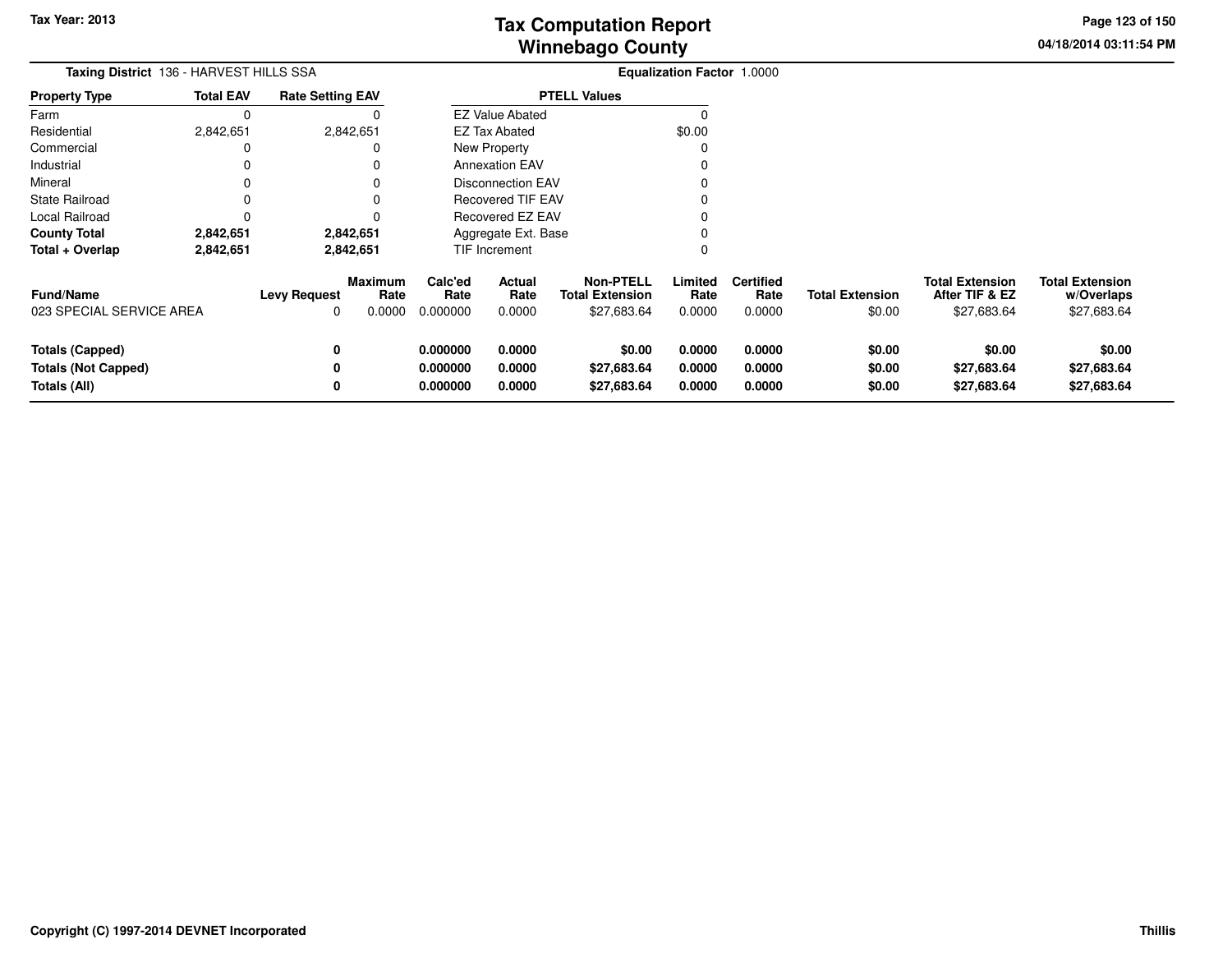**04/18/2014 03:11:54 PM Page 124 of 150**

| Taxing District 137 - MAIN/WHITMAN TIF |                  |                     |                                  |                             | <b>Equalization Factor 1.0000</b> |                                                      |                           |                                    |                                  |                                                         |                                                     |
|----------------------------------------|------------------|---------------------|----------------------------------|-----------------------------|-----------------------------------|------------------------------------------------------|---------------------------|------------------------------------|----------------------------------|---------------------------------------------------------|-----------------------------------------------------|
| <b>Property Type</b>                   | <b>Total EAV</b> | <b>TIF Base EAV</b> |                                  |                             |                                   | <b>PTELL Values</b>                                  |                           |                                    |                                  |                                                         |                                                     |
| Farm                                   | $\Omega$         |                     | 0                                |                             | <b>EZ Value Abated</b>            |                                                      |                           |                                    |                                  |                                                         |                                                     |
| Residential                            | 56,985           | 56,985              |                                  |                             | <b>EZ Tax Abated</b>              |                                                      | \$0.00                    |                                    |                                  |                                                         |                                                     |
| Commercial                             | 1,036,287        | 845,661             |                                  |                             | <b>New Property</b>               |                                                      | C                         |                                    |                                  |                                                         |                                                     |
| Industrial                             | 0                |                     | 0                                |                             | <b>Annexation EAV</b>             |                                                      | 0                         |                                    |                                  |                                                         |                                                     |
| Mineral                                | 0                |                     |                                  |                             | <b>Disconnection EAV</b>          |                                                      |                           |                                    |                                  |                                                         |                                                     |
| <b>State Railroad</b>                  | 0                |                     |                                  |                             | <b>Recovered TIF EAV</b>          |                                                      |                           |                                    |                                  |                                                         |                                                     |
| Local Railroad                         | 0                |                     | 0                                |                             | <b>Recovered EZ EAV</b>           |                                                      |                           |                                    |                                  |                                                         |                                                     |
| <b>County Total</b>                    | 1,093,272        | 902,646             |                                  |                             | Aggregate Ext. Base               |                                                      |                           |                                    |                                  |                                                         |                                                     |
| Total + Overlap                        | 1,093,272        | 902,646             |                                  |                             | TIF Increment                     |                                                      | 190,626                   |                                    |                                  |                                                         |                                                     |
| <b>Fund/Name</b><br>001 CORPORATE      |                  | <b>Levy Request</b> | <b>Maximum</b><br>Rate<br>0.0025 | Calc'ed<br>Rate<br>0.000000 | Actual<br>Rate<br>0.0000          | <b>Non-PTELL</b><br><b>Total Extension</b><br>\$0.00 | Limited<br>Rate<br>0.0000 | <b>Certified</b><br>Rate<br>0.0000 | <b>Total Extension</b><br>\$0.00 | <b>Total Extension</b><br>After TIF & EZ<br>\$26,692.02 | <b>Total Extension</b><br>w/Overlaps<br>\$26,692.02 |
| Totals (Capped)                        |                  |                     |                                  | 0.000000                    | 0.0000                            | \$0.00                                               | 0.0000                    | 0.0000                             | \$0.00                           | \$0.00                                                  | \$0.00                                              |
| <b>Totals (Not Capped)</b>             |                  |                     |                                  | 0.000000                    | 0.0000                            | \$0.00                                               | 0.0000                    | 0.0000                             | \$0.00                           | \$26,692.02                                             | \$26,692.02                                         |
| Totals (All)                           |                  |                     |                                  | 0.000000                    | 0.0000                            | \$0.00                                               | 0.0000                    | 0.0000                             | \$0.00                           | \$26,692.02                                             | \$26,692.02                                         |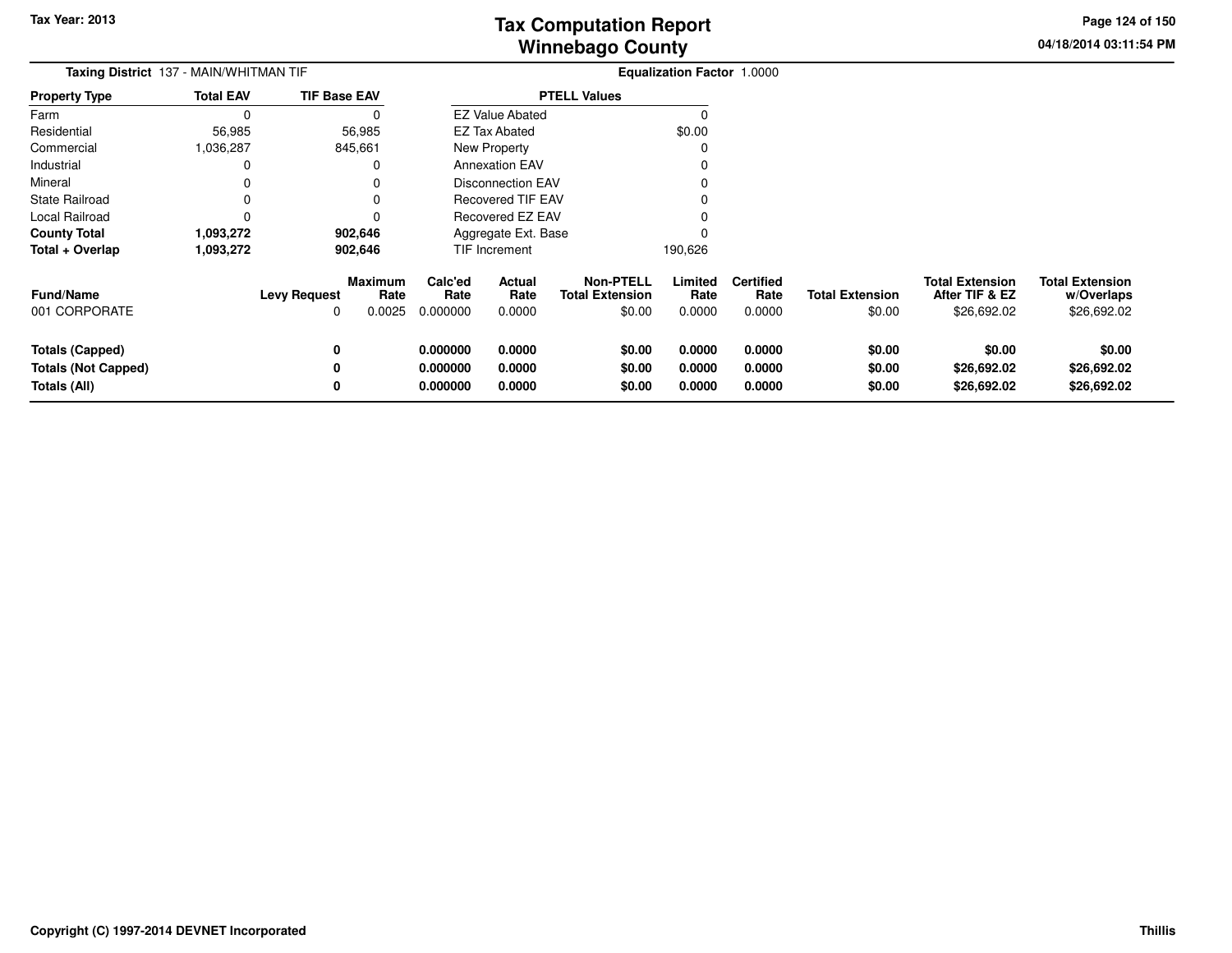**04/18/2014 03:11:54 PMPage 125 of 150**

| Taxing District 138 - MIDTOWN TIF |                  |                     |                        |                  | Equalization Factor 1.0000 |                                            |                 |                          |                        |                                          |                                      |
|-----------------------------------|------------------|---------------------|------------------------|------------------|----------------------------|--------------------------------------------|-----------------|--------------------------|------------------------|------------------------------------------|--------------------------------------|
| <b>Property Type</b>              | <b>Total EAV</b> | <b>TIF Base EAV</b> |                        |                  |                            | <b>PTELL Values</b>                        |                 |                          |                        |                                          |                                      |
| Farm                              | 0                |                     | 0                      |                  | <b>EZ Value Abated</b>     |                                            | 0               |                          |                        |                                          |                                      |
| Residential                       | 3,479,723        |                     | 3,395,676              |                  | <b>EZ Tax Abated</b>       |                                            | \$0.00          |                          |                        |                                          |                                      |
| Commercial                        | 2,222,523        |                     | 2,206,419              |                  | <b>New Property</b>        |                                            | 0               |                          |                        |                                          |                                      |
| Industrial                        | 910,517          |                     | 910,517                |                  | <b>Annexation EAV</b>      |                                            | 0               |                          |                        |                                          |                                      |
| Mineral                           |                  |                     | 0                      |                  | <b>Disconnection EAV</b>   |                                            | 0               |                          |                        |                                          |                                      |
| State Railroad                    | 0                |                     | 0                      |                  | <b>Recovered TIF EAV</b>   |                                            | 0               |                          |                        |                                          |                                      |
| Local Railroad                    | 4,487            |                     | 4,487                  | Recovered EZ EAV |                            |                                            |                 |                          |                        |                                          |                                      |
| <b>County Total</b>               | 6,617,250        |                     | 6,517,099              |                  | Aggregate Ext. Base        |                                            | 0               |                          |                        |                                          |                                      |
| Total + Overlap                   | 6,617,250        |                     | 6,517,099              |                  | TIF Increment              |                                            | 100,151         |                          |                        |                                          |                                      |
| Fund/Name                         |                  | <b>Levy Request</b> | <b>Maximum</b><br>Rate | Calc'ed<br>Rate  | Actual<br>Rate             | <b>Non-PTELL</b><br><b>Total Extension</b> | Limited<br>Rate | <b>Certified</b><br>Rate | <b>Total Extension</b> | <b>Total Extension</b><br>After TIF & EZ | <b>Total Extension</b><br>w/Overlaps |
| 001 CORPORATE                     |                  | 0                   | 0.0025                 | 0.000000         | 0.0000                     | \$0.00                                     | 0.0000          | 0.0000                   | \$0.00                 | \$14,023.58                              | \$14,023.58                          |
| <b>Totals (Capped)</b>            |                  | 0                   |                        | 0.000000         | 0.0000                     | \$0.00                                     | 0.0000          | 0.0000                   | \$0.00                 | \$0.00                                   | \$0.00                               |
| <b>Totals (Not Capped)</b>        |                  | 0                   |                        | 0.000000         | 0.0000                     | \$0.00                                     | 0.0000          | 0.0000                   | \$0.00                 | \$14,023.58                              | \$14,023.58                          |
| Totals (All)                      |                  | 0                   |                        | 0.000000         | 0.0000                     | \$0.00                                     | 0.0000          | 0.0000                   | \$0.00                 | \$14,023.58                              | \$14,023.58                          |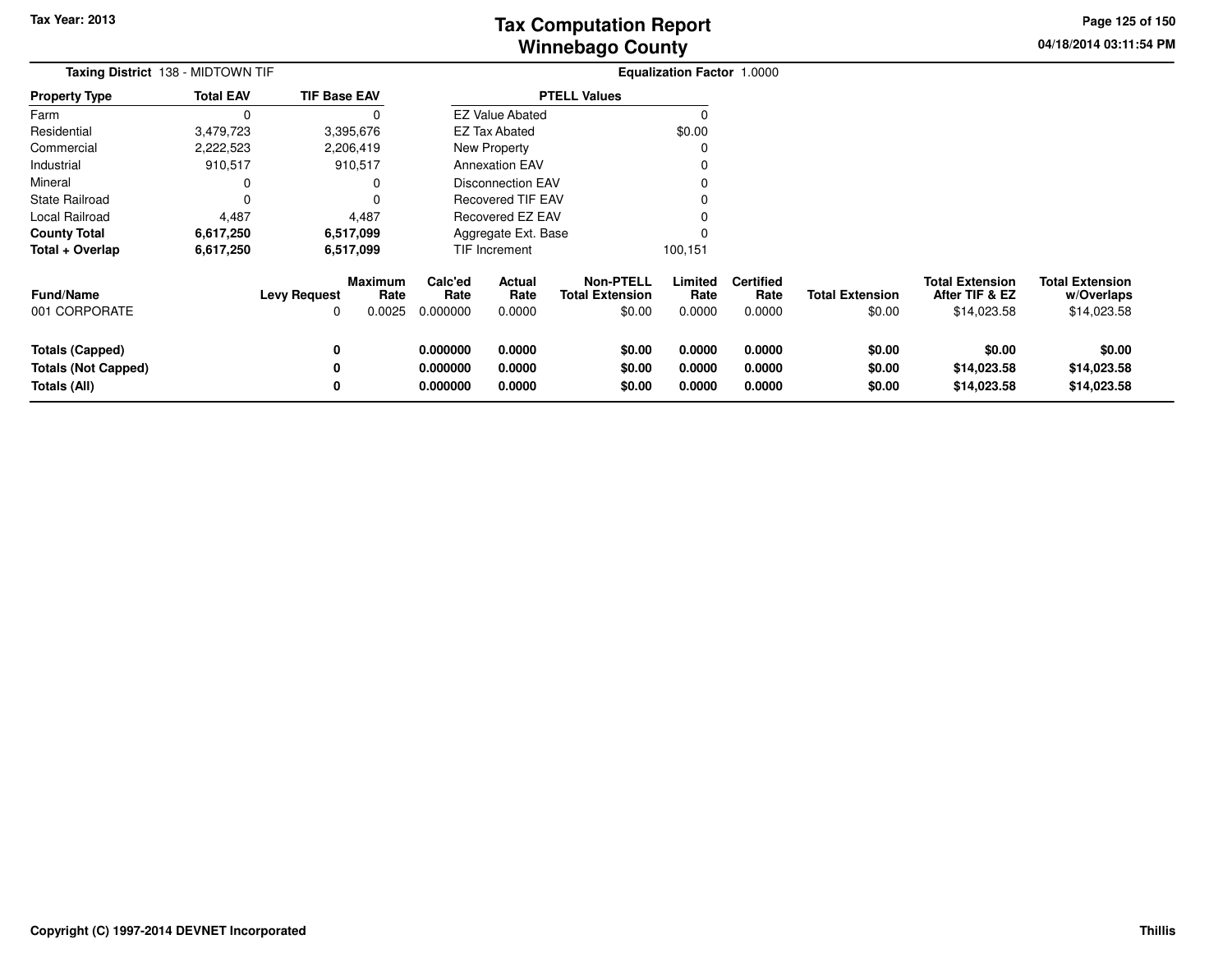**04/18/2014 03:11:54 PM Page 126 of 150**

| Taxing District 139 - KISH/HAR TIF #2                                |                  |                          |                                  |                                  |                            | Equalization Factor 1.0000                           |                            |                                    |                                  |                                                    |                                                |
|----------------------------------------------------------------------|------------------|--------------------------|----------------------------------|----------------------------------|----------------------------|------------------------------------------------------|----------------------------|------------------------------------|----------------------------------|----------------------------------------------------|------------------------------------------------|
| <b>Property Type</b>                                                 | <b>Total EAV</b> | <b>TIF Base EAV</b>      |                                  |                                  |                            | <b>PTELL Values</b>                                  |                            |                                    |                                  |                                                    |                                                |
| Farm                                                                 | $\Omega$         |                          |                                  |                                  | <b>EZ Value Abated</b>     |                                                      |                            |                                    |                                  |                                                    |                                                |
| Residential                                                          | 0                |                          |                                  |                                  | <b>EZ Tax Abated</b>       |                                                      | \$0.00                     |                                    |                                  |                                                    |                                                |
| Commercial                                                           | 0                |                          |                                  |                                  | New Property               |                                                      |                            |                                    |                                  |                                                    |                                                |
| Industrial                                                           | 409,064          | 409,064                  |                                  |                                  | <b>Annexation EAV</b>      |                                                      |                            |                                    |                                  |                                                    |                                                |
| Mineral                                                              |                  |                          | O                                |                                  | Disconnection EAV          |                                                      |                            |                                    |                                  |                                                    |                                                |
| <b>State Railroad</b>                                                | 0                |                          |                                  |                                  | <b>Recovered TIF EAV</b>   |                                                      |                            |                                    |                                  |                                                    |                                                |
| Local Railroad                                                       | $\Omega$         |                          |                                  |                                  | Recovered EZ EAV           |                                                      |                            |                                    |                                  |                                                    |                                                |
| <b>County Total</b>                                                  | 409,064          | 409,064                  |                                  |                                  | Aggregate Ext. Base        |                                                      |                            |                                    |                                  |                                                    |                                                |
| Total + Overlap                                                      | 409,064          | 409,064                  |                                  |                                  | TIF Increment              |                                                      |                            |                                    |                                  |                                                    |                                                |
| <b>Fund/Name</b><br>001 CORPORATE                                    |                  | <b>Levy Request</b><br>0 | <b>Maximum</b><br>Rate<br>0.0025 | Calc'ed<br>Rate<br>0.000000      | Actual<br>Rate<br>0.0000   | <b>Non-PTELL</b><br><b>Total Extension</b><br>\$0.00 | Limited<br>Rate<br>0.0000  | <b>Certified</b><br>Rate<br>0.0000 | <b>Total Extension</b><br>\$0.00 | <b>Total Extension</b><br>After TIF & EZ<br>\$0.00 | <b>Total Extension</b><br>w/Overlaps<br>\$0.00 |
| <b>Totals (Capped)</b><br><b>Totals (Not Capped)</b><br>Totals (All) |                  | 0<br>0                   |                                  | 0.000000<br>0.000000<br>0.000000 | 0.0000<br>0.0000<br>0.0000 | \$0.00<br>\$0.00<br>\$0.00                           | 0.0000<br>0.0000<br>0.0000 | 0.0000<br>0.0000<br>0.0000         | \$0.00<br>\$0.00<br>\$0.00       | \$0.00<br>\$0.00<br>\$0.00                         | \$0.00<br>\$0.00<br>\$0.00                     |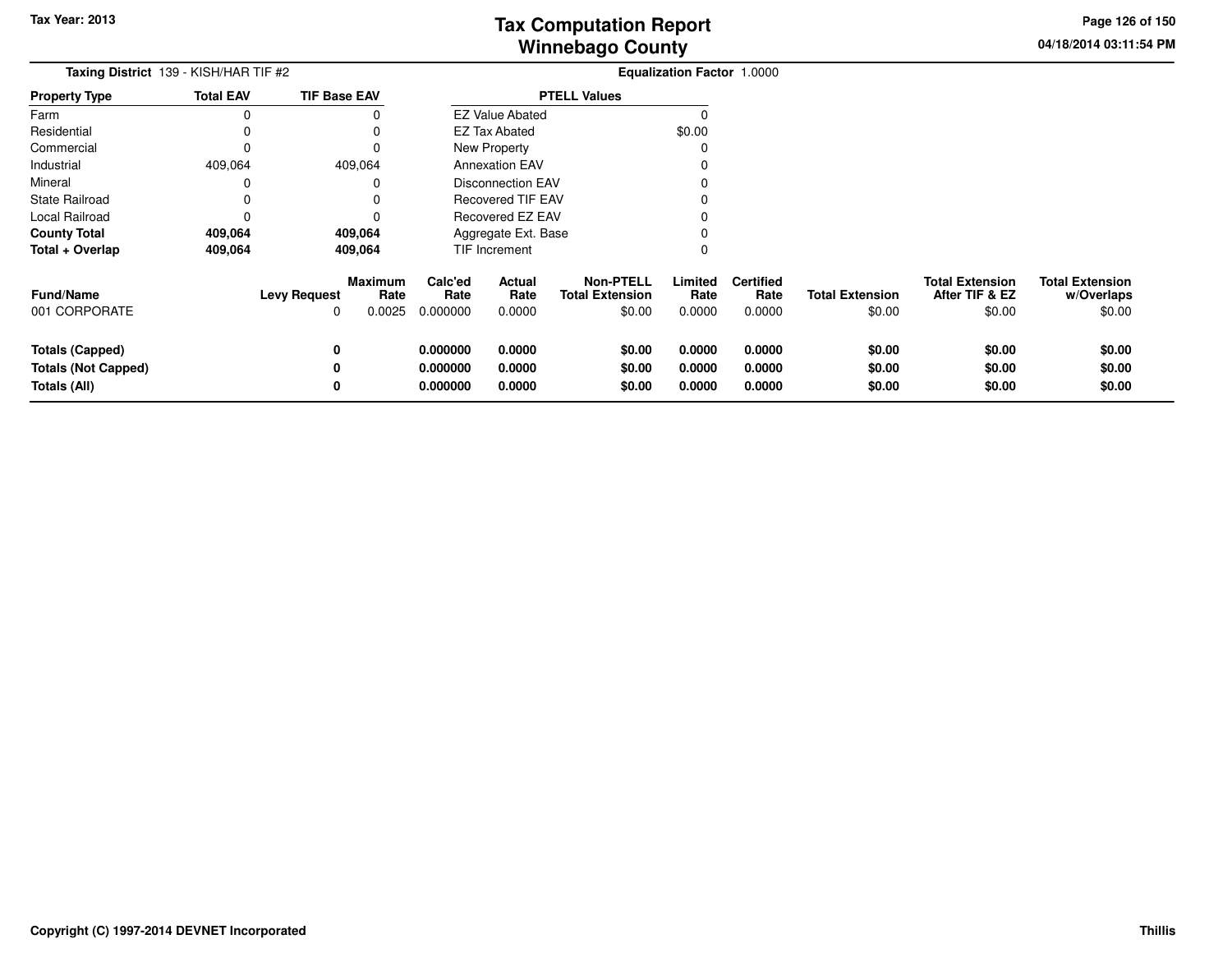**04/18/2014 03:11:54 PM Page 127 of 150**

| Taxing District 140 - FORMER BELOIT CORP TIF                         |                  |                                                      |      | <b>Equalization Factor 1.0000</b> |                            |                                            |                            |                            |                                    |                                  |                                                          |                                                      |
|----------------------------------------------------------------------|------------------|------------------------------------------------------|------|-----------------------------------|----------------------------|--------------------------------------------|----------------------------|----------------------------|------------------------------------|----------------------------------|----------------------------------------------------------|------------------------------------------------------|
| <b>Property Type</b>                                                 | <b>Total EAV</b> | <b>TIF Base EAV</b>                                  |      |                                   |                            | <b>PTELL Values</b>                        |                            |                            |                                    |                                  |                                                          |                                                      |
| Farm                                                                 |                  |                                                      |      |                                   | <b>EZ Value Abated</b>     |                                            |                            |                            |                                    |                                  |                                                          |                                                      |
| Residential                                                          |                  |                                                      |      |                                   | EZ Tax Abated              |                                            | \$0.00                     |                            |                                    |                                  |                                                          |                                                      |
| Commercial                                                           | 22,413           | 22,413                                               |      |                                   | New Property               |                                            |                            |                            |                                    |                                  |                                                          |                                                      |
| Industrial                                                           | 3,892,862        | 1,726,240                                            |      |                                   | <b>Annexation EAV</b>      |                                            |                            |                            |                                    |                                  |                                                          |                                                      |
| Mineral                                                              |                  |                                                      |      |                                   | <b>Disconnection EAV</b>   |                                            |                            |                            |                                    |                                  |                                                          |                                                      |
| <b>State Railroad</b>                                                |                  |                                                      |      |                                   | <b>Recovered TIF EAV</b>   |                                            |                            |                            |                                    |                                  |                                                          |                                                      |
| Local Railroad                                                       |                  |                                                      |      |                                   | <b>Recovered EZ EAV</b>    |                                            |                            |                            |                                    |                                  |                                                          |                                                      |
| <b>County Total</b>                                                  | 3,915,275        | 1,748,653                                            |      |                                   | Aggregate Ext. Base        |                                            |                            |                            |                                    |                                  |                                                          |                                                      |
| Total + Overlap                                                      | 3,915,275        | 1,748,653                                            |      |                                   | TIF Increment              |                                            | 2,166,622                  |                            |                                    |                                  |                                                          |                                                      |
| <b>Fund/Name</b><br>001 CORPORATE                                    |                  | <b>Maximum</b><br><b>Levy Request</b><br>0.0025<br>0 | Rate | Calc'ed<br>Rate<br>0.000000       | Actual<br>Rate<br>0.0000   | <b>Non-PTELL</b><br><b>Total Extension</b> | \$0.00                     | Limited<br>Rate<br>0.0000  | <b>Certified</b><br>Rate<br>0.0000 | <b>Total Extension</b><br>\$0.00 | <b>Total Extension</b><br>After TIF & EZ<br>\$213,979.94 | <b>Total Extension</b><br>w/Overlaps<br>\$213,979.94 |
| <b>Totals (Capped)</b><br><b>Totals (Not Capped)</b><br>Totals (All) |                  | 0                                                    |      | 0.000000<br>0.000000<br>0.000000  | 0.0000<br>0.0000<br>0.0000 |                                            | \$0.00<br>\$0.00<br>\$0.00 | 0.0000<br>0.0000<br>0.0000 | 0.0000<br>0.0000<br>0.0000         | \$0.00<br>\$0.00<br>\$0.00       | \$0.00<br>\$213,979.94<br>\$213,979.94                   | \$0.00<br>\$213,979.94<br>\$213,979.94               |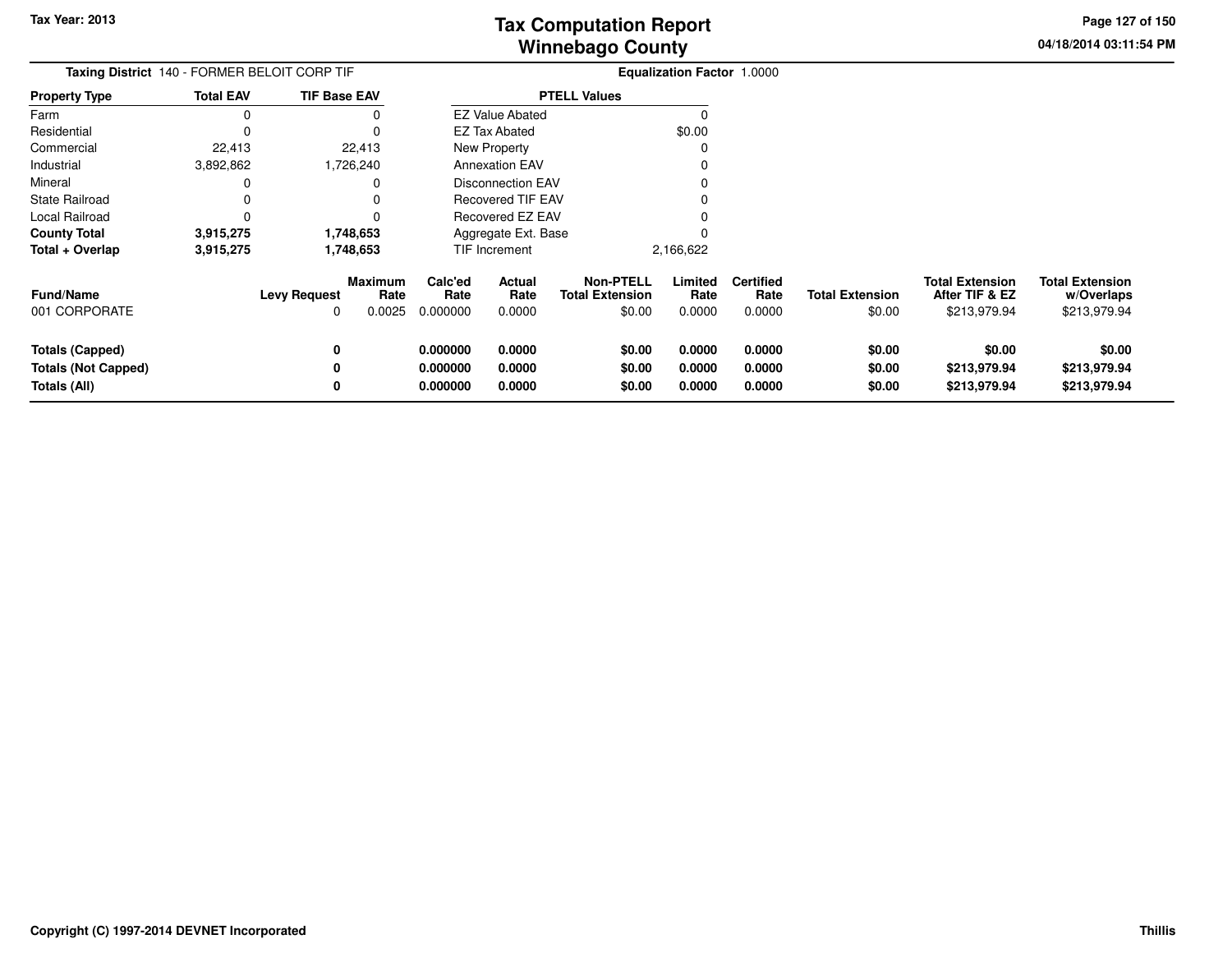**04/18/2014 03:11:54 PM Page 128 of 150**

| Taxing District 141 - GLOBAL TRADE TIF #3                            |                  |                          |                                  |                                  |                            |                                                      | Equalization Factor 1.0000 |                                    |                                  |                                                         |                                                     |
|----------------------------------------------------------------------|------------------|--------------------------|----------------------------------|----------------------------------|----------------------------|------------------------------------------------------|----------------------------|------------------------------------|----------------------------------|---------------------------------------------------------|-----------------------------------------------------|
| Property Type                                                        | <b>Total EAV</b> | <b>TIF Base EAV</b>      |                                  |                                  |                            | <b>PTELL Values</b>                                  |                            |                                    |                                  |                                                         |                                                     |
| Farm                                                                 | 0                |                          |                                  |                                  | <b>EZ Value Abated</b>     |                                                      | $\Omega$                   |                                    |                                  |                                                         |                                                     |
| Residential                                                          | 479,728          |                          | 468,023                          |                                  | <b>EZ Tax Abated</b>       |                                                      | \$0.00                     |                                    |                                  |                                                         |                                                     |
| Commercial                                                           | 3,402,611        |                          | 3,398,796                        |                                  | New Property               |                                                      |                            |                                    |                                  |                                                         |                                                     |
| Industrial                                                           | 10,019,264       |                          | 9,882,947                        |                                  | <b>Annexation EAV</b>      |                                                      | <sup>0</sup>               |                                    |                                  |                                                         |                                                     |
| Mineral                                                              |                  |                          | 0                                |                                  | <b>Disconnection EAV</b>   |                                                      | 4,971                      |                                    |                                  |                                                         |                                                     |
| State Railroad                                                       |                  |                          | 0                                |                                  | <b>Recovered TIF EAV</b>   |                                                      |                            |                                    |                                  |                                                         |                                                     |
| Local Railroad                                                       | O                |                          |                                  |                                  | Recovered EZ EAV           |                                                      |                            |                                    |                                  |                                                         |                                                     |
| County Total                                                         | 13,901,603       |                          | 13,749,766                       |                                  | Aggregate Ext. Base        |                                                      |                            |                                    |                                  |                                                         |                                                     |
| Total + Overlap                                                      | 13,901,603       |                          | 13,749,766                       |                                  | TIF Increment              |                                                      | 151,837                    |                                    |                                  |                                                         |                                                     |
| <b>Fund/Name</b><br>001 CORPORATE                                    |                  | <b>Levy Request</b><br>0 | <b>Maximum</b><br>Rate<br>0.0025 | Calc'ed<br>Rate<br>0.000000      | Actual<br>Rate<br>0.0000   | <b>Non-PTELL</b><br><b>Total Extension</b><br>\$0.00 | Limited<br>Rate<br>0.0000  | <b>Certified</b><br>Rate<br>0.0000 | <b>Total Extension</b><br>\$0.00 | <b>Total Extension</b><br>After TIF & EZ<br>\$21,260.74 | <b>Total Extension</b><br>w/Overlaps<br>\$21,260.74 |
| <b>Totals (Capped)</b><br><b>Totals (Not Capped)</b><br>Totals (All) |                  | 0<br>0<br>0              |                                  | 0.000000<br>0.000000<br>0.000000 | 0.0000<br>0.0000<br>0.0000 | \$0.00<br>\$0.00<br>\$0.00                           | 0.0000<br>0.0000<br>0.0000 | 0.0000<br>0.0000<br>0.0000         | \$0.00<br>\$0.00<br>\$0.00       | \$0.00<br>\$21,260.74<br>\$21,260.74                    | \$0.00<br>\$21,260.74<br>\$21,260.74                |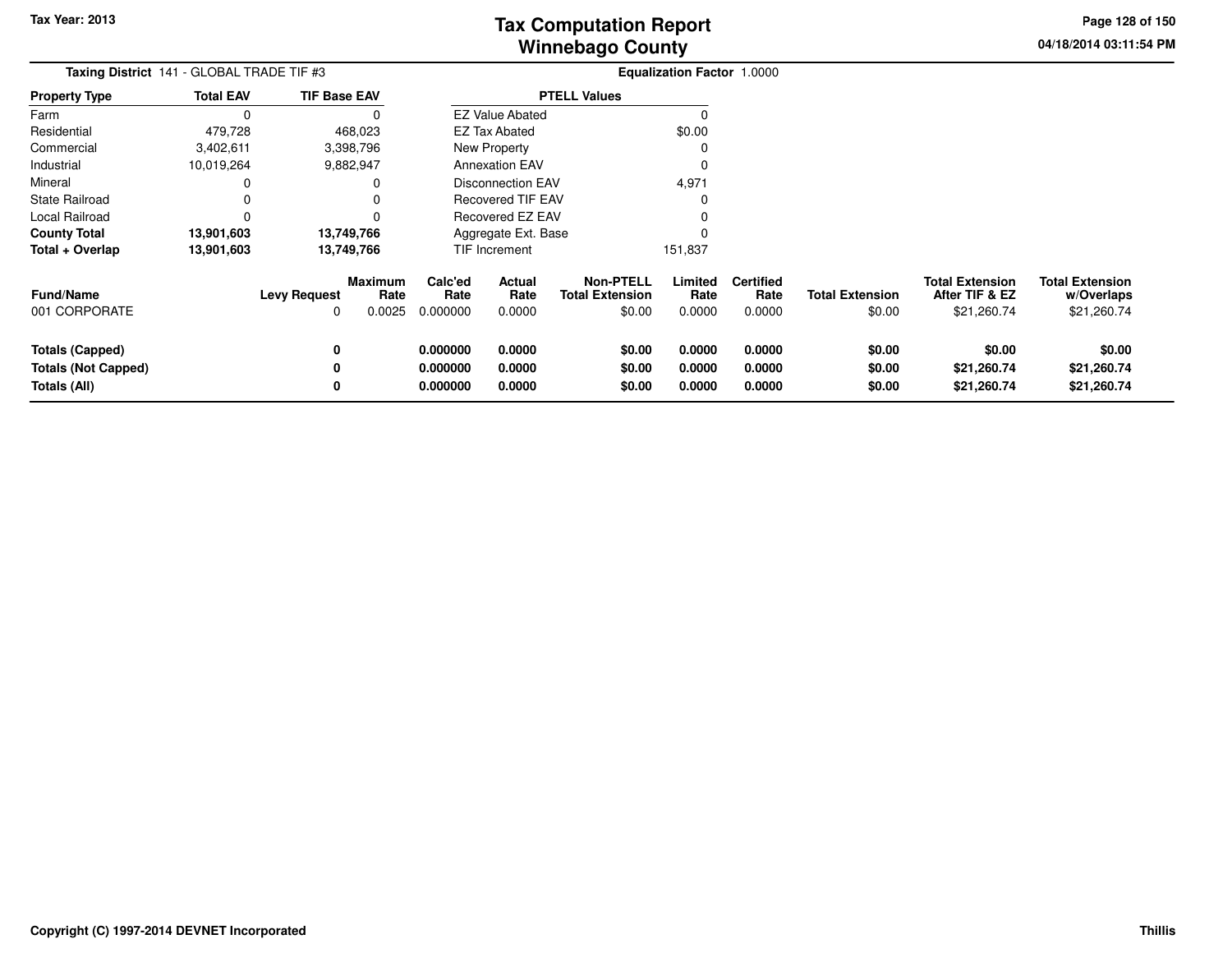**04/18/2014 03:11:54 PMPage 129 of 150**

| Taxing District 142 - RIVER DISTRICT NORTH TIF                              |                  |                          | <b>Equalization Factor 1.0000</b> |                                  |                            |                                                      |                            |                                    |                                  |                                                         |                                                     |
|-----------------------------------------------------------------------------|------------------|--------------------------|-----------------------------------|----------------------------------|----------------------------|------------------------------------------------------|----------------------------|------------------------------------|----------------------------------|---------------------------------------------------------|-----------------------------------------------------|
| Property Type                                                               | <b>Total EAV</b> | <b>TIF Base EAV</b>      |                                   |                                  |                            | <b>PTELL Values</b>                                  |                            |                                    |                                  |                                                         |                                                     |
| Farm                                                                        | 0                |                          |                                   |                                  | <b>EZ Value Abated</b>     |                                                      | $\Omega$                   |                                    |                                  |                                                         |                                                     |
| Residential                                                                 | 1,756,438        |                          | 1,690,337                         |                                  | <b>EZ Tax Abated</b>       |                                                      | \$0.00                     |                                    |                                  |                                                         |                                                     |
| Commercial                                                                  | 6,004,642        |                          | 5,645,806                         |                                  | New Property               |                                                      |                            |                                    |                                  |                                                         |                                                     |
| Industrial                                                                  | 63,333           |                          | 63,333                            |                                  | <b>Annexation EAV</b>      |                                                      |                            |                                    |                                  |                                                         |                                                     |
| Mineral                                                                     | 0                |                          |                                   |                                  | <b>Disconnection EAV</b>   |                                                      |                            |                                    |                                  |                                                         |                                                     |
| State Railroad                                                              | 0                |                          |                                   |                                  | <b>Recovered TIF EAV</b>   |                                                      |                            |                                    |                                  |                                                         |                                                     |
| Local Railroad                                                              | 0                |                          |                                   |                                  | Recovered EZ EAV           |                                                      |                            |                                    |                                  |                                                         |                                                     |
| County Total                                                                | 7,824,413        |                          | 7,399,476                         |                                  | Aggregate Ext. Base        |                                                      |                            |                                    |                                  |                                                         |                                                     |
| Total + Overlap                                                             | 7,824,413        |                          | 7,399,476                         |                                  | <b>TIF Increment</b>       |                                                      | 424,937                    |                                    |                                  |                                                         |                                                     |
| Fund/Name<br>001 CORPORATE                                                  |                  | <b>Levy Request</b><br>0 | Maximum<br>Rate<br>0.0000         | Calc'ed<br>Rate<br>0.000000      | Actual<br>Rate<br>0.0000   | <b>Non-PTELL</b><br><b>Total Extension</b><br>\$0.00 | Limited<br>Rate<br>0.0000  | <b>Certified</b><br>Rate<br>0.0000 | <b>Total Extension</b><br>\$0.00 | <b>Total Extension</b><br>After TIF & EZ<br>\$59,501.12 | <b>Total Extension</b><br>w/Overlaps<br>\$59,501.12 |
| <b>Totals (Capped)</b><br><b>Totals (Not Capped)</b><br><b>Totals (All)</b> |                  | 0<br>0<br>0              |                                   | 0.000000<br>0.000000<br>0.000000 | 0.0000<br>0.0000<br>0.0000 | \$0.00<br>\$0.00<br>\$0.00                           | 0.0000<br>0.0000<br>0.0000 | 0.0000<br>0.0000<br>0.0000         | \$0.00<br>\$0.00<br>\$0.00       | \$0.00<br>\$59,501.12<br>\$59,501.12                    | \$0.00<br>\$59,501.12<br>\$59,501.12                |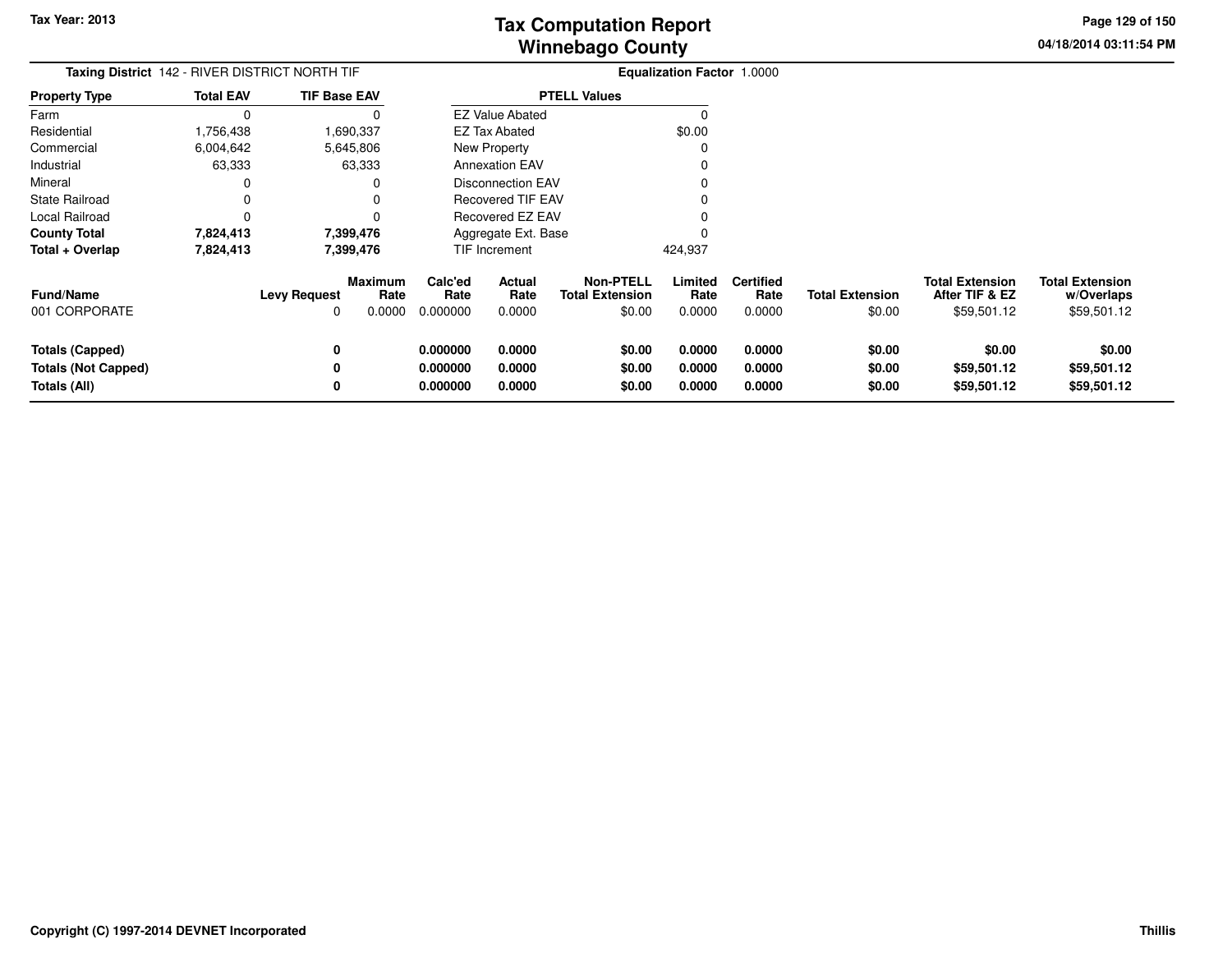**04/18/2014 03:11:54 PMPage 130 of 150**

| <b>Taxing District</b> 143 - BROADWAY TIF |                  |                          |                                  |                             | <b>Equalization Factor 1.0000</b> |                                                      |                           |                                    |                                  |                                                         |                                                     |
|-------------------------------------------|------------------|--------------------------|----------------------------------|-----------------------------|-----------------------------------|------------------------------------------------------|---------------------------|------------------------------------|----------------------------------|---------------------------------------------------------|-----------------------------------------------------|
| <b>Property Type</b>                      | <b>Total EAV</b> | <b>TIF Base EAV</b>      |                                  |                             |                                   | <b>PTELL Values</b>                                  |                           |                                    |                                  |                                                         |                                                     |
| Farm                                      |                  |                          |                                  |                             | <b>EZ Value Abated</b>            |                                                      |                           |                                    |                                  |                                                         |                                                     |
| Residential                               | 7,086,140        |                          | 6,963,552                        |                             | <b>EZ Tax Abated</b>              |                                                      | \$0.00                    |                                    |                                  |                                                         |                                                     |
| Commercial                                | 4,481,674        |                          | 4,469,768                        |                             | New Property                      |                                                      |                           |                                    |                                  |                                                         |                                                     |
| Industrial                                | 2,009,235        |                          | 2,009,179                        |                             | <b>Annexation EAV</b>             |                                                      |                           |                                    |                                  |                                                         |                                                     |
| Mineral                                   |                  |                          |                                  |                             | <b>Disconnection EAV</b>          |                                                      |                           |                                    |                                  |                                                         |                                                     |
| <b>State Railroad</b>                     |                  |                          |                                  |                             | Recovered TIF EAV                 |                                                      |                           |                                    |                                  |                                                         |                                                     |
| Local Railroad                            | 664              |                          | 664                              | <b>Recovered EZ EAV</b>     |                                   |                                                      |                           |                                    |                                  |                                                         |                                                     |
| <b>County Total</b>                       | 13,577,713       |                          | 13,443,163                       | Aggregate Ext. Base         |                                   |                                                      |                           |                                    |                                  |                                                         |                                                     |
| Total + Overlap                           | 13,577,713       |                          | 13,443,163                       |                             | TIF Increment                     |                                                      | 134,550                   |                                    |                                  |                                                         |                                                     |
| Fund/Name<br>001 CORPORATE                |                  | <b>Levy Request</b><br>0 | <b>Maximum</b><br>Rate<br>0.0000 | Calc'ed<br>Rate<br>0.000000 | Actual<br>Rate<br>0.0000          | <b>Non-PTELL</b><br><b>Total Extension</b><br>\$0.00 | Limited<br>Rate<br>0.0000 | <b>Certified</b><br>Rate<br>0.0000 | <b>Total Extension</b><br>\$0.00 | <b>Total Extension</b><br>After TIF & EZ<br>\$18,840.38 | <b>Total Extension</b><br>w/Overlaps<br>\$18,840.38 |
|                                           |                  |                          |                                  |                             |                                   |                                                      |                           |                                    |                                  |                                                         |                                                     |
| <b>Totals (Capped)</b>                    |                  | 0                        |                                  | 0.000000                    | 0.0000                            | \$0.00                                               | 0.0000                    | 0.0000                             | \$0.00                           | \$0.00                                                  | \$0.00                                              |
| <b>Totals (Not Capped)</b>                |                  | 0                        |                                  | 0.000000                    | 0.0000                            | \$0.00                                               | 0.0000                    | 0.0000                             | \$0.00                           | \$18,840.38                                             | \$18,840.38                                         |
| <b>Totals (All)</b>                       |                  | 0                        |                                  | 0.000000                    | 0.0000                            | \$0.00                                               | 0.0000                    | 0.0000                             | \$0.00                           | \$18,840.38                                             | \$18,840.38                                         |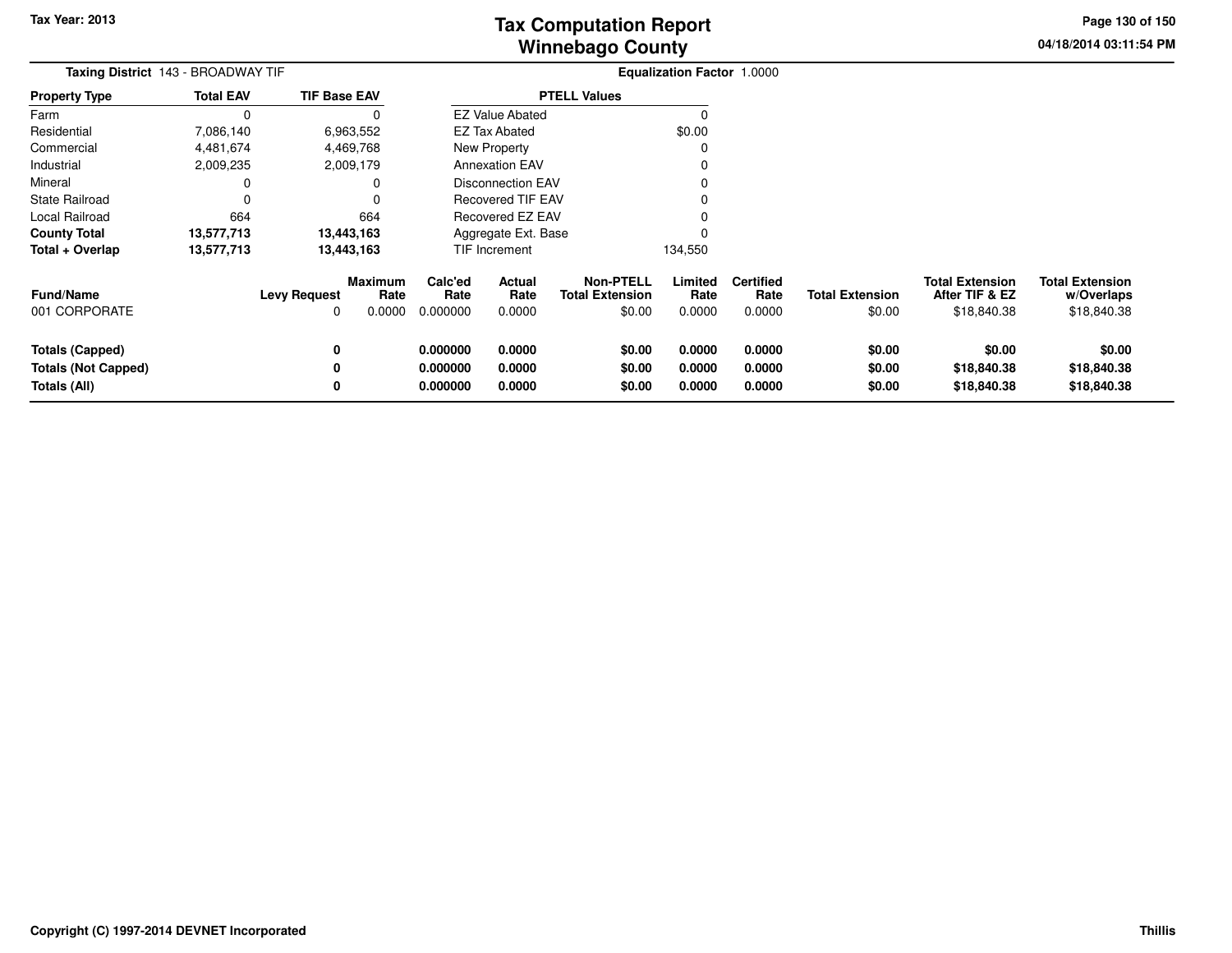**04/18/2014 03:11:54 PMPage 131 of 150**

| <b>Taxing District</b> 144 - EAST RIVER TIF |                  |                     |                                  |                             | <b>Equalization Factor 1.0000</b> |                                                      |                           |                                    |                                  |                                                          |                                                      |
|---------------------------------------------|------------------|---------------------|----------------------------------|-----------------------------|-----------------------------------|------------------------------------------------------|---------------------------|------------------------------------|----------------------------------|----------------------------------------------------------|------------------------------------------------------|
| <b>Property Type</b>                        | <b>Total EAV</b> | <b>TIF Base EAV</b> |                                  |                             |                                   | <b>PTELL Values</b>                                  |                           |                                    |                                  |                                                          |                                                      |
| Farm                                        | $\Omega$         |                     | 0                                |                             | <b>EZ Value Abated</b>            |                                                      | 0                         |                                    |                                  |                                                          |                                                      |
| Residential                                 | 4,458,958        |                     | 4,151,301                        |                             | EZ Tax Abated                     |                                                      | \$0.00                    |                                    |                                  |                                                          |                                                      |
| Commercial                                  | 3,731,179        |                     | 3,363,060                        |                             | <b>New Property</b>               |                                                      | 0                         |                                    |                                  |                                                          |                                                      |
| Industrial                                  | 2,266,276        |                     | 2,012,400                        |                             | <b>Annexation EAV</b>             |                                                      | O                         |                                    |                                  |                                                          |                                                      |
| Mineral                                     | 0                |                     | 0                                |                             | <b>Disconnection EAV</b>          |                                                      |                           |                                    |                                  |                                                          |                                                      |
| <b>State Railroad</b>                       | 0                |                     |                                  |                             | <b>Recovered TIF EAV</b>          |                                                      |                           |                                    |                                  |                                                          |                                                      |
| Local Railroad                              | 1,864            |                     | 1,864                            |                             | Recovered EZ EAV                  |                                                      |                           |                                    |                                  |                                                          |                                                      |
| <b>County Total</b>                         | 10,458,277       |                     | 9,528,625                        |                             | Aggregate Ext. Base               |                                                      |                           |                                    |                                  |                                                          |                                                      |
| Total + Overlap                             | 10,458,277       |                     | 9,528,625                        |                             | TIF Increment                     |                                                      | 929,652                   |                                    |                                  |                                                          |                                                      |
| <b>Fund/Name</b><br>001 CORPORATE           |                  | <b>Levy Request</b> | <b>Maximum</b><br>Rate<br>0.0025 | Calc'ed<br>Rate<br>0.000000 | <b>Actual</b><br>Rate<br>0.0000   | <b>Non-PTELL</b><br><b>Total Extension</b><br>\$0.00 | Limited<br>Rate<br>0.0000 | <b>Certified</b><br>Rate<br>0.0000 | <b>Total Extension</b><br>\$0.00 | <b>Total Extension</b><br>After TIF & EZ<br>\$130,172.92 | <b>Total Extension</b><br>w/Overlaps<br>\$130,172.92 |
|                                             |                  |                     |                                  |                             |                                   |                                                      |                           |                                    |                                  |                                                          |                                                      |
| Totals (Capped)                             |                  |                     |                                  | 0.000000                    | 0.0000                            | \$0.00                                               | 0.0000                    | 0.0000                             | \$0.00                           | \$0.00                                                   | \$0.00                                               |
| <b>Totals (Not Capped)</b>                  |                  |                     |                                  | 0.000000                    | 0.0000                            | \$0.00                                               | 0.0000                    | 0.0000                             | \$0.00                           | \$130,172.92                                             | \$130,172.92                                         |
| Totals (All)                                |                  |                     |                                  | 0.000000                    | 0.0000                            | \$0.00                                               | 0.0000                    | 0.0000                             | \$0.00                           | \$130,172.92                                             | \$130,172.92                                         |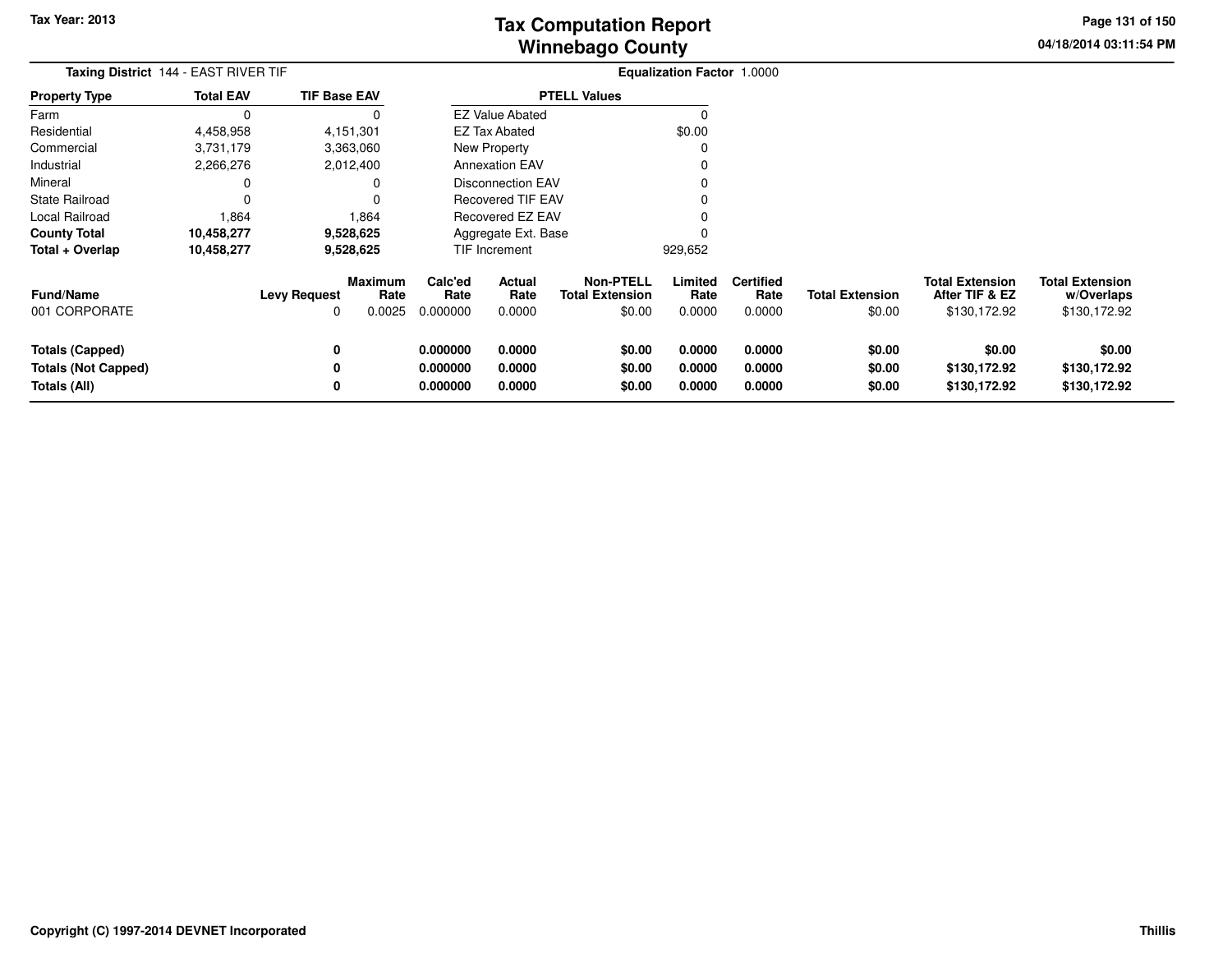**04/18/2014 03:11:54 PM Page 132 of 150**

|                                                                      |                  | Taxing District 145 - SUMNER ROAD/GROVE STREET TIF           | <b>Equalization Factor 1.0000</b> |                                 |                                                      |                            |                                    |                                  |                                                    |                                                |
|----------------------------------------------------------------------|------------------|--------------------------------------------------------------|-----------------------------------|---------------------------------|------------------------------------------------------|----------------------------|------------------------------------|----------------------------------|----------------------------------------------------|------------------------------------------------|
| Property Type                                                        | <b>Total EAV</b> | <b>TIF Base EAV</b>                                          |                                   |                                 | <b>PTELL Values</b>                                  |                            |                                    |                                  |                                                    |                                                |
| Farm                                                                 | 0                |                                                              |                                   | <b>EZ Value Abated</b>          |                                                      | 0                          |                                    |                                  |                                                    |                                                |
| Residential                                                          | 58,949           | 58,949                                                       |                                   | <b>EZ Tax Abated</b>            |                                                      | \$0.00                     |                                    |                                  |                                                    |                                                |
| Commercial                                                           |                  |                                                              |                                   | New Property                    |                                                      |                            |                                    |                                  |                                                    |                                                |
| Industrial                                                           |                  |                                                              |                                   | <b>Annexation EAV</b>           |                                                      |                            |                                    |                                  |                                                    |                                                |
| Mineral                                                              |                  |                                                              |                                   | Disconnection EAV               |                                                      |                            |                                    |                                  |                                                    |                                                |
| State Railroad                                                       |                  |                                                              |                                   | <b>Recovered TIF EAV</b>        |                                                      |                            |                                    |                                  |                                                    |                                                |
| Local Railroad                                                       |                  |                                                              |                                   | <b>Recovered EZ EAV</b>         |                                                      |                            |                                    |                                  |                                                    |                                                |
| County Total                                                         | 58,949           | 58,949                                                       |                                   | Aggregate Ext. Base             |                                                      |                            |                                    |                                  |                                                    |                                                |
| Total + Overlap                                                      | 58,949           | 58,949                                                       |                                   | TIF Increment                   |                                                      | 0                          |                                    |                                  |                                                    |                                                |
| Fund/Name<br>001 CORPORATE                                           |                  | <b>Maximum</b><br><b>Levy Request</b><br>Rate<br>0.0000<br>0 | Calc'ed<br>Rate<br>0.000000       | <b>Actual</b><br>Rate<br>0.0000 | <b>Non-PTELL</b><br><b>Total Extension</b><br>\$0.00 | Limited<br>Rate<br>0.0000  | <b>Certified</b><br>Rate<br>0.0000 | <b>Total Extension</b><br>\$0.00 | <b>Total Extension</b><br>After TIF & EZ<br>\$0.00 | <b>Total Extension</b><br>w/Overlaps<br>\$0.00 |
| <b>Totals (Capped)</b><br><b>Totals (Not Capped)</b><br>Totals (All) |                  | 0<br>0                                                       | 0.000000<br>0.000000<br>0.000000  | 0.0000<br>0.0000<br>0.0000      | \$0.00<br>\$0.00<br>\$0.00                           | 0.0000<br>0.0000<br>0.0000 | 0.0000<br>0.0000<br>0.0000         | \$0.00<br>\$0.00<br>\$0.00       | \$0.00<br>\$0.00<br>\$0.00                         | \$0.00<br>\$0.00<br>\$0.00                     |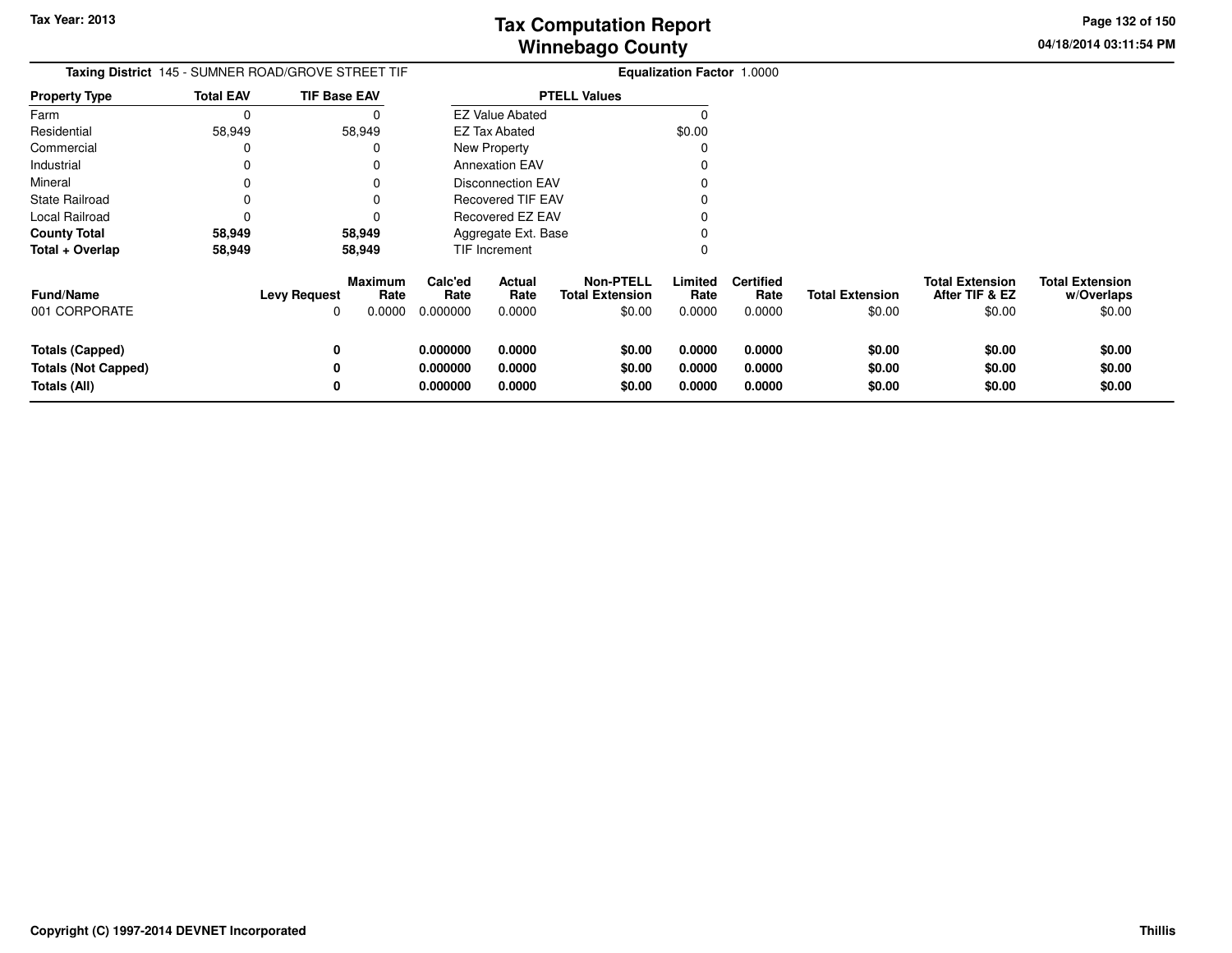**04/18/2014 03:11:54 PMPage 133 of 150**

| Taxing District 146 - LOVES PARK CORP CENTER TIF |                  |                          |                           | <b>Equalization Factor 1.0000</b> |                                               |                                                      |                           |                                    |                                  |                                                          |                                                      |
|--------------------------------------------------|------------------|--------------------------|---------------------------|-----------------------------------|-----------------------------------------------|------------------------------------------------------|---------------------------|------------------------------------|----------------------------------|----------------------------------------------------------|------------------------------------------------------|
| <b>Property Type</b>                             | <b>Total EAV</b> | <b>TIF Base EAV</b>      |                           |                                   |                                               | <b>PTELL Values</b>                                  |                           |                                    |                                  |                                                          |                                                      |
| Farm                                             | 11,400           |                          | 7,874                     |                                   | <b>EZ Value Abated</b>                        |                                                      | O                         |                                    |                                  |                                                          |                                                      |
| Residential                                      | 8,223            |                          | 8,223                     |                                   | <b>EZ Tax Abated</b>                          |                                                      | \$0.00                    |                                    |                                  |                                                          |                                                      |
| Commercial                                       | 442,067          |                          | 442,067                   |                                   | New Property                                  |                                                      | O                         |                                    |                                  |                                                          |                                                      |
| Industrial                                       | 5,140,166        |                          | 3,578,950                 |                                   | <b>Annexation EAV</b>                         |                                                      |                           |                                    |                                  |                                                          |                                                      |
| Mineral                                          | 0                |                          |                           |                                   | Disconnection EAV<br><b>Recovered TIF EAV</b> |                                                      |                           |                                    |                                  |                                                          |                                                      |
| State Railroad                                   | 0                |                          |                           |                                   |                                               |                                                      |                           |                                    |                                  |                                                          |                                                      |
| Local Railroad                                   | 0                |                          |                           |                                   | Recovered EZ EAV                              |                                                      |                           |                                    |                                  |                                                          |                                                      |
| County Total                                     | 5,601,856        |                          | 4,037,114                 |                                   | Aggregate Ext. Base                           |                                                      |                           |                                    |                                  |                                                          |                                                      |
| Total + Overlap                                  | 5,601,856        |                          | 4,037,114                 |                                   | <b>TIF Increment</b>                          |                                                      | 1,564,742                 |                                    |                                  |                                                          |                                                      |
| Fund/Name<br>001 CORPORATE                       |                  | <b>Levy Request</b><br>0 | Maximum<br>Rate<br>0.0025 | Calc'ed<br>Rate<br>0.000000       | Actual<br>Rate<br>0.0000                      | <b>Non-PTELL</b><br><b>Total Extension</b><br>\$0.00 | Limited<br>Rate<br>0.0000 | <b>Certified</b><br>Rate<br>0.0000 | <b>Total Extension</b><br>\$0.00 | <b>Total Extension</b><br>After TIF & EZ<br>\$163,874.50 | <b>Total Extension</b><br>w/Overlaps<br>\$163,874.50 |
|                                                  |                  |                          |                           |                                   |                                               |                                                      |                           |                                    |                                  |                                                          |                                                      |
| <b>Totals (Capped)</b>                           |                  | 0                        |                           | 0.000000                          | 0.0000                                        | \$0.00                                               | 0.0000                    | 0.0000                             | \$0.00                           | \$0.00                                                   | \$0.00                                               |
| <b>Totals (Not Capped)</b>                       |                  | 0                        |                           | 0.000000                          | 0.0000                                        | \$0.00                                               | 0.0000                    | 0.0000                             | \$0.00                           | \$163,874.50                                             | \$163,874.50                                         |
| Totals (All)                                     |                  | 0                        |                           | 0.000000                          | 0.0000                                        | \$0.00                                               | 0.0000                    | 0.0000                             | \$0.00                           | \$163,874.50                                             | \$163,874.50                                         |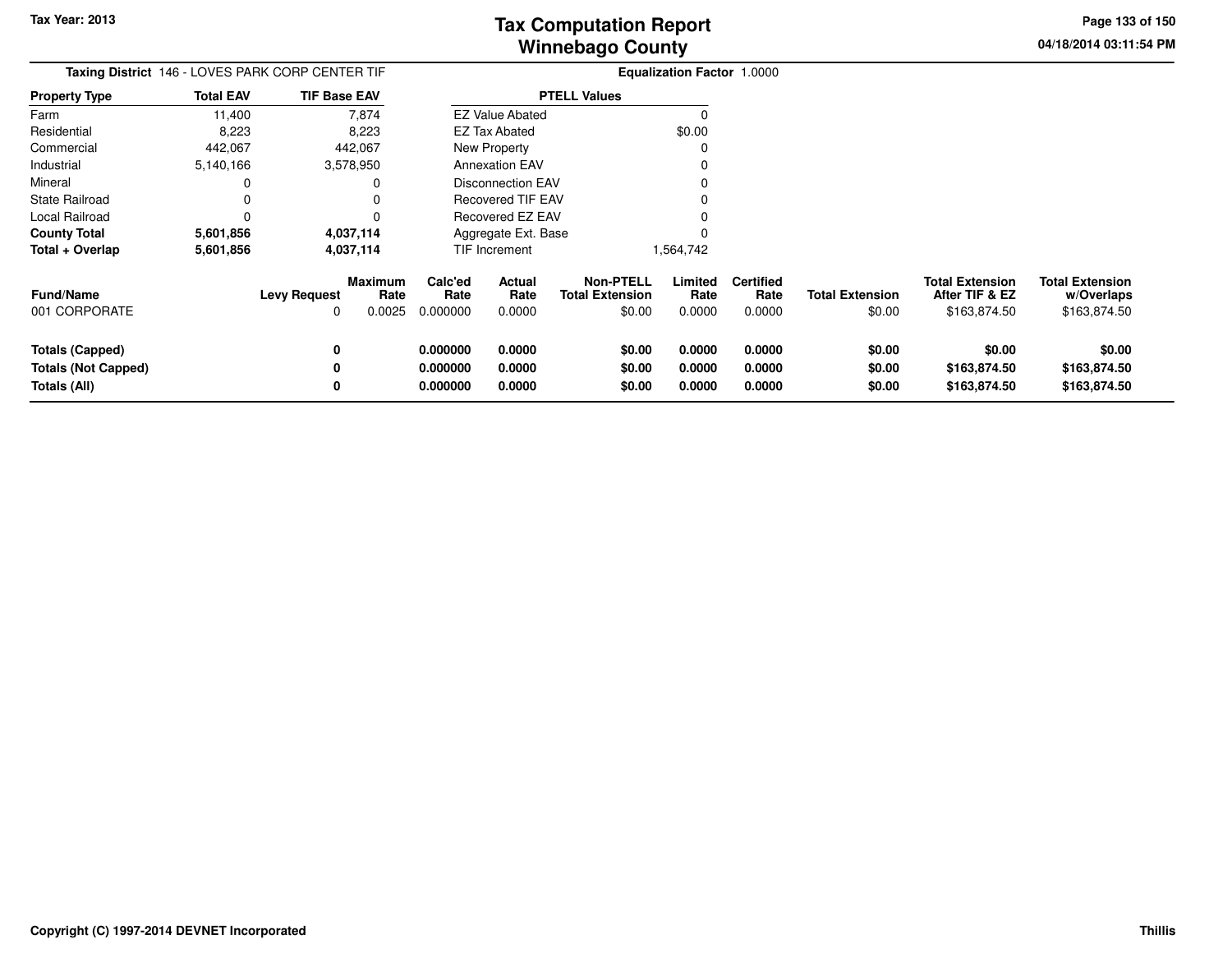**04/18/2014 03:11:54 PM Page 134 of 150**

| Taxing District 147 - WESTSTONE TIF                                  |                  |                     |                           |                                  |                            | <b>Equalization Factor 1.0000</b>                    |                            |                                    |                                  |                                                      |                                                  |
|----------------------------------------------------------------------|------------------|---------------------|---------------------------|----------------------------------|----------------------------|------------------------------------------------------|----------------------------|------------------------------------|----------------------------------|------------------------------------------------------|--------------------------------------------------|
| <b>Property Type</b>                                                 | <b>Total EAV</b> | <b>TIF Base EAV</b> |                           |                                  |                            | <b>PTELL Values</b>                                  |                            |                                    |                                  |                                                      |                                                  |
| Farm                                                                 | 93,275           |                     | 89,961                    |                                  | <b>EZ Value Abated</b>     |                                                      | $\Omega$                   |                                    |                                  |                                                      |                                                  |
| Residential                                                          |                  |                     | 0                         |                                  | <b>EZ Tax Abated</b>       |                                                      | \$0.00                     |                                    |                                  |                                                      |                                                  |
| Commercial                                                           | 9,572            |                     | 9,572                     |                                  | <b>New Property</b>        |                                                      | 0                          |                                    |                                  |                                                      |                                                  |
| Industrial                                                           |                  |                     |                           |                                  | <b>Annexation EAV</b>      |                                                      |                            |                                    |                                  |                                                      |                                                  |
| Mineral                                                              |                  |                     |                           |                                  | <b>Disconnection EAV</b>   |                                                      |                            |                                    |                                  |                                                      |                                                  |
| <b>State Railroad</b>                                                |                  |                     |                           |                                  | <b>Recovered TIF EAV</b>   |                                                      |                            |                                    |                                  |                                                      |                                                  |
| Local Railroad                                                       |                  |                     |                           |                                  | Recovered EZ EAV           |                                                      |                            |                                    |                                  |                                                      |                                                  |
| <b>County Total</b>                                                  | 102,847          |                     | 99,533                    |                                  | Aggregate Ext. Base        |                                                      |                            |                                    |                                  |                                                      |                                                  |
| Total + Overlap                                                      | 102,847          |                     | 99,533                    |                                  | TIF Increment              |                                                      | 3,314                      |                                    |                                  |                                                      |                                                  |
| <b>Fund/Name</b><br>001 CORPORATE                                    |                  | <b>Levy Request</b> | Maximum<br>Rate<br>0.0000 | Calc'ed<br>Rate<br>0.000000      | Actual<br>Rate<br>0.0000   | <b>Non-PTELL</b><br><b>Total Extension</b><br>\$0.00 | Limited<br>Rate<br>0.0000  | <b>Certified</b><br>Rate<br>0.0000 | <b>Total Extension</b><br>\$0.00 | <b>Total Extension</b><br>After TIF & EZ<br>\$339.92 | <b>Total Extension</b><br>w/Overlaps<br>\$339.92 |
| <b>Totals (Capped)</b><br><b>Totals (Not Capped)</b><br>Totals (All) |                  | 0                   |                           | 0.000000<br>0.000000<br>0.000000 | 0.0000<br>0.0000<br>0.0000 | \$0.00<br>\$0.00<br>\$0.00                           | 0.0000<br>0.0000<br>0.0000 | 0.0000<br>0.0000<br>0.0000         | \$0.00<br>\$0.00<br>\$0.00       | \$0.00<br>\$339.92<br>\$339.92                       | \$0.00<br>\$339.92<br>\$339.92                   |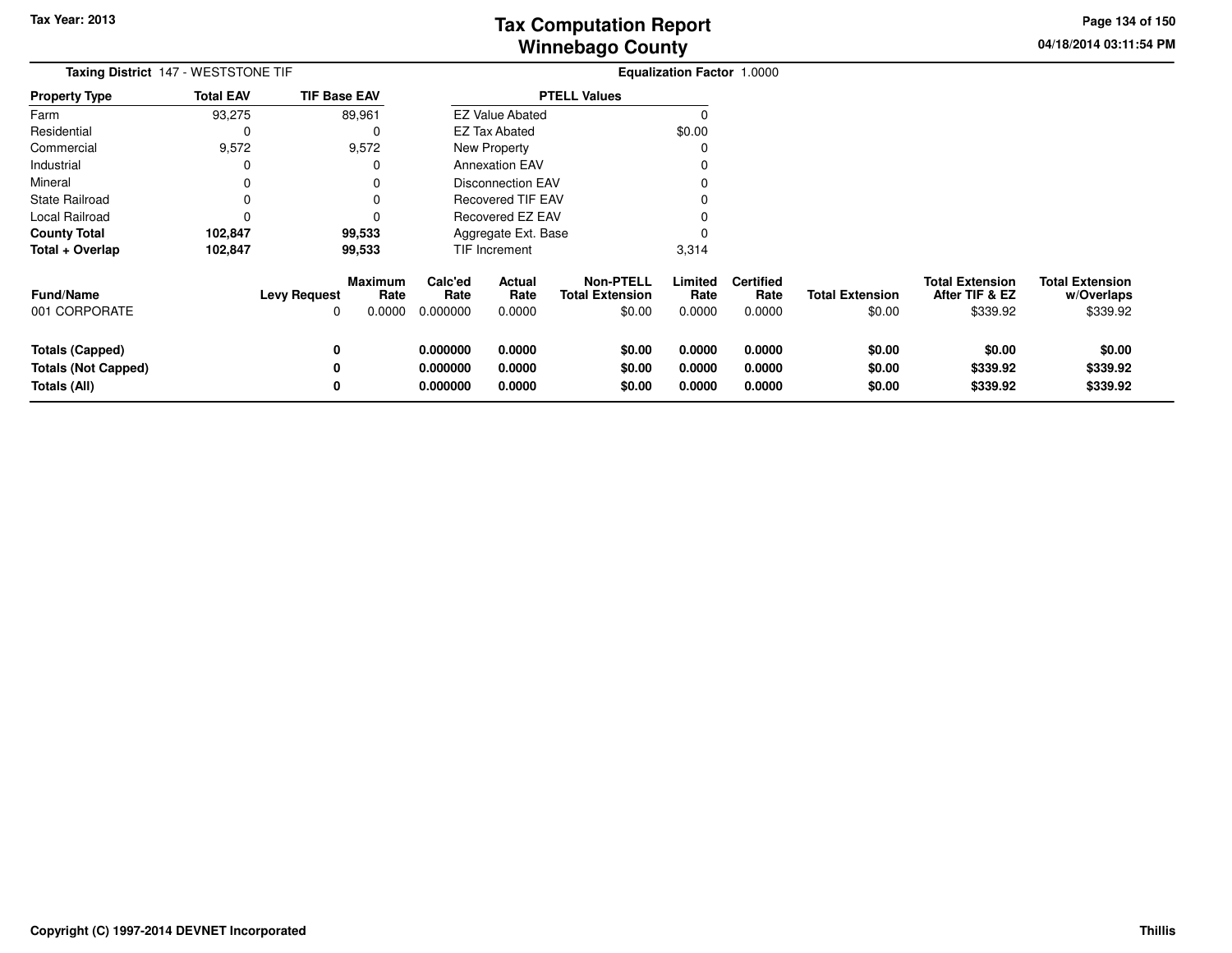**04/18/2014 03:11:54 PM Page 135 of 150**

| Taxing District 148 - NORTH WILLOW CREEK TIF                         |                  |                     |                                  | Equalization Factor 1.0000       |                            |                                                      |                            |                                    |                                  |                                                         |                                                     |
|----------------------------------------------------------------------|------------------|---------------------|----------------------------------|----------------------------------|----------------------------|------------------------------------------------------|----------------------------|------------------------------------|----------------------------------|---------------------------------------------------------|-----------------------------------------------------|
| <b>Property Type</b>                                                 | <b>Total EAV</b> | <b>TIF Base EAV</b> |                                  |                                  |                            | <b>PTELL Values</b>                                  |                            |                                    |                                  |                                                         |                                                     |
| Farm                                                                 | 804              |                     | 627                              |                                  | <b>EZ Value Abated</b>     |                                                      | $\Omega$                   |                                    |                                  |                                                         |                                                     |
| Residential                                                          | 0                |                     | $\Omega$                         |                                  | EZ Tax Abated              |                                                      | \$0.00                     |                                    |                                  |                                                         |                                                     |
| Commercial                                                           | $\Omega$         |                     | 0                                |                                  | New Property               |                                                      | $\Omega$                   |                                    |                                  |                                                         |                                                     |
| Industrial                                                           | 1,448,774        |                     | 1,345,131                        |                                  | <b>Annexation EAV</b>      |                                                      |                            |                                    |                                  |                                                         |                                                     |
| Mineral                                                              | 0                |                     | 0                                |                                  | <b>Disconnection EAV</b>   |                                                      |                            |                                    |                                  |                                                         |                                                     |
| <b>State Railroad</b>                                                | 0                |                     | 0                                |                                  | Recovered TIF EAV          |                                                      |                            |                                    |                                  |                                                         |                                                     |
| Local Railroad                                                       | $\Omega$         |                     |                                  |                                  | Recovered EZ EAV           |                                                      |                            |                                    |                                  |                                                         |                                                     |
| <b>County Total</b>                                                  | 1,449,578        |                     | 1,345,758                        |                                  | Aggregate Ext. Base        |                                                      |                            |                                    |                                  |                                                         |                                                     |
| Total + Overlap                                                      | 1,449,578        |                     | 1,345,758                        |                                  | TIF Increment              |                                                      | 103,820                    |                                    |                                  |                                                         |                                                     |
| <b>Fund/Name</b><br>001 CORPORATE                                    |                  | <b>Levy Request</b> | <b>Maximum</b><br>Rate<br>0.0000 | Calc'ed<br>Rate<br>0.000000      | Actual<br>Rate<br>0.0000   | <b>Non-PTELL</b><br><b>Total Extension</b><br>\$0.00 | Limited<br>Rate<br>0.0000  | <b>Certified</b><br>Rate<br>0.0000 | <b>Total Extension</b><br>\$0.00 | <b>Total Extension</b><br>After TIF & EZ<br>\$11,323.14 | <b>Total Extension</b><br>w/Overlaps<br>\$11,323.14 |
| <b>Totals (Capped)</b><br><b>Totals (Not Capped)</b><br>Totals (All) |                  |                     |                                  | 0.000000<br>0.000000<br>0.000000 | 0.0000<br>0.0000<br>0.0000 | \$0.00<br>\$0.00<br>\$0.00                           | 0.0000<br>0.0000<br>0.0000 | 0.0000<br>0.0000<br>0.0000         | \$0.00<br>\$0.00<br>\$0.00       | \$0.00<br>\$11,323.14<br>\$11,323.14                    | \$0.00<br>\$11,323.14<br>\$11,323.14                |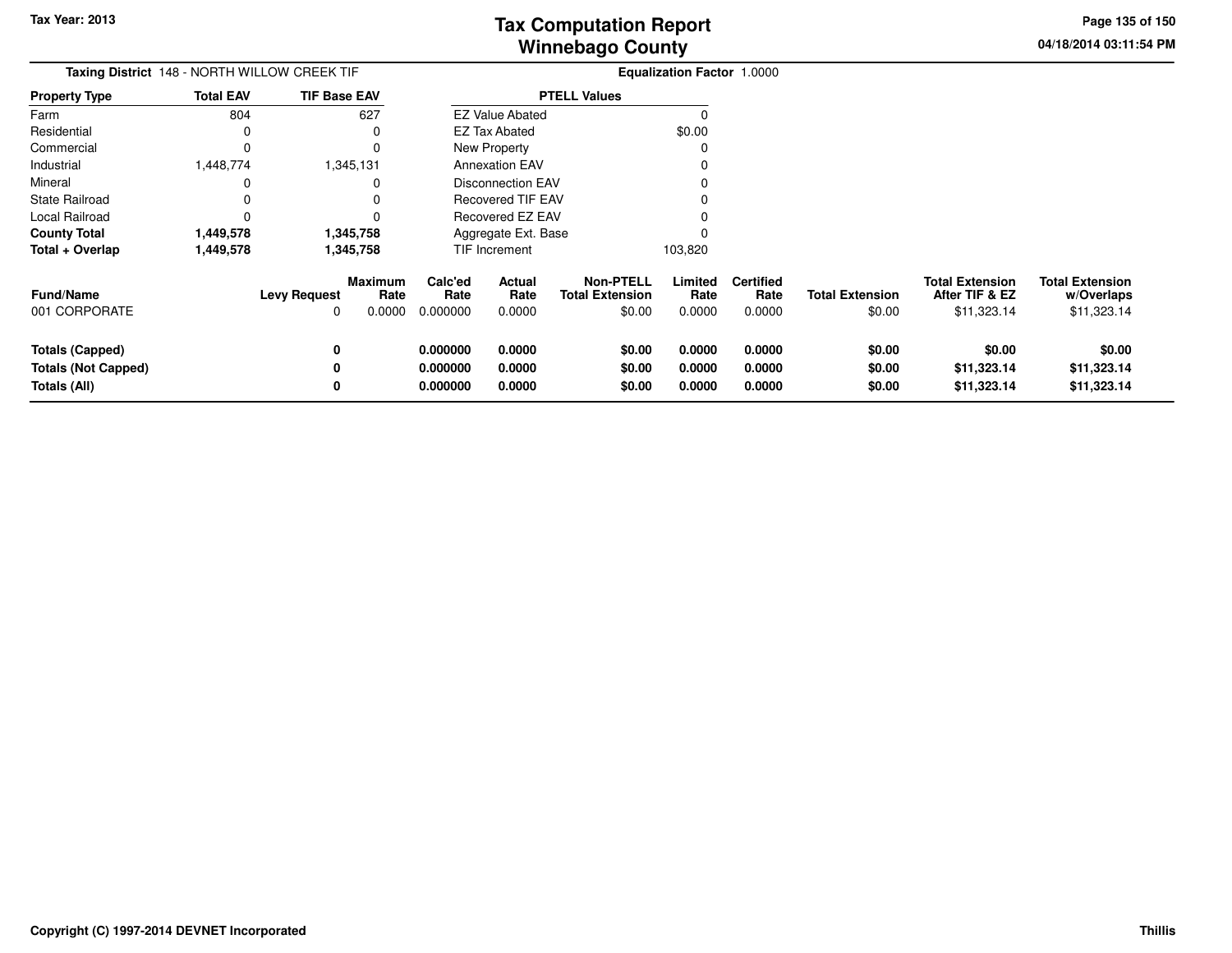**04/18/2014 03:11:54 PMPage 136 of 150**

| <b>Taxing District</b> 149 - SOUTH WILLOW CREEK TIF |                  |                          |                           |                             |                                 |                                                      | <b>Equalization Factor 1.0000</b> |                                    |                                  |                                                         |                                                     |
|-----------------------------------------------------|------------------|--------------------------|---------------------------|-----------------------------|---------------------------------|------------------------------------------------------|-----------------------------------|------------------------------------|----------------------------------|---------------------------------------------------------|-----------------------------------------------------|
| <b>Property Type</b>                                | <b>Total EAV</b> | <b>TIF Base EAV</b>      |                           |                             |                                 | <b>PTELL Values</b>                                  |                                   |                                    |                                  |                                                         |                                                     |
| Farm                                                | 1,542            |                          | 1,110                     |                             | <b>EZ Value Abated</b>          |                                                      |                                   |                                    |                                  |                                                         |                                                     |
| Residential                                         |                  |                          |                           |                             | <b>EZ Tax Abated</b>            |                                                      | \$0.00                            |                                    |                                  |                                                         |                                                     |
| Commercial                                          | 2,012,146        |                          | 1,846,975                 |                             | <b>New Property</b>             |                                                      |                                   |                                    |                                  |                                                         |                                                     |
| Industrial                                          | 3,985,871        |                          | 3,756,470                 |                             | <b>Annexation EAV</b>           |                                                      |                                   |                                    |                                  |                                                         |                                                     |
| Mineral                                             |                  |                          |                           |                             | <b>Disconnection EAV</b>        |                                                      |                                   |                                    |                                  |                                                         |                                                     |
| <b>State Railroad</b>                               |                  |                          |                           |                             | Recovered TIF EAV               |                                                      |                                   |                                    |                                  |                                                         |                                                     |
| Local Railroad                                      |                  |                          |                           |                             | <b>Recovered EZ EAV</b>         |                                                      |                                   |                                    |                                  |                                                         |                                                     |
| <b>County Total</b>                                 | 5,999,559        |                          | 5,604,555                 |                             | Aggregate Ext. Base             |                                                      |                                   |                                    |                                  |                                                         |                                                     |
| Total + Overlap                                     | 5,999,559        |                          | 5,604,555                 |                             | TIF Increment                   |                                                      | 395,004                           |                                    |                                  |                                                         |                                                     |
| <b>Fund/Name</b><br>001 CORPORATE                   |                  | <b>Levy Request</b><br>0 | Maximum<br>Rate<br>0.0000 | Calc'ed<br>Rate<br>0.000000 | <b>Actual</b><br>Rate<br>0.0000 | <b>Non-PTELL</b><br><b>Total Extension</b><br>\$0.00 | Limited<br>Rate<br>0.0000         | <b>Certified</b><br>Rate<br>0.0000 | <b>Total Extension</b><br>\$0.00 | <b>Total Extension</b><br>After TIF & EZ<br>\$43,081.12 | <b>Total Extension</b><br>w/Overlaps<br>\$43,081.12 |
| <b>Totals (Capped)</b>                              |                  | 0                        |                           | 0.000000                    | 0.0000                          | \$0.00                                               | 0.0000                            | 0.0000                             | \$0.00                           | \$0.00                                                  | \$0.00                                              |
| <b>Totals (Not Capped)</b>                          |                  | 0                        |                           | 0.000000                    | 0.0000                          | \$0.00                                               | 0.0000                            | 0.0000                             | \$0.00                           | \$43,081.12                                             | \$43,081.12                                         |
| Totals (All)                                        |                  | 0                        |                           | 0.000000                    | 0.0000                          | \$0.00                                               | 0.0000                            | 0.0000                             | \$0.00                           | \$43,081.12                                             | \$43,081.12                                         |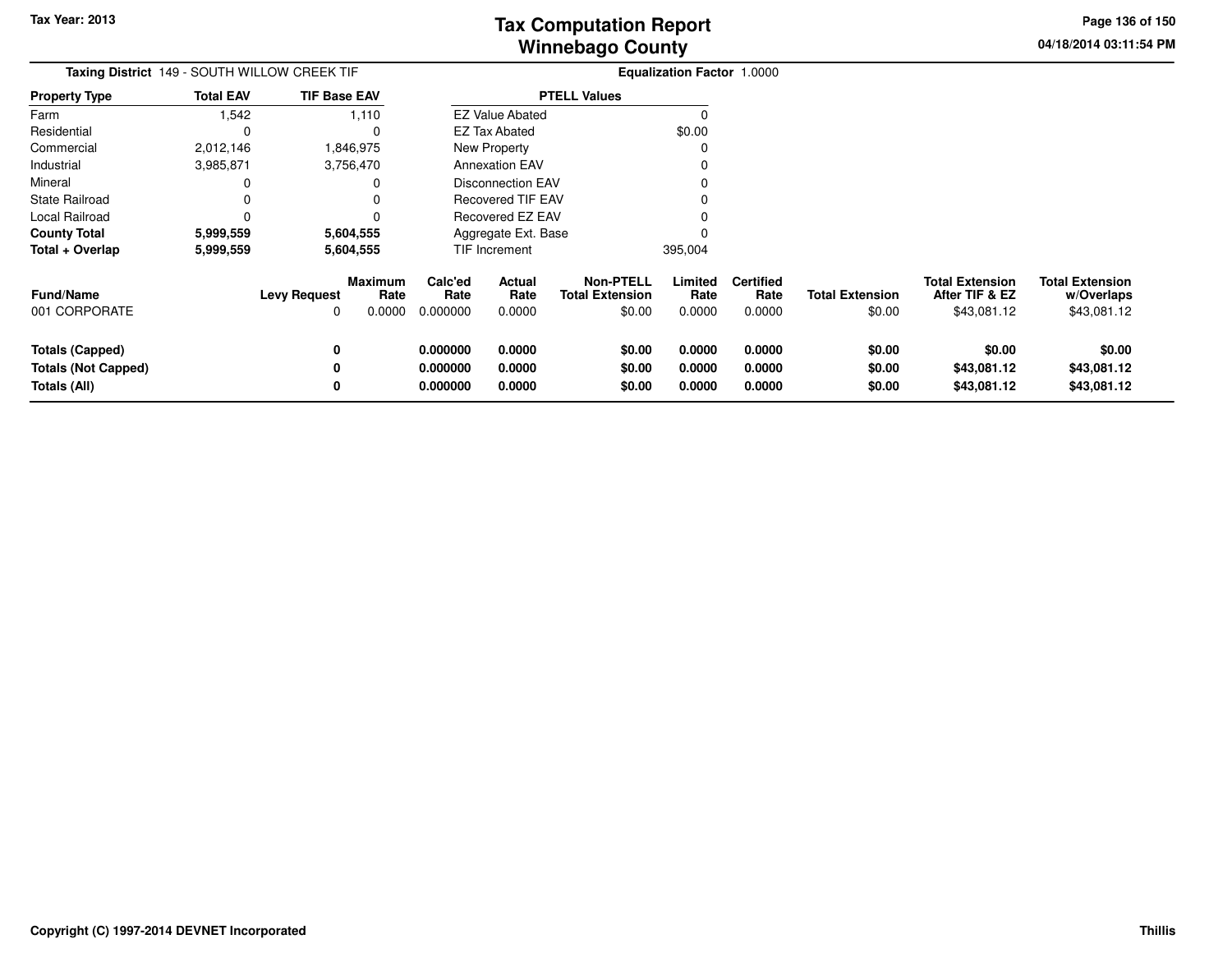**04/18/2014 03:11:54 PM Page 137 of 150**

| Taxing District 150 - GLOBAL TRADEPARK SOUTH TIF                     |                  |                          |                           | <b>Equalization Factor 1.0000</b> |                            |                                                      |                            |                                    |                                  |                                                        |                                                    |
|----------------------------------------------------------------------|------------------|--------------------------|---------------------------|-----------------------------------|----------------------------|------------------------------------------------------|----------------------------|------------------------------------|----------------------------------|--------------------------------------------------------|----------------------------------------------------|
| <b>Property Type</b>                                                 | <b>Total EAV</b> | <b>TIF Base EAV</b>      |                           |                                   |                            | <b>PTELL Values</b>                                  |                            |                                    |                                  |                                                        |                                                    |
| Farm                                                                 | 249,394          | 181,395                  |                           |                                   | <b>EZ Value Abated</b>     |                                                      |                            |                                    |                                  |                                                        |                                                    |
| Residential                                                          |                  |                          | 0                         |                                   | <b>EZ Tax Abated</b>       |                                                      | \$0.00                     |                                    |                                  |                                                        |                                                    |
| Commercial                                                           |                  |                          |                           |                                   | <b>New Property</b>        |                                                      |                            |                                    |                                  |                                                        |                                                    |
| Industrial                                                           |                  |                          | 0                         |                                   | <b>Annexation EAV</b>      |                                                      |                            |                                    |                                  |                                                        |                                                    |
| Mineral                                                              |                  |                          |                           |                                   | <b>Disconnection EAV</b>   |                                                      |                            |                                    |                                  |                                                        |                                                    |
| <b>State Railroad</b>                                                |                  |                          |                           |                                   | <b>Recovered TIF EAV</b>   |                                                      |                            |                                    |                                  |                                                        |                                                    |
| Local Railroad                                                       |                  |                          |                           |                                   | Recovered EZ EAV           |                                                      |                            |                                    |                                  |                                                        |                                                    |
| <b>County Total</b>                                                  | 249,394          | 181,395                  |                           |                                   | Aggregate Ext. Base        |                                                      |                            |                                    |                                  |                                                        |                                                    |
| Total + Overlap                                                      | 249,394          | 181,395                  |                           |                                   | TIF Increment              |                                                      | 67,999                     |                                    |                                  |                                                        |                                                    |
| <b>Fund/Name</b><br>001 CORPORATE                                    |                  | <b>Levy Request</b><br>0 | Maximum<br>Rate<br>0.0000 | Calc'ed<br>Rate<br>0.000000       | Actual<br>Rate<br>0.0000   | <b>Non-PTELL</b><br><b>Total Extension</b><br>\$0.00 | Limited<br>Rate<br>0.0000  | <b>Certified</b><br>Rate<br>0.0000 | <b>Total Extension</b><br>\$0.00 | <b>Total Extension</b><br>After TIF & EZ<br>\$8,073.68 | <b>Total Extension</b><br>w/Overlaps<br>\$8,073.68 |
| <b>Totals (Capped)</b><br><b>Totals (Not Capped)</b><br>Totals (All) |                  | 0<br>0<br>0              |                           | 0.000000<br>0.000000<br>0.000000  | 0.0000<br>0.0000<br>0.0000 | \$0.00<br>\$0.00<br>\$0.00                           | 0.0000<br>0.0000<br>0.0000 | 0.0000<br>0.0000<br>0.0000         | \$0.00<br>\$0.00<br>\$0.00       | \$0.00<br>\$8,073.68<br>\$8,073.68                     | \$0.00<br>\$8,073.68<br>\$8,073.68                 |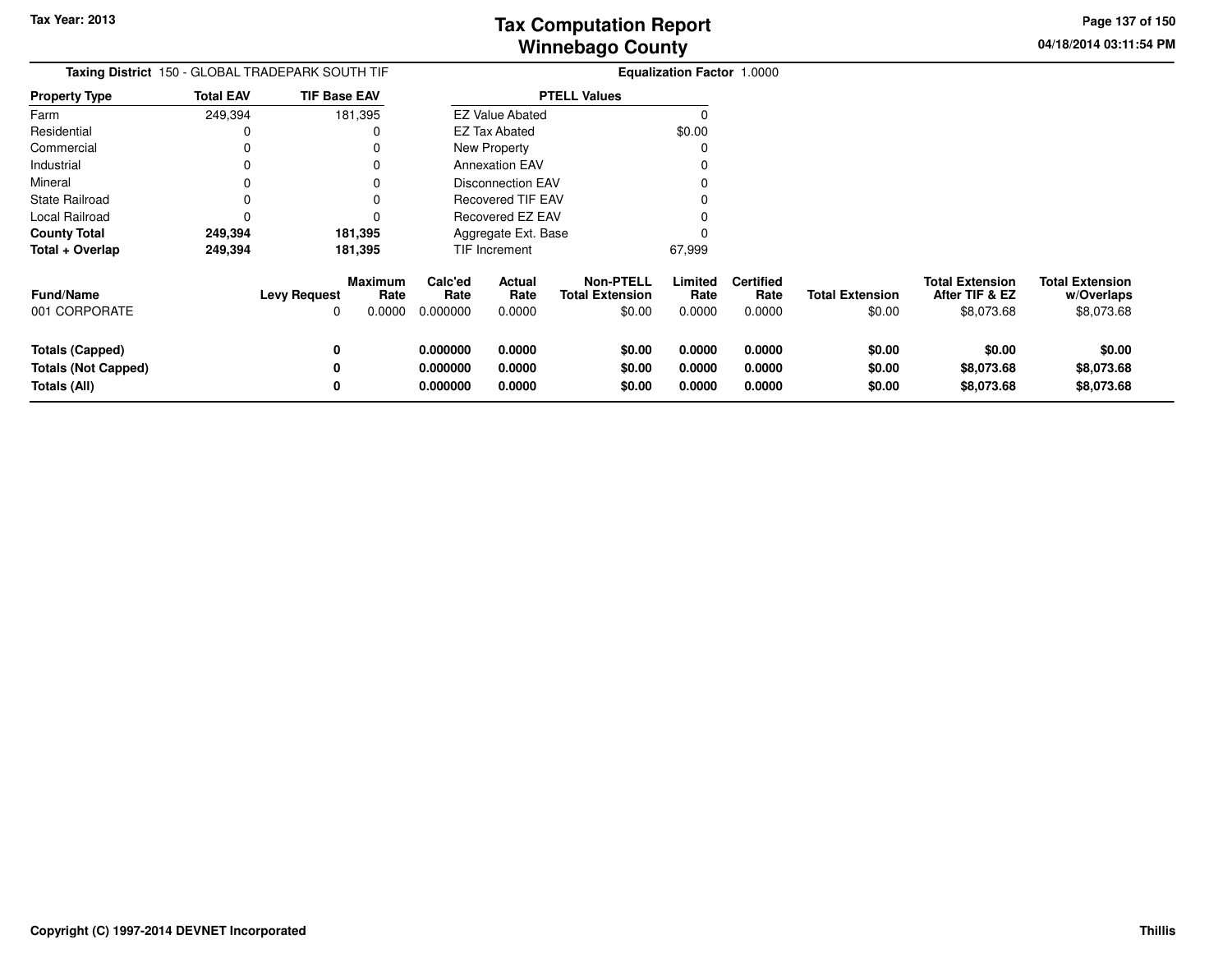**04/18/2014 03:11:54 PMPage 138 of 150**

| <b>Taxing District</b> 151 - I-39 / BAXTER ROAD TIF           |                  |                     |                           | <b>Equalization Factor 1.0000</b> |                            |                                                      |                            |                                    |                                  |                                                        |                                                    |
|---------------------------------------------------------------|------------------|---------------------|---------------------------|-----------------------------------|----------------------------|------------------------------------------------------|----------------------------|------------------------------------|----------------------------------|--------------------------------------------------------|----------------------------------------------------|
| <b>Property Type</b>                                          | <b>Total EAV</b> | <b>TIF Base EAV</b> |                           |                                   |                            | <b>PTELL Values</b>                                  |                            |                                    |                                  |                                                        |                                                    |
| Farm                                                          | 217,257          |                     | 189,012                   |                                   | <b>EZ Value Abated</b>     |                                                      |                            |                                    |                                  |                                                        |                                                    |
| Residential                                                   | 187,205          |                     | 173,841                   |                                   | <b>EZ Tax Abated</b>       |                                                      | \$0.00                     |                                    |                                  |                                                        |                                                    |
| Commercial                                                    | 569,112          |                     | 560,728                   |                                   | New Property               |                                                      | 0                          |                                    |                                  |                                                        |                                                    |
| Industrial                                                    | 539,894          |                     | 539,894                   |                                   | <b>Annexation EAV</b>      |                                                      |                            |                                    |                                  |                                                        |                                                    |
| Mineral                                                       |                  |                     | 0                         |                                   | <b>Disconnection EAV</b>   |                                                      |                            |                                    |                                  |                                                        |                                                    |
| <b>State Railroad</b>                                         |                  |                     |                           |                                   | <b>Recovered TIF EAV</b>   |                                                      | 0                          |                                    |                                  |                                                        |                                                    |
| Local Railroad                                                | 0                |                     |                           |                                   | <b>Recovered EZ EAV</b>    |                                                      | 0                          |                                    |                                  |                                                        |                                                    |
| <b>County Total</b>                                           | 1,513,468        |                     | 1,463,475                 |                                   | Aggregate Ext. Base        |                                                      | 0                          |                                    |                                  |                                                        |                                                    |
| Total + Overlap                                               | 1,513,468        |                     | 1,463,475                 |                                   | TIF Increment              |                                                      | 49,993                     |                                    |                                  |                                                        |                                                    |
| <b>Fund/Name</b><br>001 CORPORATE                             |                  | <b>Levy Request</b> | Maximum<br>Rate<br>0.0000 | Calc'ed<br>Rate<br>0.000000       | Actual<br>Rate<br>0.0000   | <b>Non-PTELL</b><br><b>Total Extension</b><br>\$0.00 | Limited<br>Rate<br>0.0000  | <b>Certified</b><br>Rate<br>0.0000 | <b>Total Extension</b><br>\$0.00 | <b>Total Extension</b><br>After TIF & EZ<br>\$5,154.26 | <b>Total Extension</b><br>w/Overlaps<br>\$5,154.26 |
| Totals (Capped)<br><b>Totals (Not Capped)</b><br>Totals (All) |                  | 0                   |                           | 0.000000<br>0.000000<br>0.000000  | 0.0000<br>0.0000<br>0.0000 | \$0.00<br>\$0.00<br>\$0.00                           | 0.0000<br>0.0000<br>0.0000 | 0.0000<br>0.0000<br>0.0000         | \$0.00<br>\$0.00<br>\$0.00       | \$0.00<br>\$5,154.26<br>\$5,154.26                     | \$0.00<br>\$5,154.26<br>\$5,154.26                 |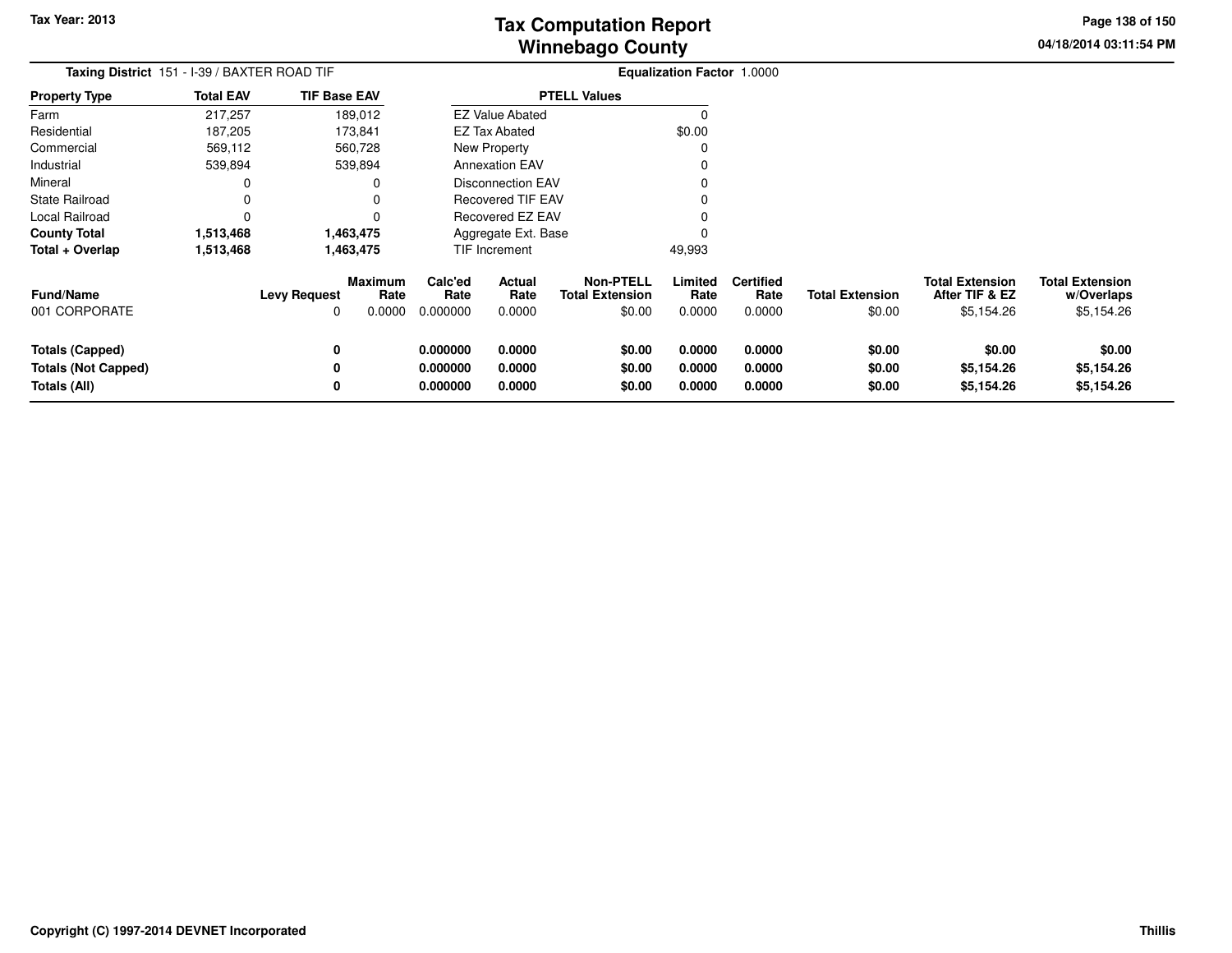**04/18/2014 03:11:54 PM Page 139 of 150**

| Taxing District 152 - ZENITH CUTTER TIF                              |                  |                          |                                  | <b>Equalization Factor 1.0000</b> |                            |                                                      |                            |                                    |                                  |                                                     |                                                 |
|----------------------------------------------------------------------|------------------|--------------------------|----------------------------------|-----------------------------------|----------------------------|------------------------------------------------------|----------------------------|------------------------------------|----------------------------------|-----------------------------------------------------|-------------------------------------------------|
| Property Type                                                        | <b>Total EAV</b> | <b>TIF Base EAV</b>      |                                  |                                   |                            | <b>PTELL Values</b>                                  |                            |                                    |                                  |                                                     |                                                 |
| Farm                                                                 | 11,671           |                          | 11,490                           |                                   | <b>EZ Value Abated</b>     |                                                      | O                          |                                    |                                  |                                                     |                                                 |
| Residential                                                          | 0                |                          |                                  |                                   | <b>EZ Tax Abated</b>       |                                                      | \$0.00                     |                                    |                                  |                                                     |                                                 |
| Commercial                                                           | 475,374          |                          | 475,374                          |                                   | New Property               |                                                      |                            |                                    |                                  |                                                     |                                                 |
| Industrial                                                           | 392,734          |                          | 392,734                          |                                   | <b>Annexation EAV</b>      |                                                      |                            |                                    |                                  |                                                     |                                                 |
| Mineral                                                              | 0                |                          |                                  |                                   | <b>Disconnection EAV</b>   |                                                      |                            |                                    |                                  |                                                     |                                                 |
| State Railroad                                                       | 0                |                          |                                  |                                   | Recovered TIF EAV          |                                                      |                            |                                    |                                  |                                                     |                                                 |
| Local Railroad                                                       | 0                |                          |                                  |                                   | Recovered EZ EAV           |                                                      |                            |                                    |                                  |                                                     |                                                 |
| County Total                                                         | 879,779          |                          | 879,598                          |                                   | Aggregate Ext. Base        |                                                      |                            |                                    |                                  |                                                     |                                                 |
| Total + Overlap                                                      | 879,779          |                          | 879,598                          |                                   | <b>TIF Increment</b>       |                                                      | 181                        |                                    |                                  |                                                     |                                                 |
| Fund/Name<br>001 CORPORATE                                           |                  | <b>Levy Request</b><br>0 | <b>Maximum</b><br>Rate<br>0.0000 | Calc'ed<br>Rate<br>0.000000       | Actual<br>Rate<br>0.0000   | <b>Non-PTELL</b><br><b>Total Extension</b><br>\$0.00 | Limited<br>Rate<br>0.0000  | <b>Certified</b><br>Rate<br>0.0000 | <b>Total Extension</b><br>\$0.00 | <b>Total Extension</b><br>After TIF & EZ<br>\$20.30 | <b>Total Extension</b><br>w/Overlaps<br>\$20.30 |
| <b>Totals (Capped)</b><br><b>Totals (Not Capped)</b><br>Totals (All) |                  | 0<br>0<br>0              |                                  | 0.000000<br>0.000000<br>0.000000  | 0.0000<br>0.0000<br>0.0000 | \$0.00<br>\$0.00<br>\$0.00                           | 0.0000<br>0.0000<br>0.0000 | 0.0000<br>0.0000<br>0.0000         | \$0.00<br>\$0.00<br>\$0.00       | \$0.00<br>\$20.30<br>\$20.30                        | \$0.00<br>\$20.30<br>\$20.30                    |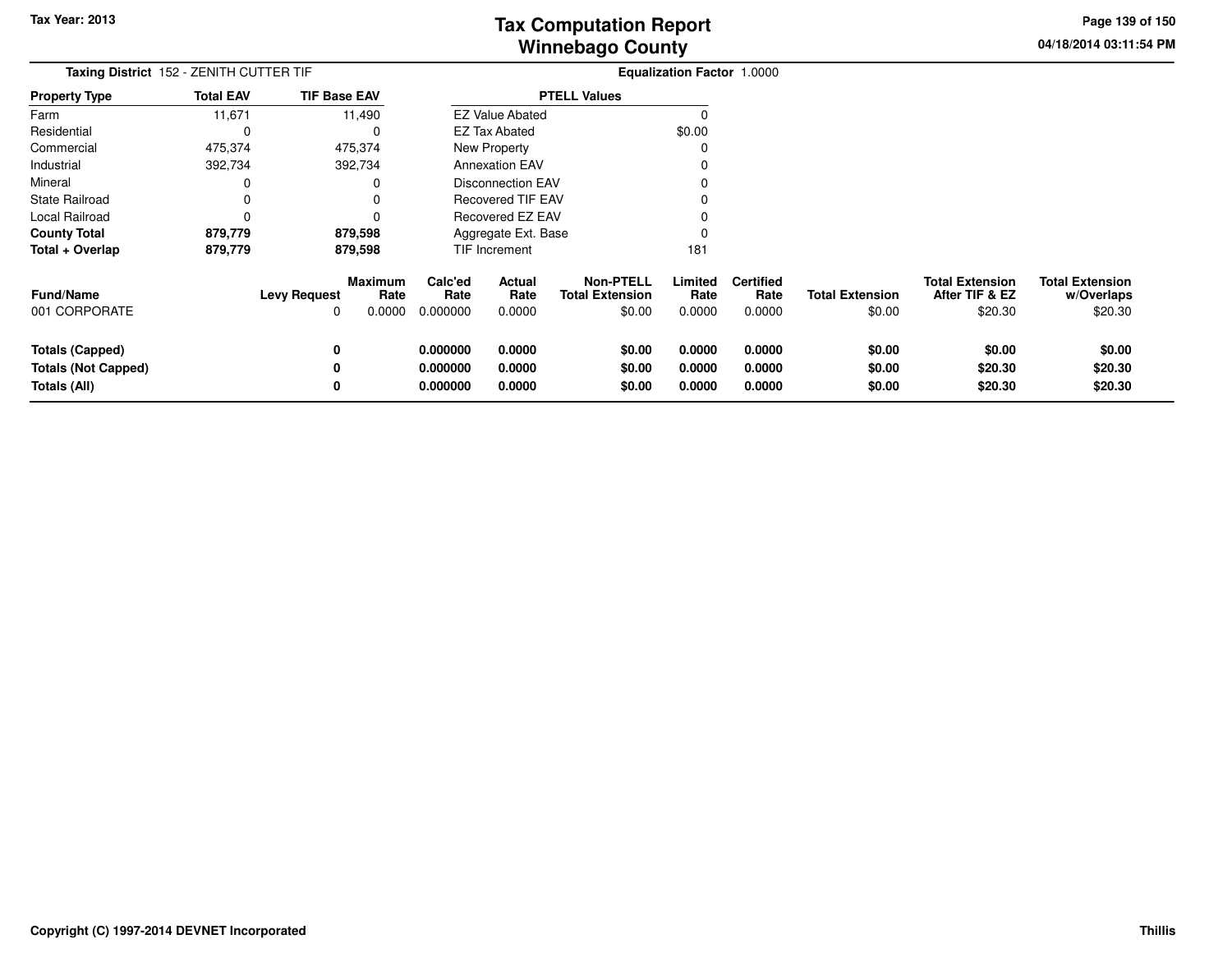**04/18/2014 03:11:54 PM Page 140 of 150**

| Taxing District 153 - SPRING CREEK LAKES TIF |                  |                                                 |                             |                                  |                                                      | Equalization Factor 1.0000 |                                    |                                  |                                                        |                                                    |
|----------------------------------------------|------------------|-------------------------------------------------|-----------------------------|----------------------------------|------------------------------------------------------|----------------------------|------------------------------------|----------------------------------|--------------------------------------------------------|----------------------------------------------------|
| <b>Property Type</b>                         | <b>Total EAV</b> | <b>TIF Base EAV</b>                             |                             |                                  | <b>PTELL Values</b>                                  |                            |                                    |                                  |                                                        |                                                    |
| Farm                                         | 130,887          | 103,004                                         |                             | <b>EZ Value Abated</b>           |                                                      |                            |                                    |                                  |                                                        |                                                    |
| Residential                                  | 4,540            | 4,540                                           |                             | <b>EZ Tax Abated</b>             |                                                      | \$0.00                     |                                    |                                  |                                                        |                                                    |
| Commercial                                   | 0                | 0                                               |                             | <b>New Property</b>              |                                                      | C                          |                                    |                                  |                                                        |                                                    |
| Industrial                                   | 0                | 0                                               |                             | <b>Annexation EAV</b>            |                                                      |                            |                                    |                                  |                                                        |                                                    |
| Mineral                                      |                  | 0                                               |                             | Disconnection EAV                |                                                      |                            |                                    |                                  |                                                        |                                                    |
| State Railroad                               |                  | 0                                               |                             | <b>Recovered TIF EAV</b>         |                                                      |                            |                                    |                                  |                                                        |                                                    |
| Local Railroad                               |                  | 0                                               |                             | <b>Recovered EZ EAV</b>          |                                                      |                            |                                    |                                  |                                                        |                                                    |
| <b>County Total</b>                          | 135,427          | 107,544                                         |                             | Aggregate Ext. Base              |                                                      |                            |                                    |                                  |                                                        |                                                    |
| Total + Overlap                              | 135,427          | 107,544                                         |                             | TIF Increment                    |                                                      | 27,883                     |                                    |                                  |                                                        |                                                    |
| <b>Fund/Name</b><br>001 CORPORATE            |                  | <b>Maximum</b><br><b>Levy Request</b><br>0.0000 | Calc'ed<br>Rate<br>0.000000 | Actual<br>Rate<br>Rate<br>0.0000 | <b>Non-PTELL</b><br><b>Total Extension</b><br>\$0.00 | Limited<br>Rate<br>0.0000  | <b>Certified</b><br>Rate<br>0.0000 | <b>Total Extension</b><br>\$0.00 | <b>Total Extension</b><br>After TIF & EZ<br>\$2,712.22 | <b>Total Extension</b><br>w/Overlaps<br>\$2,712.22 |
|                                              |                  |                                                 |                             |                                  |                                                      |                            |                                    |                                  |                                                        |                                                    |
| <b>Totals (Capped)</b>                       |                  | 0                                               | 0.000000                    | 0.0000                           | \$0.00                                               | 0.0000                     | 0.0000                             | \$0.00                           | \$0.00                                                 | \$0.00                                             |
| <b>Totals (Not Capped)</b>                   |                  | 0                                               | 0.000000                    | 0.0000                           | \$0.00                                               | 0.0000                     | 0.0000                             | \$0.00                           | \$2,712.22                                             | \$2,712.22                                         |
| Totals (All)                                 |                  |                                                 | 0.000000                    | 0.0000                           | \$0.00                                               | 0.0000                     | 0.0000                             | \$0.00                           | \$2,712.22                                             | \$2,712.22                                         |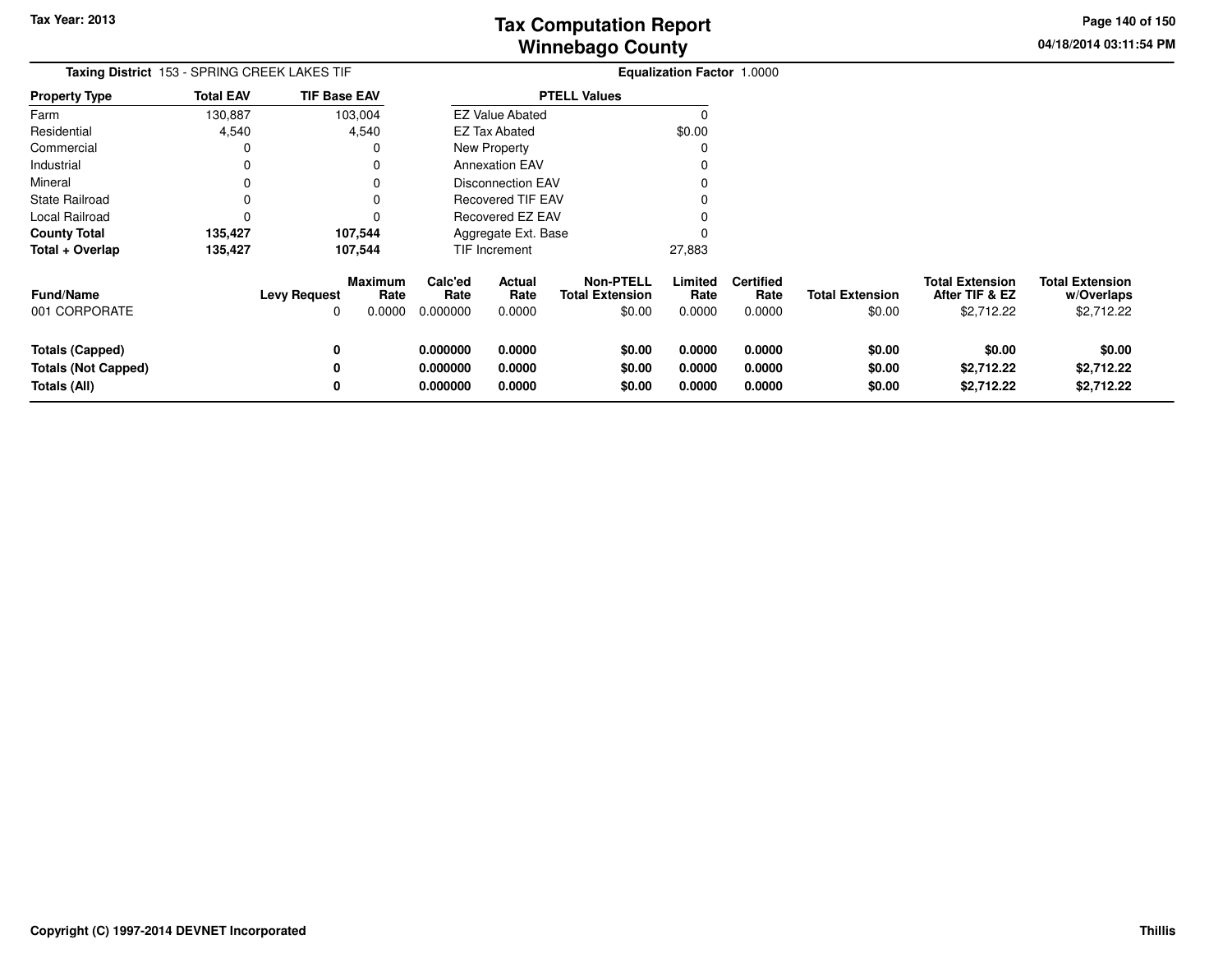**04/18/2014 03:11:54 PM Page 141 of 150**

| Taxing District 154 - FORMER WARNER ELECTRIC TIF<br><b>Property Type</b> |                          |                             |                                  |                                                       |                                                                                                                                                                           |                                    |                                                  |                                                        |                                                    |
|--------------------------------------------------------------------------|--------------------------|-----------------------------|----------------------------------|-------------------------------------------------------|---------------------------------------------------------------------------------------------------------------------------------------------------------------------------|------------------------------------|--------------------------------------------------|--------------------------------------------------------|----------------------------------------------------|
| <b>Total EAV</b>                                                         | <b>TIF Base EAV</b>      |                             |                                  |                                                       |                                                                                                                                                                           |                                    |                                                  |                                                        |                                                    |
|                                                                          |                          |                             |                                  |                                                       |                                                                                                                                                                           |                                    |                                                  |                                                        |                                                    |
|                                                                          |                          |                             |                                  |                                                       | \$0.00                                                                                                                                                                    |                                    |                                                  |                                                        |                                                    |
|                                                                          |                          |                             |                                  |                                                       |                                                                                                                                                                           |                                    |                                                  |                                                        |                                                    |
| 400,658                                                                  | 390,181                  |                             |                                  |                                                       |                                                                                                                                                                           |                                    |                                                  |                                                        |                                                    |
|                                                                          | 0                        |                             |                                  |                                                       |                                                                                                                                                                           |                                    |                                                  |                                                        |                                                    |
|                                                                          | $\Omega$                 |                             |                                  |                                                       |                                                                                                                                                                           |                                    |                                                  |                                                        |                                                    |
|                                                                          | $\Omega$                 |                             |                                  |                                                       |                                                                                                                                                                           |                                    |                                                  |                                                        |                                                    |
| 400,658                                                                  | 390,181                  |                             |                                  |                                                       |                                                                                                                                                                           |                                    |                                                  |                                                        |                                                    |
| 400,658                                                                  | 390,181                  |                             |                                  |                                                       | 10,477                                                                                                                                                                    |                                    |                                                  |                                                        |                                                    |
|                                                                          | <b>Levy Request</b><br>0 | Calc'ed<br>Rate<br>0.000000 | Actual<br>Rate<br>0.0000         | <b>Non-PTELL</b><br><b>Total Extension</b><br>\$0.00  | Limited<br>Rate<br>0.0000                                                                                                                                                 | <b>Certified</b><br>Rate<br>0.0000 | <b>Total Extension</b><br>\$0.00                 | <b>Total Extension</b><br>After TIF & EZ<br>\$1,012.88 | <b>Total Extension</b><br>w/Overlaps<br>\$1,012.88 |
|                                                                          | 0<br>0                   | 0.000000<br>0.000000        | 0.0000<br>0.0000                 | \$0.00<br>\$0.00                                      | 0.0000<br>0.0000                                                                                                                                                          | 0.0000<br>0.0000                   | \$0.00<br>\$0.00                                 | \$0.00<br>\$1,012.88                                   | \$0.00<br>\$1,012.88<br>\$1,012.88                 |
|                                                                          |                          | 0                           | <b>Maximum</b><br>Rate<br>0.0000 | <b>EZ Tax Abated</b><br>New Property<br>TIF Increment | <b>PTELL Values</b><br><b>EZ Value Abated</b><br><b>Annexation EAV</b><br><b>Disconnection EAV</b><br><b>Recovered TIF EAV</b><br>Recovered EZ EAV<br>Aggregate Ext. Base |                                    | 0.0000<br>\$0.00<br>0.0000<br>0.0000<br>0.000000 | \$0.00                                                 | <b>Equalization Factor 1.0000</b><br>\$1,012.88    |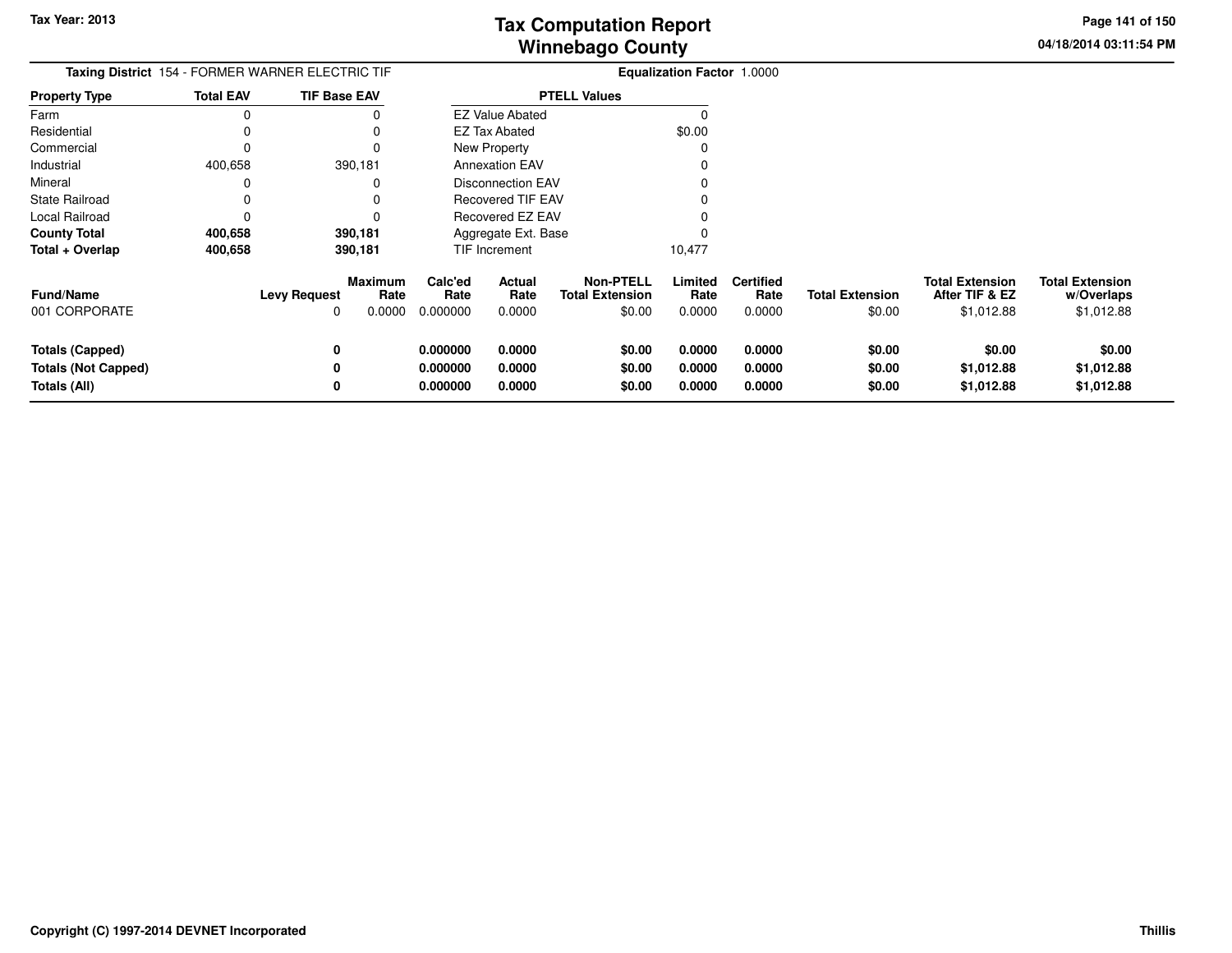**04/18/2014 03:11:54 PM Page 142 of 150**

| <b>Taxing District</b> 155 - PERRYVILLE ROAD SSA |                  |                          |                                  |                             |                          |                                                      | <b>Equalization Factor 1.0000</b> |                                    |                                  |                                                    |                                                |
|--------------------------------------------------|------------------|--------------------------|----------------------------------|-----------------------------|--------------------------|------------------------------------------------------|-----------------------------------|------------------------------------|----------------------------------|----------------------------------------------------|------------------------------------------------|
| <b>Property Type</b>                             | <b>Total EAV</b> | <b>Rate Setting EAV</b>  |                                  |                             |                          | <b>PTELL Values</b>                                  |                                   |                                    |                                  |                                                    |                                                |
| Farm                                             | 0                |                          |                                  |                             | <b>EZ Value Abated</b>   |                                                      |                                   |                                    |                                  |                                                    |                                                |
| Residential                                      |                  |                          |                                  |                             | <b>EZ Tax Abated</b>     |                                                      | \$0.00                            |                                    |                                  |                                                    |                                                |
| Commercial                                       |                  |                          |                                  |                             | New Property             |                                                      |                                   |                                    |                                  |                                                    |                                                |
| Industrial                                       |                  |                          |                                  |                             | <b>Annexation EAV</b>    |                                                      |                                   |                                    |                                  |                                                    |                                                |
| Mineral                                          |                  |                          |                                  |                             | <b>Disconnection EAV</b> |                                                      |                                   |                                    |                                  |                                                    |                                                |
| <b>State Railroad</b>                            |                  |                          |                                  |                             | <b>Recovered TIF EAV</b> |                                                      |                                   |                                    |                                  |                                                    |                                                |
| Local Railroad                                   |                  |                          |                                  |                             | Recovered EZ EAV         |                                                      |                                   |                                    |                                  |                                                    |                                                |
| <b>County Total</b>                              |                  |                          |                                  |                             | Aggregate Ext. Base      |                                                      |                                   |                                    |                                  |                                                    |                                                |
| Total + Overlap                                  | 0                |                          |                                  |                             | <b>TIF Increment</b>     |                                                      |                                   |                                    |                                  |                                                    |                                                |
| <b>Fund/Name</b><br>023 SPECIAL SERVICE AREA     |                  | <b>Levy Request</b><br>0 | <b>Maximum</b><br>Rate<br>0.0000 | Calc'ed<br>Rate<br>0.000000 | Actual<br>Rate<br>0.0000 | <b>Non-PTELL</b><br><b>Total Extension</b><br>\$0.00 | Limited<br>Rate<br>0.0000         | <b>Certified</b><br>Rate<br>0.0000 | <b>Total Extension</b><br>\$0.00 | <b>Total Extension</b><br>After TIF & EZ<br>\$0.00 | <b>Total Extension</b><br>w/Overlaps<br>\$0.00 |
| <b>Totals (Capped)</b>                           |                  | 0                        |                                  | 0.000000                    | 0.0000                   | \$0.00                                               | 0.0000                            | 0.0000                             | \$0.00                           | \$0.00                                             | \$0.00                                         |
| <b>Totals (Not Capped)</b>                       |                  | 0                        |                                  | 0.000000                    | 0.0000                   | \$0.00                                               | 0.0000                            | 0.0000                             | \$0.00                           | \$0.00                                             | \$0.00                                         |
| <b>Totals (All)</b>                              |                  | 0                        |                                  | 0.000000                    | 0.0000                   | \$0.00                                               | 0.0000                            | 0.0000                             | \$0.00                           | \$0.00                                             | \$0.00                                         |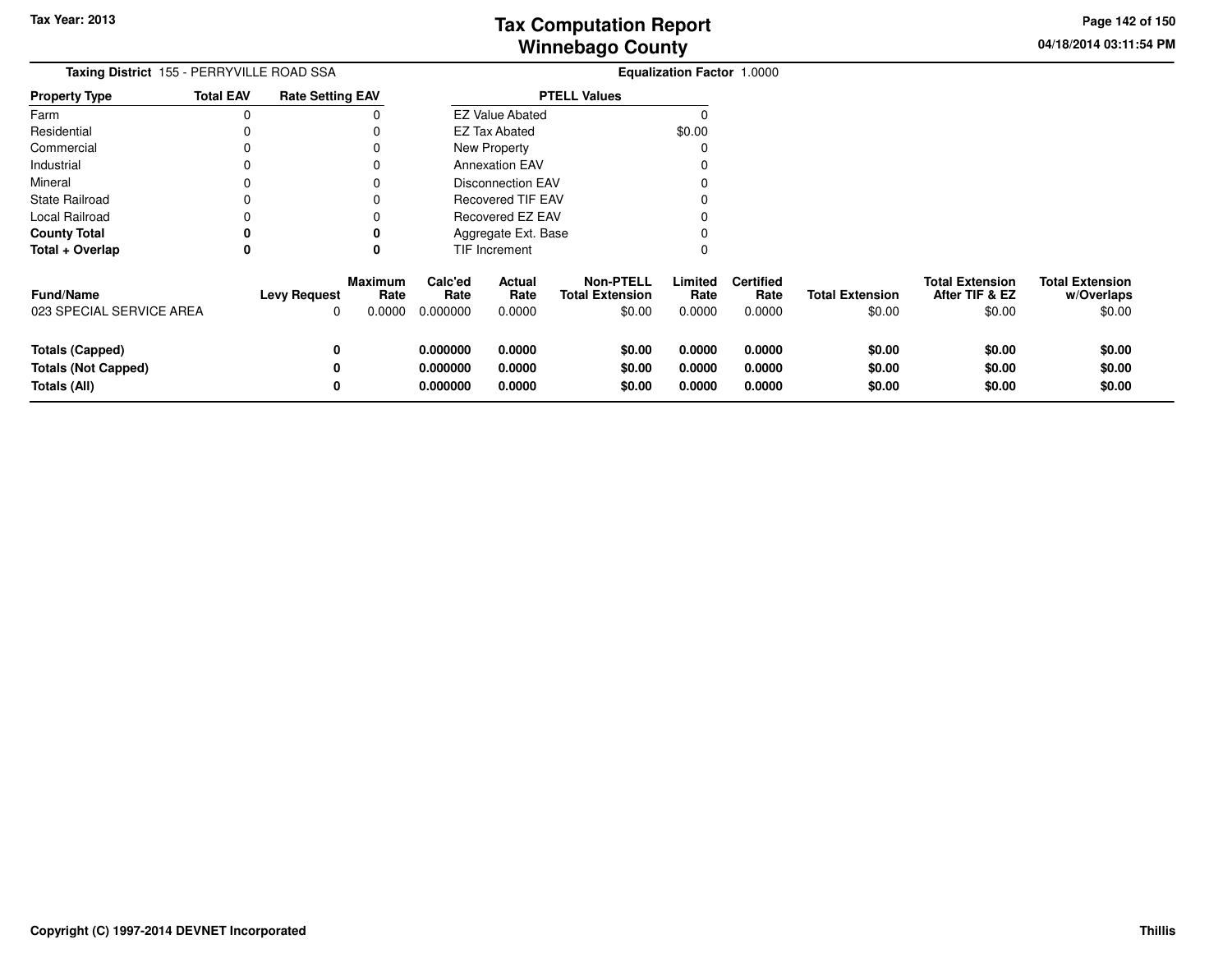**04/18/2014 03:11:54 PMPage 143 of 150**

|                                                                      | Taxing District 156 - OLDE RIVER RIDGE PLAT 6 SSA |                          |                                  |                                  | <b>Equalization Factor 1.0000</b> |                                                        |                            |                                    |                                  |                                                      |                                                  |  |
|----------------------------------------------------------------------|---------------------------------------------------|--------------------------|----------------------------------|----------------------------------|-----------------------------------|--------------------------------------------------------|----------------------------|------------------------------------|----------------------------------|------------------------------------------------------|--------------------------------------------------|--|
| <b>Property Type</b>                                                 | <b>Total EAV</b>                                  | <b>Rate Setting EAV</b>  |                                  |                                  |                                   | <b>PTELL Values</b>                                    |                            |                                    |                                  |                                                      |                                                  |  |
| Farm                                                                 | 0                                                 |                          |                                  |                                  | <b>EZ Value Abated</b>            |                                                        |                            |                                    |                                  |                                                      |                                                  |  |
| Residential                                                          | 4,417                                             |                          | 4,417                            |                                  | <b>EZ Tax Abated</b>              |                                                        | \$0.00                     |                                    |                                  |                                                      |                                                  |  |
| Commercial                                                           | 0                                                 |                          |                                  |                                  | New Property                      |                                                        |                            |                                    |                                  |                                                      |                                                  |  |
| Industrial                                                           | $\Omega$                                          |                          |                                  |                                  | <b>Annexation EAV</b>             |                                                        | 4,417                      |                                    |                                  |                                                      |                                                  |  |
| Mineral                                                              | 0                                                 |                          | 0                                |                                  | <b>Disconnection EAV</b>          |                                                        |                            |                                    |                                  |                                                      |                                                  |  |
| <b>State Railroad</b>                                                | 0                                                 |                          | O                                |                                  | <b>Recovered TIF EAV</b>          |                                                        |                            |                                    |                                  |                                                      |                                                  |  |
| Local Railroad                                                       | 0                                                 |                          | ŋ                                |                                  | <b>Recovered EZ EAV</b>           |                                                        |                            |                                    |                                  |                                                      |                                                  |  |
| <b>County Total</b>                                                  | 4,417                                             |                          | 4,417                            |                                  | Aggregate Ext. Base               |                                                        |                            |                                    |                                  |                                                      |                                                  |  |
| Total + Overlap                                                      | 4,417                                             |                          | 4,417                            |                                  | <b>TIF Increment</b>              |                                                        |                            |                                    |                                  |                                                      |                                                  |  |
| <b>Fund/Name</b><br>023 SPECIAL SERVICE AREA                         |                                                   | <b>Levy Request</b><br>0 | <b>Maximum</b><br>Rate<br>0.0000 | Calc'ed<br>Rate<br>0.000000      | <b>Actual</b><br>Rate<br>0.0000   | <b>Non-PTELL</b><br><b>Total Extension</b><br>\$653.34 | Limited<br>Rate<br>0.0000  | <b>Certified</b><br>Rate<br>0.0000 | <b>Total Extension</b><br>\$0.00 | <b>Total Extension</b><br>After TIF & EZ<br>\$653.34 | <b>Total Extension</b><br>w/Overlaps<br>\$653.34 |  |
| <b>Totals (Capped)</b><br><b>Totals (Not Capped)</b><br>Totals (All) |                                                   | 0<br>0<br>0              |                                  | 0.000000<br>0.000000<br>0.000000 | 0.0000<br>0.0000<br>0.0000        | \$0.00<br>\$653.34<br>\$653.34                         | 0.0000<br>0.0000<br>0.0000 | 0.0000<br>0.0000<br>0.0000         | \$0.00<br>\$0.00<br>\$0.00       | \$0.00<br>\$653.34<br>\$653.34                       | \$0.00<br>\$653.34<br>\$653.34                   |  |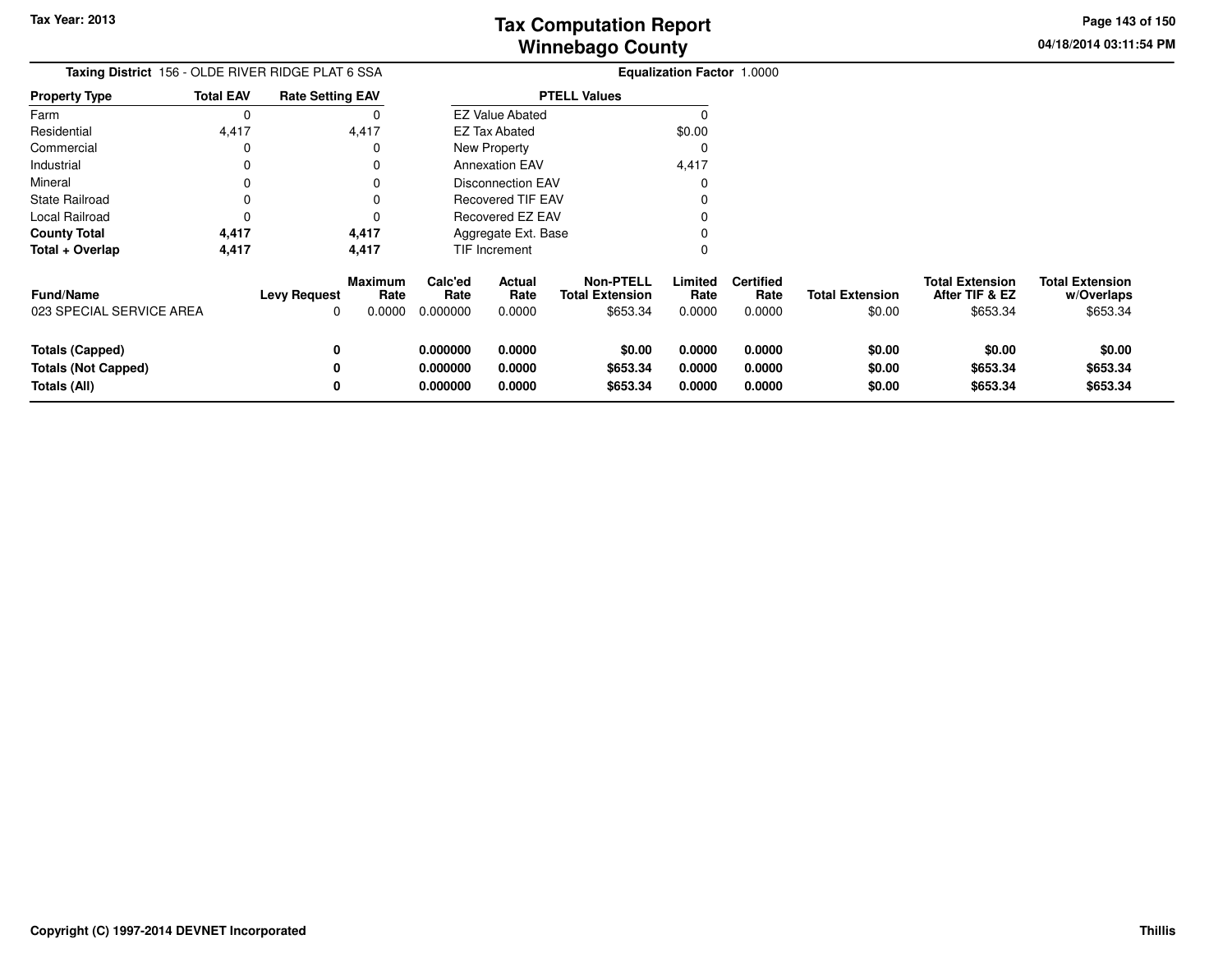**04/18/2014 03:11:54 PMPage 144 of 150**

|                                                                      |                  | Taxing District 157 - JEFFERSON / NORTH 3RD ST TIF    | <b>Equalization Factor 1.0000</b> |                            |                                                      |                            |                                    |                                  |                                                         |                                                     |
|----------------------------------------------------------------------|------------------|-------------------------------------------------------|-----------------------------------|----------------------------|------------------------------------------------------|----------------------------|------------------------------------|----------------------------------|---------------------------------------------------------|-----------------------------------------------------|
| <b>Property Type</b>                                                 | <b>Total EAV</b> | <b>TIF Base EAV</b>                                   |                                   |                            | <b>PTELL Values</b>                                  |                            |                                    |                                  |                                                         |                                                     |
| Farm                                                                 |                  |                                                       |                                   | <b>EZ Value Abated</b>     |                                                      | $\Omega$                   |                                    |                                  |                                                         |                                                     |
| Residential                                                          | 45,263           | 41,062                                                |                                   | <b>EZ Tax Abated</b>       |                                                      | \$0.00                     |                                    |                                  |                                                         |                                                     |
| Commercial                                                           | 278,370          | 180,610                                               |                                   | New Property               |                                                      |                            |                                    |                                  |                                                         |                                                     |
| Industrial                                                           |                  |                                                       |                                   | <b>Annexation EAV</b>      |                                                      |                            |                                    |                                  |                                                         |                                                     |
| Mineral                                                              |                  |                                                       |                                   | <b>Disconnection EAV</b>   |                                                      |                            |                                    |                                  |                                                         |                                                     |
| <b>State Railroad</b>                                                |                  |                                                       |                                   | <b>Recovered TIF EAV</b>   |                                                      |                            |                                    |                                  |                                                         |                                                     |
| Local Railroad                                                       |                  |                                                       |                                   | <b>Recovered EZ EAV</b>    |                                                      |                            |                                    |                                  |                                                         |                                                     |
| <b>County Total</b>                                                  | 323,633          | 221,672                                               |                                   | Aggregate Ext. Base        |                                                      |                            |                                    |                                  |                                                         |                                                     |
| Total + Overlap                                                      | 323,633          | 221,672                                               |                                   | TIF Increment              |                                                      | 101,961                    |                                    |                                  |                                                         |                                                     |
| <b>Fund/Name</b><br>001 CORPORATE                                    |                  | Maximum<br>Rate<br><b>Levy Request</b><br>0.0000<br>0 | Calc'ed<br>Rate<br>0.000000       | Actual<br>Rate<br>0.0000   | <b>Non-PTELL</b><br><b>Total Extension</b><br>\$0.00 | Limited<br>Rate<br>0.0000  | <b>Certified</b><br>Rate<br>0.0000 | <b>Total Extension</b><br>\$0.00 | <b>Total Extension</b><br>After TIF & EZ<br>\$14,276.90 | <b>Total Extension</b><br>w/Overlaps<br>\$14,276.90 |
| <b>Totals (Capped)</b><br><b>Totals (Not Capped)</b><br>Totals (All) |                  | 0                                                     | 0.000000<br>0.000000<br>0.000000  | 0.0000<br>0.0000<br>0.0000 | \$0.00<br>\$0.00<br>\$0.00                           | 0.0000<br>0.0000<br>0.0000 | 0.0000<br>0.0000<br>0.0000         | \$0.00<br>\$0.00<br>\$0.00       | \$0.00<br>\$14,276.90<br>\$14,276.90                    | \$0.00<br>\$14,276.90<br>\$14,276.90                |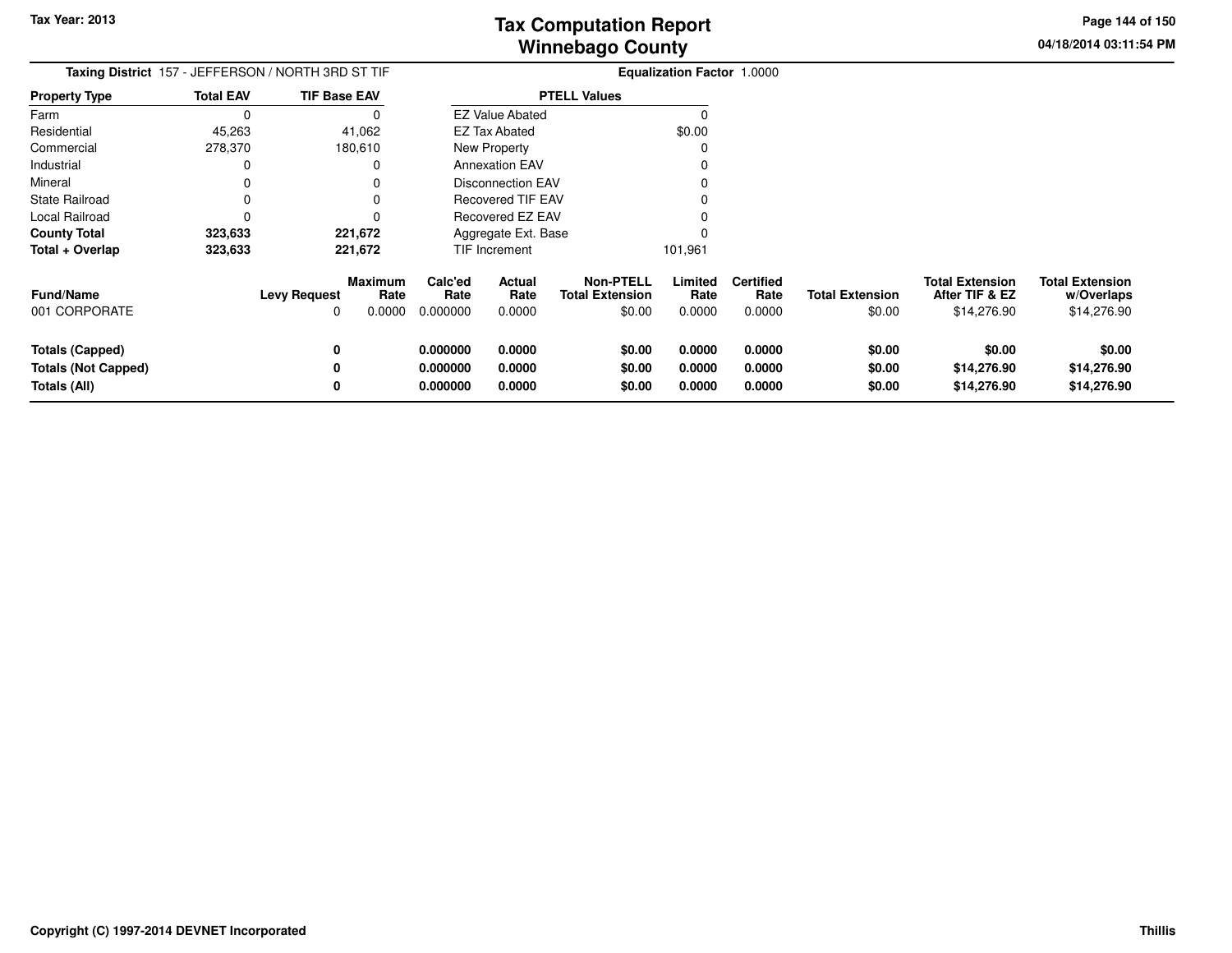**04/18/2014 03:11:54 PM Page 145 of 150**

| <b>Taxing District</b> 158 - I-39 BAXTER ROAD SSA |                  |                          |                                  |                             |                          |                                                      | <b>Equalization Factor 1.0000</b> |                                    |                                  |                                                    |                                                |
|---------------------------------------------------|------------------|--------------------------|----------------------------------|-----------------------------|--------------------------|------------------------------------------------------|-----------------------------------|------------------------------------|----------------------------------|----------------------------------------------------|------------------------------------------------|
| <b>Property Type</b>                              | <b>Total EAV</b> | <b>Rate Setting EAV</b>  |                                  | <b>PTELL Values</b>         |                          |                                                      |                                   |                                    |                                  |                                                    |                                                |
| Farm                                              | 0                |                          |                                  |                             | <b>EZ Value Abated</b>   |                                                      |                                   |                                    |                                  |                                                    |                                                |
| Residential                                       |                  |                          |                                  |                             | <b>EZ Tax Abated</b>     |                                                      | \$0.00                            |                                    |                                  |                                                    |                                                |
| Commercial                                        |                  |                          |                                  |                             | New Property             |                                                      |                                   |                                    |                                  |                                                    |                                                |
| Industrial                                        |                  |                          |                                  |                             | <b>Annexation EAV</b>    |                                                      |                                   |                                    |                                  |                                                    |                                                |
| Mineral                                           |                  |                          |                                  |                             | <b>Disconnection EAV</b> |                                                      |                                   |                                    |                                  |                                                    |                                                |
| <b>State Railroad</b>                             |                  |                          |                                  |                             | <b>Recovered TIF EAV</b> |                                                      |                                   |                                    |                                  |                                                    |                                                |
| Local Railroad                                    |                  |                          |                                  | Recovered EZ EAV            |                          |                                                      |                                   |                                    |                                  |                                                    |                                                |
| <b>County Total</b>                               |                  |                          |                                  |                             | Aggregate Ext. Base      |                                                      |                                   |                                    |                                  |                                                    |                                                |
| Total + Overlap                                   | 0                |                          |                                  |                             | <b>TIF Increment</b>     |                                                      |                                   |                                    |                                  |                                                    |                                                |
| <b>Fund/Name</b><br>023 SPECIAL SERVICE AREA      |                  | <b>Levy Request</b><br>0 | <b>Maximum</b><br>Rate<br>0.0000 | Calc'ed<br>Rate<br>0.000000 | Actual<br>Rate<br>0.0000 | <b>Non-PTELL</b><br><b>Total Extension</b><br>\$0.00 | Limited<br>Rate<br>0.0000         | <b>Certified</b><br>Rate<br>0.0000 | <b>Total Extension</b><br>\$0.00 | <b>Total Extension</b><br>After TIF & EZ<br>\$0.00 | <b>Total Extension</b><br>w/Overlaps<br>\$0.00 |
| <b>Totals (Capped)</b>                            |                  | 0                        |                                  | 0.000000                    | 0.0000                   | \$0.00                                               | 0.0000                            | 0.0000                             | \$0.00                           | \$0.00                                             | \$0.00                                         |
| <b>Totals (Not Capped)</b>                        |                  | 0                        |                                  | 0.000000                    | 0.0000                   | \$0.00                                               | 0.0000                            | 0.0000                             | \$0.00                           | \$0.00                                             | \$0.00                                         |
| <b>Totals (All)</b>                               |                  | 0                        |                                  | 0.000000                    | 0.0000                   | \$0.00                                               | 0.0000                            | 0.0000                             | \$0.00                           | \$0.00                                             | \$0.00                                         |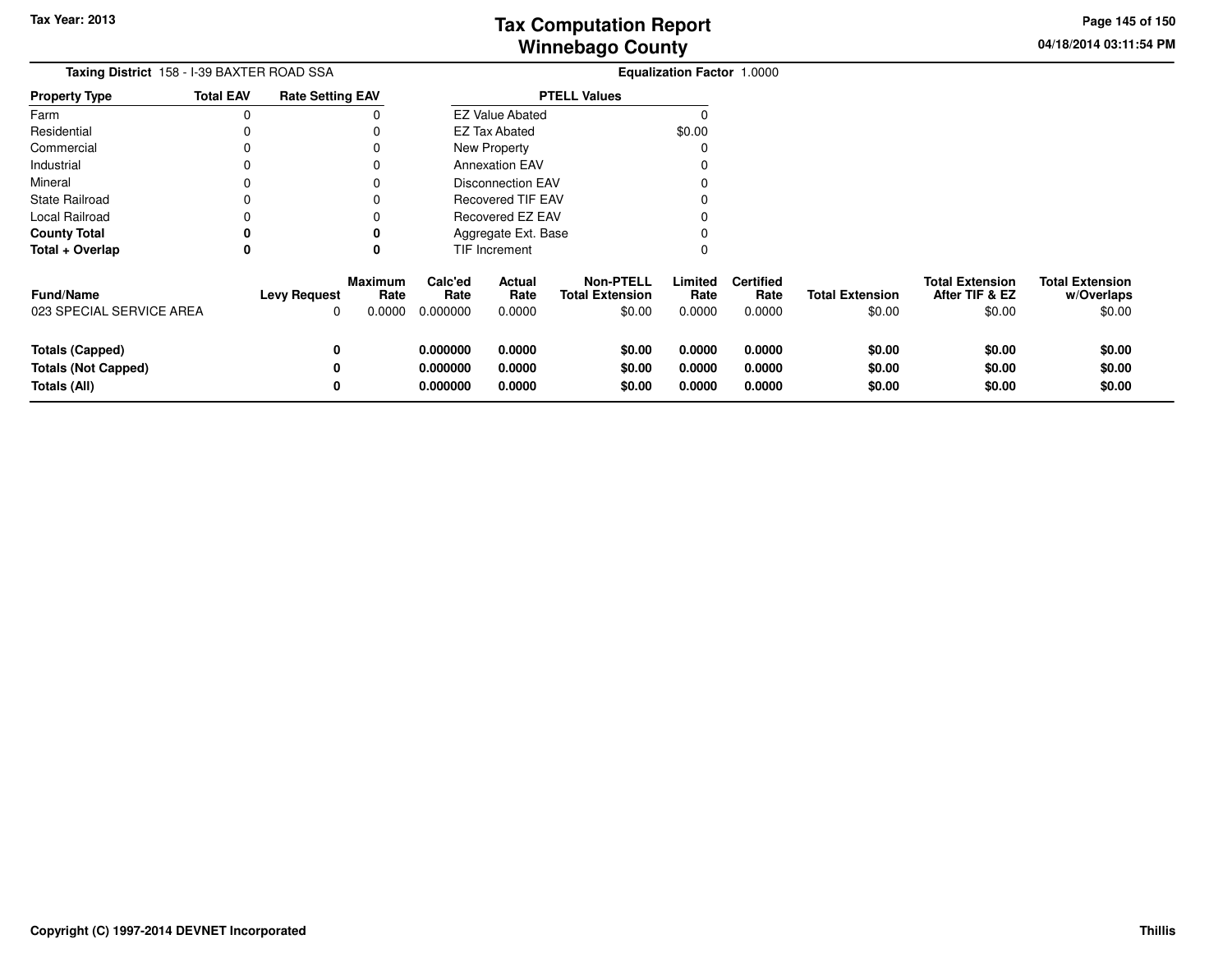**04/18/2014 03:11:54 PM Page 146 of 150**

| <b>Taxing District</b> 159 - MULFORD & EAST STATE STREET TIF |                  |                     |                           |                             |                          |                                                      | <b>Equalization Factor 1.0000</b> |                                    |                                  |                                                   |                                                      |
|--------------------------------------------------------------|------------------|---------------------|---------------------------|-----------------------------|--------------------------|------------------------------------------------------|-----------------------------------|------------------------------------|----------------------------------|---------------------------------------------------|------------------------------------------------------|
| <b>Property Type</b>                                         | <b>Total EAV</b> | <b>TIF Base EAV</b> |                           |                             |                          | <b>PTELL Values</b>                                  |                                   |                                    |                                  |                                                   |                                                      |
| Farm                                                         |                  |                     | O                         |                             | <b>EZ Value Abated</b>   |                                                      |                                   |                                    |                                  |                                                   |                                                      |
| Residential                                                  | 5,148,077        |                     | 5,125,680                 |                             | EZ Tax Abated            |                                                      | \$0.00                            |                                    |                                  |                                                   |                                                      |
| Commercial                                                   | 36,576,479       |                     | 35,617,407                |                             | New Property             |                                                      |                                   |                                    |                                  |                                                   |                                                      |
| Industrial                                                   |                  |                     |                           |                             | <b>Annexation EAV</b>    |                                                      |                                   |                                    |                                  |                                                   |                                                      |
| Mineral                                                      |                  |                     |                           |                             | <b>Disconnection EAV</b> |                                                      |                                   |                                    |                                  |                                                   |                                                      |
| <b>State Railroad</b>                                        |                  |                     |                           |                             | <b>Recovered TIF EAV</b> |                                                      |                                   |                                    |                                  |                                                   |                                                      |
| Local Railroad                                               |                  |                     |                           |                             | Recovered EZ EAV         |                                                      |                                   |                                    |                                  |                                                   |                                                      |
| <b>County Total</b>                                          | 41,724,556       |                     | 40,743,087                |                             | Aggregate Ext. Base      |                                                      |                                   |                                    |                                  |                                                   |                                                      |
| Total + Overlap                                              | 41,724,556       |                     | 40,743,087                |                             | TIF Increment            |                                                      | 981,469                           |                                    |                                  |                                                   |                                                      |
| <b>Fund/Name</b><br>001 CORPORATE                            |                  | Levy Request        | Maximum<br>Rate<br>0.0000 | Calc'ed<br>Rate<br>0.000000 | Actual<br>Rate<br>0.0000 | <b>Non-PTELL</b><br><b>Total Extension</b><br>\$0.00 | Limited<br>Rate<br>0.0000         | <b>Certified</b><br>Rate<br>0.0000 | <b>Total Extension</b><br>\$0.00 | Total Extension<br>After TIF & EZ<br>\$137,428.30 | <b>Total Extension</b><br>w/Overlaps<br>\$137,428.30 |
| <b>Totals (Capped)</b>                                       |                  |                     |                           | 0.000000                    | 0.0000                   | \$0.00                                               | 0.0000                            | 0.0000                             | \$0.00                           | \$0.00                                            | \$0.00                                               |
| <b>Totals (Not Capped)</b>                                   |                  |                     |                           | 0.000000                    | 0.0000                   | \$0.00                                               | 0.0000                            | 0.0000                             | \$0.00                           | \$137,428.30                                      | \$137,428.30                                         |
| Totals (All)                                                 |                  |                     |                           | 0.000000                    | 0.0000                   | \$0.00                                               | 0.0000                            | 0.0000                             | \$0.00                           | \$137,428.30                                      | \$137,428.30                                         |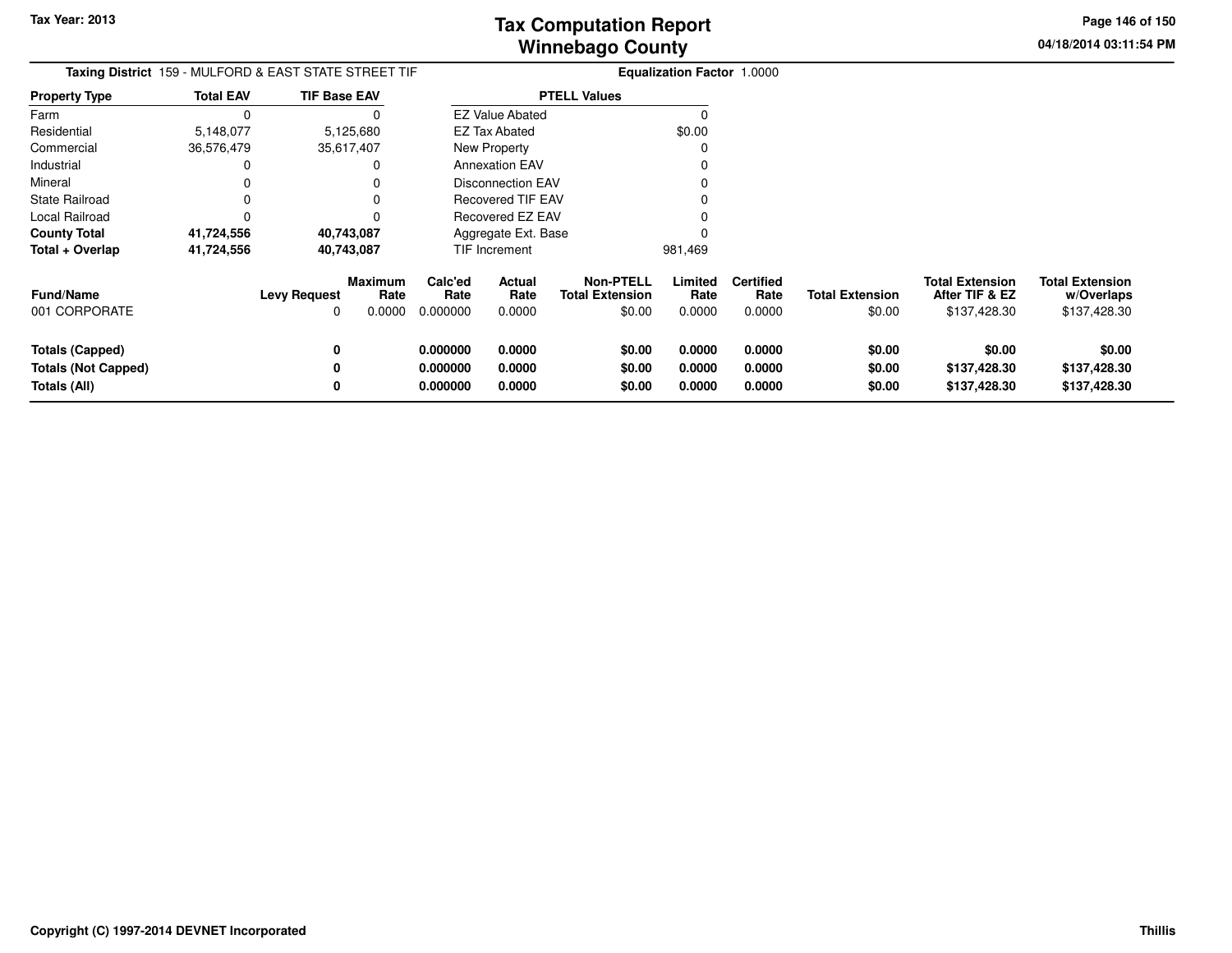**04/18/2014 03:11:54 PMPage 147 of 150**

| Taxing District 160 - SOUTH BELOIT SSA 1                             |                  |                          |                                  | Equalization Factor 1.0000       |                            |                                                        |                            |                                    |                                  |                                                      |                                                  |
|----------------------------------------------------------------------|------------------|--------------------------|----------------------------------|----------------------------------|----------------------------|--------------------------------------------------------|----------------------------|------------------------------------|----------------------------------|------------------------------------------------------|--------------------------------------------------|
| <b>Property Type</b>                                                 | <b>Total EAV</b> | <b>Rate Setting EAV</b>  |                                  |                                  |                            | <b>PTELL Values</b>                                    |                            |                                    |                                  |                                                      |                                                  |
| Farm                                                                 | 0                |                          |                                  |                                  | <b>EZ Value Abated</b>     |                                                        |                            |                                    |                                  |                                                      |                                                  |
| Residential                                                          | 11,745           |                          | 11,745                           |                                  | <b>EZ Tax Abated</b>       |                                                        | \$0.00                     |                                    |                                  |                                                      |                                                  |
| Commercial                                                           | 0                |                          |                                  |                                  | New Property               |                                                        |                            |                                    |                                  |                                                      |                                                  |
| Industrial                                                           | 0                |                          |                                  |                                  | <b>Annexation EAV</b>      |                                                        | 11,745                     |                                    |                                  |                                                      |                                                  |
| Mineral                                                              | 0                |                          |                                  |                                  | <b>Disconnection EAV</b>   |                                                        |                            |                                    |                                  |                                                      |                                                  |
| <b>State Railroad</b>                                                | 0                |                          |                                  |                                  | <b>Recovered TIF EAV</b>   |                                                        |                            |                                    |                                  |                                                      |                                                  |
| Local Railroad                                                       | 0                |                          |                                  |                                  | Recovered EZ EAV           |                                                        |                            |                                    |                                  |                                                      |                                                  |
| <b>County Total</b>                                                  | 11,745           |                          | 11,745                           |                                  | Aggregate Ext. Base        |                                                        |                            |                                    |                                  |                                                      |                                                  |
| Total + Overlap                                                      | 11,745           |                          | 11,745                           |                                  | TIF Increment              |                                                        | 0                          |                                    |                                  |                                                      |                                                  |
| <b>Fund/Name</b><br>023 SPECIAL SERVICE AREA                         |                  | <b>Levy Request</b><br>0 | <b>Maximum</b><br>Rate<br>0.0000 | Calc'ed<br>Rate<br>0.000000      | Actual<br>Rate<br>0.0000   | <b>Non-PTELL</b><br><b>Total Extension</b><br>\$676.76 | Limited<br>Rate<br>0.0000  | <b>Certified</b><br>Rate<br>0.0000 | <b>Total Extension</b><br>\$0.00 | <b>Total Extension</b><br>After TIF & EZ<br>\$676.76 | <b>Total Extension</b><br>w/Overlaps<br>\$676.76 |
| <b>Totals (Capped)</b><br><b>Totals (Not Capped)</b><br>Totals (All) |                  | 0                        |                                  | 0.000000<br>0.000000<br>0.000000 | 0.0000<br>0.0000<br>0.0000 | \$0.00<br>\$676.76<br>\$676.76                         | 0.0000<br>0.0000<br>0.0000 | 0.0000<br>0.0000<br>0.0000         | \$0.00<br>\$0.00<br>\$0.00       | \$0.00<br>\$676.76<br>\$676.76                       | \$0.00<br>\$676.76<br>\$676.76                   |

—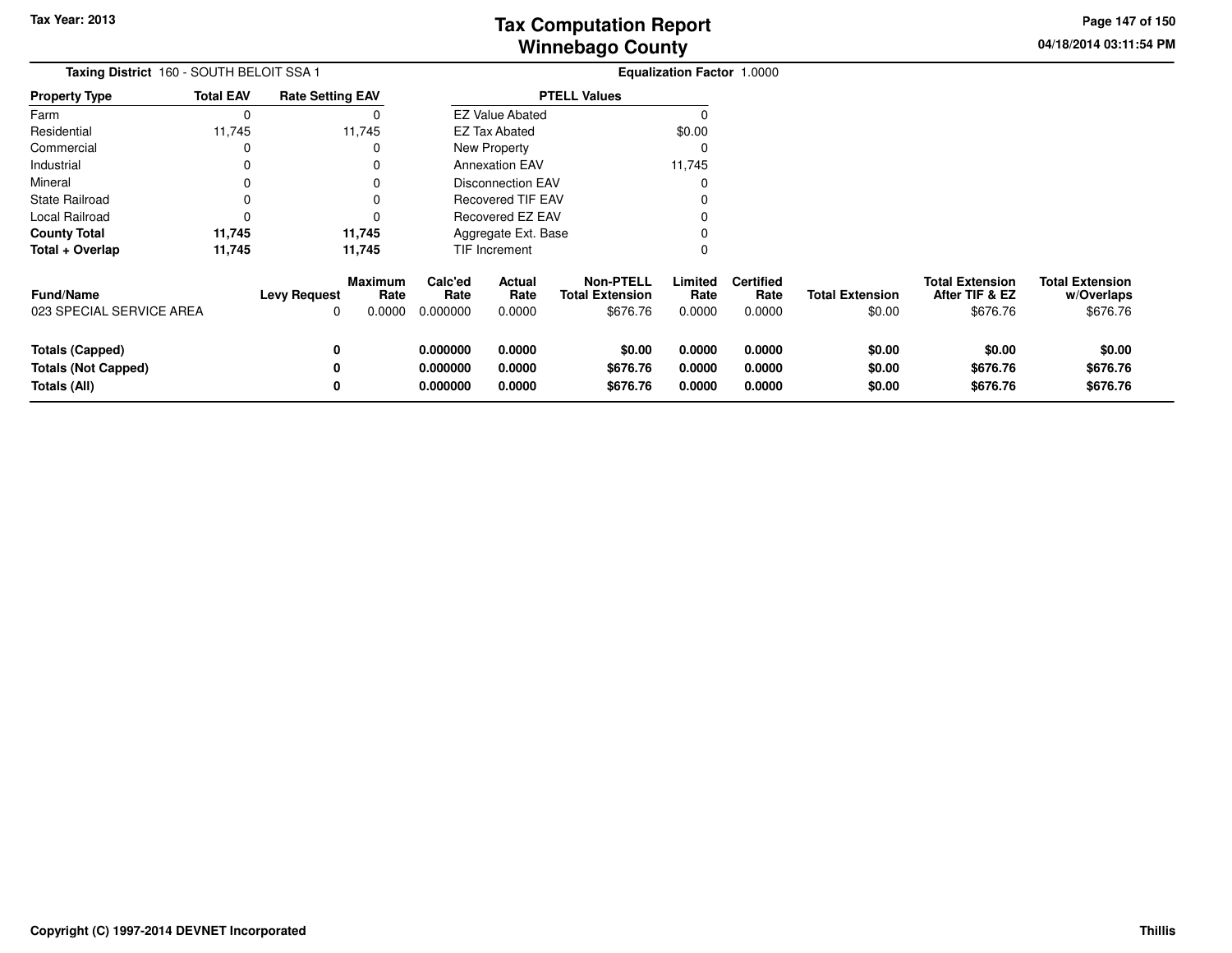**04/18/2014 03:11:54 PM Page 148 of 150**

| <b>Taxing District</b> 161 - SOUTH BELOIT SSA 2 |                  |                          |                                  |                             |                          |                                                      | <b>Equalization Factor 1.0000</b> |                                    |                                  |                                                    |                                                |
|-------------------------------------------------|------------------|--------------------------|----------------------------------|-----------------------------|--------------------------|------------------------------------------------------|-----------------------------------|------------------------------------|----------------------------------|----------------------------------------------------|------------------------------------------------|
| <b>Property Type</b>                            | <b>Total EAV</b> | <b>Rate Setting EAV</b>  |                                  | <b>PTELL Values</b>         |                          |                                                      |                                   |                                    |                                  |                                                    |                                                |
| Farm                                            | 0                |                          |                                  |                             | <b>EZ Value Abated</b>   |                                                      |                                   |                                    |                                  |                                                    |                                                |
| Residential                                     | $\Omega$         |                          |                                  |                             | <b>EZ Tax Abated</b>     |                                                      | \$0.00                            |                                    |                                  |                                                    |                                                |
| Commercial                                      |                  |                          |                                  |                             | New Property             |                                                      |                                   |                                    |                                  |                                                    |                                                |
| Industrial                                      |                  |                          |                                  |                             | <b>Annexation EAV</b>    |                                                      |                                   |                                    |                                  |                                                    |                                                |
| Mineral                                         |                  |                          |                                  |                             | <b>Disconnection EAV</b> |                                                      |                                   |                                    |                                  |                                                    |                                                |
| <b>State Railroad</b>                           |                  |                          |                                  | <b>Recovered TIF EAV</b>    |                          |                                                      |                                   |                                    |                                  |                                                    |                                                |
| Local Railroad                                  |                  |                          |                                  | Recovered EZ EAV            |                          |                                                      |                                   |                                    |                                  |                                                    |                                                |
| <b>County Total</b>                             | 0                |                          |                                  |                             | Aggregate Ext. Base      |                                                      |                                   |                                    |                                  |                                                    |                                                |
| Total + Overlap                                 | 0                |                          | 0                                |                             | TIF Increment            |                                                      |                                   |                                    |                                  |                                                    |                                                |
| <b>Fund/Name</b><br>023 SPECIAL SERVICE AREA    |                  | <b>Levy Request</b><br>0 | <b>Maximum</b><br>Rate<br>0.0000 | Calc'ed<br>Rate<br>0.000000 | Actual<br>Rate<br>0.0000 | <b>Non-PTELL</b><br><b>Total Extension</b><br>\$0.00 | Limited<br>Rate<br>0.0000         | <b>Certified</b><br>Rate<br>0.0000 | <b>Total Extension</b><br>\$0.00 | <b>Total Extension</b><br>After TIF & EZ<br>\$0.00 | <b>Total Extension</b><br>w/Overlaps<br>\$0.00 |
| <b>Totals (Capped)</b>                          |                  | 0                        |                                  | 0.000000                    | 0.0000                   | \$0.00                                               | 0.0000                            | 0.0000                             | \$0.00                           | \$0.00                                             | \$0.00                                         |
| <b>Totals (Not Capped)</b>                      |                  |                          |                                  | 0.000000                    | 0.0000                   | \$0.00                                               | 0.0000                            | 0.0000                             | \$0.00                           | \$0.00                                             | \$0.00                                         |
| Totals (All)                                    |                  | 0                        |                                  | 0.000000                    | 0.0000                   | \$0.00                                               | 0.0000                            | 0.0000                             | \$0.00                           | \$0.00                                             | \$0.00                                         |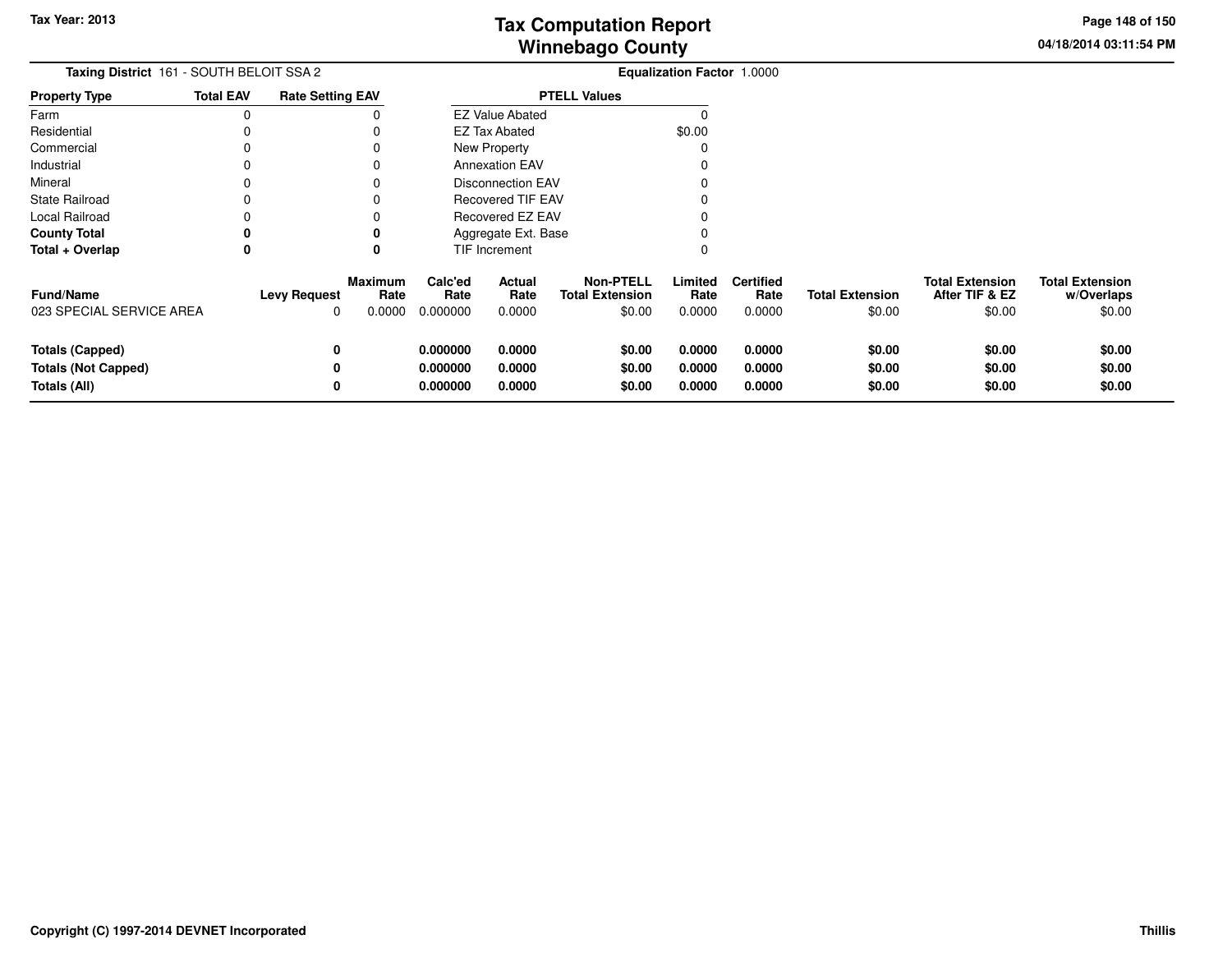**04/18/2014 03:11:54 PM Page 149 of 150**

| Taxing District 162 - SOUTH BELOIT SSA 3 |                  |                         |                 | <b>Equalization Factor 1.0000</b> |                          |                                            |                 |                          |                        |                                          |                                      |
|------------------------------------------|------------------|-------------------------|-----------------|-----------------------------------|--------------------------|--------------------------------------------|-----------------|--------------------------|------------------------|------------------------------------------|--------------------------------------|
| <b>Property Type</b>                     | <b>Total EAV</b> | <b>Rate Setting EAV</b> |                 |                                   |                          | <b>PTELL Values</b>                        |                 |                          |                        |                                          |                                      |
| Farm                                     | $\Omega$         |                         |                 |                                   | <b>EZ Value Abated</b>   |                                            |                 |                          |                        |                                          |                                      |
| Residential                              |                  |                         |                 |                                   | <b>EZ Tax Abated</b>     |                                            | \$0.00          |                          |                        |                                          |                                      |
| Commercial                               |                  |                         |                 |                                   | New Property             |                                            |                 |                          |                        |                                          |                                      |
| Industrial                               |                  |                         |                 |                                   | <b>Annexation EAV</b>    |                                            |                 |                          |                        |                                          |                                      |
| Mineral                                  |                  |                         |                 |                                   | <b>Disconnection EAV</b> |                                            |                 |                          |                        |                                          |                                      |
| <b>State Railroad</b>                    |                  |                         |                 | Recovered TIF EAV                 |                          |                                            |                 |                          |                        |                                          |                                      |
| Local Railroad                           |                  |                         |                 | Recovered EZ EAV                  |                          |                                            |                 |                          |                        |                                          |                                      |
| <b>County Total</b>                      | 0                |                         |                 |                                   | Aggregate Ext. Base      |                                            |                 |                          |                        |                                          |                                      |
| Total + Overlap                          | 0                |                         | 0               |                                   | TIF Increment            |                                            |                 |                          |                        |                                          |                                      |
| <b>Fund/Name</b>                         |                  | <b>Levy Request</b>     | Maximum<br>Rate | Calc'ed<br>Rate                   | Actual<br>Rate           | <b>Non-PTELL</b><br><b>Total Extension</b> | Limited<br>Rate | <b>Certified</b><br>Rate | <b>Total Extension</b> | <b>Total Extension</b><br>After TIF & EZ | <b>Total Extension</b><br>w/Overlaps |
| 023 SPECIAL SERVICE AREA                 |                  | 0                       | 0.0000          | 0.000000                          | 0.0000                   | \$0.00                                     | 0.0000          | 0.0000                   | \$0.00                 | \$0.00                                   | \$0.00                               |
| <b>Totals (Capped)</b>                   |                  | 0                       |                 | 0.000000                          | 0.0000                   | \$0.00                                     | 0.0000          | 0.0000                   | \$0.00                 | \$0.00                                   | \$0.00                               |
| <b>Totals (Not Capped)</b>               |                  | 0                       |                 | 0.000000                          | 0.0000                   | \$0.00                                     | 0.0000          | 0.0000                   | \$0.00                 | \$0.00                                   | \$0.00                               |
| Totals (All)                             |                  | 0                       |                 | 0.000000                          | 0.0000                   | \$0.00                                     | 0.0000          | 0.0000                   | \$0.00                 | \$0.00                                   | \$0.00                               |